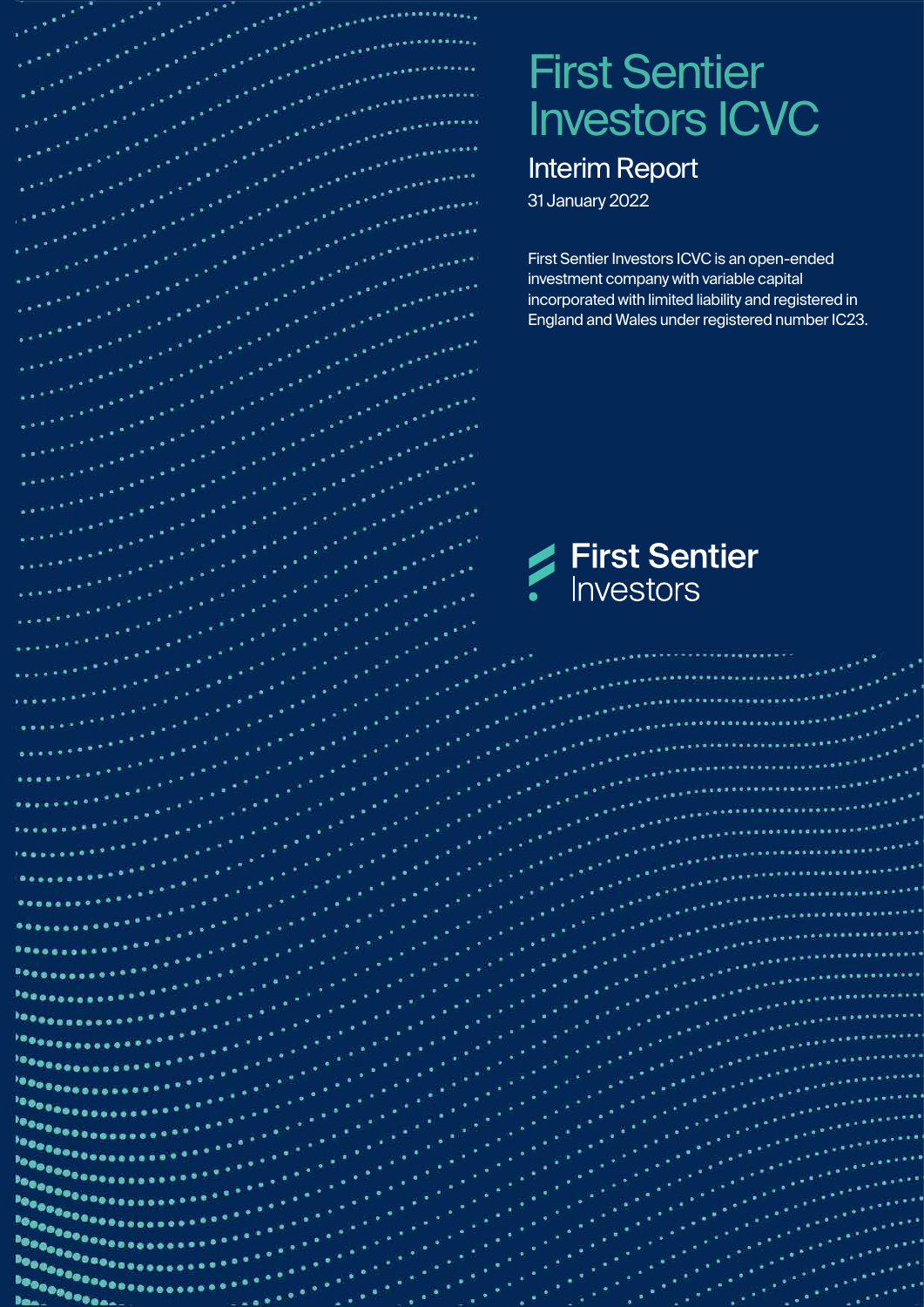# **Contents**

#### Page No.

- Authorised Corporate Director's Report\*
- 1 Information about the Company\*
- Changes to the Prospectus since 1 August 2021\*
- The Investment Manager\*
- ESG/Sustainability Reporting
- Statement of the Authorised Corporate Director's Responsibilities in Respect of the Financial Statements of the Company\*
- Report of the Authorised Corporate Director\*
- Summary of Significant Accounting Policies Applicable to All Funds

#### Investment Review\* and Financial Statements for: Asia Pacific Equity Funds

- FSSA All China Fund
- FSSA Asia All-Cap Fund
- FSSA Asia Focus Fund
- FSSA Greater China Growth Fund
- FSSA Indian Subcontinent All-Cap Fund
- FSSA Japan Focus Fund
- Stewart Investors Asia Pacific and Japan Sustainability Fund
- Stewart Investors Asia Pacific Leaders Sustainability Fund
- Stewart Investors Asia Pacific Sustainability Fund
- Stewart Investors Indian Subcontinent Sustainability Fund

#### Emerging Market Bond Funds

First Sentier Emerging Markets Bond Fund (Closed)

#### Emerging Market Equity Funds

- FSSA Global Emerging Markets Focus Fund
- Stewart Investors Global Emerging Markets Fund
- Stewart Investors Global Emerging Markets Leaders Fund
- Stewart Investors Global Emerging Markets Sustainability Fund

#### Global Equity Funds

- Stewart Investors Worldwide Leaders Sustainability Fund
- Stewart Investors Worldwide Sustainability Fund

#### Infrastructure Funds

First Sentier Global Listed Infrastructure Fund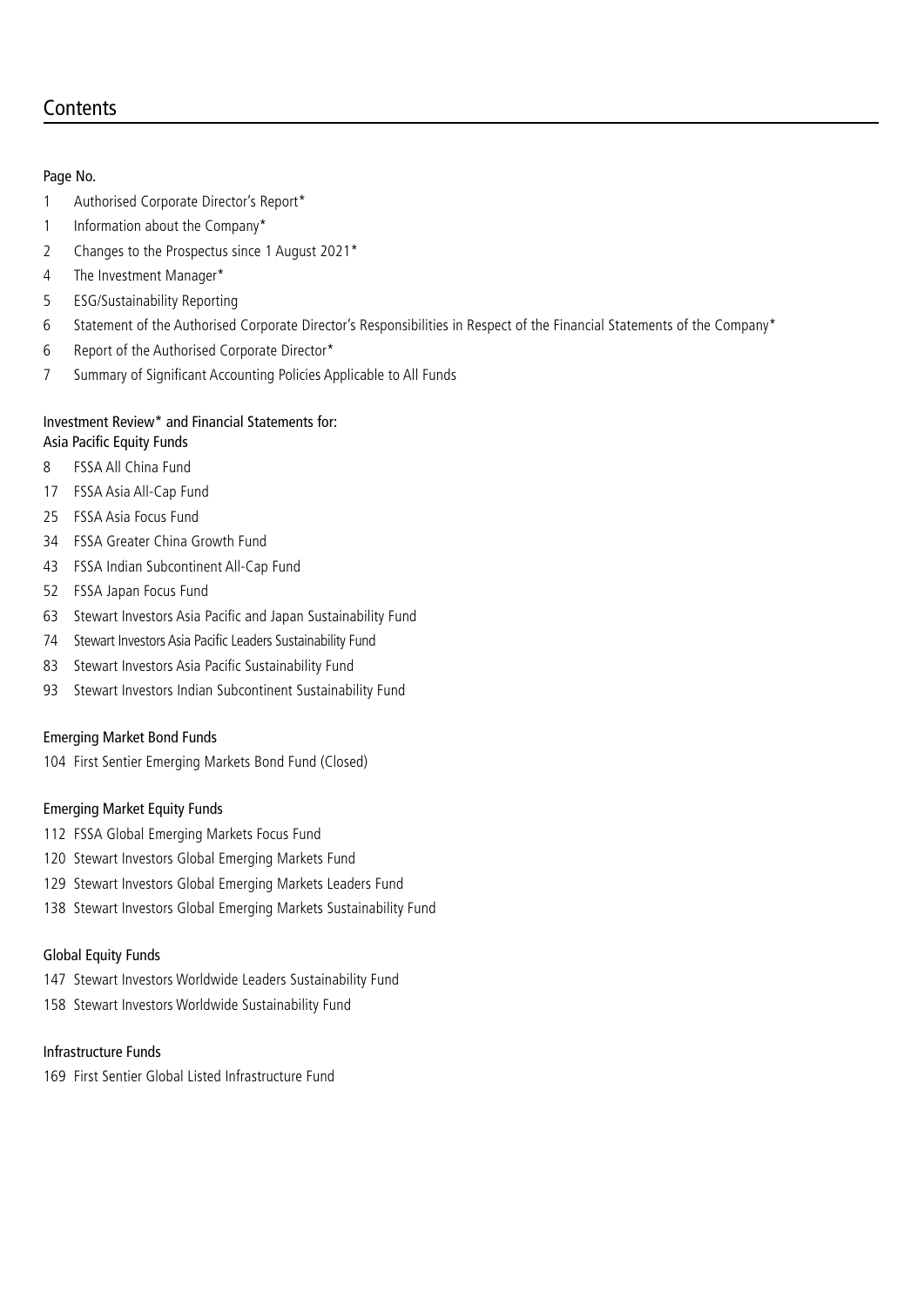#### Latin America Funds

183 Stewart Investors Latin America Fund

#### Multi-Asset Funds

192 First Sentier Diversified Growth Fund (Closed)

#### Property Securities Funds

199 First Sentier Asian Property Securities Fund

209 First Sentier Global Property Securities Fund

224 Corporate Directory\*

\* Collectively, these items, along with the investment reviews disclosed within the individual Fund reports, comprise the Authorised Corporate Director's Report for the purposes of the rules contained in the Financial Conduct Authority's Collective Investment Schemes Sourcebook.

#### Information for Swiss investors:

Representative and paying agent in Switzerland: BNP Paribas Securities Services, Paris, Succursale de Zurich, Selnaustrasse 16, CH-8002 Zurich.

The prospectus, the articles of association, the key investor information, the annual and semi-annual reports and a list of all Portfolio changes during the reporting period can be obtained free of charge from the representative in Switzerland.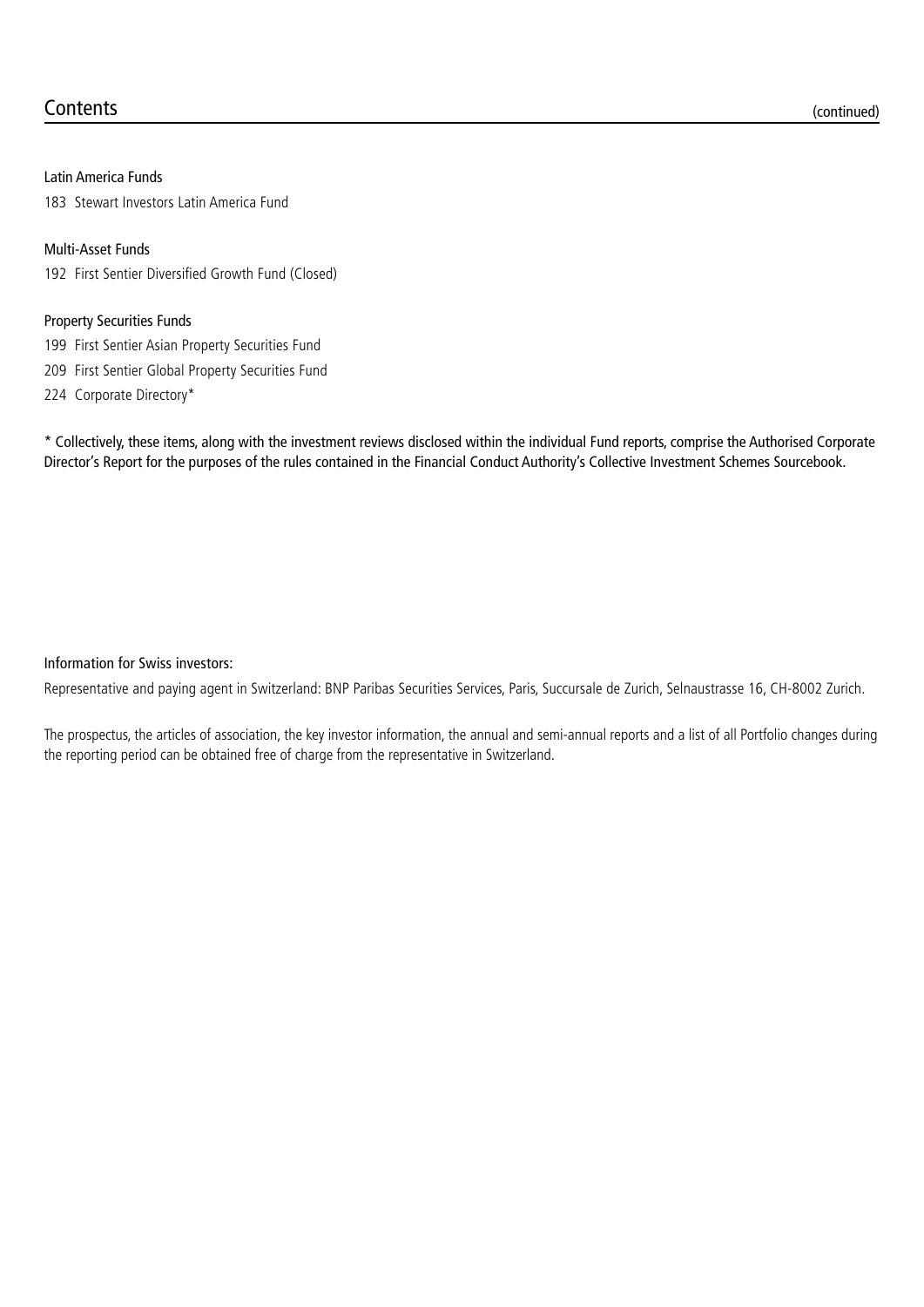# Authorised Corporate Director's Report

We are pleased to present the Interim Report for First Sentier Investors ICVC (the "Company"), which provides information on each of the 25 sub-funds of the Company (each a "Fund") for the period ended 31 January 2022.

In this document we provide detailed information on each of the Funds. This information includes an investment report, performance summary, top 10 holdings, country breakdowns and financial statements for each Fund.

First Sentier Investors (UK) Funds Limited (the "ACD") is part of First Sentier Investors, a member of the global financial group Mitsubishi UFJ Financial Group ('MUFG').

First Sentier Investors ("FSI") has had to respond to the outbreak of the COVID-19 virus, which has affected many countries around the globe, including countries in which FSI operates and countries in which FSI invests on behalf of its clients. FSI continues to closely monitor the developments and the implications of the spread of the COVID-19 virus, the advice from health and government authorities and the World Health Organisation, as well as taking advice from external advisers on international security (International SOS). FSI will continue to make adjustments to how its business operates during this time with the aim of continuing to provide the best possible services to its clients.

Whilst the Funds have no direct exposure to Russian, Belarusian or Ukrainian securities, FSI acknowledge the situation in Ukraine and its potentially adverse economic impact on the issuers of the instruments in which the Funds invest. This is an additional risk factor which could impact the operations and valuation of the Funds' assets after the year end. FSI are actively monitoring developments closely. Given the nature of the on-going developments, there is a high degree of uncertainty and it is not possible at this time to predict the extent and nature of the overall future impact on the Funds, if any.

Please note the following developments occurring during the period:

- the First Sentier Diversified Growth Fund closed on 15 September 2021;
- the First Sentier Emerging Markets Bond Fund closed on 16 September 2021; and
- as notified to investors, following careful consideration, we have made the decision (subject to approval of the Financial Conduct Authority) to close the Stewart Investors Latin America Fund. We will be writing again to investors with more details on the closure, and the options available, in the following months. Our intention would be to move to close the Fund prior to the end of July 2022.

The ACD made the decision to terminate First Sentier Diversified Growth Fund and First Sentier Emerging Markets Bond Fund as the Funds were not able to achieve long-term competitive advantage and sufficient scale. The ACD made the decision to terminate the Stewart Investors Latin America Fund following the announcement by First Sentier Investors of the closure and wind-down of part of the investment team dedicated to the Latin America strategy.

We hope that you find this report informative and that it answers any questions you may have about your investment with First Sentier Investors.

If you have any additional queries in relation to your investment, or one of the Funds, please contact our Client Services team on 0800 587 3388 (UK investors only) (+44 (0)203 528 4102 if calling from outside the UK).

# Information about the Company

The Company is an Open-Ended Investment Company with variable capital. The Company is structured as an umbrella company currently authorised as a UK UCITS scheme and operates under Chapter 5 of the Collective Investment Schemes Sourcebook (the "COLL").

Different Funds may be established from time to time by the ACD, with the approval of the Financial Conduct Authority (the "FCA") and the agreement of the Company's Depositary, the Bank of New York Mellon (International) Limited. Each Fund may issue different classes of share and, within each class, there may be different types of share. On the introduction of any new Fund or class or type of share, a revised Prospectus will be prepared setting out the relevant details of each Fund or class.

Each Fund is invested as if it were individually authorised as the type of scheme known as a UK UCITS scheme, as specified in the Sourcebook. For investment purposes, the assets of each Fund will be treated as separate from those of every other Fund and will be invested in accordance with the investment objective and investment policy applicable to that Fund. The shareholders are not liable for the debts of the Company.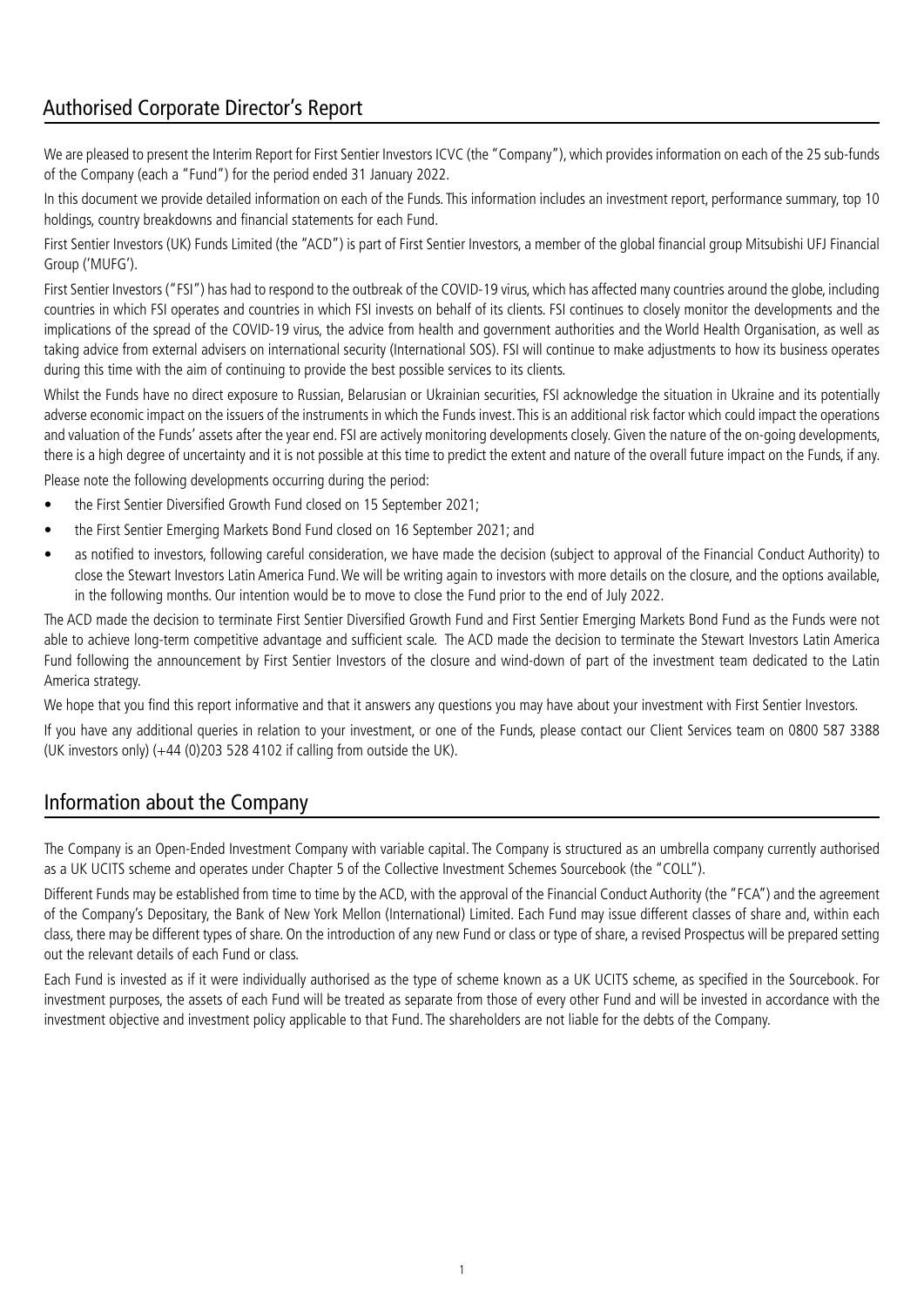# Changes to the Prospectus since 1 August 2021

#### Inclusions or amendments in the Company's Prospectus dated 2 August 2021:

- 1. Inclusion of a footnote throughout on the termination of First Sentier Emerging Markets Bond Fund;
- 2. Inclusion of a footnote throughout on the termination of First Sentier Diversified Growth Fund;
- 3. Amendment of the definition of a Dealing Day;
- 4. Section 7.0 Inclusion of new language Buying, Selling, Converting and Switching Shares;
- 5. Section 9.2.3.4. new language on the Additional Expenses Cap;
- 6. Section 15.1 Amendment of the IA sectors
	- (a) Inclusion of the new Infrastructure Sector for the First Sentier State Global Listed Infrastructure Fund;
	- (b) Inclusion of the new India Sector for the FSSA Indian Subcontinent All-Cap Fund and the Stewart Investors Indian Subcontinent Sustainability Fund;
- 7. Section 15.1 Amendment of the Japan benchmark for FSSA Japan Focus Fund, effective in the fourth quarter 2021;
- 8. Section 16 Inclusion of language on Short terms securities for all funds excluding First Sentier Diversified Growth Fund and the First Sentier Emerging Markets Bond Fund;
- 9. Section 16 Inclusion of language under performance on fees and reinvested income and tax for all funds;
- 10. Section 16 Inclusion of language in all the Fund tables on "Switch into the Fund" and "out of the Fund";
- 11. Section 16 Language added as a footnote on Class A for the First Sentier Asian Property Securities Fund, the First Sentier Emerging Markets Bond Fund, the First Sentier State Global Listed Infrastructure Fund, the First Sentier Global Property Securities Fund, the FSSA Greater China Growth Fund, the Stewart Investors Asia Pacific and Japan Sustainability Fund, the Stewart Investors Asia Pacific Leaders Sustainability Fund, the Stewart Investors Asia Pacific Sustainability Fund, the Stewart Investors Global Emerging Markets Fund, the Stewart Investors Global Emerging Markets Leaders Fund, the Stewart Investors Global Emerging Markets Sustainability Fund, the Stewart Investors Indian Subcontinent Sustainability Fund, the Stewart Investors Latin America Fund, the Stewart Investors Worldwide Leaders Sustainability Fund and the Stewart Investors Worldwide Sustainability Fund;
- 12. Section 16 Deletion of some Class A Shares for the following funds, First Sentier Diversified Growth Fund, the First Sentier Emerging Markets Bond Fund, the First Sentier State Global Listed Infrastructure Fund, the First Sentier Global Property Securities Fund, the FSSA All China Fund, the FSSA Asia All-Cap Fund, the FSSA Asia Focus Fund, the FSSA Global Emerging Markets Focus Fund, the FSSA Indian Subcontinent All-Cap Fund, the FSSA Japan Focus Fund, the Stewart Investors Worldwide Equity Fund and the Stewart Investors Worldwide Leaders Sustainability Fund;
- 13. Section 16 Amendment of Class E minimum amounts and the inclusion of an additional footnote for the First Sentier Diversified Growth Fund, the FSSA All China Fund, the FSSA Global Emerging Markets Focus Fund, the FSSA Indian Subcontinent All-Cap Fund, the FSSA Japan Focus Fund;
- 14. Section 16.7. FSSA All China Fund deletion of the concentration from the Investment Policy and Investment Strategy and inclusion in the Investment Policy giving a range of stocks;
- 15. Section 16 Amendment of the Sustainability language and inclusion of language on harmful products for the Stewart Investors Asia Pacific and Japan Sustainability Fund, the Stewart Investors Asia Pacific Leaders Sustainability Fund, the Stewart Investors Asia Pacific Sustainability Fund, the Stewart Investors Global Emerging Markets Sustainability Fund, the Stewart Investors Indian Subcontinent Sustainability Fund, the Stewart Investors Worldwide Leaders Sustainability Fund and the Stewart Investors Worldwide Sustainability Fund; and
- 16. Section 16 Minor amendments to the Investment Strategy sections for the Stewart Investors Global Emerging Markets Fund, the Stewart Investors Global Emerging Markets Leaders Fund, the Stewart Investors Latin America Fund and the Stewart Investors Worldwide Equity Fund.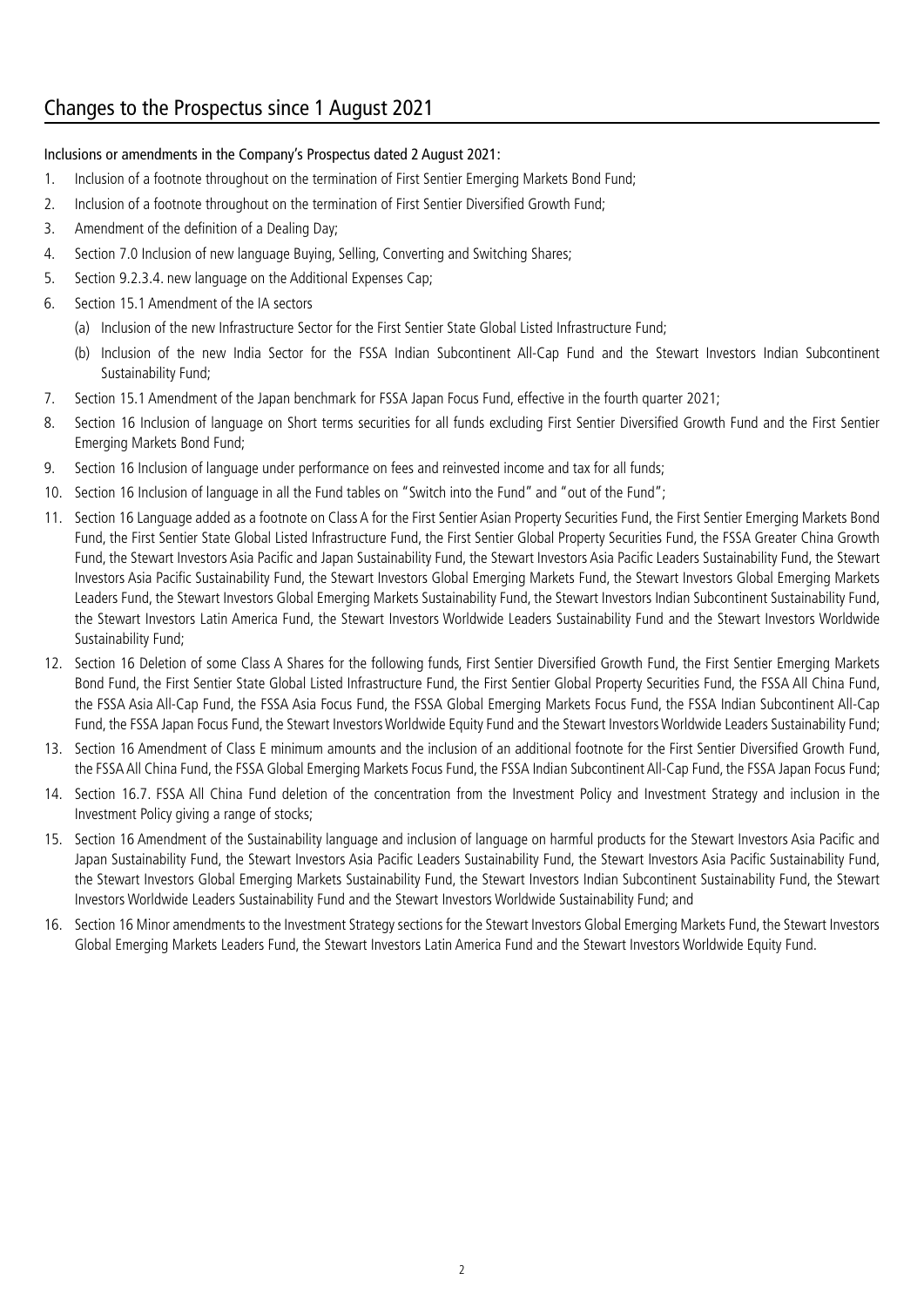#### Inclusions or amendments in the Company's Instrument of Incorporation dated 2 August 2021:

- 1. Inclusion of a footnote throughout on the termination of First Sentier Emerging Markets Bond Fund; and
- 2. nclusion of a footnote throughout on the termination of First Sentier Diversified Growth Fund.

#### Inclusions or amendments in the Company's Prospectus dated 1 December 2021:

- 1. Amendment of the footnote throughout on the termination of the First Sentier Diversified Growth Fund;
- 2. Amendment of the footnote throughout on the termination of the Fist Sentier Emerging Markets Bond Fund;
- 3. Deletion of the Stewart Investors Worldwide Equity Fund throughout, which was terminated following the merger in to the Stewart Investors Worldwide Sustainability Fund on the 5 February 2021;
- 4. Amendment to the dilution adjustments for the period 1 August 2020 to 31 July 2021;
- 5. Amendment to the biographies of the Directors of the Authorised Corporate Director (the "ACD");
- 6. Inclusion of Ms Jacqueline Lowe as an Independent Non-Executive Director of the ACD;
- 7. Amendment to the London Interbank Offered Rate (typically referred to as "LIBOR").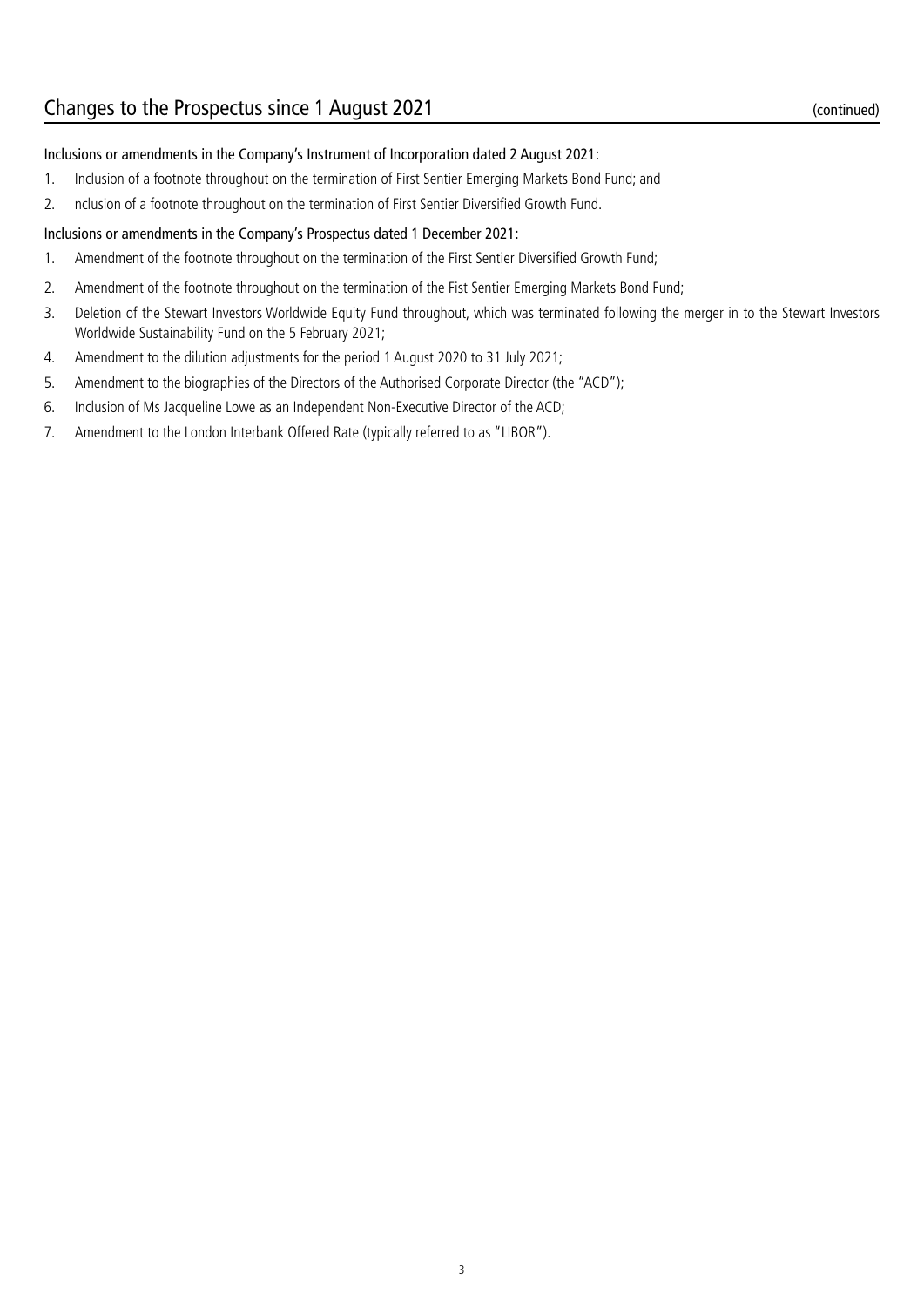# The Investment Manager

As at the date of this Report, First Sentier Investors (UK) IM Limited, the investment manager of the Company (the "Investment Manager"), has delegated the investment management of certain Funds as set-out in the following table:

|    |                                                               | Delegated to<br><b>First Sentier</b><br>Investors (HK)<br>Limited | Delegated to<br><b>First Sentier</b><br>Investors<br>Singapore | Delegated to<br><b>First Sentier</b><br>Investors<br>(Australia)<br><b>IM Limited</b> | Delegated to<br><b>First Sentier</b><br><b>Investors</b><br>(US) LLC |
|----|---------------------------------------------------------------|-------------------------------------------------------------------|----------------------------------------------------------------|---------------------------------------------------------------------------------------|----------------------------------------------------------------------|
| 1  | First Sentier Asian Property Securities Fund                  |                                                                   |                                                                | X                                                                                     |                                                                      |
| 2  | First Sentier Diversified Growth Fund <sup>[1]</sup>          |                                                                   | X                                                              | Χ                                                                                     |                                                                      |
| 3  | First Sentier Emerging Markets Bond Fund <sup>[2]</sup>       |                                                                   |                                                                |                                                                                       |                                                                      |
| 4  | First Sentier Global Listed Infrastructure Fund               |                                                                   |                                                                | X                                                                                     |                                                                      |
| 5  | First Sentier Global Property Securities Fund                 |                                                                   |                                                                | X                                                                                     |                                                                      |
| 6  | FSSA All China Fund                                           | X                                                                 |                                                                |                                                                                       |                                                                      |
| 7  | FSSA Asia All-Cap Fund                                        |                                                                   | X                                                              |                                                                                       |                                                                      |
| 8  | <b>FSSA Asia Focus Fund</b>                                   | Χ                                                                 |                                                                |                                                                                       |                                                                      |
| 9  | FSSA Global Emerging Markets Focus Fund                       |                                                                   | X                                                              |                                                                                       |                                                                      |
| 10 | FSSA Greater China Growth Fund                                | X                                                                 |                                                                |                                                                                       |                                                                      |
| 11 | FSSA Indian Subcontinent All-Cap Fund                         |                                                                   | Χ                                                              |                                                                                       |                                                                      |
| 12 | FSSA Japan Focus Fund                                         | X                                                                 |                                                                |                                                                                       |                                                                      |
| 13 | Stewart Investors Asia Pacific and Japan Sustainability Fund  |                                                                   | X                                                              | X                                                                                     |                                                                      |
| 14 | Stewart Investors Asia Pacific Leaders Sustainability Fund    |                                                                   | X                                                              | X                                                                                     |                                                                      |
| 15 | Stewart Investors Asia Pacific Sustainability Fund            |                                                                   | X                                                              | X                                                                                     |                                                                      |
| 16 | Stewart Investors Global Emerging Markets Fund                |                                                                   |                                                                |                                                                                       |                                                                      |
| 17 | Stewart Investors Global Emerging Markets Leaders Fund        |                                                                   |                                                                |                                                                                       |                                                                      |
| 18 | Stewart Investors Global Emerging Markets Sustainability Fund |                                                                   | X                                                              | X                                                                                     |                                                                      |
| 19 | Stewart Investors Indian Subcontinent Sustainability Fund     |                                                                   | X                                                              | Χ                                                                                     |                                                                      |
| 20 | Stewart Investors Latin America Fund <sup>[3]</sup>           |                                                                   |                                                                |                                                                                       | X                                                                    |
| 21 | Stewart Investors Worldwide Leaders Sustainability Fund       |                                                                   | X                                                              | X                                                                                     |                                                                      |
| 22 | Stewart Investors Worldwide Sustainability Fund               |                                                                   |                                                                | Χ                                                                                     |                                                                      |

[1] The First Sentier Diversified Growth Fund is in the process of termination.

[2] The First Sentier Emerging Markets Bond Fund is in the process of termination.

[3] The Stewart Investors Latin America Fund is in the process of termination.

#### Cross Holdings

There were no cross holdings between Funds as at 31 January 2022.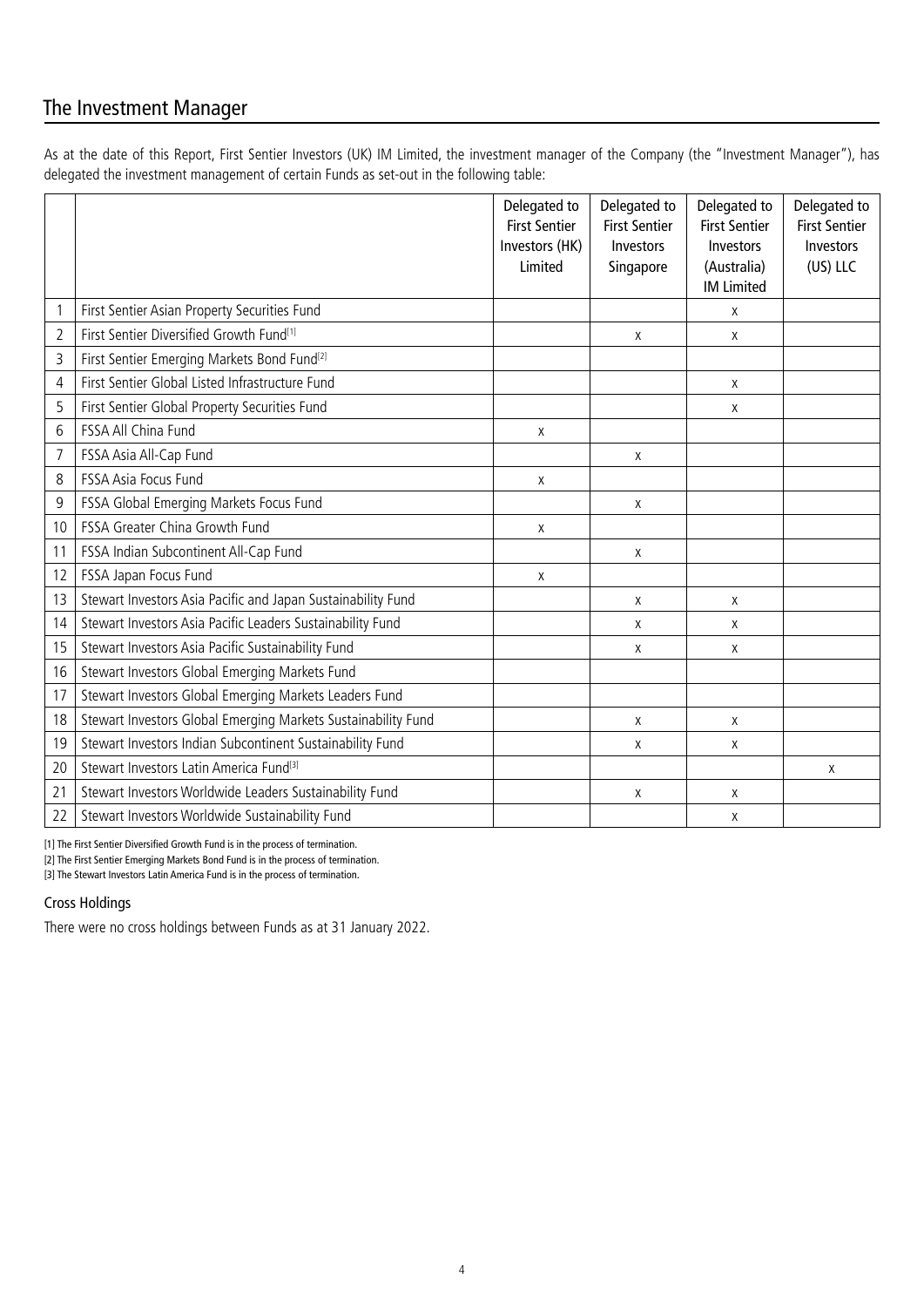# ESG/Sustainability Reporting

Certain of the Funds pursue responsible or sustainable investment strategies and/or pursue ESG/sustainability characteristics, themes or outcomes. For these Funds (referred to in this section below), we aim to make information readily available on how well the Fund is meeting its stated objectives (i.e. the intended ESG/sustainability characteristics, themes or outcomes) on an ongoing basis to enable investors to monitor whether their expectations are being met. The regulatory environment for these types of fund is rapidly developing in the UK, the EU and elsewhere, including in relation to reporting obligations. We expect our disclosures to develop over time in light of these developments.

Stewart Investors Asia Pacific and Japan Sustainability Fund, Stewart Investors Asia Pacific Leaders Sustainability Fund, Stewart Investors Asia Pacific Sustainability Fund, Stewart Investors Indian Subcontinent Sustainability Fund, Stewart Investors Global Emerging Markets Sustainability Fund, Stewart Investors Worldwide Leaders Sustainability Fund and Stewart Investors Worldwide Sustainability Fund (in this section referred to as the "Funds")

The Funds seek to achieve long-term capital appreciation by investing in companies which both contribute to and benefit from sustainable development, achieving positive social and environmental sustainable outcomes. The Funds only invest in companies that are sustainable investments which contribute to a social and/or environmental objective. The contribution of the Funds' investments to the social and environmental objectives are assessed by reference to two framework indicators – the manager's human development pillars and Project Drawdown climate change solutions. In order to be meaningful the contributions lean on measurable and reportable outcomes as evidence of powerful drivers for future earnings growth as well as reducing risks.

Each Fund investment is mapped against the manager's human development pillars and each investee company must be contributing in a tangible way to at least one of the pillars.

Each Fund investment is also mapped against the c.80 climate change solutions (which are captured in eight broader solutions of Buildings, Circular economy / industry, Conservation / restoration, Energy, Food system, Human development, Transport and Water) to determine whether the companies themselves are making a meaningful contribution and will have meaningful involvement with the delivery of those solutions. Companies in which the Funds invest are involved in making products and delivering services directly, by enabling/supporting those solutions or indirectly.

These frameworks alongside the manager's own bottom-up analysis lean on measurable and reportable outcomes as evidence for determining a company's meaningful contribution to sustainable development.

Meaningful company contribution:

- 1. Demonstrates a clear link to the underlying issue and solution, including whether the contribution is direct or supporting.
- 2. Is relevant for the company either as a revenue/growth driver, as strategic initiatives backed by research and development or capital expenditure, or a function of strong culture or behaviours and 'how they do things' e.g. for equality and diversity.
- 3. Recognises negative impacts from the company, including contradictions and risks of perverse outcomes.

Companies can contribute in many different ways to a better future for people and planet. To align with their bottom-up investment approach, the manager provides descriptions on their website, via their interactive Portfolio Explorer tool, on how they believe each company is contributing towards sustainable development. Click on the link below to access the tool.

#### stewartinvestors.com/all/sustainable-funds-group/introducing-portfolio-explorer/portfolio-explorer

Users can explore the stories of individual companies organised by the diverse contributions they make including towards human development pillars and climate solutions. This information is updated on a quarterly basis. The manager has also provided summary charts for each Fund on the First Sentier Investors website https://www.firstsentierinvestors.com/uk/en/private/performance/literature/fund-reporting.html alongside documents and disclosures for the First Sentier Investors ICVC.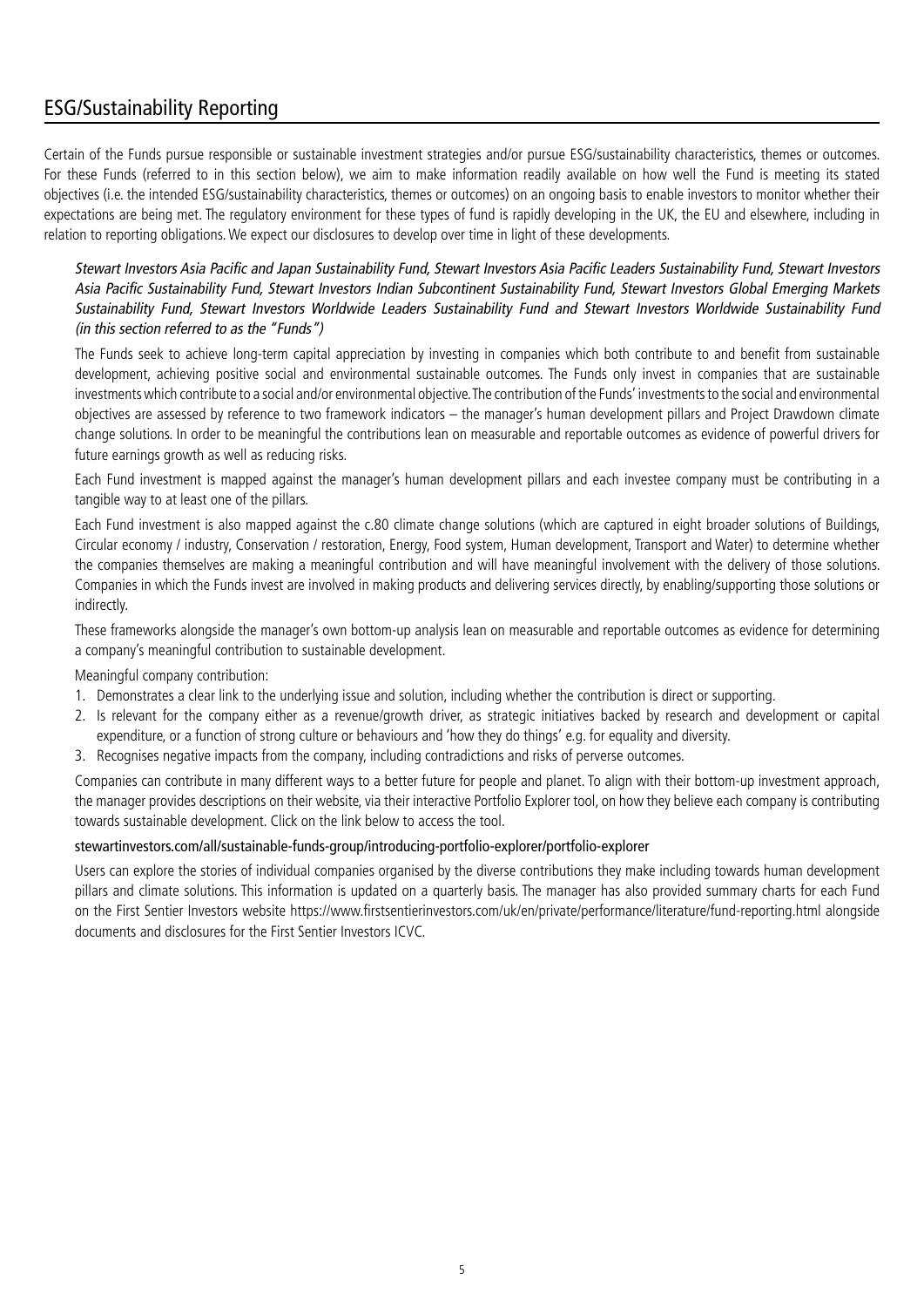# Statement of the Authorised Corporate Director's Responsibilities in Respect of the Financial Statements of the Company

The Authorised Corporate Director ("ACD") of First Sentier Investors ICVC ("Company") is responsible for preparing the Interim Report and the financial statements in accordance with the Open-Ended Investment Companies Regulations 2001 ("the OEIC Regulations"), the Financial Conduct Services Authority's Collective Investment Schemes Sourcebook ("COLL") and the Company's Instrument of Incorporation.

The OEIC Regulations and COLL require the ACD to prepare financial statements for each interim accounting period which:

- are in accordance with United Kingdom Generally Accepted Accounting Practice ("United Kingdom Accounting Standards"), including FRS 102 "The Financial Reporting Standard applicable in the UK and Republic of Ireland" and the Statement of Recommended Practice: "Financial Statements of Authorised Funds" issued by the Investment Management Association ("IMA SORP") in May 2014; and
- give a true and fair view of the financial position of the Company and each of its sub-funds as at the end of that period and the net revenue or expense and the net capital gains or losses on the property of the Company and each of its sub-funds for that period.

In preparing the financial statements, the ACD is required to:

- select suitable accounting policies and then apply them consistently;
- make judgments and estimates that are reasonable and prudent;
- state whether applicable UK Accounting Standards and the IMA SORP have been followed, subject to any material departures disclosed and explained in the financial statements; and
- prepare the financial statements on the going concern basis unless it is inappropriate to presume that the Company will continue in operation.

The ACD is responsible for keeping proper accounting records that disclose with reasonable accuracy at any time the financial position of the Company and enable them to ensure that the financial statements comply with the applicable IMA SORP and United Kingdom Accounting Standards and applicable law. The ACD is also responsible for the system of internal controls, for safeguarding the assets of the Company and for taking reasonable steps for the prevention and detection of fraud and other irregularities.

In accordance with COLL 4.5.8BR, the Interim Report and the unaudited financial statements were approved by the board of directors of the ACD and authorised for issue on 24 March 2022.

Gary Cotton **Carry Cotton** Clare Wood Director Director Authorised Corporate Director of Authorised Corporate Director of First Sentier Investors ICVC **First Sentier Investors ICVC** First Sentier Investors ICVC 24 March 2022 24 March 2022

For and on behalf of First Sentier Investors (UK) Funds Limited For and on behalf of First Sentier Investors (UK) Funds Limited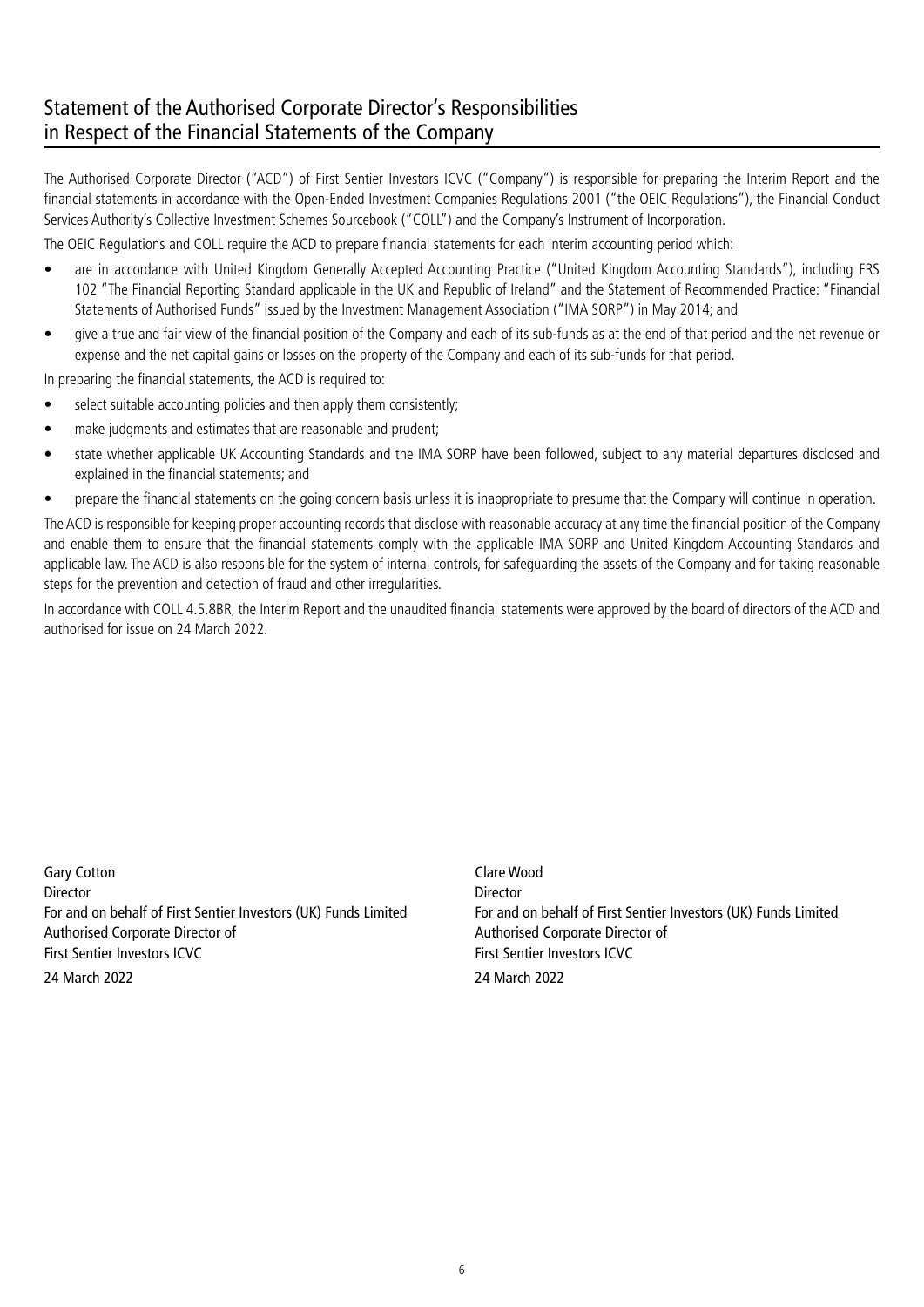# Summary of Significant Accounting Policies Applicable to All Funds

as at 31 January 2022 (unaudited)

#### 1. Accounting and distribution policies

#### (a) Basis of accounting

The Financial Statements have been prepared under the historical cost basis, as modified by the revaluation of investments, and in accordance with FRS 102 'The Financial Reporting Standards Applicable in the UK and Republic of Ireland' and the Statement of Recommended Practice ('SORP') for Financial Statements of UK Authorised Funds issued by the Investment Association in May 2014 (updated in June 2017), and United Kingdom Generally Accepted Accounting Practice.

As described in the Certification of Financial Statements by Directors of the ACD on page 8 the ACD continues to adopt the going concern basis in the preparation of the Financial Statements of the Funds, with the exception of First Sentier Diversified Growth Fund and the First Sentier Emerging Markets Bond Fund which both terminated in September 2021 and Stewart Investors Latin America Fund which is currently in the process of terminating. In applying this basis of preparation, the assets and liabilities of the Funds continue to be stated at their fair values. No adjustments were necessary in the financial statements to reduce assets to their realisable values, to provide for liabilities arising and to reclassify long-term liabilities as current liabilities.

Covid-19 has been taken into account when determining the going concern status of the Company.

All other accounting and distribution policies used to prepare the interim financial statements are as per the audited financial statements for the year ended 31 July 2021.

#### 2. Other matters

#### (a) High Court Claim

The European Court of Justice has held that the UK tax regime in respect of income from portfolio investments contravened the EU right to free movement of capital. Until 2009, income from portfolio investments in the UK was exempt from corporation tax, whilst dividend income from foreign portfolio investments was taxable with limited relief for foreign tax paid. The Company has made claims against HMRC for repayment of tax paid on dividend income from foreign portfolio investments in these circumstances. The claims form part of the CFC and Dividend Group Litigation, in which there are various test cases, including the Prudential dividend test case, in which a Supreme Court judgement was delivered on 25 July 2018. Some Funds in the Company received payments from HMRC under this litigation which were reflected in those Funds' financial statements as at 31 July 2020. Further litigation and tax tribunal actions are still ongoing in relation to various remaining issues. The value that each Fund has in these ongoing claims has not been recognised in the Financial Statements as the timing and amount of any benefit is uncertain. In the event that the remaining claims are successful, any monies awarded by the court will be paid to the relevant Funds as a windfall to those shareholders who remain in the Funds at the date of payment of the claims.

#### (b) Foreign retrospective tax claims

A number of Funds are in the process of reclaiming refunds of dividend withholding tax on the basis of free movement of capital provisions in the European Union. Upon receipt, these amounts will be treated as windfall amounts in the Funds and will form part of any distributable income.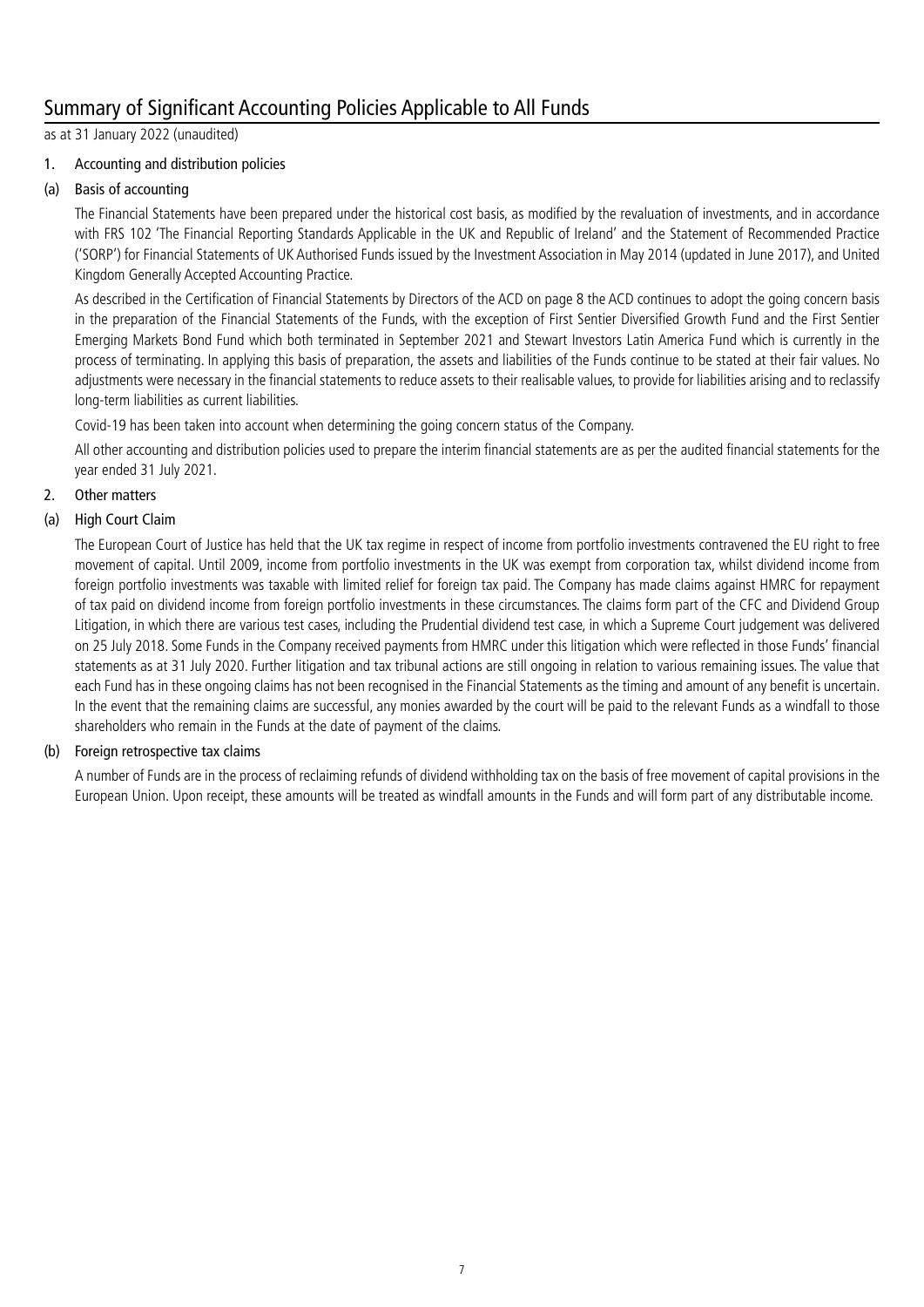# Authorised Fund Manager's Report

for the period ended 31 January 2022 (unaudited)

#### Investment Objective and Policy

The Fund aims to achieve capital growth over the medium to long term (at least three years).

The Fund invests at least 70% of its Net Asset Value in a portfolio of equity or equity-related securities issued by companies established or having a majority of their economic activities in the People's Republic of China that are listed, traded or dealt in on Regulated Markets worldwide.

The Fund has no set target for the number of companies it will invest in but the Manager anticipates that typically the Fund will invest in around 40-60 stocks. This does not represent a constraint on the number of holdings which may from time to time fall outside of that range.

The investment policy of the Fund may be achieved by investing up to 10% of its Net Asset Value in other collective investment schemes, including in collective investment schemes managed by the ACD or its associates, and/or other Funds of the Company.

Where the Manager is unable to identify investment opportunities at appropriate valuations from time to time, the Fund may hold cash and Near Cash Assets in different currencies.

The Fund may use derivatives for efficient portfolio management purposes only.

#### Risks and reward profile

|                                              | $\blackvdash$ Lower Risk      |  |  |  |   |                                | Higher Risk $\rightarrow$ |
|----------------------------------------------|-------------------------------|--|--|--|---|--------------------------------|---------------------------|
|                                              | Potentially Lower Rewards<br> |  |  |  |   | Potentially Higher Rewards<br> |                           |
| Share class B Accumulation                   |                               |  |  |  | . |                                |                           |
| Share class E Accumulation                   |                               |  |  |  |   |                                |                           |
| Share class B Accumulation (USD share class) |                               |  |  |  |   |                                |                           |

- The synthetic risk reward indicator (the SRRI) rating is not a measure of the risk of you losing your investment, but describes how much the value of the Fund went up and down in the past;
- The SRRI rating is based on historical data, which may not be a reliable indication of the future risks and rewards of the Fund;
- The Manager cannot guarantee that the rating of the Fund will remain the same; it may change over time;
- Even the lowest rating of 1 does not mean a risk-free investment;
- On a scale of 1 (less risky) to 7 (riskier), this Fund has a rating of 6 due to its past performance and the nature of its investments. Shares with a rating of 6 might have higher risks, but also higher returns;
- Risk is taken in order to make a higher potential return; the more risk a fund takes, the higher the potential return, but the greater the risk of loss; and
- The value of the Fund and its return is not quaranteed and may fall as well as rise. You may get back less than you originally invested.

The Fund might also experience the following risks:

Currency risk: The Fund invests in assets which are denominated in other currencies; changes in exchange rates will affect the value of the Fund and could create losses. Currency control decisions made by governments could affect the value of the Fund's investments and could cause the Fund to defer or suspend redemptions of its shares.

Single country/specific region risk: Investing in a single country or specific region may be riskier than investing in a number of different countries or regions. Investing in a larger number of countries or regions helps spread risk.

China market risk: Although China has seen rapid economic and structural development, investing there may still involve increased risks of political and governmental intervention, potentially limitations on the allocation of the Fund's capital, and legal, regulatory, economic and other risks including greater liquidity risk, restrictions on investment or transfer of assets, failed/delayed settlement and difficulties valuing securities.

Concentration risk: The Fund invests in a relatively small number of companies which may be riskier than a Fund that invests in a large number of companies.

Emerging Market risk: Emerging Markets tend to be more sensitive to economic and political conditions than developed markets. Other factors include greater liquidity risk, restrictions on investment or transfer of assets, failed/delayed settlement and difficulties valuing securities.

Smaller companies risk: Investments in smaller companies may be riskier and more difficult to buy and sell than investments in larger companies.

For further information on risks, please refer to the Risk Factors section in the Company's Prospectus.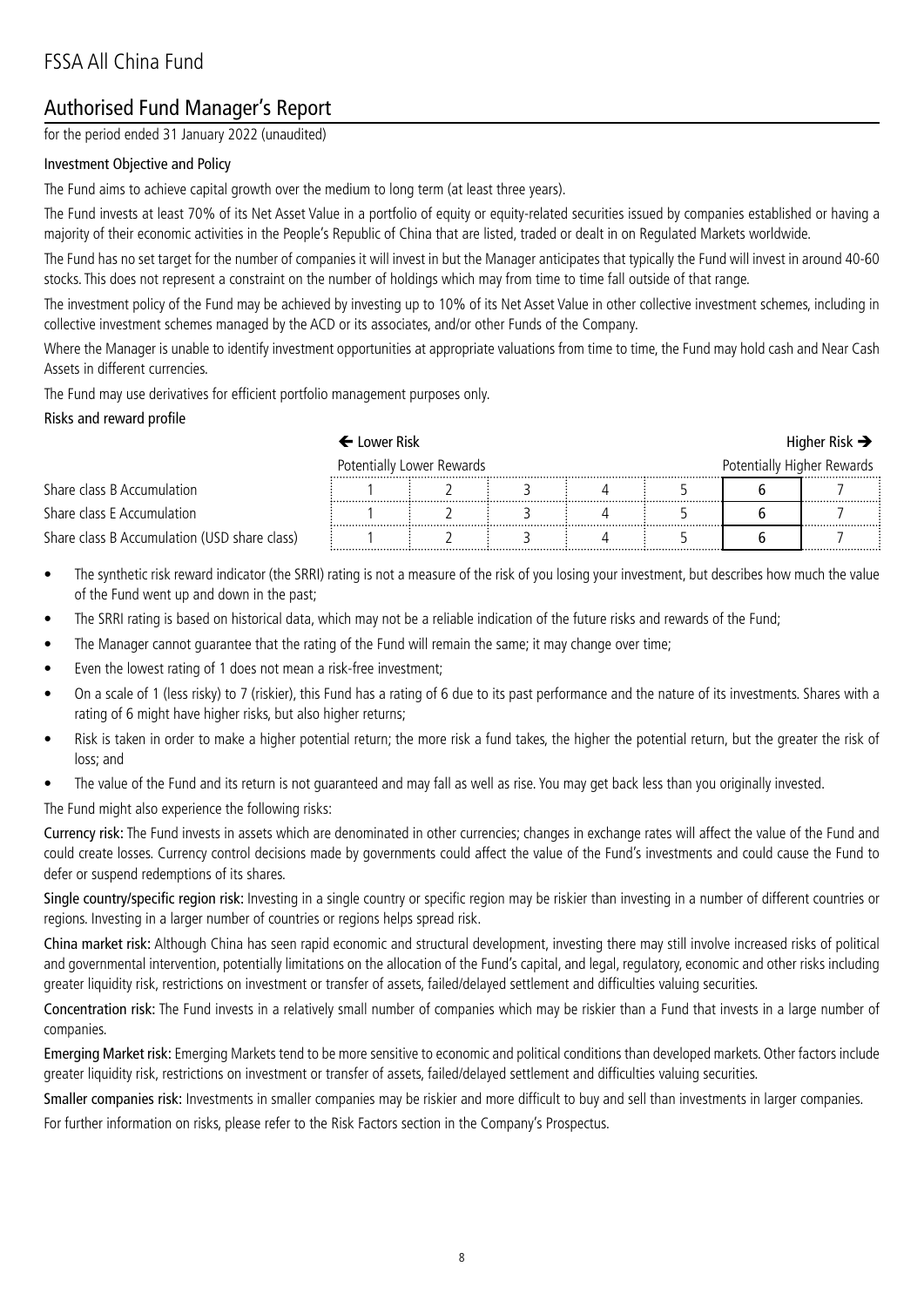# Authorised Fund Manager's Report (continued)

for the period ended 31 January 2022 (unaudited)

#### Performance

The Fund rose by 1.9% in sterling terms over six months and provided a cumulative return of 66.2% over three years to the end of January 2022 (net of fees and tax for the B GBP Accumulation share class).

China Merchants Bank gained on revenue and net profit growth, driven by higher interest income, solid loan growth and decreasing non-performing loans. Zhejiang Weixing New Building Materials rose as the government signalled an easing of real estate market restrictions.

On the negative side, Alibaba Group Holding weakened after Beijing proposed new regulations aimed at curbing anti-competitive practices among internet firms. Shanghai Liangxin Electrical declined due to increasing cost pressure from rising raw materials prices and short-term concerns about sales.

#### Portfolio changes

New purchases included Beijing New Building Materials, the largest gypsum board company in China. The company has a strong franchise, with limited competition, resilient demand and more than 60% market share in both high-end and mass markets. Gypsum board is a good, low-cost building material and is lightweight, fireproof and a heat insulator.

The Fund also bought a toehold in NetEase, the second-largest gaming company in China. The company has gradually developed a portfolio of midsized games with high user stickiness and longevity, and has a strong pipeline that should support decent growth prospects of 10-15%.

The Fund sold Largan Precision on concerns about rising competition, and downward pressure on margins and average selling prices. The Fund also divested Beijing Thunisoft to control risks, after reading media reports about the chairman being under investigation for alleged bribery.

#### Outlook

China is eyeing a broad-based albeit bumpy recovery, as concerns about policy risk have hurt market sentiment and increased market volatility in the short term. The recent reserve requirement ratio (RRR) and loan prime rate (LPR) cuts signalled that Beijing is willing to add some cushioning to the slowing economy.

We expect further policy actions to come but the government will remain prudent and fine-tuned, as the goal is stability. In setting monetary policy, China will need to balance tempering supply-side inflation with a slowing economy, ageing population, and weak sentiment in the property sector. But overall, as rates start to tighten elsewhere, China may look more attractive to global investors as the government turns more pro-growth.

| Curriculative performance as at 31 January 2022 |       |       |            |            |            |            |            |
|-------------------------------------------------|-------|-------|------------|------------|------------|------------|------------|
| Time                                            |       | 6     |            | 3          |            | 10         | Since      |
| period                                          | mths  | mths  | ۷r         | yrs        | yrs        | yrs        | launch     |
| Fund return %                                   | (1.4) | و.،   | (16.3)     | 66.2       | n/a        | n/a        | 58.5       |
| Benchmark return %                              | (8.3) | (6.7) | (20.6)     | 24.9       | n/a        | n/a        | 5.2        |
| Discrete performance as at 31 January 2022      |       |       |            |            |            |            |            |
| Time                                            |       |       | 12 mths to | 12 mths to | 12 mths to | 12 mths to | 12 mths to |
| period                                          |       |       | 31/01/22   | 31/01/21   | 31/01/20   | 31/01/19   | 31/01/18   |
| Fund return %                                   |       |       | (16.3)     | 58.2       | 25.5       | (8.6)      | n/a        |
| Benchmark return %                              |       |       | (20.6)     | 40.8       | 1.7        | (17.6)     | n/a        |

Cumulative performance as at 31 January 2022

Benchmark: MSCI China All Shares Index.

IA Sector: China / Greater China.

Performance is based on share class B Accumulation (GBP), as this is considered to be the Fund's primary share class.

Performance data is calculated on a net basis by deducting fees incurred at Fund level (e.g. the management fee and other Fund expenses), save that it does not take account of initial charges or switching fees (if any). Income reinvested is included on a net of tax basis.

Past performance should not be used as a guide to future performance, which is not guaranteed.

Please note that the All China Fund share class B Accumulation USD launched on 1 March 2017. For historic performance of this share class, please see the factsheets by visiting www.firstsentierinvestors.com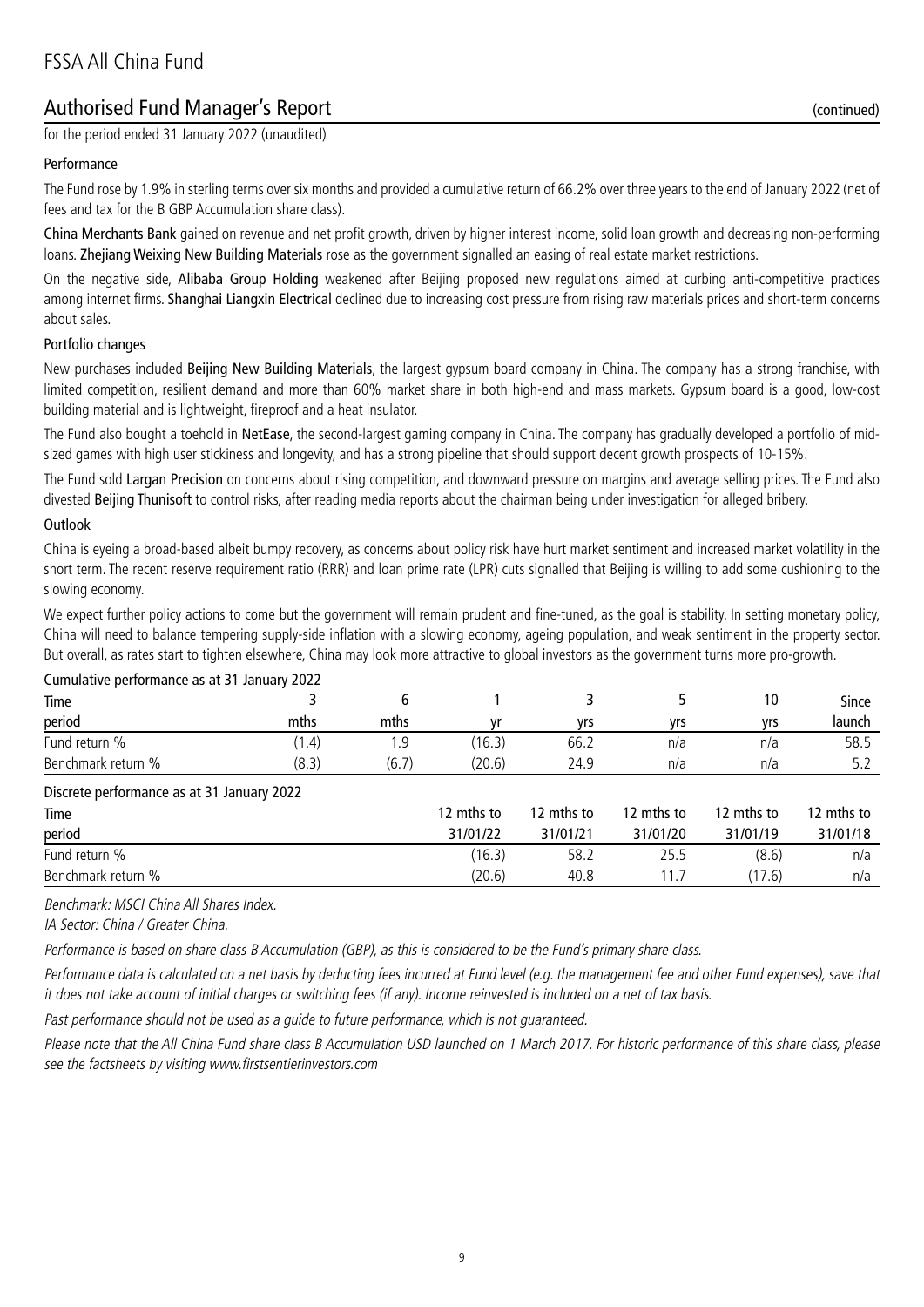# Authorised Fund Manager's Report (continued)

for the period ended 31 January 2022 (unaudited)

#### Ten largest holdings

| TEIT RIGHTSL HURTINGS                   |                 |                              |              |
|-----------------------------------------|-----------------|------------------------------|--------------|
|                                         | 31 January 2022 |                              | 31 July 2021 |
| Stock name                              | % of Fund       | Stock name                   | % of Fund    |
| China Resources Land                    | 6.87            | Shanghai Liangxin Electrical | 5.71         |
| China Mengniu Dairy                     | 6.36            | China Mengniu Dairy          | 5.44         |
| China Merchants Bank 'H'                | 6.12            | China Merchants Bank 'H'     | 5.15         |
| Bank of Ningbo                          | 5.71            | Bank of Ningbo               | 4.73         |
| Tencent                                 | 5.28            | China Resources Land         | 4.72         |
| JD.com ADR                              | 4.86            | JD.com ADR                   | 4.53         |
| Zhejiang Weixing New Building Materials | 4.77            | Sino Biopharmaceutical       | 4.35         |
|                                         |                 |                              |              |

Shanghai Liangxin Electrical **1998** 1.45 Zhejiang Weixing New Building Materials 3.98

Zto Express (Cayman) 'A' ADR 3.84

Sino Biopharmaceutical 3.39 and 3.61 Zto Express (Cayman) 'A' ADR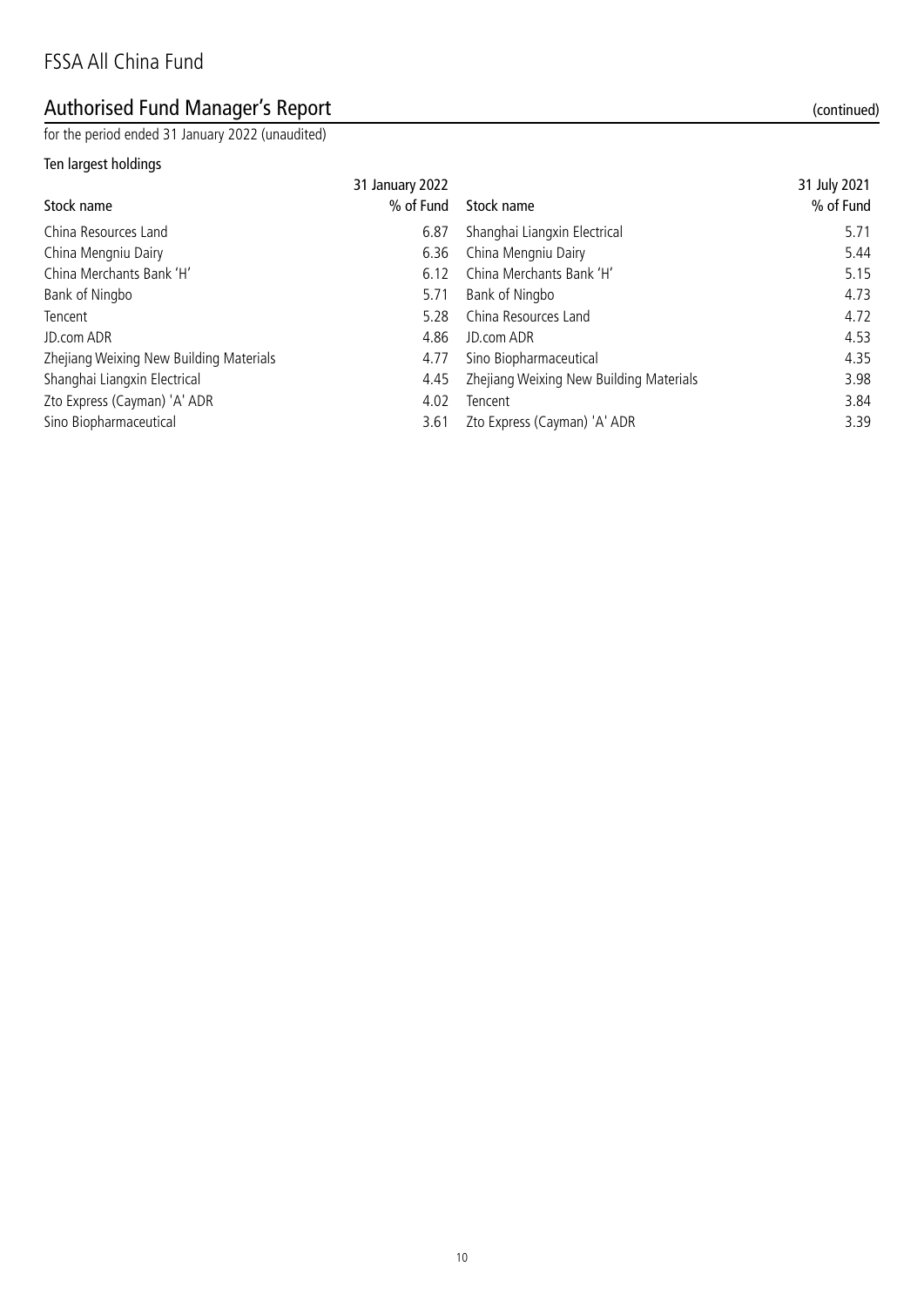# Portfolio Statement

as at 31 January 2022 (unaudited)

| Holdings       |                                                 |    | Market<br>Value<br>f'000 | Total<br><b>Net Assets</b><br>$\frac{0}{0}$ |
|----------------|-------------------------------------------------|----|--------------------------|---------------------------------------------|
|                |                                                 |    |                          |                                             |
|                | CHINA (39.89%*)                                 |    | 16,454                   | 41.77                                       |
|                | 71,570 Autobio Diagnostics                      |    | 404                      | 1.03                                        |
|                | 491,980 Bank of Ningbo                          |    | 2,251                    | 5.71                                        |
|                | 182,200 Beijing New Building Materials          |    | 690                      | 1.75                                        |
|                | 10,200 Chaozhou Three-Circle                    |    | 45                       | 0.11                                        |
|                | 139,072 DaShenLin Pharmaceutical                |    | 602                      | 1.53                                        |
|                | 102,600 Gree Electric Appliances Inc of Zhuhai  |    | 454                      | 1.15                                        |
|                | 55,400 Guangzhou Kingmed Diagnostics            |    | 504                      | 1.28                                        |
|                | 220,900 Haier Smart Home                        |    | 715                      | 1.82                                        |
|                | 10,823 Hongfa Technology                        |    | 81                       | 0.21                                        |
|                | 144,680 Jiangsu Hengrui Medicine                |    | 694                      | 1.76                                        |
| 161,300 Midea  |                                                 |    | 1,382                    | 3.51                                        |
|                | 241,100 Ping An Insurance of China              |    | 1,411                    | 3.58                                        |
|                | 68,500 Sany Heavy Industry                      |    | 162                      | 0.41                                        |
|                | 139,200 S.F. Holding                            |    | 1,033                    | 2.62                                        |
|                | 37,300 Shanghai Hanbell Precise Machinery       |    | 99                       | 0.25                                        |
|                | 88,594 Shanghai International Airport           |    | 524                      | 1.33                                        |
|                | 950,640 Shanghai Liangxin Electrical            |    | 1,751                    | 4.45                                        |
|                | 70,100 Shanghai M&G Stationery                  |    | 449                      | 1.14                                        |
|                | 10,100 Shenzhen Inovance Technology             |    | 71                       | 0.18                                        |
|                | 8,000 Shenzhen Mindray Bio-Medical Electr       |    | 303                      | 0.77                                        |
|                | 39,900 Shenzhen Sunlord Electronics             |    | 157                      | 0.40                                        |
|                | 109,190 Yifeng Pharmacy Chain                   |    | 631                      | 1.60                                        |
|                | 12,200 Zhejiang Chint Electrics                 |    | 68                       | 0.17                                        |
|                | 709,800 Zhejiang Weixing New Building Materials |    | 1,878                    | 4.77                                        |
|                | 2,700 Zwsoft (Guangzhou)                        |    | 95                       | 0.24                                        |
|                | HONG KONG (41.17%*)                             |    | 18,024                   | 45.77                                       |
|                | 45,400 Alibaba                                  |    | 495                      | 1.26                                        |
|                | 13,000 Anta Sports Products                     |    | 145                      | 0.37                                        |
|                | 1,272,000 Beijing Capital International Airport |    | 631                      | 1.60                                        |
|                | 570,000 China Mengniu Dairy                     |    | 2,506                    | 6.36                                        |
|                | 388,500 China Merchants Bank 'H'                |    | 2,408                    | 6.12                                        |
|                | 907,234 China Overseas Grand Oceans             |    | 402                      | 1.02                                        |
|                | 128,000 China Resources Beer                    |    | 710                      | 1.80                                        |
|                | 754,000 China Resources Land                    |    | 2,706                    | 6.87                                        |
|                | 946,400 China Taiping Insurance                 |    | 992                      | 2.52                                        |
|                | 5,700 ENN Energy                                |    | 67                       | 0.17                                        |
|                | 278,000 Hansoh Pharmaceutical                   |    | 426                      | 1.08                                        |
|                | 2,195 JD.com                                    |    | 59                       | 0.15                                        |
|                | 59,100 Meituan Dianping                         |    | 1,239                    | 3.15                                        |
|                | 29,800 NetEase                                  |    | 439                      | 1.11                                        |
|                | 58,842 Nongfu Spring                            |    | 264                      | 0.67                                        |
|                | 332,000 Shandong Weigao Medical Polymer         |    | 301                      | 0.76                                        |
|                | 2,776,500 Sino Biopharmaceutical                |    | 1,423                    | 3.61                                        |
|                | 4,100 Sunny Optical Technology                  |    | 78                       | 0.20                                        |
|                | 46,100 Tencent                                  |    | 2,079                    | 5.28                                        |
| 510,000 Weimob |                                                 |    | 283                      | 0.72                                        |
| 74,200 Xiaomi  |                                                 |    | 116                      | 0.30                                        |
|                | 43,000 Yihai International                      |    | 136                      | 0.35                                        |
|                | 21,000 Zhongsheng                               | 11 | 119                      | 0.30                                        |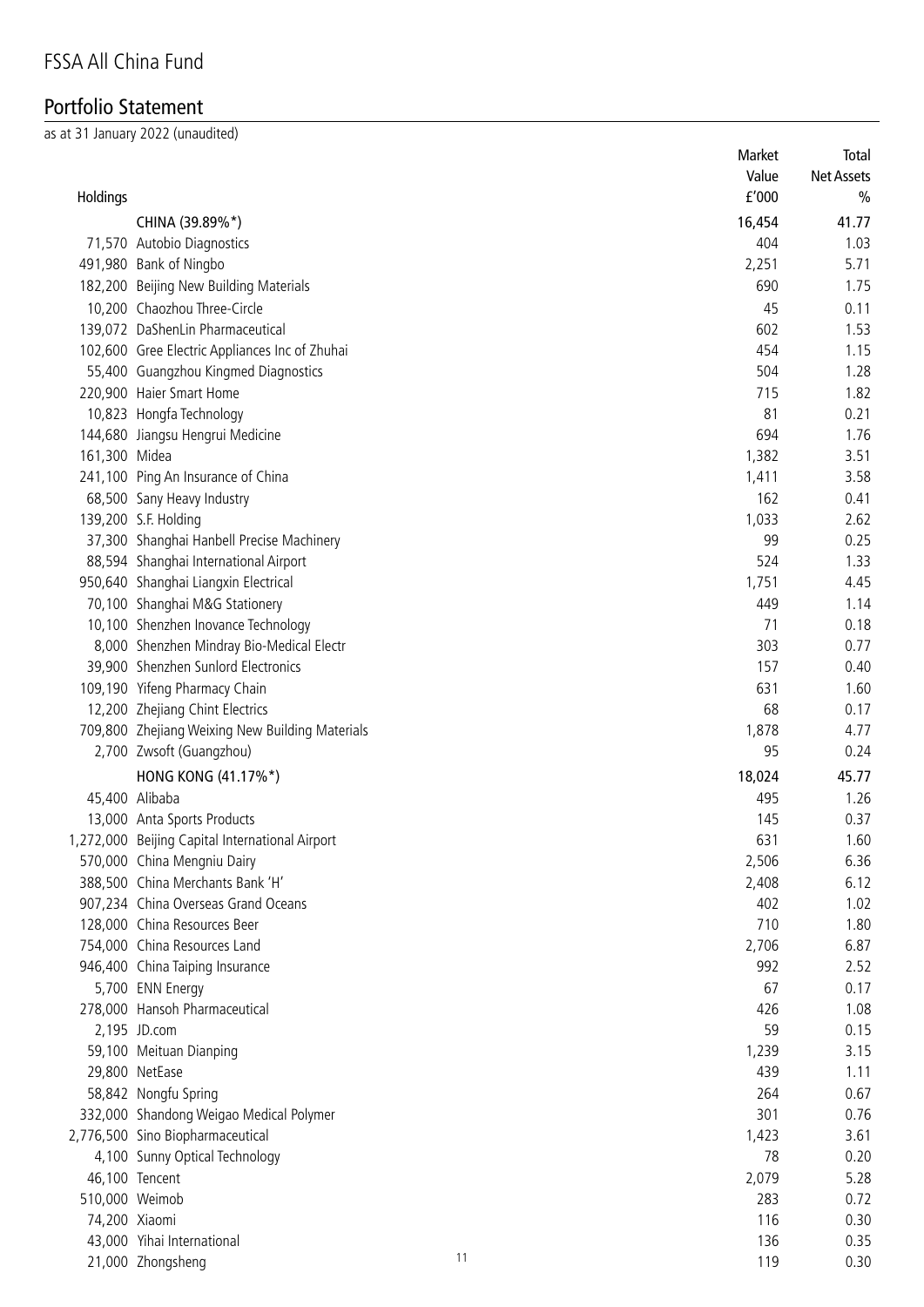# Portfolio Statement (continued)

|          | as at 31 January 2022 (unaudited)   |        |                   |
|----------|-------------------------------------|--------|-------------------|
|          |                                     | Market | Total             |
|          |                                     | Value  | <b>Net Assets</b> |
| Holdings |                                     | f'000  | $\frac{0}{0}$     |
|          | TAIWAN (1.47%*)                     |        |                   |
|          | CAYMAN ISLANDS (0.49%*)             |        |                   |
|          | UNITED STATES (9.58%*)              | 4,421  | 11.22             |
|          | 8,191 ACM Research                  | 486    | 1.23              |
|          | 13,270 Huazhu ADR                   | 391    | 0.99              |
|          | 34,255 JD.com ADR                   | 1,912  | 4.86              |
|          | 21,825 TAL Education ADR            | 47     | 0.12              |
|          | 70,774 Zto Express (Cayman) 'A' ADR | 1,585  | 4.02              |
|          | Portfolio of investments            | 38,899 | 98.76             |
|          | Net other assets                    | 490    | 1.24              |
|          | Total net assets                    | 39,389 | 100.00            |
|          |                                     |        |                   |

All investments held are listed, unless otherwise stated.

For the purposes of the portfolio holdings analysis, securities are shown based on their country of listing.

\* Comparative figures shown in brackets relate to 31 July 2021.

Stocks shown as ADRs represent American Depositary Receipts.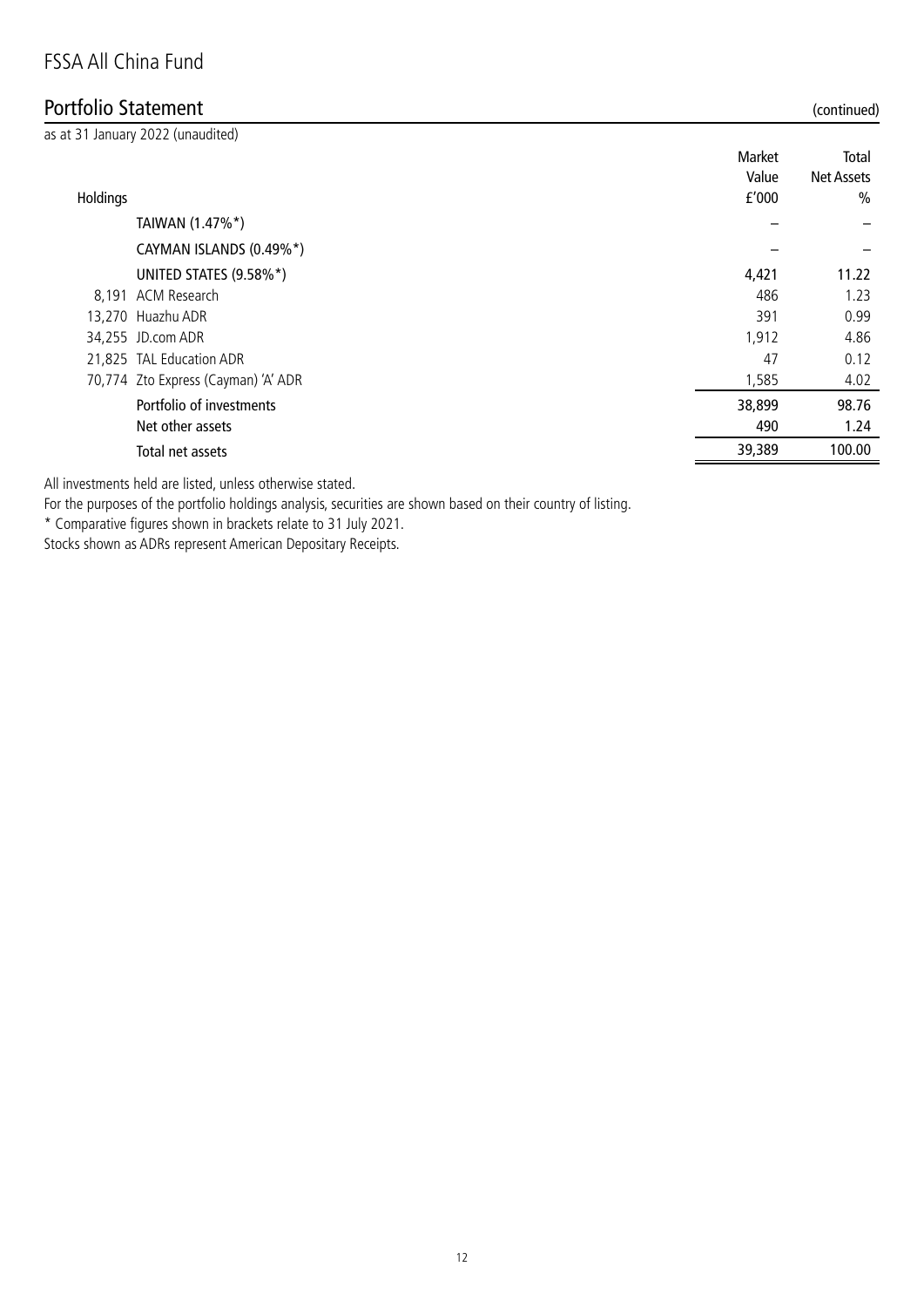# Comparative Table

for the period ended 31 January 2022 (unaudited)

### Net Asset Value and Operating Charges Figure

|                                                        | Interim         | Final        | Final        | Final        |
|--------------------------------------------------------|-----------------|--------------|--------------|--------------|
|                                                        | 31 January 2022 | 31 July 2021 | 31 July 2020 | 31 July 2019 |
| Share class B Accumulation                             |                 |              |              |              |
| Closing net asset value (£'000)                        | 24,637          | 25,803       | 10,254       | 2,952        |
| Closing number of shares                               | 15,317,543      | 16,532,439   | 6,462,463    | 2,438,900    |
| Closing net asset value per share (p)                  | 160.84          | 156.08       | 158.67       | 121.05       |
| Operating charges                                      | 1.05%           | 1.12%        | 1.25%        | 1.25%        |
| Direct transaction costs                               | 0.13%           | 0.13%        | 0.21%        | 0.17%        |
| Prices                                                 |                 |              |              |              |
| Highest share price                                    | 170.87          | 198.84       | 166.39       | 123.09       |
| Lowest share price                                     | 152.18          | 152.78       | 113.55       | 87.26        |
|                                                        | Interim         | Final        | Final        | Final        |
|                                                        | 31 January 2022 | 31 July 2021 | 31 July 2020 | 31 July 2019 |
| Share class E Accumulation                             |                 |              |              |              |
| Closing net asset value (£'000)                        | 6,235           | 6,677        | 217          | 30           |
| Closing number of shares                               | 4,127,339       | 4,563,021    | 146,326      | 26,888       |
| Closing net asset value per share (p)                  | 151.07          | 146.33       | 148.21       | 112.70       |
| Operating charges                                      | 0.70%           | 0.74%        | 0.90%        | 0.90%        |
| Direct transaction costs                               | 0.13%           | 0.13%        | 0.21%        | 0.48%        |
| <b>Prices</b>                                          |                 |              |              |              |
| Highest share price                                    | 160.41          | 186.11       | 155.39       | 114.59       |
| Lowest share price                                     | 142.74          | 143.24       | 105.72       | 96.35        |
| Share class E Accumulation was launched 21 March 2019. |                 |              |              |              |

|                                              | Interim         | Final        | Final        | Final        |
|----------------------------------------------|-----------------|--------------|--------------|--------------|
|                                              | 31 January 2022 | 31 July 2021 | 31 July 2020 | 31 July 2019 |
| Share class B Accumulation (USD share class) |                 |              |              |              |
| Closing net asset value (\$'000)             | 11,428          | 15,726       | 13,238       | 4,250        |
| Closing number of shares                     | 5,645,067       | 7,724,814    | 6,776,747    | 3,056,497    |
| Closing net asset value per share (c)        | 202.44          | 203.58       | 195.34       | 139.04       |
| Operating charges                            | 1.05%           | 1.13%        | 1.25%        | 1.25%        |
| Direct transaction costs                     | 0.13%           | 0.13%        | 0.21%        | 0.17%        |
| Prices                                       |                 |              |              |              |
| Highest share price                          | 215.33          | 258.06       | 197.66       | 142.40       |
| Lowest share price                           | 196.54          | 195.35       | 129.77       | 105.00       |
|                                              |                 |              |              |              |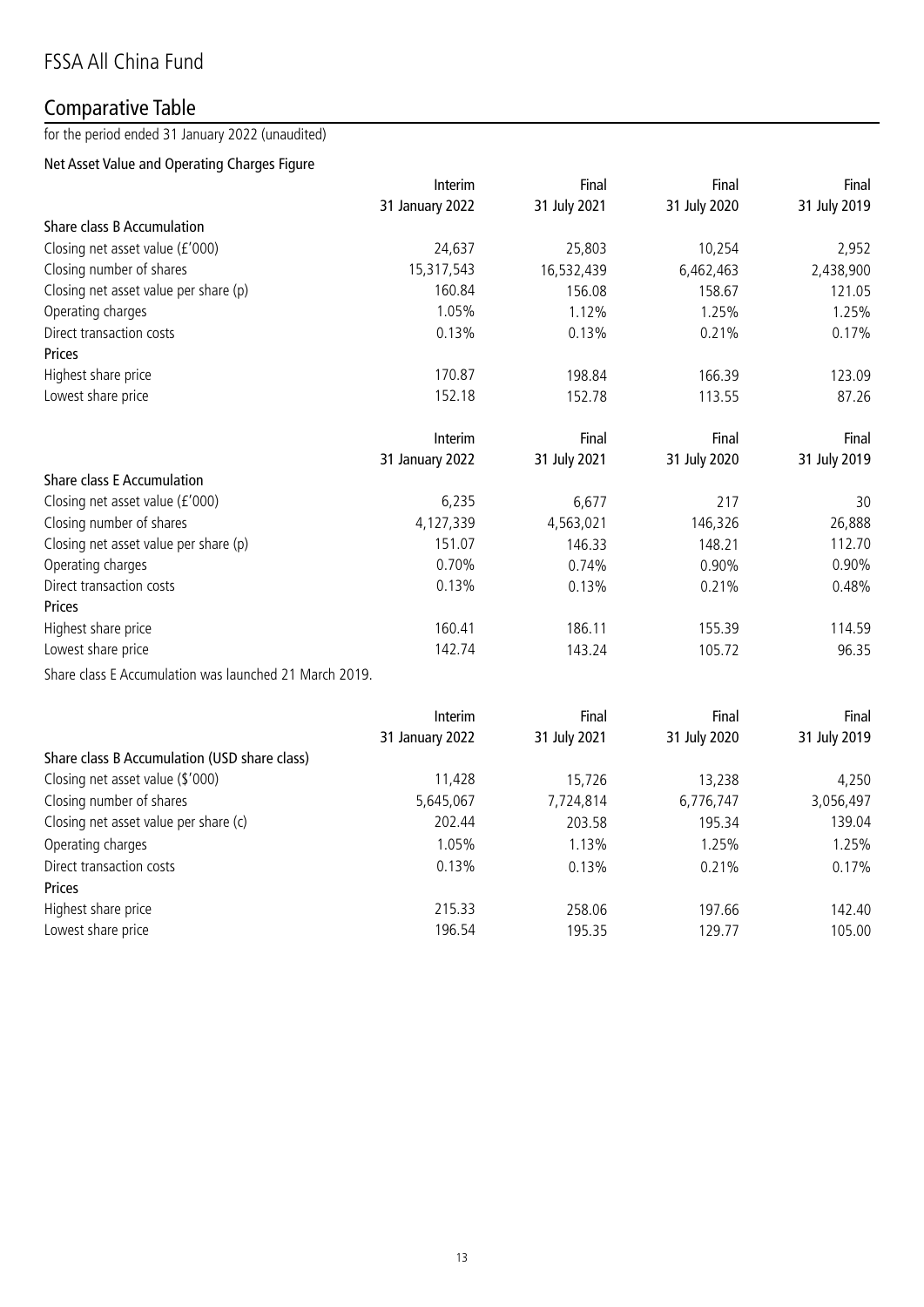# FSSA All China Fund

## Statement of Total Return

for the period ended 31 January 2022 (unaudited)

|                                                                              | 31 January 2022 |       | 31 January 2021 |       |
|------------------------------------------------------------------------------|-----------------|-------|-----------------|-------|
|                                                                              | f'000           | f'000 | £'000           | f'000 |
| Income                                                                       |                 |       |                 |       |
| Net capital gains                                                            |                 | 1,356 |                 | 4,973 |
| Revenue                                                                      | 108             |       | 35              |       |
| Expenses                                                                     | (196)           |       | (165)           |       |
| Interest payable and similar charges                                         |                 |       |                 |       |
| Net expense before taxation                                                  | (88)            |       | (130)           |       |
| Taxation                                                                     | (14)            |       | (5)             |       |
| Net expense after taxation                                                   |                 | (102) |                 | (135) |
| Total return before distribution                                             |                 | 1,254 |                 | 4,838 |
| <b>Distributions</b>                                                         |                 |       |                 |       |
| Change in net assets attributable to shareholders from investment activities |                 | 1,254 |                 | 4,838 |

### Statement of Change in Net Assets Attributable to Shareholders

| for the period ended 31 January 2022 (unaudited)                             |                 |         |                 |        |
|------------------------------------------------------------------------------|-----------------|---------|-----------------|--------|
|                                                                              | 31 January 2022 |         | 31 January 2021 |        |
|                                                                              | f'000           | f'000   | f'000           | f'000  |
| Opening net assets attributable to shareholders                              |                 | 43,792  |                 | 20,557 |
| Amounts receivable on creation of shares                                     | 3.957           |         | 23,845          |        |
| Amounts payable on cancellation of shares                                    | (9,629)         |         | (2,002)         |        |
|                                                                              |                 | (5,672) |                 | 21,843 |
| Dilution adjustment                                                          |                 | 15      |                 | 27     |
| Change in net assets attributable to shareholders from investment activities |                 | 1,254   |                 | 4,838  |
| Closing net assets attributable to shareholders                              |                 | 39,389  |                 | 47,265 |

Comparative information is provided for the Statement of Change in Net Assets Attributable to Shareholders. As this information is for the prior interim period, the net assets at the end of that period do not correspond to the net assets at the start of the current period.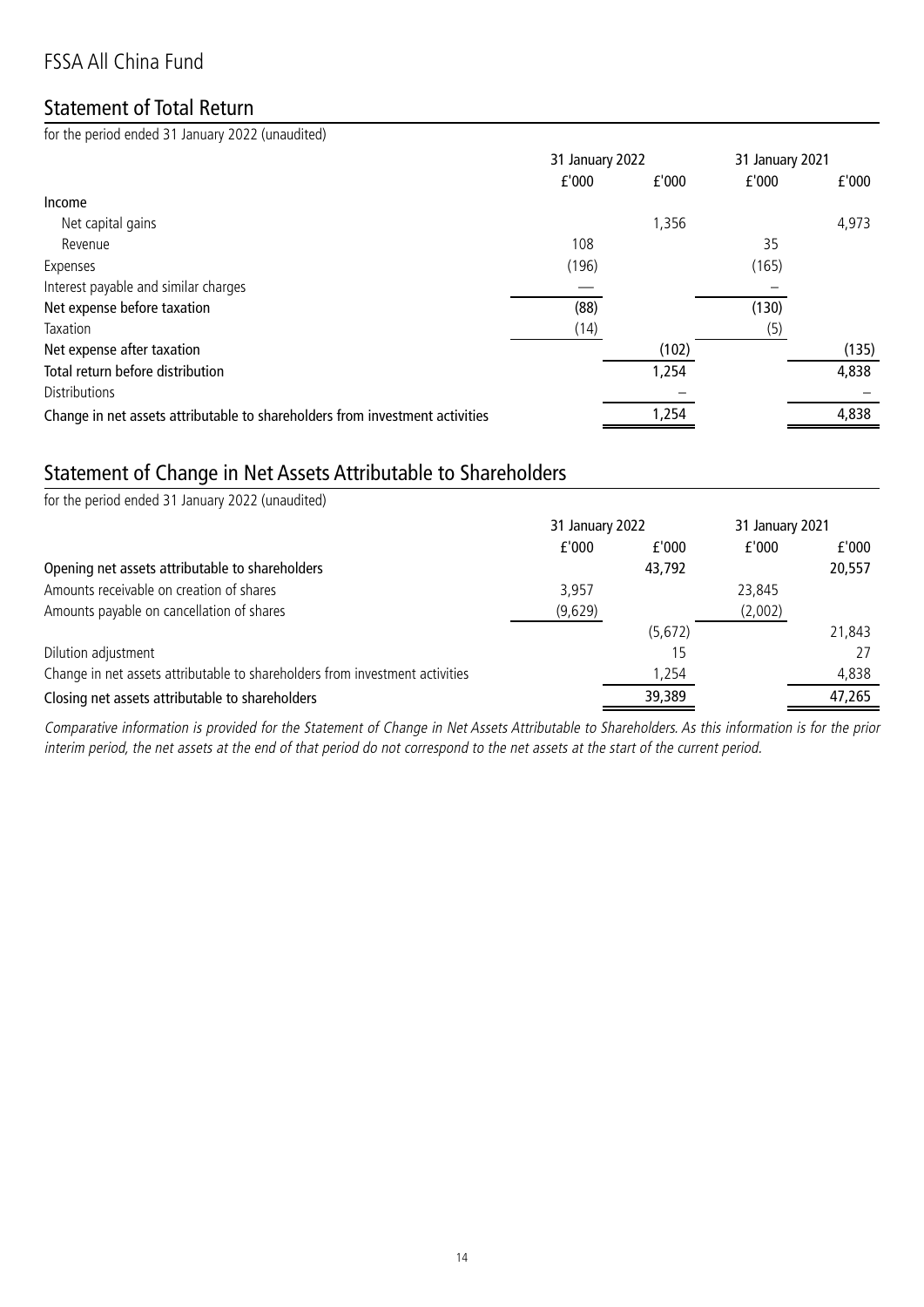# FSSA All China Fund

# Balance Sheet

as at 31 January 2022 (unaudited)

|                                         | 31 January 2022<br>f'000 | 31 July 2021<br>f'000 |
|-----------------------------------------|--------------------------|-----------------------|
| Assets                                  |                          |                       |
| <b>Fixed assets</b>                     |                          |                       |
| Investments                             | 38,899                   | 40,553                |
| Current assets                          |                          |                       |
| Debtors                                 | 178                      | 161                   |
| Cash and bank balances                  | 548                      | 3,384                 |
| Total assets                            | 39,625                   | 44,098                |
| <b>Liabilities</b>                      |                          |                       |
| Creditors                               |                          |                       |
| Other creditors                         | (236)                    | (306)                 |
| <b>Total liabilities</b>                | (236)                    | (306)                 |
| Net assets attributable to shareholders | 39,389                   | 43,792                |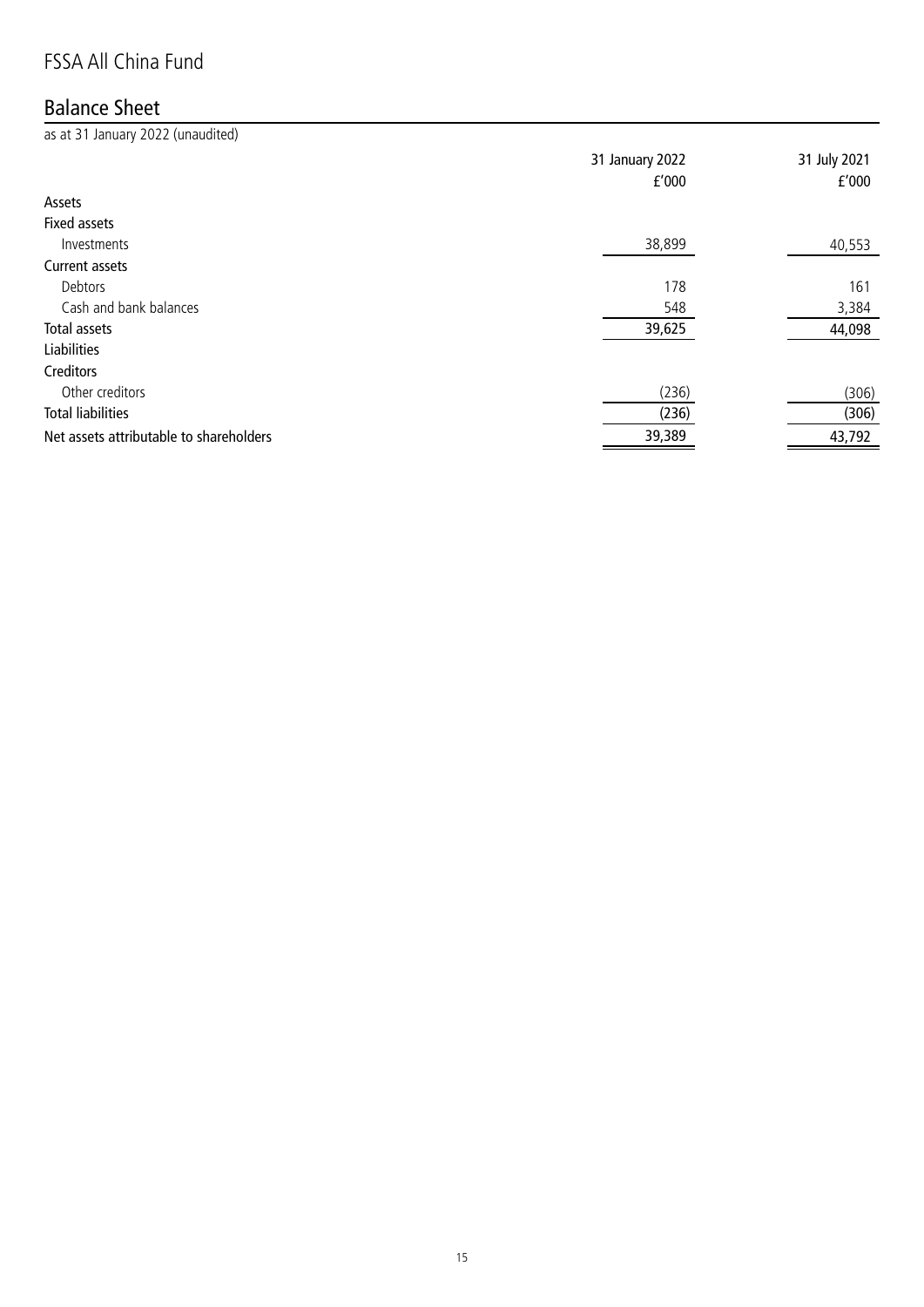# FSSA All China Fund

### Distribution Tables

for the period ended 31 January 2022 (unaudited)

#### Distribution in pence and cents per share

Group 1 Interim – Shares purchased prior to 1 August 2021

Group 2 Interim – Shares purchased between 1 August 2021 and 31 January 2022

#### Share class B Accumulation

|         |         |              | Distribution | Distribution      |
|---------|---------|--------------|--------------|-------------------|
|         | Net     |              | payable      | paid              |
|         | revenue | Equalisation | 31/03/2022   | 31/03/2021        |
| Group 1 | (p)     | (p)          | (p           | (p)               |
| Interim |         |              |              | $\qquad \qquad -$ |
| Group 2 | (p)     | (p)          | (p)          | (p)               |
| Interim |         |              |              | —                 |
|         |         |              |              |                   |

This share class is in deficit and therefore not making a distribution.

#### Share class E Accumulation

|         |         |              | Distribution | Distribution |
|---------|---------|--------------|--------------|--------------|
|         | Net     |              | payable      | paid         |
|         | revenue | Equalisation | 31/03/2022   | 31/03/2021   |
| Group 1 | (p)     | (p)          | (p)          | (p)          |
| Interim |         |              |              | -            |
| Group 2 | (p)     | (p)          | (p)          | (p)          |
| Interim |         |              |              |              |

This share class is in deficit and therefore not making a distribution.

#### Share class B Accumulation (USD share class)

|         | Net<br>revenue | Equalisation | Distribution<br>payable<br>31/03/2022 | Distribution<br>paid<br>31/03/2021 |
|---------|----------------|--------------|---------------------------------------|------------------------------------|
| Group 1 | (c)            | (c)          | (C)                                   | (c)                                |
| Interim |                |              |                                       |                                    |
| Group 2 | (c)            | (c)          | (C)                                   | (c)                                |
| Interim |                |              |                                       |                                    |
|         |                |              |                                       |                                    |

This share class is in deficit and therefore not making a distribution.

#### Corporate tax for all share classes (unaudited)

A shareholder liable to corporation tax receives this distribution, excluding equalisation, as follows:

Interim – 100.00% of the dividend is received as franked investment income.

Interim – 0.00% of the dividend is received as an annual payment (non-foreign element) received after the deduction of income tax at the lower rate and is liable to corporation tax. The tax deemed to be deducted is treated as income tax.

Interim – 0.00% of the dividend is received as an annual payment (foreign element) received after the deduction of income tax at the lower rate and is liable to corporation tax. It is treated as foreign income in the hands of the corporate investor and is liable to corporation tax. The associated deemed tax is treated as foreign tax in the hands of the investor, who may be able to claim double tax relief. Investors cannot reclaim any of this deemed tax on the foreign element from HM Revenue & Customs.

Shareholders should consult their professional advisers for any advice regarding their tax position.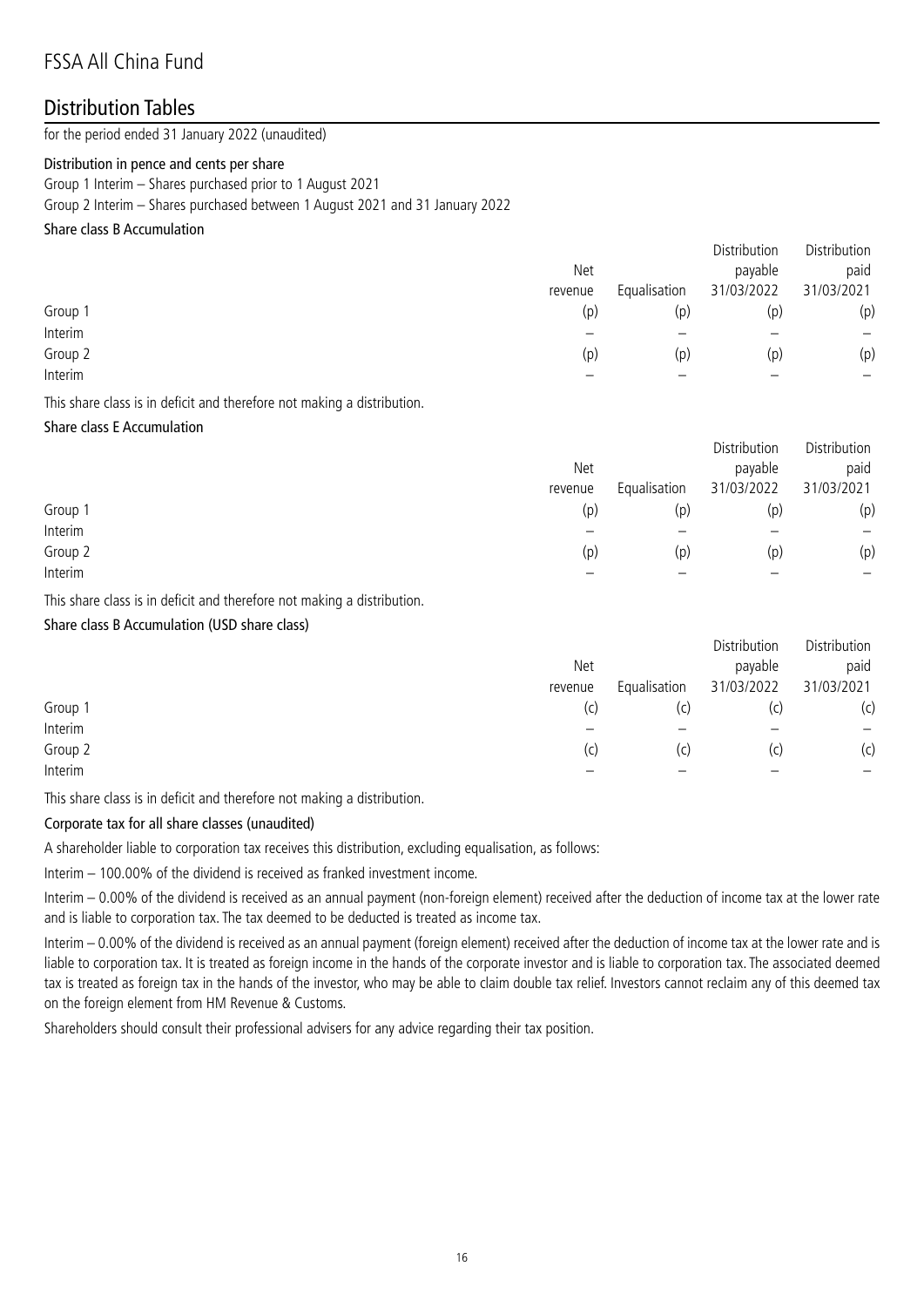# Authorised Fund Manager's Report

for the period ended 31 January 2022 (unaudited)

#### Investment Objective and Policy

The Fund aims to achieve capital growth over the medium to long-term (at least three years).

The Fund invests at least 80% of its Net Asset Value in equity or equity-related securities of companies established or having a majority of their economic activities in the Asia Pacific region (excluding Japan) that are listed, traded or dealt in on Regulated Markets worldwide, and in equity- related securities listed, traded or dealt in on Regulated Markets worldwide which provide exposure to the Asia Pacific region (excluding Japan).

The Fund may invest up to 20% of its Net Asset Value in equity or equity-related securities which are not described above and which are listed, traded or dealt in on Regulated Markets worldwide.

The investment policy of the Fund may be achieved by investing up to 10% of its Net Asset Value in other collective investment schemes, including in collective investment schemes managed by the ACD or its associates, and/or other Funds of the Company.

Where the Manager is unable to identify investment opportunities at appropriate valuations from time to time, the Fund may hold cash and Near Cash Assets in different currencies.

The Fund may use derivatives for efficient portfolio management purposes only.

#### Risks and reward profile

|                            | Lower Risk                |  |  |  |  | Higher Risk $\Rightarrow$ |  |                            |  |  |
|----------------------------|---------------------------|--|--|--|--|---------------------------|--|----------------------------|--|--|
|                            | Potentially Lower Rewards |  |  |  |  |                           |  | Potentially Higher Rewards |  |  |
| Share class B Accumulation |                           |  |  |  |  |                           |  |                            |  |  |

- The synthetic risk reward indicator (the SRRI) rating is not a measure of the risk of you losing your investment, but describes how much the value of the Fund went up and down in the past;
- The SRRI rating is based on historical data, which may not be a reliable indication of the future risks and rewards of the Fund;
- The Manager cannot guarantee that the rating of the Fund will remain the same; it may change over time;
- Even the lowest rating of 1 does not mean a risk-free investment;
- On a scale of 1 (less risky) to 7 (riskier), this Fund has a rating of 5 due to its past performance and the nature of its investments. Shares with a rating of 5 might have higher risks, but also higher returns;
- Risk is taken in order to make a higher potential return; the more risk a Fund takes, the higher the potential return, but the greater the risk of loss; and
- The value of the Fund and its return is not guaranteed and may fall as well as rise. You may get back less than you originally invested.

The Fund might also experience the following risks:

Emerging Market risk: Emerging Markets tend to be more sensitive to economic and political conditions than developed markets. Other factors include greater liquidity risk, restrictions on investment or transfer of assets, failed/delayed settlement and difficulties valuing securities.

Currency risk: The Fund invests in assets which are denominated in other currencies; changes in exchange rates will affect the value of the Fund and could create losses. Currency control decisions made by governments could affect the value of the Fund's investments and could cause the Fund to defer or suspend redemptions of its shares.

Single country/specific region risk: Investing in a single country or specific region may be riskier than investing in a number of different countries or regions. Investing in a larger number of countries or regions helps spread risk.

Smaller companies risk: Investments in smaller companies may be riskier and more difficult to buy and sell than investments in larger companies.

China market risk: Although China has seen rapid economic and structural development, investing there may still involve increased risks of political and governmental intervention, potentially limitations on the allocation of the Fund's capital, and legal, regulatory, economic and other risks including greater liquidity risk, restrictions on investment or transfer of assets, failed/delayed settlement and difficulties valuing securities.

For further information on risks, please refer to the Risk Factors section in the Company's Prospectus.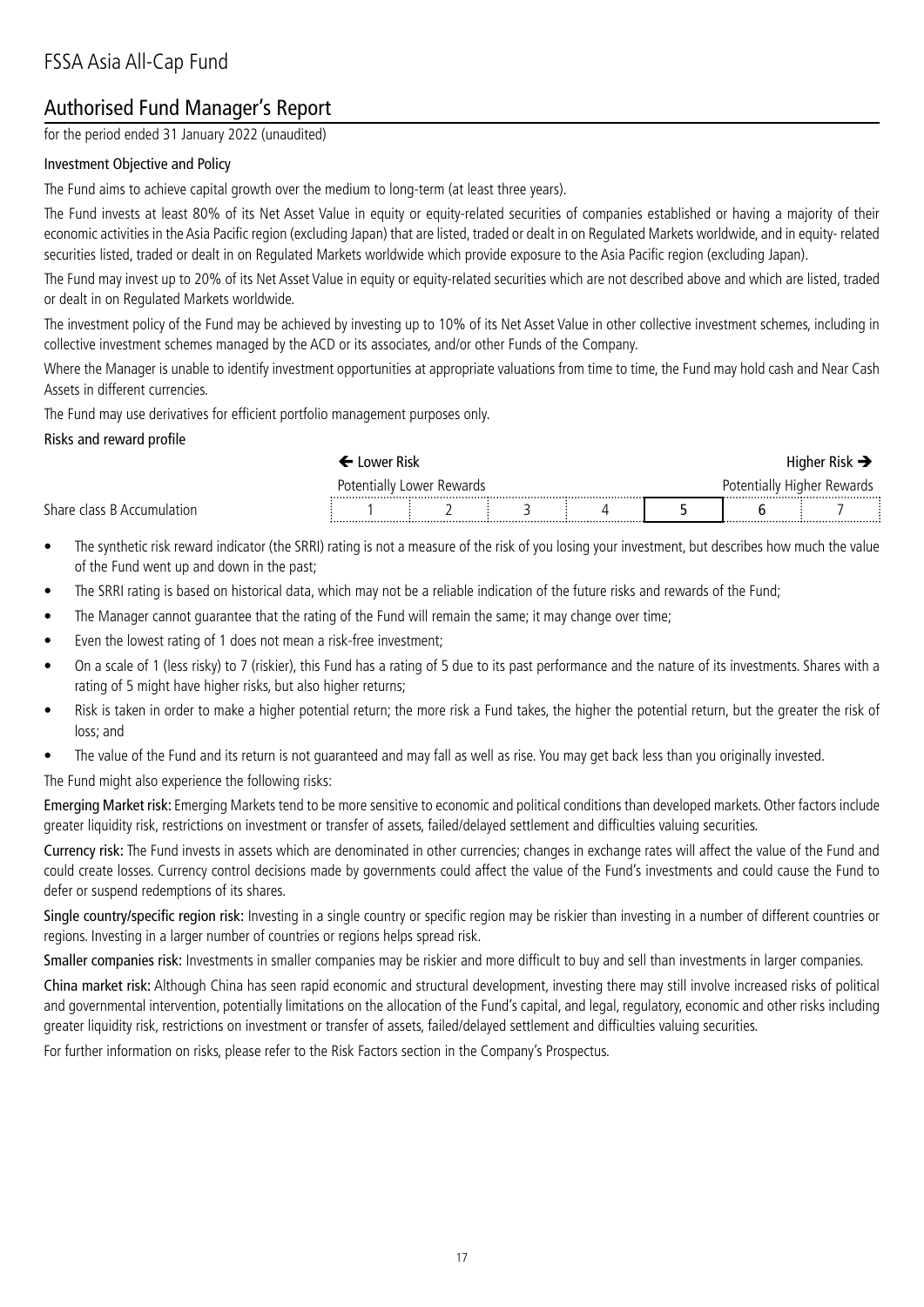# Authorised Fund Manager's Report (continued)

for the period ended 31 January 2022 (unaudited)

#### Performance

The Fund rose by 1.3% in sterling terms over six months and provided a cumulative return of 33.1% and 46.4% over three and five years respectively to the end of January 2022 (net of fees and tax for the B GBP Accumulation share class).

Key contributors to performance included Taiwan Semiconductor Manufacturing, driven by improved profitability and solid sales guidance. The company has increased capital expenditure and added capacity, as it continues to see strong customer demand. China Resources Land rose on expectations of solid earnings results, with strong retail sales driving higher rental income from its shopping malls.

On the negative side, Naver fell as sentiment deteriorated for internet stocks broadly on anticipation of interest rate hikes this year. Alibaba Group Holding weakened after Beijing proposed new regulations aimed at curbing anti-competitive practices among internet firms.

#### Portfolio changes

Significant new purchases included Airtac International Group, a leading pneumatic components producer in China which has potential to gain market share in the long term. Despite high working capital and capital expenditure, Airtac has generated decent returns on equity for the last 10 years while growing revenue at a compound annual growth rate of 17%. The Fund also purchased Mediatek, which had showed signs of a turnaround. Although a recovery is unlikely to follow a straight line, the smartphone business and other new growth areas seem to be progressing well.

The Fund divested BFI Finance Indonesia to purchase Bank Central Asia, the largest private bank in Indonesia. China Resources Medical Holdings was sold to raise cash for better ideas elsewhere.

#### Outlook

The outlook for Asian equities remains uncertain. Persistently high inflation, monetary tightening from the US Federal Reserve and a slowdown in global growth all have the potential to weigh on financial markets. Meanwhile, Covid variants, rolling lockdowns and border closures mean that a recovery in international tourism and consumer spending will remain challenging, though we expect the situation to normalise gradually after the pandemic-related events of the last two years.

| Cumulative performance as at 31 January 2022 |      |       |      |      |     |        |
|----------------------------------------------|------|-------|------|------|-----|--------|
|                                              |      |       |      |      | 10  | Since  |
| mths                                         | mths | ۷r    | vrs  | vrs  | vrs | launch |
| (2.4)                                        |      |       | 33.1 | 46.4 | n/a | 90.6   |
| (4.3)                                        |      | (7.8) | 24.3 | 42.  | n/a | 86.6   |
|                                              |      |       |      |      |     |        |

#### Discrete performance as at 31 January 2022

|          |            |            |            | 12 mths to |
|----------|------------|------------|------------|------------|
| 31/01/22 | 31/01/21   | 31/01/20   | 31/01/19   | 31/01/18   |
| 0.5      | 23.1       | 1.6        | (6.1)      |            |
| (7.8)    | 26.3       | 6.7        | (6.5)      |            |
|          | 12 mths to | 12 mths to | 12 mths to | 12 mths to |

Benchmark: MSCI AC Asia Pacific ex Japan Index.

IA Sector: Asia Pacific Excluding Japan.

Performance is based on share class B Accumulation (GBP), as this is considered to be the Fund's primary share class.

Performance data is calculated on a net basis by deducting fees incurred at Fund level (e.g. the management fee and other Fund expenses), save that it does not take account of initial charges or switching fees (if any). Income reinvested is included on a net of tax basis.

Past performance should not be used as a guide to future performance, which is not guaranteed.

| Ten largest holdings               |      |                                    |              |
|------------------------------------|------|------------------------------------|--------------|
| 31 January 2022                    |      |                                    | 31 July 2021 |
| % of Fund<br>Stock name            |      | Stock name                         | % of Fund    |
| Taiwan Semiconductor Manufacturing | 6.14 | Taiwan Semiconductor Manufacturing | 5.85         |
| HDFC Bank ADR                      | 4.90 | <b>HDFC Bank ADR</b>               | 4.96         |
| Tencent                            | 3.87 | Samsung Electronics pref.          | 4.00         |
| Samsung Electronics pref.          | 3.46 | Tencent                            | 3.69         |
| Midea                              | 3.08 | <b>NAVER</b>                       | 3.51         |
| Tata Consultancy Services          | 3.01 | ResMed                             | 3.00         |
| <b>CSL</b>                         | 2.83 | <b>CSL</b>                         | 2.97         |
| <b>ICICI Bank</b>                  | 2.81 | Tata Consultancy Services          | 2.72         |
| ResMed                             | 2.52 | Keyence                            | 2.68         |
| Housing Development Finance        | 2.51 | Midea                              | 2.53         |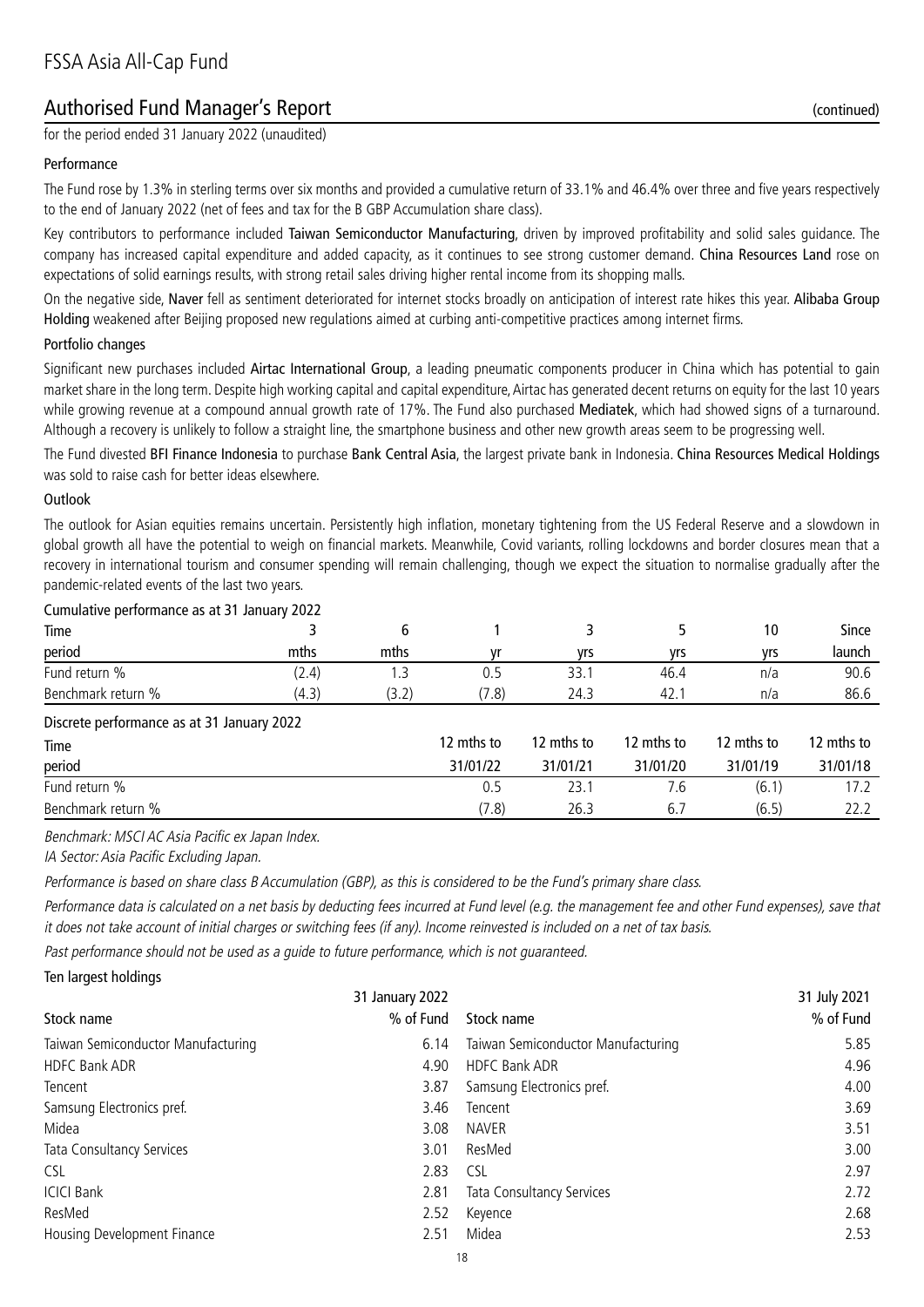# Portfolio Statement

as at 31 January 2022 (unaudited)

|                       |                                                | Market | Total      |
|-----------------------|------------------------------------------------|--------|------------|
|                       |                                                | Value  | Net Assets |
| Holdings              |                                                | f'000  | $\%$       |
|                       | AUSTRALIA (5.97%*)                             | 11,793 | 5.35       |
| 45,681 CSL            |                                                | 6,245  | 2.83       |
| 331,281 ResMed        |                                                | 5,548  | 2.52       |
|                       | BANGLADESH (0.64%*)                            | 1,396  | 0.63       |
|                       | 68,362 Marico Bangladesh                       | 1,396  | 0.63       |
|                       | CHINA (5.61%*)                                 | 11,899 | 5.39       |
|                       | 344,323 Gree Electric Appliances Inc of Zhuhai | 1,525  | 0.69       |
| 792,611 Midea         |                                                | 6,793  | 3.08       |
|                       | 271,516 Shanghai International Airport         | 1,605  | 0.73       |
|                       | 355,184 Zhejiang Chint Electrics               | 1,976  | 0.89       |
|                       | HONG KONG (24.60%*)                            | 55,651 | 25.23      |
| 650,000 AIA           |                                                | 5,011  | 2.27       |
| 181,700 Alibaba       |                                                | 1,980  | 0.90       |
|                       | 254,000 Anta Sports Products                   | 2,829  | 1.28       |
|                       | 1,168,000 China Mengniu Dairy                  | 5,136  | 2.33       |
|                       | 6,736,000 China Overseas Grand Oceans          | 2,981  | 1.35       |
|                       | 1,226,000 China Resources Land                 | 4,400  | 2.00       |
|                       | 435,500 CK Hutchison                           | 2,294  | 1.04       |
|                       | 2,899,520 CSPC Pharmaceutical                  | 2,619  | 1.19       |
|                       | 320,000 ENN Energy                             | 3,781  | 1.71       |
| 173,623 JD.com        |                                                | 4,637  | 2.10       |
| 802,000 Minth         |                                                | 2,725  | 1.24       |
|                       | 761,000 Ping An Insurance                      | 4,430  | 2.01       |
|                       | 266,000 Techtronic Industries                  | 3,252  | 1.47       |
| 189,500 Tencent       |                                                | 8,546  | 3.87       |
|                       | 712,000 Vitasoy International                  | 1,030  | 0.47       |
|                       | INDIA (12.87%*)                                | 28,544 | 12.94      |
|                       | 391,007 Dabur India                            | 2,097  | 0.95       |
|                       | 277,292 Godrej Consumer Products               | 2,460  | 1.11       |
|                       | 22,447 HDFC Bank                               | 333    | 0.15       |
|                       | 220,221 Housing Development Finance            | 5,539  | 2.51       |
|                       | 786,934 ICICI Bank                             | 6,196  | 2.81       |
|                       | 107,100 Kotak Mahindra Bank                    | 1,985  | 0.90       |
|                       | 1,216,223 Max Ventures and Industries          | 1,408  | 0.64       |
|                       | 75,261 Metropolis Healthcare                   | 1,888  | 0.86       |
|                       | 177,547 Tata Consultancy Services              | 6,638  | 3.01       |
|                       | INDONESIA (6.33%*)                             | 14,742 | 6.68       |
|                       | 28,399,700 Ace Hardware Indonesia              | 1,818  | 0.83       |
|                       | 29,101,300 Astra Otoparts                      | 1,553  | 0.70       |
| 20,658,500 Avia Avian |                                                | 926    | 0.42       |
|                       | 8,379,100 Bank Central Asia                    | 3,311  | 1.50       |
|                       | 52,018,600 Selamat Sempurna                    | 3,559  | 1.61       |
|                       | 48,074,900 Uni-Charm Indonesia                 | 3,575  | 1.62       |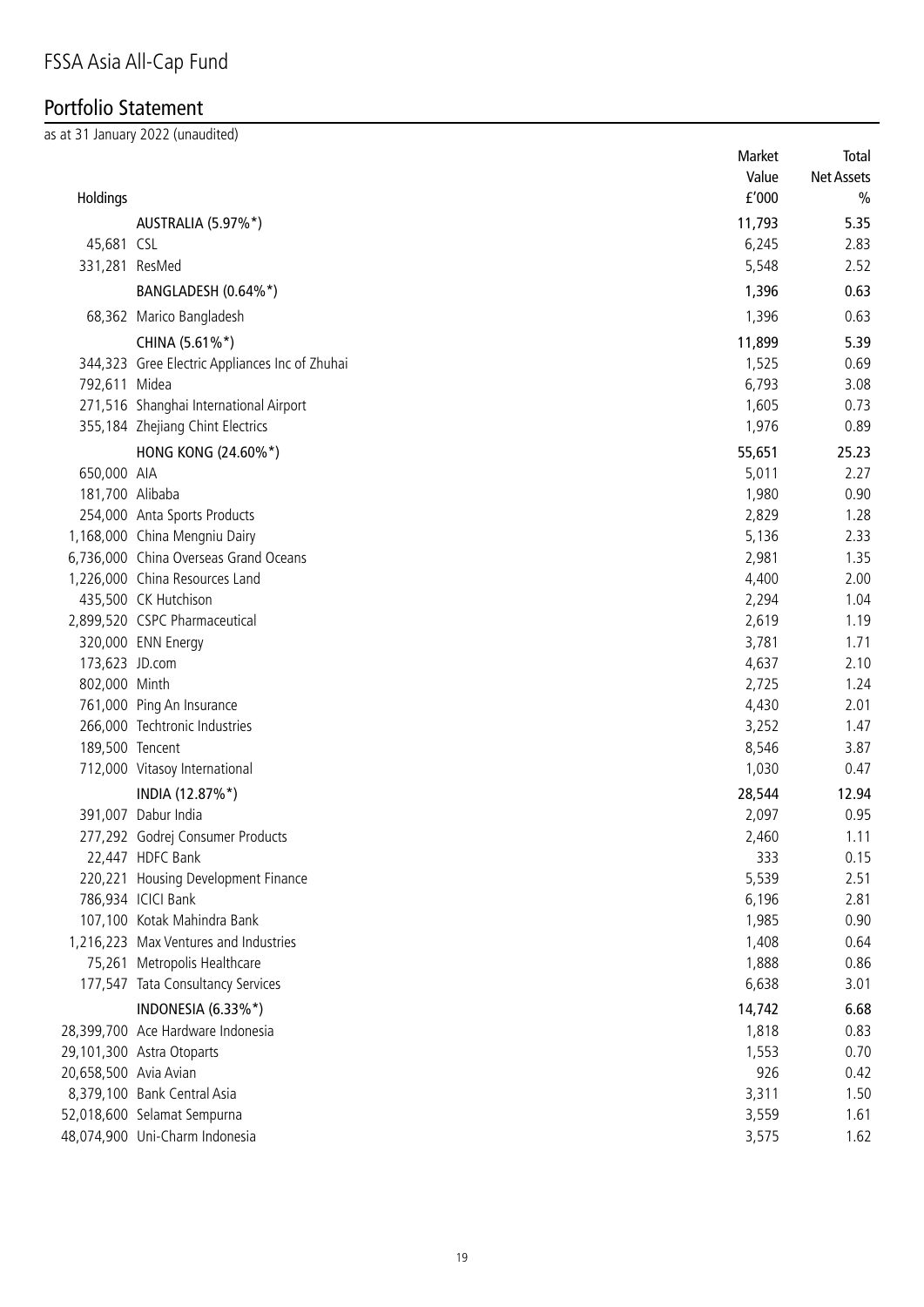# Portfolio Statement (continued)

|               | as at 31 January 2022 (unaudited)              |         |                   |
|---------------|------------------------------------------------|---------|-------------------|
|               |                                                | Market  | Total             |
|               |                                                | Value   | <b>Net Assets</b> |
| Holdings      |                                                | f'000   | $\frac{0}{0}$     |
|               | JAPAN (5.09%*)                                 | 9,388   | 4.26              |
|               | 13,900 Keyence                                 | 5,235   | 2.37              |
|               | 33,400 Shiseido                                | 1,245   | 0.57              |
| 23,700 Sony   |                                                | 1,949   | 0.88              |
|               | 33,500 Unicharm                                | 959     | 0.44              |
|               | PAKISTAN (0.73%*)                              | 1,568   | 0.71              |
|               | 288,760 Indus Motor                            | 1,568   | 0.71              |
|               | PHILIPPINES (3.48%*)                           | 8,462   | 3.84              |
|               | 1,289,723 BDO Unibank                          | 2,536   | 1.15              |
|               | 3,292,930 Concepcion Industrial                | 977     | 0.44              |
|               | 2,001,240 Philippine Seven                     | 2,516   | 1.14              |
|               | 1,315,230 Universal Robina                     | 2,433   | 1.11              |
|               | SINGAPORE (2.94%*)                             | 6,049   | 2.74              |
|               | 670,700 Dairy Farm International               | 1,335   | 0.60              |
|               | 685,833 Oversea-Chinese Banking                | 4,714   | 2.14              |
|               | <b>SOUTH KOREA (11.42%*)</b>                   | 20,224  | 9.17              |
|               | 37,189 Amorepacific                            | 938     | 0.42              |
|               | 123,599 Koh Young Technology                   | 1,559   | 0.71              |
|               | 21,553 LEENO Industrial                        | 2,440   | 1.11              |
|               | 6,757 LG Household & Health Care pref.         | 2,285   | 1.03              |
|               | 28,033 NAVER                                   | 5,373   | 2.44              |
|               | 186,117 Samsung Electronics pref.              | 7,629   | 3.46              |
|               | SRI LANKA (0.74%*)                             | 1,535   | 0.70              |
|               | 3,036,462 Hatton National Bank                 | 1,535   | 0.70              |
|               | TAIWAN (10.42%*)                               | 26,570  | 12.05             |
|               | 347,622 Advantech                              | 3,545   | 1.61              |
|               | 67,997 Airtac International                    | 1,736   | 0.79              |
|               | 47,000 MediaTek                                | 1,354   | 0.61              |
|               | 215,000 Realtek Semiconductor                  | 3,031   | 1.38              |
|               | 468,000 Sinbon Electronics                     | 3,355   | 1.52              |
|               | 795,000 Taiwan Semiconductor Manufacturing     | 13,549  | 6.14              |
|               | VIETNAM (4.10%*)                               | 9,822   | 4.45              |
| 1,864,074 FPT |                                                | 5,435   | 2.46              |
|               | 1,971,910 Refrigeration Electrical Engineering | 4,387   | 1.99              |
|               | UNITED STATES (5.89%*)                         | 12,432  | 5.64              |
|               | 211,374 HDFC Bank ADR                          | 10,811  | 4.90              |
|               | 45,156 Yum China                               | 1,621   | 0.74              |
|               | Portfolio of investments                       | 220,075 | 99.78             |
|               | Net other assets                               | 488     | 0.22              |
|               | Total net assets                               | 220,563 | 100.00            |

All investments held are listed, unless otherwise stated.

For the purposes of the portfolio holdings analysis, securities are shown based on their country of listing.

\* Comparative figures shown in brackets relate to 31 July 2021.

Stocks shown as ADRs represent American Depositary Receipts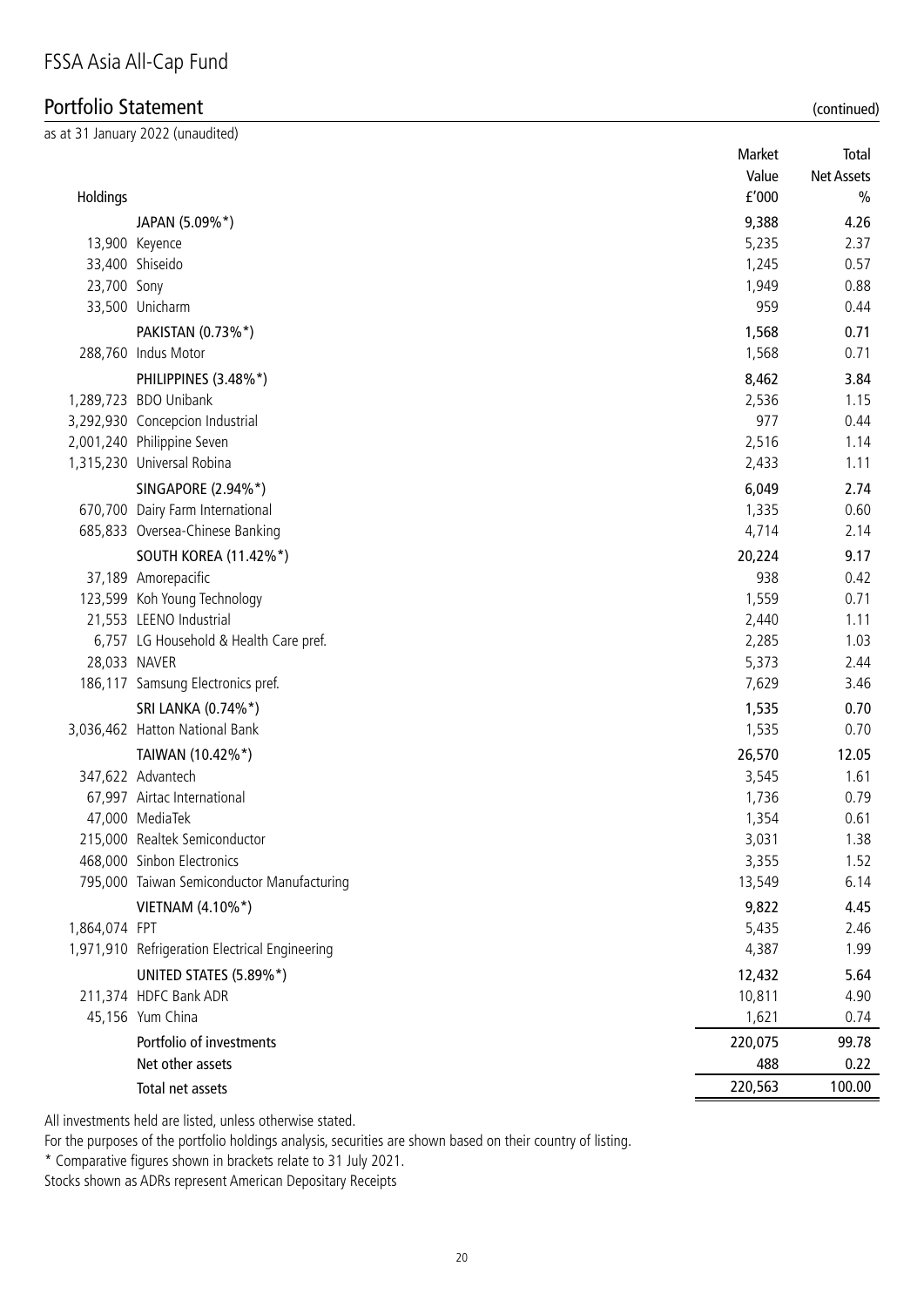# Comparative Table

for the period ended 31 January 2022 (unaudited)

# Net Asset Value and Operating Charges Figure

|                                              | Interim         | Final        | Final        | Final        |
|----------------------------------------------|-----------------|--------------|--------------|--------------|
|                                              | 31 January 2022 | 31 July 2021 | 31 July 2020 | 31 July 2019 |
| Share class B Accumulation                   |                 |              |              |              |
| Closing net asset value (£'000)              | 220,563         | 216,510      | 185,113      | 206,222      |
| Closing number of shares                     | 115,655,977     | 114,777,834  | 119,535,596  | 128,059,023  |
| Closing net asset value per share (p)        | 190.71          | 188.63       | 154.86       | 161.04       |
| Operating charges**                          | 1.05%           | 1.11%        | 1.30%        | 1.30%        |
| Direct transaction costs                     | 0.06%           | 0.09%        | 0.14%        | 0.11%        |
| Prices                                       |                 |              |              |              |
| Highest share price                          | 202.84          | 201.08       | 165.68       | 163.17       |
| Lowest share price                           | 189.29          | 155.64       | 140.02       | 135.13       |
|                                              | Interim         | Final        | Final        | Final        |
|                                              | 31 January 2022 | 31 July 2021 | 31 July 2020 | 31 July 2019 |
| Share class B Accumulation (EUR share class) |                 |              |              |              |
| Closing net asset value ( $\epsilon$ '000)   |                 | $\mathbf 0$  | 0            | 1            |
| Closing number of shares                     |                 | 50           | 50           | 490          |
| Closing net asset value per share (c)        |                 | 161.05       | 124.23       | 127.36       |
| Operating charges**                          |                 | 1.06%        | 1.22%        | 1.19%        |
| Direct transaction costs                     |                 | 0.09%        | 0.14%        | 0.11%        |
| <b>Prices</b>                                |                 |              |              |              |
| Highest share price                          | 171.44          | 168.20       | 128.37       | 130.11       |
| Lowest share price                           | 162.78          | 125.18       | 99.90        | 109.87       |

This share class was fully redeemed on 22 September 2021.

\*\*The ACD's periodic charge was reduced to 1.00% from 1 November 2020.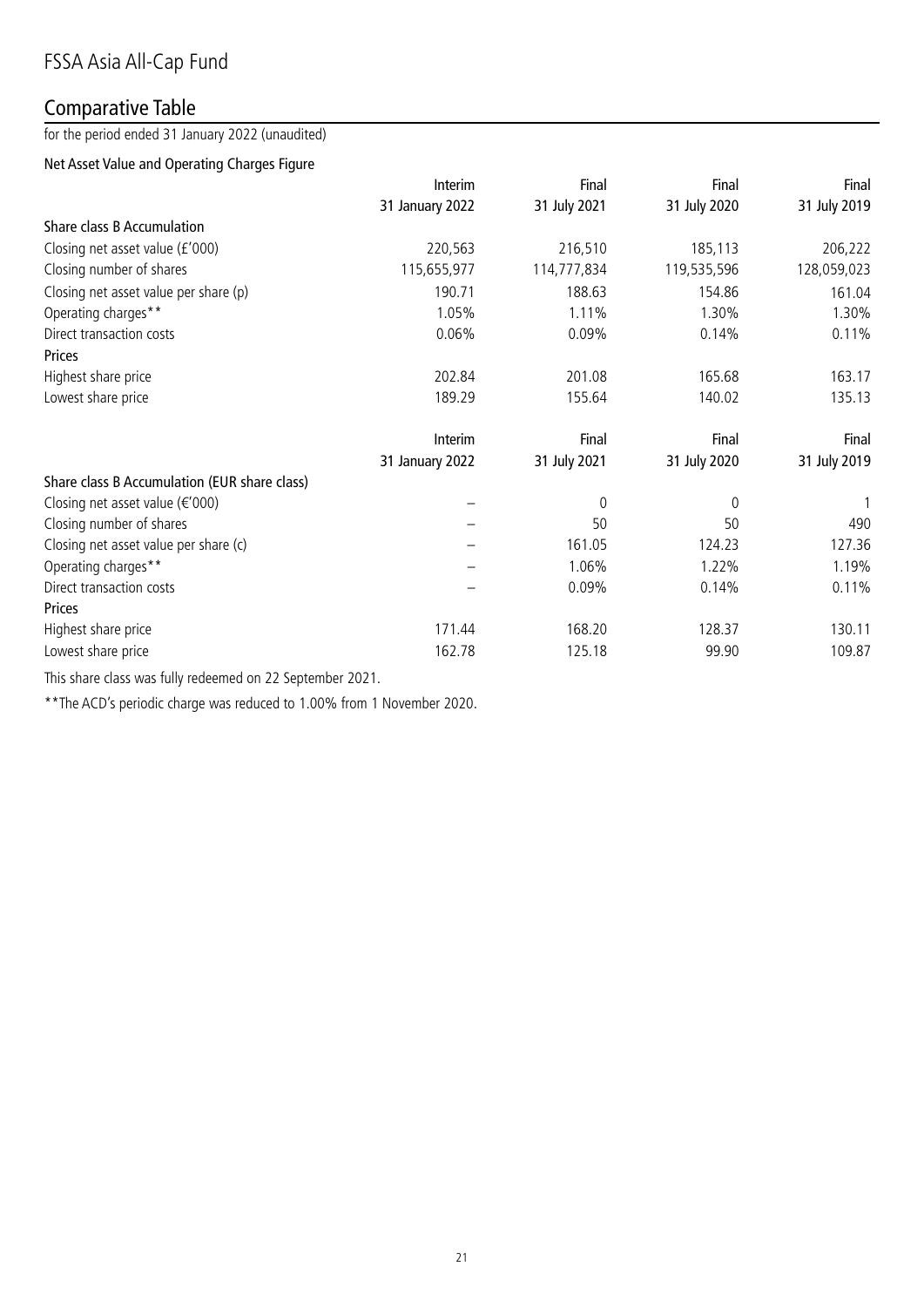# FSSA Asia All-Cap Fund

# Statement of Total Return

for the period ended 31 January 2022 (unaudited)

|                                                                              | 31 January 2022 |       | 31 January 2021 |        |
|------------------------------------------------------------------------------|-----------------|-------|-----------------|--------|
|                                                                              | f'000           | f'000 | f'000           | f'000  |
| Income                                                                       |                 |       |                 |        |
| Net capital gains                                                            |                 | 2,476 |                 | 40,301 |
| Revenue                                                                      | 1,423           |       | 1,265           |        |
| Expenses                                                                     | (1, 198)        |       | (1, 175)        |        |
| Interest payable and similar charges                                         |                 |       | (1)             |        |
| Net revenue before taxation for the period                                   | 225             |       | 89              |        |
| Taxation                                                                     | (352)           |       | (343)           |        |
| Net expense after taxation for the period                                    |                 | (127) |                 | (254)  |
| Total return before distributions                                            |                 | 2,349 |                 | 40,047 |
| <b>Distributions</b>                                                         |                 | (74)  |                 |        |
| Change in net assets attributable to shareholders from investment activities |                 | 2,275 |                 | 40,047 |

# Statement of Change in Net Assets Attributable to Shareholders

| for the period ended 31 January 2022 (unaudited)                             |                 |         |                 |           |
|------------------------------------------------------------------------------|-----------------|---------|-----------------|-----------|
|                                                                              | 31 January 2022 |         | 31 January 2021 |           |
|                                                                              | f'000           | f'000   | f'000           | f'000     |
| Opening net assets attributable to shareholders                              |                 | 216,510 |                 | 185,113   |
| Amounts receivable on creation of shares                                     | 2,652           |         | 483             |           |
| Amounts payable on cancellation of shares                                    | (948)           |         | (11, 638)       |           |
|                                                                              |                 | 1.704   |                 | (11, 155) |
| Change in net assets attributable to shareholders from investment activities |                 | 2,275   |                 | 40,047    |
| Retained distribution on accumulation shares                                 |                 | 74      |                 |           |
| Closing net assets attributable to shareholders                              |                 | 220,563 |                 | 214,005   |
|                                                                              |                 |         |                 |           |

Comparative information is provided for the Statement of Change in Net Assets Attributable to Shareholders. As this information is for the prior interim period, the net assets at the end of that period do not correspond to the net assets at the start of the current period.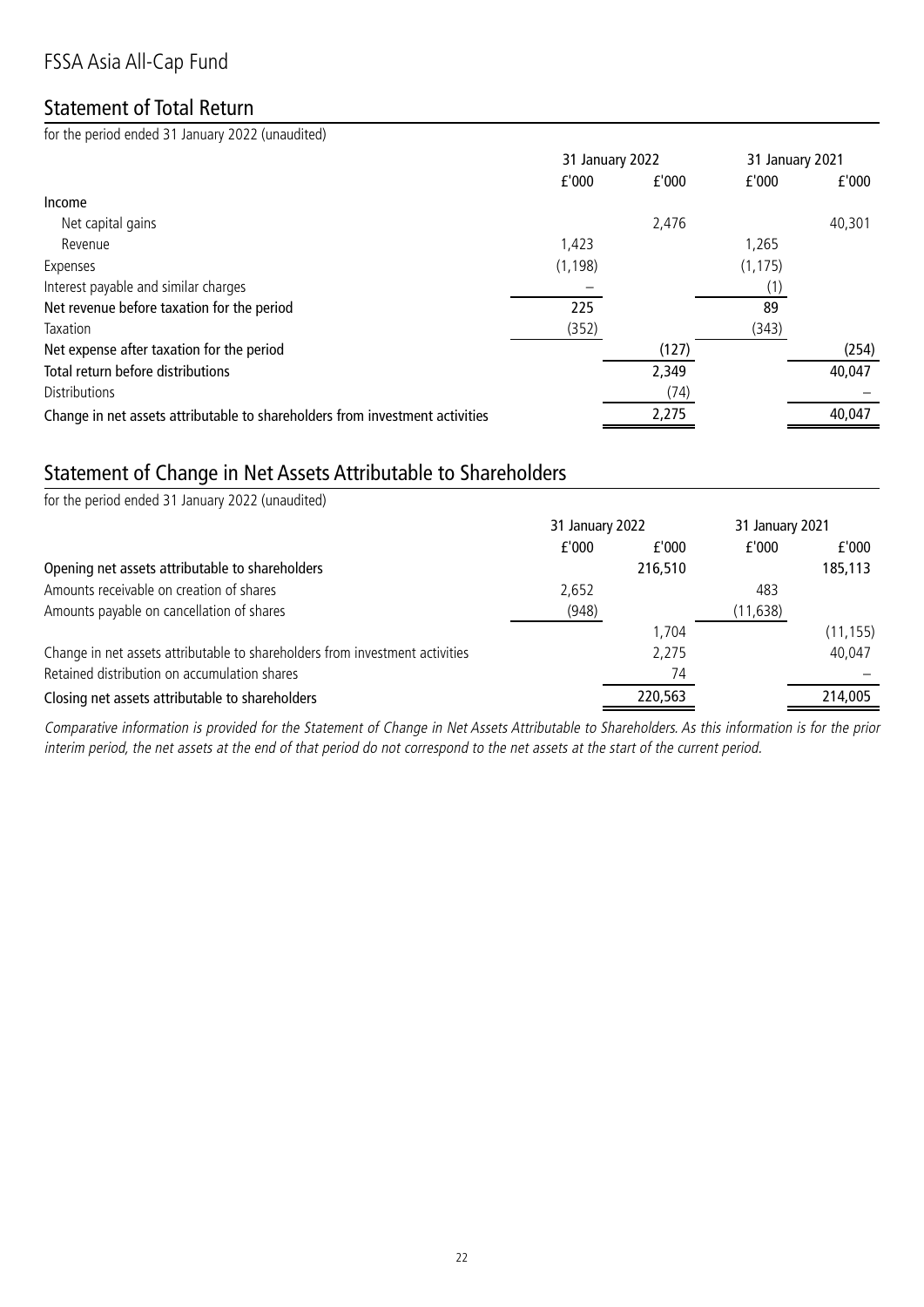# FSSA Asia All-Cap Fund

# Balance Sheet

as at 31 January 2022 (unaudited)

|                                         | 31 January 2022<br>f'000 | 31 July 2021<br>f'000 |
|-----------------------------------------|--------------------------|-----------------------|
| Assets                                  |                          |                       |
| Fixed assets                            |                          |                       |
| Investments                             | 220,075                  | 218,317               |
| Current assets                          |                          |                       |
| Debtors                                 | 319                      | 1,316                 |
| Cash and bank balances                  | 1,251                    | 592                   |
| Total assets                            | 221,645                  | 220,225               |
| <b>Liabilities</b>                      |                          |                       |
| Creditors                               |                          |                       |
| Other creditors                         | (1,082)                  | (3, 715)              |
| <b>Total liabilities</b>                | (1,082)                  | (3,715)               |
| Net assets attributable to shareholders | 220,563                  | 216,510               |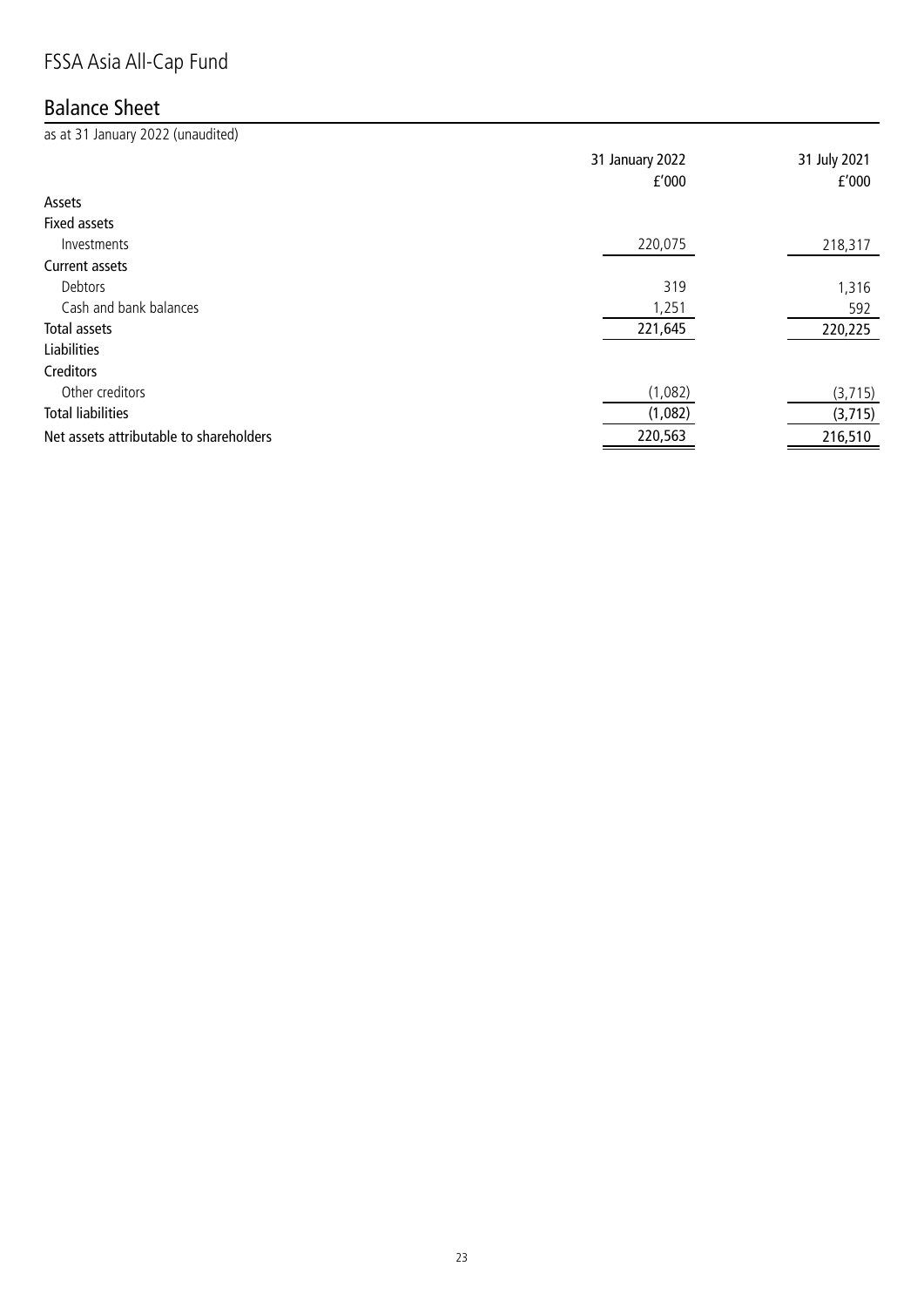### Distribution Tables

for the period ended 31 January 2022 (unaudited)

#### Distribution in pence and cents per share

Group 1 Interim – Shares purchased prior to 1 August 2021 Group 2 Interim – Shares purchased between 1 August 2021 and 31 January 2022

#### Share class B Accumulation

|         |         |                          | Distribution | Distribution |
|---------|---------|--------------------------|--------------|--------------|
|         | Net     |                          | payable      | paid         |
|         | revenue | Equalisation             | 31/03/2022   | 31/03/2021   |
| Group 1 | (p)     | (p)                      | (p)          | (p)          |
| Interim | 0.0642  | $\overline{\phantom{m}}$ | 0.0642       | —            |
| Group 2 | (p)     | (p)                      | (p)          | (p)          |
| Interim |         | 0.0642                   | 0.0642       | —            |
|         |         |                          |              |              |

#### Share class B Accumulation (EUR share class)

|         |         |              | Distribution             | Distribution |
|---------|---------|--------------|--------------------------|--------------|
|         | Net     |              | payable                  | paid         |
|         | revenue | Equalisation | 31/03/2022               | 31/03/2021   |
| Group 1 | (C)     | (c)          |                          | (c)          |
| Interim |         |              | $\overline{\phantom{m}}$ | 0.8200       |
| Group 2 | (c)     | (c)          | (C)                      | (c)          |
| Interim |         |              | $\qquad \qquad -$        | 0.8200       |
|         |         |              |                          |              |

This share class was fully redeemed on 22 September 2021.

#### Corporate tax for all share classes (unaudited)

A shareholder liable to corporation tax receives this distribution, excluding equalisation, as follows:

Interim – 100.00% of the dividend is received as franked investment income.

Interim – 0.00% of the dividend is received as an annual payment (non-foreign element) received after the deduction of income tax at the lower rate and is liable to corporation tax. The tax deemed to be deducted is treated as income tax.

Interim – 0.00% of the dividend is received as an annual payment (foreign element) received after the deduction of income tax at the lower rate and is liable to corporation tax. It is treated as foreign income in the hands of the corporate investor and is liable to corporation tax. The associated deemed tax is treated as foreign tax in the hands of the investor, who may be able to claim double tax relief. Investors cannot reclaim any of this deemed tax on the foreign element from HM Revenue & Customs.

Shareholders should consult their professional advisers for any advice regarding their tax position.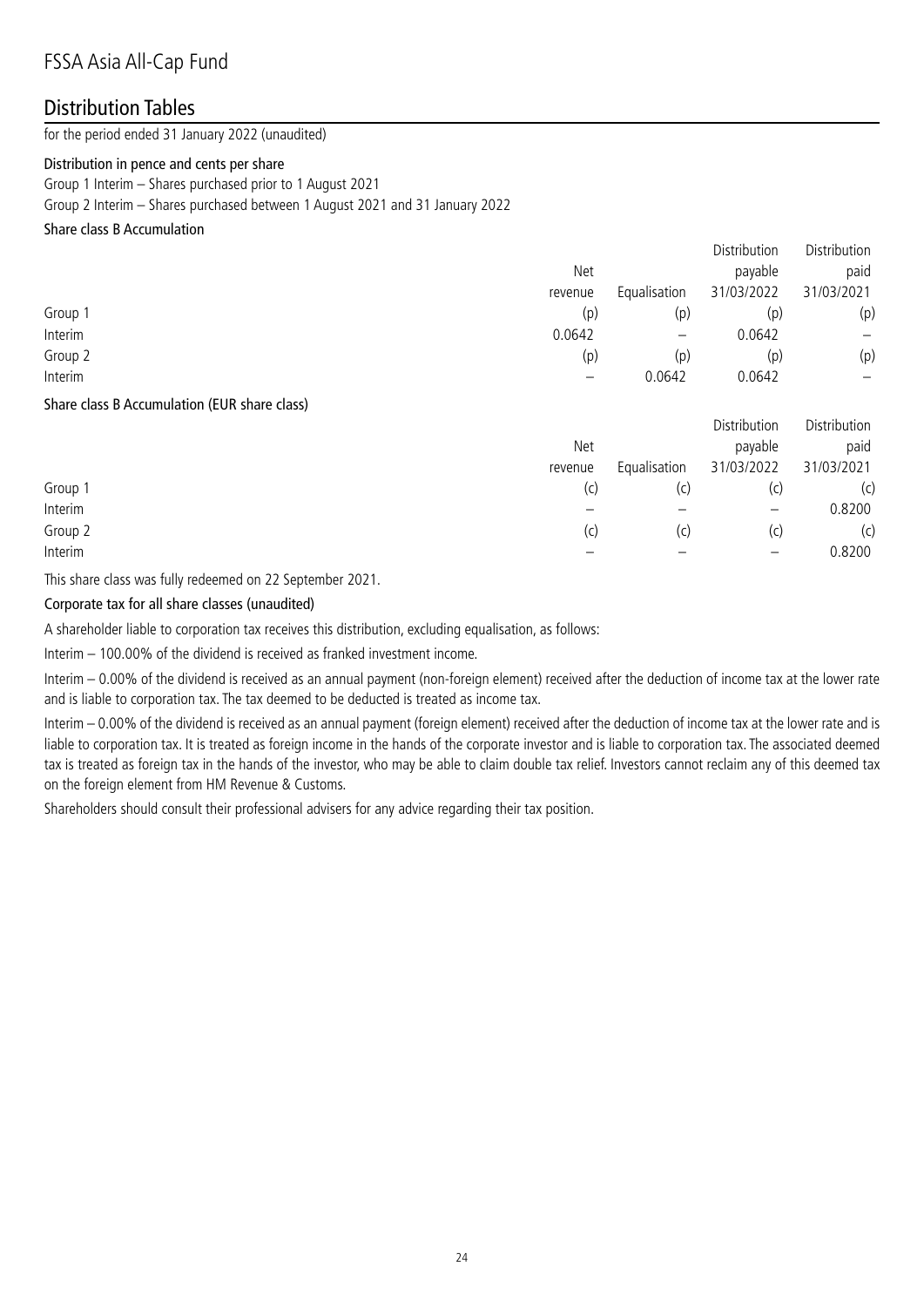# Authorised Fund Manager's Report

for the period ended 31 January 2022 (unaudited)

#### Investment Objective and Policy

The Fund aims to achieve capital growth over the medium to long-term (at least three years).

The Fund invests at least 80% of its Net Asset Value in a diversified portfolio of equity or equity-related securities of large and mid-capitalisation companies established or having a majority of their economic activities in the Asia Pacific region (excluding Japan) that are listed, traded or dealt in on Regulated Markets worldwide, and in equity-related securities listed, traded or dealt in on Regulated Markets worldwide which provide exposure to the Asia Pacific region (excluding Japan).

The Fund may invest up to 20% of its Net Asset Value in equity or equity-related securities which are not described above and which are listed, traded or dealt in on Regulated Markets worldwide.

Large and mid-capitalisation companies are currently defined for the purposes of this policy as companies with a minimum market capitalisation of US\$1 billion at the time of investment.

The investment policy of the Fund may be achieved by investing up to 10% of its Net Asset Value in other collective investment schemes, including in collective investment schemes managed by the ACD or its associates, and/or other Funds of the Company.

Where the Manager is unable to identify investment opportunities at appropriate valuations from time to time, the Fund may hold cash and Near Cash Assets in different currencies.

The Fund may use derivatives for efficient portfolio management purposes only.

#### Risks and reward profile

|                                                         | $\blacklozenge$ Lower Risk . |  |  |  |  | Higher Risk $\rightarrow$ |
|---------------------------------------------------------|------------------------------|--|--|--|--|---------------------------|
| Potentially Lower Rewards<br>Potentially Higher Rewards |                              |  |  |  |  |                           |
| Share class B Accumulation                              |                              |  |  |  |  |                           |
| Share class B Accumulation (EUR share class)            |                              |  |  |  |  |                           |
| Share class B Accumulation (USD share class)            |                              |  |  |  |  |                           |

- The synthetic risk reward indicator (the SRRI) rating is not a measure of the risk of you losing your investment, but describes how much the value of the Fund went up and down in the past;
- The SRRI rating is based on historical data, which may not be a reliable indication of the future risks and rewards of the Fund;
- The Manager cannot guarantee that the rating of the Fund will remain the same; it may change over time;
- Even the lowest rating of 1 does not mean a risk-free investment;
- On a scale of 1 (less risky) to 7 (riskier), this Fund has a rating of 5 due to its past performance and the nature of its investments. Shares with a rating of 5 might have higher risks, but also higher returns;
- Risk is taken in order to make a higher potential return; the more risk a Fund takes, the higher the potential return, but the greater the risk of loss; and
- The value of the Fund and its return is not guaranteed and may fall as well as rise. You may get back less than you originally invested.

#### The Fund might also experience the following risks:

Emerging market risk: Emerging markets tend to be more sensitive to economic and political conditions than developed markets. Other factors include greater liquidity risk, restrictions on investment or transfer of assets, failed/delayed settlement and difficulties valuing securities.

Currency risk: The Fund invests in assets which are denominated in other currencies; changes in exchange rates will affect the value of the Fund and could create losses. Currency control decisions made by governments could affect the value of the Fund's investments and could cause the Fund to defer or suspend redemptions of its shares.

Single country/specific region risk: Investing in a single country or specific region may be riskier than investing in a number of different countries or regions. Investing in a larger number of countries or regions helps spread risk.

China market risk: Although China has seen rapid economic and structural development, investing there may still involve increased risks of political and governmental intervention, potentially limitations on the allocation of the Fund's capital, and legal, regulatory, economic and other risks including greater liquidity risk, restrictions on investment or transfer of assets, failed/delayed settlement and difficulties valuing securities.

For further information on risks, please refer to the Risk Factors section in the Company's Prospectus.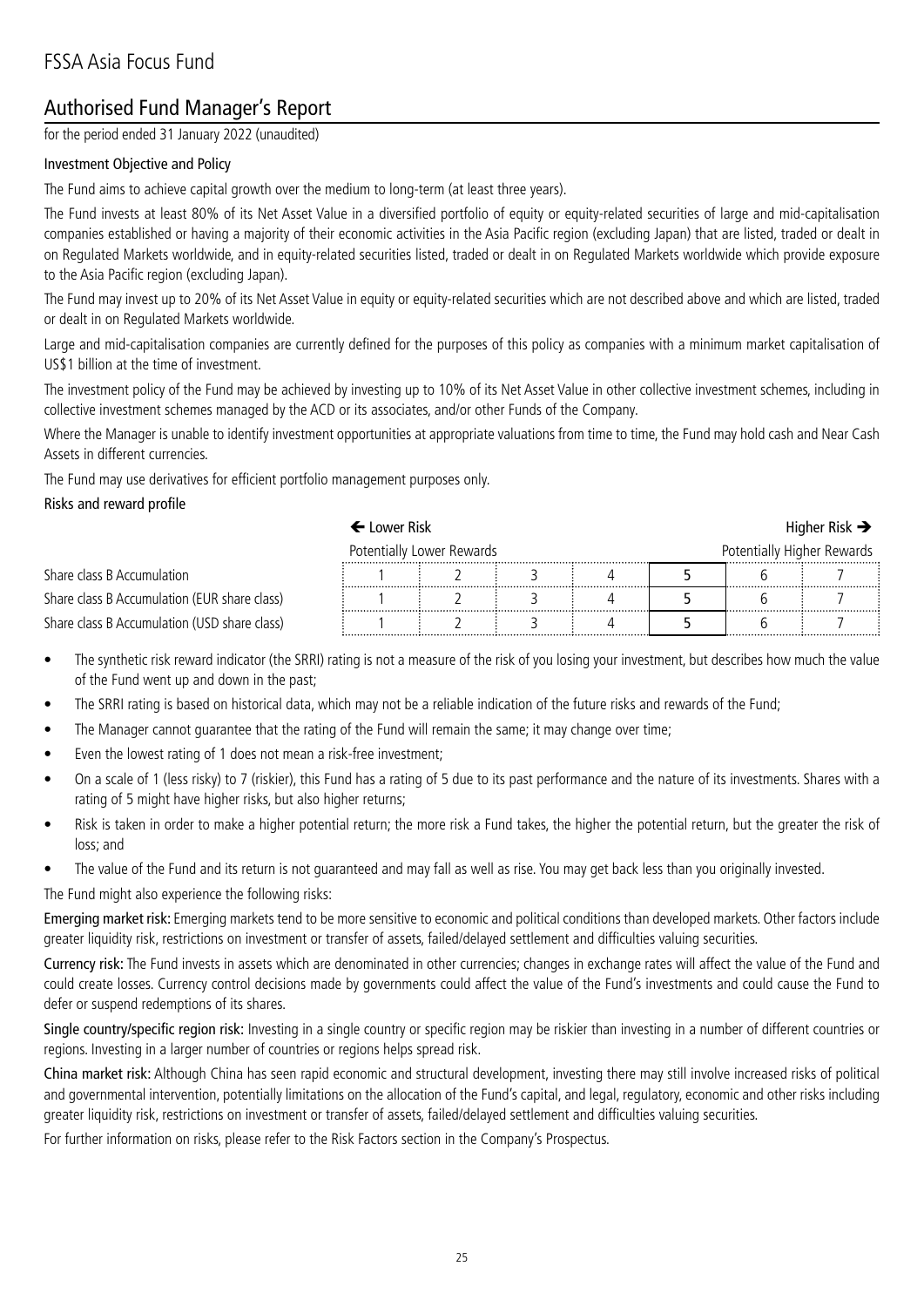# Authorised Fund Manager's Report (continued)

for the period ended 31 January 2022 (unaudited)

#### Performance

The Fund rose by 1.9% in sterling terms over six months and provided a cumulative return of 36.8% and 65.5% over three and five years respectively to the end of January 2022 (net of fees and tax for the B GBP Accumulation share class).

Key contributors to performance included Taiwan Semiconductor Manufacturing, driven by improved profitability and solid sales guidance. The company has increased capital expenditure and added capacity, as it continues to see strong customer demand. China Resources Land rose on expectations of solid earnings results, with strong retail sales driving higher rental income from its shopping malls.

On the negative side, Naver fell as sentiment deteriorated for internet stocks broadly, on anticipation of interest rate hikes this year. Alibaba Group Holding weakened after Beijing proposed new regulations aimed at curbing anti-competitive practices among internet firms.

#### Portfolio changes

Significant new purchases included Airtac International Group, a leading pneumatic components producer in China which has potential to gain market share in the long term. Despite high working capital and capital expenditure, Airtac has generated 20% average return on equity for the last 10 years while growing revenue at a compound annual growth rate of 17%. The Fund also purchased Mediatek, which had showed signs of a turnaround. Although a recovery is unlikely to follow a straight line, the smartphone business and other new growth areas seem to be progressing well.

The Fund divested Cochlear and Jardine Matheson Holdings to consolidate the portfolio into higher-conviction holdings.

#### **Outlook**

The outlook for Asian equities remains uncertain. Persistently high inflation, monetary tightening from the US Federal Reserve and a slowdown in global growth all have the potential to weigh on financial markets. Meanwhile, Covid variants, rolling lockdowns and border closures mean that a recovery in international tourism and consumer spending will remain challenging, though we expect the situation to normalise gradually after the pandemic-related events of the last two years.

#### Cumulative performance as at 31 January 2022

|                    | ____           |                 |       |            |            |     |        |
|--------------------|----------------|-----------------|-------|------------|------------|-----|--------|
| Time               |                |                 |       |            |            | ١U  | Since  |
| period             | mths           | mths            | vr    | <b>vrs</b> | <b>vrs</b> | vrs | launch |
| Fund return %      |                | . . 9           | (0.2) | 36.8       | 65.5       | n/a | 38.5،  |
| Benchmark return % | $\sim$<br>(4.3 | ה הי<br>. ے . 2 | 7.8)  | 24.3       | 42.        | n/a | 16.3   |

#### Discrete performance as at 31 January 2022

| Discrete performance as at 51 January 2022 |            |            |            |            |            |
|--------------------------------------------|------------|------------|------------|------------|------------|
| Time                                       | 12 mths to | 12 mths to | 12 mths to | 12 mths to | 12 mths to |
| period                                     | 31/01/22   | 31/01/21   | 31/01/20   | 31/01/19   | 31/01/18   |
| Fund return %                              | (0.2)      | 23.2       |            | (1.2)      | 22.4       |
| Benchmark return %                         | (7.8)      | 26.3       | 6.         | (6.5)      |            |

Benchmark: MSCI AC Asia Pacific ex Japan Index.

IA Sector: Asia Pacific Excluding Japan.

Performance is based on share class B Accumulation (GBP), as this is considered to be the Fund's primary share class.

Performance data is calculated on a net basis by deducting fees incurred at Fund level (e.g. the management fee and other Fund expenses), save that it does not take account of initial charges or switching fees (if any). Income reinvested is included on a net of tax basis.

Past performance should not be used as a guide to future performance, which is not guaranteed.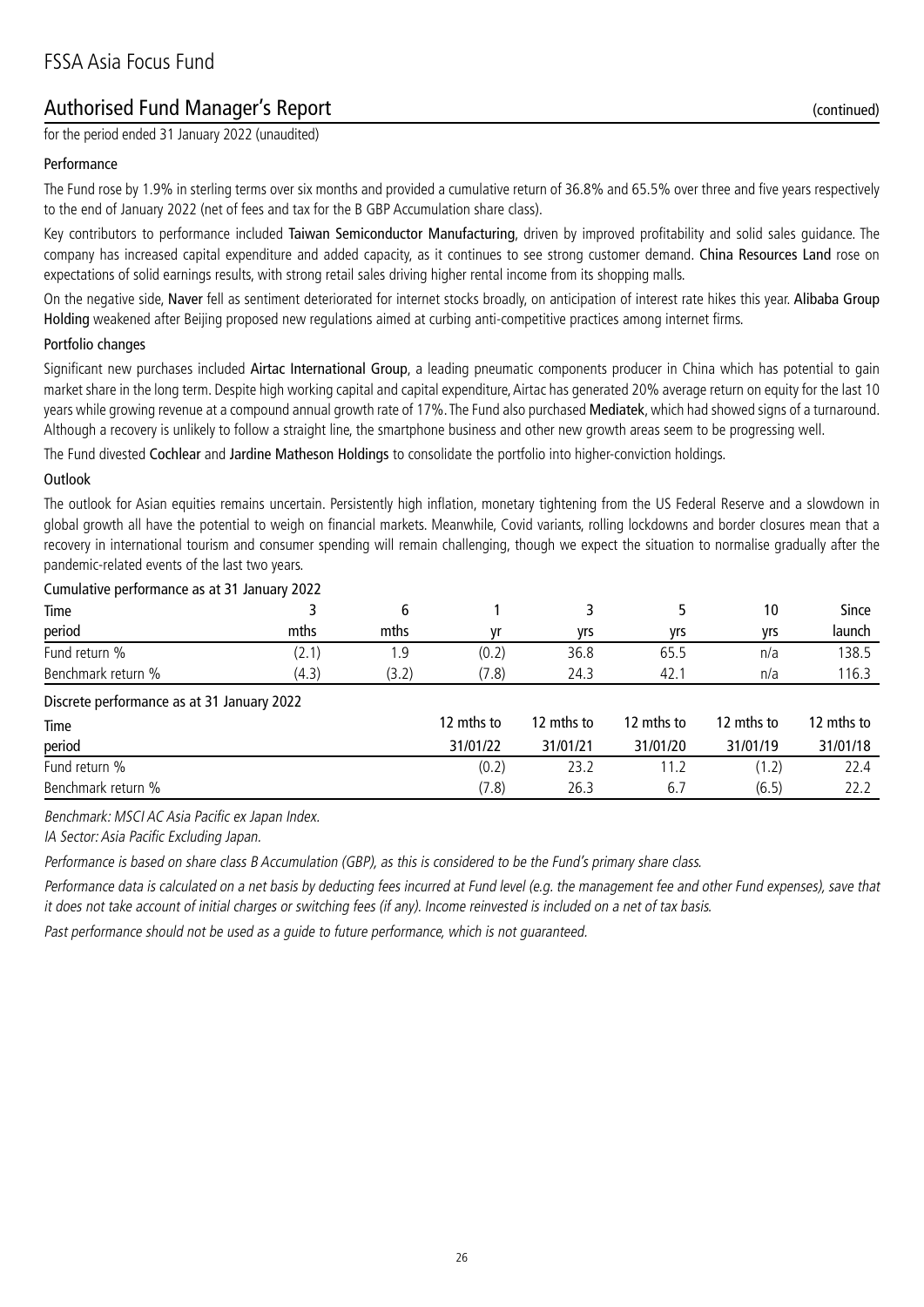# Authorised Fund Manager's Report (continued) and the set of the set of the set of the set of the set of the set of the set of the set of the set of the set of the set of the set of the set of the set of the set of the set

for the period ended 31 January 2022 (unaudited)

#### Ten largest holdings

| Stock name                         | 31 January 2022<br>% of Fund | Stock name                         | 31 July 2021<br>% of Fund |
|------------------------------------|------------------------------|------------------------------------|---------------------------|
| Taiwan Semiconductor Manufacturing | 6.25                         | Taiwan Semiconductor Manufacturing | 6.04                      |
| HDFC Bank                          | 4.82                         | <b>HDFC Bank</b>                   | 4.17                      |
| Tencent                            | 4.28                         | Samsung Electronics pref.          | 4.14                      |
| Samsung Electronics pref.          | 3.51                         | Tencent                            | 3.95                      |
| Midea                              | 3.31                         | <b>NAVER</b>                       | 3.59                      |
| CSL                                | 3.20                         | ResMed                             | 3.01                      |
| Tata Consultancy Services          | 3.11                         | <b>CSL</b>                         | 2.98                      |
| Bank Central Asia                  | 3.08                         | Keyence                            | 2.80                      |
| <b>ICICI Bank</b>                  | 3.00                         | Midea                              | 2.80                      |
| ResMed                             | 2.73                         | Tata Consultancy Services          | 2.79                      |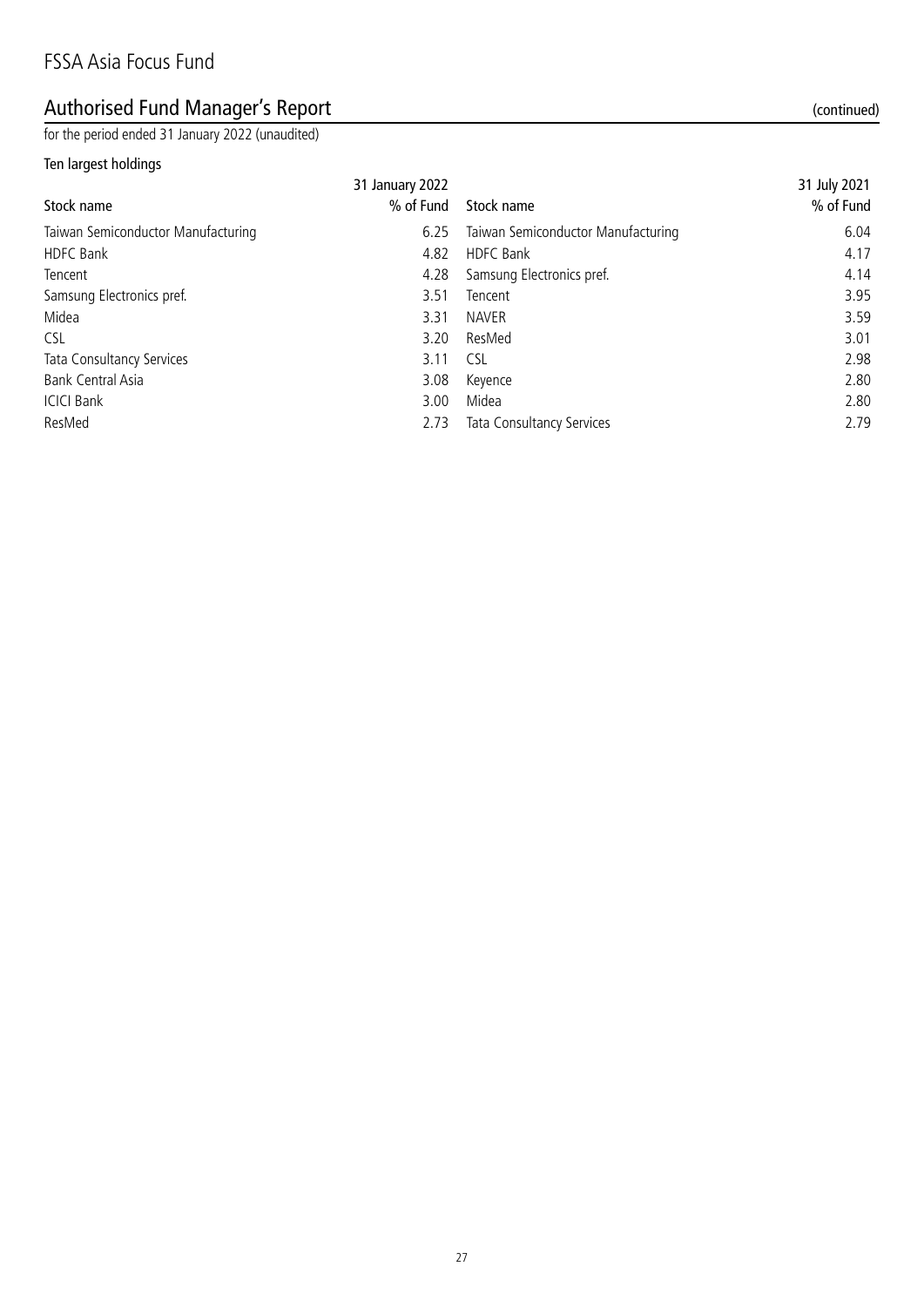# Portfolio Statement

as at 31 January 2022 (unaudited)

|                        |                                                  | Market          | Total         |
|------------------------|--------------------------------------------------|-----------------|---------------|
|                        |                                                  | Value           | Net Assets    |
| Holdings               |                                                  | f'000           | $\frac{0}{0}$ |
|                        | AUSTRALIA (6.74%*)                               | 63,694          | 5.93          |
| 251,546 CSL            |                                                  | 34,391          | 3.20          |
| 1,749,757 ResMed       |                                                  | 29,303          | 2.73          |
|                        |                                                  |                 | 5.76          |
|                        | CHINA (6.19%*)                                   | 61,931          |               |
|                        | 1,793,400 Gree Electric Appliances Inc of Zhuhai | 7,942           | 0.74          |
| 4,157,070 Midea        |                                                  | 35,627          | 3.31          |
|                        | 1,447,682 Shanghai International Airport         | 8,559           | 0.80          |
|                        | 1,762,524 Zhejiang Chint Electrics               | 9,803           | 0.91          |
|                        | HONG KONG (23.95%*)                              | 280,174         | 26.08         |
| 3,640,800 AIA          |                                                  | 28,067          | 2.61          |
| 955,000 Alibaba        |                                                  | 10,407          | 0.97          |
|                        | 1,360,000 Anta Sports Products                   | 15,145          | 1.41          |
|                        | 5,972,000 China Mengniu Dairy                    | 26,259          | 2.44          |
|                        | 6,637,960 China Resources Land                   | 23,826          | 2.22          |
|                        | 2,411,000 CK Hutchison                           | 12,698          | 1.18          |
|                        | 17,143,907 CSPC Pharmaceutical                   | 15,486          | 1.44          |
|                        | 1,609,700 ENN Energy                             | 19,018          | 1.77          |
| 927,821 JD.com         |                                                  | 24,780          | 2.31          |
| 4,208,000 Minth        |                                                  | 14,299          | 1.33          |
|                        | 3,780,500 Ping An Insurance                      | 22,007          | 2.05          |
|                        | 1,333,500 Techtronic Industries                  | 16,303          | 1.52          |
| 1,020,000 Tencent      |                                                  | 46,000          | 4.28          |
|                        | 4,062,000 Vitasoy International                  | 5,879           | 0.55          |
|                        | INDIA (19.59%*)                                  | 220,368         | 20.51         |
|                        | 665,260 Colgate-Palmolive India                  | 9,457           | 0.88          |
|                        | 1,906,672 Dabur India                            | 10,227          | 0.95          |
|                        | 1,355,782 Godrej Consumer Products               | 12,026          | 1.12          |
|                        | 2,210,029 Godrej Industries                      | 13,492          | 1.26          |
|                        | 3,492,007 HDFC Bank                              | 51,780          | 4.82          |
|                        | 1,080,221 Housing Development Finance            | 27,168          | 2.53          |
| 4,098,670 ICICI Bank   |                                                  | 32,274          | 3.00          |
|                        | 544,604 Kotak Mahindra Bank                      | 10,095          | 0.94          |
|                        | 4,072,368 Max Ventures and Industries            | 4,714           | 0.44          |
| 357,656 Mphasis        |                                                  | 11,082          | 1.03          |
|                        | 25,074 Nestlé India                              | 4,630           | 0.43          |
|                        | 894,042 Tata Consultancy Services                | 33,423          | 3.11          |
|                        | INDONESIA (2.35%*)                               | 44,533          | 4.14          |
| 102,231,600 Avia Avian |                                                  | 4,583           | 0.42          |
|                        | 83,655,500 Bank Central Asia                     | 33,058          | 3.08          |
|                        | 81,341,900 Kalbe Farma                           | 6,892           | 0.64          |
|                        | JAPAN (5.42%*)                                   | 52,202          | 4.86          |
|                        |                                                  |                 | 2.48          |
|                        | 70,700 Keyence                                   | 26,626<br>3,526 | 0.33          |
| 192,300 Shiseido       | 599,700 Nippon Paint                             | 7,166           | 0.67          |
| 121,300 Sony           |                                                  | 9,977           | 0.93          |
|                        | 171,400 Unicharm                                 | 4,907           | 0.45          |
|                        |                                                  |                 |               |
|                        | NEW ZEALAND (1.00%*)                             | 10,301          | 0.96          |
|                        | 759,679 Fisher & Paykel Healthcare               | 10,301          | 0.96          |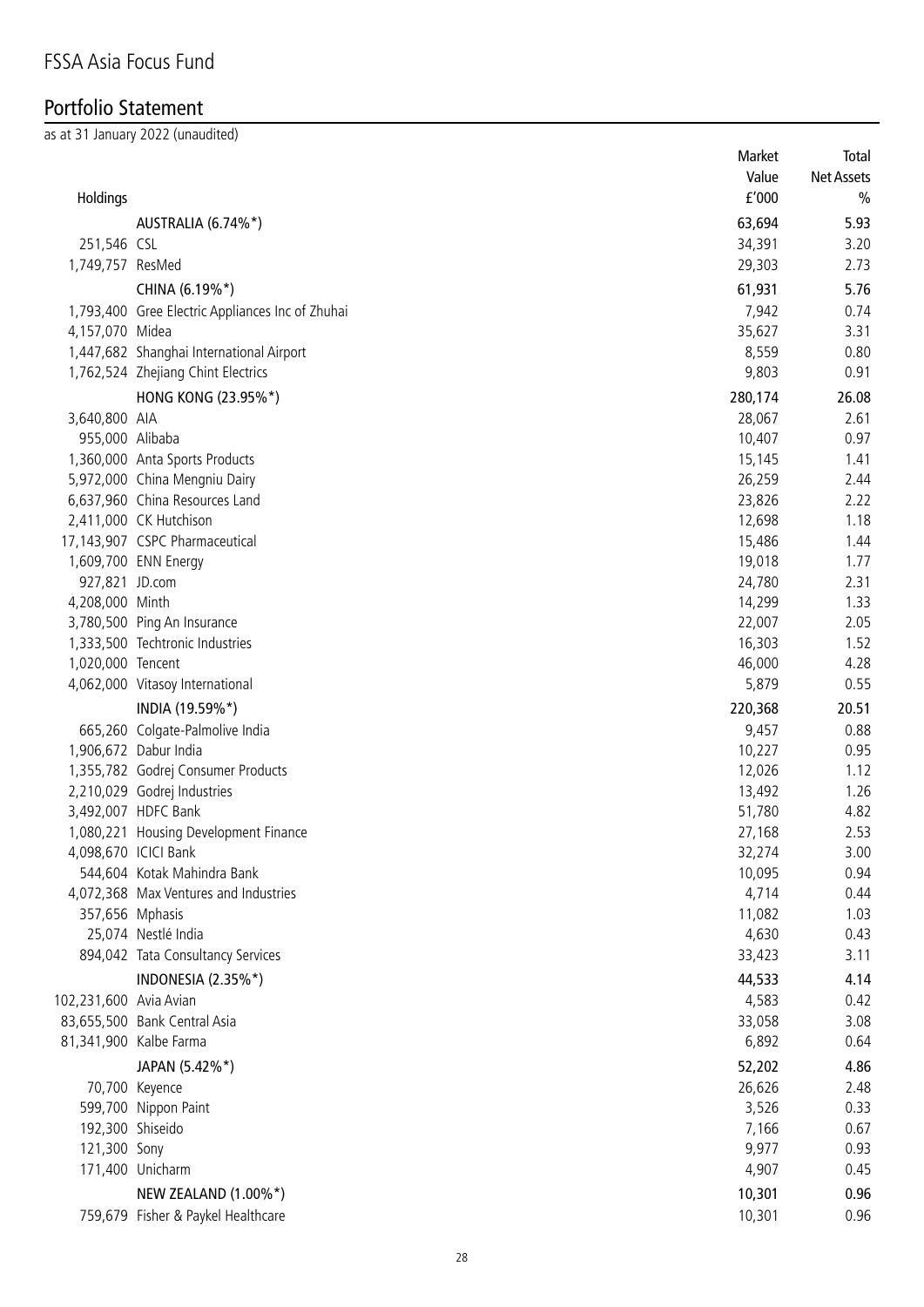# Portfolio Statement (continued)

|               | as at 31 January 2022 (unaudited)                                              | Market               | Total             |
|---------------|--------------------------------------------------------------------------------|----------------------|-------------------|
|               |                                                                                | Value                | <b>Net Assets</b> |
| Holdings      |                                                                                | f'000                | $\%$              |
|               | PHILIPPINES (2.94%*)                                                           | 38,440               | 3.58              |
|               | 7,128,230 BDO Unibank                                                          | 14,019               | 1.31              |
|               | 3,389,710 Jollibee Foods                                                       | 11,866               | 1.10              |
|               | 6,787,660 Universal Robina                                                     | 12,555               | 1.17              |
|               | SINGAPORE (5.44%*)                                                             | 51,282               | 4.77              |
|               | 2,977,700 Dairy Farm International                                             | 5,926                | 0.55              |
| 667,819 DBS   |                                                                                | 12,958               | 1.20              |
|               | 825,100 Jardine Cycle & Carriage                                               | 9,228                | 0.86              |
|               | 3,370,750 Oversea-Chinese Banking                                              | 23,170               | 2.16              |
|               | <b>SOUTH KOREA (10.82%*)</b>                                                   | 88,945               | 8.28              |
|               | 72,573 Amorepacific                                                            | 6,955                | 0.65              |
|               | 28,154 LG Household & Healthcare                                               | 16,972               | 1.58              |
| 142,394 NAVER |                                                                                | 27,293               | 2.54              |
|               | 920,293 Samsung Electronics pref.                                              | 37,725               | 3.51              |
|               | TAIWAN (11.34%*)                                                               | 131,864              | 12.27             |
|               | 1,826,978 Advantech                                                            | 18,629               | 1.73              |
|               | 424,729 Airtac International                                                   | 10,847               | 1.01              |
|               | 272,000 MediaTek                                                               | 7,836                | 0.73              |
|               | 544,000 President Chain Store                                                  | 3,863                | 0.36              |
|               | 1,061,000 Realtek Semiconductor                                                | 14,955               | 1.39              |
|               | 3,942,000 Taiwan Semiconductor Manufacturing                                   | 67,185               | 6.25              |
|               | 4,719,000 Uni-President Enterprises                                            | 8,549                | 0.80              |
|               | THAILAND (0.58%*)                                                              |                      |                   |
|               | VIETNAM (1.73%*)                                                               | 21,495               | 2.00              |
| 3,623,508 FPT |                                                                                | 10,565               | 0.98              |
|               | 3,996,836 Vietnam Dairy Products                                               | 10,930               | 1.02              |
|               | UNITED STATES (1.53%*)                                                         | 12,591               | 1.17              |
|               | 72,343 HDFC Bank ADS                                                           | 3,700                | 0.34              |
|               | 247,737 Yum China                                                              | 8,891                | 0.83              |
|               | DERIVATIVES (0.00%*)                                                           |                      |                   |
|               | <b>Forward Currency Contracts</b>                                              | $\overline{2}$       |                   |
|               | Hong Kong Dollar                                                               |                      |                   |
|               | Sold HKD 6,483,272 for GBP 619,966 Settlement 07/02/2022                       |                      |                   |
|               | Singapore Dollar                                                               |                      |                   |
|               | Bought SGD 306,241 for GBP 168,338 Settlement 04/02/2022                       |                      |                   |
|               | Philippine Peso<br>Bought PHP 27,249,781 for GBP 396,776 Settlement 03/02/2022 | 2                    |                   |
|               | Portfolio of investments                                                       |                      |                   |
|               | Net other liabilities                                                          | 1,077,822<br>(3,330) | 100.31<br>(0.31)  |
|               |                                                                                | 1,074,492            | 100.00            |
|               | Total net assets                                                               |                      |                   |

All investments held are listed, unless otherwise stated.

For the purposes of the portfolio holdings analysis, securities are shown based on their country of listing.

\* Comparative figures shown in brackets relate to 31 July 2021.

Stocks shown as ADSs represent American Depositary Shares.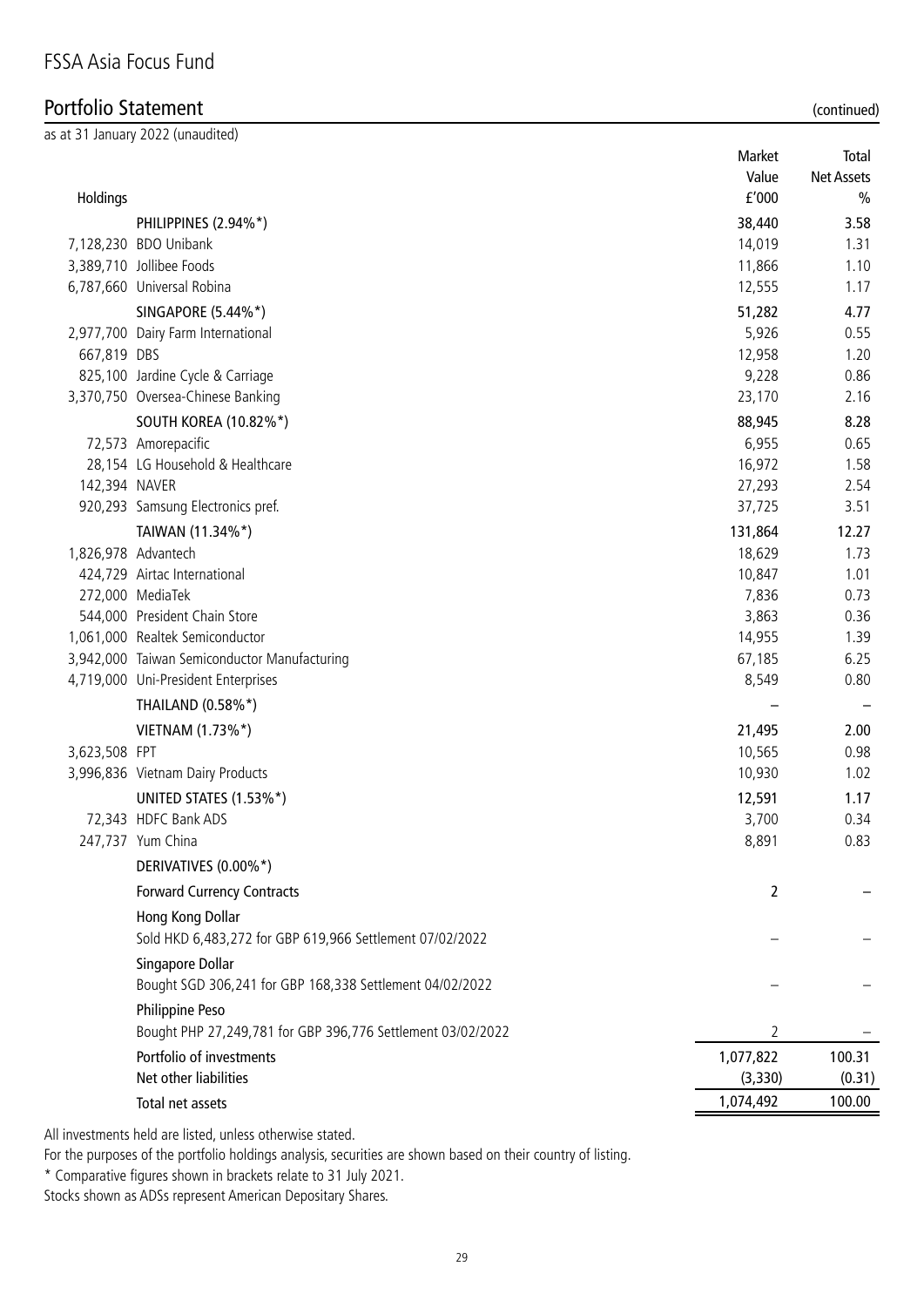# Comparative Table

for the period ended 31 January 2022 (unaudited)

### Net Asset Value and Operating Charges Figure

|                                              | Interim         | Final        | Final        | Final        |
|----------------------------------------------|-----------------|--------------|--------------|--------------|
|                                              | 31 January 2022 | 31 July 2021 | 31 July 2020 | 31 July 2019 |
| Share class B Accumulation                   |                 |              |              |              |
| Closing net asset value (£'000)              | 1,034,976       | 1,084,885    | 829,916      | 611,590      |
| Closing number of shares                     | 434,605,476     | 461,902,134  | 419,980,976  | 308,798,537  |
| Closing net asset value per share (p)        | 238.14          | 234.87       | 197.61       | 198.05       |
| Operating charges                            | 0.90%           | 0.90%        | 0.90%        | 0.90%        |
| Direct transaction costs                     | 0.10%           | 0.08%        | 0.11%        | 0.09%        |
| Prices                                       |                 |              |              |              |
| Highest share price                          | 253.37          | 252.79       | 208.46       | 200.78       |
| Lowest share price                           | 236.22          | 197.87       | 163.08       | 161.05       |
|                                              | Interim         | Final        | Final        | Final        |
|                                              | 31 January 2022 | 31 July 2021 | 31 July 2020 | 31 July 2019 |
| Share class B Accumulation (EUR share class) |                 |              |              |              |
| Closing net asset value (€'000)              | 46,921          | 68,092       | 89,204       | 69,659       |
| Closing number of shares                     | 22,508,936      | 33,809,036   | 55,613,402   | 43,735,104   |
| Closing net asset value per share (c)        | 208.46          | 201.40       | 160.40       | 159.28       |
| Operating charges                            | 0.90%           | 0.90%        | 0.90%        | 0.90%        |
| Direct transaction costs                     | 0.10%           | 0.08%        | 0.11%        | 0.09%        |
| Prices                                       |                 |              |              |              |
| Highest share price                          | 220.24          | 212.17       | 178.87       | 162.41       |
| Lowest share price                           | 203.32          | 160.56       | 128.45       | 132.91       |
|                                              | Interim         | Final        | Final        | Final        |
|                                              | 31 January 2022 | 31 July 2021 | 31 July 2020 | 31 July 2019 |
| Share class B Accumulation (USD share class) |                 |              |              |              |
| Closing net asset value (\$'000)             | 419             | 1,111        | 1,036        | 11,020       |
| Closing number of shares                     | 206,080         | 534,503      | 627,537      | 7,139,565    |
| Closing net asset value per share (c)        | 203.42          | 207.90       | 165.13       | 154.35       |
| Operating charges                            | 0.90%           | 0.90%        | 0.90%        | 0.92%        |
| Direct transaction costs                     | 0.10%           | 0.08%        | 0.11%        | 0.09%        |
| Prices                                       |                 |              |              |              |
| Highest share price                          | 222.15          | 224.08       | 172.59       | 157.79       |
| Lowest share price                           | 201.37          | 163.94       | 119.72       | 131.83       |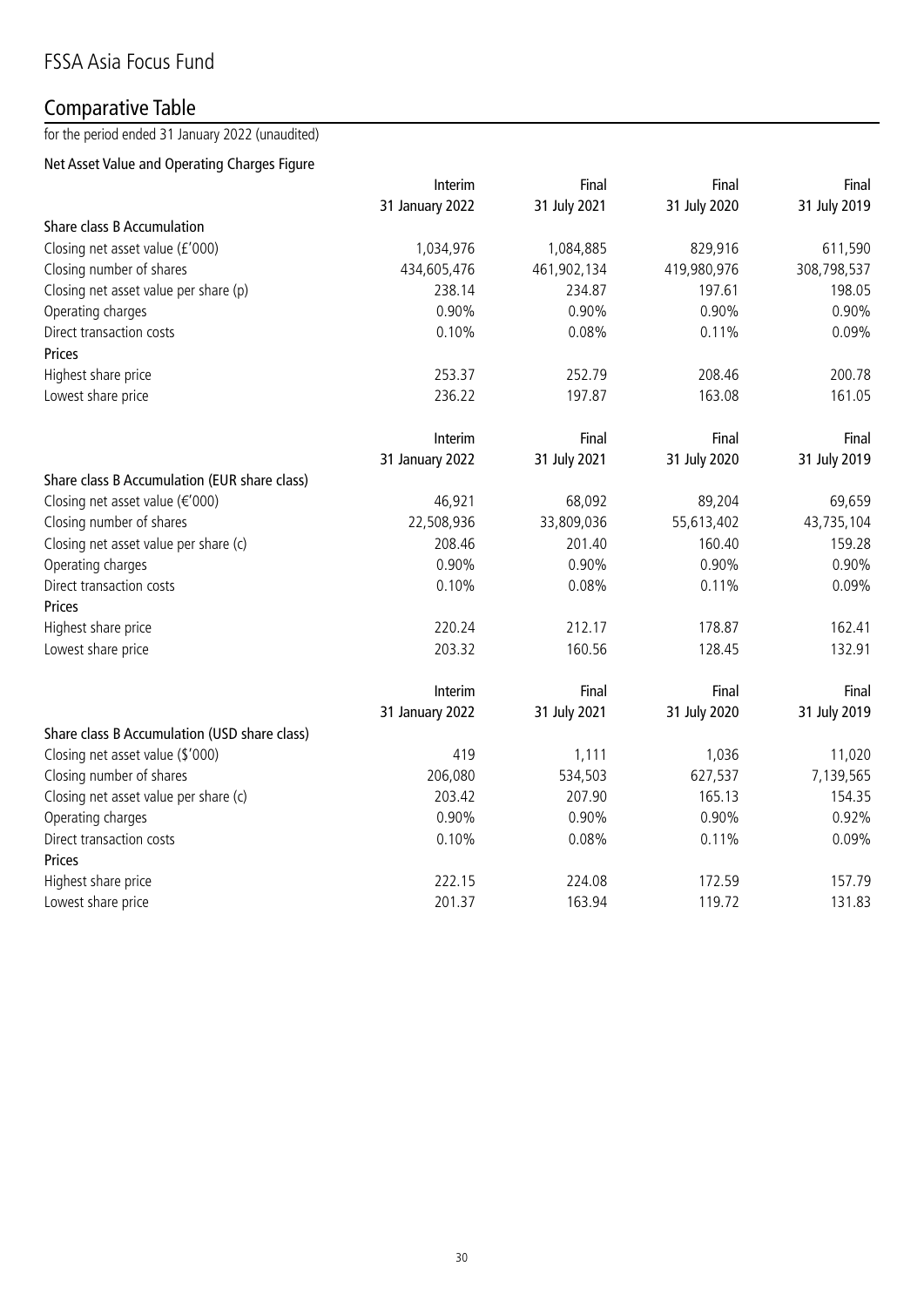# FSSA Asia Focus Fund

## Statement of Total Return

for the period ended 31 January 2022 (unaudited)

|                                                                              | 31 January 2022 |          |          | 31 January 2021 |
|------------------------------------------------------------------------------|-----------------|----------|----------|-----------------|
|                                                                              | f'000           | f'000    | f'000    | f'000           |
| Income                                                                       |                 |          |          |                 |
| Net capital gains                                                            |                 | 17,979   |          | 190,431         |
| Revenue                                                                      | 7,734           |          | 6,581    |                 |
| Expenses                                                                     | (5, 148)        |          | (4, 563) |                 |
| Interest payable and similar charges                                         | (8)             |          | (4)      |                 |
| Net revenue before taxation                                                  | 2,578           |          | 2,014    |                 |
| Taxation                                                                     | (2, 479)        |          | (6, 118) |                 |
| Net revenue/(expense) after taxation                                         |                 | 99       |          | (4, 104)        |
| Total return before distributions                                            |                 | 18,078   |          | 186,327         |
| <b>Distributions</b>                                                         |                 | (1, 973) |          | (1, 367)        |
| Change in net assets attributable to shareholders from investment activities |                 | 16,105   |          | 184,960         |

# Statement of Change in Net Assets Attributable to Shareholders

| for the period ended 31 January 2022 (unaudited)                             |                 |           |                 |           |
|------------------------------------------------------------------------------|-----------------|-----------|-----------------|-----------|
|                                                                              | 31 January 2022 |           | 31 January 2021 |           |
|                                                                              | f'000           | f'000     | f'000           | f'000     |
| Opening net assets attributable to shareholders                              |                 | 1,143,758 |                 | 911,073   |
| Amounts receivable on creation of shares                                     | 42,980          |           | 78,175          |           |
| Amounts payable on cancellation of shares                                    | (130,313)       |           | (79, 847)       |           |
|                                                                              |                 | (87, 333) |                 | (1,672)   |
| Dilution adjustment                                                          |                 | 221       |                 | 38        |
| Change in net assets attributable to shareholders from investment activities |                 | 16,105    |                 | 184,960   |
| Retained distribution on accumulation shares                                 |                 | 1,741     |                 | 1.369     |
| Closing net assets attributable to shareholders                              |                 | 1,074,492 |                 | 1,095,768 |

Comparative information is provided for the Statement of Change in Net Assets Attributable to Shareholders. As this information is for the prior interim period, the net assets at the end of that period do not correspond to the net assets at the start of the current period.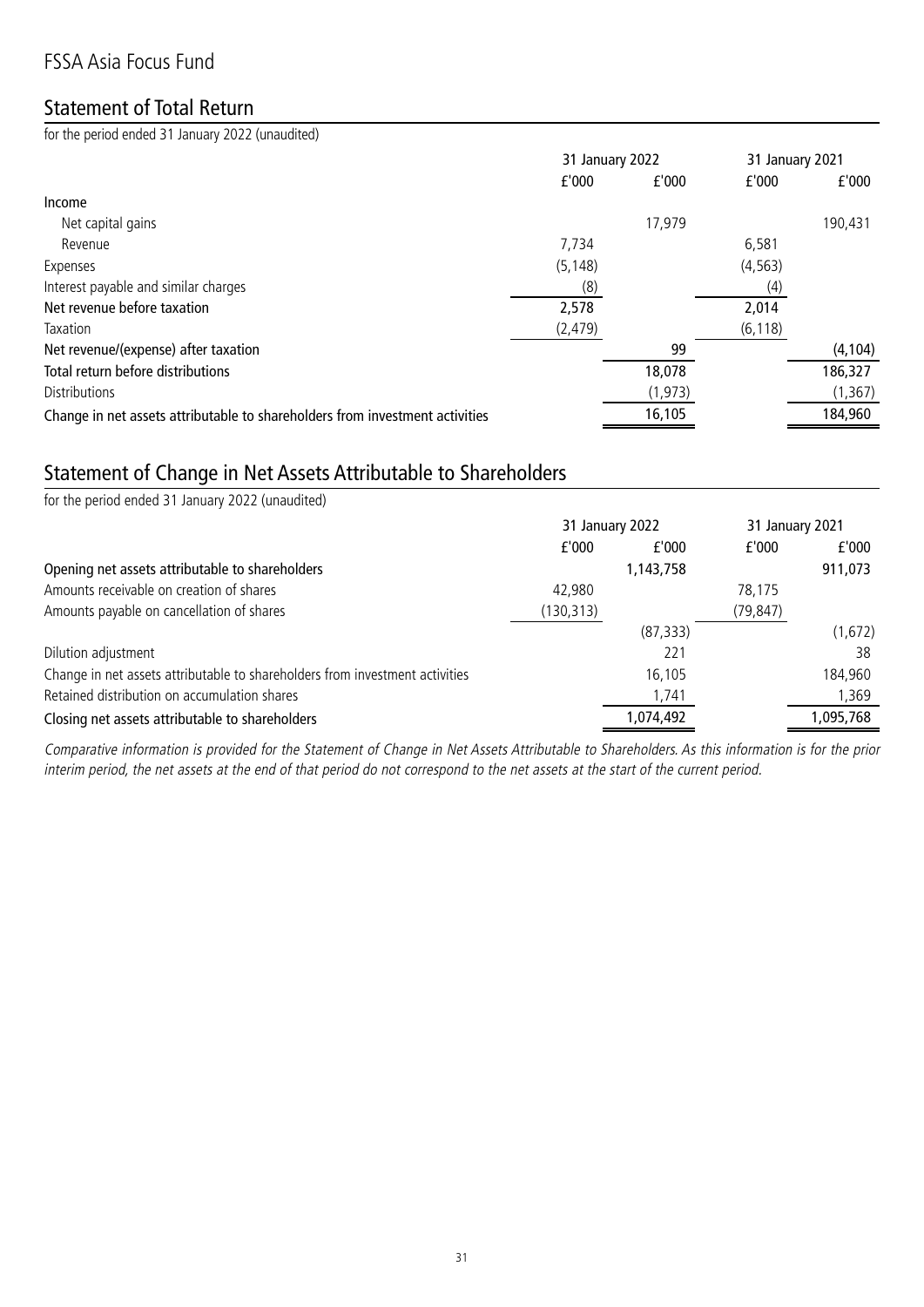# FSSA Asia Focus Fund

# Balance Sheet

as at 31 January 2022 (unaudited) 31 January 2022 31 July 2021 £'000 £'000 Assets Fixed assets Investments 1,077,822 1,139,449 Current assets  $\blacksquare$ Debtors  $\blacksquare$ Cash and bank balances **5,420** 5,420 7,794 Total assets 1,087,928 1,156,597 Liabilities Creditors Bank overdraft (2,043) – Other creditors (11,393) (12,839) Total liabilities (13,436) (12,839) Net assets attributable to shareholders and the state of the state of the state of the state of the state of the state of the state of the state of the state of the state of the state of the state of the state of the state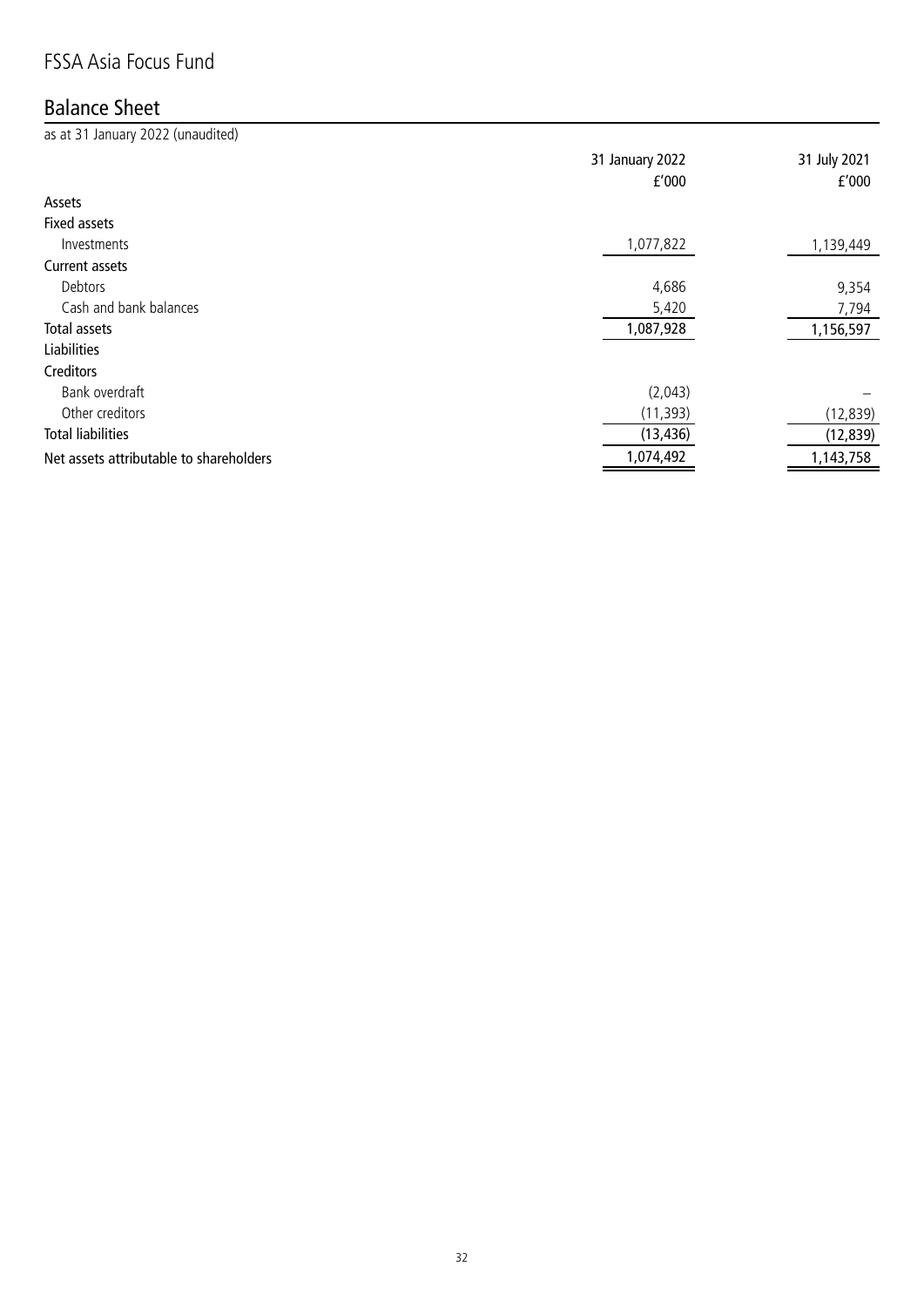### Distribution Tables

for the period ended 31 January 2022 (unaudited)

#### Distribution in pence and cents per share

Group 1 Interim – Shares purchased prior to 1 August 2021 Group 2 Interim – Shares purchased between 1 August 2021 and 31 January 2022

#### Share class B Accumulation

|         |         |                   | Distribution | Distribution |
|---------|---------|-------------------|--------------|--------------|
|         | Net     |                   | payable      | paid         |
|         | revenue | Equalisation      | 31/03/2022   | 31/03/2021   |
| Group 1 | (p)     | (p)               | (p)          | (p)          |
| Interim | 0.3856  | $\qquad \qquad -$ | 0.3856       | 0.2970       |
| Group 2 | (p)     | (p)               | (p)          | (p)          |
| Interim |         | 0.3856            | 0.3856       | 0.2970       |
|         |         |                   |              |              |

#### Share class B Accumulation (EUR share class)

|         |         |                   | Distribution | Distribution |
|---------|---------|-------------------|--------------|--------------|
|         | Net     |                   | payable      | paid         |
|         | revenue | Equalisation      | 31/03/2022   | 31/03/2021   |
| Group 1 | (C)     | (c)               |              | (c)          |
| Interim | 0.3415  | $\qquad \qquad -$ | 0.3415       | 0.2540       |
| Group 2 | (C)     | (c)               | (C)          | (c)          |
| Interim |         | 0.3415            | 0.3415       | 0.2540       |

#### Share class B Accumulation (USD share class)

|         |            |                   | Distribution | Distribution |
|---------|------------|-------------------|--------------|--------------|
|         | <b>Net</b> |                   |              | paid         |
|         | revenue    | Equalisation      | 31/03/2022   | 31/03/2021   |
| Group 1 | (C)        | (c)               |              | (c)          |
| Interim | 0.3242     | $\qquad \qquad -$ | 0.3242       | 0.2281       |
| Group 2 | (C)        | (c)               |              | (c)          |
| Interim | 0.1192     | 0.2050            | 0.3242       | 0.2281       |

#### Corporate tax for all share classes (unaudited)

A shareholder liable to corporation tax receives this distribution, excluding equalisation, as follows:

Interim – 100.00% of the dividend is received as franked investment income.

Interim – 0.00% of the dividend is received as an annual payment (non-foreign element) received after the deduction of income tax at the lower rate and is liable to corporation tax. The tax deemed to be deducted is treated as income tax.

Interim – 0.00% of the dividend is received as an annual payment (foreign element) received after the deduction of income tax at the lower rate and is liable to corporation tax. It is treated as foreign income in the hands of the corporate investor and is liable to corporation tax. The associated deemed tax is treated as foreign tax in the hands of the investor, who may be able to claim double tax relief. Investors cannot reclaim any of this deemed tax on the foreign element from HM Revenue & Customs.

Shareholders should consult their professional advisers for any advice regarding their tax position.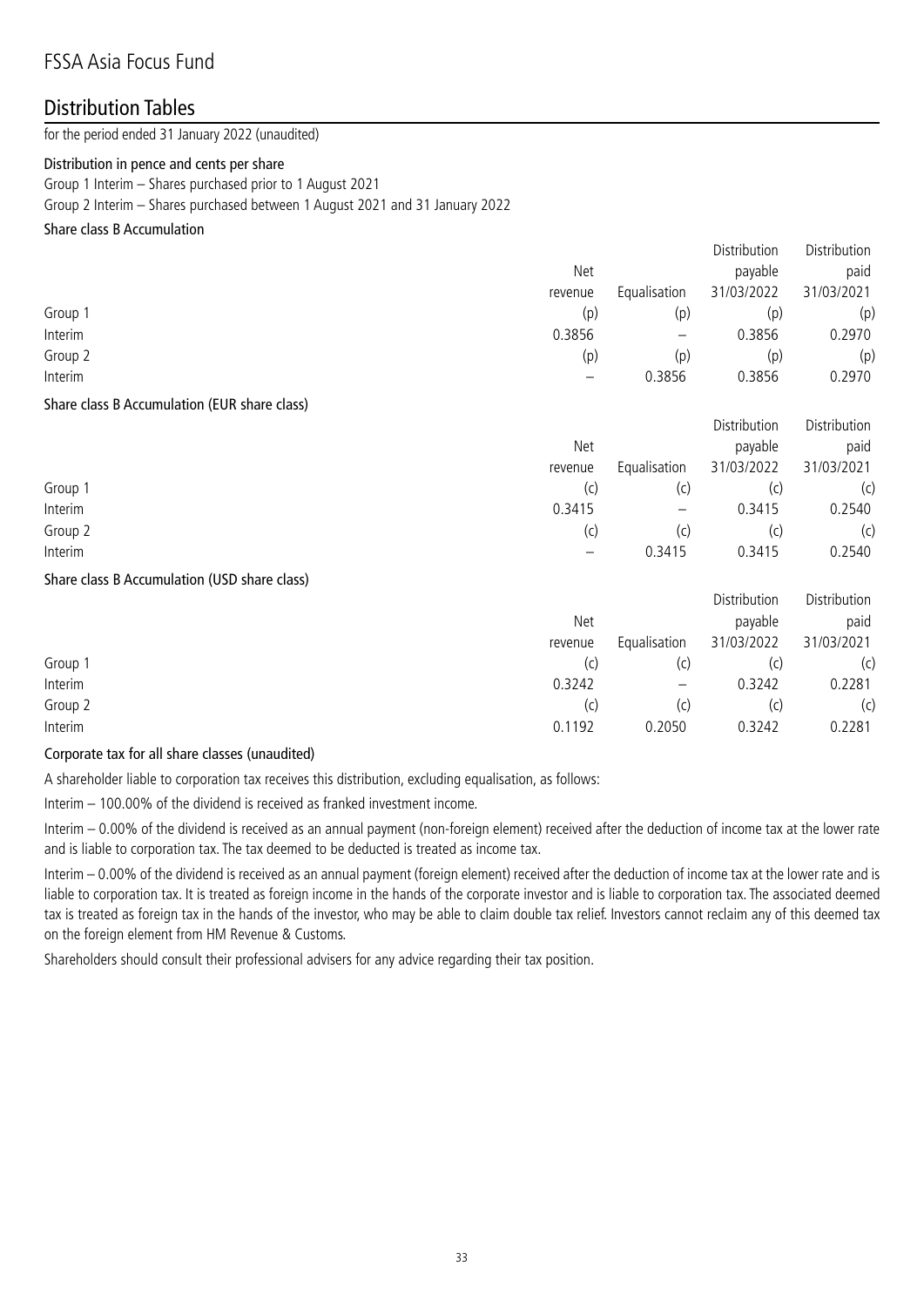# Authorised Fund Manager's Report

for the period ended 31 January 2022 (unaudited)

#### Investment Objective and Policy

The Fund aims to achieve capital growth over the medium to long-term (at least three years).

The Fund invests at least 70% of its Net Asset Value in equity or equity-related securities issued by companies established or having a majority of their economic activities in the People's Republic of China, Hong Kong and Taiwan which are listed, traded or dealt in on Regulated Markets worldwide.

The investment policy of the Fund may be achieved by investing up to 10% of its Net Asset Value in other collective investment schemes, including in collective investment schemes managed by the ACD or its associates, and/or other Funds of the Company.

Where the Manager is unable to identify investment opportunities at appropriate valuations from time to time, the Fund may hold cash and Near Cash Assets in different currencies.

The Fund may use derivatives for efficient portfolio management purposes only.

#### Risks and reward profile

|                                              | $\leftarrow$ Lower Risk |                           |  |                            | Higher Risk $\rightarrow$ |
|----------------------------------------------|-------------------------|---------------------------|--|----------------------------|---------------------------|
|                                              |                         | Potentially Lower Rewards |  | Potentially Higher Rewards |                           |
| Share class A Accumulation                   |                         |                           |  |                            |                           |
| Share class B Accumulation                   |                         |                           |  |                            |                           |
| Share class A Accumulation (EUR share class) |                         |                           |  |                            |                           |
| Share class B Accumulation (EUR share class) |                         |                           |  |                            | .                         |

- The synthetic risk reward indicator (the SRRI) rating is not a measure of the risk of you losing your investment, but describes how much the value of the Fund went up and down in the past;
- The SRRI rating is based on historical data, which may not be a reliable indication of the future risks and rewards of the Fund;
- The Manager cannot guarantee that the rating of the Fund will remain the same; it may change over time;
- Even the lowest rating of 1 does not mean a risk-free investment;
- On a scale of 1 (less risky) to 7 (riskier), this Fund has a rating of 6 due to its past performance and the nature of its investments. Shares with a rating of 6 might have higher risks, but also higher returns;
- Risk is taken in order to make a higher potential return; the more risk a Fund takes, the higher the potential return, but the greater the risk of loss; and
- The value of the Fund and its return is not guaranteed and may fall as well as rise. You may get back less than you originally invested.

The Fund might also experience the following risks:

Currency risk: The Fund invests in assets which are denominated in other currencies; changes in exchange rates will affect the value of the Fund and could create losses. Currency control decisions made by governments could affect the value of the Fund's investments and could cause the Fund to defer or suspend redemptions of its shares.

Smaller companies risk: Investments in smaller companies may be riskier and more difficult to buy and sell than investments in larger companies.

China market risk: Although China has seen rapid economic and structural development, investing there may still involve increased risks of political and governmental intervention, potentially limitations on the allocation of the Fund's capital, and legal, regulatory, economic and other risks including greater liquidity risk, restrictions on investment or transfer of assets, failed/delayed settlement and difficulties valuing securities.

Single country/specific region risk: Investing in a single country or specific region may be riskier than investing in a number of different countries or regions. Investing in a larger number of countries or regions helps spread risk.

Emerging Market risk: Emerging Markets tend to be more sensitive to economic and political conditions than developed markets. Other factors include greater liquidity risk, restrictions on investment or transfer of assets, failed/delayed settlement and difficulties valuing securities.

For further information on risks, please refer to the Risk Factors section in the Company's Prospectus.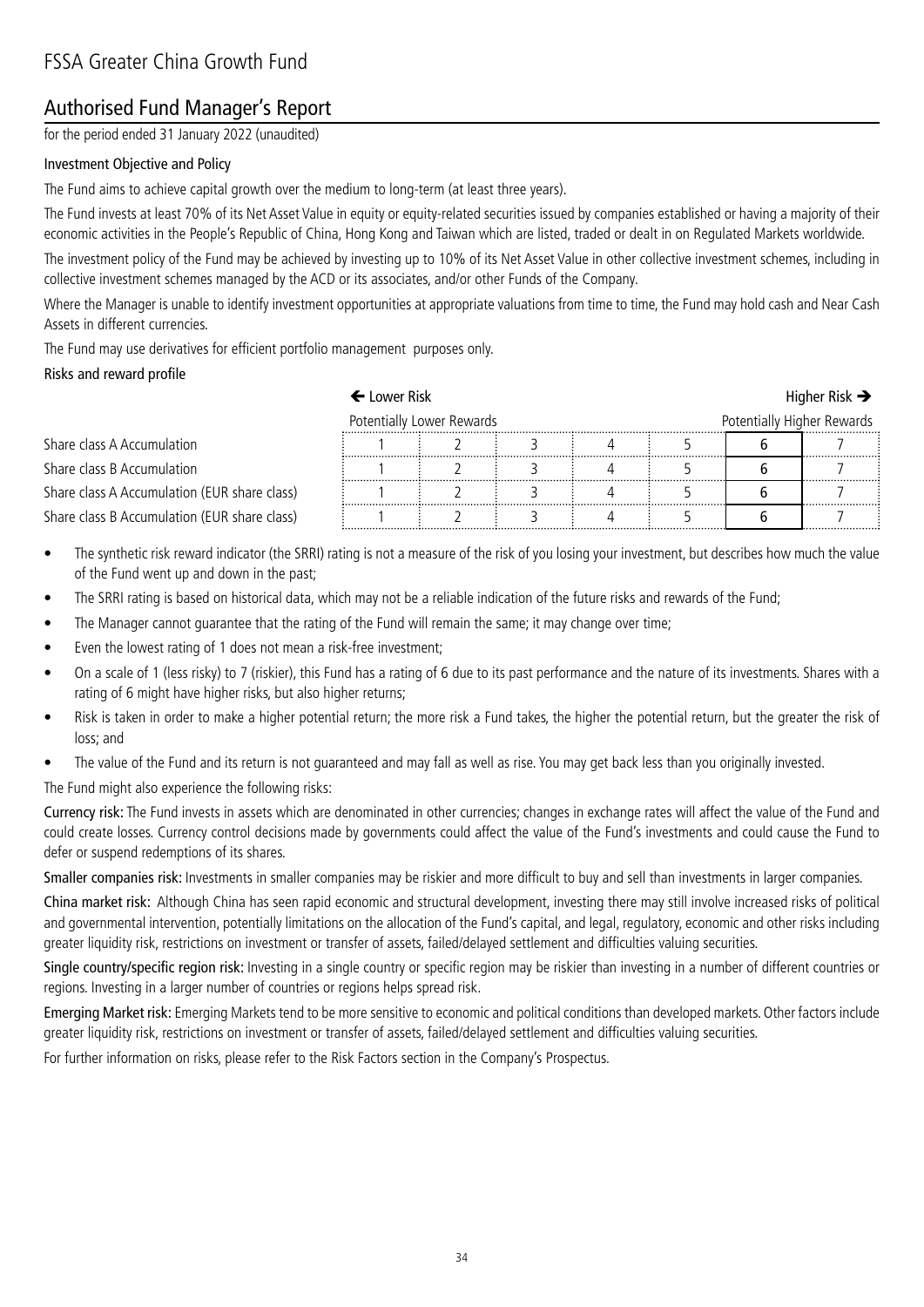# Authorised Fund Manager's Report (continued)

for the period ended 31 January 2022 (unaudited)

#### Performance

The Fund rose by 0.8% in sterling terms over six months and provided a cumulative return of 56.1% and 87.3% over three and five years respectively to the end of January 2022 (net of fees and tax for the B GBP Accumulation share class).

Key contributors to performance included Taiwan Semiconductor Manufacturing, driven by improved profitability and solid sales growth guidance. The company has increased capital expenditure and added capacity, as it continues to see strong customer demand. China Merchants Bank gained on revenue and net profit growth, driven by higher interest income, solid loan growth and decreasing non-performing loans.

On the negative side, Alibaba Group Holding weakened after Beijing proposed new regulations aimed at curbing anti-competitive practices among internet firms. Anta Sports declined on weak sales due to warm weather and regional Covid-19 outbreaks.

#### Portfolio changes

Significant new purchases included Shenzhen Mindray Bio-Medical Electronics, China's largest domestic medical devices company and a market leader in patient monitors and life support systems. The company has a strong track record and has been gaining market share from global leaders as it expands overseas. Meanwhile, the penetration level of medical devices in China is low and there is a growing preference for import substitutions.

The fund divested China Resources Medical Holdings and Jardine Matheson Holdings to consolidate the portfolio into higher-conviction holdings.

#### Outlook

China is eyeing a broad-based albeit bumpy recovery, as concerns about policy risk have hurt market sentiment and increased market volatility in the short term. The recent reserve requirement ratio (RRR) and loan prime rate (LPR) cuts signalled that Beijing is willing to add some cushion to the slowing economy.

We expect further policy actions to come but the government will remain prudent and fine-tuned, as the goal is stability. In setting monetary policy, China will need to balance tempering supply-side inflation with a slowing economy, ageing population, and weak sentiment in the property sector. But overall, as rates start to tighten elsewhere, China may look more attractive to global investors as the government turns more pro-growth.

| Cumulative performance as at 31 January 2022 |       |       |            |            |            |            |              |
|----------------------------------------------|-------|-------|------------|------------|------------|------------|--------------|
| Time                                         |       | 6     |            |            |            | 10         | <b>Since</b> |
| period                                       | mths  | mths  | vr         | yrs        | yrs        | yrs        | launch       |
| Fund return %                                | 0.2   | 0.8   | (3.9)      | 56.1       | 87.3       | 247.8      | ,265.5       |
| Benchmark return %                           | (4.2) | (4.5) | (15.0)     | 27.1       | 51.4       | 152.6      | 479.2        |
| Discrete performance as at 31 January 2022   |       |       |            |            |            |            |              |
| Time                                         |       |       | 12 mths to | 12 mths to | 12 mths to | 12 mths to | 12 mths to   |
| period                                       |       |       | 31/01/22   | 31/01/21   | 31/01/20   | 31/01/19   | 31/01/18     |
| Fund return %                                |       |       | (3.9)      | 42.1       | 14.3       | (6.3)      | 28.0         |
| Benchmark return %                           |       |       | (15.0)     | 37.6       | 8.6        | (9.2)      | 31.2         |

Benchmark: MSCI Golden Dragon Index.

IA Sector: China/Greater China.

Performance is based on share class B Accumulation (GBP), as this is considered to be the Fund's primary share class.

Performance data is calculated on a net basis by deducting fees incurred at Fund level (e.g. the management fee and other Fund expenses), save that it does not take account of initial charges or switching fees (if any). Income reinvested is included on a net of tax basis.

Past performance should not be used as a guide to future performance, which is not guaranteed.

35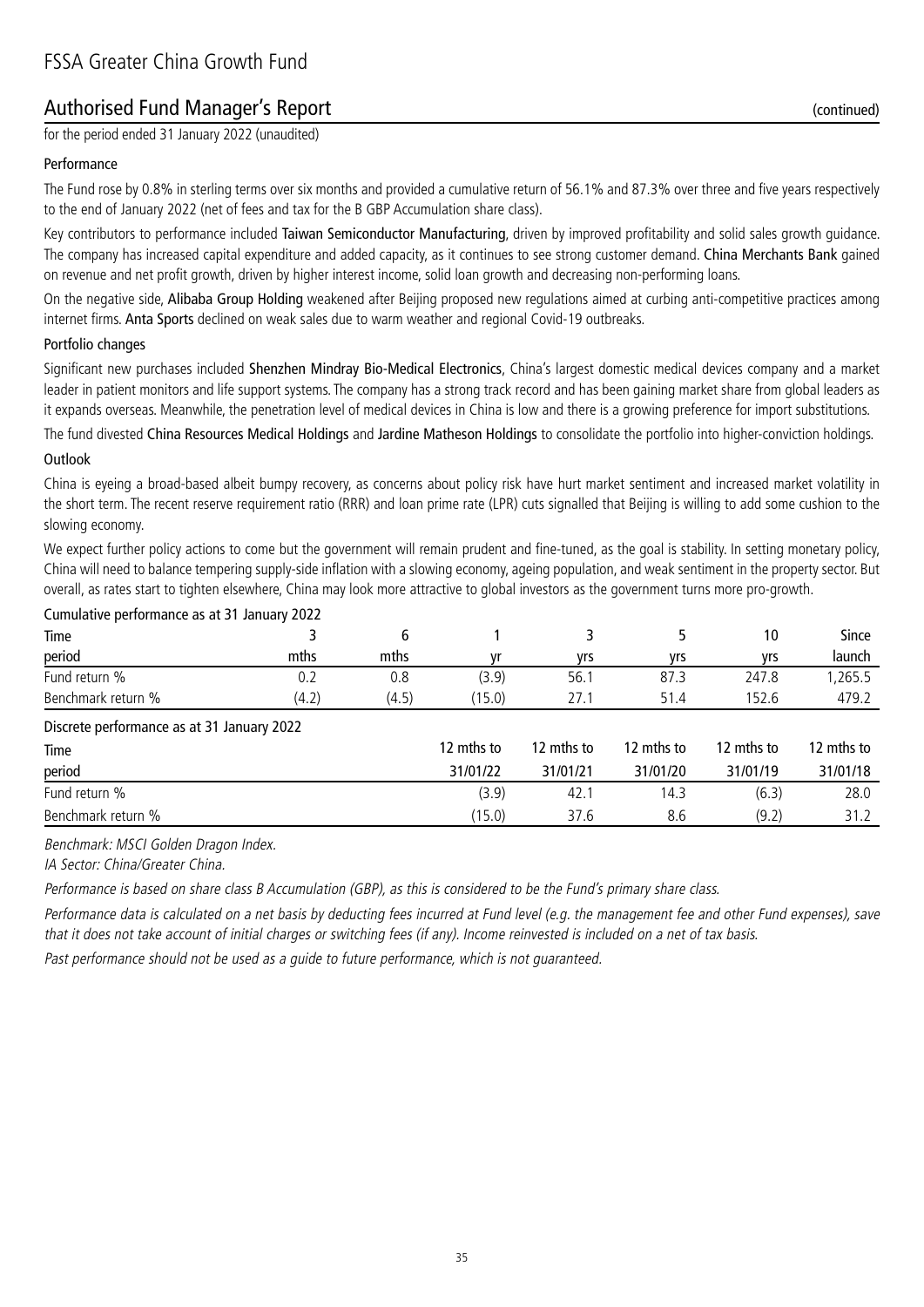# Authorised Fund Manager's Report (continued) and the state of the continued) and the continued)

for the period ended 31 January 2022 (unaudited)

### Ten largest holdings

|                                    | 31 January 2022 |                                    | 31 July 2021 |
|------------------------------------|-----------------|------------------------------------|--------------|
| Stock name                         | % of Fund       | Stock name                         | % of Fund    |
| Taiwan Semiconductor Manufacturing | 9.01            | Taiwan Semiconductor Manufacturing | 8.35         |
| Tencent                            | 5.91            | Tencent                            | 5.47         |
| China Merchants Bank 'H'           | 4.66            | China Merchants Bank 'H'           | 3.99         |
| Midea                              | 4.33            | AIA                                | 3.79         |
| AIA                                | 3.78            | <b>ENN Energy</b>                  | 3.67         |
| China Mengniu Dairy                | 3.54            | Midea                              | 3.48         |
| China Resources Land               | 3.23            | Realtek Semiconductor              | 3.48         |
| <b>ENN Energy</b>                  | 3.18            | Zhejiang Chint Electrics           | 3.43         |
| Realtek Semiconductor              | 3.14            | Techtronic Industries              | 3.13         |
| Silergy                            | 2.98            | China Mengniu Dairy                | 3.10         |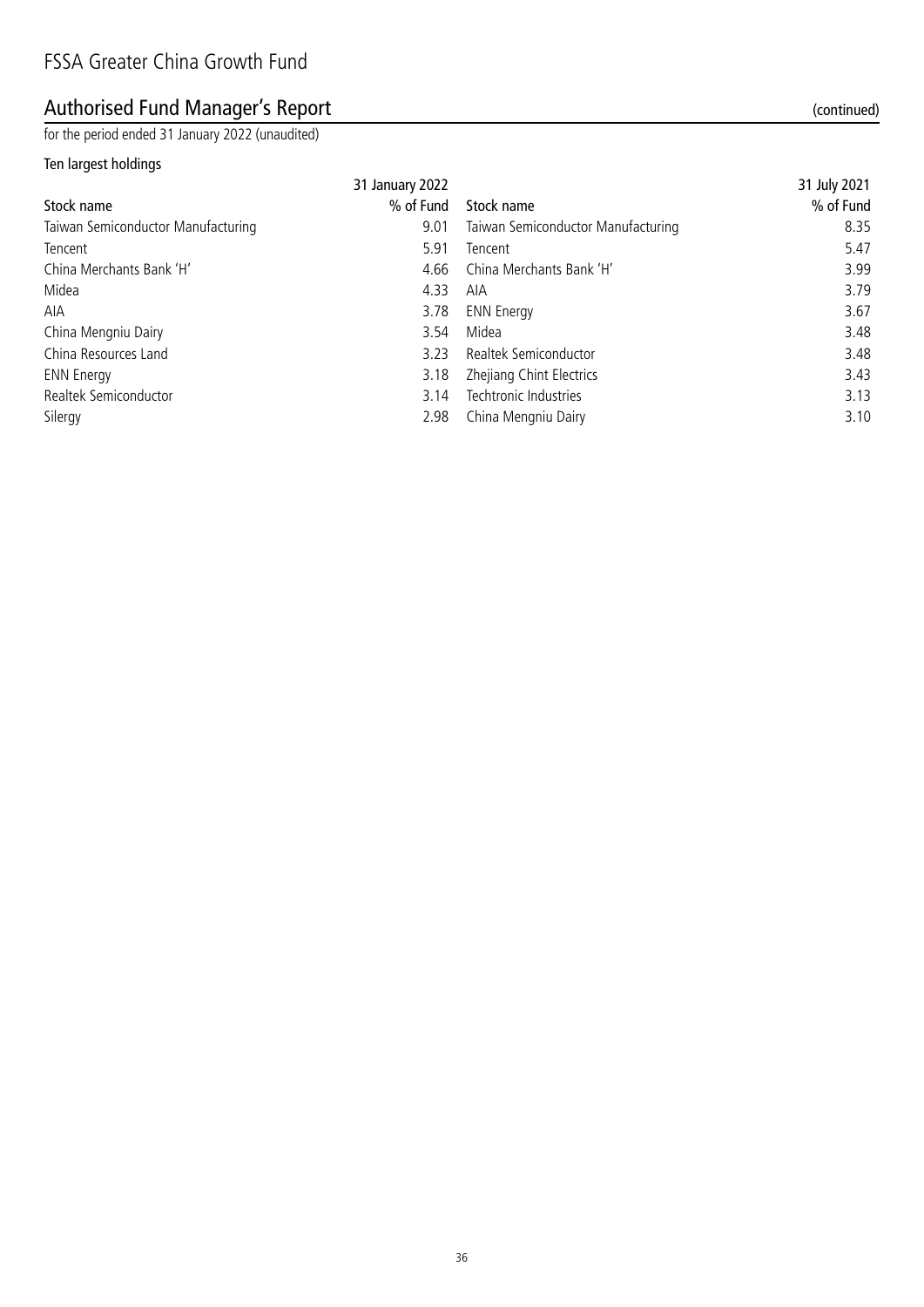# Portfolio Statement

as at 31 January 2022 (unaudited)

|                 |                                                  | Market                | Total             |
|-----------------|--------------------------------------------------|-----------------------|-------------------|
|                 |                                                  | Value                 | <b>Net Assets</b> |
| Holdings        |                                                  | ${\tt f}^{\prime}000$ | $\frac{0}{0}$     |
|                 | CHINA (15.67%*)                                  | 101,735               | 15.40             |
|                 | 1,069,009 Autobio Diagnostics                    | 6,027                 | 0.91              |
|                 | 1,925,936 Gree Electric Appliances Inc of Zhuhai | 8,529                 | 1.29              |
|                 | 920,493 Hongfa Technology                        | 6,879                 | 1.04              |
|                 | 1,713,740 Laobaixing Pharmacy Chain              | 8,529                 | 1.29              |
| 3,334,551 Midea |                                                  | 28,578                | 4.33              |
|                 | 1,119,864 Shanghai International Airport         | 6,621                 | 1.00              |
|                 | 1,421,000 Shenzhen Inovance Technology           | 9,980                 | 1.51              |
|                 | 220,873 Shenzhen Mindray                         | 8,361                 | 1.27              |
|                 | 3,255,753 Shenzhen Topband                       | 5,532                 | 0.84              |
|                 | 2,283,240 Zhejiang Chint Electrics               | 12,699                | 1.92              |
|                 | HONG KONG (46.18%*)                              | 312,758               | 47.35             |
| 3,240,000 AIA   |                                                  | 24,978                | 3.78              |
| 808,900 Alibaba |                                                  | 8,815                 | 1.33              |
|                 | 1,403,000 Anta Sports Products                   | 15,624                | 2.37              |
|                 | 5,312,000 China Mengniu Dairy                    | 23,357                | 3.54              |
|                 | 4,965,848 China Merchants Bank 'H'               | 30,783                | 4.66              |
|                 | 5,937,737 China Resources Land                   | 21,312                | 3.23              |
|                 | 3,021,200 China Vanke                            | 5,790                 | 0.88              |
|                 | 1,517,000 CK Hutchison                           | 7,990                 | 1.21              |
|                 | 17,711,113 CSPC Pharmaceutical                   | 15,998                | 2.42              |
|                 | 1,778,500 ENN Energy                             | 21,012                | 3.18              |
| 372,297 JD.com  |                                                  | 9,943                 | 1.51              |
|                 | 2,243,000 Luk Fook Holdings International        | 4,395                 | 0.67              |
| 4,364,000 Minth |                                                  | 14,829                | 2.24              |
|                 | 9,422,000 Nissin Foods                           | 5,116                 | 0.77              |
|                 | 3,005,000 Ping An Insurance                      | 17,493                | 2.65              |
|                 | 541,600 Shenzhou International                   | 7,408                 | 1.12              |
|                 | 13,587,000 Sino Biopharmaceutical                | 6,961                 | 1.05              |
|                 | 458,700 Sunny Optical Technology                 | 8,752                 | 1.32              |
|                 | 1,559,000 Techtronic Industries                  | 19,060                | 2.89              |
| 866,000 Tencent |                                                  | 39,055                | 5.91              |
|                 | 2,824,000 Vitasoy International                  | 4,087                 | 0.62              |
|                 | SINGAPORE (1.77%*)                               | 4,591                 | 0.69              |
|                 | 2,306,866 Dairy Farm International               | 4,591                 | 0.69              |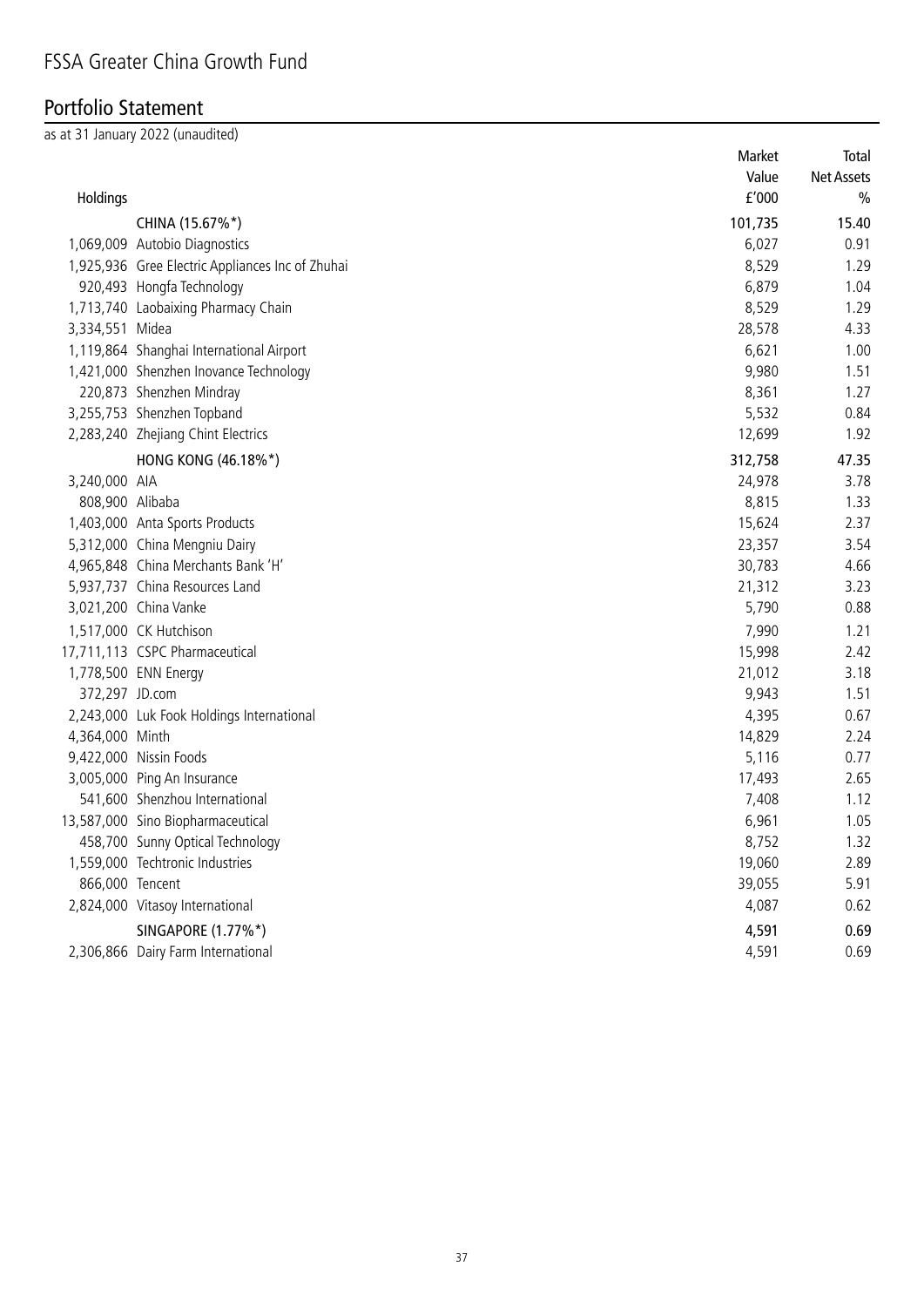# Portfolio Statement (continued)

|                 | as at 31 January 2022 (unaudited)                      |         |                   |
|-----------------|--------------------------------------------------------|---------|-------------------|
|                 |                                                        | Market  | Total             |
|                 |                                                        | Value   | <b>Net Assets</b> |
| Holdings        |                                                        | f'000   | $\frac{0}{0}$     |
|                 | TAIWAN (32.00%*)                                       | 216,689 | 32.81             |
|                 | 832,000 Accton Technology                              | 5,908   | 0.89              |
|                 | 1,858,747 Advantech                                    | 18,953  | 2.87              |
|                 | 632,896 Airtac International                           | 16,163  | 2.45              |
|                 | 504,000 MediaTek                                       | 14,519  | 2.20              |
|                 | 652,000 Nien Made Enterprise                           | 6,753   | 1.02              |
|                 | 717,350 Poya International                             | 8,083   | 1.22              |
|                 | 665,896 President Chain Store                          | 4,729   | 0.72              |
|                 | 1,470,000 Realtek Semiconductor                        | 20,720  | 3.14              |
| 203,000 Silergy |                                                        | 19,720  | 2.98              |
|                 | 2,468,181 Sinbon Electronics                           | 17,693  | 2.68              |
|                 | 1,519,887 Sporton International                        | 8,431   | 1.28              |
|                 | 1,779,000 Taiwan Semiconductor                         | 3,213   | 0.49              |
|                 | 3,491,262 Taiwan Semiconductor Manufacturing           | 59,503  | 9.01              |
|                 | 2,770,000 Uni-President Enterprises                    | 5,018   | 0.76              |
|                 | 193,430 Voltronic Power Technology                     | 7,283   | 1.10              |
|                 | UNITED STATES (3.45%*)                                 | 24,613  | 3.73              |
|                 | 325,135 JD.com ADR                                     | 18,147  | 2.75              |
|                 | 180,176 Yum China                                      | 6,466   | 0.98              |
|                 | DERIVATIVES (0.00%*)                                   | (1)     |                   |
|                 | <b>Forward Currency Contracts</b>                      |         |                   |
|                 | Hong Kong Dollar                                       |         |                   |
|                 | Sold HKD6,930,875 for GBP661,534 Settlement 07/02/2022 | (1)     |                   |
|                 | Portfolio of investments <sup>^</sup>                  | 660,385 | 99.98             |
|                 | Net other assets                                       | 111     | 0.02              |
|                 | Total net assets                                       | 660,496 | 100.00            |
|                 |                                                        |         |                   |

All investments held are listed, unless otherwise stated.

For the purposes of the portfolio holdings analysis, securities are shown based on their country of listing.

\* Comparative figures shown in brackets relate to 31 July 2021.

^ Including derivative liabilities.

Stocks shown as ADRs represent American Depositary Receipts.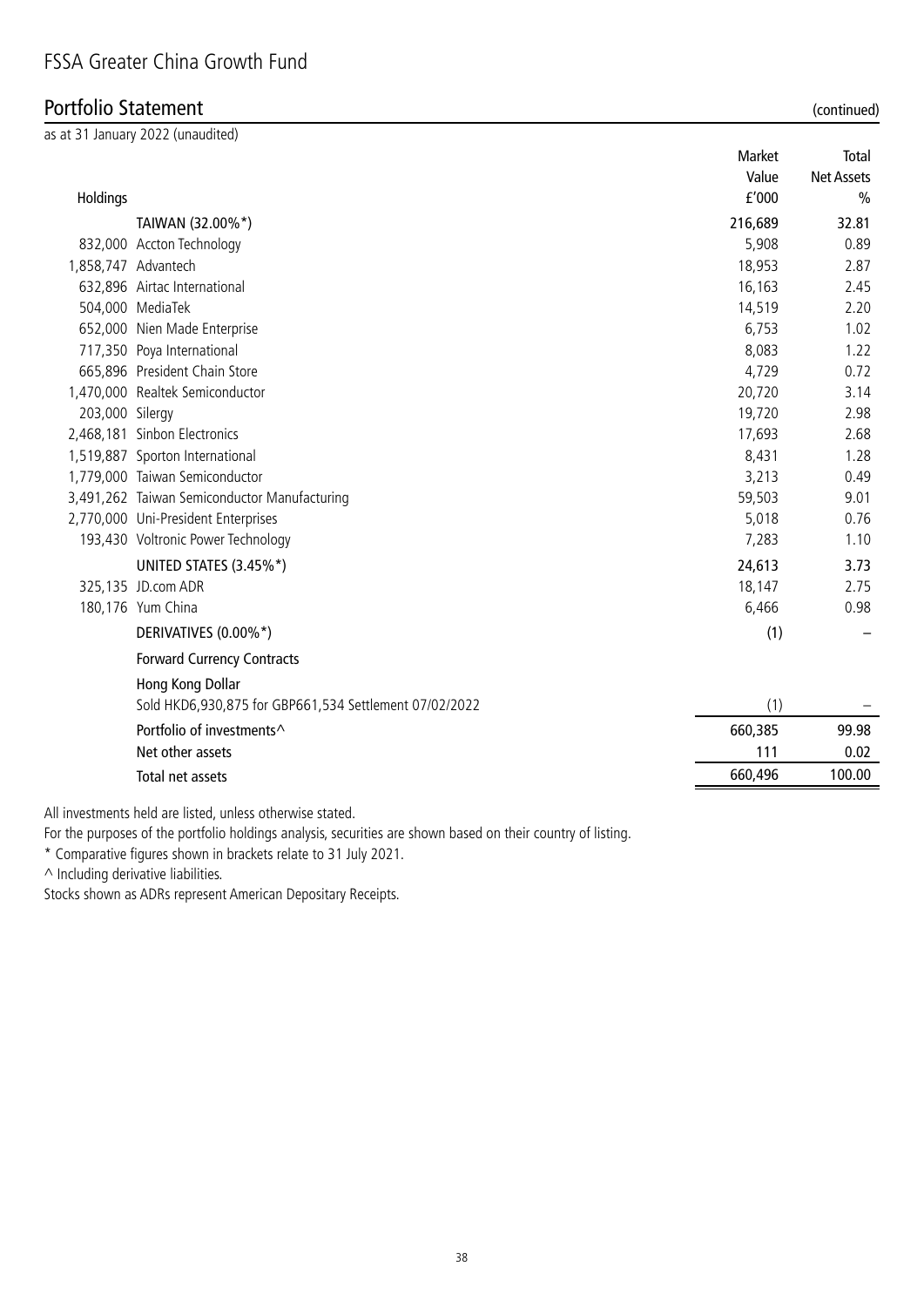## Comparative Table

for the period ended 31 January 2022 (unaudited)

### Net Asset Value and Operating Charges Figure

|                                              | Interim         | Final        | Final        | Final        |
|----------------------------------------------|-----------------|--------------|--------------|--------------|
|                                              | 31 January 2022 | 31 July 2021 | 31 July 2020 | 31 July 2019 |
| Share class A Accumulation                   |                 |              |              |              |
| Closing net asset value (£'000)              | 159,901         | 166,796      | 149,452      | 144,567      |
| Closing number of shares                     | 13,249,662      | 13,840,760   | 14,449,902   | 15,488,615   |
| Closing net asset value per share (p)        | 1,206.83        | 1,205.11     | 1,034.28     | 933.37       |
| Operating charges                            | 1.81%           | 1.82%        | 1.83%        | 1.82%        |
| Direct transaction costs                     | 0.08%           | 0.07%        | 0.12%        | 0.09%        |
| Prices                                       |                 |              |              |              |
| Highest share price                          | 1,288.14        | 1,354.14     | 1,067.78     | 947.17       |
| Lowest share price                           | 1,161.94        | 1,038.20     | 821.04       | 715.91       |
|                                              | Interim         | Final        | Final        | Final        |
|                                              | 31 January 2022 | 31 July 2021 | 31 July 2020 | 31 July 2019 |
| Share class B Accumulation                   |                 |              |              |              |
| Closing net asset value (£'000)              | 489,580         | 504,221      | 382,961      | 354,041      |
| Closing number of shares                     | 35,831,744      | 37,094,370   | 33,072,293   | 34,138,352   |
| Closing net asset value per share (p)        | 1,366.33        | 1,359.29     | 1,157.95     | 1,037.08     |
| Operating charges                            | 1.07%           | 1.07%        | 1.07%        | 1.07%        |
| Direct transaction costs                     | 0.08%           | 0.07%        | 0.12%        | 0.09%        |
| Prices                                       |                 |              |              |              |
| Highest share price                          | 1,456.51        | 1,522.32     | 1,194.91     | 1,052.39     |
| Lowest share price                           | 1,312.38        | 1,162.83     | 916.60       | 790.63       |
|                                              | Interim         | Final        | Final        | Final        |
|                                              | 31 January 2022 | 31 July 2021 | 31 July 2020 | 31 July 2019 |
| Share class A Accumulation (EUR share class) |                 |              |              |              |
| Closing net asset value ( $\epsilon$ '000)   | 13,184          | 12,325       | 14,756       | 12,476       |
| Closing number of shares                     | 3,197,423       | 3,054,261    | 4,499,505    | 4,251,377    |
| Closing net asset value per share (c)        | 412.31          | 403.53       | 327.96       | 293.45       |
| Operating charges                            | 1.88%           | 1.85%        | 1.89%        | 1.92%        |
| Direct transaction costs                     | 0.08%           | 0.07%        | 0.12%        | 0.09%        |
| Prices                                       |                 |              |              |              |
| Highest share price                          | 437.52          | 444.47       | 340.48       | 299.90       |
| Lowest share price                           | 390.29          | 328.89       | 252.21       | 233.60       |
|                                              | Interim         | Final        |              |              |
|                                              | 31 January 2022 | 31 July 2021 |              |              |
| Share class B Accumulation (EUR share class) |                 |              |              |              |
| Closing net asset value (€'000)              |                 | 1            |              |              |
| Closing number of shares                     |                 | 1,000        |              |              |
| Closing net asset value per share (c)        |                 | 118.39       |              |              |
| Operating charges                            |                 | 1.21%        |              |              |
| Direct transaction costs                     |                 | 0.08%        |              |              |
| Prices                                       |                 |              |              |              |
| Highest share price                          | 123.94          | 130.00       |              |              |
| Lowest share price                           | 115.31          | 96.86        |              |              |

This share class was launched on 28 August 2020 and was fully redeemed on 23 September 2021.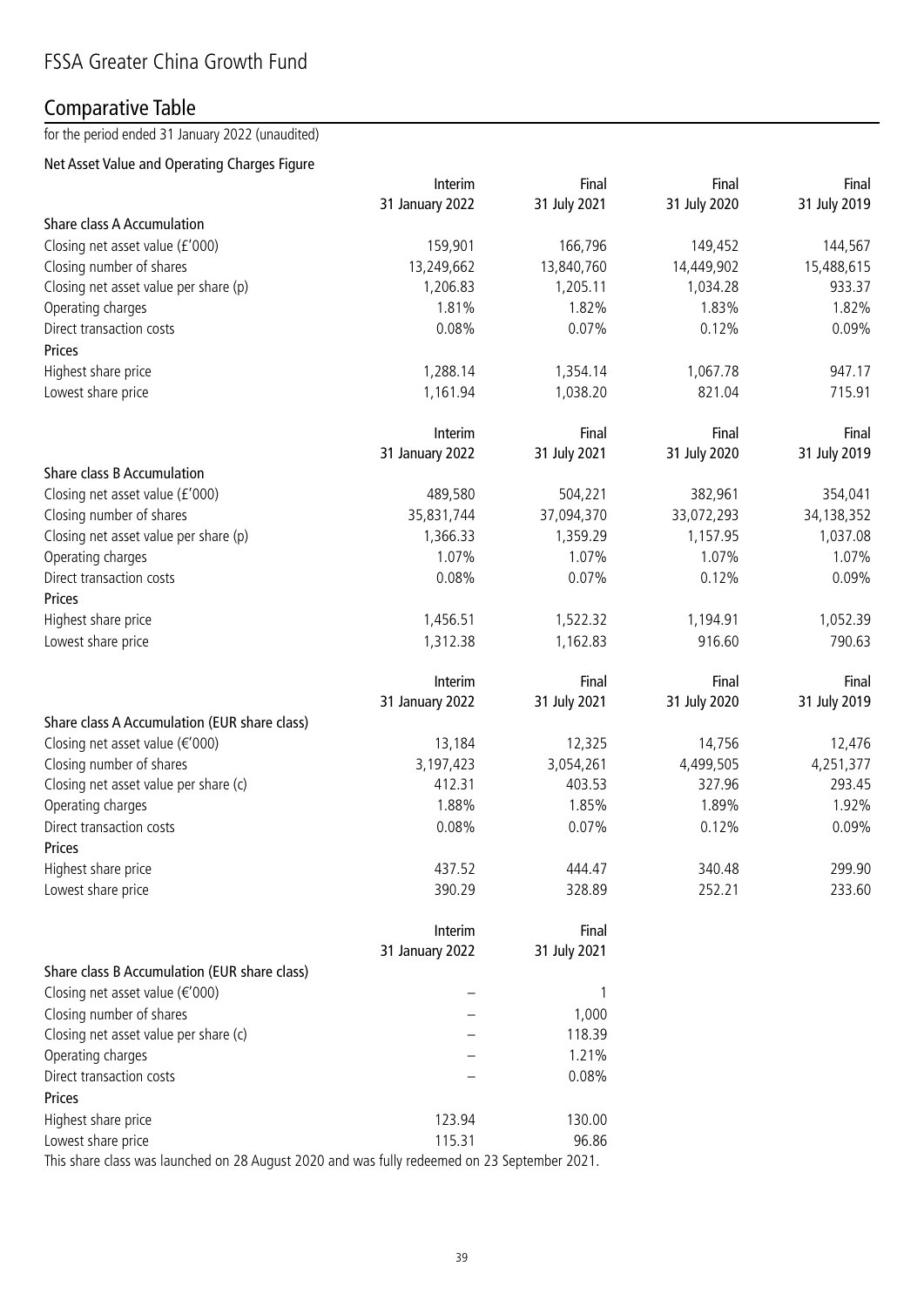### Statement of Total Return

for the period ended 31 January 2022 (unaudited)

|                                                                              | 31 January 2022 |       | 31 January 2021 |          |
|------------------------------------------------------------------------------|-----------------|-------|-----------------|----------|
|                                                                              | f'000           | f'000 | f'000           | f'000    |
| Income                                                                       |                 |       |                 |          |
| Net capital gains                                                            |                 | 2,874 |                 | 124,601  |
| Revenue                                                                      | 5,253           |       | 2,827           |          |
| Expenses                                                                     | (4, 334)        |       | (3,997)         |          |
| Interest payable and similar charges                                         | (3)             |       | (3)             |          |
| Net revenue/(expense) before taxation for the period                         | 916             |       | (1, 173)        |          |
| Taxation                                                                     | (768)           |       | (251)           |          |
| Net revenue/(expense) after taxation for the period                          |                 | 148   |                 | (1, 424) |
| Total return before distributions                                            |                 | 3,022 |                 | 123,177  |
| Distributions                                                                |                 | (606) |                 |          |
| Change in net assets attributable to shareholders from investment activities |                 | 2,416 |                 | 123,177  |

## Statement of Change in Net Assets Attributable to Shareholders

| for the period ended 31 January 2022 (unaudited)                             |                 |          |                 |         |
|------------------------------------------------------------------------------|-----------------|----------|-----------------|---------|
|                                                                              | 31 January 2022 |          | 31 January 2021 |         |
|                                                                              | f'000           | f'000    | f'000           | f'000   |
| Opening net assets attributable to shareholders                              |                 | 681,530  |                 | 545,707 |
| Amounts receivable on creation of shares                                     | 38,279          |          | 96,879          |         |
| Amounts payable on cancellation of shares                                    | (62, 284)       |          | (66, 254)       |         |
|                                                                              |                 | (24,005) |                 | 30,625  |
| Dilution adjustment                                                          |                 | 21       |                 | 135     |
| Change in net assets attributable to shareholders from investment activities |                 | 2,416    |                 | 123,177 |
| Retained distribution on accumulation shares                                 |                 | 534      |                 |         |
| Closing net assets attributable to shareholders                              |                 | 660,496  |                 | 699.644 |

Comparative information is provided for the Statement of Change in Net Assets Attributable to Shareholders. As this information is for the prior interim period, the net assets at the end of that period do not correspond to the net assets at the start of the current period.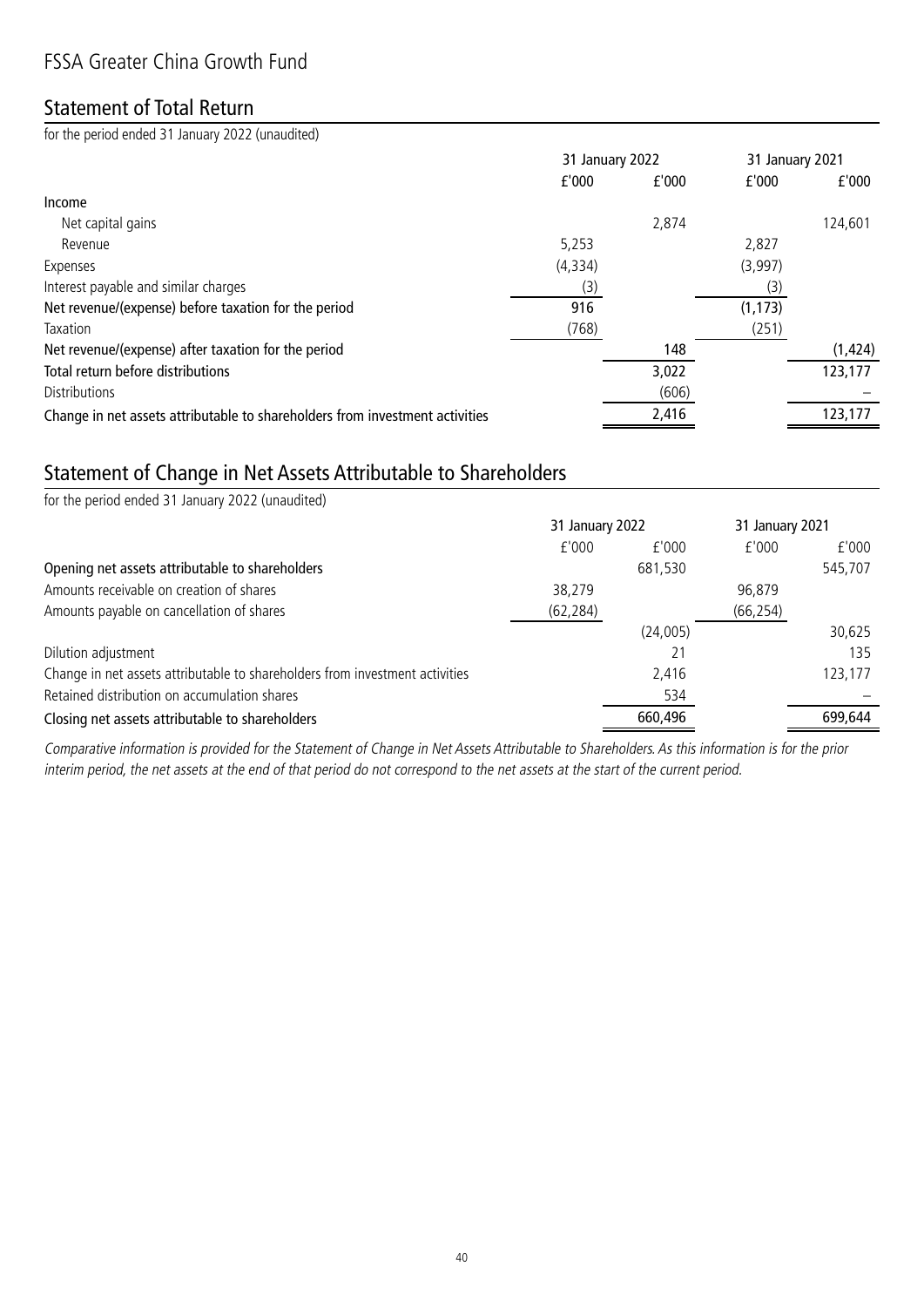# Balance Sheet

| as at 31 January 2022 (unaudited)       |                 |              |
|-----------------------------------------|-----------------|--------------|
|                                         | 31 January 2022 | 31 July 2021 |
|                                         | f'000           | f'000        |
| Assets                                  |                 |              |
| <b>Fixed assets</b>                     |                 |              |
| Investments                             | 660,386         | 675,196      |
| <b>Current assets</b>                   |                 |              |
| Debtors                                 | 662             | 8,077        |
| Cash and bank balances                  | 8,522           | 3,888        |
| Total assets                            | 669,570         | 687,161      |
| <b>Liabilities</b>                      |                 |              |
| Investment liabilities                  | (1)             |              |
| Creditors                               |                 |              |
| Bank overdraft                          |                 | (1, 132)     |
| Other creditors                         | (9,073)         | (4, 499)     |
| <b>Total liabilities</b>                | (9,074)         | (5,631)      |
| Net assets attributable to shareholders | 660,496         | 681,530      |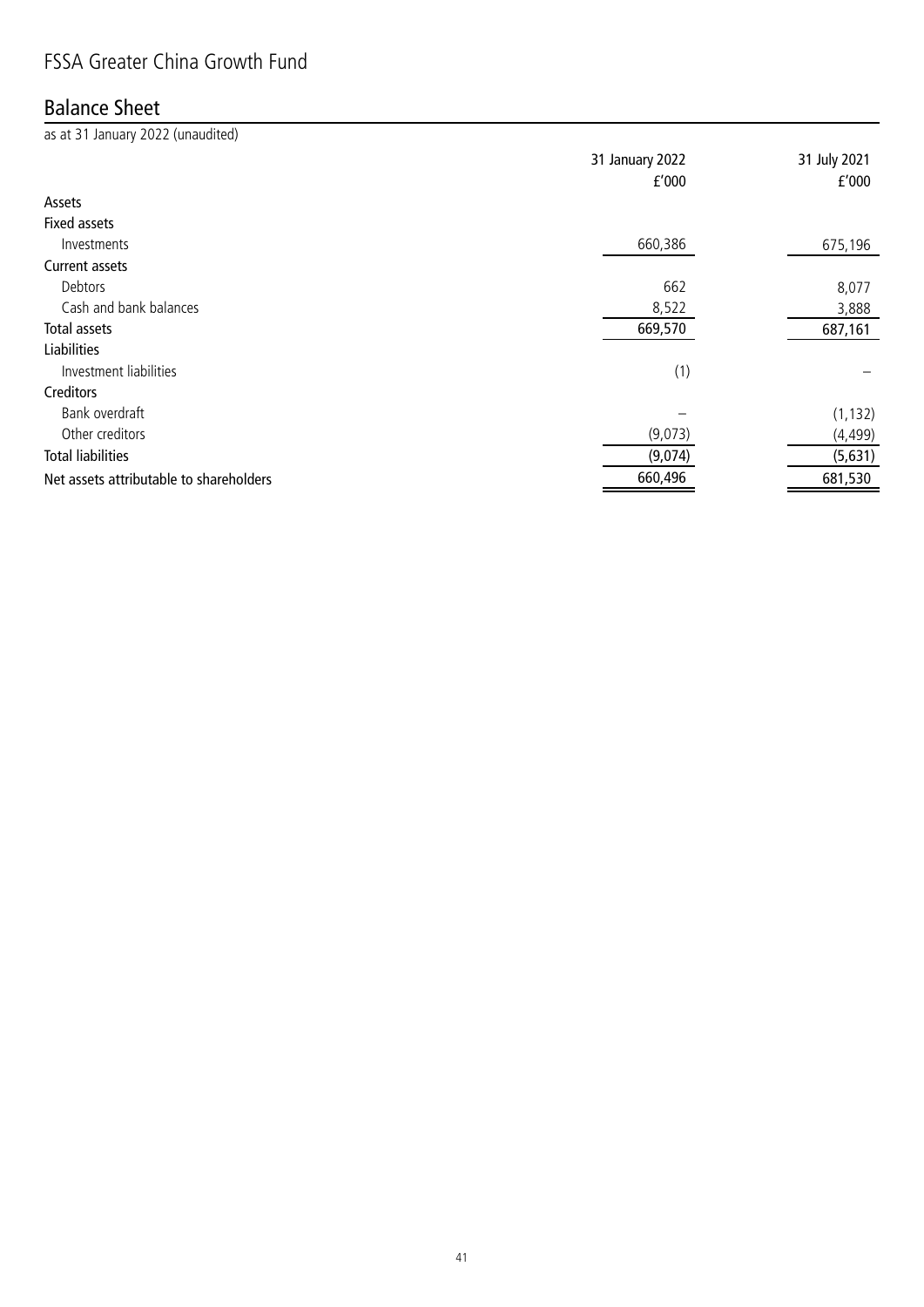### Distribution Tables

for the period ended 31 January 2022 (unaudited)

#### Distribution in pence and cents per share

Group 1 Interim – Shares purchased prior to 1 August 2021

Group 2 Interim – Shares purchased between 1 August 2021 and 31 January 2022

#### Share class A Accumulation

|         |         |              | Distribution | Distribution |
|---------|---------|--------------|--------------|--------------|
|         | Net     |              | payable      | paid         |
|         | revenue | Equalisation | 31/03/2022   | 31/03/2021   |
| Group 1 | (p)     | (p)          | (p)          | (p)          |
| Interim |         |              |              |              |
| Group 2 | (p)     | (p)          | (p)          | (p)          |
| Interim |         |              |              |              |
|         |         |              |              |              |

This share class is in deficit and therefore not making a distribution.

#### Share class B Accumulation

|         |                   |            | Distribution |
|---------|-------------------|------------|--------------|
| Net     |                   | payable    | paid         |
| revenue | Equalisation      | 31/03/2022 | 31/03/2021   |
| (p)     | (p)               | (p)        | (p)          |
| 1.4912  | $\qquad \qquad -$ | 1.4912     |              |
| (p)     | (p)               | (p)        | (p)          |
|         | .4912             | .4912      | —            |
|         |                   |            | Distribution |

#### Share class A Accumulation (EUR share class)

|         |         |              | DISTRIDUTION | DISTRIDUTION |
|---------|---------|--------------|--------------|--------------|
|         | Net     |              | payable      | paid         |
|         | revenue | Equalisation | 31/03/2022   | 31/03/2021   |
| Group 1 | (C)     | (C)          | (C)          | (c)          |
| Interim |         |              |              | —            |
| Group 2 | (C)     | (C)          | (C)          | (c)          |
| Interim |         |              |              | -            |

Distribution Distribution

This share class is in deficit and therefore not making a distribution.

#### Share class B Accumulation (EUR share class)

|         |              | Distribution | Distribution |
|---------|--------------|--------------|--------------|
| Net     |              | payable      | paid         |
| revenue | Equalisation | 31/03/2022   | 31/03/2021   |
| (C)     | (c)          |              | (c)          |
|         |              |              |              |
| (c)     | (c)          | (C)          | (c)          |
|         |              |              |              |
|         |              |              |              |

This share class was fully redeemed on 23 September 2021.

#### Corporate tax for all share classes (unaudited)

A shareholder liable to corporation tax receives this distribution, excluding equalisation, as follows:

Interim – 100.00% of the dividend is received as franked investment income.

Interim – 0.00% of the dividend is received as an annual payment (non-foreign element) received after the deduction of income tax at the lower rate and is liable to corporation tax. The tax deemed to be deducted is treated as income tax.

Interim – 0.00% of the dividend is received as an annual payment (foreign element) received after the deduction of income tax at the lower rate and is liable to corporation tax. It is treated as foreign income in the hands of the corporate investor and is liable to corporation tax. The associated deemed tax is treated as foreign tax in the hands of the investor, who may be able to claim double tax relief. Investors cannot reclaim any of this deemed tax on the foreign element from HM Revenue & Customs.

Shareholders should consult their professional advisers for any advice regarding their tax position.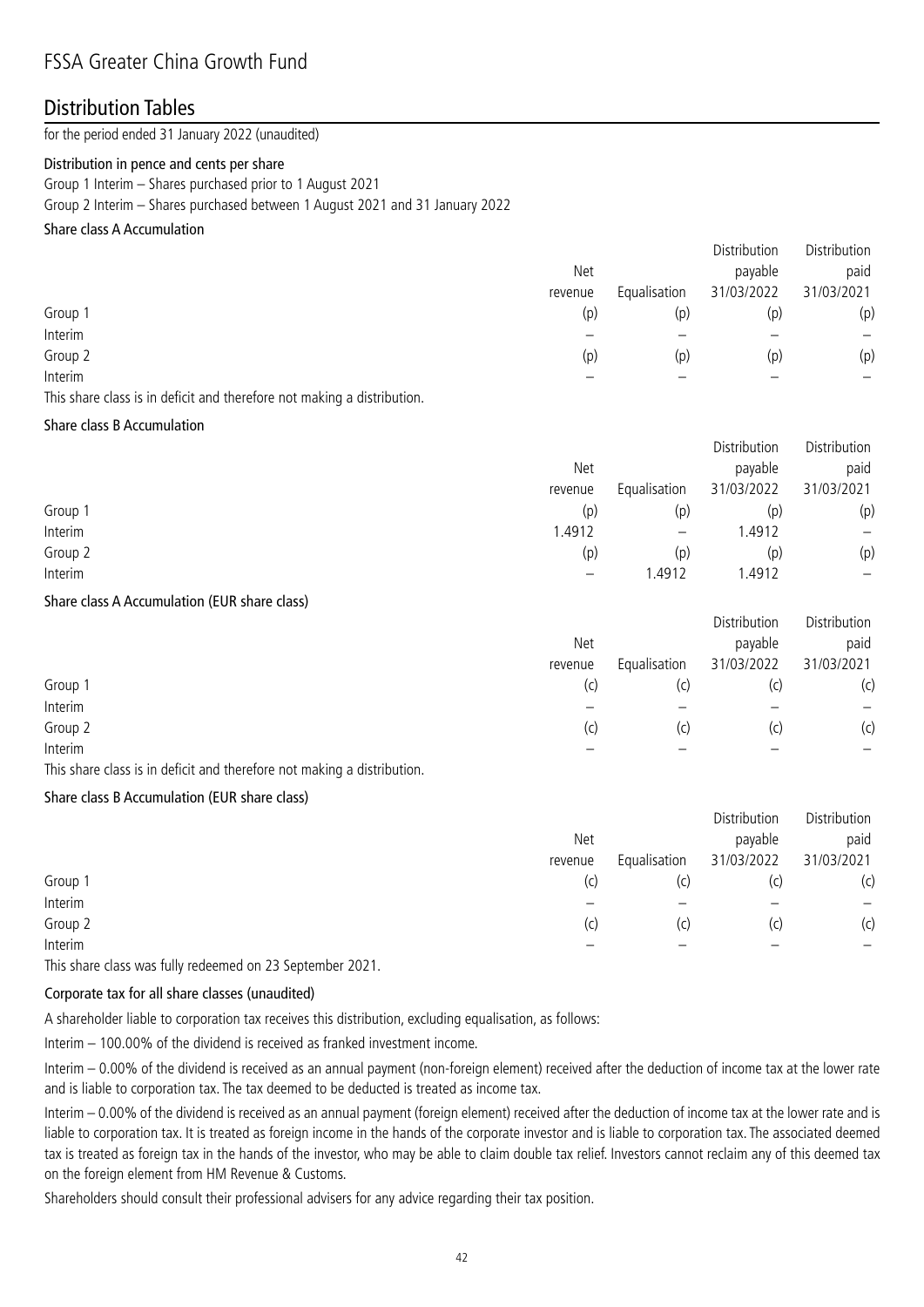# Authorised Fund Manager's Report

for the period ended 31 January 2022 (unaudited)

#### Investment Objective and Policy

The Fund aims to achieve capital growth over the medium to long-term (at least three years).

The Fund invests at least 70% of its Net Asset Value in a diversified portfolio of equity or equity-related securities issued by companies that are established, operating or have their economic activity mainly in the Indian subcontinent, and which are listed, traded or dealt in on Regulated Markets worldwide and in equity-related securities listed, traded or dealt in on Regulated Markets worldwide which provide exposure to the Indian subcontinent.

The Fund will invest across all market capitalisations.

The investment policy of the Fund may be achieved by investing up to 10% of its Net Asset Value in other collective investment schemes, including in collective investment schemes managed by the ACD or its associates, and/or other Funds of the Company.

Where the Manager is unable to identify investment opportunities at appropriate valuations from time to time, the Fund may hold cash and Near Cash Assets in different currencies.

At times, the Fund's portfolio may be concentrated in a small number of holdings.

The Fund may use derivatives for efficient portfolio management purposes only.

Countries of the Indian subcontinent include India, Pakistan, Sri Lanka and Bangladesh.

#### Risks and reward profile

### $\leftarrow$  Lower Risk  $\rightarrow$

|                                              | Potentially Lower Rewards |  |  |  | Potentially Higher Rewards |   |
|----------------------------------------------|---------------------------|--|--|--|----------------------------|---|
| Share class B Accumulation                   |                           |  |  |  |                            |   |
| Share class E Accumulation                   |                           |  |  |  |                            |   |
| Share class E Accumulation (EUR share class) |                           |  |  |  |                            | . |
| Share class E Accumulation (USD share class) |                           |  |  |  |                            |   |

• The synthetic risk reward indicator (the SRRI) rating is not a measure of the risk of you losing your investment, but describes how much the value of the Fund went up and down in the past;

- The SRRI rating is based on historical data, which may not be a reliable indication of the future risks and rewards of the Fund;
- The Manager cannot guarantee that the rating of the Fund will remain the same; it may change over time;
- Even the lowest rating of 1 does not mean a risk-free investment;
- On a scale of 1 (less risky) to 7 (riskier), this Fund has a rating of 6 due to its past performance and the nature of its investments. Shares with a rating of 6 might have higher risks, but also higher returns;
- Risk is taken in order to make a higher potential return; the more risk a Fund takes, the higher the potential return, but the greater the risk of loss; and
- The value of the Fund and its return is not guaranteed and may fall as well as rise. You may get back less than you originally invested.

The Fund might also experience the following risks:

Currency risk: The Fund invests in assets which are denominated in other currencies; changes in exchange rates will affect the value of the Fund and could create losses. Currency control decisions made by governments could affect the value of the Fund's investments and could cause the Fund to defer or suspend redemptions of its shares.

Indian subcontinent risk: Although India has seen rapid economic and structural development, investing there may still involve increased risks of political and governmental intervention, potentially limitations on the allocation of the Fund's capital, and legal, regulatory, economic and other risks including greater liquidity risk, restrictions on investment or transfer of assets, failed/delayed settlement and difficulties valuing securities.

Single country/specific region risk: Investing in a single country or specific region may be riskier than investing in a number of different countries or regions. Investing in a larger number of countries or regions helps spread risk.

Smaller companies risk: Investments in smaller companies may be riskier and more difficult to buy and sell than investments in larger companies.

Concentration risk: The Fund invests in a relatively small number of companies which may be riskier than a Fund that invests in a large number of companies.

Emerging Market risk: Emerging Markets tend to be more sensitive to economic and political conditions than developed markets. Other factors include greater liquidity risk, restrictions on investment or transfer of assets, failed/delayed settlement and difficulties valuing securities.

For further information on risks, please refer to the Risk Factors section in the Company's Prospectus.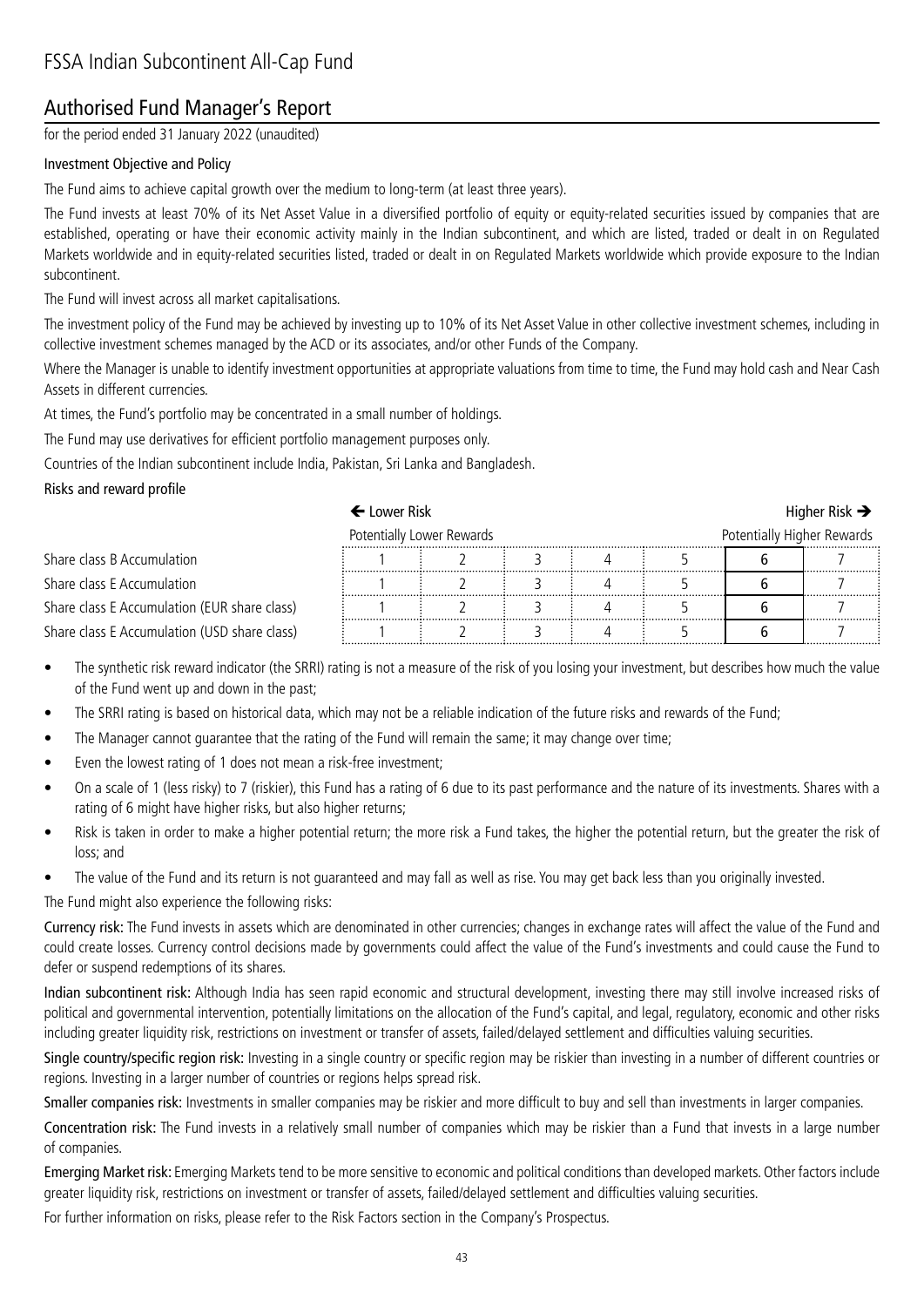### Authorised Fund Manager's Report (continued)

for the period ended 31 January 2022 (unaudited)

#### Performance

The Fund rose by 6.5% in sterling terms over six months and provided a cumulative return of 38.3% over three years to the end of January 2022 (net of fees and tax for the B GBP Accumulation share class).

ICICI Bank performed well as it continued to focus on changing its culture, improving processes and customer service, and lending to the best customers. Oberoi Realty benefitted from its strong franchise, high residential inventory, growing rental portfolio, unleveraged balance sheet and strong housing market tailwinds.

On the negative side, Solara Active Pharma Sciences declined due to concerns about price inflation on its key raw materials. However, our discussions with the management reassured us that the long-term prospects are still bright, with the CEO stating an ambition to grow revenues nearly four-fold over the coming five years. Colgate-Palmolive declined following concerns about rising commodity costs affecting its profitability. However, it has a dominant market share in oral care which affords the company strong pricing power.

#### Portfolio changes

Significant new purchases included Mahindra & Mahindra, an Indian conglomerate with businesses in farming and automobiles, IT, real estate, financial services, hospitality and logistics. The new management is making positive changes in capital allocation, with plans to exit underperforming businesses to focus on the ones that generate better returns. The Fund also purchased Nestle India, a market leader in various consumer categories with scope for further growth. The company has also made positive strides in reducing water/energy use and plastic waste, and recruiting more women.

The Fund divested Dabur India and Hindustan Unilever on expensive valuations.

#### **Outlook**

The last decade has been a difficult period for Corporate India. After muddling through the stress of multiple scandals as well as severe asset quality issues in the banking industry, companies have faced a number of obstacles including demonetisation, the introduction of the Goods and Services Tax (GST), a liquidity crisis following the bankruptcy of a large infrastructure financier, and finally, a pandemic.

Our portfolio consists of many dominant companies which have used this opportunity to strengthen their market position in the categories they operate. As the country recovers from the pandemic, we believe these companies are well positioned to capture strong growth from the current cyclical lows.

| Cumulative performance as at 31 January 2022 |      |      |            |            |            |            |            |
|----------------------------------------------|------|------|------------|------------|------------|------------|------------|
| Time                                         |      | 6    |            |            |            | 10         | Since      |
| period                                       | mths | mths | vr         | vr         | ٧r         | vr         | launch     |
| Fund return %                                | 0.5  | 6.5  | 20.6       | 38.3       | n/a        | n/a        | 27.6       |
| Benchmark return %                           | 1.4  | 13.8 | 30.5       | 54.7       | n/a        | n/a        | 52.2       |
| Discrete performance as at 31 January 2022   |      |      |            |            |            |            |            |
| Time                                         |      |      | 12 mths to | 12 mths to | 12 mths to | 12 mths to | 12 mths to |
| period                                       |      |      | 31/01/22   | 31/01/21   | 31/01/20   | 31/01/19   | 31/01/18   |
| Fund return %                                |      |      | 20.6       | 5.1        | 9.1        | n/a        | n/a        |
| Benchmark return %                           |      |      | 30.5       | 9.2        | 8.6        | n/a        | n/a        |

Benchmark: MSCI India Index.

IA Sector: Specialist.

Performance is based on share class B Accumulation (GBP), as this is considered to be the Fund's primary share class.

Performance data is calculated on a net basis by deducting fees incurred at Fund level (e.g. the management fee and other Fund expenses), save that it does not take account of initial charges or switching fees (if any). Income reinvested is included on a net of tax basis.

Past performance should not be used as a guide to future performance, which is not guaranteed.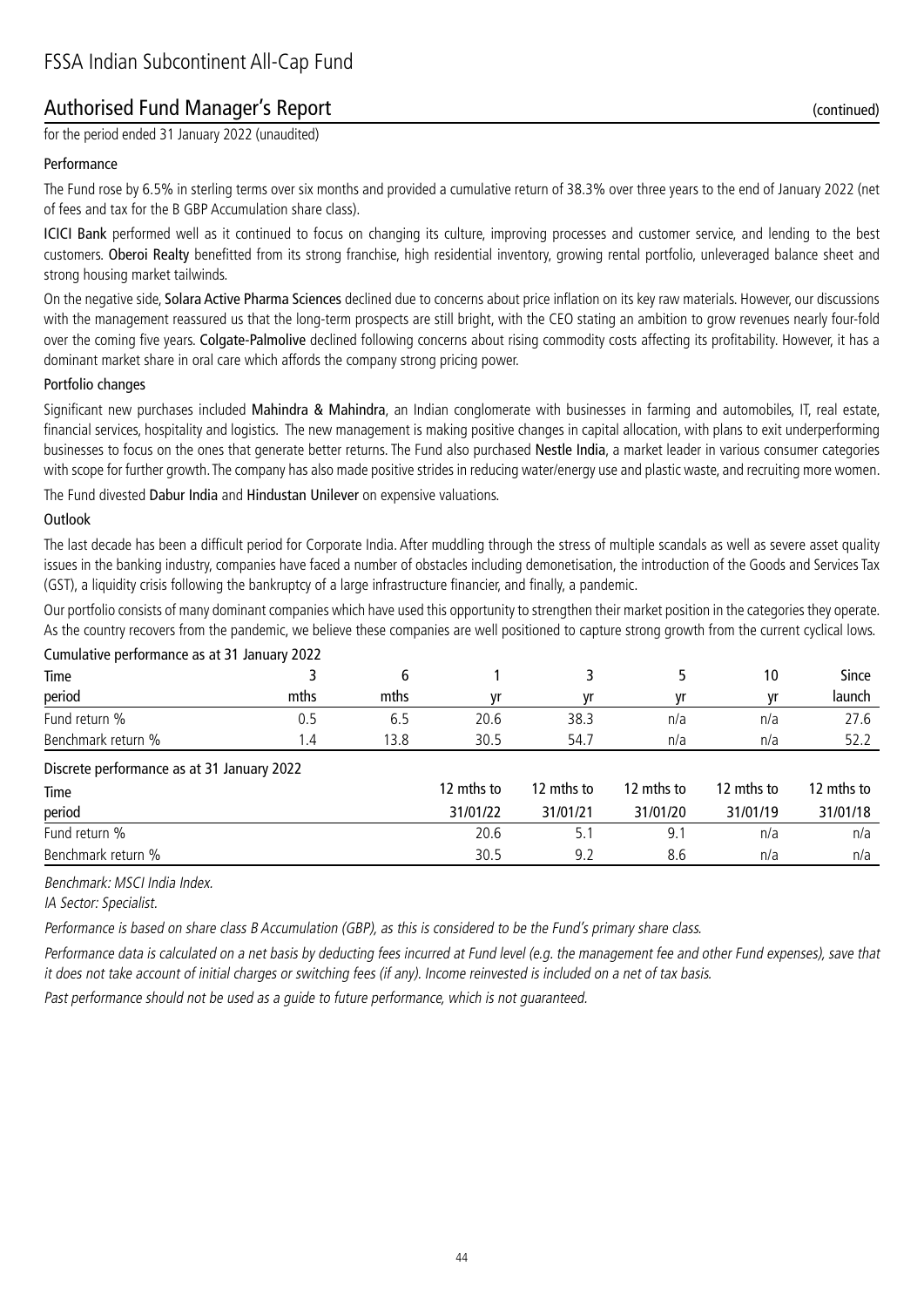# Authorised Fund Manager's Report (continued)

for the period ended 31 January 2022 (unaudited)

### Ten largest holdings

|                          | 31 January 2022 |                               | 31 July 2021 |
|--------------------------|-----------------|-------------------------------|--------------|
| Stock name               | % of Fund       | Stock name                    | % of Fund    |
| <b>ICICI Bank</b>        | 9.11            | <b>ICICI Bank</b>             | 8.81         |
| <b>HDFC Bank</b>         | 9.03            | Godrej Consumer Products      | 5.86         |
| Colgate-Palmolive India  | 5.80            | <b>HDFC Bank</b>              | 5.50         |
| Godrej Industries        | 4.65            | Infosys                       | 5.49         |
| Bajaj Auto               | 4.34            | Colgate-Palmolive India       | 4.40         |
| Kotak Mahindra Bank      | 4.20            | Mahindra CIE Automotive       | 4.17         |
| Godrej Consumer Products | 4.02            | Godrej Industries             | 3.65         |
| Mahindra CIE Automotive  | 3.56            | <b>Bharti Airtel</b>          | 3.39         |
| <b>Blue Star</b>         | 3.34            | Dabur India                   | 2.99         |
| Mahindra & Mahindra      | 3.15            | Mahindra Lifespace Developers | 2.96         |
|                          |                 |                               |              |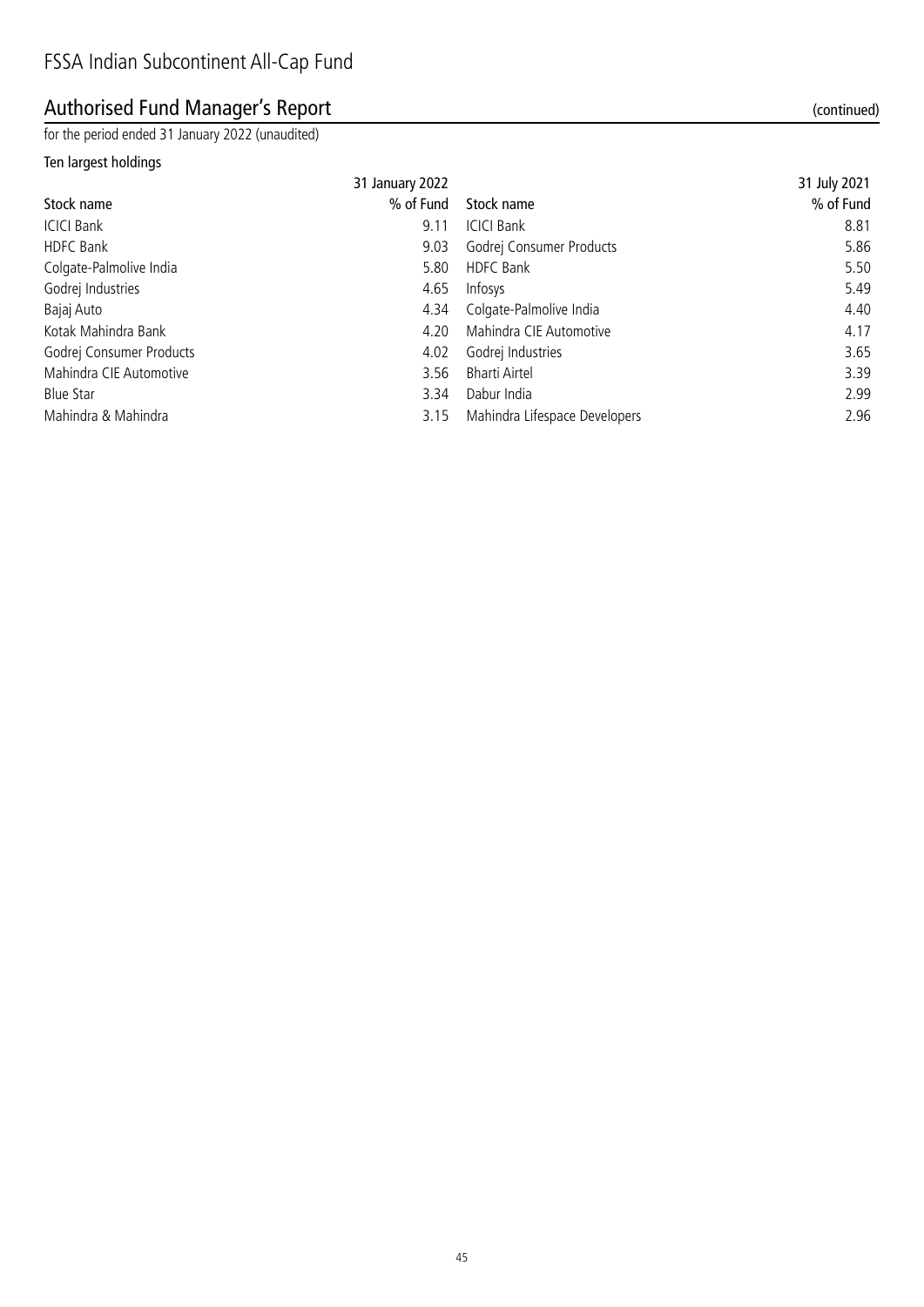## Portfolio Statement

as at 31 January 2022 (unaudited)

|               |                                        | Market | Total             |
|---------------|----------------------------------------|--------|-------------------|
|               |                                        | Value  | <b>Net Assets</b> |
| Holdings      |                                        | f'000  | $\frac{0}{0}$     |
|               | BANGLADESH (0.97%*)                    | 103    | 0.93              |
|               | 154,383 Delta Brac Housing Finance     | 103    | 0.93              |
|               | INDIA (90.99%*)                        | 10,196 | 92.49             |
|               | 13,510 Bajaj Auto                      | 479    | 4.34              |
|               | 31,399 Bharti Airtel                   | 228    | 2.07              |
| 76,156 Biocon |                                        | 279    | 2.53              |
|               | 42,307 Blue Star                       | 368    | 3.34              |
|               | 1,381 Bosch                            | 228    | 2.07              |
|               | 121,095 Castrol India                  | 151    | 1.37              |
|               | 44,987 Colgate-Palmolive India         | 639    | 5.80              |
|               | 5,095 Computer Age Management Services | 137    | 1.24              |
|               | 1,416 Escorts                          | 26     | 0.24              |
|               | 49,957 Godrej Consumer Products        | 443    | 4.02              |
|               | 84,095 Godrej Industries               | 513    | 4.65              |
|               | 67,158 HDFC Bank                       | 996    | 9.03              |
|               | 101,179 HeidelbergCement India         | 227    | 2.06              |
|               | 127,464 ICICI Bank                     | 1,004  | 9.11              |
|               | 24,587 ICICI Lombard General Insurance | 335    | 3.04              |
|               | 17,484 IIFL Wealth Management          | 279    | 2.53              |
|               | 18,388 Infosys                         | 319    | 2.89              |
|               | 45,335 Kansai Nerolac Paints           | 257    | 2.33              |
|               | 17,947 KEI Industries                  | 193    | 1.75              |
|               | 24,995 Kotak Mahindra Bank             | 463    | 4.20              |
|               | 32,375 Lumax Auto Technologies         | 62     | 0.56              |
|               | 31,856 Mahanagar Gas                   | 260    | 2.36              |
|               | 39,323 Mahindra & Mahindra             | 347    | 3.15              |
|               | 184,945 Mahindra CIE Automotive        | 392    | 3.56              |
|               | 102,154 Mahindra Lifespace Developers  | 255    | 2.31              |
|               | 1,148 Nestlé India                     | 212    | 1.92              |
|               | 27,503 Oberoi Realty                   | 251    | 2.28              |
|               | 16,527 Radico Khaitan                  | 177    | 1.61              |
|               | 21,385 Solara Active Pharma Sciences   | 200    | 1.81              |
|               | 4,865 Tata Consultancy Services        | 182    | 1.65              |
|               | 18,138 United Breweries                | 294    | 2.67              |
|               | PAKISTAN (1.26%*)                      | 129    | 1.17              |
|               | 23,800 Indus Motor                     | 129    | 1.17              |
|               | Portfolio of investments               | 10,428 | 94.59             |
|               | Net other assets                       | 597    | 5.41              |
|               | Total net assets                       | 11,025 | 100.00            |

All investments held are listed, unless otherwise stated.

For the purposes of the portfolio holdings analysis, securities are shown based on their country of listing.

\* Comparative figures shown in brackets relate to 31 July 2021.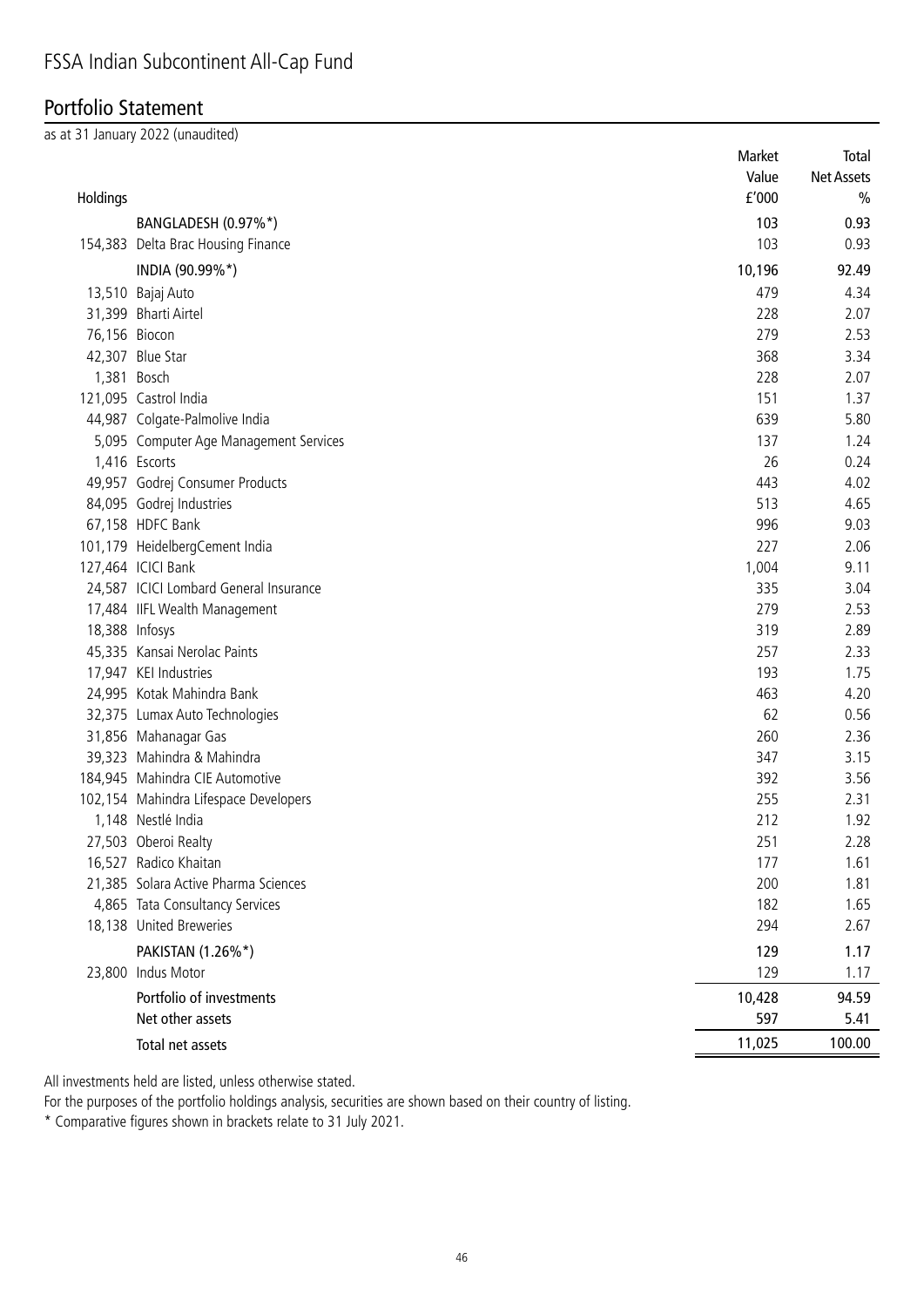# Comparative Table

for the period ended 31 January 2022 (unaudited)

### Net Asset Value and Operating Charges Figure

|                                              | Interim         | Final        | Final        | Final        |
|----------------------------------------------|-----------------|--------------|--------------|--------------|
|                                              | 31 January 2022 | 31 July 2021 | 31 July 2020 | 31 July 2019 |
| Share class B Accumulation                   |                 |              |              |              |
| Closing net asset value (£'000)              | 158             | 157          | 106          | 771          |
| Closing number of shares                     | 123,765         | 130,879      | 124,468      | 771,825      |
| Closing net asset value per share (p)        | 127.39          | 120.21       | 85.46        | 99.94        |
| Operating charges                            | 1.05%           | 1.05%        | 1.25%        | 1.25%        |
| Direct transaction costs                     | 0.25%           | 0.39%        | 0.41%        | 0.28%        |
| Prices                                       |                 |              |              |              |
| Highest share price                          | 133.97          | 121.11       | 103.25       | 104.02       |
| Lowest share price                           | 121.01          | 85.74        | 69.99        | 84.24        |
|                                              | Interim         | Final        | Final        | Final        |
|                                              | 31 January 2022 | 31 July 2021 | 31 July 2020 | 31 July 2019 |
| <b>Share class E Accumulation</b>            |                 |              |              |              |
| Closing net asset value (£'000)              | 4,843           | 4,469        | 1,016        | 3,967        |
| Closing number of shares                     | 3,758,219       | 3,680,908    | 1,181,493    | 3,955,785    |
| Closing net asset value per share (p)        | 128.87          | 121.41       | 86.03        | 100.29       |
| Operating charges                            | 0.74%           | 0.74%        | 0.94%        | 0.95%        |
| Direct transaction costs                     | 0.25%           | 0.39%        | 0.41%        | 0.28%        |
| Prices                                       |                 |              |              |              |
| Highest share price                          | 135.42          | 122.32       | 103.77       | 104.34       |
| Lowest share price                           | 122.23          | 86.31        | 70.39        | 84.33        |
|                                              | Interim         | Final        | Final        | Final        |
|                                              | 31 January 2022 | 31 July 2021 | 31 July 2020 | 31 July 2019 |
| Share class E Accumulation (EUR share class) |                 |              |              |              |
| Closing net asset value (€'000)              | 86              | 80           | 55           | 612          |
| Closing number of shares                     | 63,820          | 63,821       | 65,852       | 633,058      |
| Closing net asset value per share (c)        | 135.20          | 124.78       | 83.70        | 96.68        |
| Operating charges                            | 0.74%           | 0.74%        | 0.94%        | 0.94%        |
| Direct transaction costs                     | 0.25%           | 0.39%        | 0.41%        | 0.28%        |
| Prices                                       |                 |              |              |              |
| Highest share price                          | 139.87          | 125.34       | 107.94       | 103.42       |
| Lowest share price                           | 125.76          | 83.96        | 67.76        | 84.37        |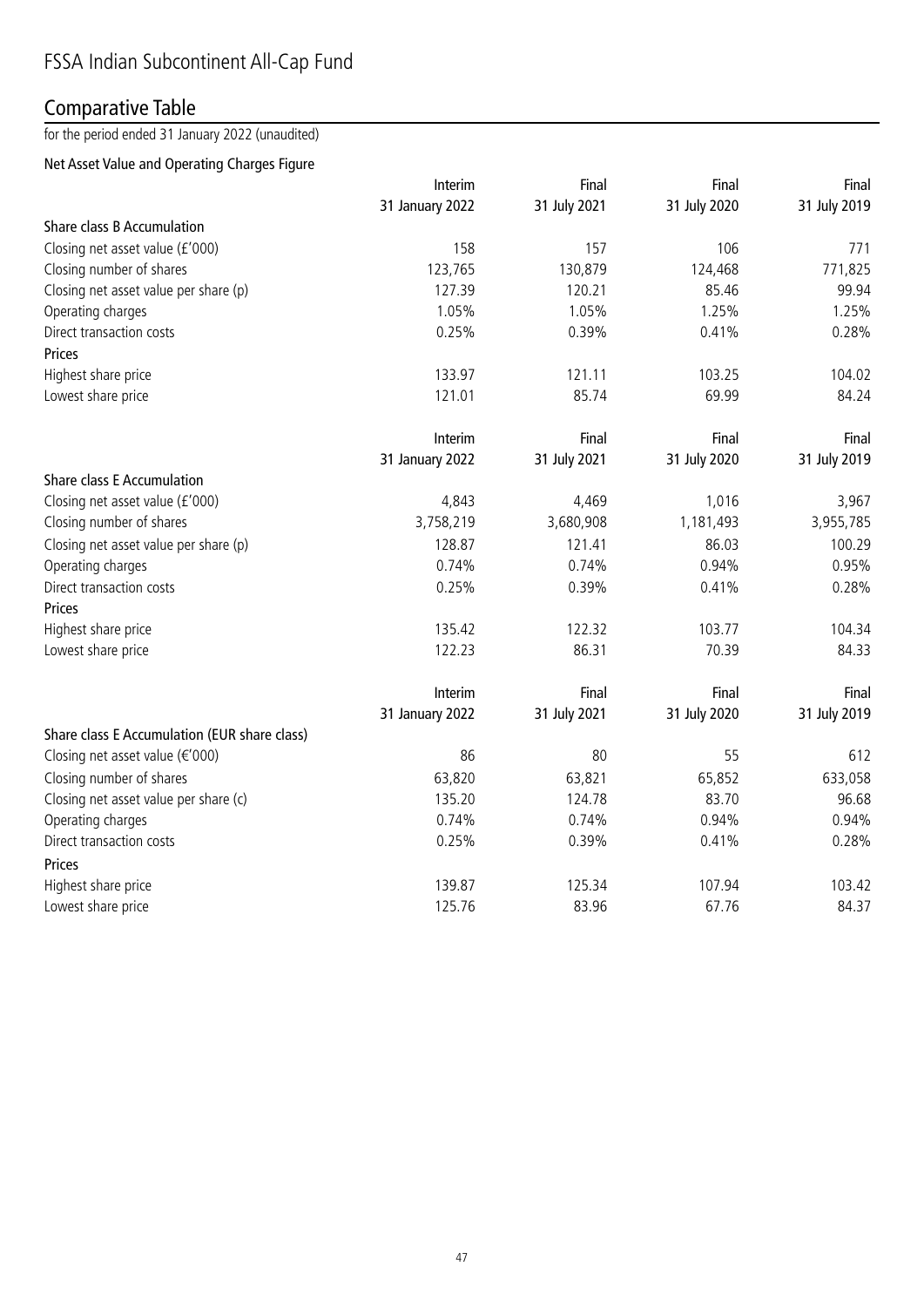### Comparative Table (continued)

for the period ended 31 January 2022 (unaudited)

Net Asset Value and Operating Charges Figure

|                                              | Interim         | Final        | Final        | Final        |  |
|----------------------------------------------|-----------------|--------------|--------------|--------------|--|
|                                              | 31 January 2022 | 31 July 2021 | 31 July 2020 | 31 July 2019 |  |
| Share class E Accumulation (USD share class) |                 |              |              |              |  |
| Closing net asset value (\$'000)             | 7,986           | 7.796        | 2.000        | 3,485        |  |
| Closing number of shares                     | 6,183,721       | 6,183,721    | 2,371,679    | 3,799,341    |  |
| Closing net asset value per share (c)        | 129.13          | 126.08       | 84.34        | 91.72        |  |
| Operating charges                            | 0.74%           | 0.74%        | 0.94%        | 0.94%        |  |
| Direct transaction costs                     | 0.25%           | 0.39%        | 0.41%        | 0.28%        |  |
| Prices                                       |                 |              |              |              |  |
| Highest share price                          | 137.27          | 126.22       | 101.35       | 99.85        |  |
| Lowest share price                           | 122.71          | 83.91        | 61.81        | 82.33        |  |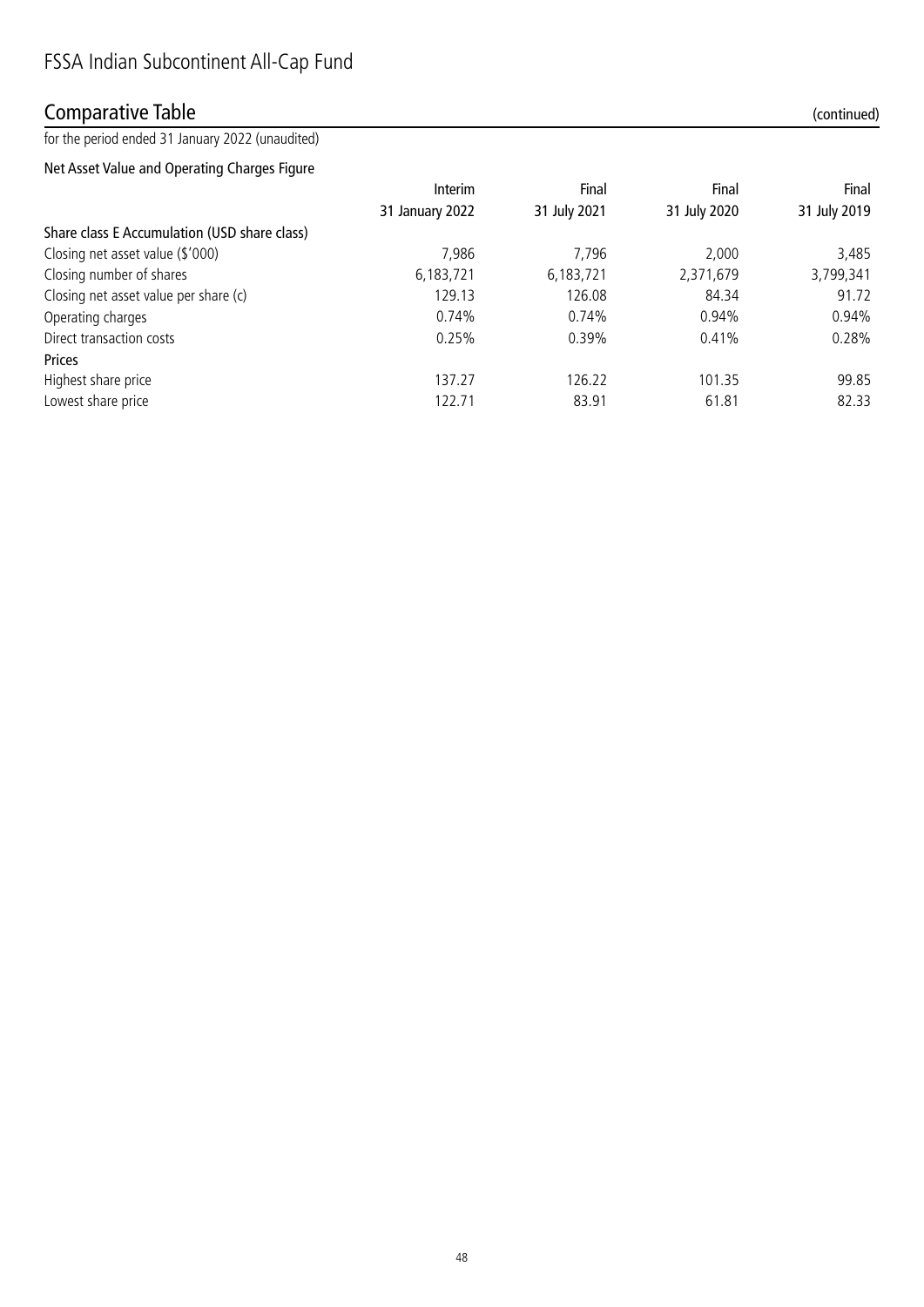# Statement of Total Return

for the period ended 31 January 2022 (unaudited)

|                                                                              |       | 31 January 2022 |       | 31 January 2021 |  |
|------------------------------------------------------------------------------|-------|-----------------|-------|-----------------|--|
|                                                                              | f'000 | f'000           | f'000 | f'000           |  |
| Income                                                                       |       |                 |       |                 |  |
| Net capital gains                                                            |       | 683             |       | 627             |  |
| Revenue                                                                      | 52    |                 | 22    |                 |  |
| Expenses                                                                     | (39)  |                 | (8)   |                 |  |
| Interest payable and similar charges                                         |       |                 |       |                 |  |
| Net revenue before taxation for the period                                   | 13    |                 | 14    |                 |  |
| Taxation                                                                     | (60)  |                 | (5)   |                 |  |
| Net (expense)/revenue after taxation for the period                          |       | (47)            |       | 9               |  |
| Total return before distributions                                            |       | 636             |       | 636             |  |
| Distributions                                                                |       | (6)             |       | (9)             |  |
| Change in net assets attributable to shareholders from investment activities |       | 630             |       | 627             |  |

# Statement of Change in Net Assets Attributable to Shareholders

| for the period ended 31 January 2022 (unaudited)                             |                 |        |                 |       |
|------------------------------------------------------------------------------|-----------------|--------|-----------------|-------|
|                                                                              | 31 January 2022 |        | 31 January 2021 |       |
|                                                                              | f'000           | f'000  | f'000           | f'000 |
| Opening net assets attributable to shareholders                              |                 | 10,302 |                 | 2,696 |
| Amounts receivable on creation of shares                                     | 562             |        | 1,149           |       |
| Amounts payable on cancellation of shares                                    | (475)           |        | (642)           |       |
|                                                                              |                 | 87     |                 | 507   |
| Dilution adjustment                                                          |                 |        |                 |       |
| Change in net assets attributable to shareholders from investment activities |                 | 630    |                 | 627   |
| Retained distribution on accumulation shares                                 |                 | h      |                 | 10    |
| Closing net assets attributable to shareholders                              |                 | 11,025 |                 | 3.843 |

Comparative information is provided for the Statement of Change in Net Assets Attributable to Shareholders. As this information is for the prior interim period, the net assets at the end of that period do not correspond to the net assets at the start of the current period.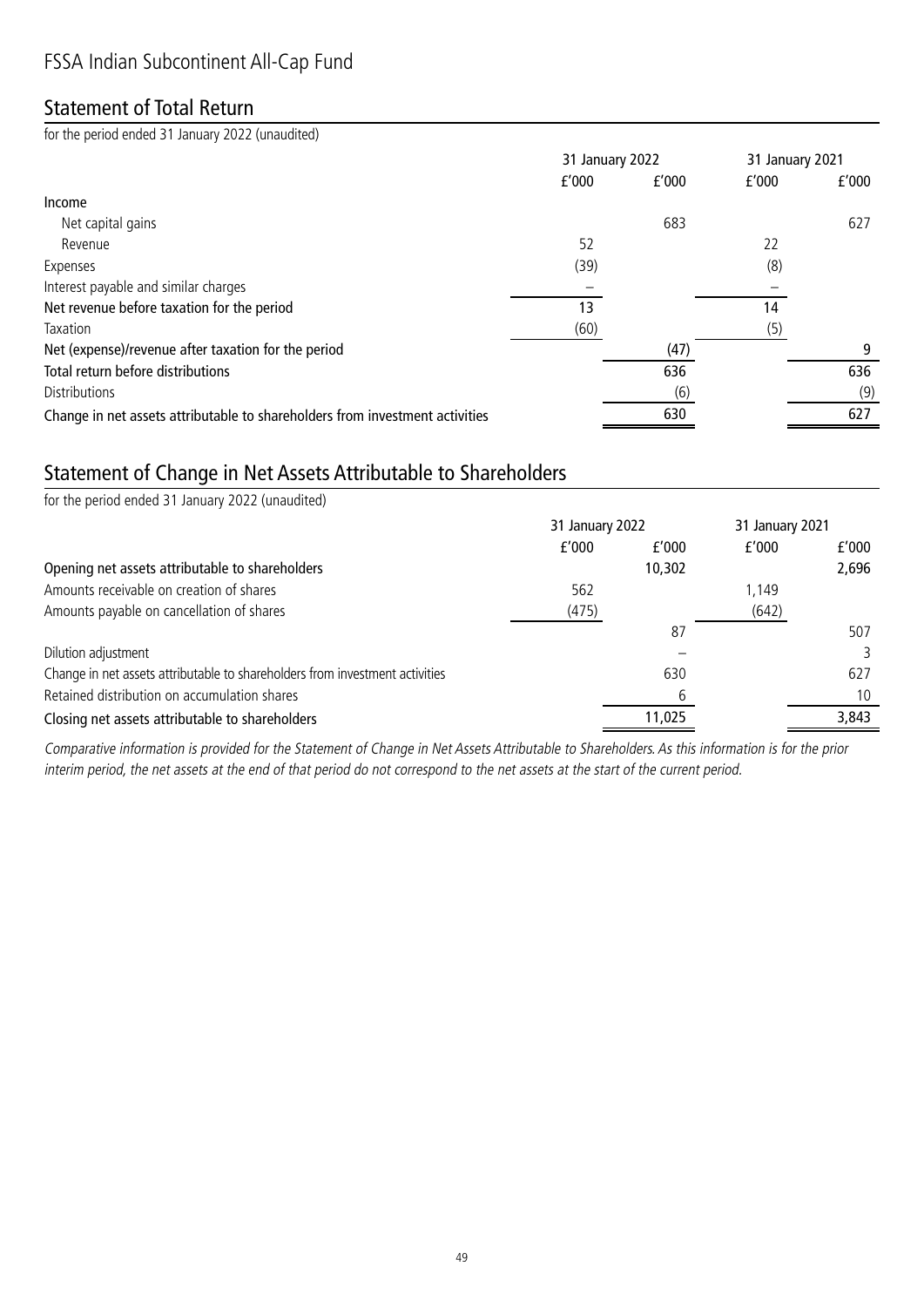# FSSA Indian Subcontinent All-Cap Fund

### Balance Sheet

as at 31 January 2022 (unaudited) 31 January 2022 31 July 2021 £'000 £'000 Assets Fixed assets  $I$ nvestments  $9,604$ Current assets Debtors 69 25 Cash and bank balances 889 Total assets 10,518 and 10,518 and 10,518 and 11,181 and 10,518 and 10,518 and 10,518 and 10,518 and 10,518 and 10,518 and 10,518 and 10,518 and 10,518 and 10,518 and 10,518 and 10,518 and 10,518 and 10,518 and 10,518 and Liabilities **Creditors** Other creditors (156) (216) Total liabilities (156) (216) Net assets attributable to shareholders and the state of the state of the 11,025 10,302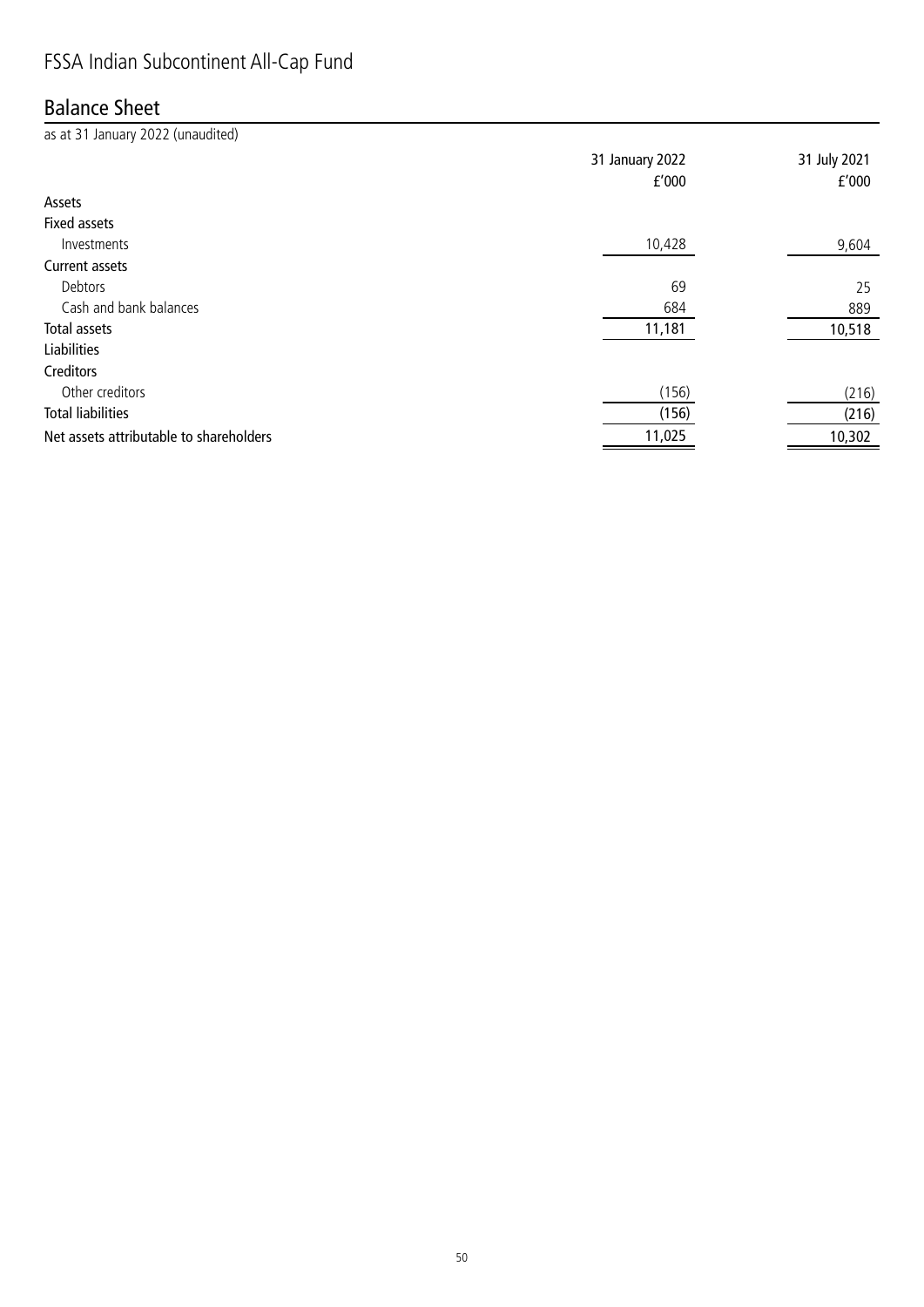# FSSA Indian Subcontinent All-Cap Fund

### Distribution Tables

for the period ended 31 January 2022 (unaudited)

#### Distribution in pence and cents per share

Group 1 Interim – Shares purchased prior to 1 August 2021

Group 2 Interim – Shares purchased between 1 August 2021 and 31 January 2022

#### Share class B Accumulation

|         |         |              | Distribution      | Distribution |
|---------|---------|--------------|-------------------|--------------|
|         | Net     |              | payable           | paid         |
|         | revenue | Equalisation | 31/03/2022        | 31/03/2021   |
| Group 1 | (p)     | (p)          | (p)               | (p)          |
| Interim |         |              | $\qquad \qquad -$ | 0.1321       |
| Group 2 | (p)     | (p)          | (p)               | (p)          |
| Interim |         |              |                   | 0.1321       |
|         |         |              |                   |              |

This share class is in deficit and therefore not making a distribution.

#### Share class E Accumulation

|         |         |              | Distribution | Distribution |
|---------|---------|--------------|--------------|--------------|
|         | Net     |              | payable      | paid         |
|         | revenue | Equalisation | 31/03/2022   | 31/03/2021   |
| Group 1 | (p)     | (p)          | (p           | (p)          |
| Interim | 0.0757  | —            | 0.0757       | 0.2860       |
| Group 2 | (p)     | (p)          | (p           | (p)          |
| Interim |         | 0.0757       | 0.0757       | 0.2860       |

#### Share class E Accumulation (EUR share class)

|         |         |                          | Distribution | Distribution |
|---------|---------|--------------------------|--------------|--------------|
|         | Net     |                          | payable      | paid         |
|         | revenue | Equalisation             | 31/03/2022   | 31/03/2021   |
| Group 1 | (C)     | (C)                      | (C)          | (c)          |
| Interim | 0.0794  | $\overline{\phantom{m}}$ | 0.0794       | 0.2837       |
| Group 2 | (C)     | (c                       | (C)          | (c)          |
| Interim | 0.0794  | $\qquad \qquad$          | 0.0794       | 0.2837       |

#### Share class E Accumulation (USD share class)

|         |         |              | Distribution | Distribution |
|---------|---------|--------------|--------------|--------------|
|         | Net     |              | payable      | paid         |
|         | revenue | Equalisation | 31/03/2022   | 31/03/2021   |
| Group 1 | (C)     | (c)          |              | (c)          |
| Interim | 0.0759  | —            | 0.0759       | 0.2943       |
| Group 2 | (C)     | (c)          |              | (c)          |
| Interim | 0.0759  |              | 0.0759       | 0.2943       |
|         |         |              |              |              |

#### Corporate tax for all share classes (unaudited)

A shareholder liable to corporation tax receives this distribution, excluding equalisation, as follows:

Interim – 100.00% of the dividend is received as franked investment income.

Interim – 0.00% of the dividend is received as an annual payment (non-foreign element) received after the deduction of income tax at the lower rate and is liable to corporation tax. The tax deemed to be deducted is treated as income tax.

Interim – 0.00% of the dividend is received as an annual payment (foreign element) received after the deduction of income tax at the lower rate and is liable to corporation tax. It is treated as foreign income in the hands of the corporate investor and is liable to corporation tax. The associated deemed tax is treated as foreign tax in the hands of the investor, who may be able to claim double tax relief. Investors cannot reclaim any of this deemed tax on the foreign element from HM Revenue & Customs.

Shareholders should consult their professional advisers for any advice regarding their tax position.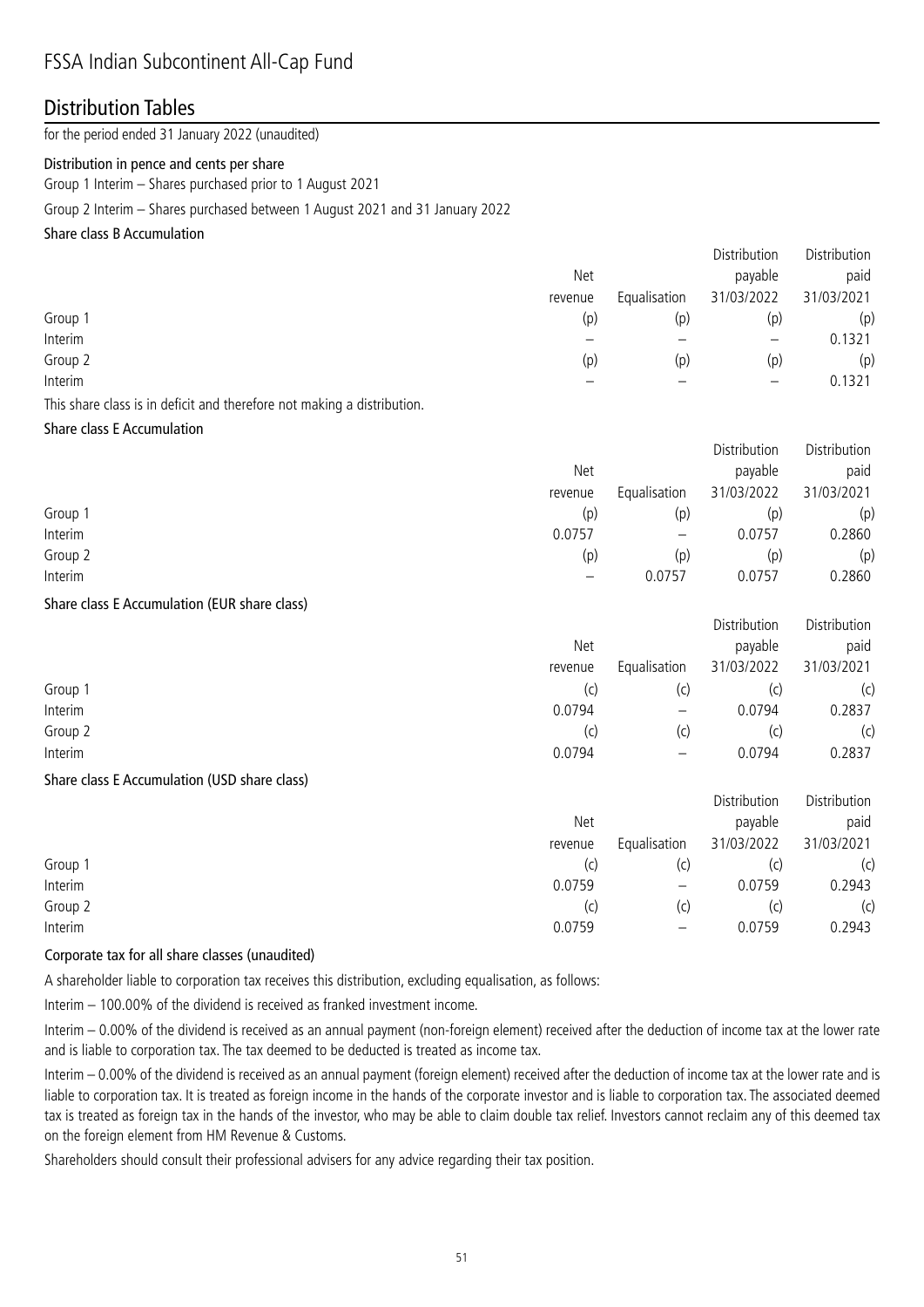# Authorised Fund Manager's Report

for the period ended 31 January 2022 (unaudited)

#### Investment Objective and Policy

The Fund aims to achieve capital growth over the medium to long-term (at least three years).

The Fund invests at least 80% of its Net Asset Value in a portfolio of equity or equity-related securities of large and mid-capitalisation companies which are established or have a majority of their economic activities in Japan and which are listed, traded or dealt in on Regulated Markets worldwide and in equity-related securities listed, traded or dealt in on Regulated Markets worldwide which provide exposure to Japan.

Large and mid-capitalisation companies are currently defined for the purposes of this policy as companies with a minimum market capitalisation of US\$1 billion at the time of investment.

The investment policy of the Fund may be achieved by investing up to 10% of its Net Asset Value in other collective investment schemes, including in collective investment schemes managed by the ACD or its associates, and/or other Funds of the Company.

At times, the Fund's portfolio may be concentrated in a small number of holdings.

Where the Manager is unable to identify investment opportunities at appropriate valuations from time to time, the Fund may hold cash and Near Cash Assets in different currencies.

The Fund may use derivatives for efficient portfolio management purposes only.

#### Risks and reward profile

### $\leftarrow$  Lower Risk  $\rightarrow$ Potentially Lower Rewards **Potentially Higher Rewards** Share class B Accumulation 1 2 3 4 5 6 7 Share class E Accumulation **1 2 1 2 3 4 5 6 7** Share class B Hedged Accumulation  $\begin{array}{|c|c|c|c|c|c|}\n\hline\n\text{Share class B Accumulation (USD share class)}\n\hline\n\end{array}$ Share class B Accumulation (USD share class)  $\begin{array}{c} 1 \\ 1 \end{array}$   $\begin{array}{c} 2 \\ 3 \end{array}$   $\begin{array}{c} 3 \\ 4 \end{array}$   $\begin{array}{c} 4 \\ 5 \end{array}$   $\begin{array}{c} 5 \\ 6 \end{array}$ Share class E Accumulation (USD share class)  $\frac{1}{2}$   $\frac{1}{2}$   $\frac{2}{3}$   $\frac{3}{4}$   $\frac{4}{4}$   $\frac{5}{5}$   $\frac{5}{6}$   $\frac{7}{4}$

- The synthetic risk reward indicator (the SRRI) rating is not a measure of the risk of you losing your investment, but describes how much the value of the Fund went up and down in the past;
- The SRRI rating is based on historical data, which may not be a reliable indication of the future risks and rewards of the Fund;
- The Manager cannot guarantee that the rating of the Fund will remain the same; it may change over time;
- Even the lowest rating of 1 does not mean a risk-free investment;
- On a scale of 1 (less risky) to 7 (riskier), this Fund has a rating of 6 due to its past performance and the nature of its investments. Shares with a rating of 6 might have higher risks, but also higher returns;
- Risk is taken in order to make a higher potential return; the more risk a Fund takes, the higher the potential return, but the greater the risk of loss; and
- The value of the Fund and its return is not guaranteed and may fall as well as rise. You may get back significantly less than you originally invested.

The Fund might also experience the following risks:

Currency risk: The Fund invests in assets which are denominated in other currencies; changes in exchange rates will affect the value of the Fund and could create losses. Currency control decisions made by governments could affect the value of the Fund's investments and could cause the Fund to defer or suspend redemptions of its shares.

Single country/specific region risk: Investing in a single country or specific region may be riskier than investing in a number of different countries or regions. Investing in a larger number of countries or regions helps spread risk.

Currency hedged share class risk: Hedging transactions are designed to reduce currency risk for investors. There is no guarantee that the hedging will be totally successful or that it can eliminate currency risk entirely.

Smaller companies risk: Investments in smaller companies may be riskier and more difficult to buy and sell than investments in larger companies.

Concentration risk: The Fund invests in a relatively small number of companies which may be riskier than a Fund that invests in a large number of companies.

For further information on risks, please refer to the Risk Factors section in the Company's Prospectus.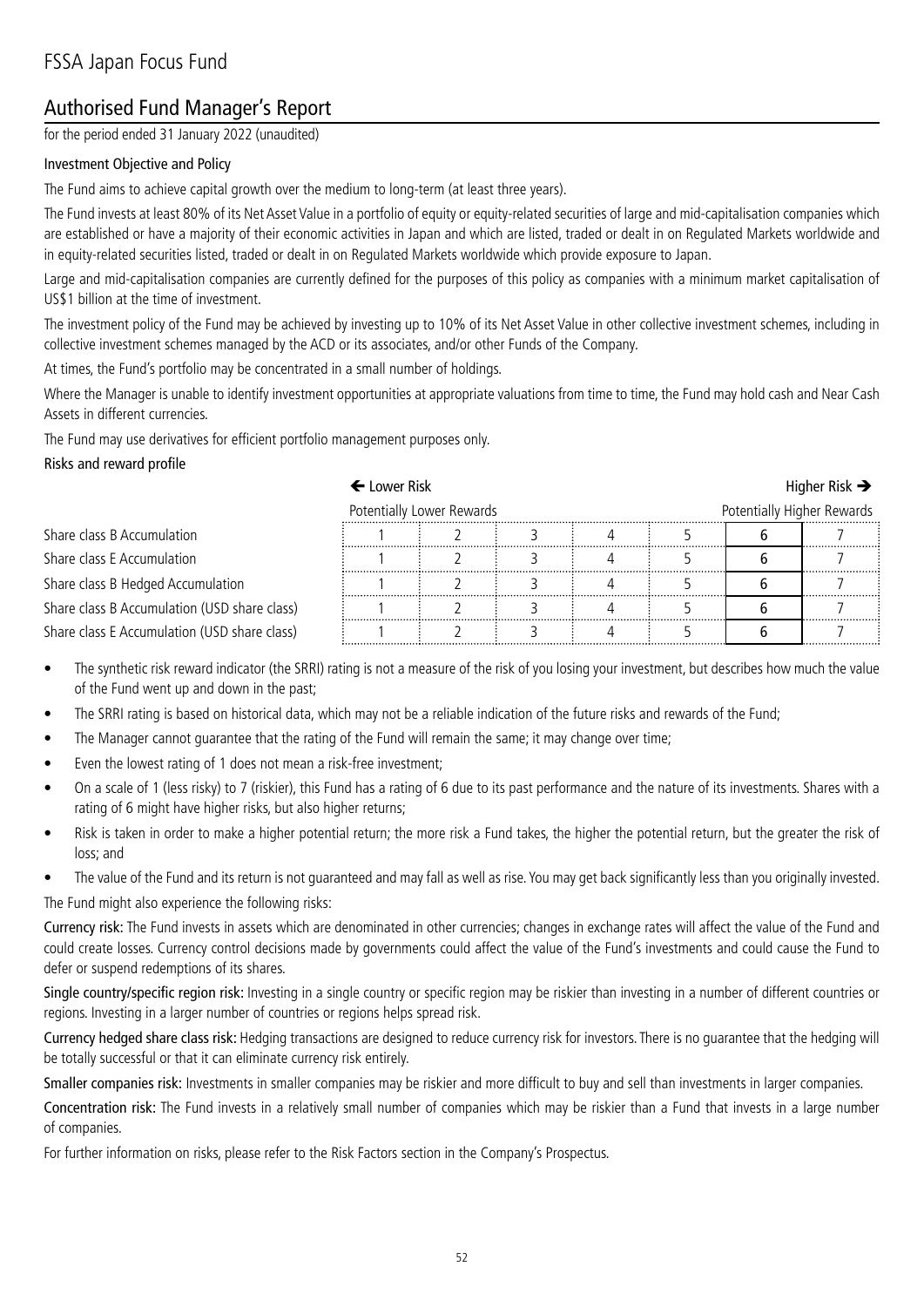# Authorised Fund Manager's Report (continued)

for the period ended 31 January 2022 (unaudited)

#### Performance

The Fund declined by 10.5% in sterling terms over six months, but provided a cumulative return of 46.8% and 80.1% over three and five years respectively to the end of January 2022 (net of fees and tax for the B GBP Accumulation share class).

Key contributors to performance included Lasertec, with reports of accelerated orders for its next-generation machine and major customers planning investments ahead of schedule. Tokyo Electron rose on solid earnings results and a stronger-than-expected upward full-year earnings guidance revision, driven by higher growth expectations for the wafer fabrication equipment market into the following year.

Meanwhile, M3 detracted from performance on worries that its medical platform business could be peaking. GMO Payment Gateway underperformed as a result of the market rotation from growth to value.

#### Portfolio changes

Significant purchases over the period included Raksul, a crowd-sourcing internet platform which operates in the printing, offline advertisement, TV commercials and logistics industries. Raksul aims to revolutionise inefficient industries using technology and the internet, and has continually evolved its business to grow its addressable market. The Fund also purchased Fuso Chemical, which has a monopolistic position in ultra-pure silica, a key input into semiconductor production. The company has a decent track record which is on par with other leading chemical manufacturers.

The Fund divested Fast Retailing due to concerns about growth in the midst of a prolonged Covid situation. China sales have slowed in tandem with weaker apparel spend, and new strategies may be needed to boost its product appeal. Chugai Pharmaceutical was sold as the risk/reward did not seem attractive. Despite Chugai's strong franchise, stable financial track record and robust antibody technology, the company seems highly dependent on the overseas market penetration and royalty income of one main product.

#### **Outlook**

Given the uncertainties around the global outlook, the portfolio is positioned predominantly towards companies with exposure to domestic demand. The companies we like to own are managed by strong management teams and can generate sustainable earnings growth and return on equity without relying on leverage or the macro environment. We also own regional consumer companies, global industrials and medical equipment/services companies with dominant franchises, strong balance sheets and steady cash flows. These businesses should remain relatively defensive in the event of a recession.

| Time                                       |        | 6      |            |            |            | 10         | Since      |
|--------------------------------------------|--------|--------|------------|------------|------------|------------|------------|
| period                                     | mths   | mths   | vr         | yrs        | yrs        | yrs        | launch     |
| Fund return %                              | (18.6) | (10.5) | (11.3)     | 46.8       | 80.1       | n/a        | 143.3      |
| Benchmark return %                         | (3.6)  | 0.1    | (0.2)      | 22.2       | 29.1       | n/a        | 66.5       |
| Discrete performance as at 31 January 2022 |        |        |            |            |            |            |            |
| Time                                       |        |        | 12 mths to | 12 mths to | 12 mths to | 12 mths to | 12 mths to |
| period                                     |        |        | 31/01/22   | 31/01/21   | 31/01/20   | 31/01/19   | 31/01/18   |
| Fund return %                              |        |        | (11.3)     | 35.6       | 22.1       | (7.6)      | 32.7       |
| Benchmark return %                         |        |        | (0.2)      | 10.3       | 11.0       | (4.5)      | 10.6       |
|                                            |        |        |            |            |            |            |            |

#### Cumulative performance as at 31 January 2022

Benchmark: TOPIX Index\*.

IA Sector: Japan.

Performance is based on share class B Accumulation (GBP), as this is considered to be the Fund's primary share class.

Performance data is calculated on a net basis by deducting fees incurred at Fund level (e.g. the management fee and other Fund expenses), save that it does not take account of initial charges or switching fees (if any). Income reinvested is included on a net of tax basis.

Past performance should not be used as a guide to future performance, which is not guaranteed.

\*The benchmark changed from MSCI Japan on 09/12/2021.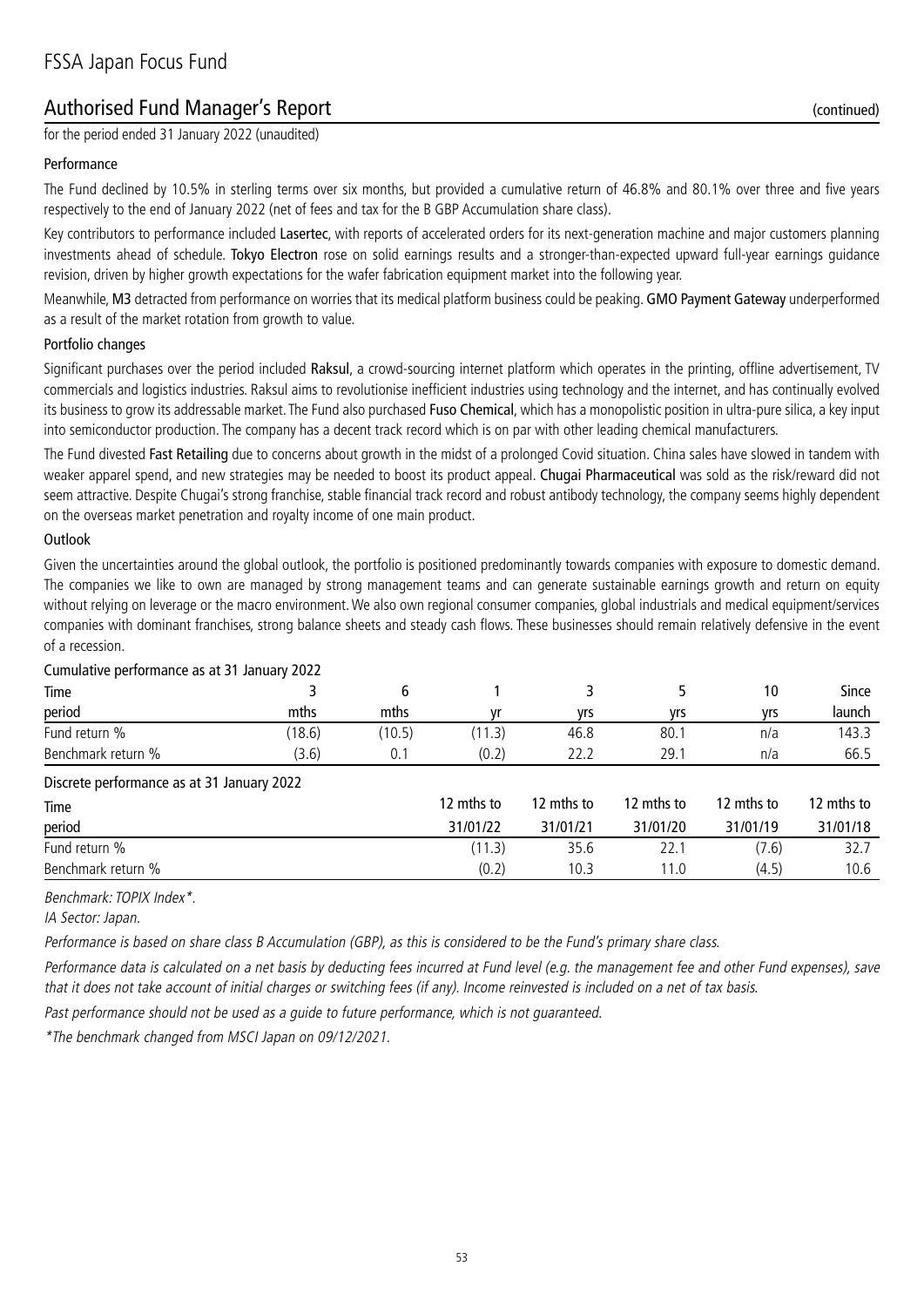# Authorised Fund Manager's Report (continued)

for the period ended 31 January 2022 (unaudited)

### Ten largest holdings

| 31 January 2022 |          | 31 July 2021                                                                                                                                    |
|-----------------|----------|-------------------------------------------------------------------------------------------------------------------------------------------------|
| % of Fund       |          | % of Fund                                                                                                                                       |
| 5.53            |          | 6.05                                                                                                                                            |
| 5.38            |          | 5.43                                                                                                                                            |
| 5.29            |          | 5.29                                                                                                                                            |
| 5.09            |          | 4.73                                                                                                                                            |
| 4.92            | Lasertec | 4.44                                                                                                                                            |
| 4.74            |          | 4.25                                                                                                                                            |
| 4.60            |          | 3.61                                                                                                                                            |
| 3.66            |          | 3.58                                                                                                                                            |
| 3.61            |          | 3.56                                                                                                                                            |
| 3.52            |          | 3.45                                                                                                                                            |
|                 |          | Stock name<br>Recruit<br>Keyence<br>Benefit One<br>Tokyo Electron<br><b>GMO Payment Gateway</b><br>Rakus<br>Shin-Etsu Chemical<br>Shift<br>Sony |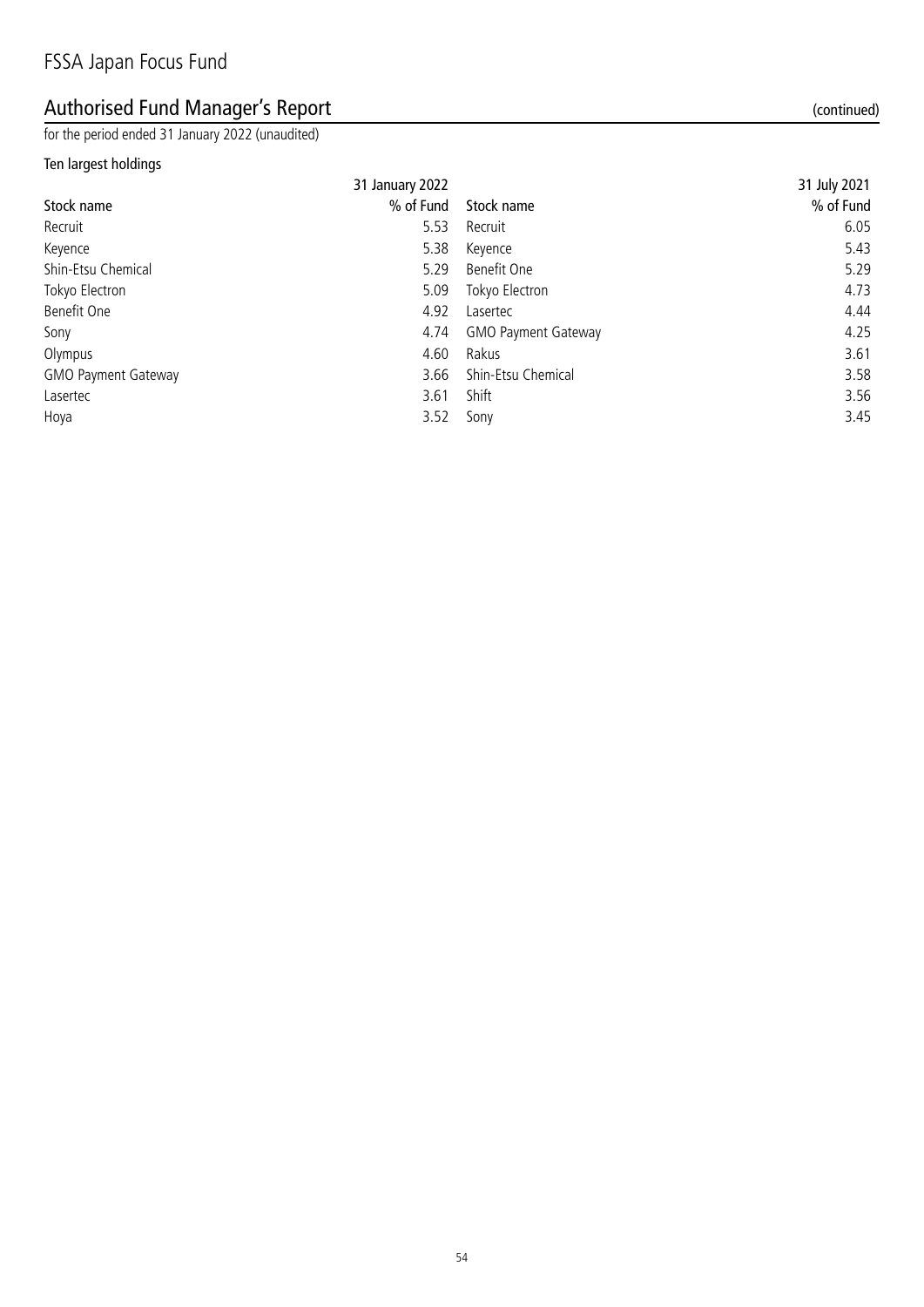# Portfolio Statement

as at 31 January 2022 (unaudited)

|                  |                                  | Market  | Total         |
|------------------|----------------------------------|---------|---------------|
|                  |                                  | Value   | Net Assets    |
| Holdings         |                                  | f'000   | $\frac{0}{0}$ |
|                  | JAPAN (93.62%*)                  | 277,520 | 94.40         |
|                  | 253,500 Asahi Intecc             | 3,189   | 1.09          |
|                  | 644,700 Benefit One              | 14,450  | 4.92          |
| 18,700 Fanuc     |                                  | 2,716   | 0.92          |
|                  | 82,000 Freee KK                  | 2,353   | 0.80          |
|                  | 159,900 Fuso Chemical            | 4,608   | 1.57          |
|                  | 169,200 GMO Payment Gateway      | 10,770  | 3.66          |
|                  | 73,100 Harmonic Drive Systems    | 2,104   | 0.72          |
| 108,500 Hoya     |                                  | 10,352  | 3.52          |
|                  | 681,000 Japan Elevator           | 7,180   | 2.44          |
| 165,900 Kao      |                                  | 6,151   | 2.09          |
|                  | 42,000 Keyence                   | 15,818  | 5.38          |
|                  | 188,400 Kobe Bussan              | 4,339   | 1.48          |
|                  | 73,700 Kotobuki Spirits          | 2,210   | 0.75          |
|                  | 65,400 Lasertec                  | 10,606  | 3.61          |
| 265,800 M3       |                                  | 7,476   | 2.54          |
|                  | 44,900 Money Forward             | 1,478   | 0.50          |
|                  | 601,300 MonotaRO                 | 7,227   | 2.46          |
|                  | 93,200 Murata Manufacturing      | 5,147   | 1.75          |
| 219,200 Nexon    |                                  | 3,050   | 1.04          |
| 41,000 Nidec     |                                  | 2,675   | 0.91          |
|                  | 451,800 Nihon M&A Center         | 5,217   | 1.77          |
| 26,000 Nitori    |                                  | 2,758   | 0.94          |
|                  | 95,900 Nomura Research Institute | 2,454   | 0.83          |
| 34,100 OBIC      |                                  | 4,140   | 1.41          |
| 820,800 Olympus  |                                  | 13,513  | 4.60          |
| 63,600 Pigeon    |                                  | 920     | 0.31          |
| 267,700 Raksul   |                                  | 6,364   | 2.16          |
| 415,700 Rakus    |                                  | 6,101   | 2.08          |
| 449,000 Recruit  |                                  | 16,247  | 5.53          |
| 84,000 Shift     |                                  | 10,188  | 3.47          |
|                  | 126,200 Shin-Etsu Chemical       | 15,539  | 5.29          |
| 212,800 Shiseido |                                  | 7,930   | 2.70          |
| 116,200 Shoei    |                                  | 3,292   | 1.12          |
| 24,900 SMC       |                                  | 10,210  | 3.47          |
| 139,300 SMS      |                                  | 2,793   | 0.95          |
| 169,500 Sony     |                                  | 13,941  | 4.74          |
|                  | 119,600 Sushiro Global           | 2,627   | 0.89          |
|                  | 42,300 Tokyo Electron            | 14,976  | 5.09          |
|                  | 136,500 Unicharm                 | 3,908   | 1.33          |
| 227,600 Welcia   |                                  | 4,557   | 1.55          |
|                  | 183,100 Workman                  | 5,946   | 2.02          |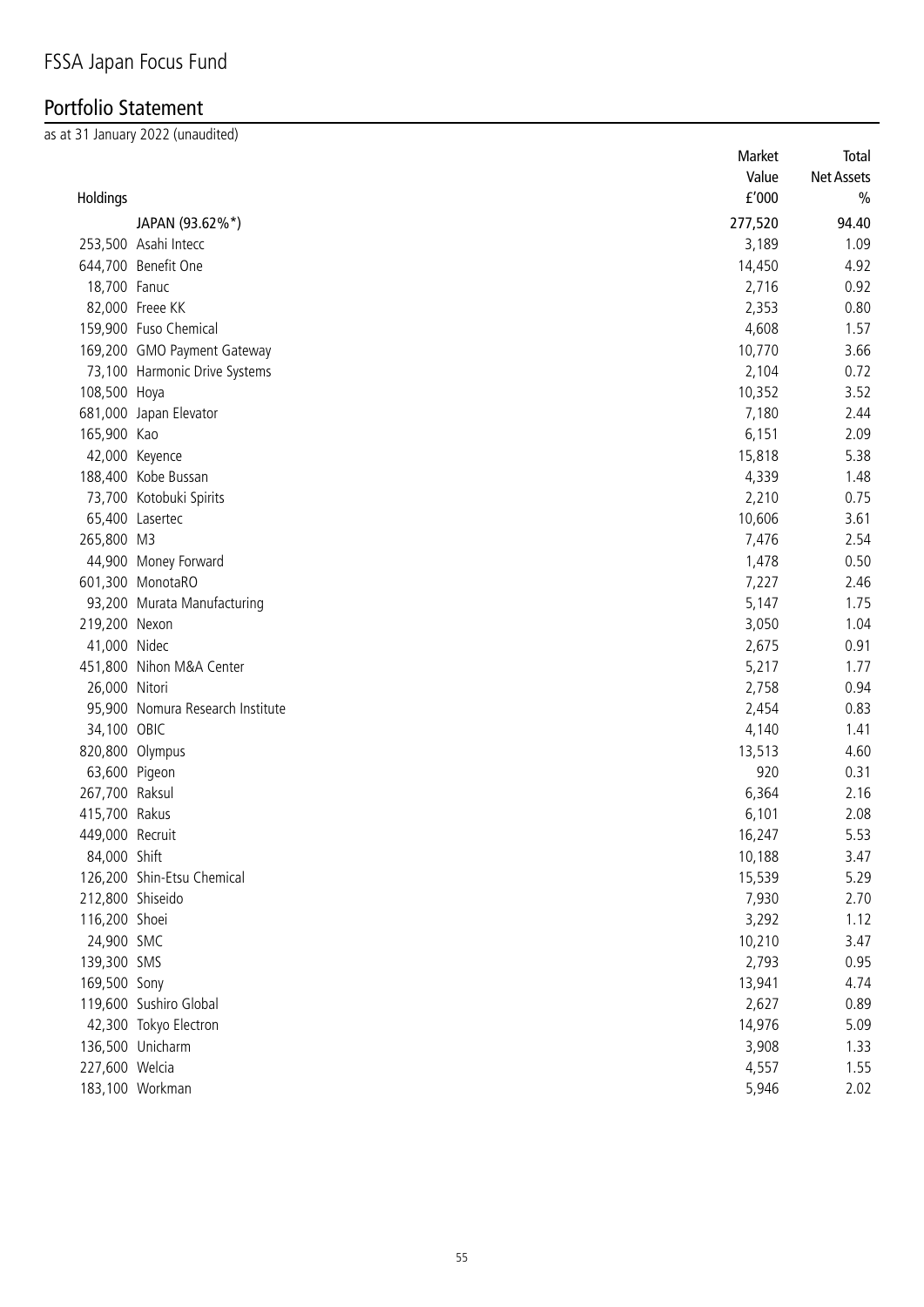### Portfolio Statement (continued)

| as at 31 January 2022 (unaudited)                                                                                                        |                 |                            |
|------------------------------------------------------------------------------------------------------------------------------------------|-----------------|----------------------------|
|                                                                                                                                          | Market<br>Value | Total<br><b>Net Assets</b> |
| Holdings                                                                                                                                 | f'000           | $\%$                       |
| DERIVATIVES (0.00%*)                                                                                                                     | (33)            | (0.01)                     |
| <b>Forward Currency Contracts</b>                                                                                                        |                 |                            |
| Euro<br>Bought EUR24 for GBP20 Settlement 15/02/2022<br>Sold EUR90 for GBP75 Settlement 15/02/2022                                       |                 |                            |
| Japanese Yen<br>Sold JPY727,038,767 for GBP4,670,871 Settlement 15/02/2022<br>Bought JPY120,565,460 for GBP780,324 Settlement 15/02/2022 | (33)            | (0.01)                     |
| <b>US Dollar</b><br>Sold USD42,512 for GBP31,573 Settlement 15/02/2022<br>Bought USD42,201 for GBP31,520 Settlement 15/02/2022           |                 |                            |
| Portfolio of investments <sup><math>\wedge</math></sup>                                                                                  | 277,487         | 94.39                      |
| Net other assets                                                                                                                         | 16,491          | 5.61                       |
| Total net assets                                                                                                                         | 293,978         | 100.00                     |

All investments held are listed, unless otherwise stated.

For the purposes of the portfolio holdings analysis, securities are shown based on their country of listing.

\* Comparative figures shown in brackets relate to 31 July 2021.

 $\wedge$  Including derivative liabilities.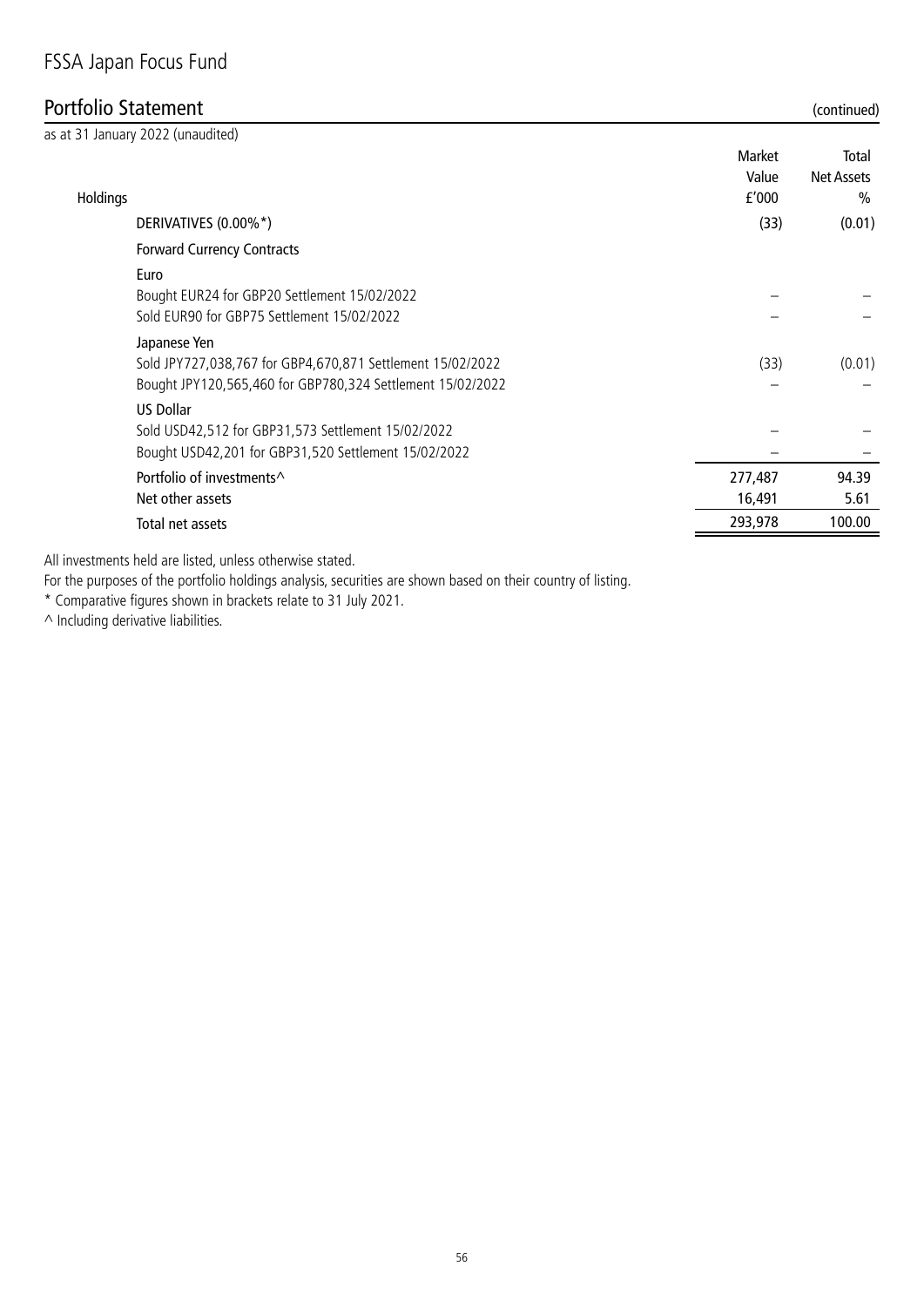### Comparative Table

for the period ended 31 January 2022 (unaudited)

### Net Asset Value and Operating Charges Figure

|                                       | Interim         | Final        | Final        | Final        |
|---------------------------------------|-----------------|--------------|--------------|--------------|
|                                       | 31 January 2022 | 31 July 2021 | 31 July 2020 | 31 July 2019 |
| Share class B Accumulation            |                 |              |              |              |
| Closing net asset value (£'000)       | 235,909         | 184.221      | 93,391       | 21,984       |
| Closing number of shares              | 96,966,698      | 67,628,484   | 39,698,576   | 11,300,722   |
| Closing net asset value per share (p) | 243.29          | 272.40       | 235.25       | 194.54       |
| Operating charges*                    | 0.80%           | 0.81%        | 1.11%        | 1.10%        |
| Direct transaction costs              | $0.07\%$        | 0.07%        | 0.15%        | 0.08%        |
| Prices                                |                 |              |              |              |
| Highest share price                   | 327.59          | 294.19       | 249.50       | 196.30       |
| Lowest share price                    | 233.74          | 234.85       | 168.38       | 158.30       |
|                                       |                 |              |              |              |

\* The ACD's periodic charge was reduced to 0.75% from 1 November 2020.

|                                       | Interim         | Final        | Final        |
|---------------------------------------|-----------------|--------------|--------------|
|                                       | 31 January 2022 | 31 July 2021 | 31 July 2020 |
| <b>Share class E Accumulation</b>     |                 |              |              |
| Closing net asset value (£'000)       | 47,458          | 50,599       | 23,235       |
| Closing number of shares              | 41,152,386      | 39,205,218   | 20,876,616   |
| Closing net asset value per share (p) | 115.32          | 129.06       | 111.30       |
| Operating charges                     | 0.70%           | $0.70\%$     | 0.85%        |
| Direct transaction costs              | 0.07%           | 0.07%        | 0.18%        |
| <b>Prices</b>                         |                 |              |              |
| Highest share price                   | 155.23          | 139.29       | 118.02       |
| Lowest share price                    | 110.80          | 111.14       | 79.59        |

Share class E Accumulation was launched on 11 October 2019.

|                                       | Interim         | Final        | Final        | Final        |
|---------------------------------------|-----------------|--------------|--------------|--------------|
|                                       | 31 January 2022 | 31 July 2021 | 31 July 2020 | 31 July 2019 |
| Share class B Hedged Accumulation     |                 |              |              |              |
| Closing net asset value (£'000)       | 3,967           | 2,580        | 1,065        | 698          |
| Closing number of shares              | 1,961,467       | 1,151,974    | 603,659      | 492,743      |
| Closing net asset value per share (p) | 202.26          | 223.96       | 176.36       | 141.66       |
| Operating charges*                    | 0.88%           | 0.89%        | 1.19%        | 1.18%        |
| Direct transaction costs              | 0.07%           | $0.07\%$     | 0.15%        | 0.08%        |
| Prices                                |                 |              |              |              |
| Highest share price                   | 267.05          | 229.50       | 182.08       | 158.50       |
| Lowest share price                    | 193.84          | 177.32       | 119.13       | 120.20       |

\* The ACD's periodic charge was reduced to 0.75% from 1 November 2020.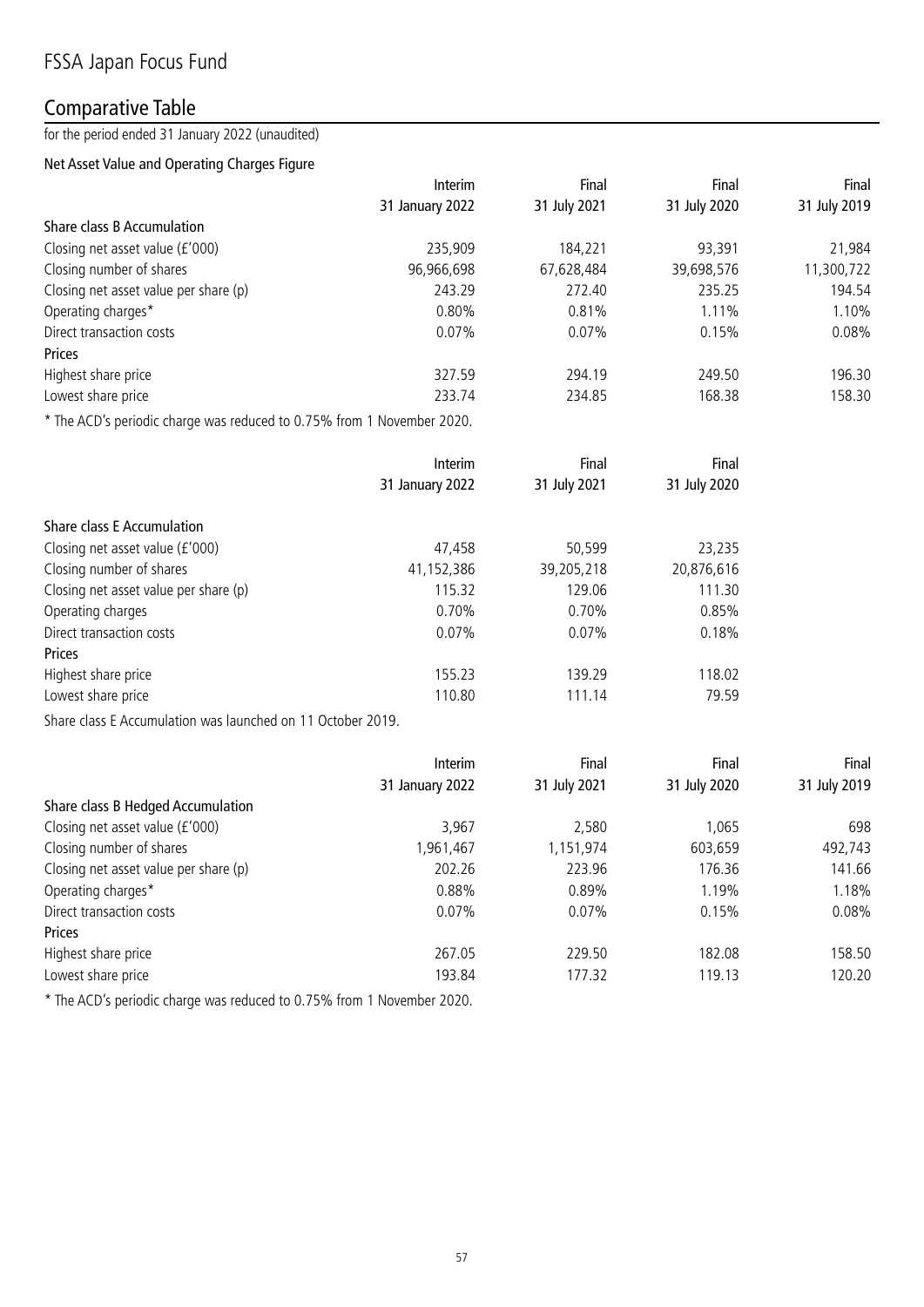### Comparative Table (continued)

for the period ended 31 January 2022 (unaudited)

Net Asset Value and Operating Charges Figure

|                                              | Interim         | Final        | Final        | Final        |
|----------------------------------------------|-----------------|--------------|--------------|--------------|
|                                              | 31 January 2022 | 31 July 2021 | 31 July 2020 | 31 July 2019 |
| Share class B Accumulation (USD share class) |                 |              |              |              |
| Closing net asset value (\$'000)             | 109             | 128          | 51           |              |
| Closing number of shares                     | 76,614          | 77,614       | 38,255       | 1,000        |
| Closing net asset value per share (c)        | 142.01          | 164.77       | 134.40       | 103.70       |
| Operating charges*                           | 0.80%           | 0.81%        | 1.11%        | 1.08%        |
| Direct transaction costs                     | 0.07%           | $0.07\%$     | 0.15%        | 0.62%        |
| Prices                                       |                 |              |              |              |
| Highest share price                          | 197.06          | 173.12       | 137.89       | 104.85       |
| Lowest share price                           | 136.13          | 134.37       | 90.34        | 100.00       |
|                                              |                 |              |              |              |

\* The ACD's periodic charge was reduced to 0.75% from 1 November 2020.

|                                              | Interim         | Final        | Final        |
|----------------------------------------------|-----------------|--------------|--------------|
|                                              | 31 January 2022 | 31 July 2021 | 31 July 2020 |
| Share class E Accumulation (USD share class) |                 |              |              |
| Closing net asset value (\$'000)             | 8,805           | 6,864        | 5,403        |
| Closing number of shares                     | 6,971,959       | 4,685,987    | 4,530,260    |
| Closing net asset value per share (c)        | 126.30          | 146.47       | 119.27       |
| Operating charges                            | 0.70%           | 0.70%        | 0.89%        |
| Direct transaction costs                     | 0.07%           | $0.07\%$     | 0.18%        |
| Prices                                       |                 |              |              |
| Highest share price                          | 175.19          | 153.81       | 122.36       |
| Lowest share price                           | 121.06          | 119.31       | 80.10        |

Share class E Accumulation (USD share class) was launched on 11 October 2019.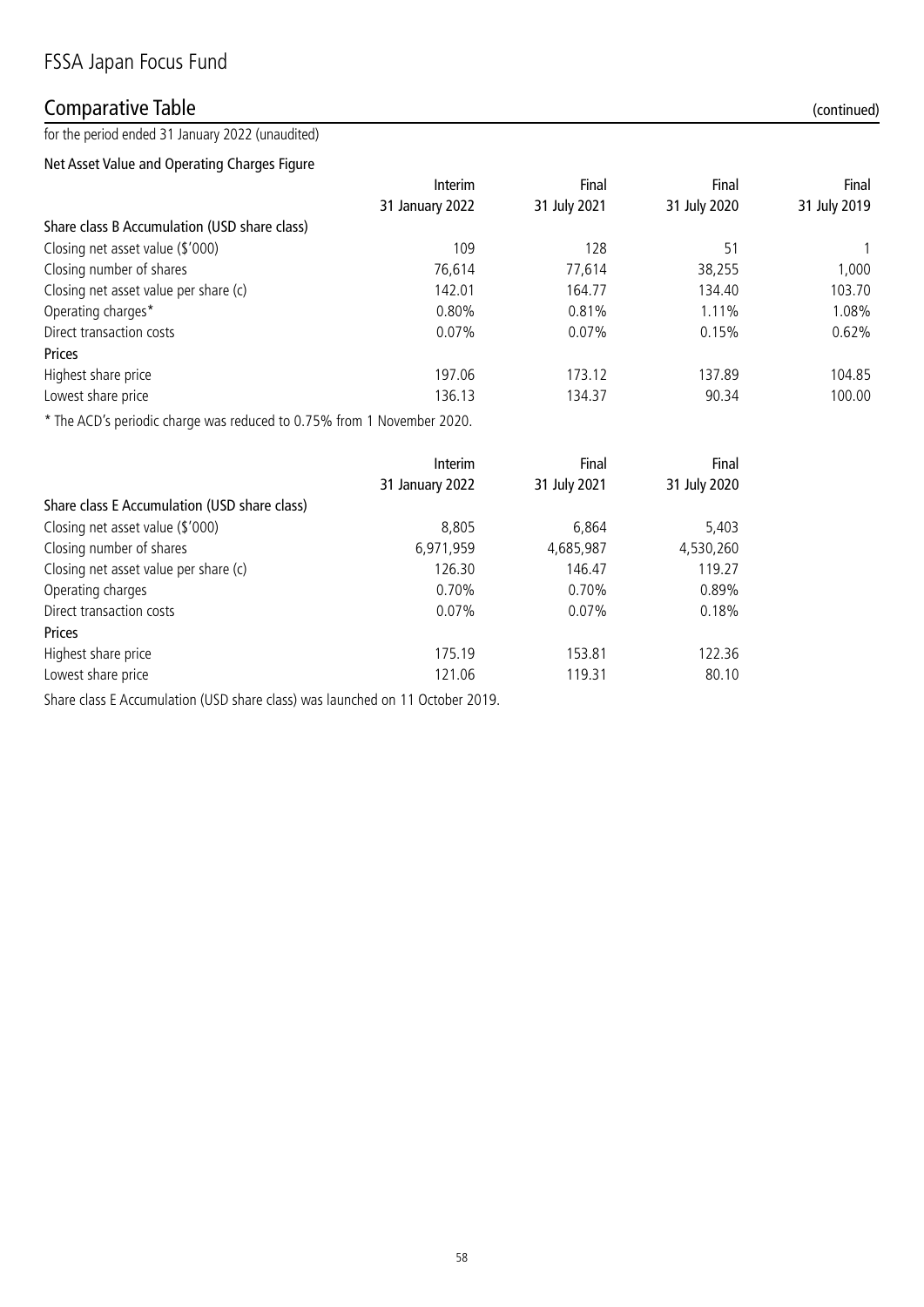# FSSA Japan Focus Fund

### Statement of Total Return

for the period ended 31 January 2022 (unaudited)

|                                                                              | 31 January 2022 |           | 31 January 2021 |        |  |
|------------------------------------------------------------------------------|-----------------|-----------|-----------------|--------|--|
|                                                                              | f'000           | f'000     | f'000           | f'000  |  |
| Income                                                                       |                 |           |                 |        |  |
| Net capital (losses)/gains                                                   |                 | (41, 767) |                 | 20,992 |  |
| Revenue                                                                      | 874             |           | 492             |        |  |
| Expenses                                                                     | (1, 187)        |           | (636)           |        |  |
| Interest payable and similar charges                                         | (10)            |           | (4)             |        |  |
| Net expense before taxation for the period                                   | (323)           |           | (148)           |        |  |
| Taxation                                                                     | (87)            |           | (49)            |        |  |
| Net expense after taxation for the period                                    |                 | (410)     |                 | (197)  |  |
| Total return before distribution                                             |                 | (42, 177) |                 | 20,795 |  |
| <b>Distributions</b>                                                         |                 |           |                 |        |  |
| Change in net assets attributable to shareholders from investment activities |                 | (42, 177) |                 | 20,795 |  |

# Statement of Change in Net Assets Attributable to Shareholders

| for the period ended 31 January 2022 (unaudited)                             |                 |           |                 |         |
|------------------------------------------------------------------------------|-----------------|-----------|-----------------|---------|
|                                                                              | 31 January 2022 |           | 31 January 2021 |         |
|                                                                              | f'000           | f'000     | f'000           | f'000   |
| Opening net assets attributable to shareholders                              |                 | 242,429   |                 | 121,846 |
| Amounts receivable on creation of shares                                     | 131,371         |           | 63,601          |         |
| Amounts payable on cancellation of shares                                    | (37,800)        |           | (24, 476)       |         |
|                                                                              |                 | 93,571    |                 | 39,125  |
| Dilution adjustment                                                          |                 | 155       |                 | 42      |
| Change in net assets attributable to shareholders from investment activities |                 | (42, 177) |                 | 20,795  |
| Retained distribution on accumulation shares                                 |                 |           |                 |         |
| Closing net assets attributable to shareholders                              |                 | 293,978   |                 | 181,808 |

Comparative information is provided for the Statement of Change in Net Assets Attributable to Shareholders. As this information is for the prior interim period, the net assets at the end of that period do not correspond to the net assets at the start of the current period.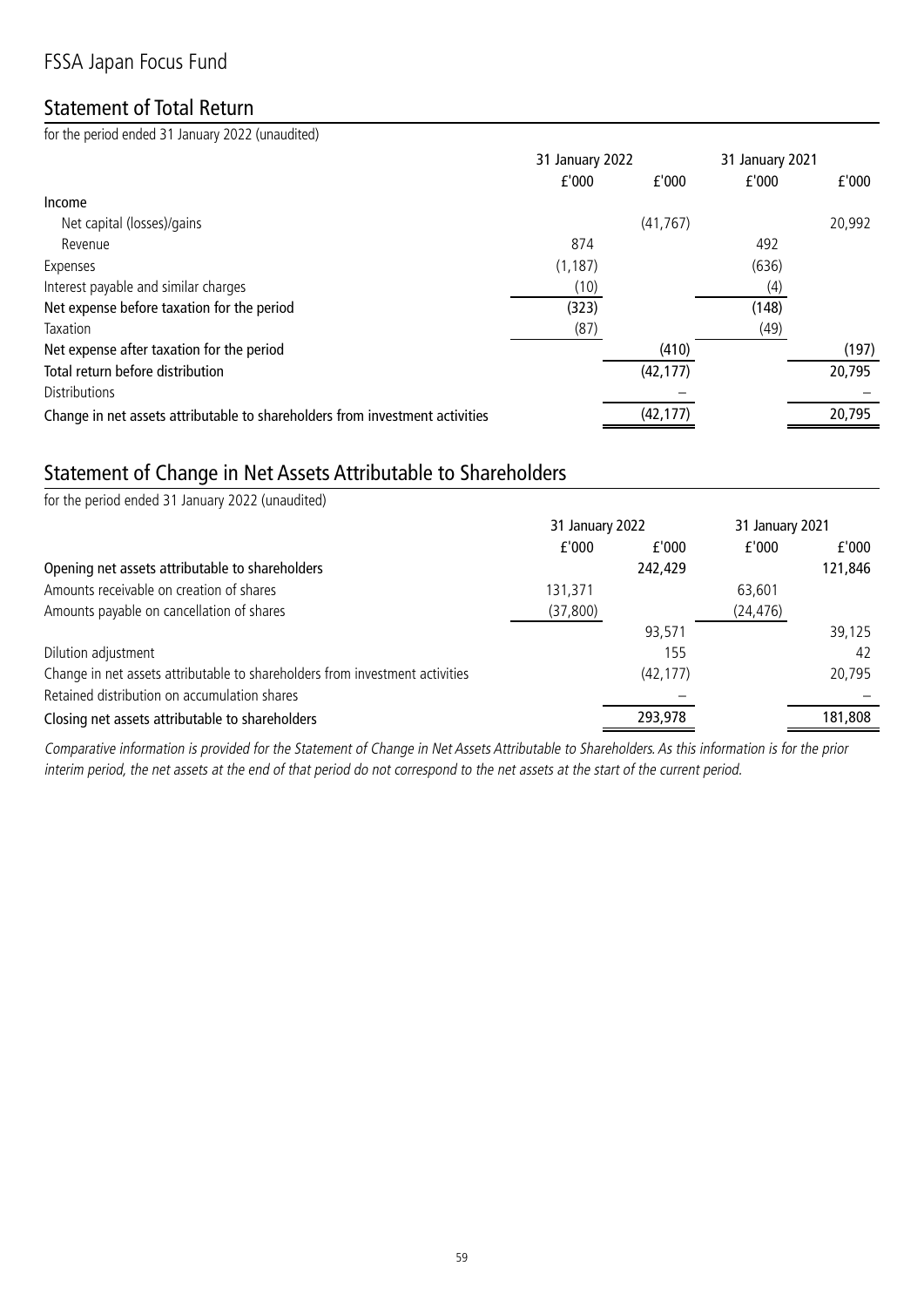# FSSA Japan Focus Fund

### Balance Sheet

as at 31 January 2022 (unaudited) 31 January 2022 31 July 2021 £'000 £'000 Assets Fixed assets Investments 277,520 226,969 Current assets Debtors 9,355 12,354 Cash and bank balances 9,306 Total assets 300,395 248,629 Liabilities Investment liabilities (33) (4) Creditors Other creditors (6,196) (6,196) (6,197) (6,198) (6,198) (6,198) Total liabilities (6,417) (6,200) Net assets attributable to shareholders 293,978 242,429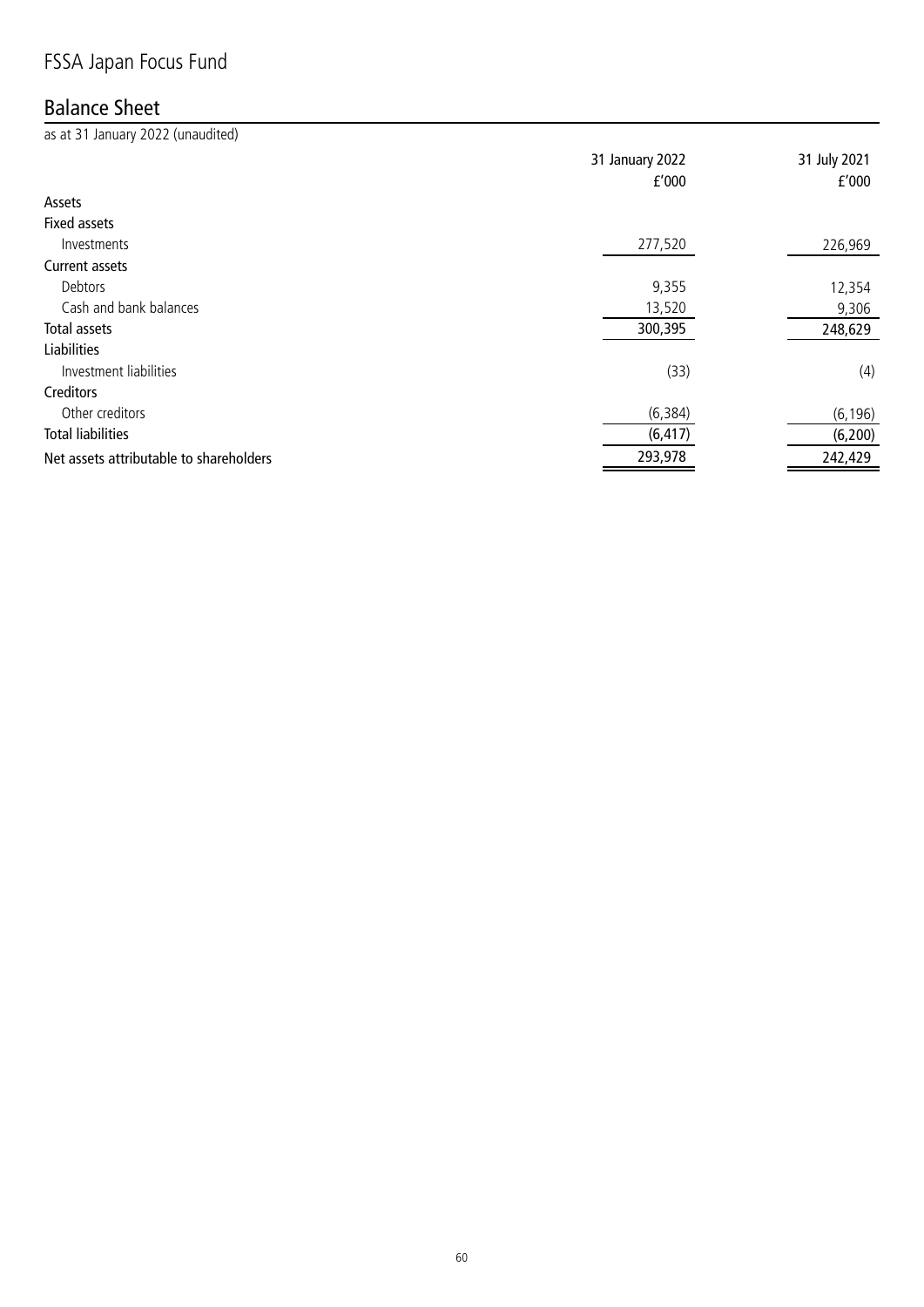### FSSA Japan Focus Fund

### Distribution Tables

for the period ended 31 January 2022 (unaudited)

#### Distribution in pence and cents per share

Group 1 Interim – Shares purchased prior to 1 August 2021

Group 2 Interim – Shares purchased between 1 August 2021 and 31 January 2022

#### Share class B Accumulation

|         |         |              | Distribution | Distribution |
|---------|---------|--------------|--------------|--------------|
|         | Net     |              | payable      | paid         |
|         | revenue | Equalisation | 31/03/2022   | 31/03/2021   |
| Group 1 | (p)     | (p)          | (p)          | (p)          |
| Interim |         |              |              | —            |
| Group 2 | (p)     | (p)          | (p)          | (p)          |
| Interim |         |              |              |              |
|         |         |              |              |              |

This share class is in deficit and therefore not making a distribution.

#### Share class E Accumulation

|         |         |              | Distribution | Distribution |
|---------|---------|--------------|--------------|--------------|
|         | Net     |              | payable      | paid         |
|         | revenue | Equalisation | 31/03/2022   | 31/03/2021   |
| Group 1 | (p)     | (p)          | (p)          | (p)          |
| Interim |         |              |              |              |
| Group 2 | (p)     | (p)          | (p)          | (p)          |
| Interim |         |              |              | -            |

This share class is in deficit and therefore not making a distribution.

#### Share class B Hedged Accumulation

|         |            |              | Distribution | Distribution |
|---------|------------|--------------|--------------|--------------|
|         | <b>Net</b> |              | payable      | paid         |
|         | revenue    | Equalisation | 31/03/2022   | 31/03/2021   |
| Group 1 | (p)        | (p)          | (p)          | (p)          |
| Interim |            |              |              |              |
| Group 2 | (p)        | (p)          | (p)          | (p)          |
| Interim |            |              |              |              |

This share class is in deficit and therefore not making a distribution.

#### Share class B Accumulation (USD share class)

|         |            |              | Distribution | Distribution |
|---------|------------|--------------|--------------|--------------|
|         | <b>Net</b> |              | payable      | paid         |
|         | revenue    | Equalisation | 31/03/2022   | 31/03/2021   |
| Group 1 | (c)        | (C)          | (C           | (c)          |
| Interim |            |              |              |              |
| Group 2 | (c)        | (c)          | (C)          | (c)          |
| Interim |            |              |              | –            |

This share class is in deficit and therefore not making a distribution.

#### Share class E Accumulation (USD share class)

|                                                                                                               |            |              | Distribution | Distribution |
|---------------------------------------------------------------------------------------------------------------|------------|--------------|--------------|--------------|
|                                                                                                               | <b>Net</b> |              | payable      | paid         |
|                                                                                                               | revenue    | Equalisation | 31/03/2022   | 31/03/2021   |
| Group 1                                                                                                       | (c)        | (c)          | (c)          | (c)          |
| Interim                                                                                                       |            |              |              |              |
| Group 2                                                                                                       | (c)        | (C)          | (c)          | (c)          |
| Interim                                                                                                       |            |              |              |              |
| The Complete of the Control of the children and the book of the complete state of the children description of |            |              |              |              |

This share class is in deficit and therefore not making a distribution.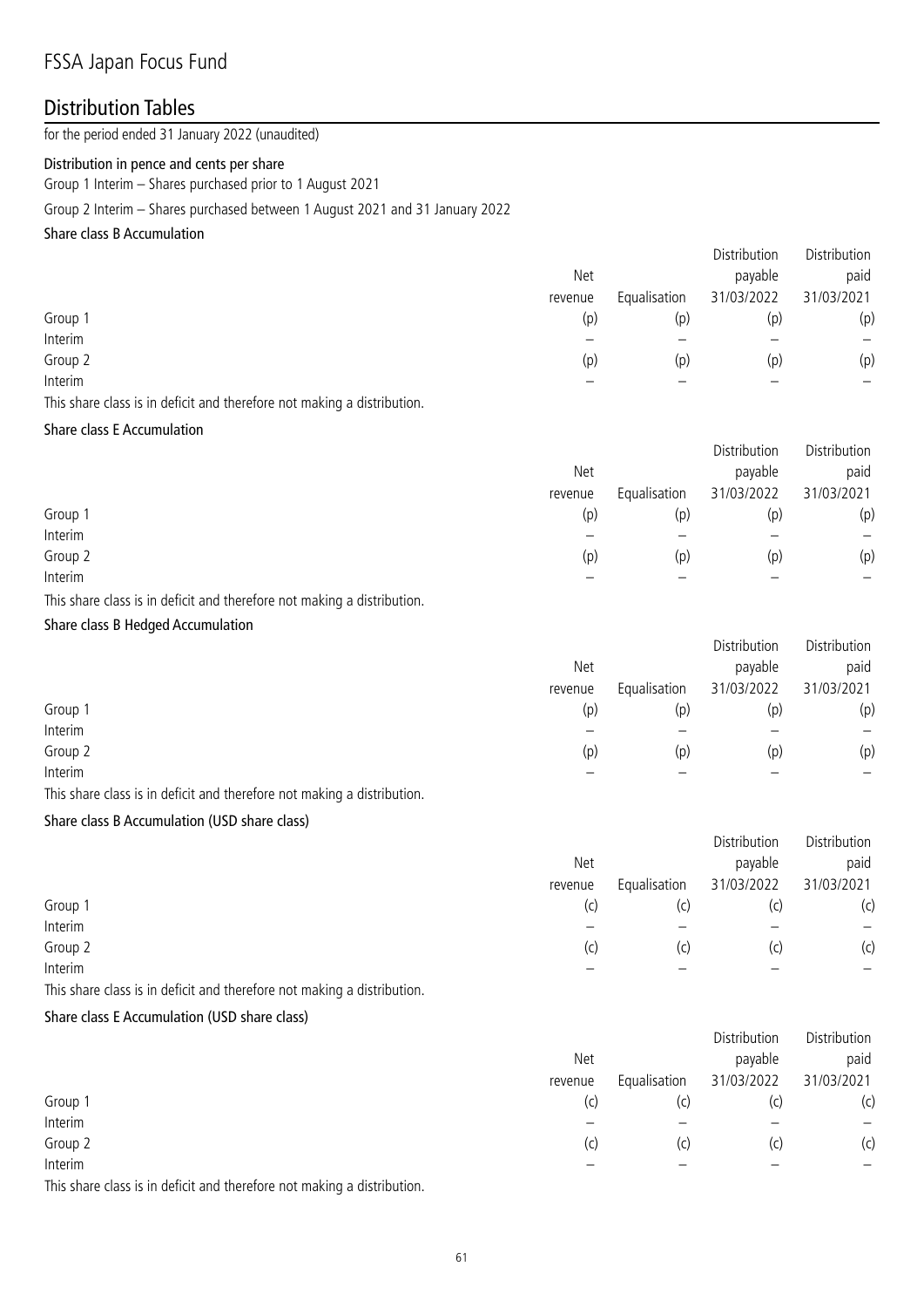### Distribution Tables (continued)

for the period ended 31 January 2022 (unaudited)

#### Corporate tax for all share classes (unaudited)

A shareholder liable to corporation tax receives this distribution, excluding equalisation, as follows:

Interim – 100.00% of the dividend is received as franked investment income.

Interim – 0.00% of the dividend is received as an annual payment (non-foreign element) received after the deduction of income tax at the lower rate and is liable to corporation tax. The tax deemed to be deducted is treated as income tax.

Interim – 0.00% of the dividend is received as an annual payment (foreign element) received after the deduction of income tax at the lower rate and is liable to corporation tax. It is treated as foreign income in the hands of the corporate investor and is liable to corporation tax. The associated deemed tax is treated as foreign tax in the hands of the investor, who may be able to claim double tax relief. Investors cannot reclaim any of this deemed tax on the foreign element from HM Revenue & Customs.

Shareholders should consult their professional advisers for any advice regarding their tax position.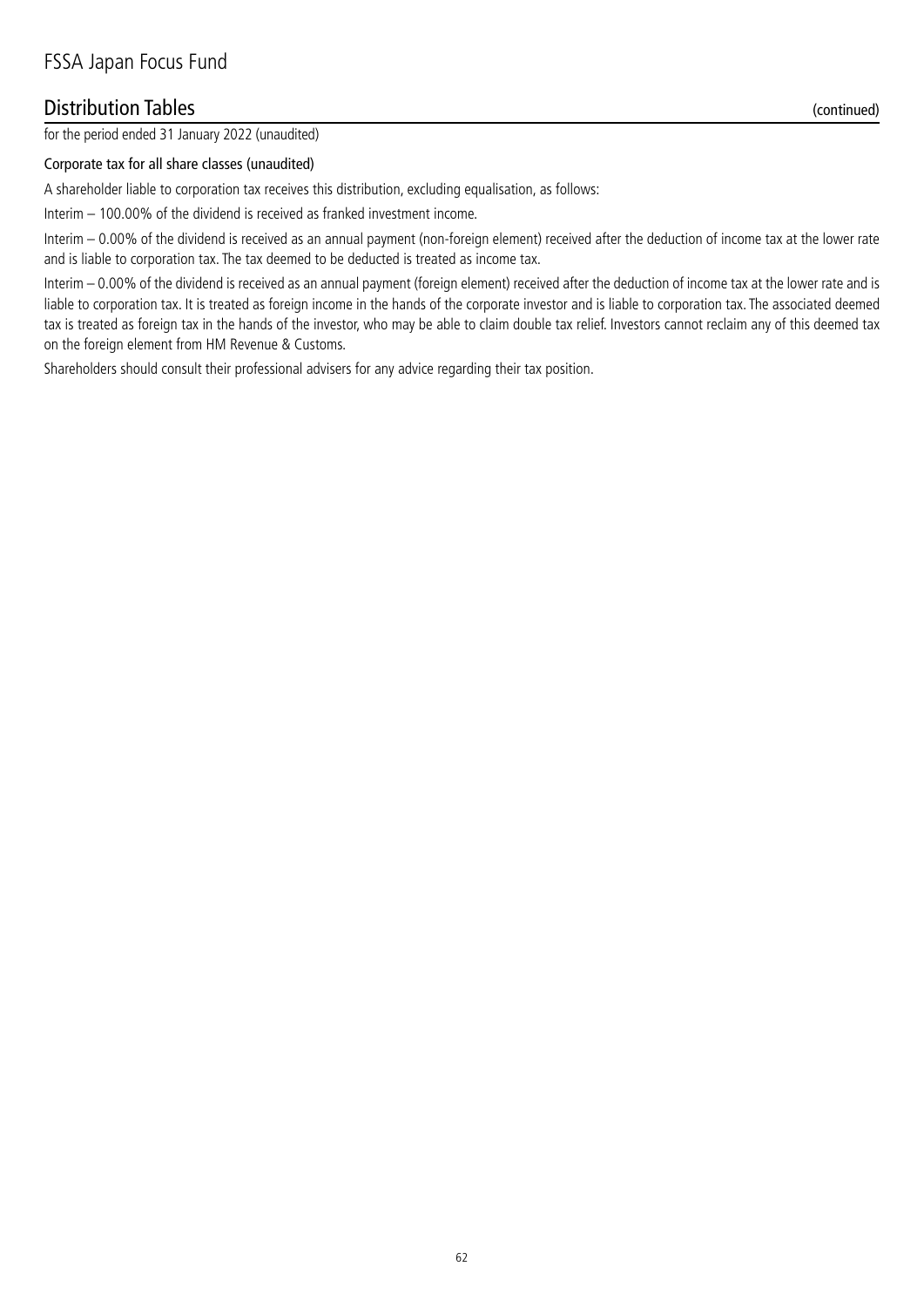# Authorised Fund Manager's Report

for the period ended 31 January 2022 (unaudited)

#### Investment Objective and Policy

The Fund aims to achieve capital growth over the long term (at least five years).

The Fund invests in a diversified portfolio of equity or equity-related securities of companies that are incorporated or listed, or where a majority of their economic activities take place, in the Asia Pacific region (including Japan) and which are listed, traded or dealt in on Regulated Markets worldwide.

The Fund invests in quality companies which are positioned to benefit from, and contribute to, sustainable development.

The Manager assesses quality by understanding:

- i. the quality of management which includes integrity, attitude to environmental and social impacts, corporate governance, long-term performance, attitude to risk and alignment with minority shareholders. The Manager has a preference for stable, long-term (often multiple generational) stewards leading the company;
- ii. the quality of the franchise which includes the social usefulness of the products or services, their environmental impacts and efficiency, and responsible business practices; and
- iii. the quality of the financials which includes financial performance over the economic cycle, cash flows and debt, with a preference for net cash balance sheets (i.e. companies whose cash resources exceed their debt).

The investment policy of the Fund may be achieved by investing up to 10% of its Net Asset Value in other collective investment schemes, including in collective investment schemes managed by the ACD or its associates, and/or other Funds of the Company.

Where the Manager is unable to identify investment opportunities at appropriate valuations from time to time, the Fund may hold cash and Near Cash Assets in different currencies.

The Fund may use derivatives for efficient portfolio management purposes only

#### Risks and reward profile

|                                              | ← Lower Risk                                            |  |  |  |  | Higher Risk $\rightarrow$ |  |
|----------------------------------------------|---------------------------------------------------------|--|--|--|--|---------------------------|--|
|                                              | Potentially Higher Rewards<br>Potentially Lower Rewards |  |  |  |  |                           |  |
| Share class A Accumulation                   |                                                         |  |  |  |  |                           |  |
| Share class A Income                         |                                                         |  |  |  |  |                           |  |
| Share class B Accumulation                   |                                                         |  |  |  |  |                           |  |
| Share class B Income                         |                                                         |  |  |  |  |                           |  |
| Share class A Accumulation (EUR share class) |                                                         |  |  |  |  |                           |  |
| Share class B Accumulation (EUR share class) |                                                         |  |  |  |  |                           |  |

- The synthetic risk reward indicator (the SRRI) rating is not a measure of the risk of you losing your investment, but describes how much the value of the Fund went up and down in the past;
- The SRRI rating is based on historical data, which may not be a reliable indication of the future risks and rewards of the Fund;
- The Manager cannot guarantee that the rating of the Fund will remain the same; it may change over time;
- Even the lowest rating of 1 does not mean a risk-free investment;
- On a scale of 1 (less risky) to 7 (riskier), this Fund has a rating of 5 due to its past performance and the nature of its investments. Shares with a rating of 5 might have higher risks, but also higher returns;
- Risk is taken in order to make a higher potential return; the more risk a Fund takes, the higher the potential return, but the greater the risk of loss; and
- The value of the Fund and its return is not guaranteed and may fall as well as rise. You may get back significantly less than you originally invested.

The Fund might also experience the following risks:

Emerging market risk: Emerging markets tend to be more sensitive to economic and political conditions than developed markets. Other factors include greater liquidity risk, restrictions on investment or transfer of assets, failed/delayed settlement and difficulties valuing securities.

Currency risk: The Fund invests in assets which are denominated in other currencies; changes in exchange rates will affect the value of the Fund and could create losses. Currency control decisions made by governments could affect the value of the Fund's investments and could cause the Fund to defer or suspend redemptions of its shares.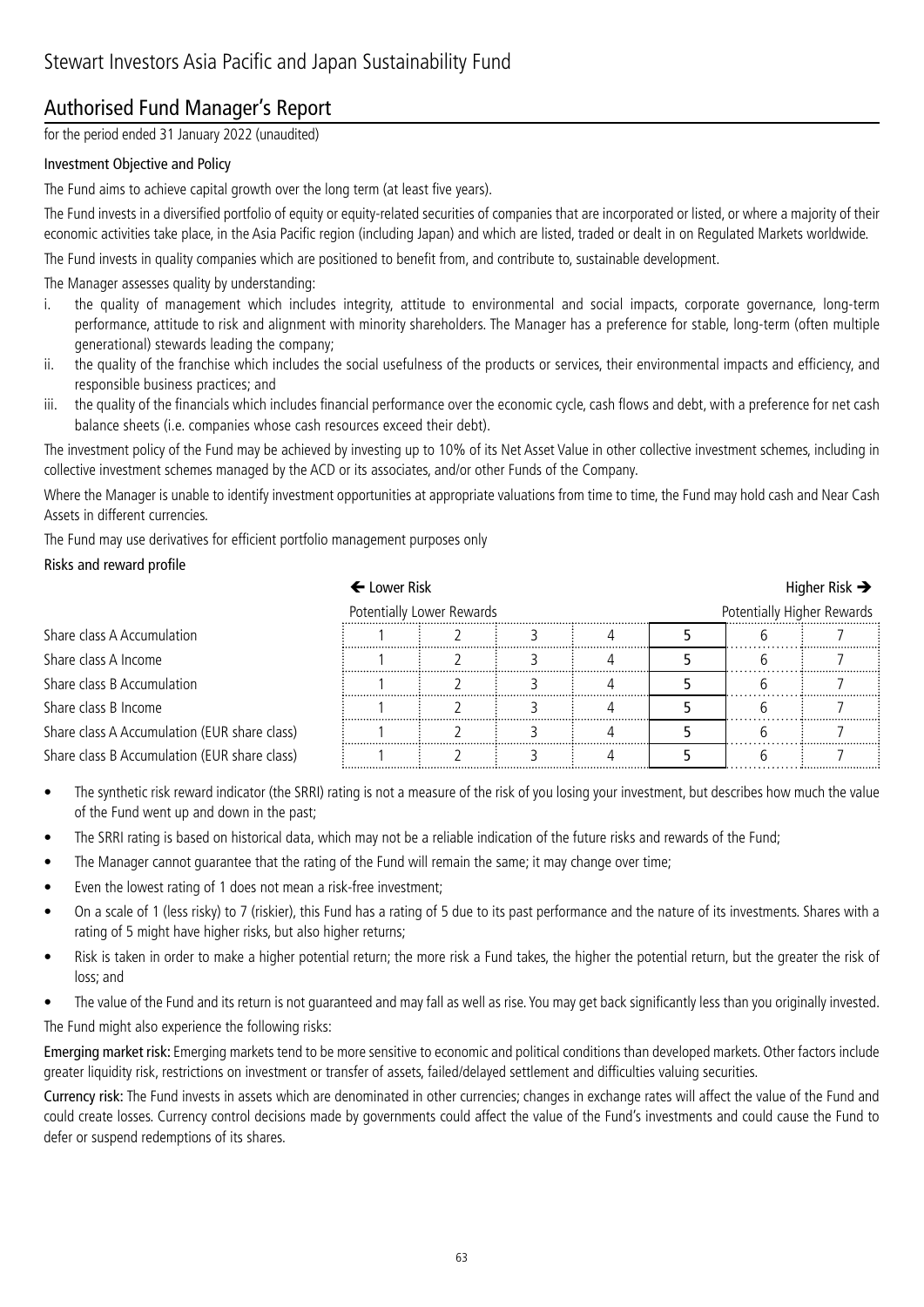### Authorised Fund Manager's Report (continued)

for the period ended 31 January 2022 (unaudited)

China market risk: Although China has seen rapid economic and structural development, investing there may still involve increased risks of political and governmental intervention, potentially limitations on the allocation of the Fund's capital, and legal, regulatory, economic and other risks including greater liquidity risk, restrictions on investment or transfer of assets, failed/delayed settlement and difficulties valuing securities.

Smaller companies risk: Investments in smaller companies may be riskier and more difficult to buy and sell than investments in larger companies.

For further information on risks, please refer to the Risk Factors section in the Company's Prospectus.

#### Performance

The Fund decreased by 0.3% in sterling terms over the 6 months and has provided cumulative returns of 21.5% and 30.9% over three and five years respectively to 31 January 2022 (net of fees and tax for the B GBP Accumulation share class).

Indian companies Tube Investments of India, Elgi Equipments and Mahindra & Mahindra gained, delivering strong earnings growth.

Producer of plant-based products, Vitasoy International Holdings, was a detractor as it faced discontent from customers in mainland China. Leading South Korean search-engine provider, Naver, struggled in the face of increased regulation. Guangzhou Kingmed Diagnostics Group declined as outbreaks of COVID and strongly enforced city lockdowns disrupted operations.

#### Portfolio changes

The Fund purchased three industrial sector companies over the period. The first, a leading Japanese online platform, MonotaRO, which sells maintenance, repair and operations products and has a growing footprint across the Asia Pacific region. The Fund also purchased Japan's leading elevator-servicing company with a growing presence in India, Indonesia and Vietnam, and a Taiwanese pneumatic-component manufacturer and distributor which is expanding into new products and overseas markets.

The Fund sold Indian generic-drugs manufacturer, Dr. Reddy's Laboratories, on account of the risks facing the company in a complex and highly regulated sector. The Fund also sold Tata Communications on the Manager's preference for a concentrated portfolio, and Tokyo Electron on valuation concerns.

#### **Outlook**

The Asian region is home to some of the highest-quality stewards and first-rate franchises, globally, with many avenues for long-term growth. The Manager continues to believe sustainability tailwinds combined with high-quality business models are a powerful formula for long-term success. Paired with their disciplined, independent investment approach, they expect to continue to protect and grow clients' investments over the long term.

| cannaight performance as at 31 sanaary Euge |       |       |            |            |            |            |            |
|---------------------------------------------|-------|-------|------------|------------|------------|------------|------------|
| Time                                        |       | 6     |            |            |            | 10         | Since      |
| period                                      | mths  | mths  | ۷r         | yrs        | yrs        | yrs        | launch     |
| Fund return %                               | (5.2) | (0.3) | 2.6        | 21.5       | 30.9       | 146.1      | 1,091.8    |
| Benchmark return %                          | (4.1) | (2.1) | (5.4)      | 22.2       | 39.8       | 111.7      | 492.3      |
| Discrete performance as at 31 January 2022  |       |       |            |            |            |            |            |
| Time                                        |       |       | 12 mths to | 12 mths to | 12 mths to | 12 mths to | 12 mths to |
| period                                      |       |       | 31/01/22   | 31/01/21   | 31/01/20   | 31/01/19   | 31/01/18   |
| Fund return %                               |       |       | 2.6        | 20.8       | (2.0)      | (3.6)      | 11.9       |
| Benchmark return %                          |       |       | (5.4)      | 21.1       | 6.7        | (6.5)      | 22.2       |
|                                             |       |       |            |            |            |            |            |

### Cumulative performance as at 31 January 2022

Benchmark: MSCI AC Asia Pacific Index.

IA Sector: Asia Pacific Including Japan.

Performance is based on share class B Accumulation (GBP), as this is considered to be the Fund's primary share class.

Performance data is calculated on a net basis by deducting fees incurred at Fund level (e.g. the management fee and other Fund expenses), save that it does not take account of initial charges or switching fees (if any). Income reinvested is included on a net of tax basis.

Past performance should not be used as a guide to future performance, which is not guaranteed.

Please note that the Stewart Investors Asia Pacific Fund share class A Accumulation GBP launched on 30 June 1988. For historic performance of this share class, please see the factsheets by visiting www.firstsentierinvestors.com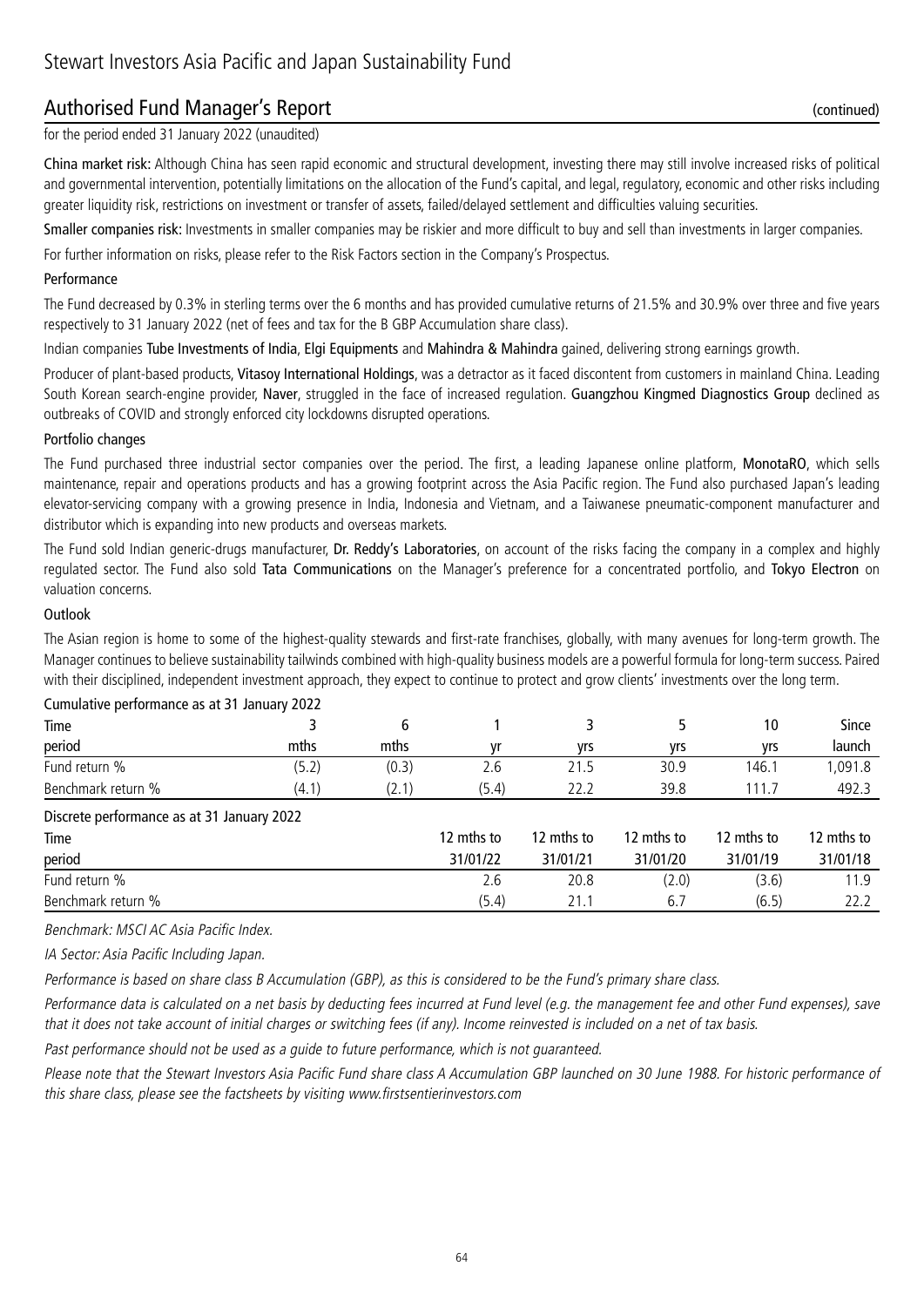# Authorised Fund Manager's Report (continued)

for the period ended 31 January 2022 (unaudited)

#### Ten largest holdings

|                               | 31 January 2022 |                            | 31 July 2021 |
|-------------------------------|-----------------|----------------------------|--------------|
| Stock name                    | % of Fund       | Stock name                 | % of Fund    |
| Tube Investments of India     | 6.13            | Hoya                       | 5.17         |
| Mahindra & Mahindra           | 4.98            | Voltronic Power Technology | 4.33         |
| Hoya                          | 4.18            | Marico                     | 4.27         |
| Unicharm                      | 3.93            | <b>CSL</b>                 | 3.91         |
| <b>CSL</b>                    | 3.80            | Unicharm                   | 3.85         |
| <b>Tata Consumer Products</b> | 3.74            | Tube Investments of India  | 3.82         |
| Tata Consultancy Services     | 3.53            | Vitasoy International      | 3.72         |
| Voltronic Power Technology    | 3.42            | Tata Consumer Products     | 3.67         |
| Elgi Equipments               | 3.32            | Mahindra & Mahindra        | 3.48         |
| Housing Development Finance   | 3.27            | Techtronic Industries      | 3.12         |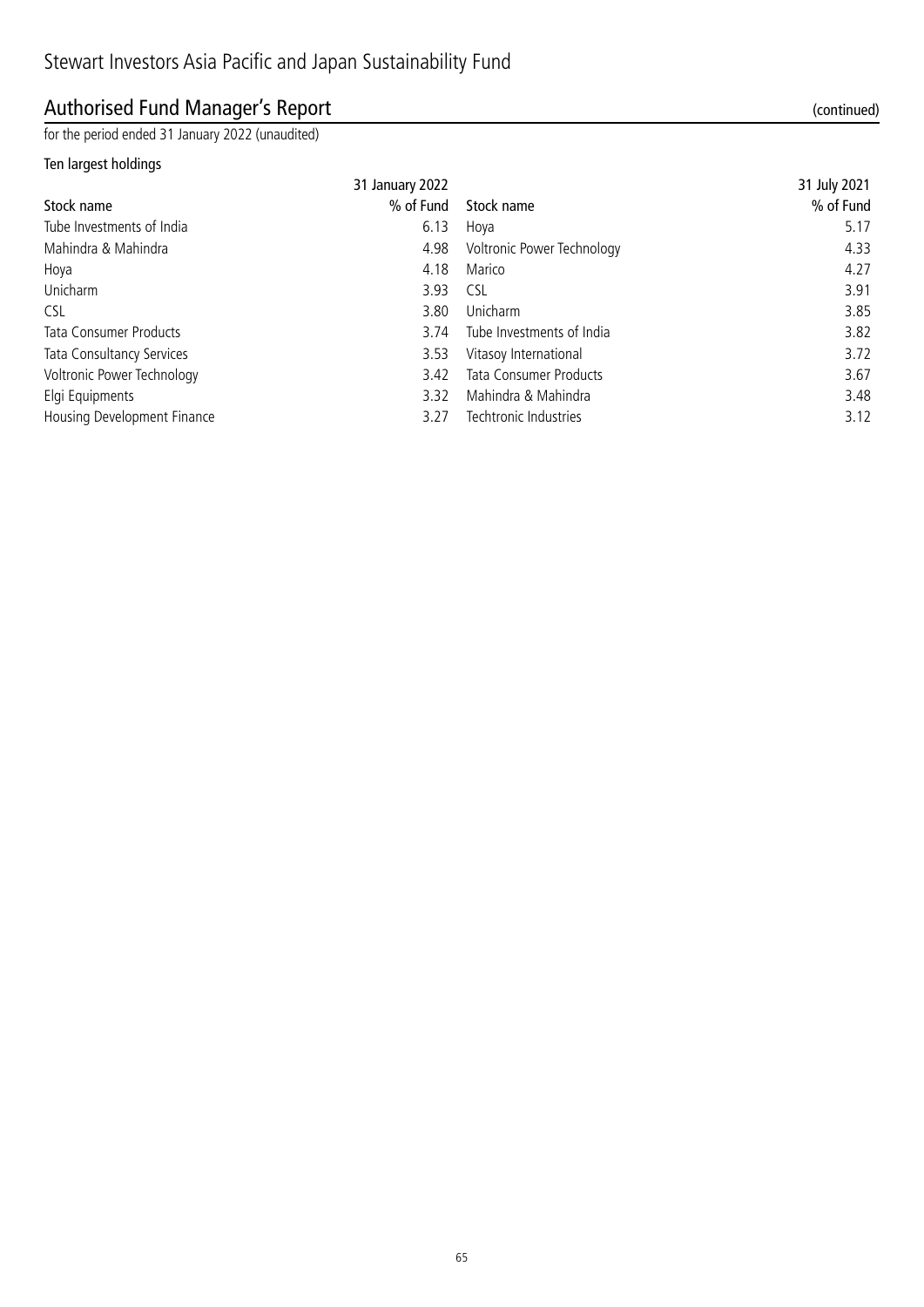# Portfolio Statement

as at 31 January 2022 (unaudited)

|                  |                                          | Market  | Total             |
|------------------|------------------------------------------|---------|-------------------|
|                  |                                          | Value   | <b>Net Assets</b> |
| Holdings         |                                          | f'000   | $\frac{0}{0}$     |
|                  | AUSTRALIA (6.80%*)                       | 31,311  | 6.61              |
| 295,460 Altium   |                                          | 5,539   | 1.17              |
|                  | 55,968 Cochlear                          | 5,655   | 1.19              |
| 131,598 CSL      |                                          | 17,992  | 3.80              |
| 35,842 Xero      |                                          | 2,125   | 0.45              |
|                  | CHINA (5.28%*)                           | 31,029  | 6.56              |
|                  | 135,000 Airtac International             | 3,448   | 0.73              |
|                  | 435,099 Amoy Diagnostics C               | 2,917   | 0.62              |
|                  | 1,006,998 Centre Testing International   | 2,488   | 0.53              |
|                  | 884,100 Estun Automation                 | 2,370   | 0.50              |
|                  | 212,000 Foshan Haitian Flavouring & Food | 2,394   | 0.51              |
| 490,100 Glodon   |                                          | 3,529   | 0.74              |
|                  | 470,889 Guangzhou Kingmed Diagnostics    | 4,285   | 0.90              |
|                  | 1,075,443 Hualan Biological Engineering  | 3,176   | 0.67              |
|                  | 553,353 Shenzhen Inovance Technology     | 3,886   | 0.82              |
|                  | 438,800 Yifeng Pharmacy Chain            | 2,536   | 0.54              |
|                  | <b>HONG KONG (9.69%*)</b>                | 34,086  | 7.20              |
|                  | 21,804,000 Pentamaster International     | 2,293   | 0.48              |
|                  | 691,500 Techtronic Industries            | 8,454   | 1.79              |
|                  | 5,202,000 Vinda International            | 10,392  | 2.20              |
|                  | 8,946,000 Vitasoy International          | 12,947  | 2.73              |
|                  | INDIA (40.01%*)                          | 190,227 | 40.19             |
|                  | 1,869,298 Crompton Greaves               | 3,252   | 0.69              |
|                  | 248,363 Dr Lal PathLabs                  | 7,353   | 1.55              |
|                  | 4,750,291 Elgi Equipments                | 15,729  | 3.32              |
|                  | 743,509 Godrej Consumer Products         | 6,595   | 1.39              |
|                  | 616,278 Housing Development Finance      | 15,500  | 3.27              |
|                  | 74,587 IndiaMart InterMesh               | 3,727   | 0.79              |
|                  | 154,695 Info Edge                        | 7,584   | 1.60              |
| 309,876 Infosys  |                                          | 5,378   | 1.14              |
|                  | 665,330 Kotak Mahindra Bank              | 12,333  | 2.61              |
|                  | 2,673,027 Mahindra & Mahindra            | 23,578  | 4.98              |
| 2,957,420 Marico |                                          | 14,297  | 3.02              |
|                  | 67,580 Sundaram Finance                  | 1,520   | 0.32              |
|                  | 972,946 Syngene International            | 5,534   | 1.17              |
|                  | 446,331 Tata Consultancy Services        | 16,686  | 3.53              |
|                  | 2,437,933 Tata Consumer Products         | 17,694  | 3.74              |
|                  | 300,847 Tech Mahindra                    | 4,450   | 0.94              |
|                  | 1,716,888 Tube Investments of India      | 29,017  | 6.13              |
|                  | INDONESIA (3.40%*)                       | 17,848  | 3.77              |
|                  | 23,268,000 Bank Central Asia             | 9,195   | 1.94              |
|                  | 262,936,300 Bank OCBC Nisp               | 8,653   | 1.83              |
|                  |                                          |         |                   |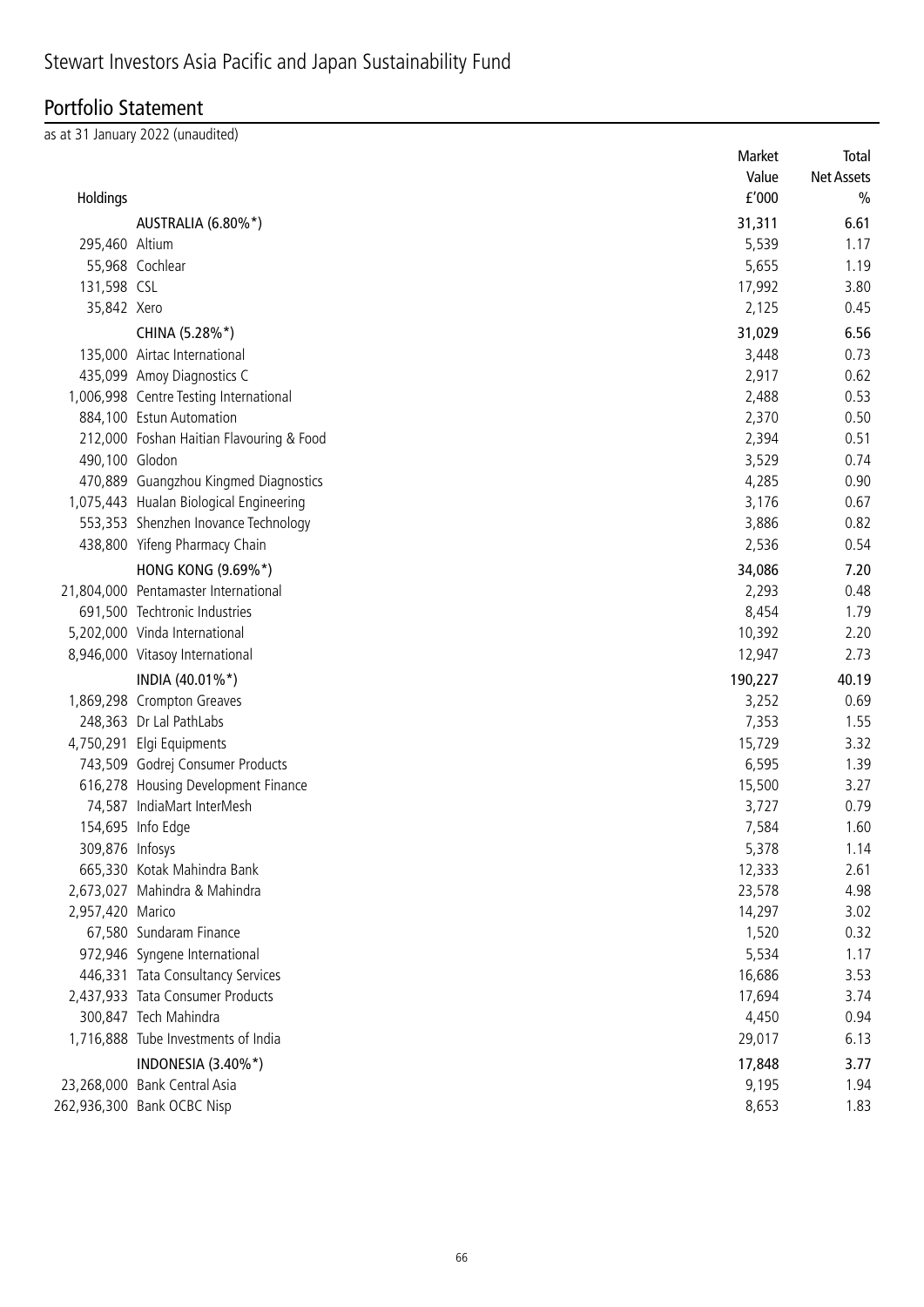# Stewart Investors Asia Pacific and Japan Sustainability Fund

### Portfolio Statement (continued)

| (continued |  |
|------------|--|
|            |  |

|                | as at 31 January 2022 (unaudited)          |         |                   |
|----------------|--------------------------------------------|---------|-------------------|
|                |                                            | Market  | Total             |
|                |                                            | Value   | <b>Net Assets</b> |
| Holdings       |                                            | f'000   | $\frac{0}{0}$     |
|                | JAPAN (14.22%*)                            | 69,582  | 14.70             |
| 127,800 As One |                                            | 4,663   | 0.98              |
|                | 391,700 Asahi Intecc                       | 4,928   | 1.04              |
| 207,400 Hoya   |                                            | 19,789  | 4.18              |
|                | 379,700 Japan Elevator Service             | 4,003   | 0.85              |
| 605,500 Mani   |                                            | 6,443   | 1.36              |
|                | 530,200 MonotaRO                           | 6,372   | 1.35              |
| 330,300 Pigeon |                                            | 4,777   | 1.01              |
|                | 649,900 Unicharm                           | 18,607  | 3.93              |
|                | NEW ZEALAND (3.42%*)                       | 18,949  | 4.00              |
|                | 653,328 Fisher & Paykel Healthcare         | 8,859   | 1.87              |
|                | 246,860 Mainfreight                        | 10,090  | 2.13              |
|                | PHILIPPINES (1.50%*)                       | 7,080   | 1.50              |
|                | 5,629,990 Philippine Seven                 | 7,080   | 1.50              |
|                | SINGAPORE (0.00%*)                         |         |                   |
|                | 9,954,070 Ezion warrants 06/4/2023#        |         |                   |
|                | SOUTH KOREA (3.24%*)                       | 10,947  | 2.31              |
|                | 499,864 Koh Young Technology               | 6,305   | 1.33              |
| 24,219 NAVER   |                                            | 4,642   | 0.98              |
|                | TAIWAN (11.55%*)                           | 49,852  | 10.53             |
|                | 658,094 Advantech                          | 6,710   | 1.42              |
|                | 1,062,127 Chroma ATE                       | 6,020   | 1.27              |
| 97,000 Silergy |                                            | 9,423   | 1.99              |
|                | 674,000 Taiwan Semiconductor Manufacturing | 11,487  | 2.43              |
|                | 430,595 Voltronic Power Technology         | 16,212  | 3.42              |
|                | Portfolio of investments                   | 460,911 | 97.37             |
|                | Net other assets                           | 12,458  | 2.63              |
|                | Total net assets                           | 473,369 | 100.00            |
|                |                                            |         |                   |

All investments held are listed, unless otherwise stated.

For the purposes of the portfolio holdings analysis, securities are shown based on their country of listing.

\*Comparative figures shown in brackets relate to 31 July 2021

#Unquoted Securities.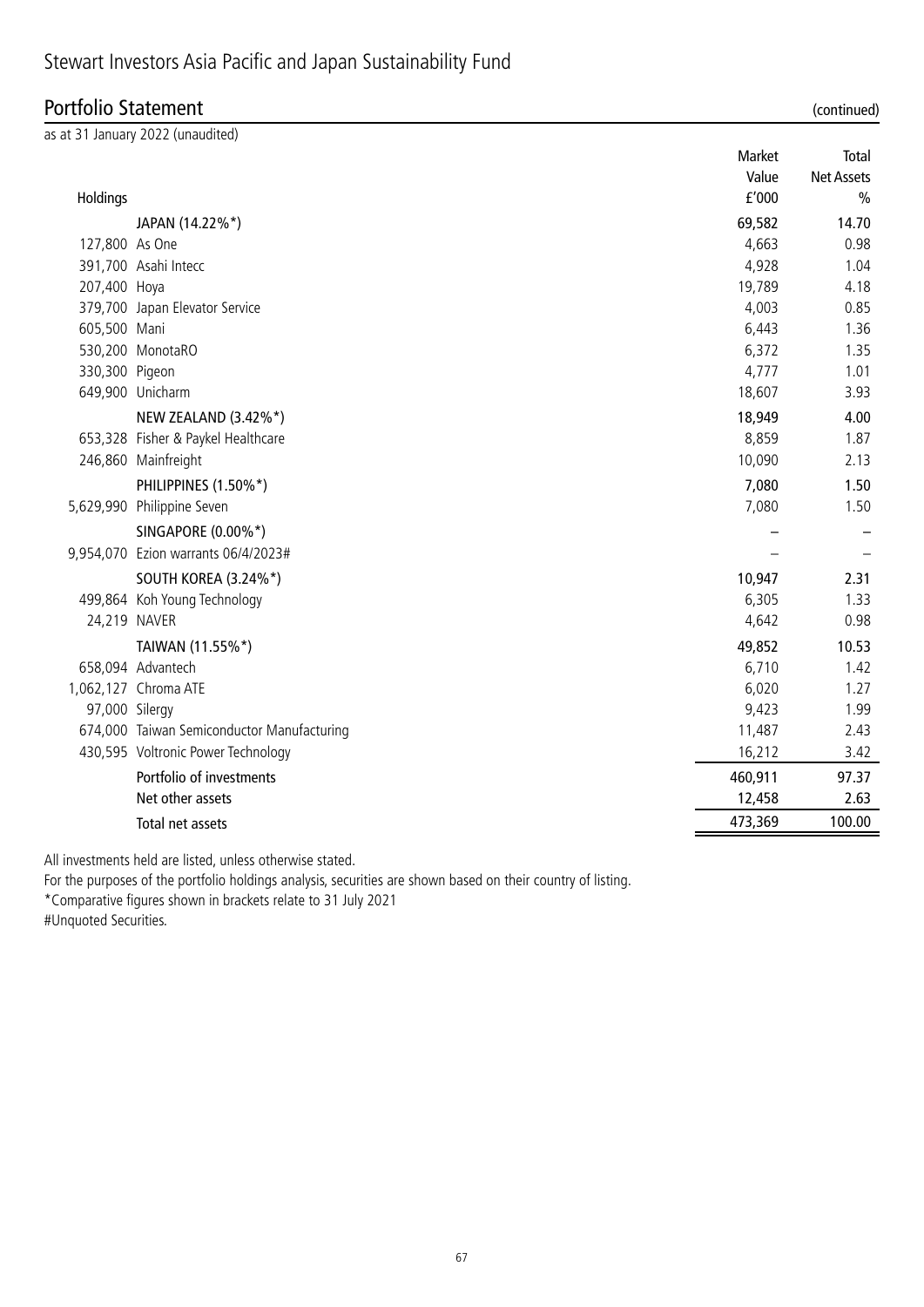### Comparative Table

for the period ended 31 January 2022 (unaudited)

#### Net Asset Value and Operating Charges Figure

|                                       | Interim         | Final        | Final        | Final        |
|---------------------------------------|-----------------|--------------|--------------|--------------|
|                                       | 31 January 2022 | 31 July 2021 | 31 July 2020 | 31 July 2019 |
| Share class A Accumulation            |                 |              |              |              |
| Closing net asset value (£'000)       | 55,586          | 60,308       | 76,682       | 108,012      |
| Closing number of shares              | 3,608,313       | 3,873,221    | 6,069,019    | 7,882,953    |
| Closing net asset value per share (p) | 1,540.52        | 1,557.05     | 1,263.51     | 1,370.19     |
| Operating charges**                   | 1.59%           | 1.59%        | 1.76%        | 1.85%        |
| Direct transaction costs              | 0.08%           | 0.12%        | 0.36%        | 0.08%        |
| Prices                                |                 |              |              |              |
| Highest share price                   | 1,730.45        | 1,606.60     | 1,373.84     | 1,397.00     |
| Lowest share price                    | 1,518.58        | 1,270.57     | 1,033.38     | 1,222.00     |
|                                       |                 |              |              |              |

\*\* The ACD's periodic charge was reduced to 1.55% from 1 February 2020 and reduced to 1.50% from 1 July 2020.

|                                       | Interim         | Final        | Final        | Final        |
|---------------------------------------|-----------------|--------------|--------------|--------------|
|                                       | 31 January 2022 | 31 July 2021 | 31 July 2020 | 31 July 2019 |
| Share class A Income                  |                 |              |              |              |
| Closing net asset value (£'000)       | 809             | 805          | 748          | 977          |
| Closing number of shares              | 295,974         | 291,426      | 333,579      | 397,506      |
| Closing net asset value per share (p) | 273.38          | 276.31       | 224.25       | 245.66       |
| Operating charges**                   | 1.59%           | 1.61%        | 1.80%        | 1.97%        |
| Direct transaction costs              | 0.08%           | 0.12%        | 0.36%        | 0.08%        |
| Prices                                |                 |              |              |              |
| Highest share price                   | 307.08          | 285.16       | 246.32       | 251.60       |
| Lowest share price                    | 269.48          | 225.52       | 185.22       | 220.20       |
|                                       |                 |              |              |              |

\*\* The ACD's periodic charge was reduced to 1.55% from 1 February 2020 and reduced to 1.50% from 1 July 2020.

|                                       | <b>Interim</b>  | Final        | Final        | Final        |  |
|---------------------------------------|-----------------|--------------|--------------|--------------|--|
|                                       | 31 January 2022 | 31 July 2021 | 31 July 2020 | 31 July 2019 |  |
| Share class B Accumulation            |                 |              |              |              |  |
| Closing net asset value (£'000)       | 390,787         | 398,425      | 415,885      | 538,454      |  |
| Closing number of shares              | 21,713,289      | 21,974,668   | 28,455,479   | 34,231,193   |  |
| Closing net asset value per share (p) | 1,799.76        | ,813.11      | 1,461.53     | 1,572.99     |  |
| Operating charges**                   | 0.94%           | 0.93%        | 1.00%        | 1.06%        |  |
| Direct transaction costs              | 0.08%           | 0.12%        | 0.36%        | 0.08%        |  |
| Prices                                |                 |              |              |              |  |
| Highest share price                   | 2,018.86        | ,865.61      | 1,577.22     | 1,604.00     |  |
| Lowest share price                    | 1,774.03        | ,469.79      | 1,192.54     | 1,394.00     |  |
|                                       |                 |              |              |              |  |

\*\* The ACD's periodic charge was reduced to 0.90% from 1 February 2020 and reduced to 0.85% from 1 July 2020.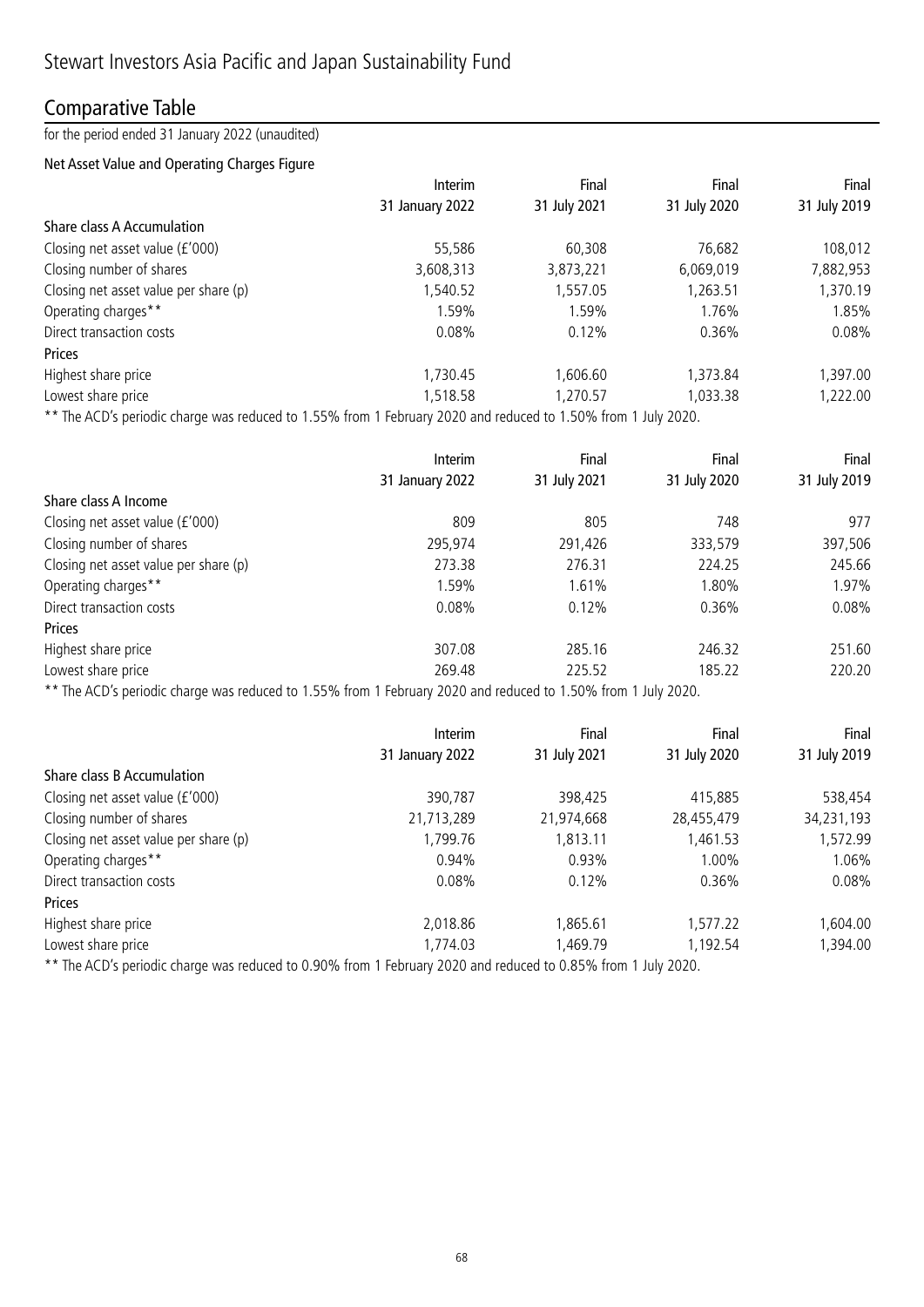### Comparative Table (continued)

for the period ended 31 January 2022 (unaudited)

#### Net Asset Value and Operating Charges Figure

|                                       | Interim         | Final        | Final        | Final        |
|---------------------------------------|-----------------|--------------|--------------|--------------|
|                                       | 31 January 2022 | 31 July 2021 | 31 July 2020 | 31 July 2019 |
| Share class B Income                  |                 |              |              |              |
| Closing net asset value (£'000)       | 26,187          | 25,586       | 21,787       | 26,284       |
| Closing number of shares              | 9,438,928       | 9,154,252    | 9,668,263    | 10,650,590   |
| Closing net asset value per share (p) | 277.44          | 279.50       | 225.35       | 246.78       |
| Operating charges**                   | 0.94%           | $0.97\%$     | 1.02%        | 1.09%        |
| Direct transaction costs              | 0.08%           | 0.12%        | 0.36%        | 0.08%        |
| Prices                                |                 |              |              |              |
| Highest share price                   | 311.22          | 287.57       | 247.45       | 254.10       |
| Lowest share price                    | 273.47          | 226.64       | 186.79       | 221.20       |

\*\* The ACD's periodic charge was reduced to 0.90% from 1 February 2020 and reduced to 0.85% from 1 July 2020.

| <b>Interim</b>  | Final        | Final        | Final        |
|-----------------|--------------|--------------|--------------|
| 31 January 2022 | 31 July 2021 | 31 July 2020 | 31 July 2019 |
|                 |              |              |              |
|                 | 81           | 62           | 67           |
|                 | 66,093       | 66,093       | 66,093       |
|                 | 122.35       | 94.15        | 101.30       |
|                 | 1.75%        | 1.89%        | 1.81%        |
|                 | 0.12%        | 0.36%        | $0.09\%$     |
|                 |              |              |              |
| 137.67          | 124.96       | 103.89       | 105.71       |
| 121.97          | 94.64        | 74.91        | 93.72        |
|                 |              |              |              |

\*\* The ACD's periodic charge was reduced to 1.55% from 1 February 2020 and reduced to 1.50% from 1 July 2020. This share class was fully redeemed on 28 January 2022.

|                                              | Interim                                   | Final        |
|----------------------------------------------|-------------------------------------------|--------------|
|                                              | 31 January 2022                           | 31 July 2021 |
| Share class B Accumulation (EUR share class) |                                           |              |
| Closing net asset value ( $\epsilon$ '000)   |                                           |              |
| Closing number of shares                     |                                           | 1,000        |
| Closing net asset value per share (c)        |                                           | 124.09       |
| Operating charges                            |                                           | 1.10%        |
| Direct transaction costs                     |                                           | 0.12%        |
| Prices                                       |                                           |              |
| Highest share price                          | 133.45                                    | 126.68       |
| Lowest share price                           | 125.88                                    | 97.45        |
|                                              | $\cdots$<br>and the state of the state of |              |

This share class was launched on 28 August 2020 and fully redeemed on 22 September 2021.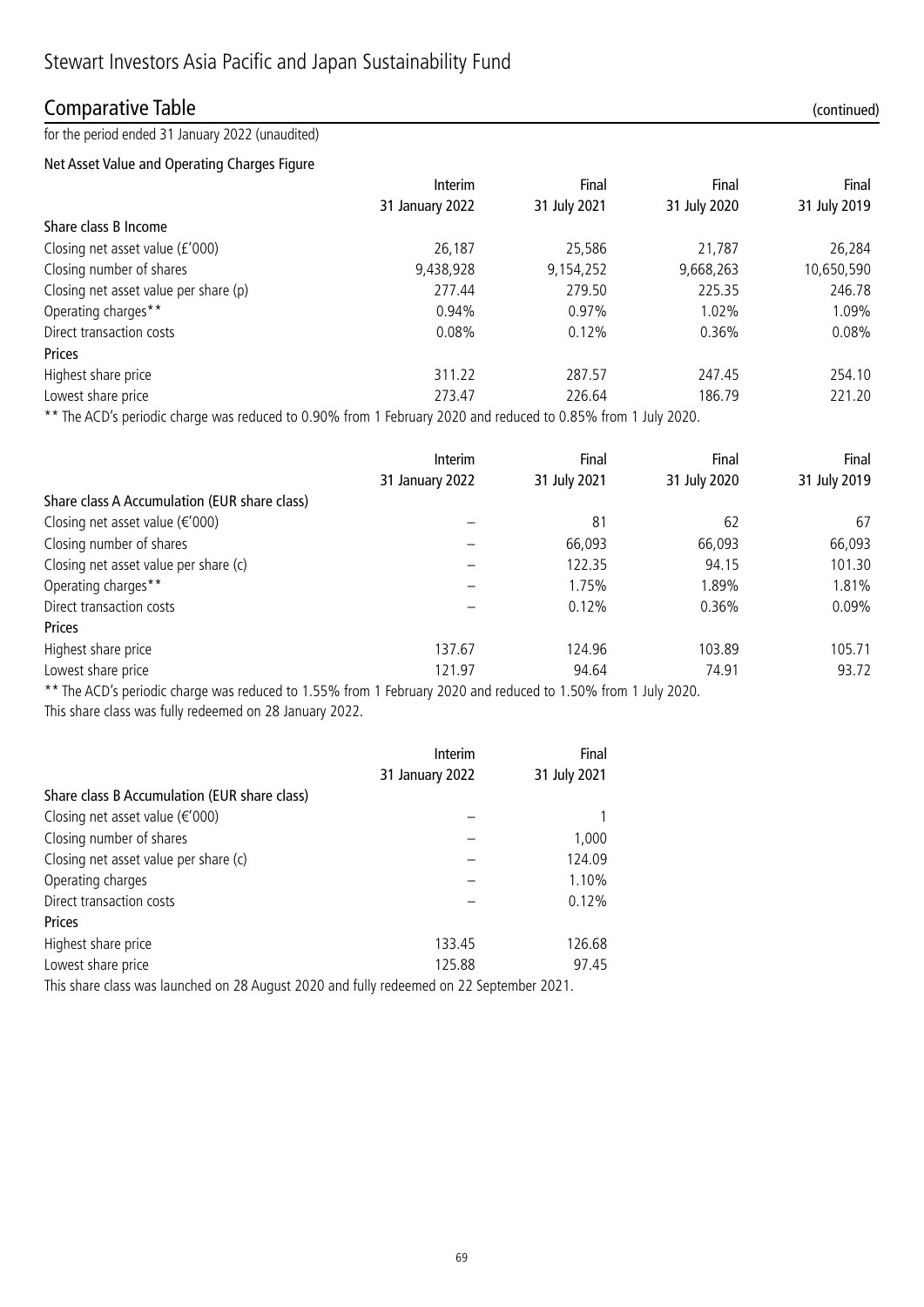### Statement of Total Return

for the period ended 31 January 2022 (unaudited)

|                                                                              | 31 January 2022 |          | 31 January 2021 |         |
|------------------------------------------------------------------------------|-----------------|----------|-----------------|---------|
|                                                                              | f'000           | f'000    | f'000           | f'000   |
| Income                                                                       |                 |          |                 |         |
| Net capital (losses)/gains                                                   |                 | (1,057)  |                 | 107,611 |
| Revenue                                                                      | 1,970           |          | 2,979           |         |
| Expenses                                                                     | (2,616)         |          | (2,826)         |         |
| Net (expense)/revenue before taxation for the period                         | (646)           |          | 153             |         |
| Taxation                                                                     | (1,640)         |          | (4, 403)        |         |
| Net (expense)/revenue after taxation for the period                          |                 | (2, 286) |                 | (4,250) |
| Total return before distributions                                            |                 | (3, 343) |                 | 103,361 |
| <b>Distributions</b>                                                         |                 |          |                 | (99)    |
| Change in net assets attributable to shareholders from investment activities |                 | (3, 343) |                 | 103,262 |

### Statement of Change in Net Assets Attributable to Shareholders

| 31 January 2022 |          |           |                 |
|-----------------|----------|-----------|-----------------|
| f'000           | f'000    | f'000     | f'000           |
|                 | 485,194  |           | 515,159         |
| 3,638           |          | 1.756     |                 |
| (12, 120)       |          | (128,737) |                 |
|                 | (8, 482) |           | (126, 981)      |
|                 |          |           | 286             |
|                 | (3, 343) |           | 103,262         |
|                 |          |           | 38              |
|                 | 473,369  |           | 491,764         |
|                 |          |           | 31 January 2021 |

Comparative information is provided for the Statement of Change in Net Assets Attributable to Shareholders. As this information is for the prior interim period, the net assets at the end of that period do not correspond to the net assets at the start of the current period.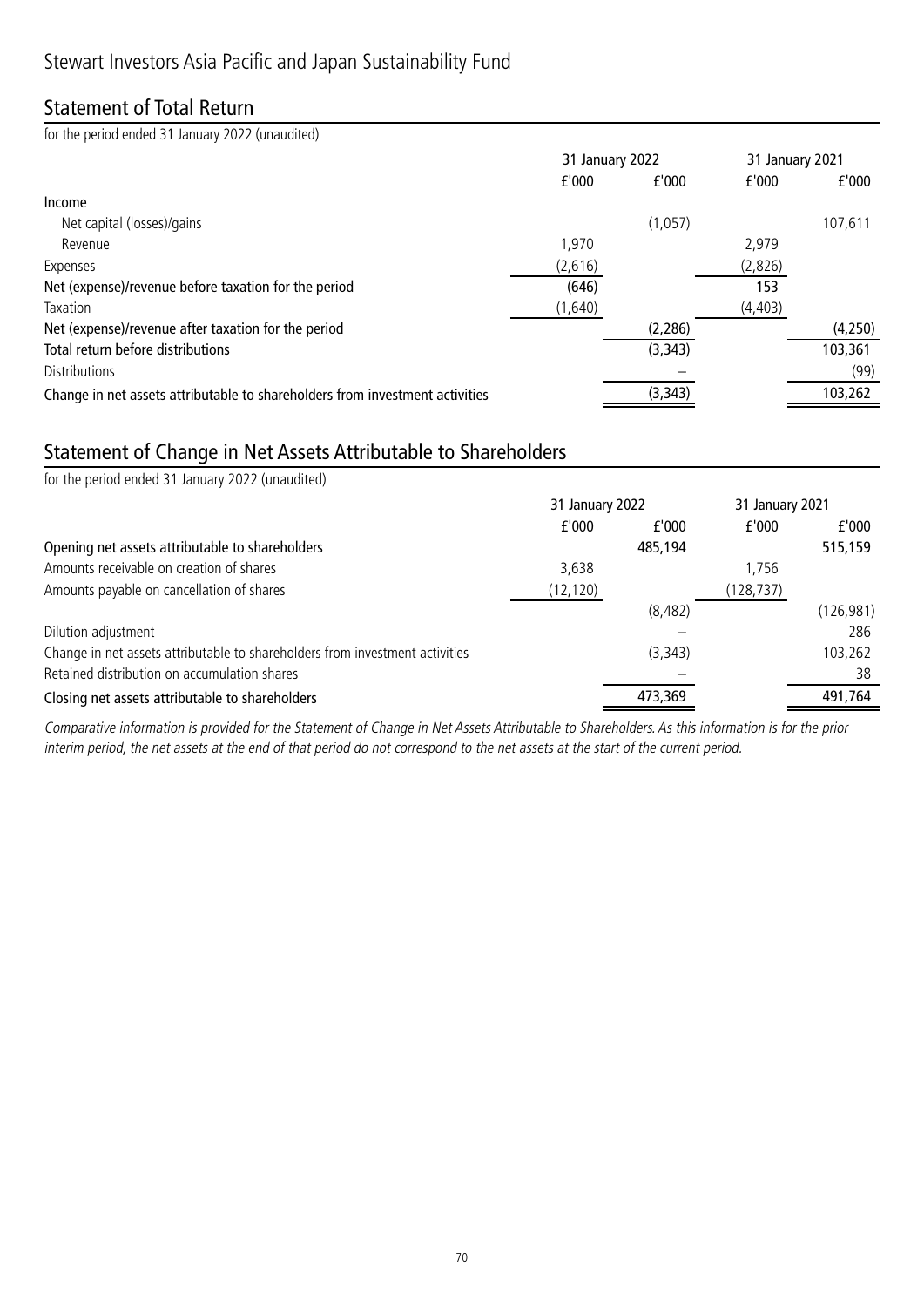# Stewart Investors Asia Pacific and Japan Sustainability Fund

## Balance Sheet

as at 31 January 2022 (unaudited)

|                                         | 31 January 2022<br>f'000 | 31 July 2021<br>f'000 |
|-----------------------------------------|--------------------------|-----------------------|
| Assets                                  |                          |                       |
| Fixed assets                            |                          |                       |
| Investments                             | 460,911                  | 480,869               |
| <b>Current assets</b>                   |                          |                       |
| Debtors                                 | 1,399                    | 5,926                 |
| Cash and bank balances                  | 21,229                   | 8,274                 |
| Total assets                            | 483,539                  | 495,069               |
| <b>Liabilities</b>                      |                          |                       |
| Creditors                               |                          |                       |
| Other creditors                         | (10, 170)                | (9, 875)              |
| <b>Total liabilities</b>                | (10, 170)                | (9, 875)              |
| Net assets attributable to shareholders | 473,369                  | 485,194               |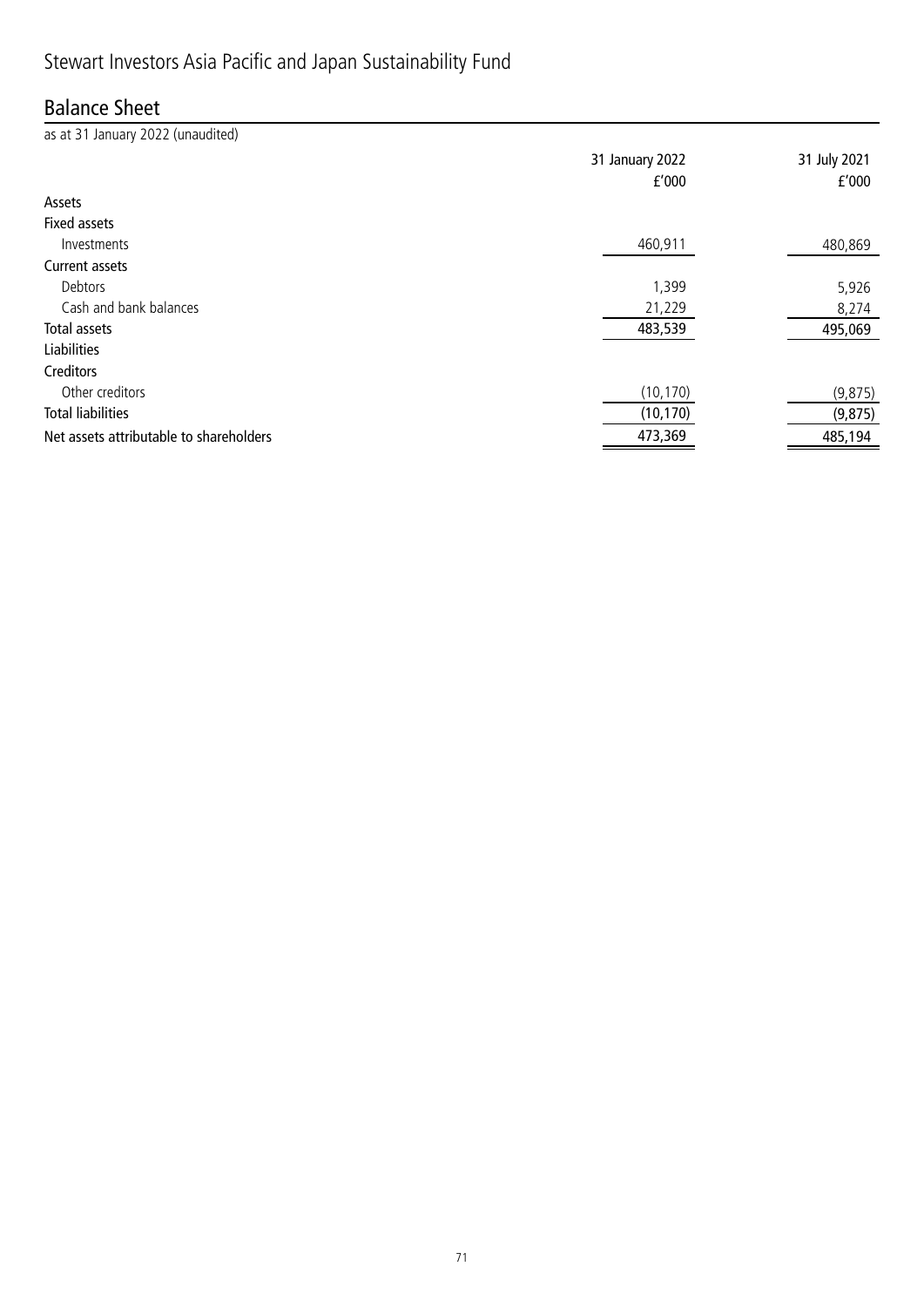### Distribution Tables

for the period ended 31 January 2022 (unaudited)

#### Distribution in pence per share

Group 1 Interim – Shares purchased prior to 1 August 2021

Group 2 Interim – Shares purchased between 1 August 2021 and 31 January 2022

### Share class A Accumulation

|         |         |              | Distribution | Distribution |
|---------|---------|--------------|--------------|--------------|
|         | Net     |              | payable      | paid         |
|         | revenue | Equalisation | 31/03/2022   | 31/03/2021   |
| Group 1 | (p)     | (p)          | (p)          | (p)          |
| Interim |         |              |              | —            |
| Group 2 | (p)     | (p)          | (p)          | (p)          |
| Interim |         |              |              | –            |
|         |         |              |              |              |

This share class is in deficit and therefore not making a distribution.

#### Share class A Income

|         |            |              | Distribution | Distribution |
|---------|------------|--------------|--------------|--------------|
|         | <b>Net</b> |              | payable      | paid         |
|         | revenue    | Equalisation | 31/03/2022   | 31/03/2021   |
| Group 1 | (p)        | (p)          | (p)          | (p)          |
| Interim |            |              |              |              |
| Group 2 | (p)        | (p)          | (p)          | (p)          |
| Interim |            |              |              |              |

This share class is in deficit and therefore not making a distribution.

### Share class B Accumulation

|         |         |              | Distribution      | Distribution |
|---------|---------|--------------|-------------------|--------------|
|         | Net     |              | payable           | paid         |
|         | revenue | Equalisation | 31/03/2022        | 31/03/2021   |
| Group 1 | (p)     | (p)          | (p)               | (p)          |
| Interim |         |              | $\qquad \qquad -$ | 0.1663       |
| Group 2 | (p)     | (p)          | (p)               | (p)          |
| Interim |         |              |                   | 0.1663       |
|         |         |              |                   |              |

This share class is in deficit and therefore not making a distribution.

#### Share class B Income

|         |         |              | Distribution | Distribution |
|---------|---------|--------------|--------------|--------------|
|         | Net     |              | payable      | paid         |
|         | revenue | Equalisation | 31/03/2022   | 31/03/2021   |
| Group 1 | (p)     | (p)          | (p)          | (p)          |
| Interim |         |              |              |              |
| Group 2 | (p)     | (p)          | (p)          | (p)          |
| Interim |         |              |              | —            |

This share class is in deficit and therefore not making a distribution.

### Share class A Accumulation (EUR share class)

|         |            |              | Distribution | Distribution |
|---------|------------|--------------|--------------|--------------|
|         | <b>Net</b> |              | payable      | paid         |
|         | revenue    | Equalisation | 31/03/2022   | 31/03/2021   |
| Group 1 | (c)        | (c)          | (C)          | (c)          |
| Interim |            |              |              | —            |
| Group 2 | (c)        | (c)          | (C)          | (c)          |
| Interim |            |              |              |              |

This share class was fully redeemed on 28 January 2022.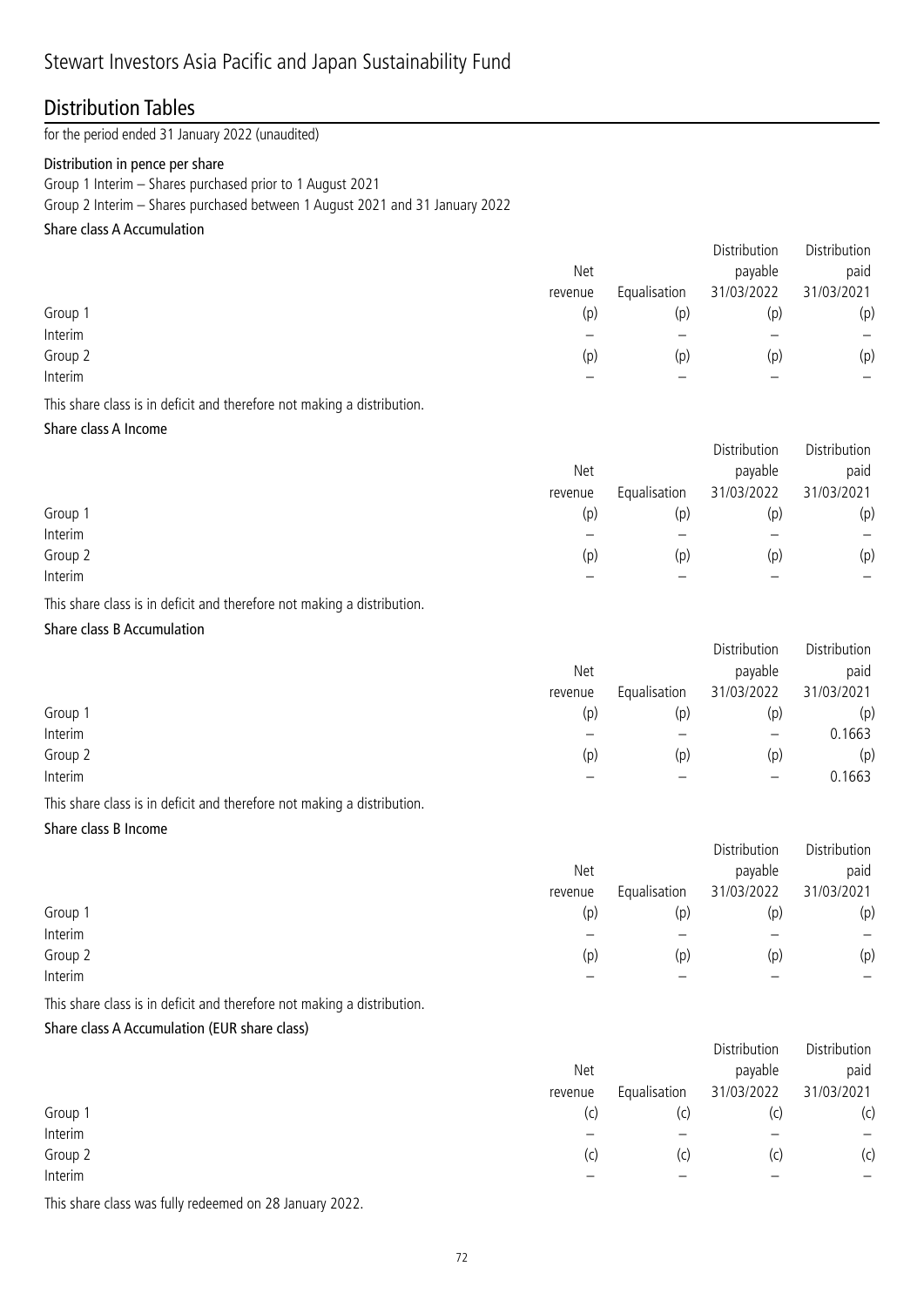### Distribution Tables (continued)

for the period ended 31 January 2022 (unaudited)

#### Share class B Accumulation (EUR share class)

|         |         |              | Distribution | Distribution |
|---------|---------|--------------|--------------|--------------|
|         | Net     |              | payable      | paid         |
|         | revenue | Equalisation | 31/03/2022   | 31/03/2021   |
| Group 1 | (C)     | (C)          | (C)          | (c)          |
| Interim |         |              |              |              |
| Group 2 | 'C)     | (C)          | (C)          | (c)          |
| Interim |         |              |              | -            |

This share class was fully redeemed on 22 September 2021.

#### Corporate tax for all share classes (unaudited)

A shareholder liable to corporation tax receives this distribution, excluding equalisation, as follows:

Interim – 100.00% of the dividend is received as franked investment income.

Interim – 0.00% of the dividend is received as an annual payment (non-foreign element) received after the deduction of income tax at the lower rate and is liable to corporation tax. The tax deemed to be deducted is treated as income tax.

Interim – 0.00% of the dividend is received as an annual payment (foreign element) received after the deduction of income tax at the lower rate and is liable to corporation tax. It is treated as foreign income in the hands of the corporate investor and is liable to corporation tax. The associated deemed tax is treated as foreign tax in the hands of the investor, who may be able to claim double tax relief. Investors cannot reclaim any of this deemed tax on the foreign element from HM Revenue & Customs.

Shareholders should consult their professional advisers for any advice regarding their tax position.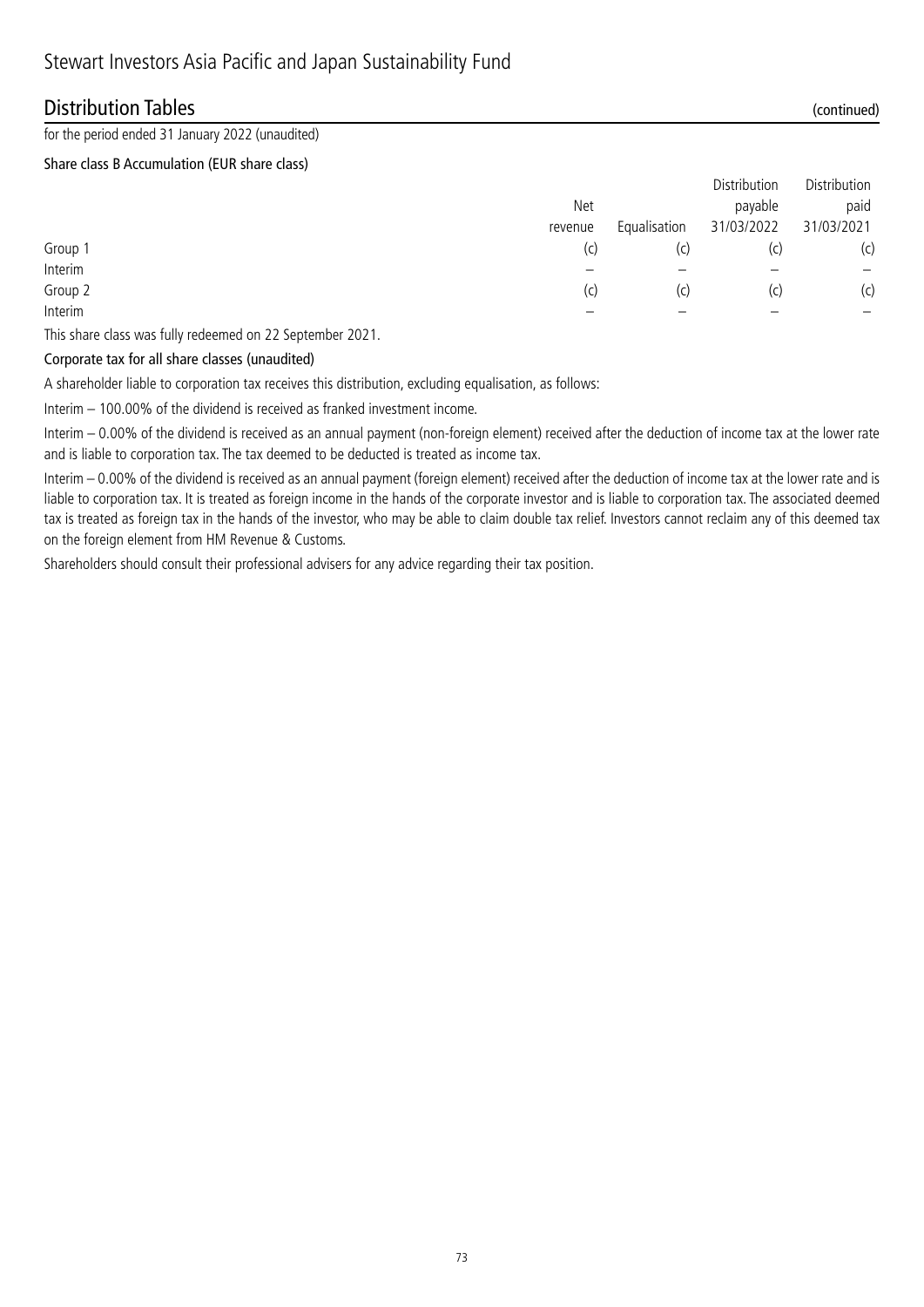### Authorised Fund Manager's Report

for the period ended 31 January 2022 (unaudited)

### Investment Objective and Policy

The Fund aims to achieve capital growth over the long term (at least five years).

The Fund invests in a diversified portfolio of equity or equity-related securities of large and mid-capitalisation that are incorporated or listed, or where a majority of their economic activities take place, in the Asia Pacific region (excluding Japan) and which are listed, traded or dealt in on Regulated Markets worldwide.

The word "Leaders" in the name of the Fund refers to the focus on large and mid-capitalisation companies. Large and mid-capitalisation companies are currently defined for the purposes of this policy as companies with a minimum market capitalisation of US\$1 billion and a minimum free float of US\$500 million at the time of the Fund's first investment. The Manager will only establish an initial position in a company when it is at or above these threshold levels but, if market movements drive the company below the thresholds, the Manager is not forced to sell and is able to increase the holding in the company if, in the Manager's opinion, this presents an opportunity to add to the position.

The Fund invests in quality companies which are positioned to benefit from, and contribute to, sustainable development.

The Manager assesses quality by understanding:

- i. the quality of management which includes integrity, attitude to environmental and social impacts, corporate governance, long-term performance, attitude to risk and alignment with minority shareholders. The Manager has a preference for stable, long-term (often multiple generational) stewards leading the company;
- ii. the quality of the franchise which includes the social usefulness of the products or services, their environmental impacts and efficiency, and responsible business practices; and
- iii. the quality of the financials which includes financial performance over the economic cycle, cash flows and debt, with a preference for net cash balance sheets (i.e. companies whose cash resources exceed their debt).

The investment policy of the Fund may be achieved by investing up to 10% of its Net Asset Value in other collective investment schemes, including in collective investment schemes managed by the ACD or its associates, and/or other Funds of the Company.

Where the Manager is unable to identify investment opportunities at appropriate valuations from time to time, the Fund may hold cash and Near Cash Assets in different currencies.

The Fund may use derivatives for efficient portfolio management purposes only.

#### Risks and reward profile

|                            | $\leftarrow$ Lower Risk   |  |  |  |                            |  | Higher Risk $\rightarrow$ |
|----------------------------|---------------------------|--|--|--|----------------------------|--|---------------------------|
|                            | Potentially Lower Rewards |  |  |  | Potentially Higher Rewards |  |                           |
| Share class A Accumulation |                           |  |  |  |                            |  |                           |
| Share class A Income       |                           |  |  |  |                            |  |                           |
| Share class B Accumulation |                           |  |  |  |                            |  |                           |
| Share class B Income       |                           |  |  |  |                            |  |                           |

• The synthetic risk reward indicator (the SRRI) rating is not a measure of the risk of you losing your investment, but describes how much the value of the Fund went up and down in the past;

The SRRI rating is based on historical data, which may not be a reliable indication of the future risks and rewards of the Fund;

- The Manager cannot guarantee that the rating of the Fund will remain the same; it may change over time;
- Even the lowest rating of 1 does not mean a risk-free investment;
- On a scale of 1 (less risky) to 7 (riskier), this Fund has a rating of 5 due to its past performance and the nature of its investments. Shares with a rating of 5 might have higher risks, but also higher returns;
- Risk is taken in order to make a higher potential return; the more risk a Fund takes, the higher the potential return, but the greater the risk of loss; and
- The value of the Fund and its return is not guaranteed and may fall as well as rise. You may get back less than you originally invested.

The Fund might also experience the following risks:

Emerging Market risk: Emerging Markets tend to be more sensitive to economic and political conditions than developed markets. Other factors include greater liquidity risk, restrictions on investment or transfer of assets, failed/delayed settlement and difficulties valuing securities.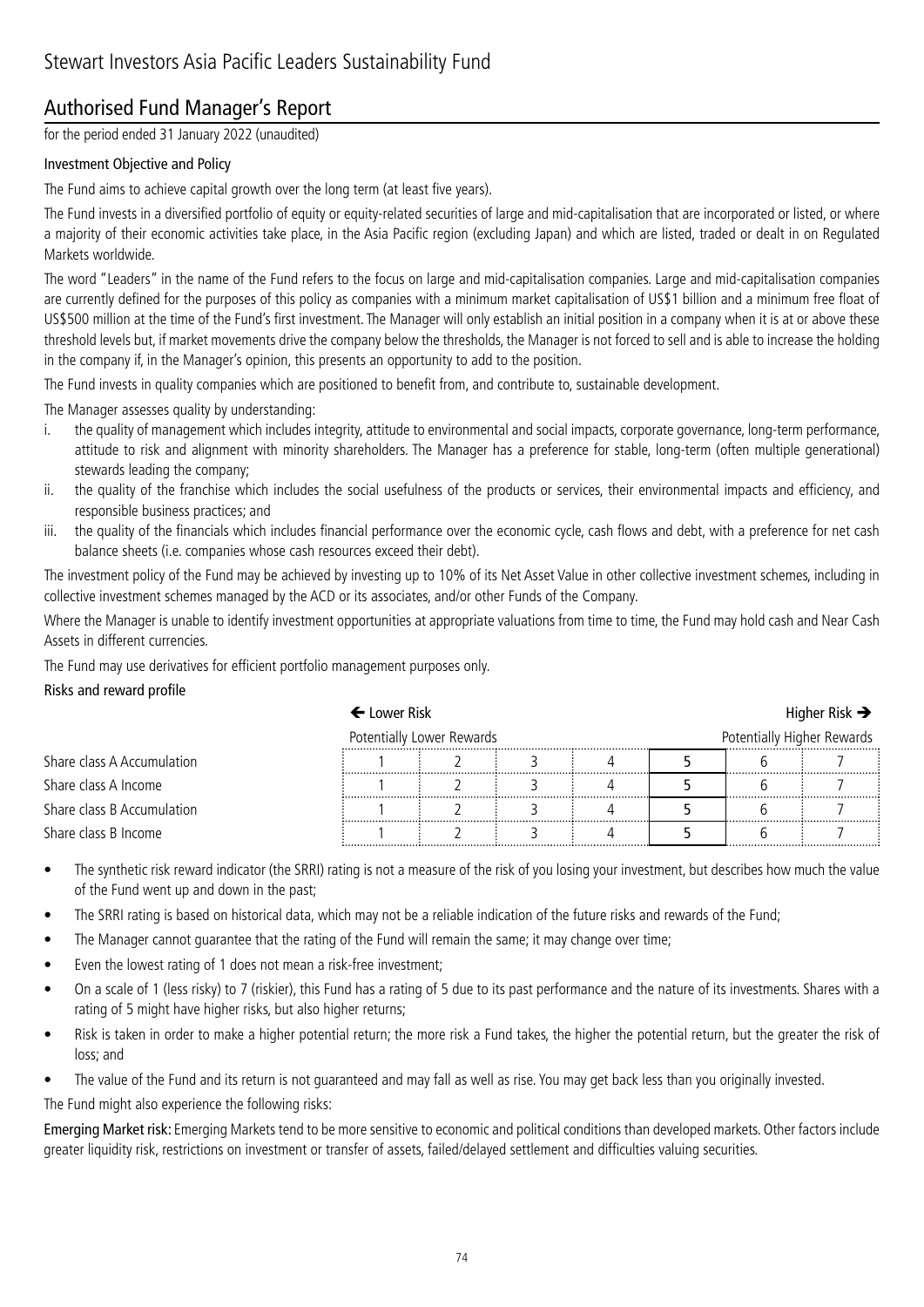### Authorised Fund Manager's Report (continued)

for the period ended 31 January 2022 (unaudited)

Currency risk: The Fund invests in assets which are denominated in other currencies; changes in exchange rates will affect the value of the Fund and could create losses. Currency control decisions made by governments could affect the value of the Fund's investments and could cause the Fund to defer or suspend redemptions of its shares.

China market risk: Although China has seen rapid economic and structural development, investing there may still involve increased risks of political and governmental intervention, potentially limitations on the allocation of the Fund's capital, and legal, regulatory, economic and other risks including greater liquidity risk, restrictions on investment or transfer of assets, failed/delayed settlement and difficulties valuing securities.

For further information on risks, please refer to the Risk Factors section in the Company's Prospectus.

#### Performance

The Fund rose by 0.6% in sterling terms over the 6 months and has provided cumulative returns of 37.0% and 56.5% over three and five years respectively to 31 January 2022 (net of fees and tax for the B GBP Accumulation share class).

Indian companies Mahindra & Mahindra, Tata Consultancy Services and Tech Mahindra gained over the period, delivering strong earnings growth.

Leading Korean search-engine provider, Naver, struggled in the face of increased regulation. Healthcare company Guangzhou Kingmed Diagnostics Group declined as outbreaks of COVID and strongly enforced city lockdowns disrupted operations. Australian healthcare company, CSL, fell after placing equity to finance a large acquisition.

#### Portfolio Changes

The Fund purchased a leading Chinese manufacturer of soy sauce and other condiments. The consumer-staples company's three hundred years of history plays an important role in its ability to generate attractive margins and free cash flow.

The Fund sold MediaTek on questions over valuation, sustainability and cyclicality. The Fund also sold high-quality Bank of the Philippines, on concerns that government development policy is increasingly hard to determine and that high levels of debt within the economy has reduced the ability of corporates to contend with exogenous shocks.

#### **Outlook**

The Asian region is home to some of the highest-quality stewards and first-rate franchises, globally, with many avenues for long-term growth. The Manager continues to believe sustainability tailwinds combined with high-quality business models are a powerful formula for long-term success. Paired with their disciplined, independent investment approach, they expect to continue to protect and grow clients' investments over the long term.

| Cumulative performance as at 31 January 2022 |       |       |            |            |            |            |            |  |
|----------------------------------------------|-------|-------|------------|------------|------------|------------|------------|--|
| Time                                         |       | 6     |            | 3          |            | 10         | Since      |  |
| period                                       | mths  | mths  | ۷r         | yrs        | yrs        | yrs        | launch     |  |
| Fund return %                                | (4.5) | 0.6   | 3.8        | 37.0       | 56.5       | 169.3      | 897.9      |  |
| Benchmark return %                           | (4.3) | (3.2) | (7.8)      | 24.3       | 42.1       | 115.3      | 503.2      |  |
| Discrete performance as at 31 January 2022   |       |       |            |            |            |            |            |  |
| Time                                         |       |       | 12 mths to | 12 mths to | 12 mths to | 12 mths to | 12 mths to |  |
| period                                       |       |       | 31/01/22   | 31/01/21   | 31/01/20   | 31/01/19   | 31/01/18   |  |
| Fund return %                                |       |       | 3.8        | 24.9       | 5.7        | 3.4        | 10.4       |  |
| Benchmark return %                           |       |       | (7.8)      | 26.3       | 6.7        | (6.5)      | 22.2       |  |

Benchmark: MSCI AC Asia Pacific ex Japan Index.

IA Sector: Specialist.

This Fund was previously part of the IA Asia Pacific excluding Japan sector. Due to the changing geographical nature of the earnings of the stocks in this portfolio, this Fund was then reclassified by the IA as IA Specialist sector during 2017. The performance ranking of funds within the IA Specialist sector is not viewed as a fair comparison given the diverse nature of the funds within the sector. Performance statistics are therefore noted versus the benchmark rather than the IA sector. The Specialist sector constituents are defined by the IA as funds that have an investment universe which is not accommodated by the other IA mainstream sectors.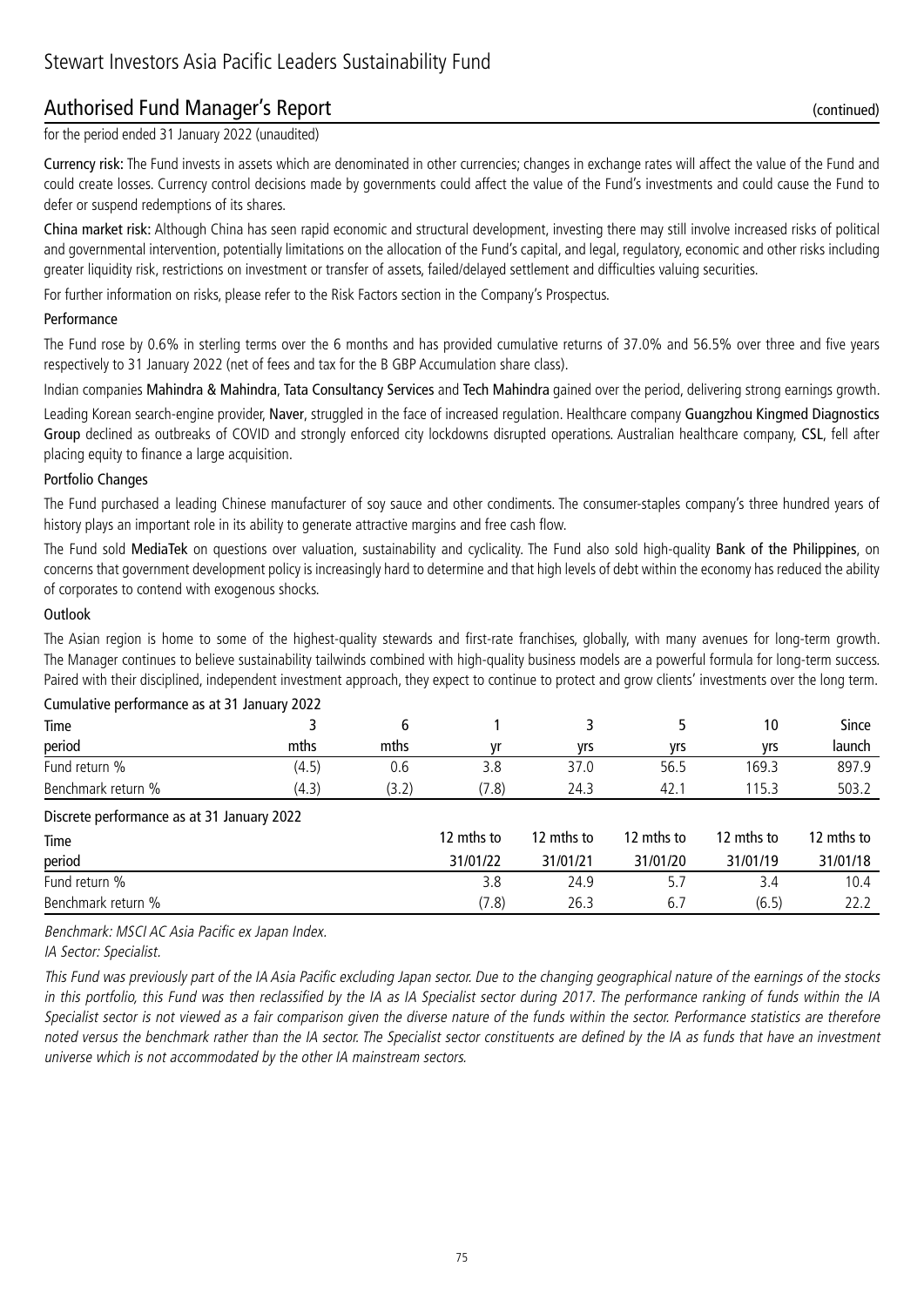### Authorised Fund Manager's Report (continued)

for the period ended 31 January 2022 (unaudited)

Performance is based on share class B Accumulation (GBP), as this is considered to be the Fund's primary share class.

Performance data is calculated on a net basis by deducting fees incurred at Fund level (e.g. the management fee and other Fund expenses), save that it does not take account of initial charges or switching fees (if any). Income reinvested is included on a net of tax basis.

Past performance should not be used as a guide to future performance, which is not guaranteed.

Ten largest holdings

|                               | 31 January 2022 |                                  | 31 July 2021 |
|-------------------------------|-----------------|----------------------------------|--------------|
| Stock name                    | % of Fund       | Stock name                       | % of Fund    |
| Mahindra & Mahindra           | 6.59            | Hoya                             | 5.87         |
| Tata Consultancy Services     | 5.66            | <b>CSL</b>                       | 5.29         |
| <b>CSL</b>                    | 5.17            | Mahindra & Mahindra              | 4.91         |
| Housing Development Finance   | 5.08            | <b>Tata Consultancy Services</b> | 4.80         |
| Unicharm                      | 4.68            | Unicharm                         | 4.58         |
| Tech Mahindra                 | 4.13            | Housing Development Finance      | 4.52         |
| Marico                        | 3.53            | Marico                           | 3.77         |
| <b>Tata Consumer Products</b> | 3.53            | Tech Mahindra                    | 3.62         |
| Infosys                       | 3.49            | <b>NAVER</b>                     | 3.49         |
| Hoya                          | 3.48            | Dr. Reddy's Laboratories         | 3.47         |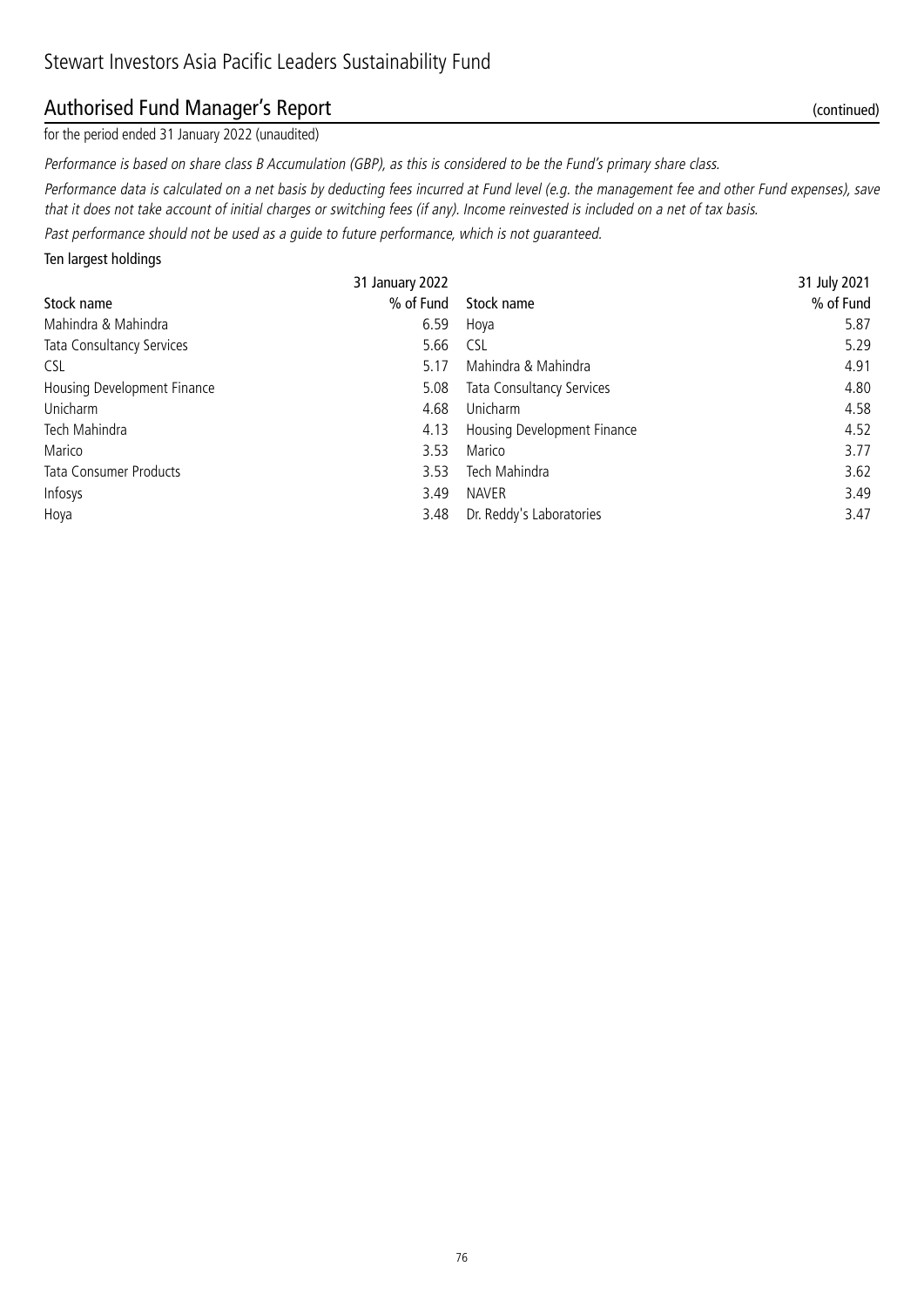## Portfolio Statement

as at 31 January 2022 (unaudited)

|                        |                                            | Market    | Total             |
|------------------------|--------------------------------------------|-----------|-------------------|
|                        |                                            | Value     | <b>Net Assets</b> |
| Holdings               |                                            | f'000     | $\frac{0}{0}$     |
|                        | AUSTRALIA (7.94%*)                         | 560,258   | 7.81              |
| 4,480,591 Altium       |                                            | 84,000    | 1.17              |
| 728,414 Cochlear       |                                            | 73,593    | 1.03              |
| 2,713,068 CSL          |                                            | 370,932   | 5.17              |
| 535,181 Xero           |                                            | 31,733    | 0.44              |
|                        | CHINA (5.77%*)                             | 407,155   | 5.67              |
|                        | 6,489,581 Amoy Diagnostics                 | 43,512    | 0.61              |
|                        | 20,165,539 Centre Testing International    | 49,823    | 0.69              |
|                        | 13,168,967 Estun Automation                | 35,297    | 0.49              |
|                        | 3,255,000 Foshan Haitian Flavouring & Food | 36,765    | 0.51              |
| 7,215,363 Glodon       |                                            | 51,960    | 0.72              |
|                        | 6,978,011 Guangzhou Kingmed Diagnostics    | 63,496    | 0.89              |
|                        | 22,777,049 Hualan Biological Engineering   | 67,264    | 0.94              |
|                        | 8,405,884 Shenzhen Inovance Technology     | 59,038    | 0.82              |
|                        | HONG KONG (3.92%*)                         | 213,496   | 2.98              |
|                        | 14,881,500 Techtronic Industries           | 181,936   | 2.54              |
|                        | 21,808,000 Vitasoy International           | 31,560    | 0.44              |
|                        |                                            |           |                   |
|                        | INDIA (43.07%*)                            | 3,421,142 | 47.68             |
| 9,245,093 Biocon       |                                            | 33,899    | 0.47              |
| 24,195,446 Dabur India |                                            | 129,777   | 1.81              |
|                        | 5,604,229 Dr. Reddy's Laboratories         | 240,367   | 3.35              |
|                        | 22,235,278 Godrej Consumer Products        | 197,229   | 2.75              |
|                        | 14,293,622 HDFC Life Insurance             | 88,945    | 1.24              |
|                        | 14,485,031 Housing Development Finance     | 364,306   | 5.08              |
|                        | 795,947 Info Edge                          | 39,019    | 0.54              |
| 14,429,622 Infosys     |                                            | 250,414   | 3.49              |
|                        | 11,516,031 Kotak Mahindra Bank             | 213,470   | 2.98              |
|                        | 53,597,328 Mahindra & Mahindra             | 472,764   | 6.59              |
| 52,448,857 Marico      |                                            | 253,555   | 3.53              |
|                        | 3,847,287 Pidilite Industries              | 94,333    | 1.31              |
|                        | 6,836,836 Tata Communications              | 87,754    | 1.22              |
|                        | 10,858,584 Tata Consultancy Services       | 405,944   | 5.66              |
|                        | 34,879,190 Tata Consumer Products          | 253,153   | 3.53              |
|                        | 20,024,323 Tech Mahindra                   | 296,213   | 4.13              |
|                        | <b>INDONESIA (1.79%*)</b>                  | 175,536   | 2.45              |
|                        | 444,206,775 Bank Central Asia              | 175,536   | 2.45              |
|                        | JAPAN (12.67%*)                            | 815,710   | 11.37             |
| 2,617,300 Hoya         |                                            | 249,724   | 3.48              |
|                        | 8,450,300 Nippon Paint                     | 49,688    | 0.69              |
| 4,945,600 Pigeon       |                                            | 71,533    | 1.00              |
|                        | 308,200 Tokyo Electron                     | 109,112   | 1.52              |
| 11,723,700 Unicharm    |                                            | 335,653   | 4.68              |
|                        | NEW ZEALAND (1.31%*)                       | 134,336   | 1.87              |
|                        | 9,907,152 Fisher & Paykel Healthcare       | 134,336   | 1.87              |
|                        | PHILIPPINES (0.56%*)                       |           |                   |
|                        |                                            |           |                   |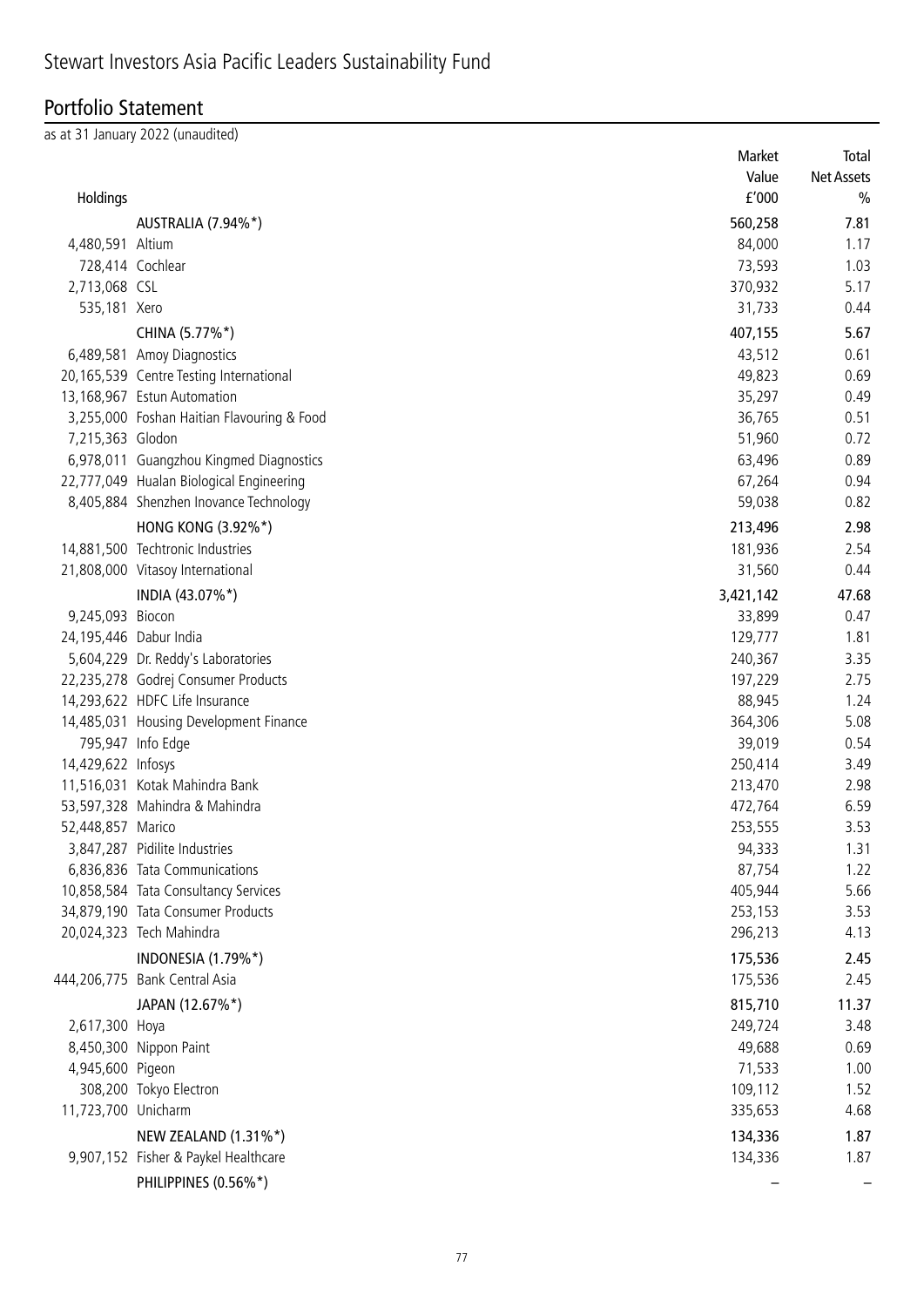## Stewart Investors Asia Pacific Leaders Sustainability Fund

### Portfolio Statement (continued)

| $\sigma$ , $\sigma$ , $\sigma$ , $\sigma$ , $\sigma$ , $\sigma$ , $\sigma$ , $\sigma$ , $\sigma$ , $\sigma$ |                                               |           | $\alpha$          |
|-------------------------------------------------------------------------------------------------------------|-----------------------------------------------|-----------|-------------------|
|                                                                                                             | as at 31 January 2022 (unaudited)             |           |                   |
|                                                                                                             |                                               | Market    | Total             |
|                                                                                                             |                                               | Value     | <b>Net Assets</b> |
| Holdings                                                                                                    |                                               | f'000     | $\frac{0}{0}$     |
|                                                                                                             | SINGAPORE (1.11%*)                            | 85,533    | 1.19              |
| 12,443,031                                                                                                  | Oversea-Chinese Banking                       | 85,533    | 1.19              |
|                                                                                                             | <b>SOUTH KOREA (3.49%*)</b>                   | 181,539   | 2.53              |
| 947,141 NAVER                                                                                               |                                               | 181,539   | 2.53              |
|                                                                                                             | TAIWAN (11.16%*)                              | 740,877   | 10.33             |
| 21,328,295 Advantech                                                                                        |                                               | 217,474   | 3.03              |
|                                                                                                             | 9,459,000 Chroma ATE                          | 53,611    | 0.75              |
|                                                                                                             | 22,047,622 Delta Electronics                  | 158,046   | 2.20              |
| 907,000 Silergy                                                                                             |                                               | 88,107    | 1.23              |
|                                                                                                             | 13,121,807 Taiwan Semiconductor Manufacturing | 223,639   | 3.12              |
|                                                                                                             | THAILAND (0.62%*)                             | 68,091    | 0.95              |
|                                                                                                             | 20,413,600 Kasikornbank                       | 68,091    | 0.95              |
|                                                                                                             | Portfolio of investments                      | 6,803,673 | 94.83             |
|                                                                                                             | Net other assets                              | 371,038   | 5.17              |
|                                                                                                             | Total net assets                              | 7,174,711 | 100.00            |
|                                                                                                             |                                               |           |                   |

All investments held are listed, unless otherwise stated.

For the purposes of the portfolio holdings analysis, securities are shown based on their country of listing.

\* Comparative figures shown in brackets relate to 31 July 2021.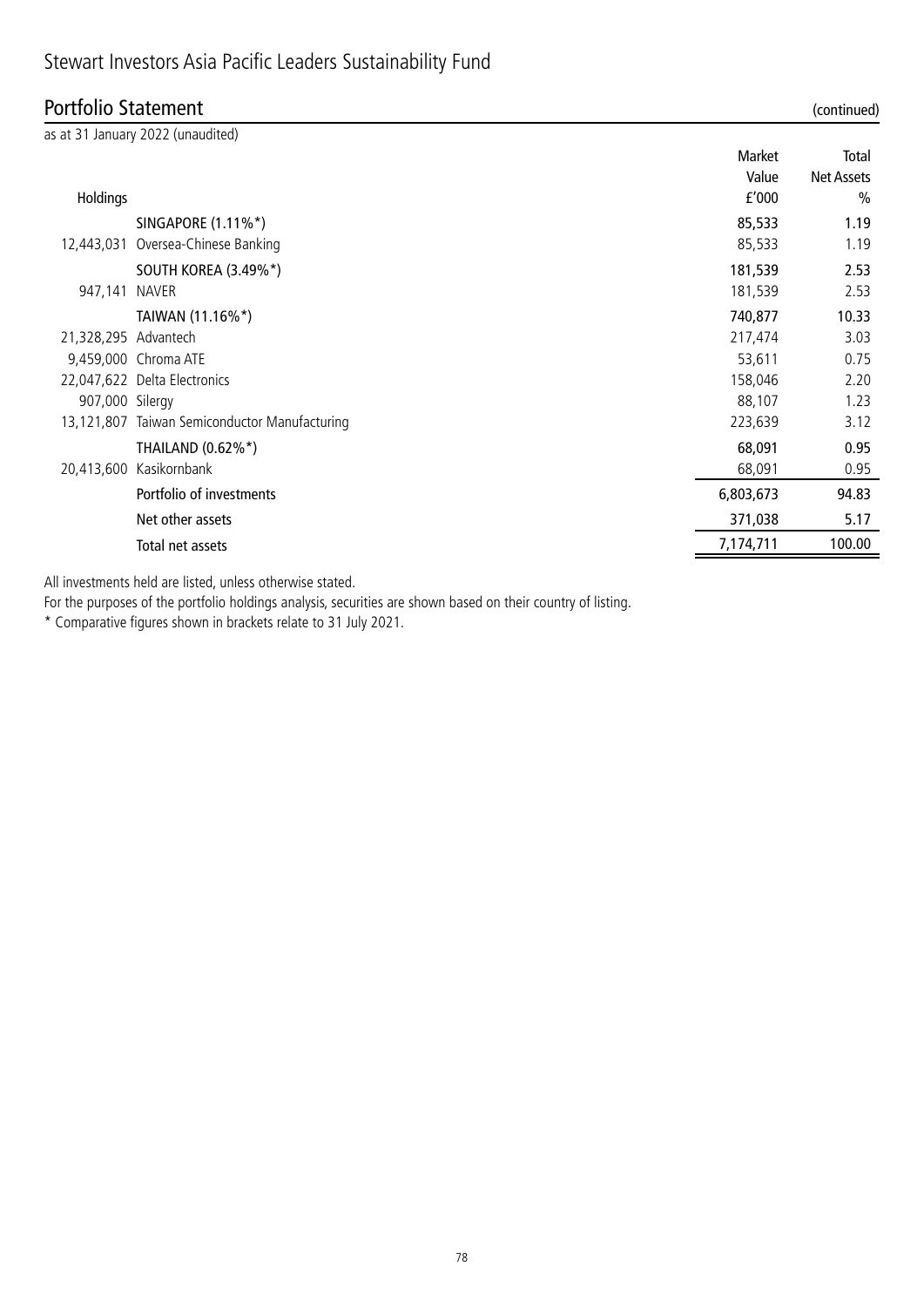### Comparative Table

### for the period ended 31 January 2022 (unaudited)

### Net Asset Value and Operating Charges Figure

|                                                                     | Interim         | Final        | Final        | Final        |
|---------------------------------------------------------------------|-----------------|--------------|--------------|--------------|
|                                                                     | 31 January 2022 | 31 July 2021 | 31 July 2020 | 31 July 2019 |
| <b>Share class A Accumulation</b>                                   |                 |              |              |              |
| Closing net asset value (£'000)                                     | 617,302         | 656,388      | 629,398      | 758,781      |
| Closing number of shares                                            | 69,229,081      | 73,426,125   | 86,526,007   | 104,198,124  |
| Closing net asset value per share (p)                               | 891.68          | 893.94       | 727.41       | 728.21       |
| Operating charges**                                                 | 1.49%           | 1.49%        | 1.54%        | 1.54%        |
| Direct transaction costs                                            | 0.04%           | 0.09%        | 0.11%        | 0.08%        |
| Prices                                                              |                 |              |              |              |
| Highest share price                                                 | 987.72          | 912.91       | 743.84       | 733.20       |
| Lowest share price                                                  | 878.56          | 729.10       | 596.77       | 621.90       |
| ** The ACD's periodic charge was reduced to 1.45% from 1 July 2020. |                 |              |              |              |
|                                                                     | Interim         | Final        | Final        | Final        |
|                                                                     | 31 January 2022 | 31 July 2021 | 31 July 2020 | 31 July 2019 |
| Share class A Income                                                |                 |              |              |              |
| Closing net asset value (£'000)                                     | 12,078          | 12,580       | 11,457       | 13,719       |
| Closing number of shares                                            | 3,986,780       | 4,140,513    | 4,631,856    | 5,529,591    |
|                                                                     | 302.96          |              |              | 248.09       |
| Closing net asset value per share (p)                               |                 | 303.84       | 247.35       |              |
| Operating charges**                                                 | 1.57%           | 1.54%        | 1.62%        | 1.66%        |
| Direct transaction costs                                            | 0.04%           | 0.09%        | 0.11%        | 0.08%        |
| Prices                                                              |                 |              |              |              |
| Highest share price                                                 | 335.64          | 310.29       | 253.22       | 250.60       |
| Lowest share price                                                  | 298.50          | 247.92       | 203.23       | 212.80       |
| ** The ACD's periodic charge was reduced to 1.45% from 1 July 2020. |                 |              |              |              |
|                                                                     | Interim         | Final        | Final        | Final        |
|                                                                     | 31 January 2022 | 31 July 2021 | 31 July 2020 | 31 July 2019 |
| Share class B Accumulation                                          |                 |              |              |              |
| Closing net asset value (£'000)                                     | 5,266,543       | 5,405,015    | 4,558,996    | 5,359,904    |
| Closing number of shares                                            | 528,630,358     | 542,941,594  | 566,488,406  | 669,682,952  |
| Closing net asset value per share (p)                               | 996.26          | 995.51       | 804.78       | 800.36       |
| Operating charges**                                                 | 0.84%           | 0.84%        | 0.88%        | 0.88%        |
| Direct transaction costs                                            | 0.04%           | 0.09%        | 0.11%        | 0.08%        |
| Prices                                                              |                 |              |              |              |
| Highest share price                                                 | 1,102.04        | 1,016.48     | 822.81       | 805.90       |
| Lowest share price                                                  | 981.53          | 806.74       | 658.70       | 679.90       |
| ** The ACD's periodic charge was reduced to 0.80% from 1 July 2020. |                 |              |              |              |
|                                                                     | Interim         | Final        | Final        | Final        |
|                                                                     | 31 January 2022 | 31 July 2021 | 31 July 2020 | 31 July 2019 |
| Share class B Income                                                |                 |              |              |              |
| Closing net asset value (£'000)                                     | 1,278,788       | 1,280,301    | 976,934      | 1,081,947    |
| Closing number of shares                                            | 416,611,094     | 417,422,770  | 392,898,241  | 433,838,208  |
| Closing net asset value per share (p)                               | 306.95          | 306.72       | 248.65       | 249.39       |
| Operating charges**                                                 | 0.85%           | 0.84%        | 0.89%        | 0.89%        |
| Direct transaction costs                                            | 0.04%           |              |              |              |
|                                                                     |                 | 0.09%        | 0.11%        | 0.08%        |
| Prices                                                              |                 |              |              |              |
| Highest share price                                                 | 339.55          | 313.91       | 255.87       | 252.80       |
| Lowest share price                                                  | 302.41          | 249.26       | 204.84       | 214.20       |
| ** The ACD's periodic charge was reduced to 0.80% from 1 July 2020. |                 |              |              |              |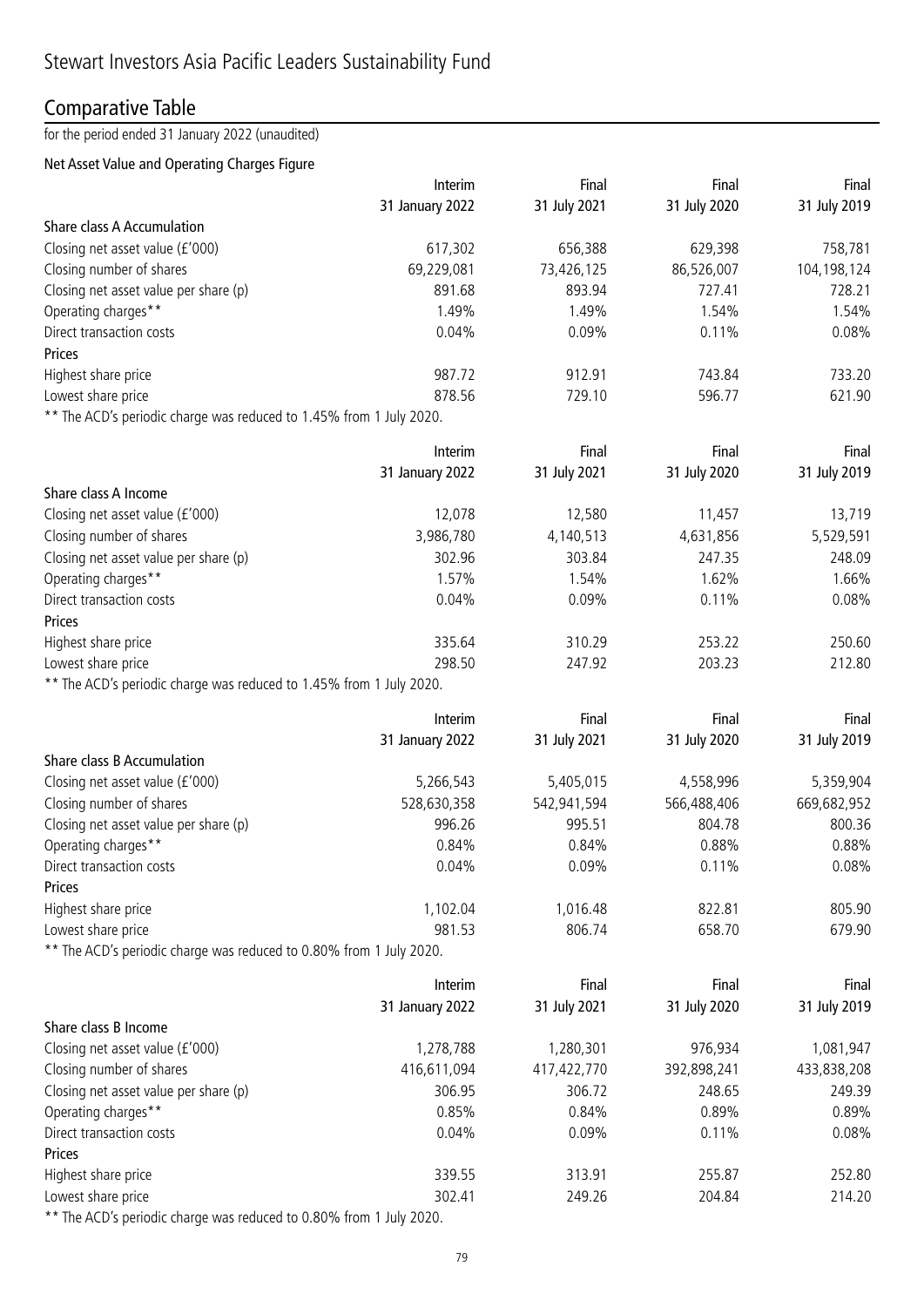### Statement of Total Return

for the period ended 31 January 2022 (unaudited)

|                                                                              | 31 January 2022 |           | 31 January 2021 |           |
|------------------------------------------------------------------------------|-----------------|-----------|-----------------|-----------|
|                                                                              | f'000           | f'000     | f'000           | f'000     |
| Income                                                                       |                 |           |                 |           |
| Net capital gains                                                            |                 | 45,001    |                 | 1,224,567 |
| Revenue                                                                      | 24,891          |           | 36,796          |           |
| Expenses                                                                     | (34, 936)       |           | (30, 581)       |           |
| Interest payable and similar charges                                         | (8)             |           | (3)             |           |
| Net (expense)/revenue before taxation for the period                         | (10, 053)       |           | 6,212           |           |
| Taxation                                                                     | (18,088)        |           | (59, 344)       |           |
| Net expense after taxation for the period                                    |                 | (28, 141) |                 | (53, 132) |
| Total return before distributions                                            |                 | 16,860    |                 | 1,171,435 |
| <b>Distributions</b>                                                         |                 |           |                 | (3, 416)  |
| Change in net assets attributable to shareholders from investment activities |                 | 16,860    |                 | 1,168,019 |

## Statement of Change in Net Assets Attributable to Shareholders

| for the period ended 31 January 2022 (unaudited)                             |                 |            |                 |            |
|------------------------------------------------------------------------------|-----------------|------------|-----------------|------------|
|                                                                              | 31 January 2022 |            | 31 January 2021 |            |
|                                                                              | f'000           | f'000      | f'000           | f'000      |
| Opening net assets attributable to shareholders                              |                 | 7,354,284  |                 | 6,176,785  |
| Amounts receivable on creation of shares                                     | 67,213          |            | 85,627          |            |
| Amounts payable on cancellation of shares                                    | (263, 646)      |            | (274,002)       |            |
|                                                                              |                 | (196, 433) |                 | (188, 375) |
| Change in net assets attributable to shareholders from investment activities |                 | 16,860     |                 | 1,168,019  |
| Retained distribution on accumulation shares                                 |                 |            |                 | 2,661      |
| Closing net assets attributable to shareholders                              |                 | 7,174,711  |                 | 7,159,090  |
|                                                                              |                 |            |                 |            |

Comparative information is provided for the Statement of Change in Net Assets Attributable to Shareholders. As this information is for the prior interim period, the net assets at the end of that period do not correspond to the net assets at the start of the current period.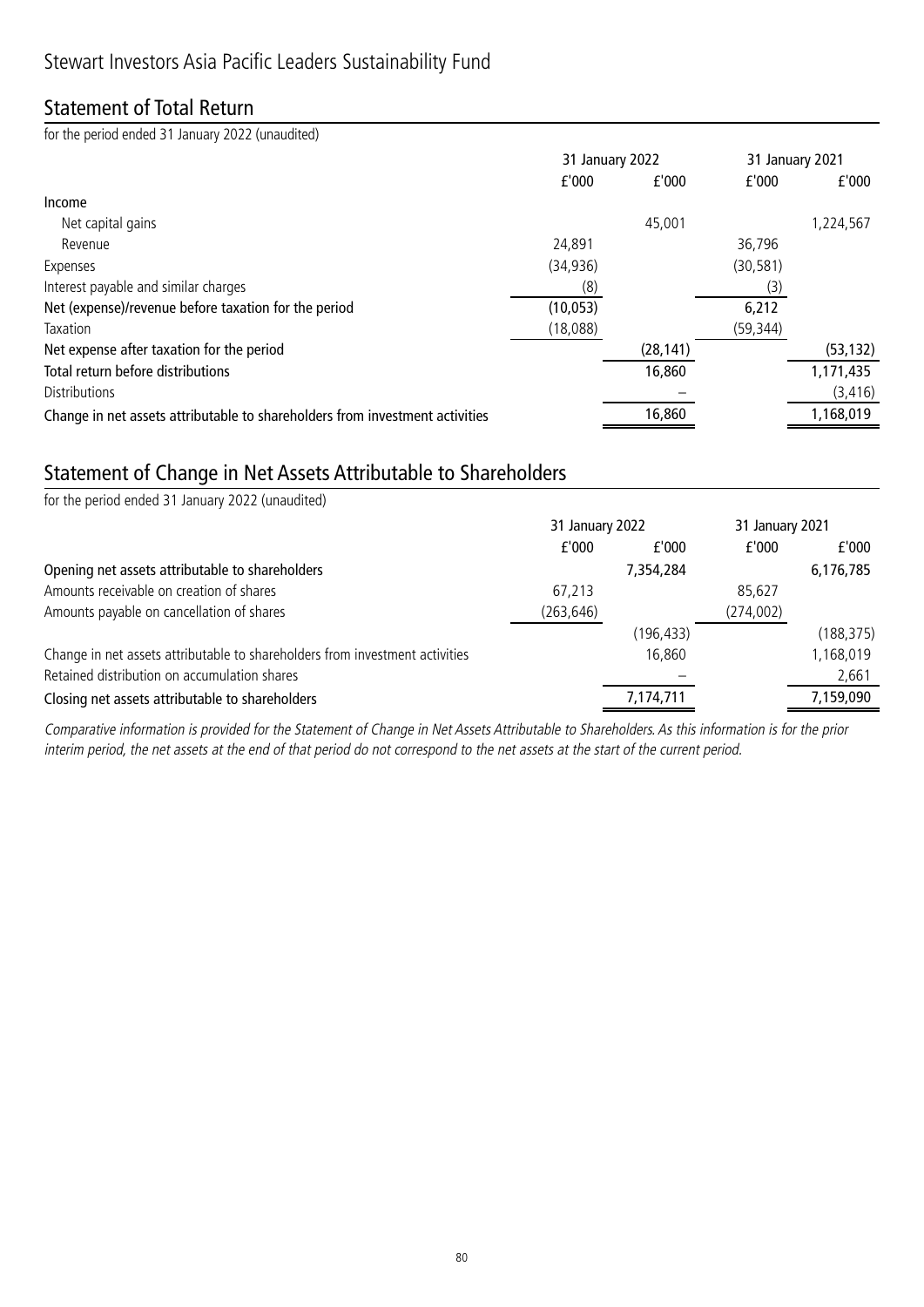# Stewart Investors Asia Pacific Leaders Sustainability Fund

## Balance Sheet

as at 31 January 2022 (unaudited)

|                                         | 31 January 2022<br>f'000 | 31 July 2021<br>f'000 |
|-----------------------------------------|--------------------------|-----------------------|
| Assets                                  |                          |                       |
| <b>Fixed assets</b>                     |                          |                       |
| Investments                             | 6,803,673                | 6,869,480             |
| Current assets                          |                          |                       |
| Debtors                                 | 9,141                    | 56,535                |
| Cash and bank balances                  | 523,336                  | 553,078               |
| Total assets                            | 7,336,150                | 7,479,093             |
| <b>Liabilities</b>                      |                          |                       |
| Creditors                               |                          |                       |
| Distribution payable                    |                          | (2,970)               |
| Other creditors                         | (161, 439)               | (121, 839)            |
| <b>Total liabilities</b>                | (161, 439)               | (124, 809)            |
| Net assets attributable to shareholders | 7,174,711                | 7,354,284             |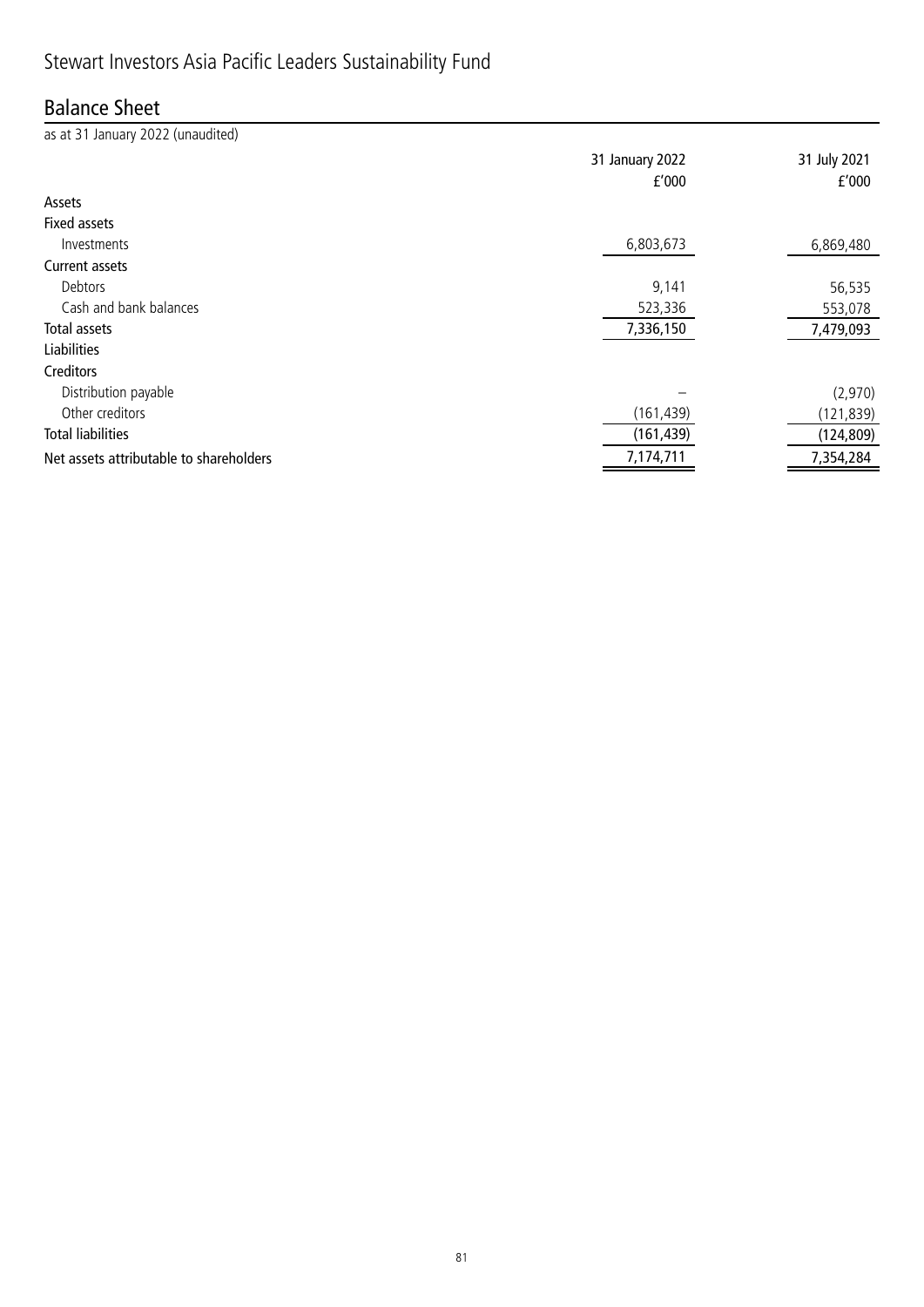### Distribution Tables

for the period ended 31 January 2022 (unaudited)

#### Distribution in pence and cents per share

Group 1 Interim – Shares purchased prior to 1 August 2021

Group 2 Interim – Shares purchased between 1 August 2021 and 31 January 2022

### Share class A Accumulation

|         |         |              | Distribution | Distribution |
|---------|---------|--------------|--------------|--------------|
|         | Net     |              | payable      | paid         |
|         | revenue | Equalisation | 31/03/2022   | 31/03/2021   |
| Group 1 | (p)     | (p)          | (p)          | (p)          |
| Interim |         |              |              |              |
| Group 2 | (p)     | (p)          | (p)          | (p)          |
| Interim |         |              |              |              |
|         |         |              |              |              |

This share class is in deficit and therefore not making a distribution.

#### Share class A Income

|         |         |              | Distribution | Distribution |
|---------|---------|--------------|--------------|--------------|
|         | Net     |              | payable      | paid         |
|         | revenue | Equalisation | 31/03/2022   | 31/03/2021   |
| Group 1 | (p)     | (p)          | (p)          | (p)          |
| Interim |         |              |              | —            |
| Group 2 | (p)     | (p)          | (p)          | (p)          |
| Interim |         |              |              |              |

This share class is in deficit and therefore not making a distribution.

### Share class B Accumulation

|         |         |              | Distribution             | Distribution |
|---------|---------|--------------|--------------------------|--------------|
|         | Net     |              | payable                  | paid         |
|         | revenue | Equalisation | 31/03/2022               | 31/03/2021   |
| Group 1 | (p)     | (p)          | (p)                      | (p)          |
| Interim |         |              | $\overline{\phantom{m}}$ | 0.4838       |
| Group 2 | (p)     | (p)          | (p)                      | (p)          |
| Interim |         |              |                          | 0.4838       |

This share class is in deficit and therefore not making a distribution.

#### Share class B Income

|                         | Distribution      | Distribution |
|-------------------------|-------------------|--------------|
| <b>Net</b>              | payable           | paid         |
| Equalisation<br>revenue | 31/03/2022        | 31/03/2021   |
| Group 1<br>(p)<br>(p)   | (p)               | (p)          |
| Interim                 | $\qquad \qquad -$ | 0.1444       |
| Group 2<br>(p)<br>(p)   | (p)               | (p)          |
| Interim                 | —                 | 0.1444       |

This share class is in deficit and therefore not making a distribution.

### Corporate tax for all share classes (unaudited)

A shareholder liable to corporation tax receives this distribution, excluding equalisation, as follows:

Interim – 100.00% of the dividend is received as franked investment income.

Interim – 0.00% of the dividend is received as an annual payment (non-foreign element) received after the deduction of income tax at the lower rate and is liable to corporation tax. The tax deemed to be deducted is treated as income tax.

Interim – 0.00% of the dividend is received as an annual payment (foreign element) received after the deduction of income tax at the lower rate and is liable to corporation tax. It is treated as foreign income in the hands of the corporate investor and is liable to corporation tax. The associated deemed tax is treated as foreign tax in the hands of the investor, who may be able to claim double tax relief. Investors cannot reclaim any of this deemed tax on the foreign element from HM Revenue & Customs.

Shareholders should consult their professional advisers for any advice regarding their tax position.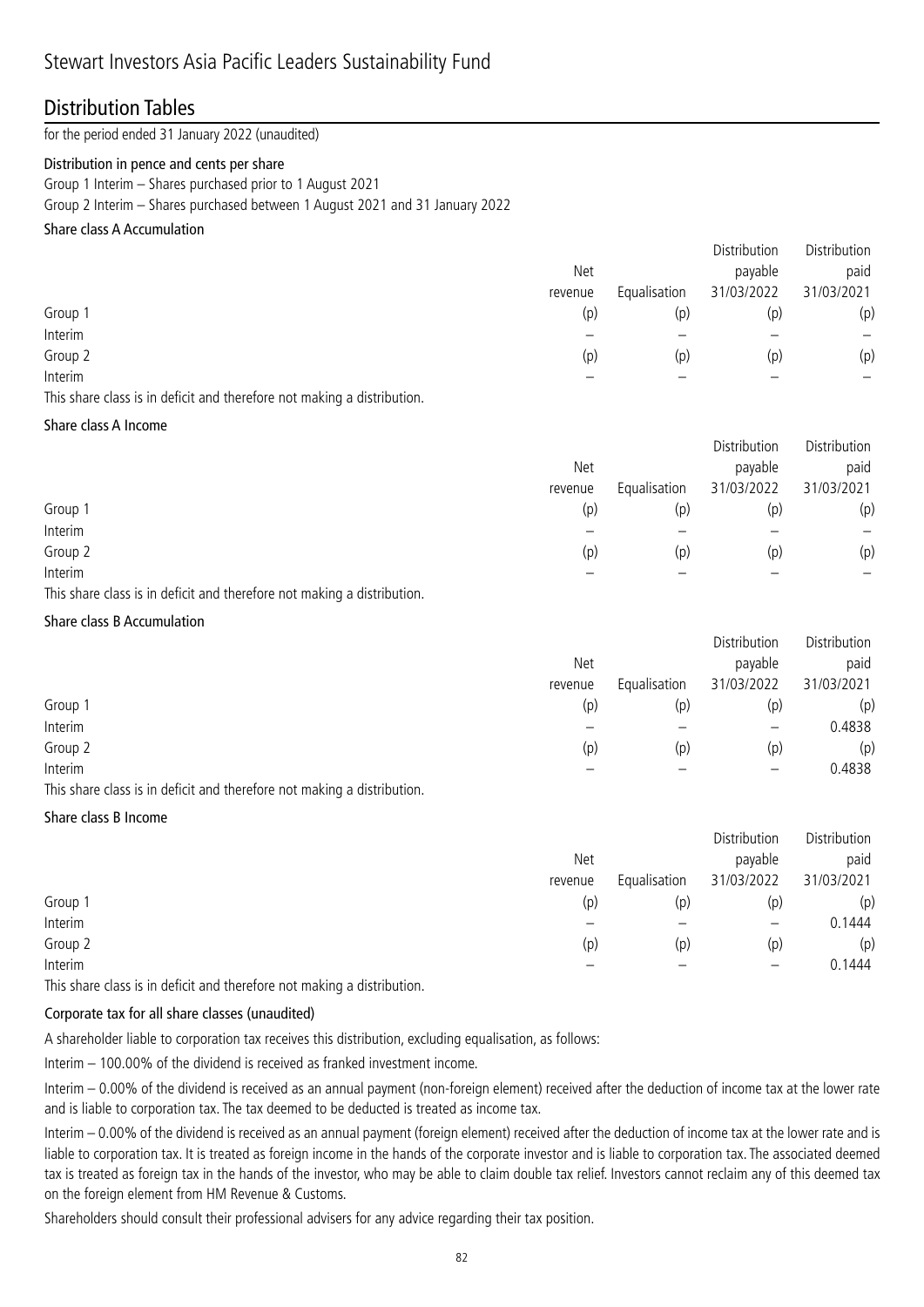### Authorised Fund Manager's Report

for the period ended 31 January 2022 (unaudited)

### Investment Objective and Policy

The Fund aims to achieve capital growth over the long term (at least five years).

The Fund invests a diversified portfolio of equity or equity-related securities of companies that are incorporated or listed, or where a majority of their economic activities take place in the Asia Pacific region (excluding Japan) and which are listed, traded or dealt in on Regulated Markets worldwide.

The Fund invests in quality companies which are positioned to benefit from, and contribute to, sustainable development.

The Manager assesses quality by understanding:

- i. the quality of management which includes integrity, attitude to environmental and social impacts, corporate governance, long-term performance, attitude to risk and alignment with minority shareholders. The Manager has a preference for stable, long-term (often multiple generational) stewards leading the company;
- ii. the quality of the franchise which includes the social usefulness of the products or services, their environmental impacts and efficiency, and responsible business practices; and
- iii. the quality of the financials which includes financial performance over the economic cycle, cash flows and debt, with a preference for net cash balance sheets (i.e. companies whose cash resources exceed their debt).

The investment policy of the Fund may be achieved by investing up to 10% of its Net Asset Value in other collective investment schemes, including in collective investment schemes managed by the ACD or its associates, and/or other Funds of the Company.

Where the Manager is unable to identify investment opportunities at appropriate valuations from time to time, the Fund may hold cash and Near Cash Assets in different currencies.

The Fund may use derivatives for efficient portfolio management purposes only.

#### Risks and reward profile

|                                              | $\blacklozenge$ Lower Risk                              |  |  |  |  |  | Higher Risk $\rightarrow$ |
|----------------------------------------------|---------------------------------------------------------|--|--|--|--|--|---------------------------|
|                                              | Potentially Higher Rewards<br>Potentially Lower Rewards |  |  |  |  |  |                           |
| Share class A Accumulation                   |                                                         |  |  |  |  |  |                           |
| Share class B Accumulation                   |                                                         |  |  |  |  |  |                           |
| Share class A Accumulation (EUR share class) |                                                         |  |  |  |  |  |                           |
| Share class B Accumulation (EUR share class) |                                                         |  |  |  |  |  |                           |

- The synthetic risk reward indicator (the SRRI) rating is not a measure of the risk of you losing your investment, but describes how much the value of the Fund went up and down in the past;
- The SRRI rating is based on historical data, which may not be a reliable indication of the future risks and rewards of the Fund;
- The Manager cannot guarantee that the rating of the Fund will remain the same; it may change over time;
- Even the lowest rating of 1 does not mean a risk-free investment;
- On a scale of 1 (less risky) to 7 (riskier), this Fund has a rating of 5 due to its past performance and the nature of its investments. Shares with a rating of 5 might have higher risks, but also higher returns;
- Risk is taken in order to make a higher potential return; the more risk a Fund takes, the higher the potential return, but the greater the risk of loss; and
- The value of the Fund and its return is not guaranteed and may fall as well as rise. You may get back less than you originally invested.

The Fund might also experience the following risks:

Emerging Market risk: Emerging Markets tend to be more sensitive to economic and political conditions than developed markets. Other factors include greater liquidity risk, restrictions on investment or transfer of assets, failed/delayed settlement and difficulties valuing securities.

Currency risk: The Fund invests in assets which are denominated in other currencies; changes in exchange rates will affect the value of the Fund and could create losses. Currency control decisions made by governments could affect the value of the Fund's investments and could cause the Fund to defer or suspend redemptions of its shares.

China market risk: Although China has seen rapid economic and structural development, investing there may still involve increased risks of political and governmental intervention, potentially limitations on the allocation of the Fund's capital, and legal, regulatory, economic and other risks including greater liquidity risk, restrictions on investment or transfer of assets, failed/delayed settlement and difficulties valuing securities.

Smaller companies risk: Investments in smaller companies may be riskier and more difficult to buy and sell than investments in larger companies. For further information on risks, please refer to the Risk Factors section in the Company's Prospectus.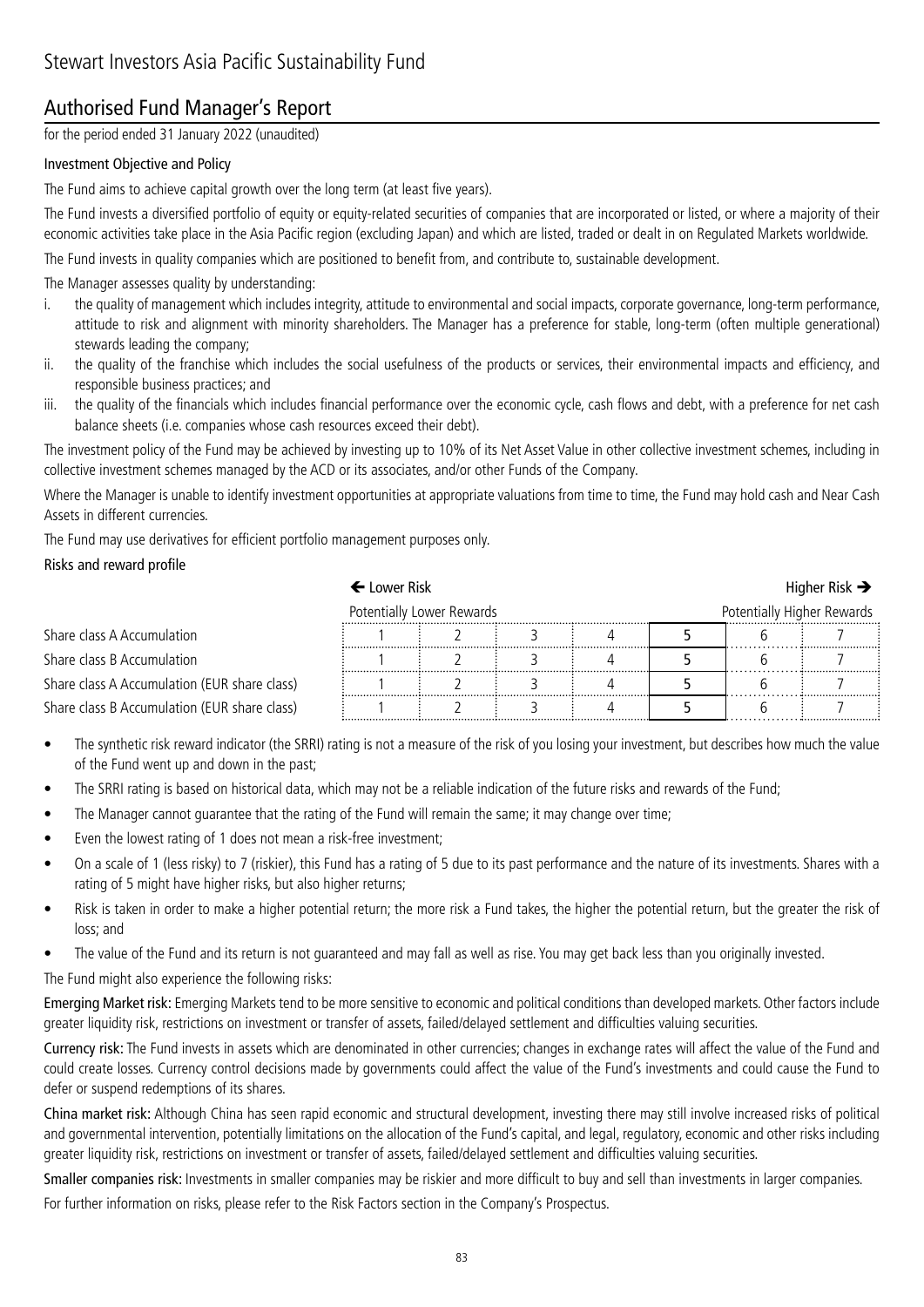### Authorised Fund Manager's Report (continued)

for the period ended 31 January 2022 (unaudited)

#### Performance

The Fund rose by 1.6% in sterling terms over the 6 months and has provided cumulative returns of 39.0% and 65.3% over three and five years respectively to 31 January 2022 (net of fees and tax for the B GBP Accumulation share class).

Indian companies Tube Investments of India, Mahindra & Mahindra and Tata Consultancy Services gained, delivering strong earnings growth.

Producer of plant-based products, Vitasoy International Holdings, was a detractor as the company faced discontent from customers in mainland China. Leading Korean search-engine provider Naver struggled in the face of increased regulation, and Guangzhou Kingmed Diagnostics Group declined as outbreaks of COVID and enforced city lockdowns disrupted operations.

#### Portfolio Changes

The Fund purchased a Taiwanese pneumatic-component manufacturer and distributor which is gradually expanding into new products and overseas markets. The Fund purchased an Indian industrial company which makes motors and transmission equipment and which should play a part in supporting sustainable infrastructure in the Indian subcontinent. The Fund also purchased China's largest retail pharmacy that is positioned to benefit from the powerful growth tailwinds of increased market consolidation in China.

The Fund sold MediaTek on questions over valuation, sustainability and cyclicality. The Fund sold Biocon on the Manager's preference for a concentrated portfolio. The Fund also sold Hemas Holdings due to the weakening fiscal situation in Sri Lanka.

#### **Outlook**

The Asian region is home to some of the highest-quality stewards and first-rate franchises, globally, with many avenues for long-term growth. The Manager continues to believe sustainability tailwinds combined with high-quality business models are a powerful formula for long-term success. Paired with their disciplined, independent investment approach, they expect to continue to protect and grow clients' investments over the long term.

| Cumulative performance as at 31 January 2022 |       |       |            |            |            |            |            |  |  |
|----------------------------------------------|-------|-------|------------|------------|------------|------------|------------|--|--|
| Time                                         |       | 6     |            | 3.         |            | 10         | Since      |  |  |
| period                                       | mths  | mths  | vr         | yrs        | vrs        | vrs        | launch     |  |  |
| Fund return %                                | (2.8) | 1.6   | 5.5        | 39.0       | 65.3       | 242.3      | 694.9      |  |  |
| Benchmark return %                           | (4.3) | (3.2) | (7.8)      | 24.3       | 42.1       | 115.3      | 303.7      |  |  |
| Discrete performance as at 31 January 2022   |       |       |            |            |            |            |            |  |  |
| Time                                         |       |       | 12 mths to | 12 mths to | 12 mths to | 12 mths to | 12 mths to |  |  |
| period                                       |       |       | 31/01/22   | 31/01/21   | 31/01/20   | 31/01/19   | 31/01/18   |  |  |
| Fund return %                                |       |       | 5.5        | 23.1       | 7.0        | 6.1        | 12.1       |  |  |
| Benchmark return %                           |       |       | (7.8)      | 26.3       | 6.7        | (6.5)      | 22.2       |  |  |

Benchmark: MSCI AC Asia Pacific ex Japan Index.

IA Sector: Specialist.

This Fund was previously part of the IA Asia Pacific excluding Japan sector. Due to the changing geographical nature of the earnings of the stocks in this portfolio, this Fund was then reclassified by the IA as IA Specialist sector during 2017. The performance ranking of funds within the IA Specialist sector is not viewed as a fair comparison given the diverse nature of the funds within the sector. Performance statistics are therefore noted versus the benchmark rather than the IA sector. The Specialist sector constituents are defined by the IA as funds that have an investment universe which is not accommodated by the other IA mainstream sectors.

Performance is based on share class B Accumulation (GBP), as this is considered to be the Fund's primary share class.

Performance data is calculated on a net basis by deducting fees incurred at Fund level (e.g. the management fee and other Fund expenses), save that it does not take account of initial charges or switching fees (if any). Income reinvested is included on a net of tax basis.

Past performance should not be used as a guide to future performance, which is not guaranteed.

Please note that the Stewart Investors Asia Pacific Sustainability Fund share class A Accumulation launched on 1 December 2003. For historic performance of this share class, please see the factsheets by visiting www.firstsentierinvestors.com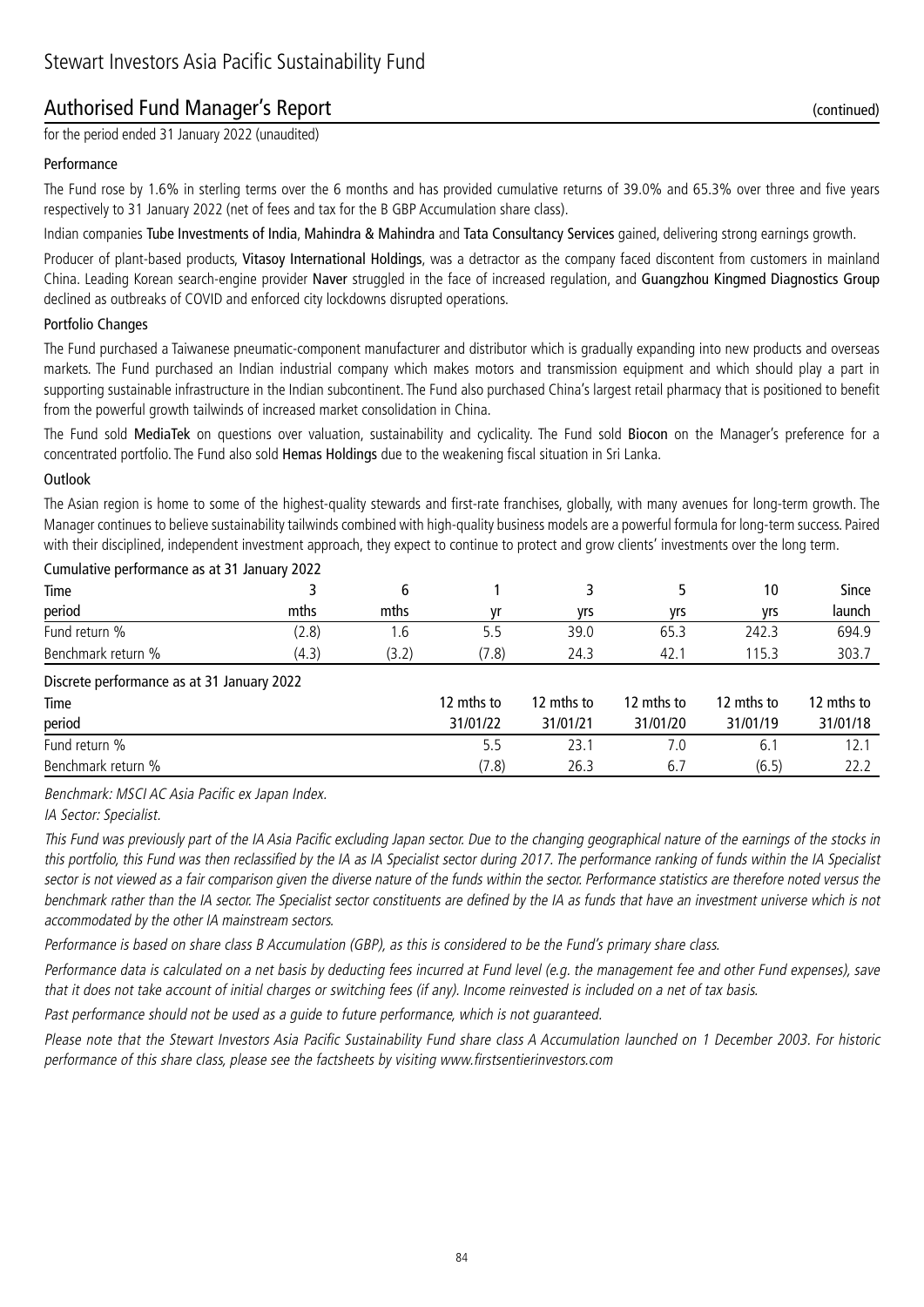## Authorised Fund Manager's Report (continued)

for the period ended 31 January 2022 (unaudited)

### Ten largest holdings

|                                    | 31 January 2022 |                                  | 31 July 2021 |
|------------------------------------|-----------------|----------------------------------|--------------|
| Stock name                         | % of Fund       | Stock name                       | % of Fund    |
| Tube Investments of India          | 6.23            | <b>CSL</b>                       | 4.52         |
| Mahindra & Mahindra                | 4.49            | Unicharm                         | 4.23         |
| <b>CSL</b>                         | 4.08            | Hoya                             | 4.22         |
| Unicharm                           | 4.03            | Tube Investments of India        | 4.15         |
| Tata Consultancy Services          | 3.65            | <b>Tata Consultancy Services</b> | 3.40         |
| Hoya                               | 3.04            | Mahindra & Mahindra              | 3.34         |
| Housing Development Finance        | 2.79            | Vitasoy International            | 2.88         |
| Tech Mahindra                      | 2.69            | Techtronic Industries            | 2.82         |
| Taiwan Semiconductor Manufacturing | 2.44            | Marico                           | 2.71         |
| Marico                             | 2.37            | Tech Mahindra                    | 2.67         |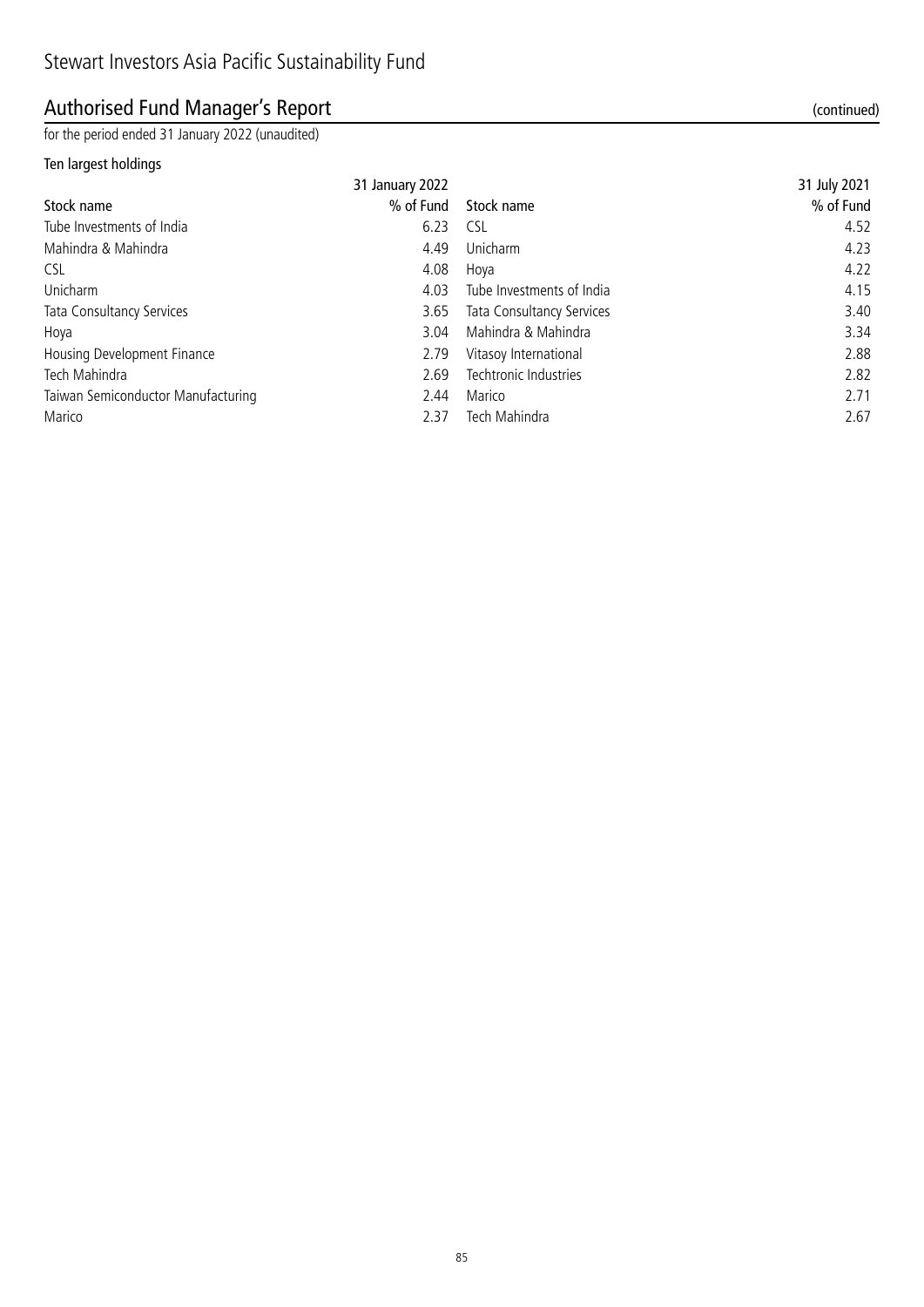## Portfolio Statement

as at 31 January 2022 (unaudited)

|                  |                                          | Market  | Total         |
|------------------|------------------------------------------|---------|---------------|
|                  |                                          | Value   | Net Assets    |
| Holdings         |                                          | f'000   | $\frac{0}{0}$ |
|                  | AUSTRALIA (6.96%*)                       | 43,065  | 6.42          |
| 390,719 Altium   |                                          | 7,325   | 1.09          |
|                  | 55,181 Cochlear                          | 5,575   | 0.83          |
| 200,223 CSL      |                                          | 27,374  | 4.08          |
| 47,067 Xero      |                                          | 2,791   | 0.42          |
|                  | BANGLADESH (0.61%*)                      | 3,663   | 0.55          |
|                  | 7,656,858 BRAC Bank                      | 3,663   | 0.55          |
|                  | CHINA (5.29%*)                           | 35,259  | 5.26          |
|                  | 543,399 Amoy Diagnostics                 | 3,643   | 0.55          |
|                  | 1,475,504 Centre Testing International   | 3,646   | 0.55          |
|                  | 1,187,600 Estun Automation               | 3,183   | 0.47          |
|                  | 275,407 Foshan Haitian Flavouring & Food | 3,111   | 0.46          |
| 567,417 Glodon   |                                          | 4,086   | 0.61          |
|                  | 555,524 Guangzhou Kingmed Diagnostics    | 5,055   | 0.75          |
|                  | 1,683,541 Hualan Biological Engineering  | 4,972   | 0.74          |
|                  | 589,038 Shenzhen Inovance Technology     | 4,137   | 0.62          |
|                  | 592,900 Yifeng Pharmacy Chain            | 3,426   | 0.51          |
|                  | HONG KONG (8.09%*)                       | 39,424  | 5.88          |
|                  | 19,216,000 Pentamaster International     | 2,021   | 0.30          |
|                  | 1,048,500 Techtronic Industries          | 12,819  | 1.91          |
|                  | 6,114,000 Vinda International            | 12,214  | 1.82          |
|                  | 8,547,559 Vitasoy International          | 12,370  | 1.85          |
|                  | INDIA (40.86%*)                          | 289,948 | 43.23         |
|                  | 2,347,256 Crompton Greaves               | 4,083   | 0.61          |
|                  | 1,839,463 Dabur India                    | 9,866   | 1.47          |
|                  | 359,821 Dr Lal PathLabs                  | 10,653  | 1.59          |
|                  | 157,324 Dr. Reddy's Laboratories         | 6,748   | 1.01          |
|                  | 3,264,427 Elgi Equipments                | 10,809  | 1.61          |
|                  | 963,371 Godrej Consumer Products         | 8,545   | 1.27          |
|                  | 1,101,429 HDFC Life Insurance            | 6,854   | 1.02          |
|                  | 743,750 Housing Development Finance      | 18,706  | 2.79          |
|                  | 102,020 IndiaMart InterMesh              | 5,098   | 0.76          |
|                  | 211,448 Info Edge                        | 10,366  | 1.55          |
| 893,907 Infosys  |                                          | 15,513  | 2.31          |
|                  | 821,527 Kotak Mahindra Bank              | 15,228  | 2.27          |
|                  | 3,410,674 Mahindra & Mahindra            | 30,084  | 4.49          |
|                  | 673,583 Mahindra Logistics               | 3,909   | 0.58          |
| 3,291,458 Marico |                                          | 15,912  | 2.37          |
|                  | 193,646 Sundaram Finance                 | 4,355   | 0.65          |
|                  | 1,219,323 Syngene International          | 6,936   | 1.03          |
|                  | 592,779 Tata Communications              | 7,609   | 1.14          |
|                  | 655,597 Tata Consultancy Services        | 24,509  | 3.65          |
|                  | 1,978,037 Tata Consumer Products         | 14,357  | 2.14          |
|                  | 1,220,757 Tech Mahindra                  | 18,058  | 2.69          |
|                  | 2,470,245 Tube Investments of India      | 41,750  | 6.23          |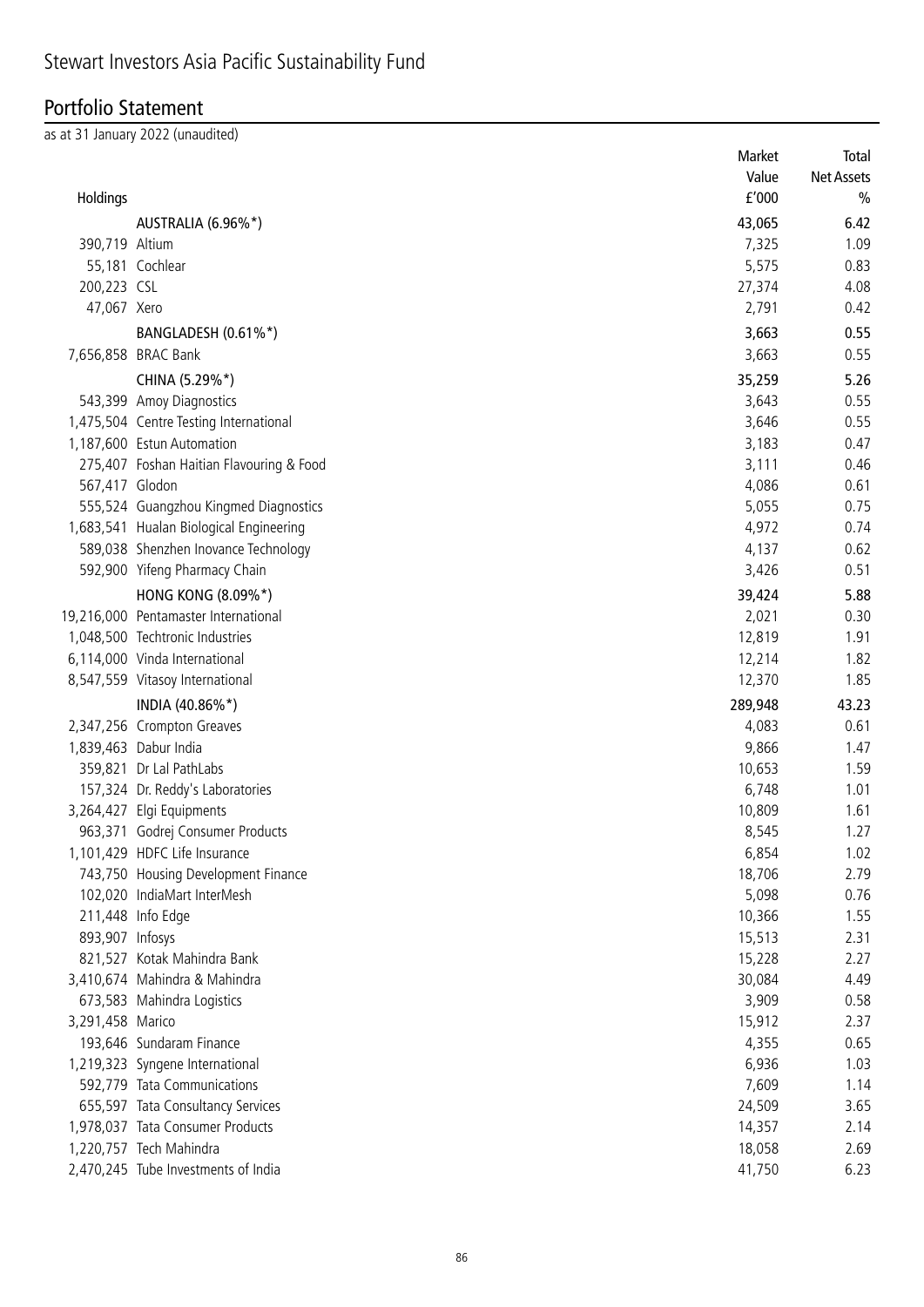### Portfolio Statement (continued)

|                     | as at 31 January 2022 (unaudited)          |         |                   |
|---------------------|--------------------------------------------|---------|-------------------|
|                     |                                            | Market  | Total             |
|                     |                                            | Value   | <b>Net Assets</b> |
| Holdings            |                                            | f'000   | $\frac{0}{0}$     |
|                     | <b>INDONESIA (1.92%*)</b>                  | 14,840  | 2.21              |
|                     | 24,038,300 Bank Central Asia               | 9,499   | 1.42              |
|                     | 78,065,300 Selamat Sempurna                | 5,341   | 0.79              |
|                     | JAPAN (9.71%*)                             | 60,192  | 8.98              |
| 213,700 Hoya        |                                            | 20,390  | 3.04              |
|                     | 369,400 Nippon Paint                       | 2,172   | 0.33              |
| 446,300 Pigeon      |                                            | 6,455   | 0.96              |
|                     | 11,700 Tokyo Electron                      | 4,142   | 0.62              |
|                     | 944,200 Unicharm                           | 27,033  | 4.03              |
|                     | NEW ZEALAND (3.33%*)                       | 28,277  | 4.22              |
|                     | 994,006 Fisher & Paykel Healthcare         | 13,478  | 2.01              |
|                     | 362,053 Mainfreight                        | 14,799  | 2.21              |
|                     | PHILIPPINES (0.42%*)                       | 2,604   | 0.39              |
|                     | 2,071,090 Philippine Seven                 | 2,604   | 0.39              |
|                     | <b>SOUTH KOREA (3.92%*)</b>                | 21,469  | 3.20              |
|                     | 809,175 Koh Young Technology               | 10,206  | 1.52              |
| 58,764 NAVER        |                                            | 11,263  | 1.68              |
|                     | SRI LANKA (0.35%*)                         |         |                   |
|                     | TAIWAN (11.75%*)                           | 75,587  | 11.27             |
| 1,080,310 Advantech |                                            | 11,015  | 1.64              |
|                     | 173,000 Airtac International               | 4,418   | 0.66              |
|                     | 1,836,301 Chroma ATE                       | 10,408  | 1.55              |
|                     | 1,664,580 Delta Electronics                | 11,932  | 1.78              |
| 60,000 Silergy      |                                            | 5,829   | 0.87              |
|                     | 958,124 Taiwan Semiconductor Manufacturing | 16,330  | 2.44              |
|                     | 415,808 Voltronic Power Technology         | 15,655  | 2.33              |
|                     | THAILAND (0.31%*)                          | 2,967   | 0.44              |
|                     | 889,400 Kasikornbank                       | 2,967   | 0.44              |
|                     | Portfolio of investments                   | 617,295 | 92.05             |
|                     | Net other assets                           | 53,338  | 7.95              |
|                     | Total net assets                           | 670,633 | 100.00            |

All investments held are listed, unless otherwise stated.

For the purposes of the portfolio holdings analysis, securities are shown based on their country of listing.

\* Comparative figures shown in brackets relate to 31 July 2021.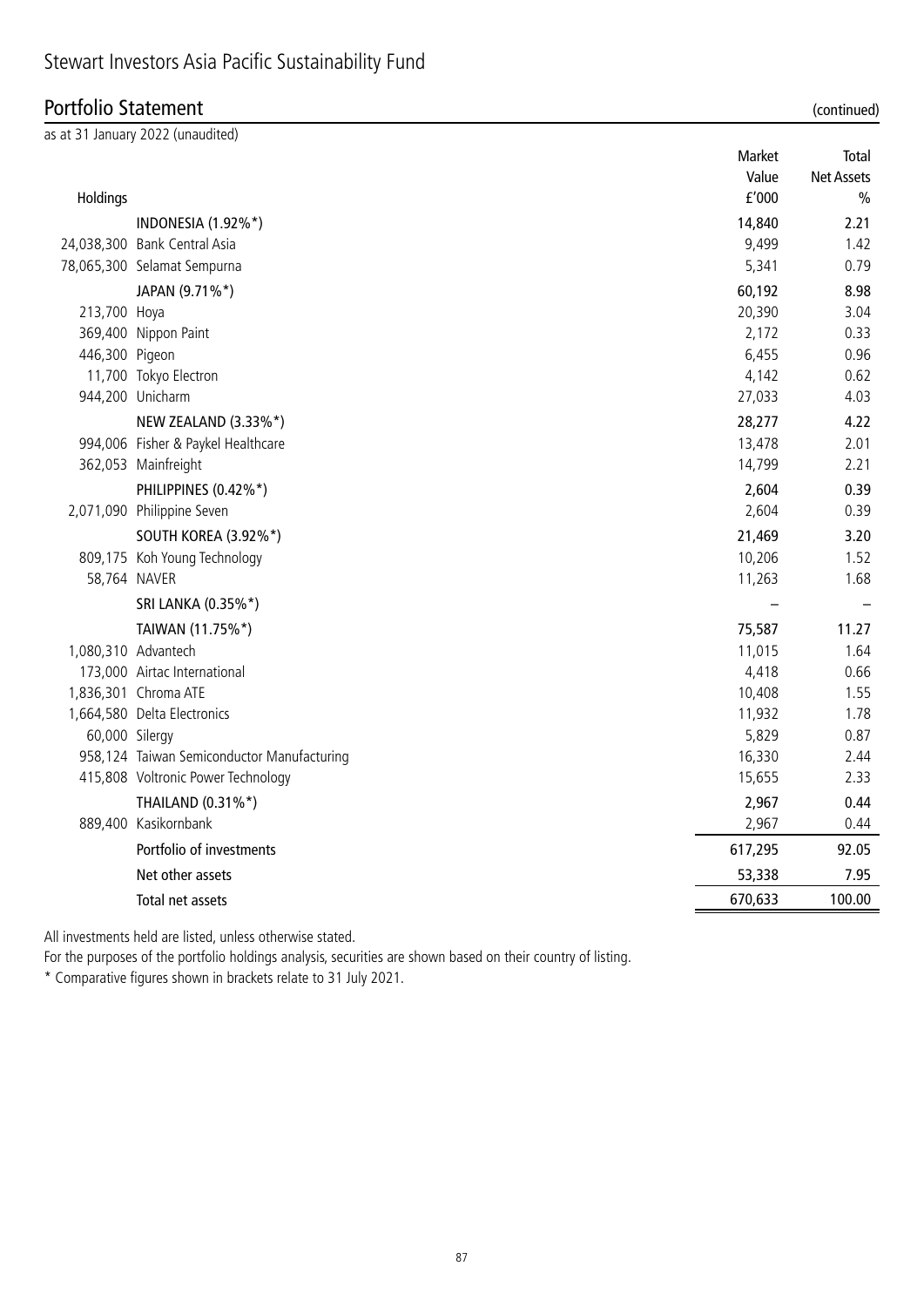### Comparative Table

### for the period ended 31 January 2022 (unaudited)

### Net Asset Value and Operating Charges Figure

|                                                                     | Interim         | Final        | Final        | Final        |
|---------------------------------------------------------------------|-----------------|--------------|--------------|--------------|
|                                                                     | 31 January 2022 | 31 July 2021 | 31 July 2020 | 31 July 2019 |
| Share class A Accumulation                                          |                 |              |              |              |
| Closing net asset value (£'000)                                     | 32,722          | 32,161       | 26,939       | 30,404       |
| Closing number of shares                                            | 4,560,804       | 4,519,256    | 4,663,275    | 5,197,593    |
| Closing net asset value per share (p)                               | 717.47          | 711.65       | 577.68       | 584.96       |
| Operating charges**                                                 | 1.61%           | 1.70%        | 1.71%        | 1.69%        |
| Direct transaction costs                                            | 0.07%           | 0.09%        | 0.09%        | 0.12%        |
| Prices                                                              |                 |              |              |              |
| Highest share price                                                 | 791.10          | 725.57       | 591.85       | 589.90       |
| Lowest share price                                                  | 708.80          | 580.63       | 474.73       | 484.80       |
| ** The ACD's periodic charge was reduced to 1.50% from 1 July 2020. |                 |              |              |              |
|                                                                     | Interim         | Final        | Final        | Final        |
|                                                                     | 31 January 2022 | 31 July 2021 | 31 July 2020 | 31 July 2019 |
| Share class B Accumulation                                          |                 |              |              |              |
| Closing net asset value (£'000)                                     | 621,528         | 549,345      | 293,219      | 237,728      |
| Closing number of shares                                            | 78,353,570      | 70,061,711   | 46,417,562   | 37,433,804   |
| Closing net asset value per share (p)                               | 793.23          | 784.09       | 631.70       | 635.06       |
| Operating charges**                                                 | 0.93%           | 0.94%        | 0.99%        | 0.98%        |
| Direct transaction costs                                            | 0.07%           | 0.09%        | 0.09%        | 0.12%        |
| Prices                                                              |                 |              |              |              |
| Highest share price                                                 | 873.37          | 798.41       | 647.10       | 640.40       |
| Lowest share price                                                  | 783.58          | 635.00       | 517.90       | 523.40       |
| ** The ACD's periodic charge was reduced to 0.85% from 1 July 2020. |                 |              |              |              |
|                                                                     |                 |              |              |              |
|                                                                     | Interim         | Final        | Final        | Final        |
|                                                                     | 31 January 2022 | 31 July 2021 | 31 July 2020 | 31 July 2019 |
| Share class A Accumulation (EUR share class)                        |                 |              |              |              |
| Closing net asset value ( $\epsilon$ '000)                          | 19,575          | 19,752       | 21,668       | 23,189       |
| Closing number of shares                                            | 4,301,263       | 4,466,710    | 6,382,392    | 6,807,979    |
| Closing net asset value per share (c)                               | 455.10          | 442.22       | 339.50       | 340.61       |
| Operating charges**                                                 | 1.60%           | 1.63%        | 1.71%        | 1.70%        |
| Direct transaction costs                                            | 0.07%           | 0.09%        | 0.09%        | 0.12%        |
| Prices                                                              |                 |              |              |              |
| Highest share price                                                 | 498.15          | 449.50       | 366.27       | 345.60       |
| Lowest share price                                                  | 447.91          | 341.72       | 271.20       | 293.00       |
| ** The ACD's periodic charge was reduced to 1.50% from 1 July 2020. |                 |              |              |              |
|                                                                     | Interim         | Final        |              |              |
|                                                                     | 31 January 2022 | 31 July 2021 |              |              |
| Share class B Accumulation (EUR share class)                        |                 |              |              |              |
| Closing net asset value (€'000)                                     | 33              | 32           |              |              |
| Closing number of shares                                            | 25,090          | 25,090       |              |              |
| Closing net asset value per share (c)                               | 129.71          | 125.72       |              |              |
| Operating charges                                                   | 1.08%           | 1.08%        |              |              |
| Direct transaction costs                                            | 0.07%           | 0.09%        |              |              |
| Prices                                                              |                 |              |              |              |
| Highest share price                                                 | 141.83          | 127.79       |              |              |
| Lowest share price                                                  | 127.35          | 97.23        |              |              |
| This share class was launched on 28 August 2020.                    |                 |              |              |              |
|                                                                     |                 |              |              |              |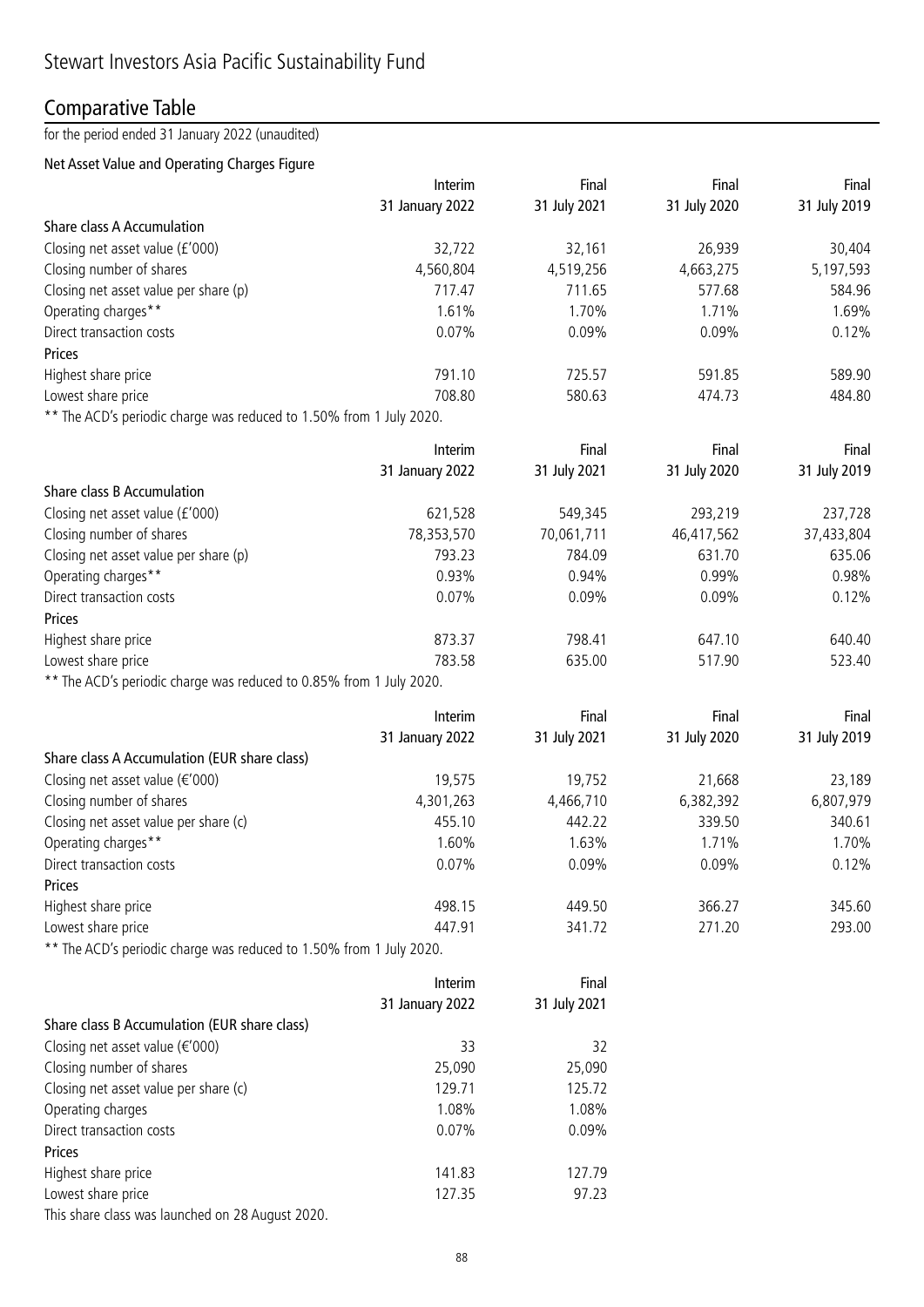### Statement of Total Return

for the period ended 31 January 2022 (unaudited)

|                                                                              | 31 January 2022 |         | 31 January 2021 |          |
|------------------------------------------------------------------------------|-----------------|---------|-----------------|----------|
|                                                                              | f'000           | f'000   | f'000           | f'000    |
| Income                                                                       |                 |         |                 |          |
| Net capital gains                                                            |                 | 5,488   |                 | 72,072   |
| Revenue                                                                      | 2.444           |         | 2,267           |          |
| Expenses                                                                     | (3, 233)        |         | (2, 106)        |          |
| Interest payable and similar charges                                         |                 |         | (3)             |          |
| Net (expense)/revenue before taxation for the period                         | (789)           |         | 158             |          |
| Taxation                                                                     | (2, 152)        |         | (4, 103)        |          |
| Net expense after taxation for the period                                    |                 | (2,941) |                 | (3, 945) |
| Total return before distributions                                            |                 | 2,547   |                 | 68,127   |
| Distributions                                                                |                 |         |                 | (68)     |
| Change in net assets attributable to shareholders from investment activities |                 | 2,547   |                 | 68,059   |

### Statement of Change in Net Assets Attributable to Shareholders

| for the period ended 31 January 2022 (unaudited)                             |                 |         |           |                 |  |
|------------------------------------------------------------------------------|-----------------|---------|-----------|-----------------|--|
|                                                                              | 31 January 2022 |         |           | 31 January 2021 |  |
|                                                                              | f'000           | f'000   | f'000     | f'000           |  |
| Opening net assets attributable to shareholders                              |                 | 598,379 |           | 339,680         |  |
| Amounts receivable on creation of shares                                     | 108,013         |         | 90,924    |                 |  |
| Amounts payable on cancellation of shares                                    | (38, 424)       |         | (12, 394) |                 |  |
|                                                                              |                 | 69,589  |           | 78,530          |  |
| Dilution adjustment                                                          |                 | 118     |           | q               |  |
| Change in net assets attributable to shareholders from investment activities |                 | 2,547   |           | 68,059          |  |
| Retained distribution on accumulation shares                                 |                 |         |           | 150             |  |
| Closing net assets attributable to shareholders                              |                 | 670,633 |           | 486,428         |  |

Comparative information is provided for the Statement of Change in Net Assets Attributable to Shareholders. As this information is for the prior interim period, the net assets at the end of that period do not correspond to the net assets at the start of the current period.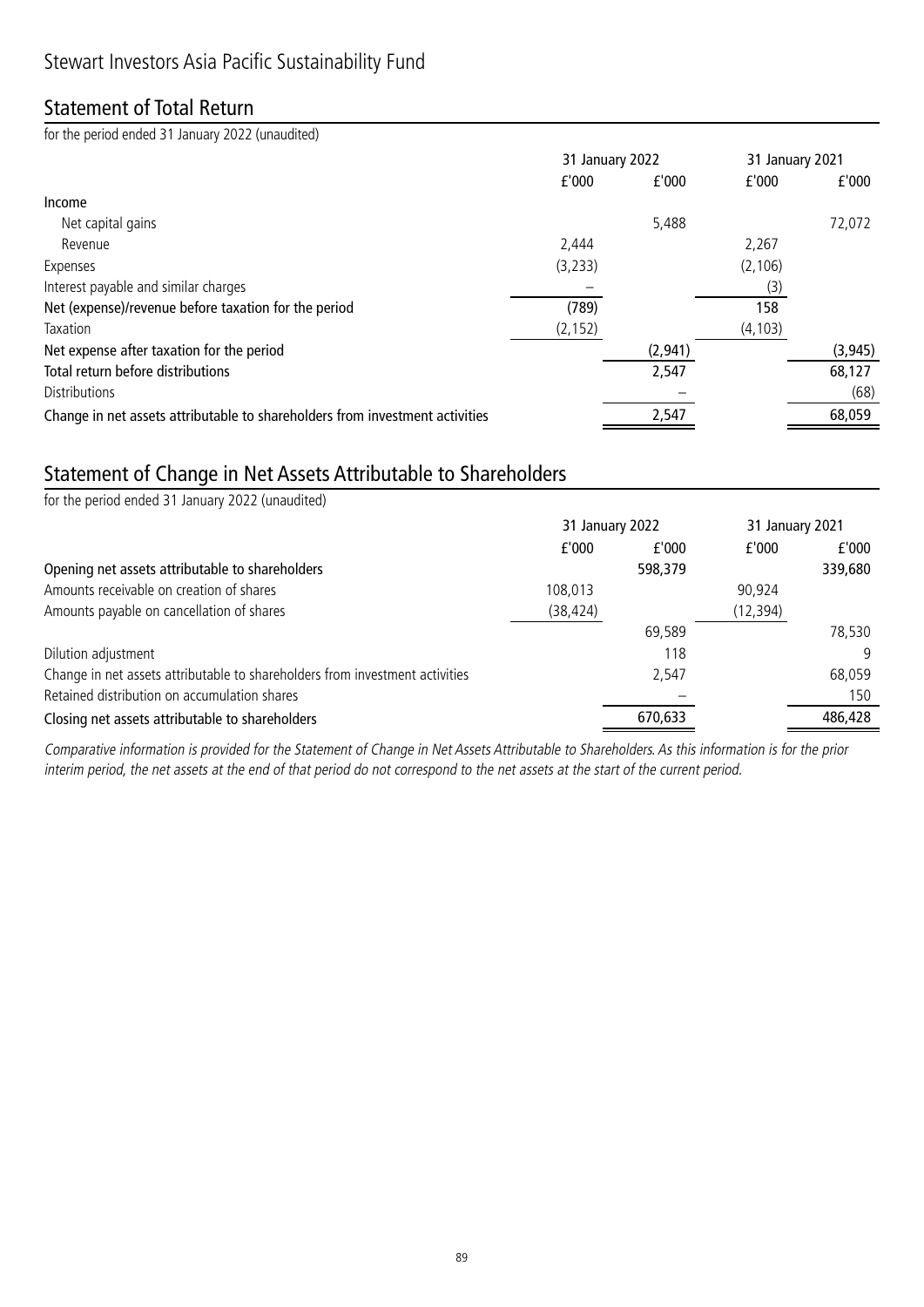## Stewart Investors Asia Pacific Sustainability Fund

### Balance Sheet

as at 31 January 2022 (unaudited) 31 January 2022 31 July 2021 £'000 £'000 Assets Fixed assets Investments 617,295 559,598 Current assets Debtors 5,299 6,795 Cash and bank balances 42,999 Total assets 683,337 609,392 Liabilities **Creditors** Other creditors (12,704) (11,013) Total liabilities (12,704) (11,013) Net assets attributable to shareholders 670,633 598,379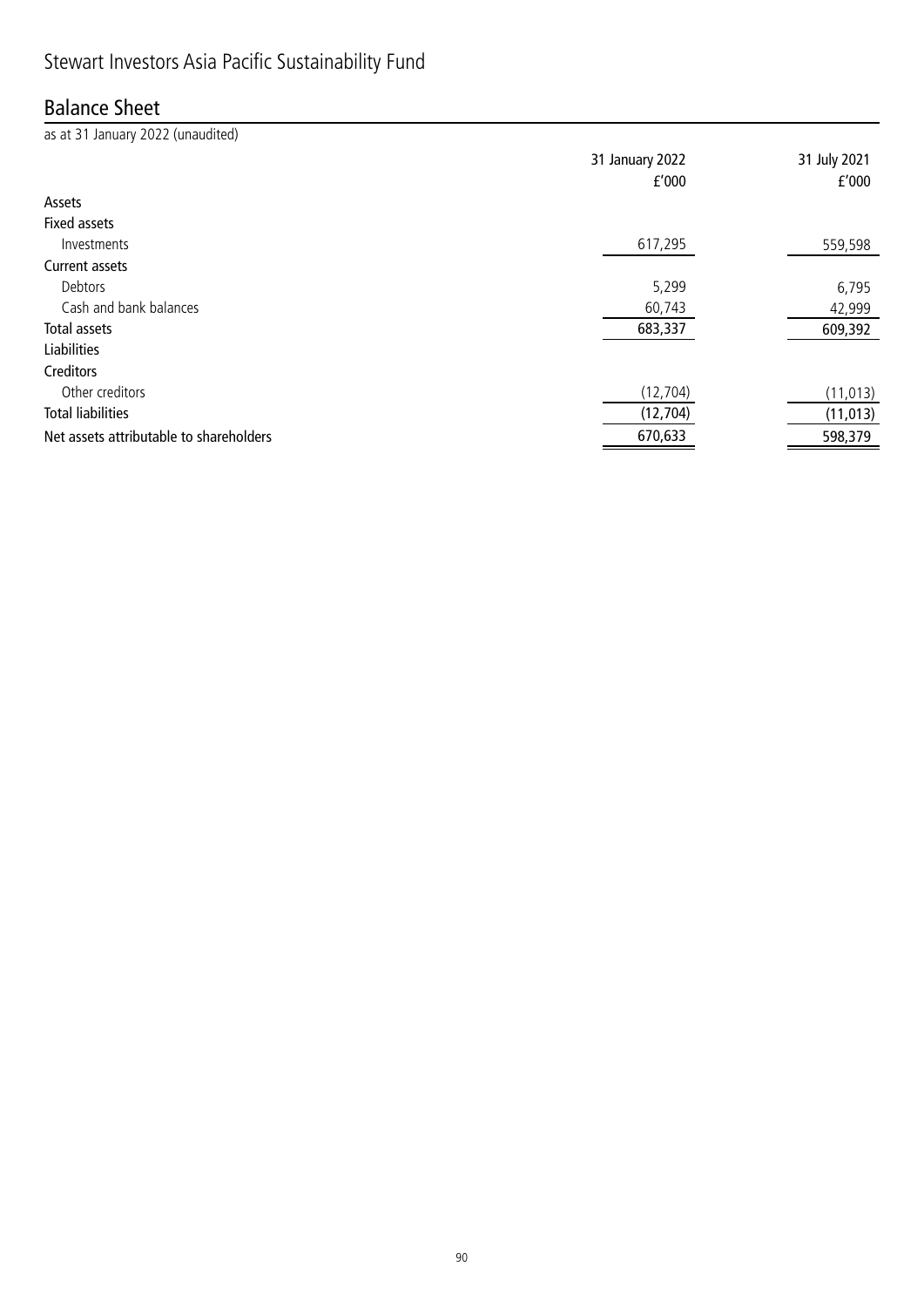## Stewart Investors Asia Pacific Sustainability Fund

### Distribution Tables

for the period ended 31 January 2022 (unaudited)

#### Distribution in pence and cents per share

Group 1 Interim – Shares purchased prior to 1 August 2021

Group 2 Interim – Shares purchased between 1 August 2021 and 31 January 2022

### Share class A Accumulation

|         |         |              | Distribution | Distribution |
|---------|---------|--------------|--------------|--------------|
|         | Net     |              | payable      | paid         |
|         | revenue | Equalisation | 31/03/2022   | 31/03/2021   |
| Group 1 | (p)     | (p)          | (p)          | (p)          |
| Interim |         |              |              |              |
| Group 2 | (p)     | (p)          | (p)          | (p)          |
| Interim |         |              |              |              |
|         |         |              |              |              |

This share class is in deficit and therefore not making a distribution.

#### Share class B Accumulation

|         |         |              | Distribution      | Distribution |
|---------|---------|--------------|-------------------|--------------|
|         | Net     |              | payable           | paid         |
|         | revenue | Equalisation | 31/03/2022        | 31/03/2021   |
| Group 1 | (p)     | (p)          | (p)               | (p)          |
| Interim |         |              | $\qquad \qquad -$ | 0.2587       |
| Group 2 | (p)     | (p)          | (p)               | (p)          |
| Interim |         |              |                   | 0.2587       |

This share class is in deficit and therefore not making a distribution.

### Share class A Accumulation (EUR share class)

|         |              | Distribution | Distribution |
|---------|--------------|--------------|--------------|
| Net     |              | payable      | paid         |
| revenue | Equalisation | 31/03/2022   | 31/03/2021   |
| (C)     | (c)          |              | (c)          |
|         |              |              | —            |
| (c)     | (c)          | (C)          | (c)          |
|         |              |              |              |
|         |              |              |              |

This share class is in deficit and therefore not making a distribution.

#### Share class B Accumulation (EUR share class)

|         |         |              | Distribution | Distribution |
|---------|---------|--------------|--------------|--------------|
|         | Net     |              | payable      | paid         |
|         | revenue | Equalisation | 31/03/2022   | 31/03/2021   |
| Group 1 | (c)     | (C)          | (c           | (c)          |
| Interim |         |              |              |              |
| Group 2 | (C)     | (c)          | (c)          | (c)          |
| Interim |         |              |              |              |

This share class is in deficit and therefore not making a distribution.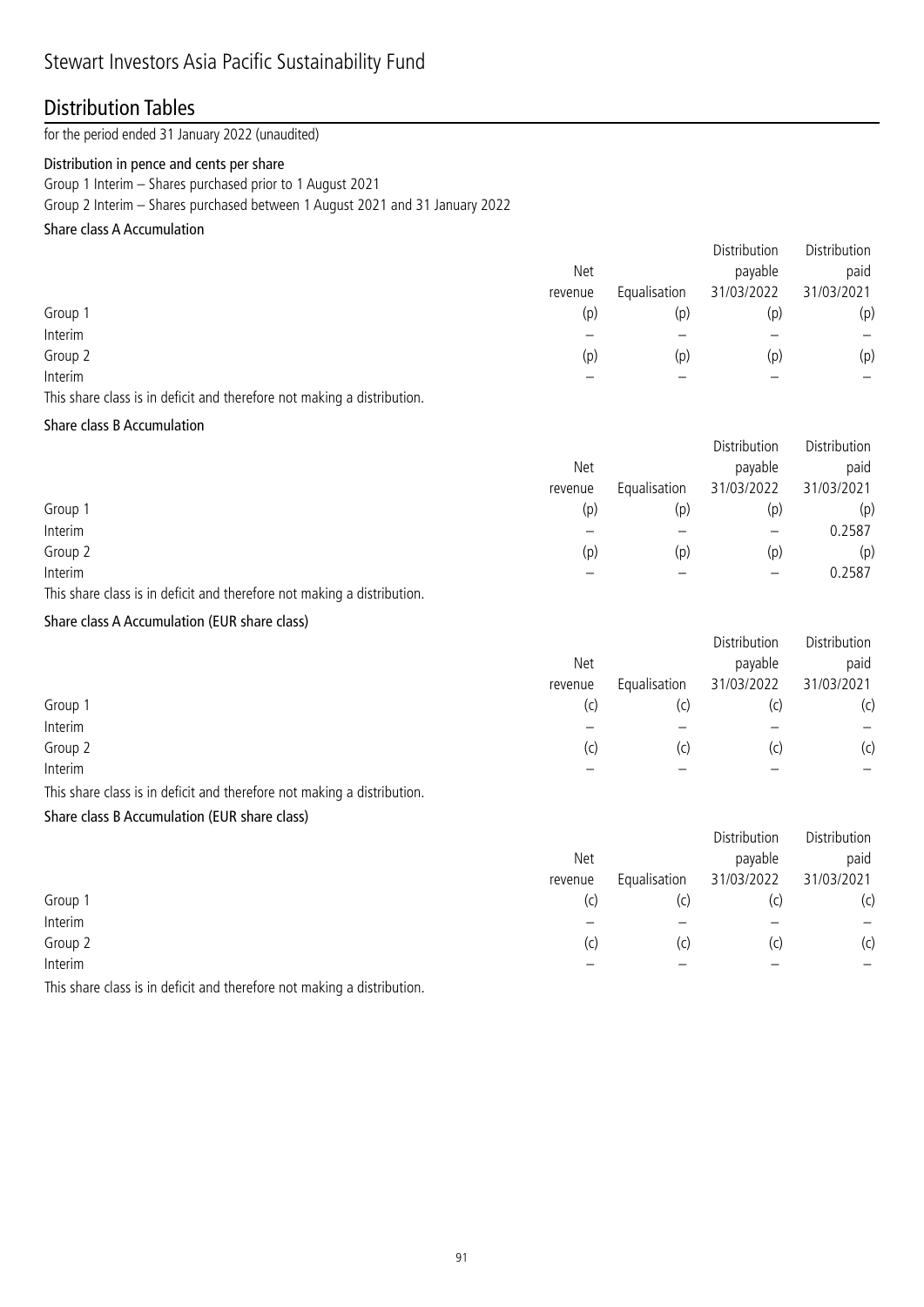### Distribution Tables (continued)

for the period ended 31 January 2022 (unaudited)

#### Corporate tax for all share classes (unaudited)

A shareholder liable to corporation tax receives this distribution, excluding equalisation, as follows:

Interim – 100.00% of the dividend is received as franked investment income.

Interim – 0.00% of the dividend is received as an annual payment (non-foreign element) received after the deduction of income tax at the lower rate and is liable to corporation tax. The tax deemed to be deducted is treated as income tax.

Interim – 0.00% of the dividend is received as an annual payment (foreign element) received after the deduction of income tax at the lower rate and is liable to corporation tax. It is treated as foreign income in the hands of the corporate investor and is liable to corporation tax. The associated deemed tax is treated as foreign tax in the hands of the investor, who may be able to claim double tax relief. Investors cannot reclaim any of this deemed tax on the foreign element from HM Revenue & Customs.

Shareholders should consult their professional advisers for any advice regarding their tax position.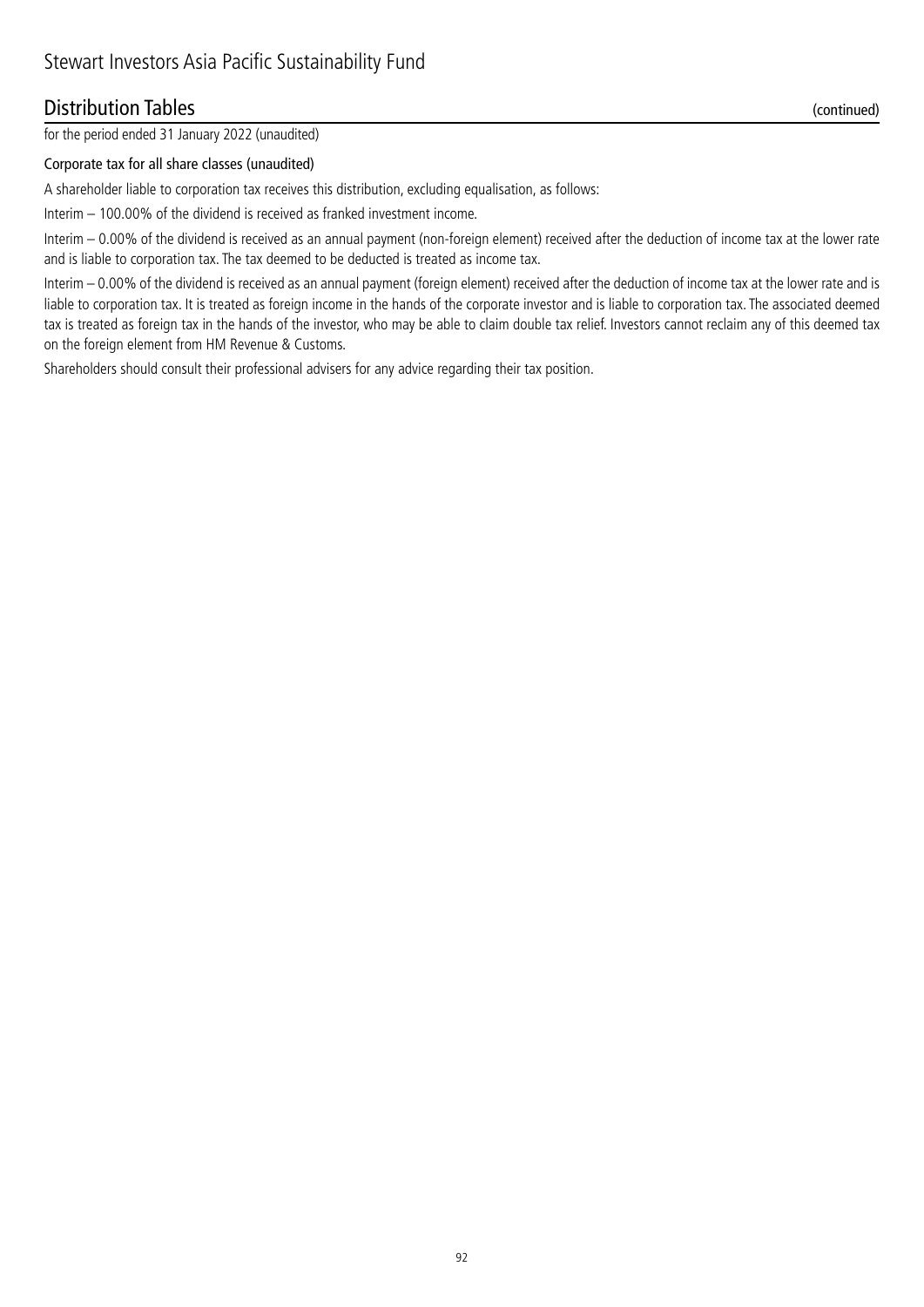### Authorised Fund Manager's Report

for the period ended 31 January 2022 (unaudited)

### Investment Objective and Policy

The Fund aims to achieve capital growth over the long term (at least five years).

The Fund invests in a diversified portfolio of equity or equity-related securities of companies that are incorporated or listed, or where a majority of their economic activities take place in the Indian subcontinent and which are listed, traded or dealt in on Regulated Markets worldwide.

Countries of the Indian subcontinent include India, Pakistan, Sri Lanka and Bangladesh.

The Fund invests in quality companies which are positioned to benefit from, and contribute to, sustainable development.

The Manager assesses quality by understanding:

- i. the quality of management which includes integrity, attitude to environmental and social impacts, corporate governance, long-term performance, attitude to risk and alignment with minority shareholders. The Manager has a preference for stable, long-term (often multiple generational) stewards leading the company;
- ii. the quality of the franchise which includes the social usefulness of the products or services, their environmental impacts and efficiency, and responsible business practices; and
- iii. the quality of the financials which includes financial performance over the economic cycle, cash flows and debt, with a preference for net cash balance sheets (i.e. companies whose cash resources exceed their debt).

The investment policy of the Fund may be achieved by investing up to 10% of its Net Asset Value in other collective investment schemes, including in collective investment schemes managed by the ACD or its associates, and/or other Funds of the Company.

Where the Manager is unable to identify investment opportunities at appropriate valuations from time to time, the Fund may hold cash and Near Cash Assets in different currencies.

The Fund may use derivatives for efficient portfolio management purposes only.

### Risks and reward profile

|                                              | $\leftarrow$ Lower Risk   |  |  |                            | Higher Risk $\rightarrow$ |  |  |
|----------------------------------------------|---------------------------|--|--|----------------------------|---------------------------|--|--|
|                                              | Potentially Lower Rewards |  |  | Potentially Higher Rewards |                           |  |  |
| Share class A Accumulation                   |                           |  |  |                            |                           |  |  |
| Share class B Accumulation                   |                           |  |  |                            |                           |  |  |
| Share class A Accumulation (EUR share class) |                           |  |  |                            |                           |  |  |
| Share class B Accumulation (EUR share class) |                           |  |  |                            |                           |  |  |
| Share class B Accumulation (USD share class) |                           |  |  |                            |                           |  |  |

- The synthetic risk reward indicator (the SRRI) rating is not a measure of the risk of you losing your investment, but describes how much the value of the Fund went up and down in the past;
- The SRRI rating is based on historical data, which may not be a reliable indication of the future risks and rewards of the Fund;
- The Manager cannot guarantee that the rating of the Fund will remain the same; it may change over time;
- Even the lowest rating of 1 does not mean a risk-free investment;
- On a scale of 1 (less risky) to 7 (riskier), this Fund has a rating of 5 due to its past performance and the nature of its investments. Shares with a rating of 5 might have higher risks, but also higher returns;
- Risk is taken in order to make a higher potential return; the more risk a Fund takes, the higher the potential return, but the greater the risk of loss; and
- The value of the Fund and its return is not guaranteed and may fall as well as rise. You may get back significantly less than you originally invested.

The Fund might also experience the following risks:

Indian Subcontinent risk: Although India has seen rapid economic and structural development, investing there may still involve increased risks of political and governmental intervention, potentially limitations on the allocation of the Fund's capital, and legal, regulatory, economic and other risks including greater liquidity risk, restrictions on investment or transfer of assets, failed/delayed settlement and difficulties valuing securities.

Currency risk: The Fund invests in assets which are denominated in other currencies; changes in exchange rates will affect the value of the Fund and could create losses. Currency control decisions made by governments could affect the value of the Fund's investments and could cause the Fund to defer or suspend redemptions of its shares.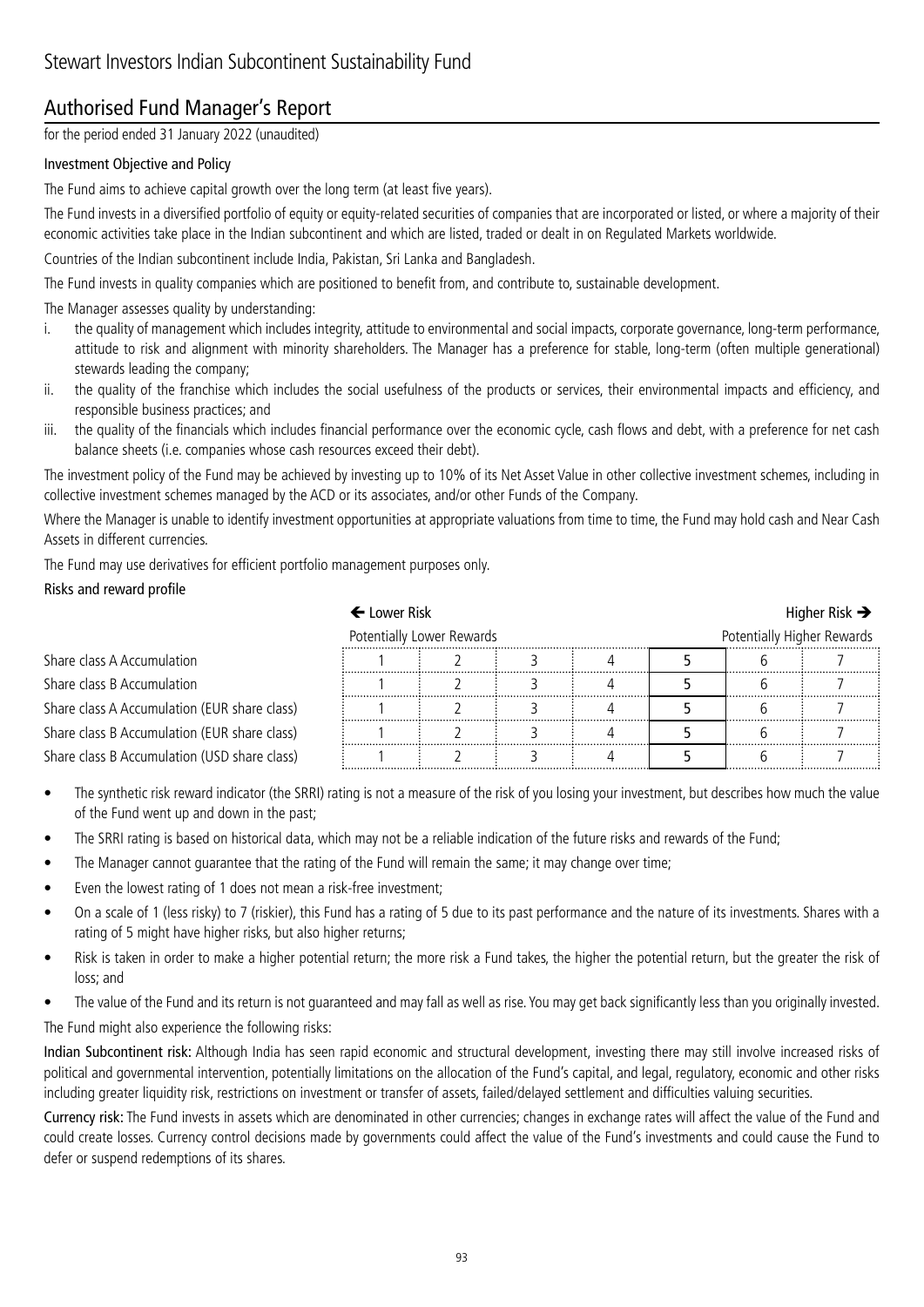### Authorised Fund Manager's Report (continued)

for the period ended 31 January 2022 (unaudited)

Single country/specific region risk: Investing in a single country or specific region may be riskier than investing in a number of different countries or regions. Investing in a larger number of countries or regions helps spread risk.

Emerging Market risk: Emerging Markets tend to be more sensitive to economic and political conditions than developed markets. Other factors include greater liquidity risk, restrictions on investment or transfer of assets, failed/delayed settlement and difficulties valuing securities.

Smaller companies risk: Investments in smaller companies may be riskier and more difficult to buy and sell than investments in larger companies.

For further information on risks, please refer to the Risk Factors section in the Company's Prospectus.

#### Performance

The Fund rose by 11.3% in sterling terms over the 6 months and has provided cumulative returns of 57.8% and 80.6% over three and five years respectively to 31 January 2022 (net of fees and tax for the B GBP Accumulation share class).

CG Power, Tube Investments of India and Elgi Equipments gained over the period, delivering strong earnings growth.

IndiaMART, Mahindra Logistics and Dr Lal PathLabs detracted from performance over the period as COVID disruptions produced volatile short-term results. The Manager believes these companies are leaders and continue to be well positioned for the long term in nascent, fast-growing sectors that are crucial to the sustainable development of the region.

### Portfolio changes

The Fund purchased Tarsons. A leading Indian maker of plastic laboratory equipment with a growing exports business.

The Fund sold Cyient to fund higher-conviction ideas. The Fund also sold Hemas Holdings due to the weakening fiscal situation in Sri Lanka, and high-quality Shanthi Gears, which is well positioned for an industrial capital expenditure cycle. The Manager sold the stock to correct a passive breach, consolidating exposure to the group through parent Tube Investments of India and CG Power.

#### **Outlook**

The Manager continues to be positive about the Indian subcontinent as a long-term investment opportunity as it has a sizeable population, institutional checks and balances, and a universe of high-quality listed companies not affiliated with the government. The Manager remains focussed on identifying, and investing in, quality companies that are trading at reasonable valuations and which contribute to, and benefit from, sustainable development over the long term.

| Cumulative performance as at 31 January 2022 |      |      |            |            |            |            |              |
|----------------------------------------------|------|------|------------|------------|------------|------------|--------------|
| Time                                         |      | 6    |            | 3          |            | 10         | <b>Since</b> |
| period                                       | mths | mths | vr         | yrs        | yrs        | yrs        | launch       |
| Fund return %                                | 2.4  | 11.3 | 30.7       | 57.8       | 80.6       | n/a        | 282.4        |
| Benchmark return %                           | 1.4  | 13.8 | 30.5       | 54.7       | 78.9       | n/a        | 172.4        |
| Discrete performance as at 31 January 2022   |      |      |            |            |            |            |              |
| Time                                         |      |      | 12 mths to | 12 mths to | 12 mths to | 12 mths to | 12 mths to   |
| period                                       |      |      | 31/01/22   | 31/01/21   | 31/01/20   | 31/01/19   | 31/01/18     |
| Fund return %                                |      |      | 30.7       | 14.5       | 5.4        | 0.1        | 14.3         |
| Benchmark return %                           |      |      | 30.5       | 9.2        | 8.6        | (5.0)      | 21.7         |
|                                              |      |      |            |            |            |            |              |

### Cumulative performance as at 31 January 2022

Benchmark: MSCI India Index.

IA Sector: Specialist.

The performance ranking of funds within the IA Specialist sector is not viewed as a fair comparison given the diverse nature of the funds within the sector. Performance statistics are therefore noted versus the benchmark rather than the IA sector. The Specialist sector constituents are defined by the IA as funds that have an investment universe that is not accommodated by the other IA mainstream sectors.

Performance is based on share class B Accumulation (GBP), as this is considered to be the Fund's primary share class.

Performance data is calculated on a net basis by deducting fees incurred at Fund level (e.g. the management fee and other Fund expenses), save that it does not take account of initial charges or switching fees (if any). Income reinvested is included on a net of tax basis.

Past performance should not be used as a guide to future performance, which is not guaranteed.

Please note that the Stewart Investors Indian Subcontinent Sustainability Fund share class A Accumulation launched on 15 November 2006. For historic performance of this share class, please see the factsheets by visiting www.firstsentierinvestors.com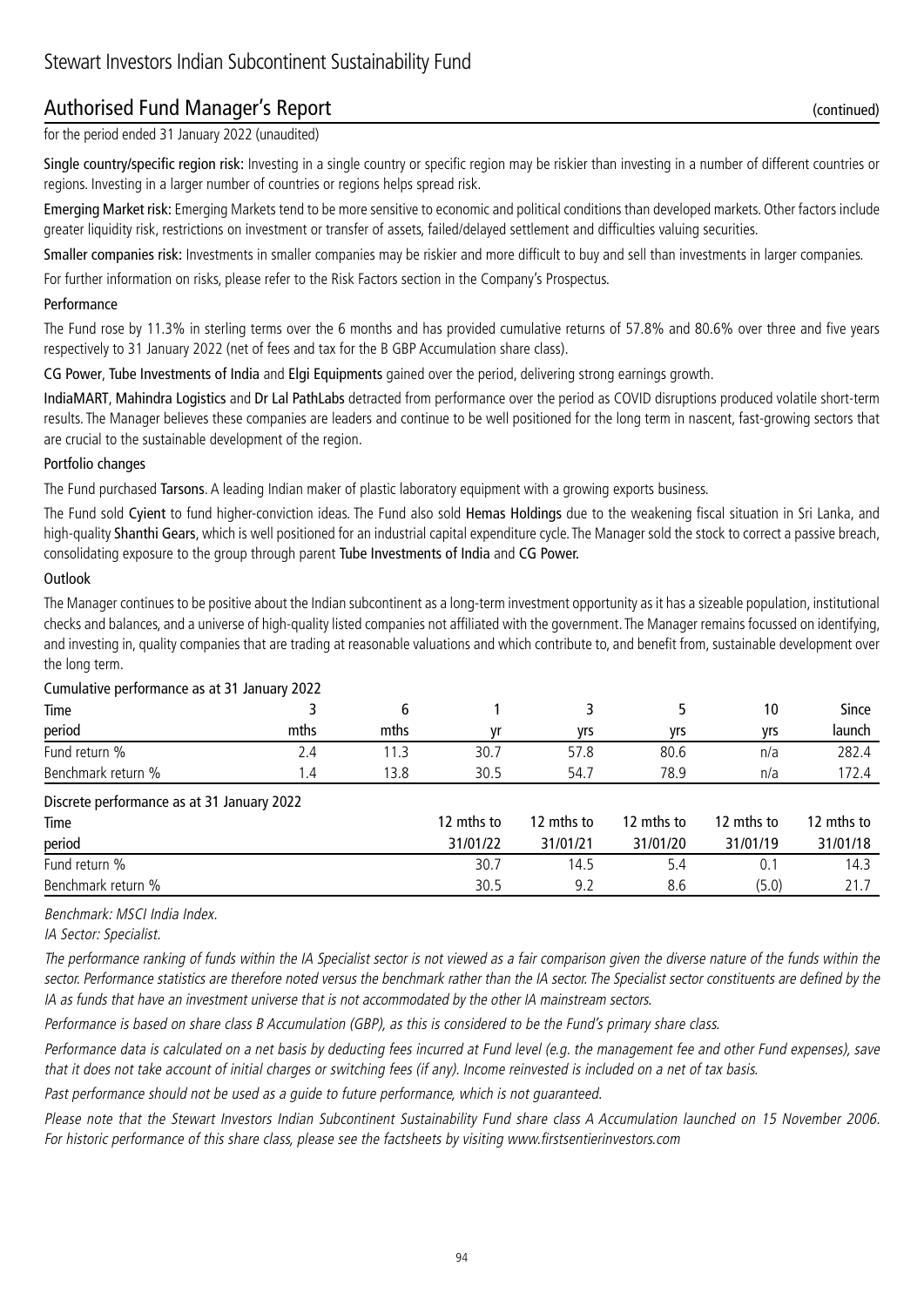## Authorised Fund Manager's Report (continued)

for the period ended 31 January 2022 (unaudited)

### Ten largest holdings

| 31 January 2022 |                      | 31 July 2021 |
|-----------------|----------------------|--------------|
|                 | % of Fund Stock name | % of Fund    |

| Stock name                    | % of Fund | Stock name                    | % of Fund |
|-------------------------------|-----------|-------------------------------|-----------|
| Tube Investments of India     | 6.88      | Tube Investments of India     | 5.45      |
| Mahindra & Mahindra           | 6.59      | Dr Lal PathLabs               | 5.43      |
| Crompton Greaves              | 6.17      | Marico                        | 4.60      |
| Housing Development Finance   | 5.16      | Mahindra & Mahindra           | 4.43      |
| Kotak Mahindra Bank           | 4.03      | Housing Development Finance   | 3.72      |
| Dr Lal PathLabs               | 3.88      | Dr. Reddy's Laboratories      | 3.60      |
| <b>Tata Consumer Products</b> | 3.61      | <b>Tata Communications</b>    | 3.45      |
| Marico                        | 3.48      | Syngene International         | 3.37      |
| Aavas Financiers              | 3.43      | <b>Tata Consumer Products</b> | 3.30      |
| Tech Mahindra                 | 3.35      | Tata Consultancy Services     | 3.22      |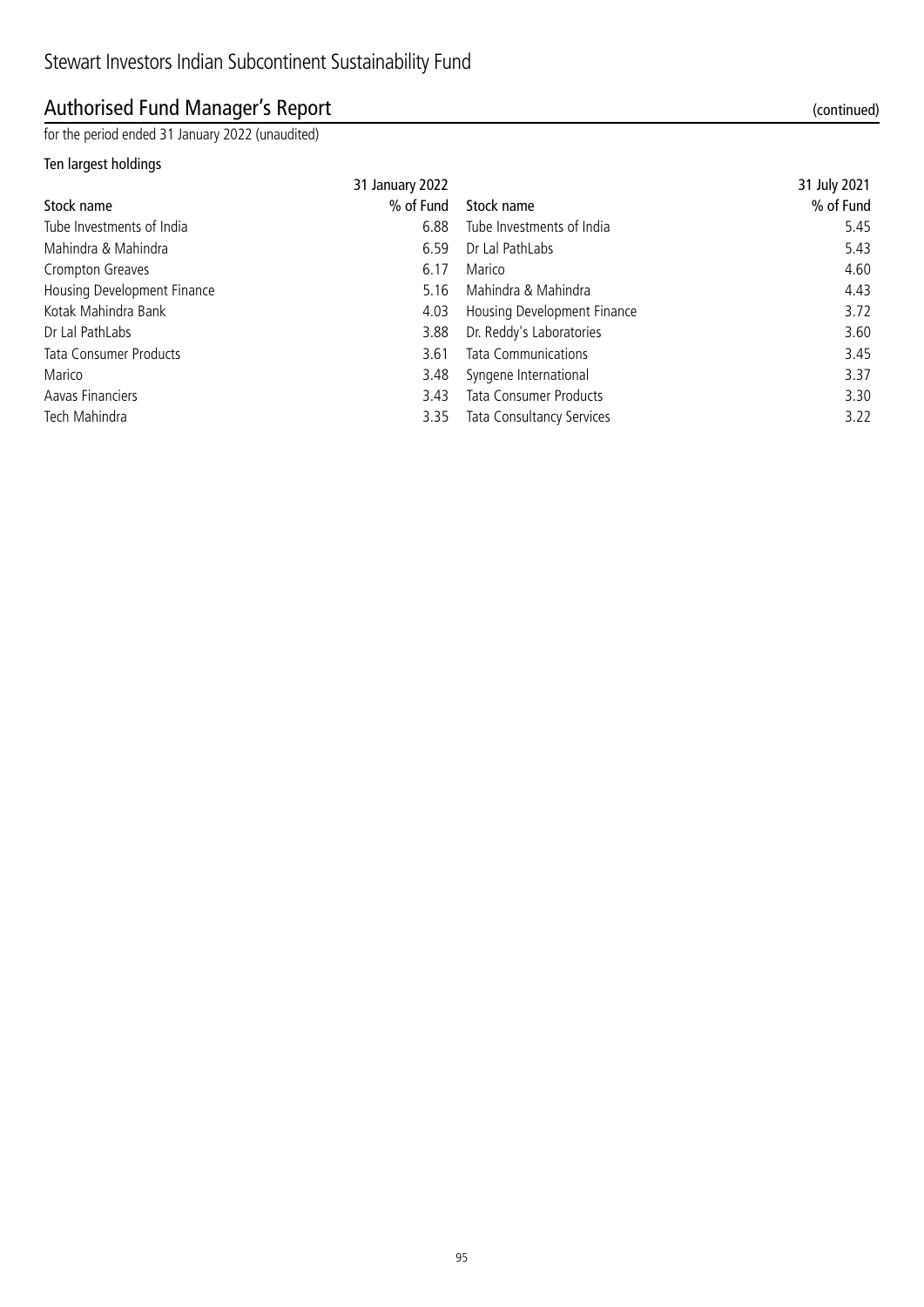## Portfolio Statement

as at 31 January 2022 (unaudited)

|                  |                                      | Market                | Total             |
|------------------|--------------------------------------|-----------------------|-------------------|
|                  |                                      | Value                 | <b>Net Assets</b> |
| Holdings         |                                      | ${\tt f}^{\prime}000$ | $\frac{0}{0}$     |
|                  | BANGLADESH (3.34%*)                  | 12,123                | 2.67              |
|                  | 8,037,080 BRAC Bank                  | 3,845                 | 0.85              |
|                  | 4,332,637 Delta Brac Housing Finance | 2,884                 | 0.63              |
|                  | 264,161 Marico Bangladesh            | 5,394                 | 1.19              |
|                  | INDIA (94.87%*)                      | 433,294               | 95.39             |
|                  | 547,590 Aavas Financiers             | 15,599                | 3.43              |
| 1,071,099 Biocon |                                      | 3,927                 | 0.86              |
|                  | 209,375 Blue Dart Express            | 14,328                | 3.15              |
| 61,792 Bosch     |                                      | 10,196                | 2.24              |
|                  | 1,525,003 Carborundum Universal      | 13,559                | 2.99              |
|                  | 1,701,244 Cholamandalam Financial    | 11,847                | 2.61              |
|                  | 16,112,026 Crompton Greaves          | 28,026                | 6.17              |
|                  | 1,015,985 Dabur India                | 5,449                 | 1.20              |
|                  | 594,693 Dr Lal PathLabs              | 17,606                | 3.88              |
|                  | 296,499 Dr. Reddy's Laboratories     | 12,717                | 2.80              |
|                  | 4,093,270 Elgi Equipments            | 13,553                | 2.98              |
|                  | 1,070,895 Godrej Consumer Products   | 9,499                 | 2.09              |
| 264,319 Havells  |                                      | 3,129                 | 0.69              |
|                  | 1,013,005 HDFC Life Insurance        | 6,304                 | 1.39              |
|                  | 931,221 Housing Development Finance  | 23,421                | 5.16              |
|                  | 173,238 IndiaMart InterMesh          | 8,657                 | 1.91              |
|                  | 100,868 Indigo Paints                | 2,040                 | 0.45              |
|                  | 189,414 Info Edge                    | 9,286                 | 2.04              |
| 549,466 Infosys  |                                      | 9,536                 | 2.10              |
|                  | 987,131 Kotak Mahindra Bank          | 18,298                | 4.03              |
|                  | 3,396,030 Mahindra & Mahindra        | 29,955                | 6.59              |
|                  | 1,605,750 Mahindra Logistics         | 9,319                 | 2.05              |
| 3,268,430 Marico |                                      | 15,801                | 3.48              |
|                  | 206,821 Metropolis Healthcare        | 5,187                 | 1.14              |
|                  | 316,407 Pidilite Industries          | 7,758                 | 1.71              |
|                  | 106,020 Sundaram Finance             | 2,384                 | 0.53              |
|                  | 2,057,181 Syngene International      | 11,702                | 2.58              |
|                  | 1,278,341 Tarsons Products           | 9,002                 | 1.98              |
|                  | 931,397 Tata Communications          | 11,955                | 2.63              |
|                  | 268,603 Tata Consultancy Services    | 10,042                | 2.21              |
|                  | 2,258,326 Tata Consumer Products     | 16,391                | 3.61              |
|                  | 1,027,975 Tech Mahindra              | 15,206                | 3.35              |
|                  | 1,849,897 Tube Investments of India  | 31,265                | 6.88              |
|                  | 1,440,533 V-Guard Industries         | 3,101                 | 0.68              |
| 591,650 Voltas   |                                      | 6,980                 | 1.54              |
|                  | 334,435 VST Tillers Tractors         | 10,269                | 2.26              |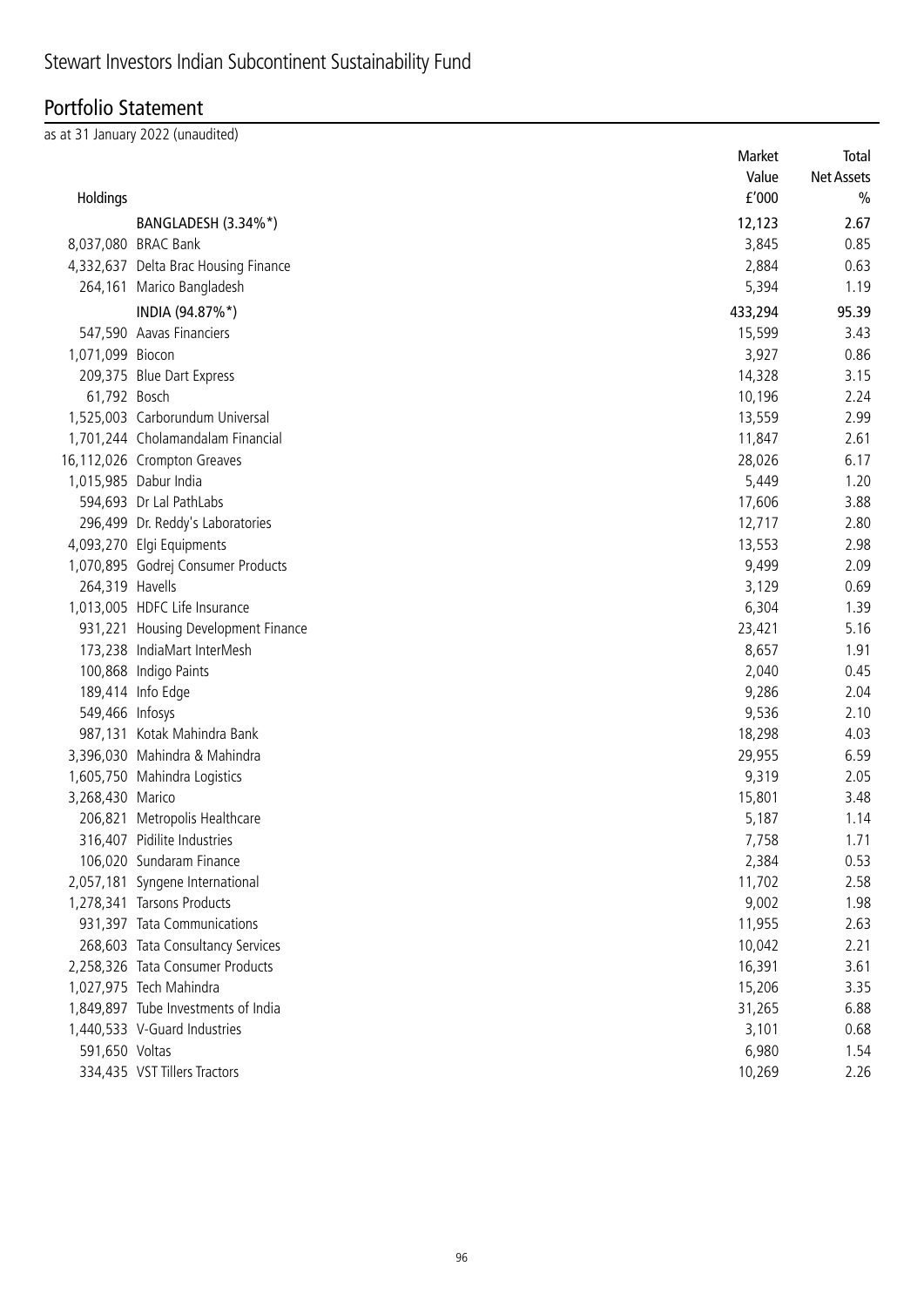## Stewart Investors Indian Subcontinent Sustainability Fund

## Portfolio Statement (continued)

| as at 31 January 2022 (unaudited) |         |                   |
|-----------------------------------|---------|-------------------|
|                                   | Market  | Total             |
|                                   | Value   | <b>Net Assets</b> |
| Holdings                          | f'000   | $\frac{0}{0}$     |
| SRI LANKA (1.04%*)                |         |                   |
| Portfolio of investments          | 445,417 | 98.06             |
| Net other assets                  | 8,815   | 1.94              |
| Total net assets                  | 454,232 | 100.00            |
|                                   |         |                   |

All investments held are listed, unless otherwise stated.

For the purposes of the portfolio holdings analysis, securities are shown based on their country of listing. \*Comparative figures shown in brackets relate to 31 July 2021.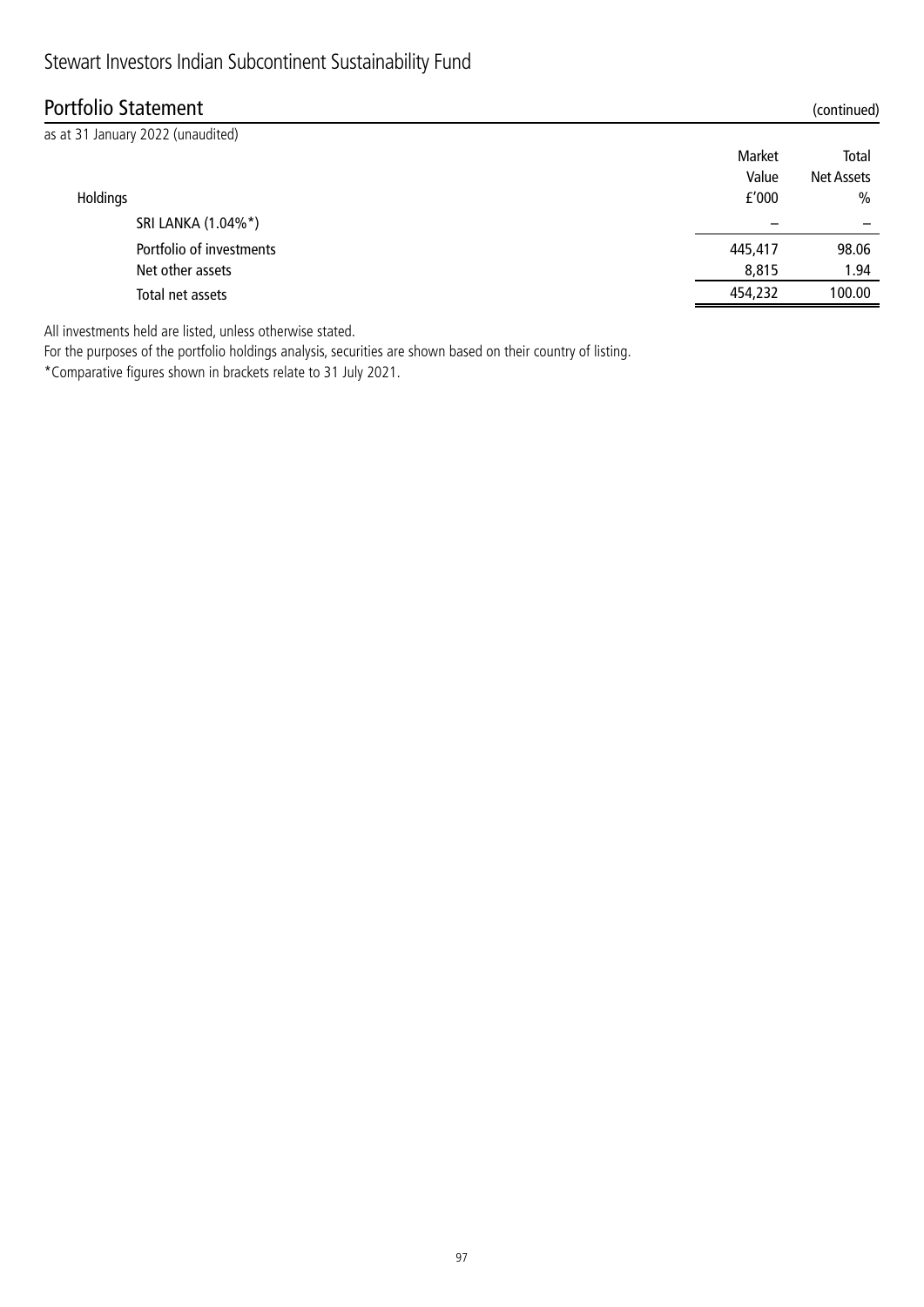### Comparative Table

for the period ended 31 January 2022 (unaudited)

### Net Asset Value and Operating Charges Figure

|                                       | Interim         | Final        | Final        | Final        |
|---------------------------------------|-----------------|--------------|--------------|--------------|
|                                       | 31 January 2022 | 31 July 2021 | 31 July 2020 | 31 July 2019 |
| Share class A Accumulation            |                 |              |              |              |
| Closing net asset value (£'000)       | 82,979          | 75,474       | 56,798       | 76,943       |
| Closing number of shares              | 11,282,308      | 11,320,543   | 12,604,742   | 15,069,914   |
| Closing net asset value per share (p) | 735.48          | 666.70       | 450.61       | 510.57       |
| Operating charges**                   | 1.81%           | 1.84%        | 1.90%        | 1.87%        |
| Direct transaction costs              | 0.10%           | 0.14%        | 0.12%        | $0.06\%$     |
| Prices                                |                 |              |              |              |
| Highest share price                   | 783.51          | 671.89       | 514.91       | 526.18       |
| Lowest share price                    | 672.80          | 450.80       | 372.99       | 444.13       |
| $\blacksquare$                        |                 |              |              |              |

\*\* The ACD's periodic charge was reduced to 1.70% from 1 July 2020.

|                                       | <b>Interim</b>  | Final        | Final        | Final        |
|---------------------------------------|-----------------|--------------|--------------|--------------|
|                                       | 31 January 2022 | 31 July 2021 | 31 July 2020 | 31 July 2019 |
| Share class B Accumulation            |                 |              |              |              |
| Closing net asset value (£'000)       | 322,409         | 254,132      | 151,732      | 204,999      |
| Closing number of shares              | 84,461,297      | 73,719,016   | 65,606,753   | 78,816,819   |
| Closing net asset value per share (p) | 381.72          | 344.73       | 231.27       | 260.10       |
| Operating charges**                   | 1.07%           | 1.09%        | 1.16%        | 1.13%        |
| Direct transaction costs              | 0.10%           | 0.14%        | 0.12%        | 0.06%        |
| Prices                                |                 |              |              |              |
| Highest share price                   | 406.02          | 347.36       | 262.62       | 226.15       |
| Lowest share price                    | 347.97          | 231.39       | 190.97       | 224.90       |
|                                       |                 |              |              |              |

\*\* The ACD's periodic charge was reduced to 0.95% from 1 July 2020.

|                                              | <b>Interim</b>  | Final        | Final        | Final        |
|----------------------------------------------|-----------------|--------------|--------------|--------------|
|                                              | 31 January 2022 | 31 July 2021 | 31 July 2020 | 31 July 2019 |
| Share class A Accumulation (EUR share class) |                 |              |              |              |
| Closing net asset value ( $\epsilon$ '000)   | 11,115          | 10,067       | 7,560        | 11,254       |
| Closing number of shares                     | 2,056,586       | 2,096,520    | 2,458,568    | 3,257,020    |
| Closing net asset value per share (c)        | 540.47          | 480.19       | 307.48       | 345.53       |
| Operating charges**                          | 1.89%           | 1.93%        | 2.00%        | 1.98%        |
| Direct transaction costs                     | 0.10%           | 0.14%        | 0.12%        | 0.06%        |
| Prices                                       |                 |              |              |              |
| Highest share price                          | 576.11          | 481.95       | 370.91       | 362.23       |
| Lowest share price                           | 483.50          | 307.33       | 251.05       | 312.19       |
| $\blacksquare$                               |                 |              |              |              |

The ACD's periodic charge was reduced to 1.70% from 1 July 2020.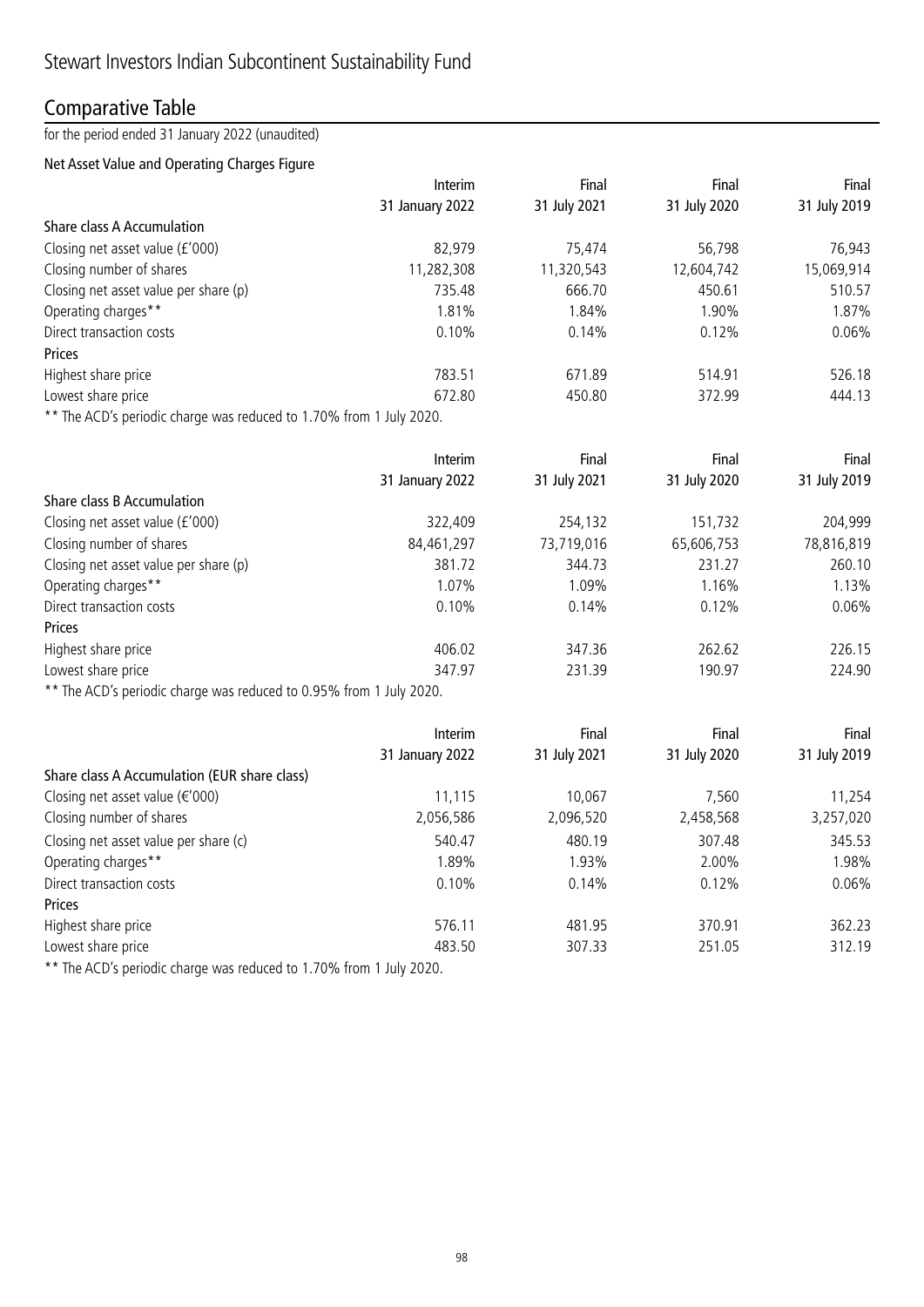### Comparative Table (continued)

for the period ended 31 January 2022 (unaudited)

Net Asset Value and Operating Charges Figure

|                                                                     | Interim         | Final        | Final        | Final        |
|---------------------------------------------------------------------|-----------------|--------------|--------------|--------------|
|                                                                     | 31 January 2022 | 31 July 2021 | 31 July 2020 | 31 July 2019 |
| Share class B Accumulation (EUR share class)                        |                 |              |              |              |
| Closing net asset value $(\epsilon' 000)$                           | 903             | 445          | 325          | 8,355        |
| Closing number of shares                                            | 535,522         | 297,910      | 340,128      | 7,838,484    |
| Closing net asset value per share (c)                               | 168.61          | 149.29       | 95.44        | 106.59       |
| Operating charges**                                                 | 1.20%           | 1.18%        | 1.22%        | 1.12%        |
| Direct transaction costs                                            | 0.10%           | 0.14%        | 0.12%        | $0.06\%$     |
| Prices                                                              |                 |              |              |              |
| Highest share price                                                 | 179.66          | 149.85       | 114.86       | 111.34       |
| Lowest share price                                                  | 150.32          | 95.41        | 77.82        | 95.64        |
| ** The ACD's periodic charge was reduced to 0.95% from 1 July 2020. |                 |              |              |              |

|                                              | Interim         | Final        | Final        | Final        |
|----------------------------------------------|-----------------|--------------|--------------|--------------|
|                                              | 31 January 2022 | 31 July 2021 | 31 July 2020 | 31 July 2019 |
| Share class B Accumulation (USD share class) |                 |              |              |              |
| Closing net asset value (\$'000)             | 52,059          | 51,325       | 403          | 1,535        |
| Closing number of shares                     | 26,088,816      | 27,489,785   | 340,771      | ,236,059     |
| Closing net asset value per share (c)        | 199.54          | 186.71       | 118.30       | 124.20       |
| Operating charges**                          | 1.02%           | 1.05%        | 1.17%        | 1.21%        |
| Direct transaction costs                     | 0.10%           | 0.14%        | 0.12%        | $0.06\%$     |
| Prices                                       |                 |              |              |              |
| Highest share price                          | 215.48          | 187.73       | 132.30       | 133.80       |
| Lowest share price                           | 187.30          | 117.69       | 87.54        | 115.36       |
|                                              |                 |              |              |              |

\*\* The ACD's periodic charge was reduced to 0.95% from 1 July 2020.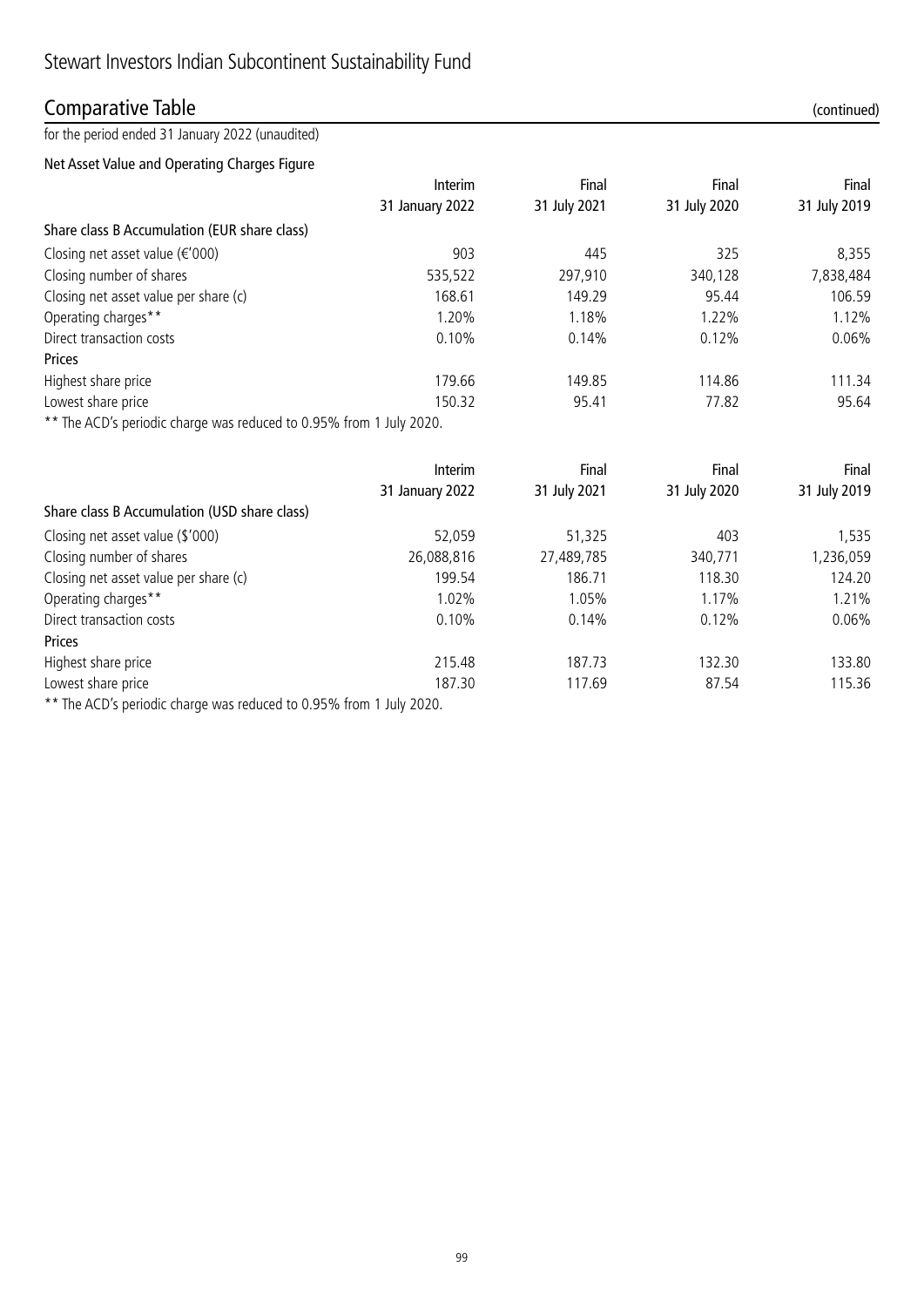### Statement of Total Return

for the period ended 31 January 2022 (unaudited)

|                                                                              |         | 31 January 2022 |         | 31 January 2021 |
|------------------------------------------------------------------------------|---------|-----------------|---------|-----------------|
|                                                                              | f'000   | f'000           | f'000   | f'000           |
| Income                                                                       |         |                 |         |                 |
| Net capital gains                                                            |         | 45,405          |         | 65,492          |
| Revenue                                                                      | 803     |                 | 843     |                 |
| Expenses                                                                     | (2,675) |                 | (1,682) |                 |
| Interest payable and similar charges                                         | (8)     |                 |         |                 |
| Net expense before taxation for the period                                   | (1,880) |                 | (846)   |                 |
| Taxation                                                                     | (3,663) |                 | (7,986) |                 |
| Net expense after taxation for the period                                    |         | (5, 543)        |         | (8,832)         |
| Total return before distributions                                            |         | 39,862          |         | 56,660          |
| <b>Distributions</b>                                                         |         |                 |         |                 |
| Change in net assets attributable to shareholders from investment activities |         | 39,862          |         | 56,660          |

### Statement of Change in Net Assets Attributable to Shareholders

| for the period ended 31 January 2022 (unaudited)                             |                 |         |                 |         |
|------------------------------------------------------------------------------|-----------------|---------|-----------------|---------|
|                                                                              | 31 January 2022 |         | 31 January 2021 |         |
|                                                                              | f'000           | f'000   | f'000           | £'000   |
| Opening net assets attributable to shareholders                              |                 | 375,486 |                 | 215,941 |
| Amounts receivable on creation of shares                                     | 47,227          |         | 23,029          |         |
| Amounts payable on cancellation of shares                                    | (8, 343)        |         | (19, 962)       |         |
|                                                                              |                 | 38,884  |                 | 3,067   |
| Dilution adjustment                                                          |                 |         |                 | 46      |
| Change in net assets attributable to shareholders from investment activities |                 | 39,862  |                 | 56,660  |
| Retained distribution on accumulation shares                                 |                 |         |                 |         |
| Closing net assets attributable to shareholders                              |                 | 454,232 |                 | 275,714 |

Comparative information is provided for the Statement of Change in Net Assets Attributable to Shareholders. As this information is for the prior interim period, the net assets at the end of that period do not correspond to the net assets at the start of the current period.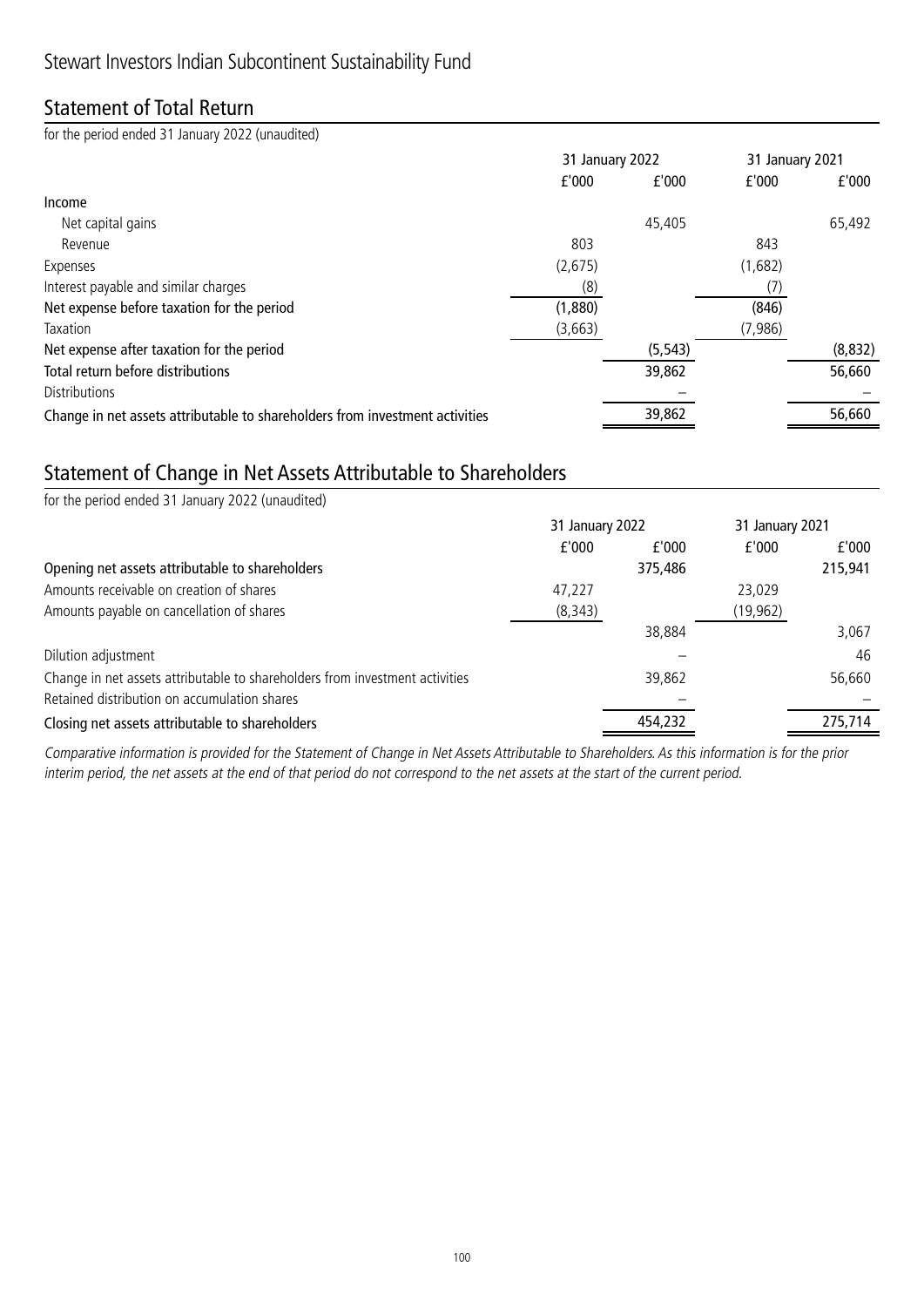# Stewart Investors Indian Subcontinent Sustainability Fund

### Balance Sheet

| as at 31 January 2022 (unaudited)       |                 |              |
|-----------------------------------------|-----------------|--------------|
|                                         | 31 January 2022 | 31 July 2021 |
|                                         | f'000           | f'000        |
| Assets                                  |                 |              |
| <b>Fixed assets</b>                     |                 |              |
| Investments                             | 445,417         | 372,657      |
| Current assets                          |                 |              |
| Debtors                                 | 832             | 60,458       |
| Cash and bank balances                  | 33,826          | 1,949        |
| Total assets                            | 480,075         | 435,064      |
| <b>Liabilities</b>                      |                 |              |
| Creditors                               |                 |              |
| Bank overdraft                          |                 | (17, 756)    |
| Other creditors                         | (25, 843)       | (41, 822)    |
| <b>Total liabilities</b>                | (25, 843)       | (59, 578)    |
| Net assets attributable to shareholders | 454,232         | 375,486      |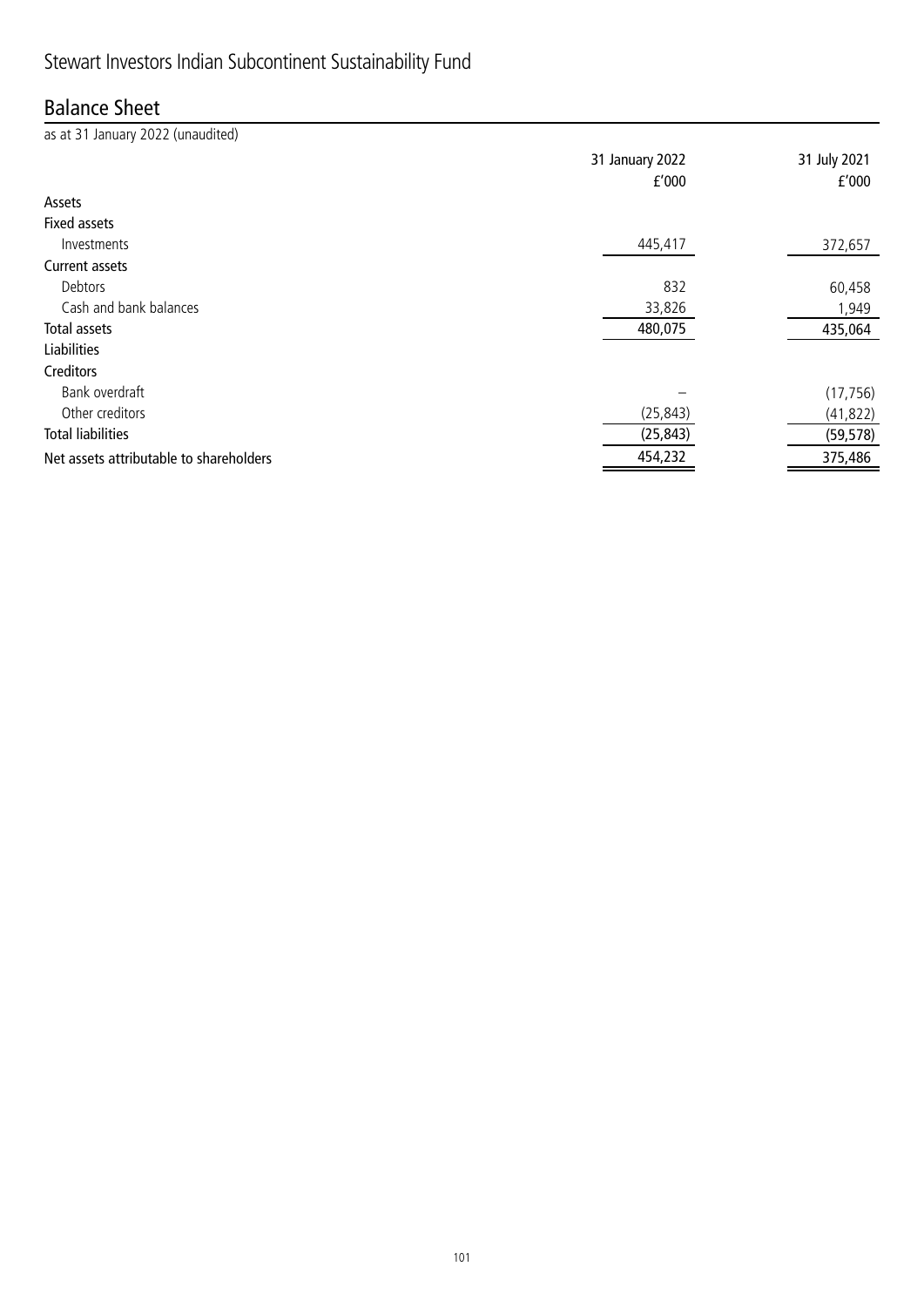### Distribution Tables

for the period ended 31 January 2022 (unaudited)

#### Distribution in pence and cents per share

Group 1 Interim – Shares purchased prior to 1 August 2021

Group 2 Interim – Shares purchased between 1 August 2021 and 31 January 2022

### Share class A Accumulation

|                                                                                                                 |         |              | Distribution | Distribution |
|-----------------------------------------------------------------------------------------------------------------|---------|--------------|--------------|--------------|
|                                                                                                                 | Net     |              | payable      | paid         |
|                                                                                                                 | revenue | Equalisation | 31/03/2022   | 31/03/2021   |
| Group 1                                                                                                         | (p)     | (p)          | (p)          | (p)          |
| Interim                                                                                                         |         |              |              |              |
| Group 2                                                                                                         | (p)     | (p)          | (p)          | (p)          |
| Interim                                                                                                         |         |              |              |              |
| the contract of the contract of the contract of the contract of the contract of the contract of the contract of |         |              |              |              |

This share class is in deficit and therefore not making a distribution.

#### Share class B Accumulation

|         |         |              | Distribution | Distribution |
|---------|---------|--------------|--------------|--------------|
|         | Net     |              | payable      | paid         |
|         | revenue | Equalisation | 31/03/2022   | 31/03/2021   |
| Group 1 | (p)     | (p)          | (p)          | (p)          |
| Interim |         |              |              |              |
| Group 2 | (p)     | (p)          | (p)          | (p)          |
| Interim |         |              |              |              |

This share class is in deficit and therefore not making a distribution.

### Share class A Accumulation (EUR share class)

|         |         |              | Distribution | Distribution |
|---------|---------|--------------|--------------|--------------|
|         | Net     |              | payable      | paid         |
|         | revenue | Equalisation | 31/03/2022   | 31/03/2021   |
| Group 1 | (c)     | (C)          | (C)          | (c)          |
| Interim |         |              |              |              |
| Group 2 | (C)     | (c)          | (C)          | (c)          |
| Interim |         |              |              |              |

This share class is in deficit and therefore not making a distribution.

### Share class B Accumulation (EUR share class)

|         |         |              | Distribution | Distribution |
|---------|---------|--------------|--------------|--------------|
|         | Net     |              | payable      | paid         |
|         | revenue | Equalisation | 31/03/2022   | 31/03/2021   |
| Group 1 | (c)     | (C)          | (C)          | (c)          |
| Interim |         |              |              |              |
| Group 2 | (c)     | (c)          | (C)          | (c)          |
| Interim |         |              |              |              |

This share class is in deficit and therefore not making a distribution.

### Share class B Accumulation (USD share class)

|                                                                                                                                                                                                                                                |                         |            | Distribution | Distribution |
|------------------------------------------------------------------------------------------------------------------------------------------------------------------------------------------------------------------------------------------------|-------------------------|------------|--------------|--------------|
|                                                                                                                                                                                                                                                | Net                     |            | payable      | paid         |
|                                                                                                                                                                                                                                                | Equalisation<br>revenue | 31/03/2022 | 31/03/2021   |              |
| Group 1                                                                                                                                                                                                                                        | (c)                     | (c)        | (c,          | (c)          |
| Interim                                                                                                                                                                                                                                        |                         |            |              |              |
| Group 2                                                                                                                                                                                                                                        | (c)                     | (c)        | (c)          | (c)          |
| Interim                                                                                                                                                                                                                                        |                         |            |              |              |
| $\mathcal{L}$ and the contract of the contract of the contract of the contract of the contract of the contract of the contract of the contract of the contract of the contract of the contract of the contract of the contract of<br>$-1$ $-1$ |                         |            |              |              |

This share class is in deficit and therefore not making a distribution.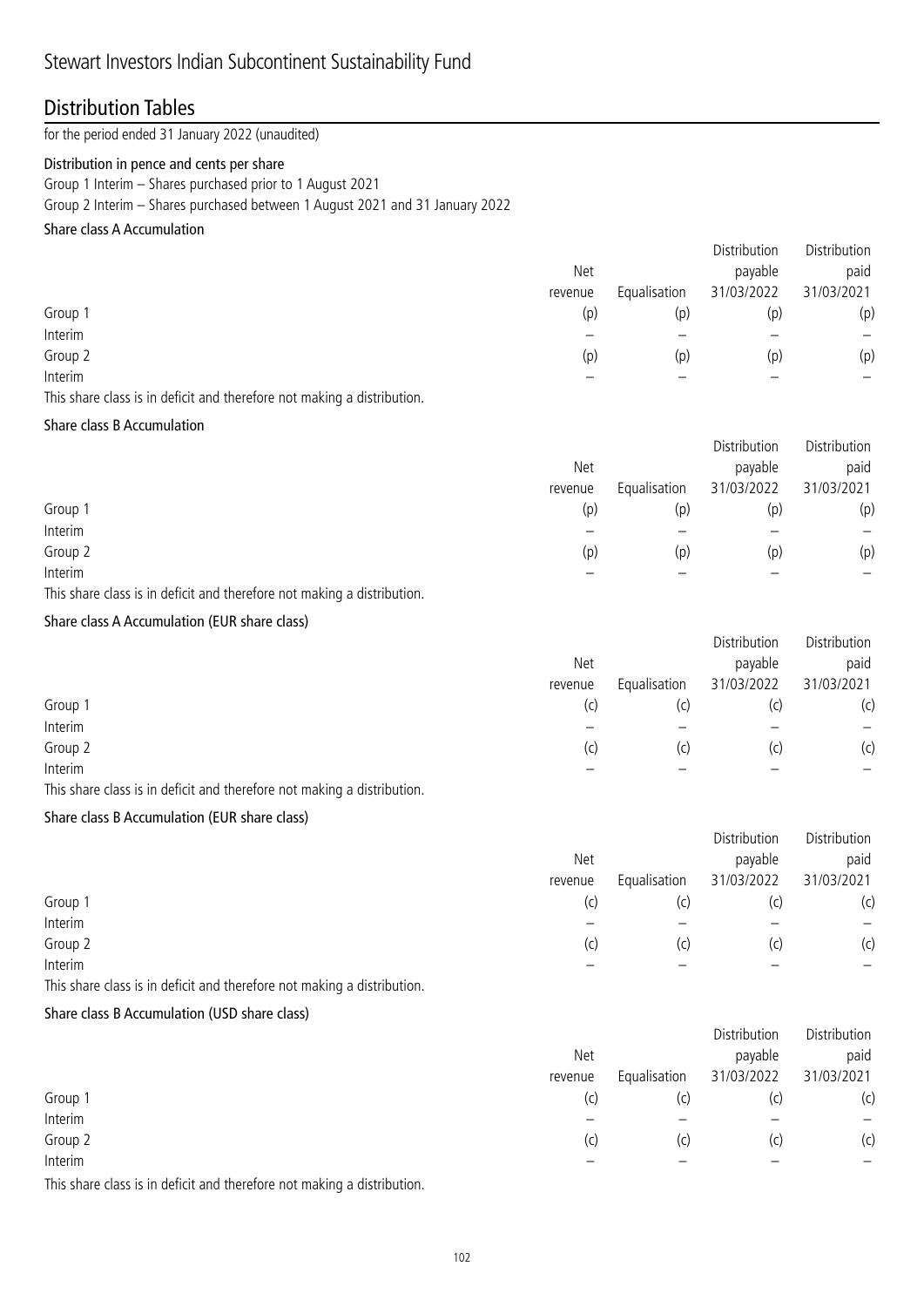### **Distribution Tables** continued

for the period ended 31 January 2022 (unaudited)

#### Corporate tax for all share classes (unaudited)

A shareholder liable to corporation tax receives this distribution, excluding equalisation, as follows:

Interim – 100.00% of the dividend is received as franked investment income.

Interim – 0.00% of the dividend is received as an annual payment (non-foreign element) received after the deduction of income tax at the lower rate and is liable to corporation tax. The tax deemed to be deducted is treated as income tax.

Interim – 0.00% of the dividend is received as an annual payment (foreign element) received after the deduction of income tax at the lower rate and is liable to corporation tax. It is treated as foreign income in the hands of the corporate investor and is liable to corporation tax. The associated deemed tax is treated as foreign tax in the hands of the investor, who may be able to claim double tax relief. Investors cannot reclaim any of this deemed tax on the foreign element from HM Revenue & Customs.

Shareholders should consult their professional advisers for any advice regarding their tax position.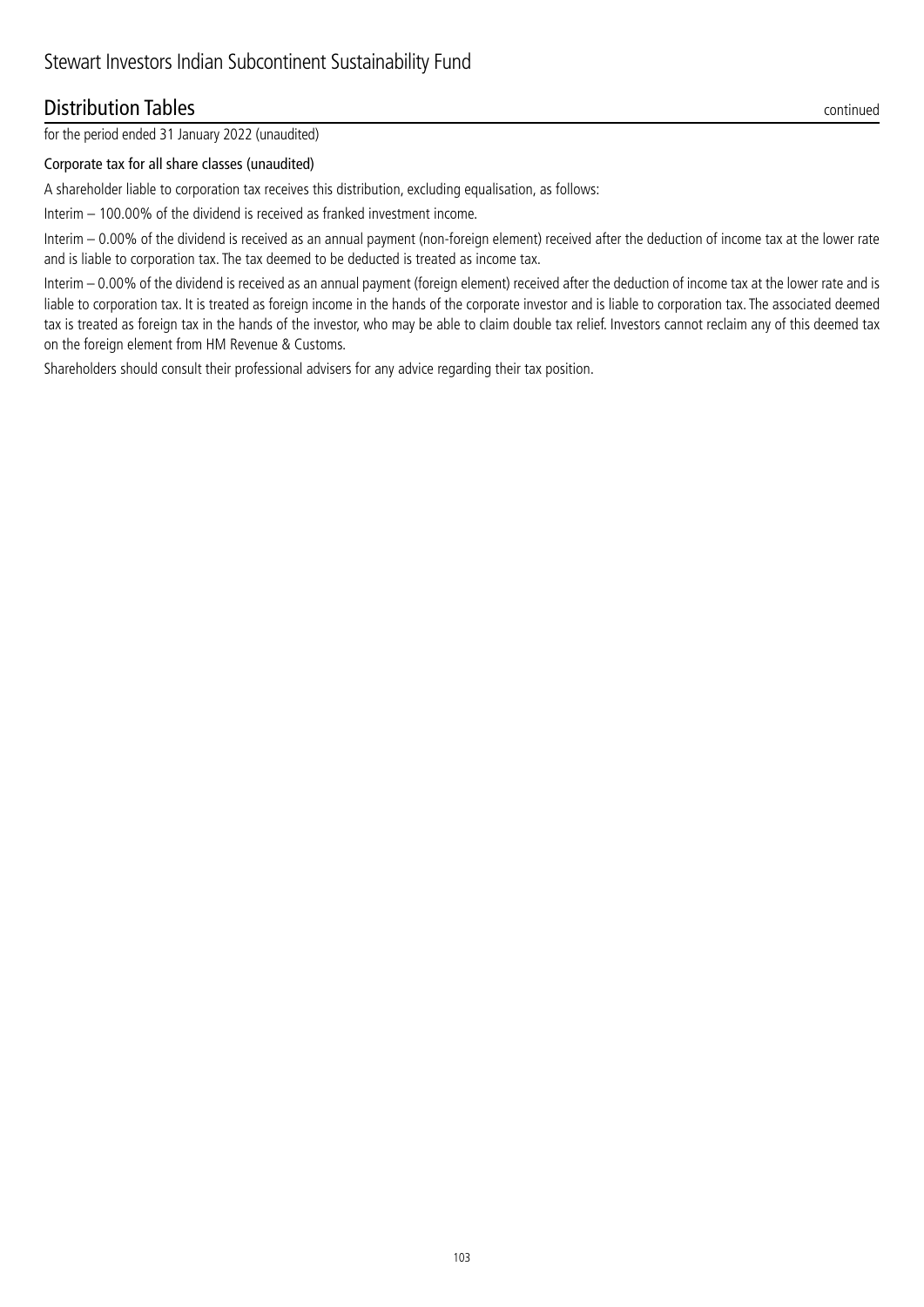### Authorised Fund Manager's Report

for the period ended 31 January 2022 (unaudited)

#### Fund Termination

First Sentier Emerging Markets Bond Fund commenced termination on 17 September 2021. Termination will be completed once all assets and liabilities have been realised which is expected to be by 30 July 2022.

### Risks and reward profile

As the Fund is in the course of being terminated, the Risks and reward profile is no longer disclosed.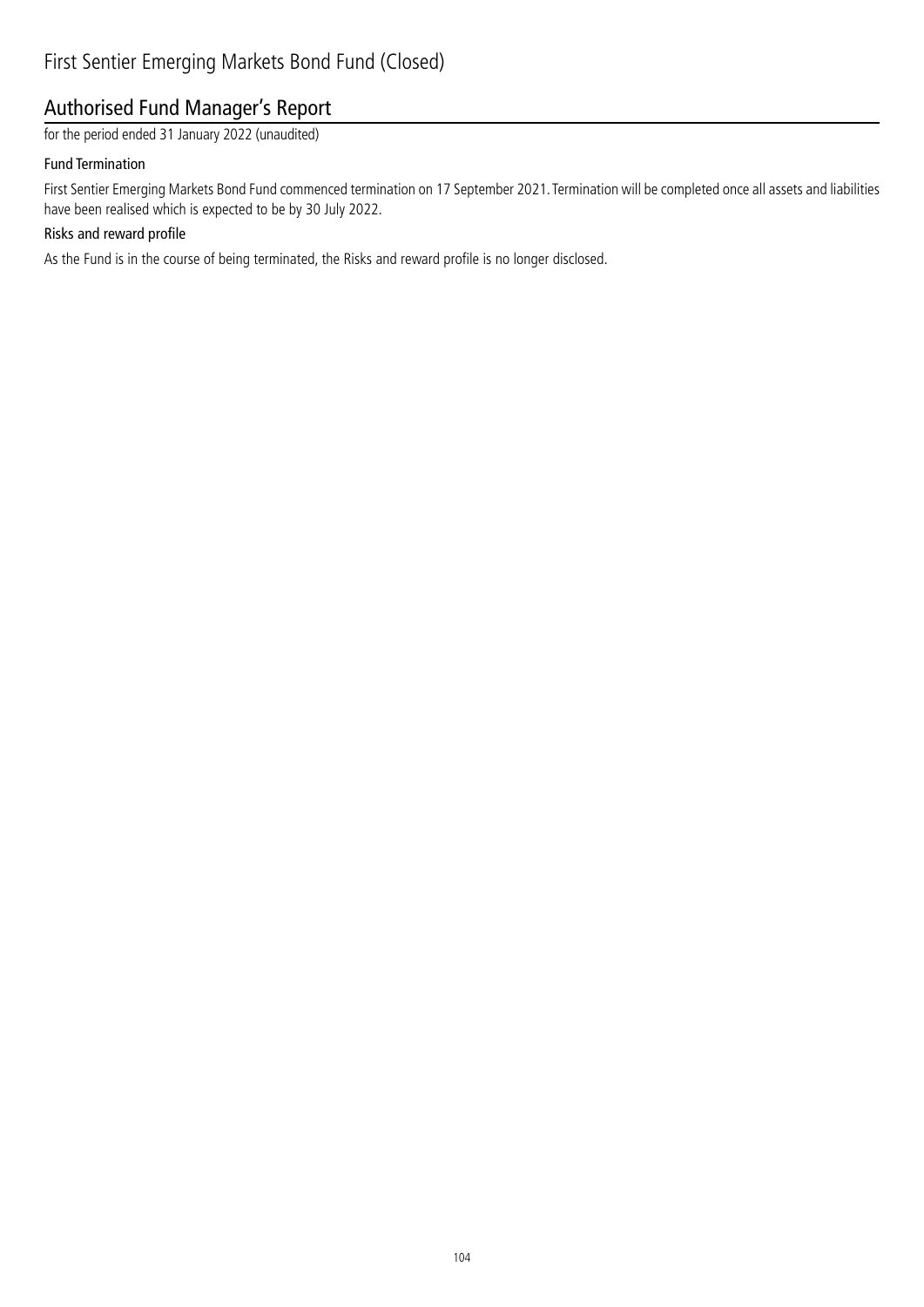## Portfolio Statement

as at 31 January 2022 (unaudited)

There are no holdings to disclose due to the Fund closure.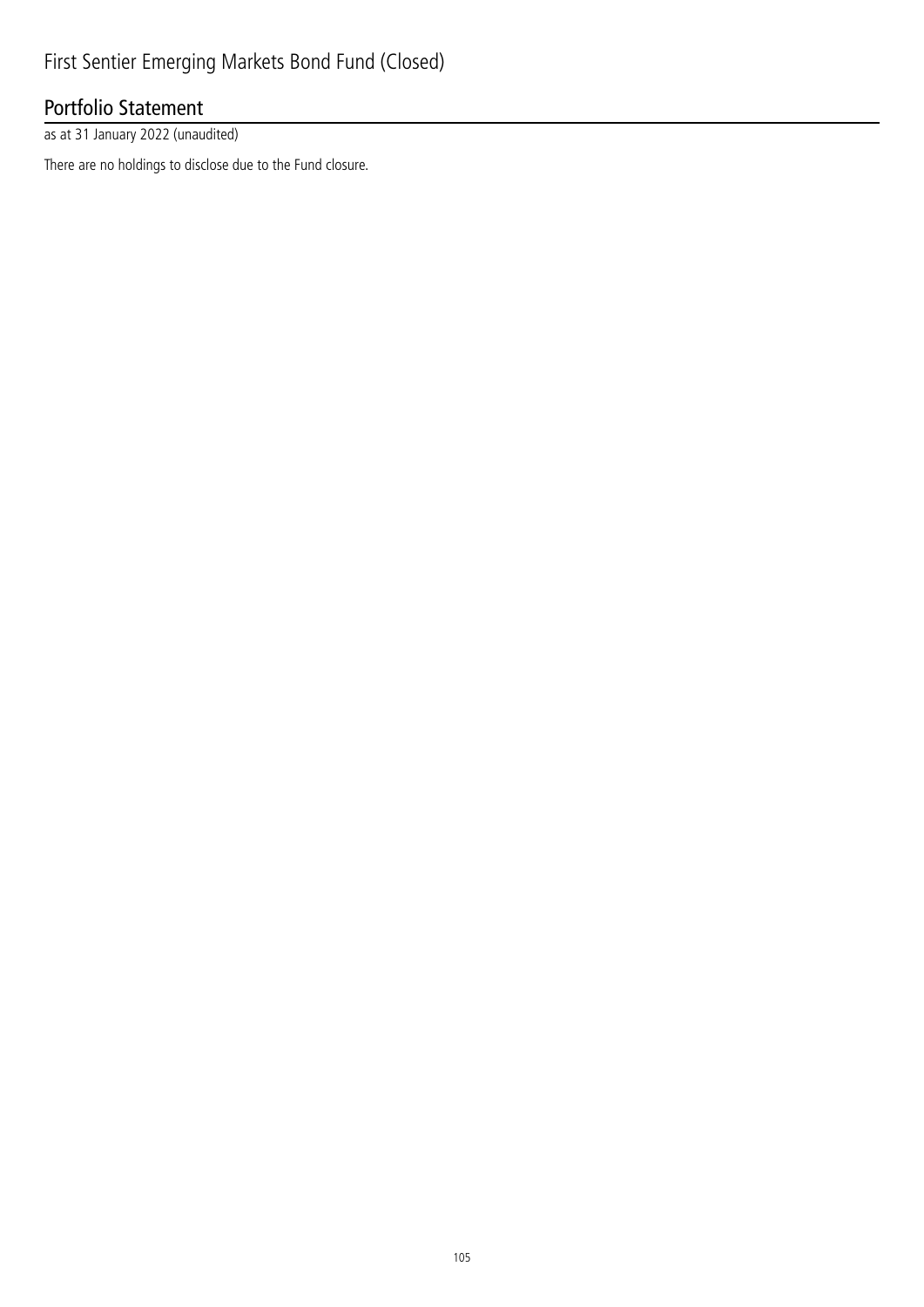## Comparative Table

#### for the period ended 31 January 2022 (unaudited)

#### Net Asset Value and Operating Charges Figure

|                                                          | Interim         | Final        | Final        | Final        |
|----------------------------------------------------------|-----------------|--------------|--------------|--------------|
|                                                          | 31 January 2022 | 31 July 2021 | 31 July 2020 | 31 July 2019 |
| Share class A Hedged Accumulation                        |                 |              |              |              |
| Closing net asset value (£'000)                          |                 | 216          | 318          | 575          |
| Closing number of shares                                 |                 | 151,924      | 228,823      | 416,489      |
| Closing net asset value per share (p)                    |                 | 142.48       | 139.04       | 137.97       |
| Operating charges                                        |                 | 1.58%        | 1.58%        | 1.58%        |
| Direct transaction costs                                 |                 | $-$ %        | $-$ %        | $-$ %        |
| Prices                                                   |                 |              |              |              |
| Highest share price                                      | 144.61          | 144.49       | 144.02       | 138.44       |
| Lowest share price                                       | 142.53          | 136.56       | 111.10       | 124.21       |
| The share class was fully redeemed on 17 September 2021. |                 |              |              |              |
|                                                          | Interim         | Final        | Final        | Final        |
|                                                          | 31 January 2022 | 31 July 2021 | 31 July 2020 | 31 July 2019 |
| Share class A Hedged Income                              |                 |              |              |              |
| Closing net asset value (£'000)                          |                 | 45           | 78           | 118          |
| Closing number of shares                                 |                 | 48,965       | 82,374       | 119,818      |
| Closing net asset value per share (p)                    |                 | 92.76        | 94.67        | 98.54        |
| Operating charges                                        |                 | 1.58%        | 1.58%        | 1.58%        |
| Direct transaction costs                                 |                 | $-$ %        | $-$ %        | $-$ %        |
| Prices                                                   |                 |              |              |              |
| Highest share price                                      | 94.16           | 98.41        | 101.28       | 101.49       |
| Lowest share price                                       | 92.80           | 91.02        | 77.40        | 93.39        |
| The share class was fully redeemed on 17 September 2021. |                 |              |              |              |
|                                                          | Interim         | Final        | Final        | Final        |
|                                                          | 31 January 2022 | 31 July 2021 | 31 July 2020 | 31 July 2019 |
| Share class B Hedged Accumulation                        |                 |              |              |              |
| Closing net asset value (£'000)                          |                 | 22,800       | 16,147       | 14,178       |
| Closing number of shares                                 |                 | 17,889,001   | 13,071,399   | 11,646,196   |
| Closing net asset value per share (p)                    |                 | 127.45       | 123.53       | 121.74       |
| Operating charges                                        |                 | 0.93%        | 0.93%        | 0.93%        |
| Direct transaction costs                                 |                 | $-$ %        | $-$ %        | $-$ %        |
| Prices                                                   |                 |              |              |              |
| Highest share price                                      | 129.48          | 128.75       | 127.56       | 122.15       |
| Lowest share price                                       | 127.53          | 121.54       | 98.48        | 109.10       |
| The share class was fully redeemed on 17 September 2021. |                 |              |              |              |
|                                                          | Interim         | Final        | Final        | Final        |
|                                                          | 31 January 2022 | 31 July 2021 | 31 July 2020 | 31 July 2019 |
| Share class B Hedged Income                              |                 |              |              |              |
| Closing net asset value (£'000)                          |                 | 3,550        | 3,741        | 8,340        |
| Closing number of shares                                 |                 | 4,090,156    | 4,251,858    | 9,165,428    |
| Closing net asset value per share (p)                    |                 | 86.79        | 87.98        | 90.99        |
| Operating charges                                        |                 | 0.93%        | 0.93%        | 0.93%        |
| Direct transaction costs                                 |                 | $-$ %        | $-$ %        | $-$ %        |
| Prices                                                   |                 |              |              |              |
| Highest share price                                      | 88.16           | 91.72        | 93.82        | 93.70        |
| Lowest share price                                       | 86.85           | 84.93        | 71.77        | 85.85        |
| The share class was fully redeemed on 17 September 2021. |                 |              |              |              |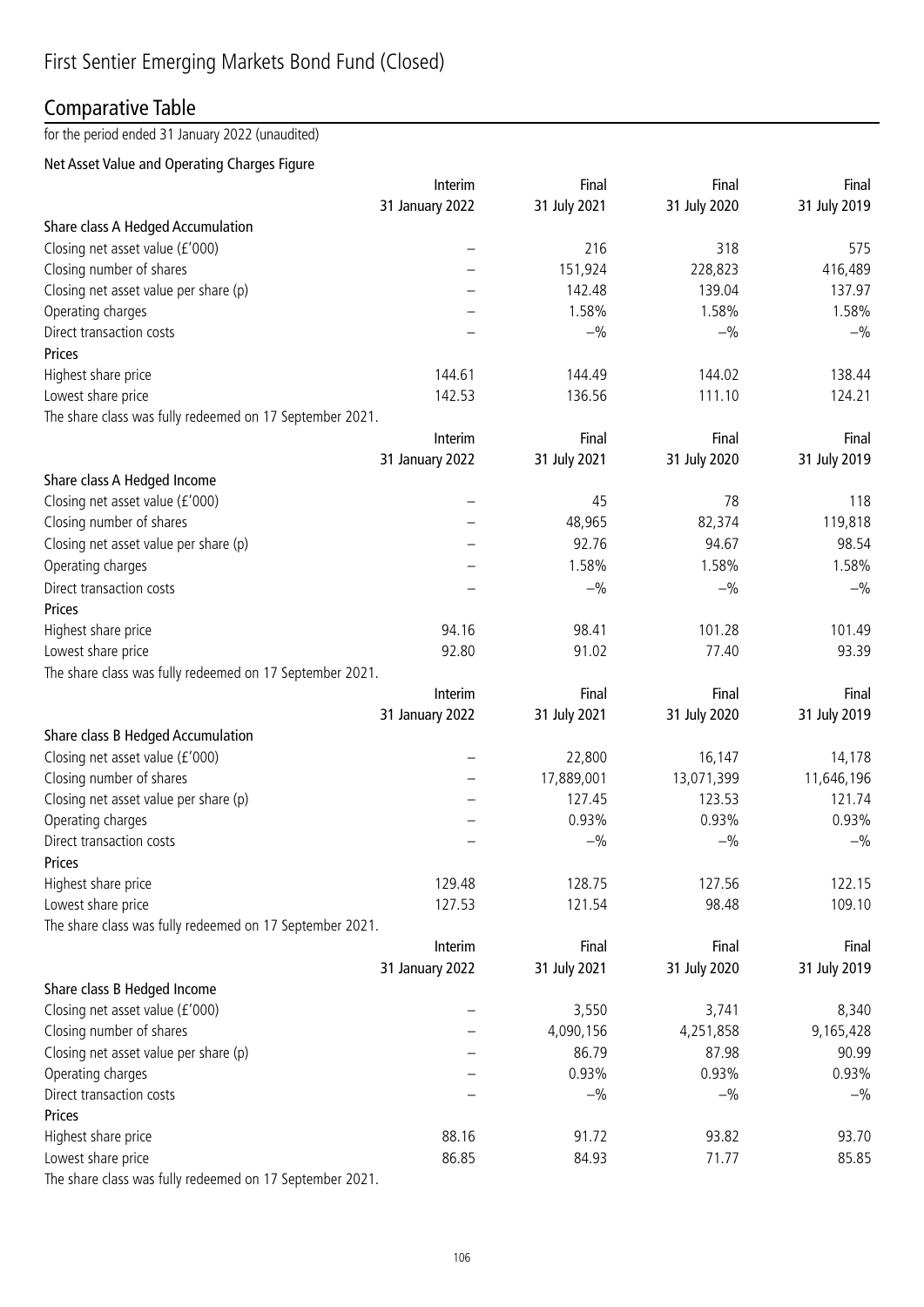## Comparative Table (continued)

for the period ended 31 January 2022 (unaudited)

Net Asset Value and Operating Charges Figure

|                                                                                         | Interim         | Final        | Final        | Final        |
|-----------------------------------------------------------------------------------------|-----------------|--------------|--------------|--------------|
|                                                                                         | 31 January 2022 | 31 July 2021 | 31 July 2020 | 31 July 2019 |
| Share class A Hedged Accumulation (EUR share class)                                     |                 |              |              |              |
| Closing net asset value $(\epsilon' 000)$                                               |                 | 67           | 65           | 117          |
| Closing number of shares                                                                |                 | 50,147       | 50,147       | 90,089       |
| Closing net asset value per share (c)                                                   |                 | 132.74       | 130.60       | 130.16       |
| Operating charges                                                                       |                 | 1.58%        | 1.58%        | 1.50%        |
| Direct transaction costs                                                                |                 | $-$ %        | $-$ %        | $-$ %        |
| Prices                                                                                  |                 |              |              |              |
| Highest share price                                                                     | 134.77          | 135.18       | 134.97       | 130.65       |
| Lowest share price                                                                      | 132.76          | 127.67       | 104.44       | 118.46       |
| The share class was fully redeemed on 17 September 2021.                                |                 |              |              |              |
|                                                                                         | Interim         | Final        | Final        | Final        |
|                                                                                         | 31 January 2022 | 31 July 2021 | 31 July 2020 | 31 July 2019 |
| Share class A Hedged Income (EUR share class)                                           |                 |              |              |              |
| Closing net asset value (€'000)                                                         |                 | 5            | 4            | 4            |
| Closing number of shares                                                                |                 | 5,743        | 5,187        | 4,071        |
| Closing net asset value per share (c)                                                   |                 | 83.13        | 85.54        | 89.54        |
| Operating charges                                                                       |                 | 1.58%        | 1.58%        | 1.58%        |
| Direct transaction costs                                                                |                 | $-$ %        | $-$ %        | $-$ %        |
| Prices                                                                                  |                 |              |              |              |
| Highest share price                                                                     | 84.37           | 88.58        | 91.49        | 92.25        |
| Lowest share price                                                                      | 83.15           | 81.80        | 70.03        | 85.51        |
| The share class was fully redeemed on 17 September 2021.                                |                 |              |              |              |
|                                                                                         | Interim         | Final        |              |              |
|                                                                                         | 31 January 2022 | 31 July 2021 |              |              |
| Share class B Hedged Accumulation (EUR share class)                                     |                 |              |              |              |
| Closing net asset value (€'000)                                                         |                 | 3            |              |              |
| Closing number of shares                                                                |                 | 3,000        |              |              |
| Closing net asset value per share (c)                                                   |                 | 101.34       |              |              |
| Operating charges                                                                       |                 | 0.93%        |              |              |
| Direct transaction costs                                                                |                 | $-$ %        |              |              |
| Prices                                                                                  |                 |              |              |              |
| Highest share price                                                                     | 102.89          | 102.81       |              |              |
| Lowest share price                                                                      | 101.37          | 97.21        |              |              |
| This share class was launched on 28 August 2020 and fully redeemed on 7 September 2021. |                 |              |              |              |

|                                                          | Interim         | Final        | Final        | Final        |
|----------------------------------------------------------|-----------------|--------------|--------------|--------------|
|                                                          | 31 January 2022 | 31 July 2021 | 31 July 2020 | 31 July 2019 |
| Share class B Hedged Income (EUR share class)            |                 |              |              |              |
| Closing net asset value $(\epsilon' 000)$                |                 | 426          | 21,537       | 29,622       |
| Closing number of shares                                 |                 | 479,260      | 23,722,293   | 31,379,239   |
| Closing net asset value per share (c)                    |                 | 88.98        | 90.78        | 94.40        |
| Operating charges                                        |                 | 0.93%        | 0.92%        | 0.89%        |
| Direct transaction costs                                 |                 | $-$ %        | $-$ %        | $-$ %        |
| <b>Prices</b>                                            |                 |              |              |              |
| Highest share price                                      | 90.49           | 94.26        | 96.80        | 97.24        |
| Lowest share price                                       | 89.00           | 87.25        | 74.16        | 89.76        |
| The share class was fully redeemed on 17 September 2021. |                 |              |              |              |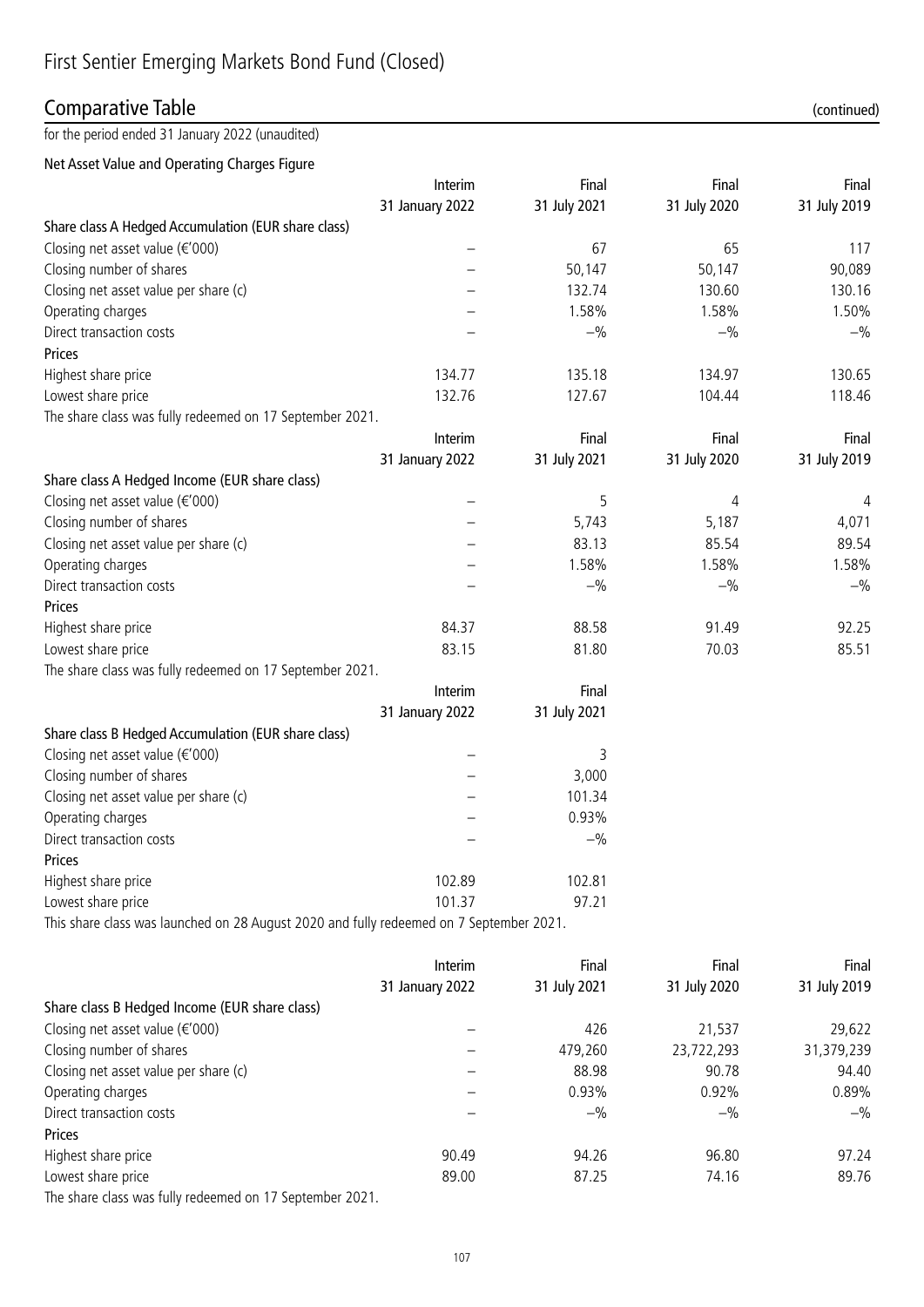## First Sentier Emerging Markets Bond Fund (Closed)

## Comparative Table (continued)

for the period ended 31 January 2022 (unaudited)

| TOT tric period ended 3 F January 2022 (unaquited)           |                 |              |              |              |
|--------------------------------------------------------------|-----------------|--------------|--------------|--------------|
|                                                              | Interim         | Final        | Final        | Final        |
|                                                              | 31 January 2022 | 31 July 2021 | 31 July 2020 | 31 July 2019 |
| Share class B Accumulation (USD share class)                 |                 |              |              |              |
| Closing net asset value (\$'000)                             |                 | 28           | 27           | 26           |
| Closing number of shares                                     |                 | 20,575       | 20,575       | 20,575       |
| Closing net asset value per share (c)                        |                 | 137.27       | 132.88       | 127.97       |
| Operating charges                                            |                 | 0.85%        | 0.85%        | 0.87%        |
| Direct transaction costs                                     |                 | $-$ %        | $-$ %        | $-$ %        |
| Prices                                                       |                 |              |              |              |
| Highest share price                                          | 139.43          | 138.59       | 135.21       | 128.40       |
| Lowest share price                                           | 137.35          | 130.73       | 105.37       | 112.98       |
| The change december fully and conceled at 47 Contractor 2004 |                 |              |              |              |

The share class was fully redeemed on 17 September 2021.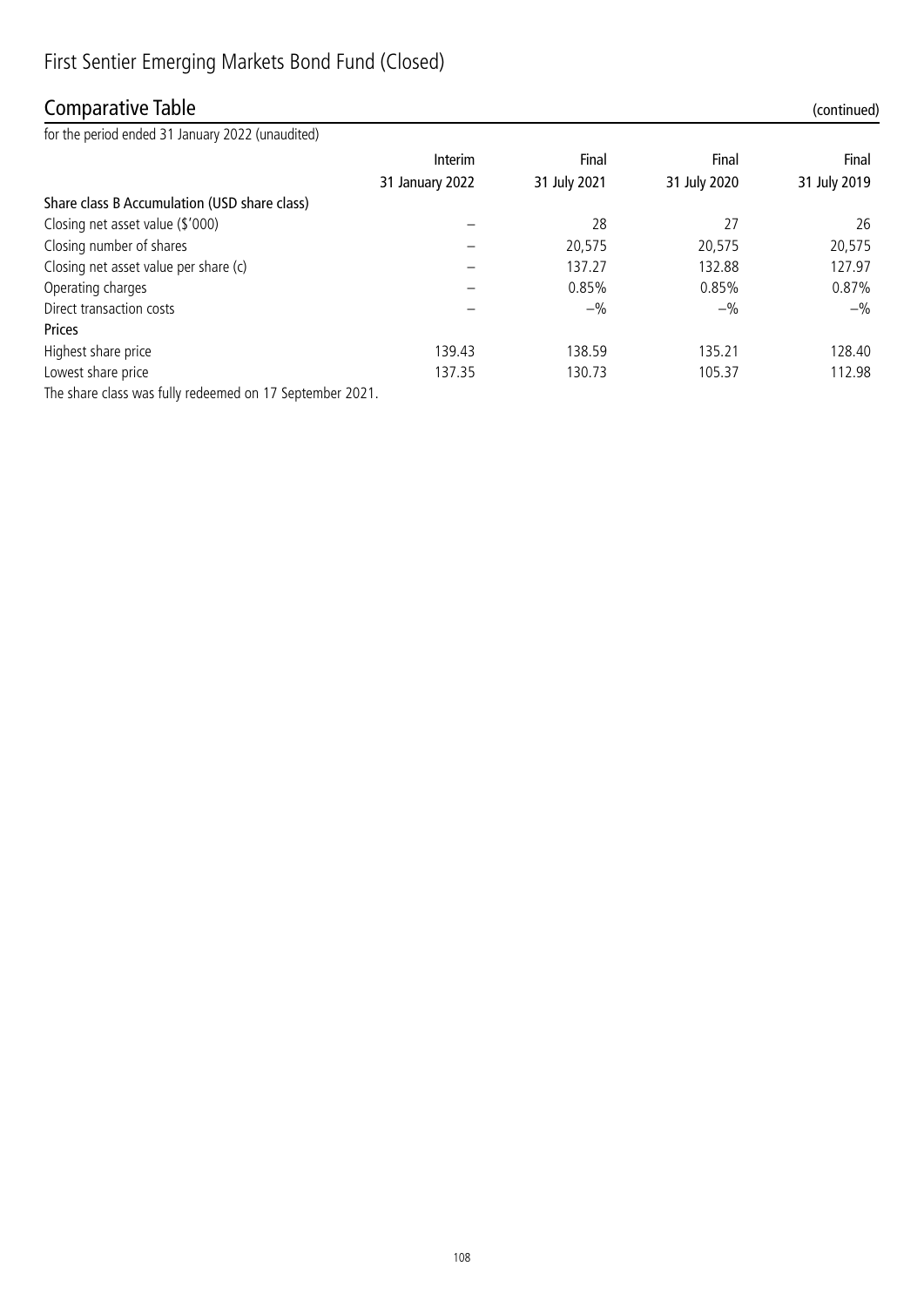## Statement of Total Return

for the period ended 31 January 2022 (unaudited)

|                                                                              | 31 January 2022 |       |       | 31 January 2021 |
|------------------------------------------------------------------------------|-----------------|-------|-------|-----------------|
|                                                                              | f'000           | f'000 | f'000 | f'000           |
| Income                                                                       |                 |       |       |                 |
| Net capital gains/(losses)                                                   |                 | 324   |       | (11)            |
| Revenue                                                                      | 85              |       | 879   |                 |
| Expenses                                                                     | (41)            |       | (185) |                 |
| Interest payable and similar charges                                         | (1)             |       |       |                 |
| Net revenue before taxation for the period                                   | 43              |       | 694   |                 |
| Taxation                                                                     |                 |       |       |                 |
| Net revenue after taxation for the period                                    |                 | 43    |       | 694             |
| Total return before distribution                                             |                 | 367   |       | 683             |
| <b>Distributions</b>                                                         |                 |       |       | (879)           |
| Change in net assets attributable to shareholders from investment activities |                 | 367   |       | (196)           |

## Statement of Change in Net Assets Attributable to Shareholders

| for the period ended 31 January 2022 (unaudited)                             |           |                 |          |                 |
|------------------------------------------------------------------------------|-----------|-----------------|----------|-----------------|
|                                                                              |           | 31 January 2022 |          | 31 January 2021 |
|                                                                              | f'000     | f'000           | f'000    | f'000           |
| Opening net assets attributable to shareholders                              |           | 27,059          |          | 39,771          |
| Amounts receivable on creation of shares                                     |           |                 | 1,718    |                 |
| Amounts payable on cancellation of shares                                    | (27, 443) |                 | (6, 634) |                 |
|                                                                              |           | (27, 443)       |          | (4, 916)        |
| Dilution adjustment                                                          |           |                 |          | 18              |
| Change in net assets attributable to shareholders from investment activities |           | 367             |          | (196)           |
| Amounts payable to Shareholders at termination                               |           | 16              |          |                 |
| Retained distribution on accumulation shares                                 |           |                 |          | 388             |
| Closing net assets attributable to shareholders                              |           |                 |          | 35,065          |

Comparative information is provided for the Statement of Change in Net Assets Attributable to Shareholders. As this information is for the prior interim period, the net assets at the end of that period do not correspond to the net assets at the start of the current period.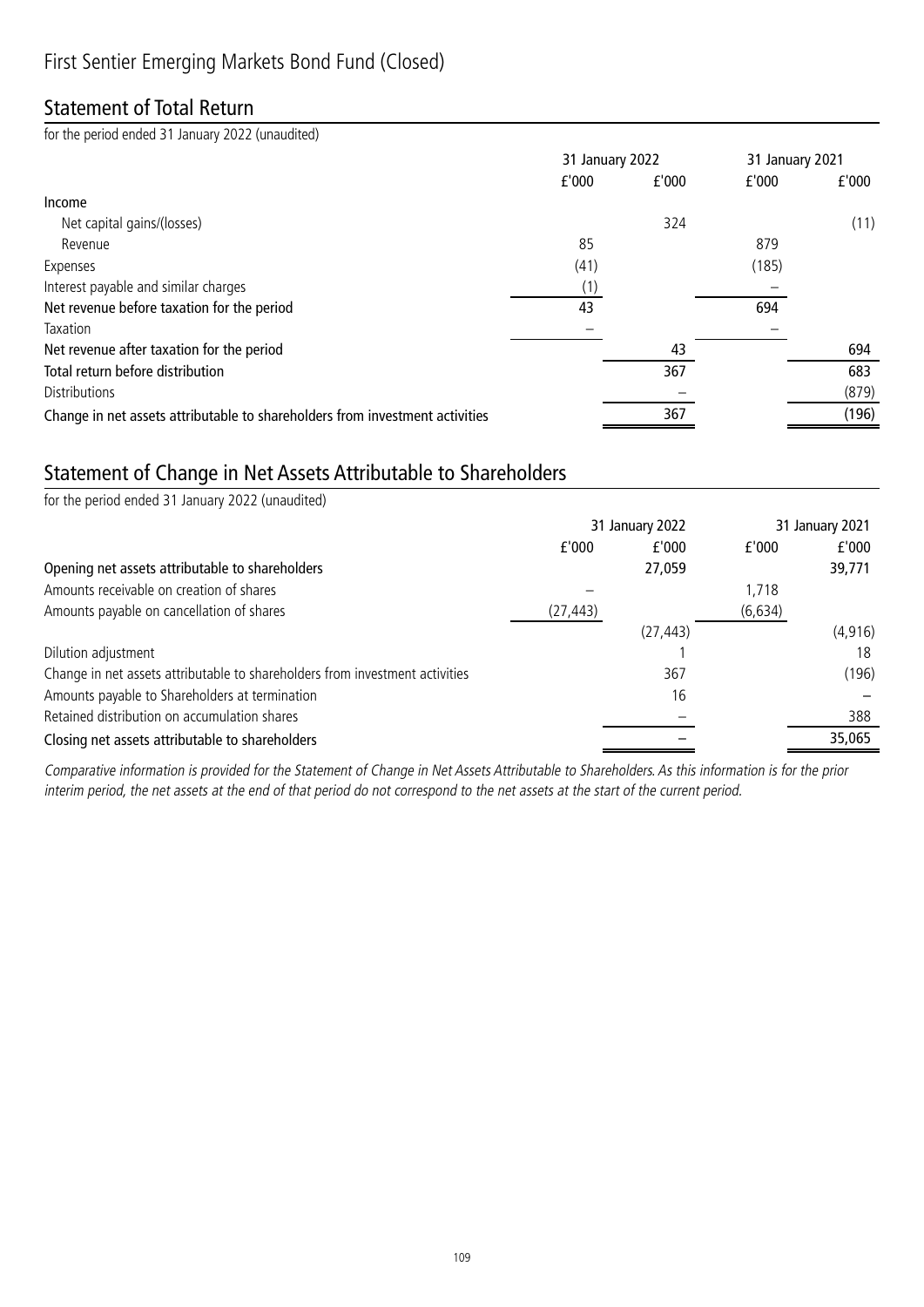## First Sentier Emerging Markets Bond Fund (Closed)

#### Balance Sheet

| as at 31 January 2022 (unaudited)       |                 |              |
|-----------------------------------------|-----------------|--------------|
|                                         | 31 January 2022 | 31 July 2021 |
|                                         | f'000           | f'000        |
| Assets                                  |                 |              |
| <b>Fixed assets</b>                     |                 |              |
| Investments                             |                 | 24,589       |
| Current assets                          |                 |              |
| Debtors                                 | 35              | 289          |
| Cash and bank balances                  | 43              | 2,385        |
| Total assets                            | 78              | 27,263       |
| <b>Liabilities</b>                      |                 |              |
| Investment liabilities                  |                 | (4)          |
| Creditors                               |                 |              |
| Distribution payable                    |                 | (91)         |
| Other creditors                         | (78)            | (109)        |
| <b>Total liabilities</b>                | (78)            | (204)        |
| Net assets attributable to shareholders |                 | 27,059       |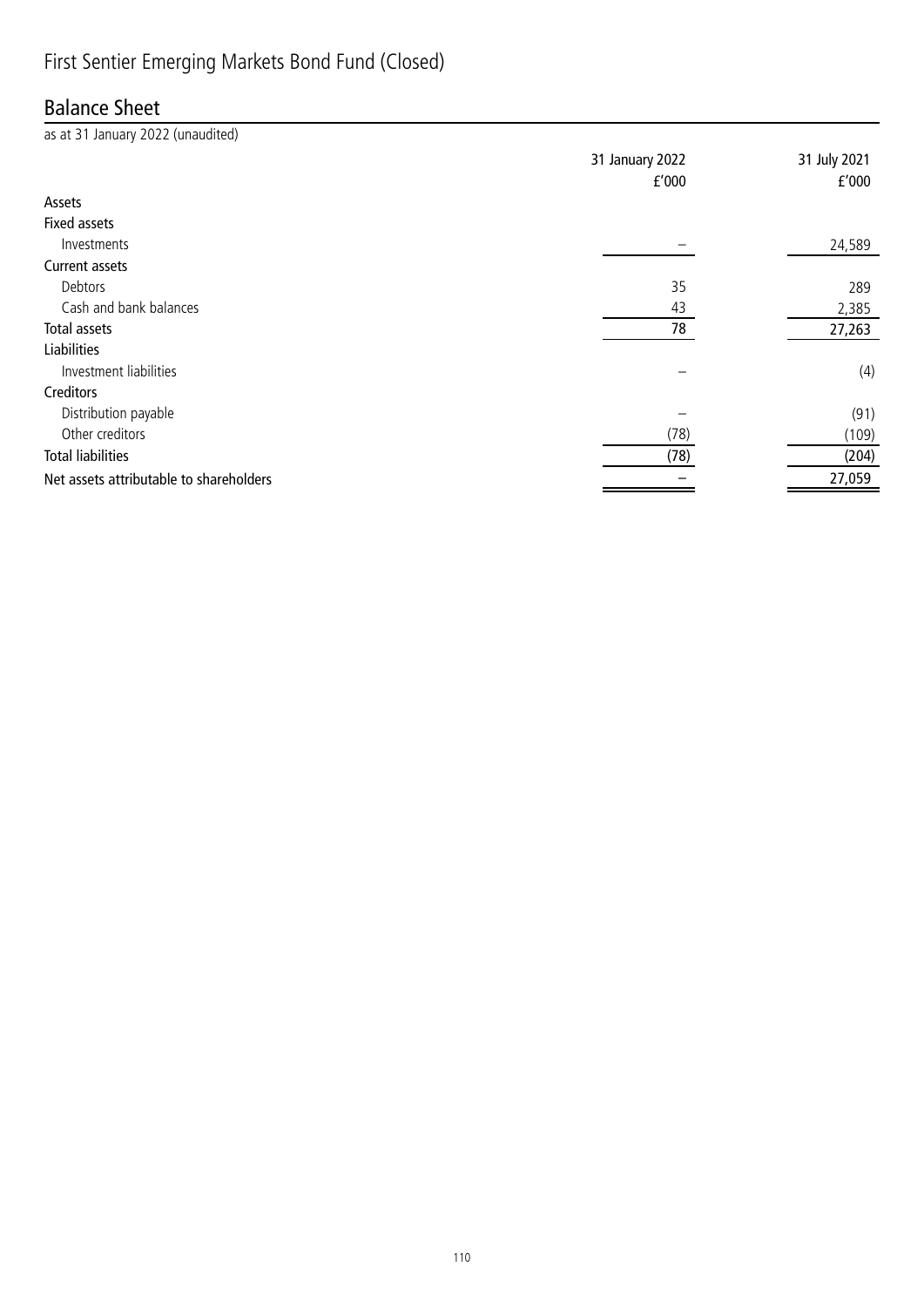## Distribution Tables

for the period ended 31 January 2022 (unaudited)

There are no distributions to disclose due to the Fund closure.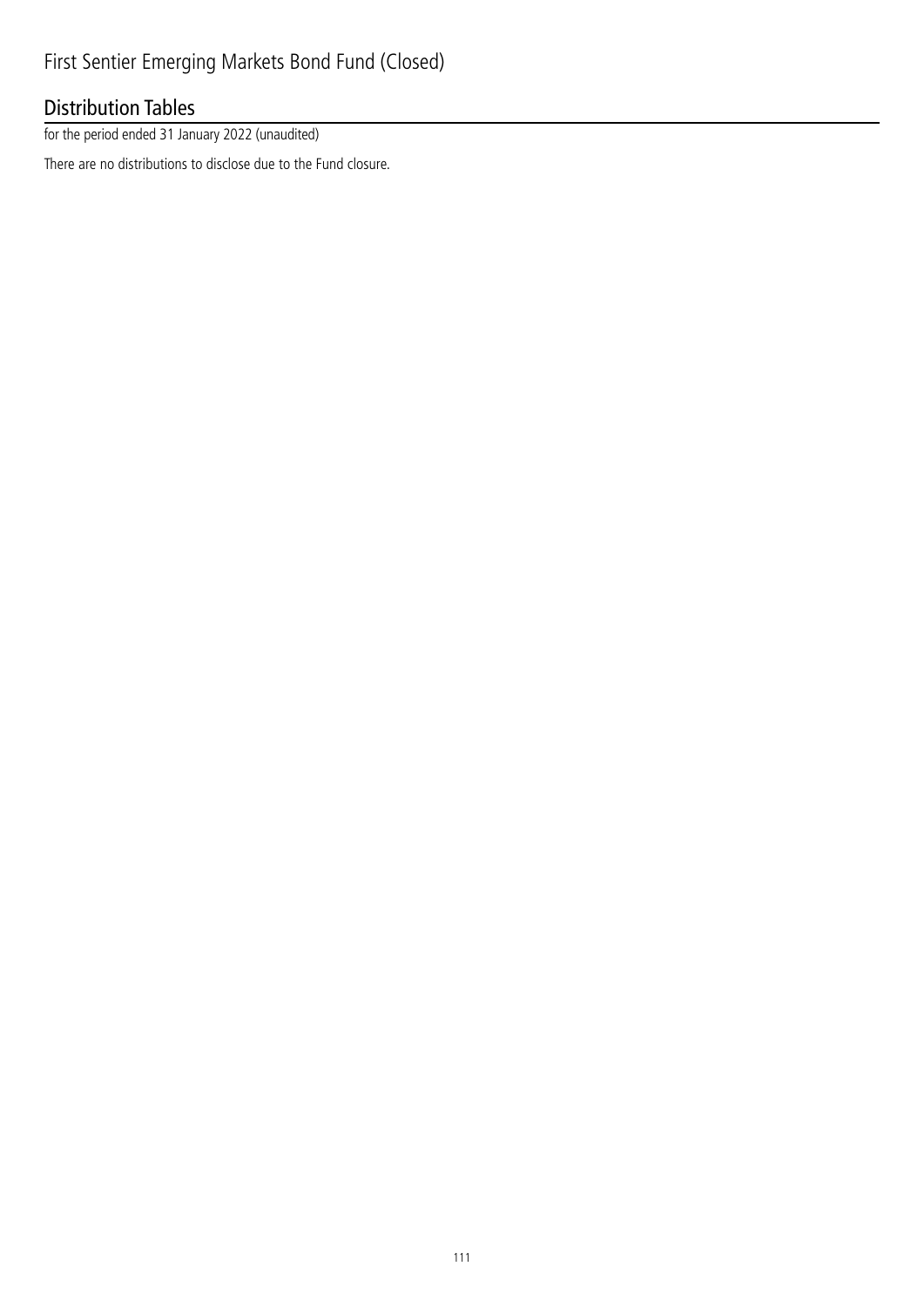## Authorised Fund Manager's Report

for the period ended 31 January 2022 (unaudited)

#### Investment Objective and Policy

The Fund aims to achieve capital growth over the medium to long-term (at least three years).

The Fund invests at least 70% of its Net Asset Value in a diversified portfolio of equity or equity-related securities of large and mid-capitalisation companies in Emerging Markets, which are listed, traded or dealt in on Regulated Markets worldwide, and in those of companies listed on developed market exchanges a majority of whose economic activities take place in Emerging Markets.

Large and mid-capitalisation companies are currently defined for the purposes of this policy as companies with a minimum market capitalisation of US\$1 billion at the time of investment.

The investment policy of the Fund may be achieved by investing up to 10% of its Net Asset Value in other collective investment schemes, including in collective investment schemes managed by the ACD or its associates, and/or other Funds of the Company.

Emerging Markets are defined as countries which are not classified as developed markets by MSCI or FTSE, or which are categorised by the World Bank as middle or low-income, or which are not members of the Organisation for Economic Co-operation and Development.

Where the Manager is unable to identify investment opportunities at appropriate valuations from time to time, the Fund may hold cash and Near Cash Assets in different currencies.

The Fund may use derivatives for Efficient Portfolio Management purposes only.

#### Risks and reward profile

#### $\leftarrow$  Lower Risk  $\rightarrow$

| Potentially Lower Rewards                    |  |  |  |  | Potentially Higher Rewards |  |  |
|----------------------------------------------|--|--|--|--|----------------------------|--|--|
| Share class B Accumulation                   |  |  |  |  | .                          |  |  |
| Share class B Accumulation (EUR share class) |  |  |  |  |                            |  |  |
| Share class E Accumulation                   |  |  |  |  |                            |  |  |

- The synthetic risk reward indicator (the SRRI) rating is not a measure of the risk of you losing your investment, but describes how much the value of the Fund went up and down in the past;
- The SRRI rating is based on historical data, which may not be a reliable indication of the future risks and rewards of the Fund;
- The Manager cannot guarantee that the rating of the Fund will remain the same; it may change over time;
- Even the lowest rating of 1 does not mean a risk-free investment;
- On a scale of 1 (less risky) to 7 (riskier), this Fund has a rating of 6 due to its past performance and the nature of its investments. Shares with a rating of 6 might have higher risks, but also higher returns;
- Risk is taken in order to make a higher potential return; the more risk a Fund takes, the higher the potential return, but the greater the risk of loss; and
- The value of the Fund and its return is not guaranteed and may fall as well as rise. You may get back significantly less than you originally invested.

The Fund might also experience the following risks:

Emerging market risk: Emerging markets tend to be more sensitive to economic and political conditions than developed markets. Other factors include greater liquidity risk, restrictions on investment or transfer of assets, failed/delayed settlement and difficulties valuing securities.

Currency risk: The Fund invests in assets which are denominated in other currencies; changes in exchange rates will affect the value of the Fund and could create losses. Currency control decisions made by governments could affect the value of the Fund's investments and could cause the Fund to defer or suspend redemptions of its shares.

Smaller companies risk: Investments in smaller companies may be riskier and more difficult to buy and sell than investments in larger companies.

For further information on risks, please refer to the Risk Factors section in the Company's Prospectus.

#### Performance

The Fund rose by 4.2% in sterling terms over six months and provided a cumulative return of 21.0% over three years to the end of January 2022 (net of fees and tax for the B GBP Accumulation share class).

ICICI Bank performed well as it continued to focus on changing its culture, improving processes and customer service, and lending to the best customers. Maruti Suzuki India also rose as it reported strong exports demand and margins improvement, while raw material costs eased.

On the negative side, Naver fell as sentiment deteriorated for internet stocks broadly, on anticipation of interest rate hikes this year. Yum China Holding also detracted from performance as same-store sales growth faced challenges from reduced traffic, a Covid resurgence in several regions and pessimistic consumer sentiment.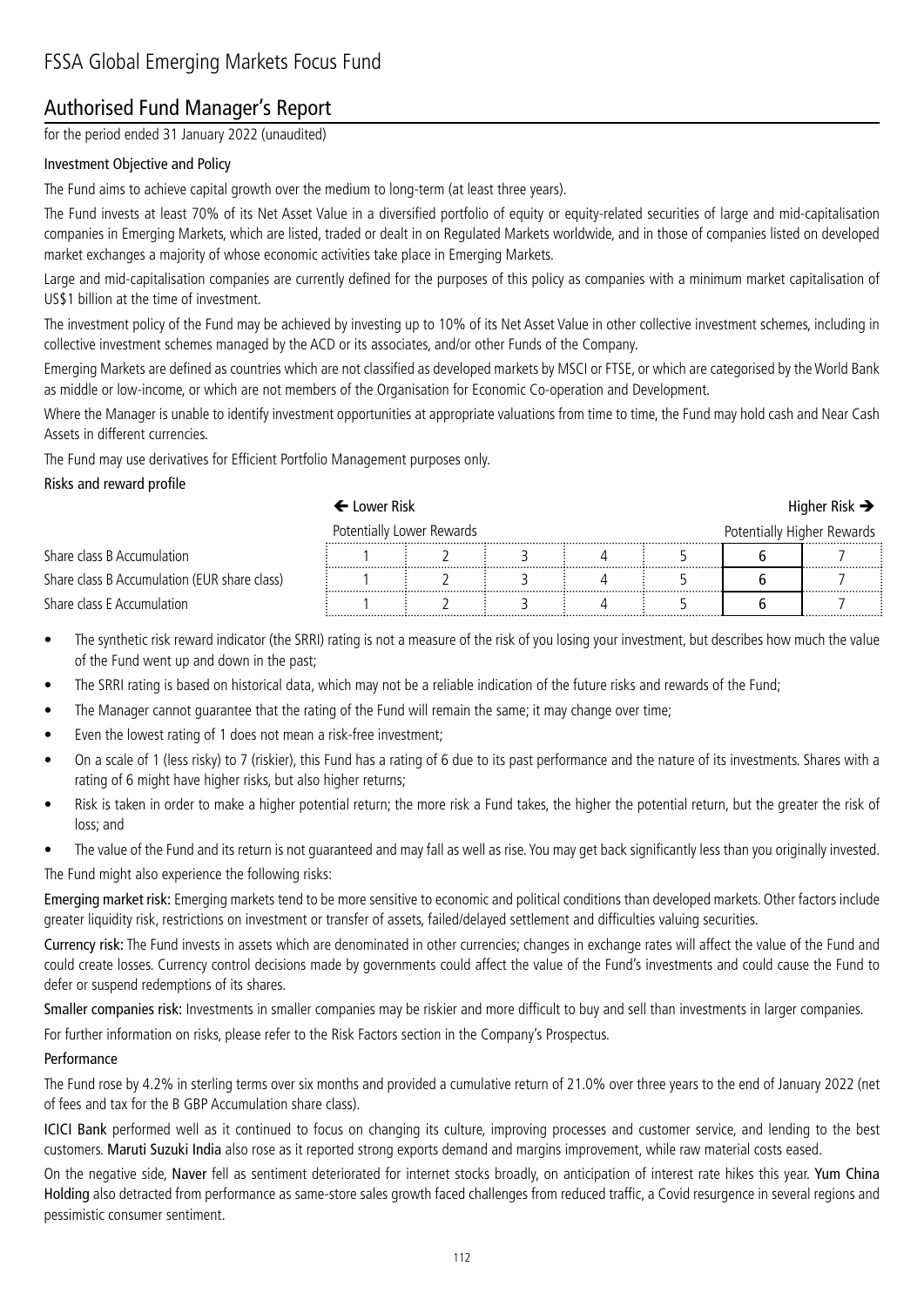#### Authorised Fund Manager's Report (continued)

for the period ended 31 January 2022 (unaudited)

#### Portfolio changes

The Fund purchased Anta Sports, China's most successful sportswear company, and one of the few Chinese companies that has proven its ability to build and run multiple strong consumer brands. We believe it can significantly prolong its brand life-cycle and continue to grow sales, as it attracts new customers with its Kids, Fusion and performance sportswear ranges.

The Fund also initiated a position in Computer Age Management Service, India's largest registrar and transfer agent (RTA) of mutual funds with a domestic market share of 70%. It has built a strong technology platform on which it is now launching new businesses, including Alternative Investment Funds (AIFs), an Insurance Repository, Know-Your-Customer (KYC) registrations and Account Aggregation services.

Astra International was sold on concerns about its franchise quality, while Bank Rakyat Indonesia was divested with the proceeds going towards a larger position in Bank Central Asia, a higher quality bank.

#### Outlook

Looking ahead, we continue to be optimistic about the prospects of our holdings. Despite ongoing headwinds – whether from the pandemic, or concerns about higher inflation, or a stock market that is hooked on stimulus that appears to be withdrawing – we believe these factors are transitory in nature and should eventually stabilise.

More importantly, our portfolio is made up of high-quality companies with a track record of navigating challenging environments as demonstrated over the past two years. Strong competitive advantages, defensive balance sheets, attractive growth opportunities and solid management teams the core, timeless pillars of our investment philosophy — should continue to make our holdings well positioned to generate attractive risk-adjusted returns in the coming years.

| Carnalative performance as at 31 sandary 2022 |       |       |            |            |            |            |            |
|-----------------------------------------------|-------|-------|------------|------------|------------|------------|------------|
| Time                                          |       | 6     |            |            |            | 10         | Since      |
| period                                        | mths  | mths  |            | yrs        | vrs        | yrs        | launch     |
| Fund return %                                 | (1.6) | 4.2   | 2.0        | 21.0       | n/a        | n/a        | 25.6       |
| Benchmark return %                            | (2.0) | (1.1) | (5.0)      | 20.8       | n/a        | n/a        | 19.7       |
| Discrete performance as at 31 January 2022    |       |       |            |            |            |            |            |
| Time                                          |       |       | 12 mths to | 12 mths to | 12 mths to | 12 mths to | 12 mths to |
| period                                        |       |       | 31/01/22   | 31/01/21   | 31/01/20   | 31/01/19   | 31/01/18   |
| Fund return %                                 |       |       | 2.0        | 10.6       | 7.3        | (3.5)      | n/a        |

#### Cumulative performance as at 31 January 2022

Benchmark: MSCI Emerging Markets Index.

IA Sector: Global Emerging Markets.

Performance is based on share class B Accumulation (GBP), as this is considered to be the Fund's primary share class.

Performance data is calculated on a net basis by deducting fees incurred at Fund level (e.g. the management fee and other Fund expenses), save that it does not take account of initial charges or switching fees (if any). Income reinvested is included on a net of tax basis.

Benchmark return % (5.0) 22.8 3.6 (7.3) n/a

Past performance should not be used as a guide to future performance, which is not guaranteed.

Ten largest holdings

| 31 July 2021<br>31 January 2022                        |
|--------------------------------------------------------|
| % of Fund<br>% of Fund<br>Stock name                   |
| 6.20<br><b>ICICI Bank</b><br>5.65                      |
| 5.67<br>5.37<br>JD.com ADR                             |
| <b>HDFC Bank</b><br>5.29<br>4.91                       |
| 4.53<br>4.64<br>Alsea                                  |
| 4.48<br>4.42<br>Prosus                                 |
| 3.99<br>4.19<br>Despegar.com                           |
| 3.79<br>4.19<br>Yum China                              |
| <b>ICICI Lombard General Insurance</b><br>3.73<br>4.12 |
| 3.62<br>Maruti Suzuki India<br>3.64                    |
| 3.19<br>3.50<br>Tencent                                |
|                                                        |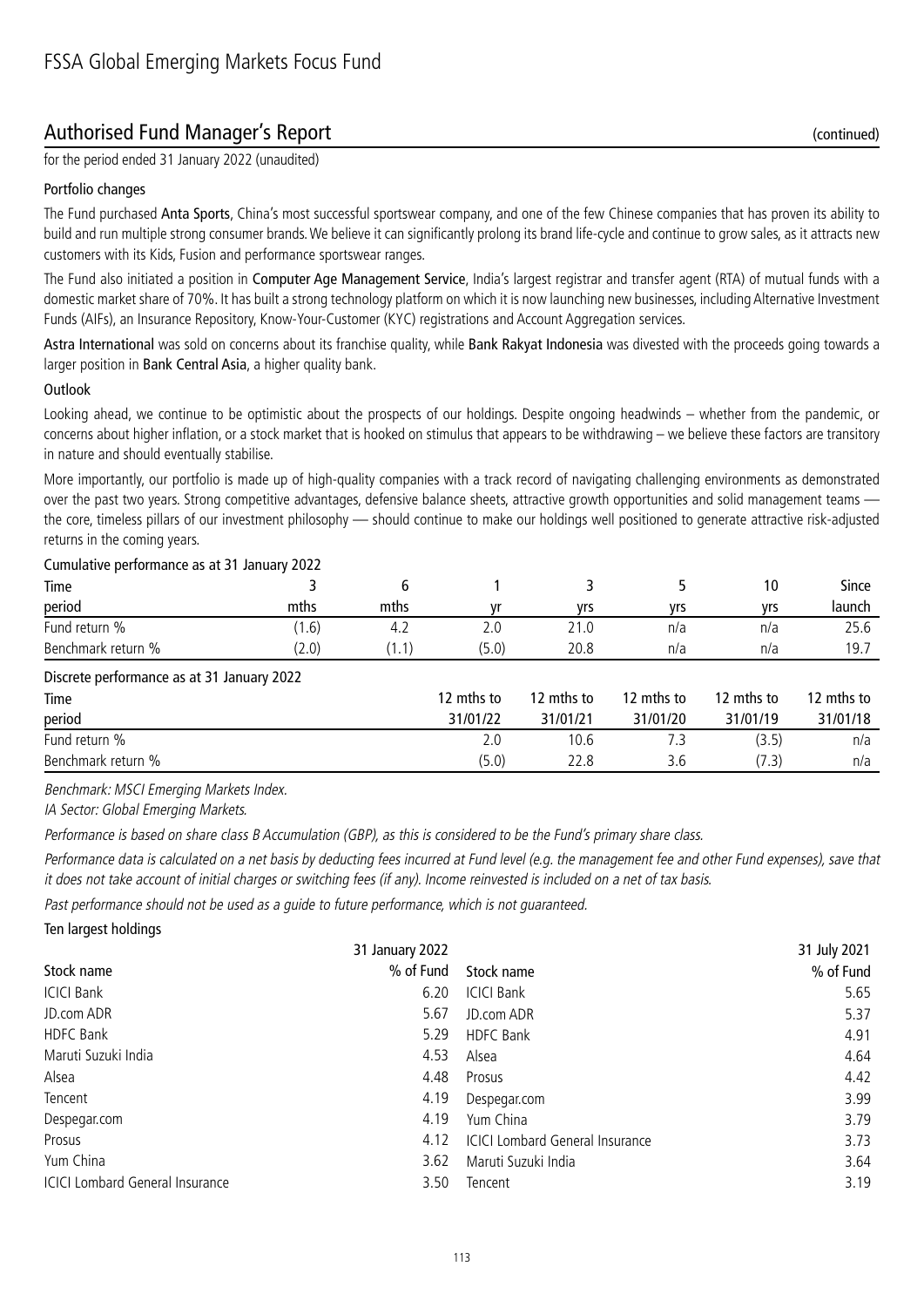## Portfolio Statement

as at 31 January 2022 (unaudited)

|               |                                                       | Market         | Total             |
|---------------|-------------------------------------------------------|----------------|-------------------|
|               |                                                       | Value          | <b>Net Assets</b> |
| Holdings      |                                                       | f'000          | $\frac{0}{0}$     |
|               | NETHERLANDS (4.42%*)                                  | 2,880          | 4.12              |
| 47,243 Prosus |                                                       | 2,880          | 4.12              |
|               | UNITED KINGDOM (1.60%*)                               | 1,058          | 1.52              |
|               | 438,804 Commercial International Bank GDR             | 1,058          | 1.52              |
|               | CHINA (0.58%*)                                        | 510            | 0.73              |
|               | 86,332 Shanghai International Airport                 | 510            | 0.73              |
|               | HONG KONG (12.61%*)                                   | 10,609         | 15.20             |
| 210,800 AIA   |                                                       | 1,625          | 2.33              |
|               | 63,000 Anta Sports Products                           | 702            | 1.00              |
|               | 102,000 China Resources Beer                          | 565            | 0.81              |
|               | 9,800 JD.com                                          | 262            | 0.38              |
|               | 64,900 Tencent                                        | 2,927          | 4.19              |
|               | 1,087,000 Travelsky Technology                        | 1,515          | 2.17              |
|               | 316,000 Tsingtao Brewery                              | 2,108          | 3.02              |
|               | 526,000 Vitasoy International                         | 761            | 1.09              |
|               | 4,150 Yum China Holding                               | 144            | 0.21              |
|               | INDIA (26.14%*)                                       | 20,027         | 28.69             |
|               | 32,260 Colgate-Palmolive India                        | 459            | 0.66              |
|               | 29,225 Computer Age Management Services               | 788            | 1.13              |
|               | 152,391 Godrej Consumer Products<br>249,303 HDFC Bank | 1,352<br>3,697 | 1.94<br>5.29      |
|               | 549,322 ICICI Bank                                    | 4,326          | 6.20              |
|               | 179,256 ICICI Lombard General Insurance               | 2,444          | 3.50              |
|               | 54,757 Kotak Mahindra Bank                            | 1,015          | 1.45              |
|               | 36,979 Maruti Suzuki India                            | 3,162          | 4.53              |
|               | 148,402 Syngene International                         | 844            | 1.21              |
|               | 119,912 United Breweries                              | 1,940          | 2.78              |
|               | INDONESIA (5.80%*)                                    | 1,944          | 2.78              |
|               | 4,919,800 Bank Central Asia                           | 1,944          | 2.78              |
|               | PHILIPPINES (2.85%*)                                  | 1,691          | 2.42              |
|               | 230,230 Jollibee Foods                                | 806            | 1.15              |
|               | 478,720 Universal Robina                              | 885            | 1.27              |
|               | SOUTH KOREA (4.20%*)                                  | 2,353          | 3.37              |
|               | 13,880 Amorepacific                                   | 1,330          | 1.90              |
|               | 5,335 NAVER                                           | 1,023          | 1.47              |
|               | TAIWAN (2.23%*)                                       | 1,721          | 2.46              |
|               | 101,000 Taiwan Semiconductor Manufacturing            | 1,721          | 2.46              |
|               | EGYPT (2.54%*)                                        | 2,225          | 3.19              |
|               | 917,409 Commercial International Bank                 | 2,225          | 3.19              |
|               | SOUTH AFRICA (2.86%*)                                 | 1,952          | 2.80              |
|               | 20,080 Capitec Bank                                   | 1,952          | 2.80              |
|               | BRAZIL (0.89%*)                                       | 510            | 0.73              |
|               | 51,000 Notre Dame Intermedica Participacoes           | 510            | 0.73              |
|               |                                                       |                |                   |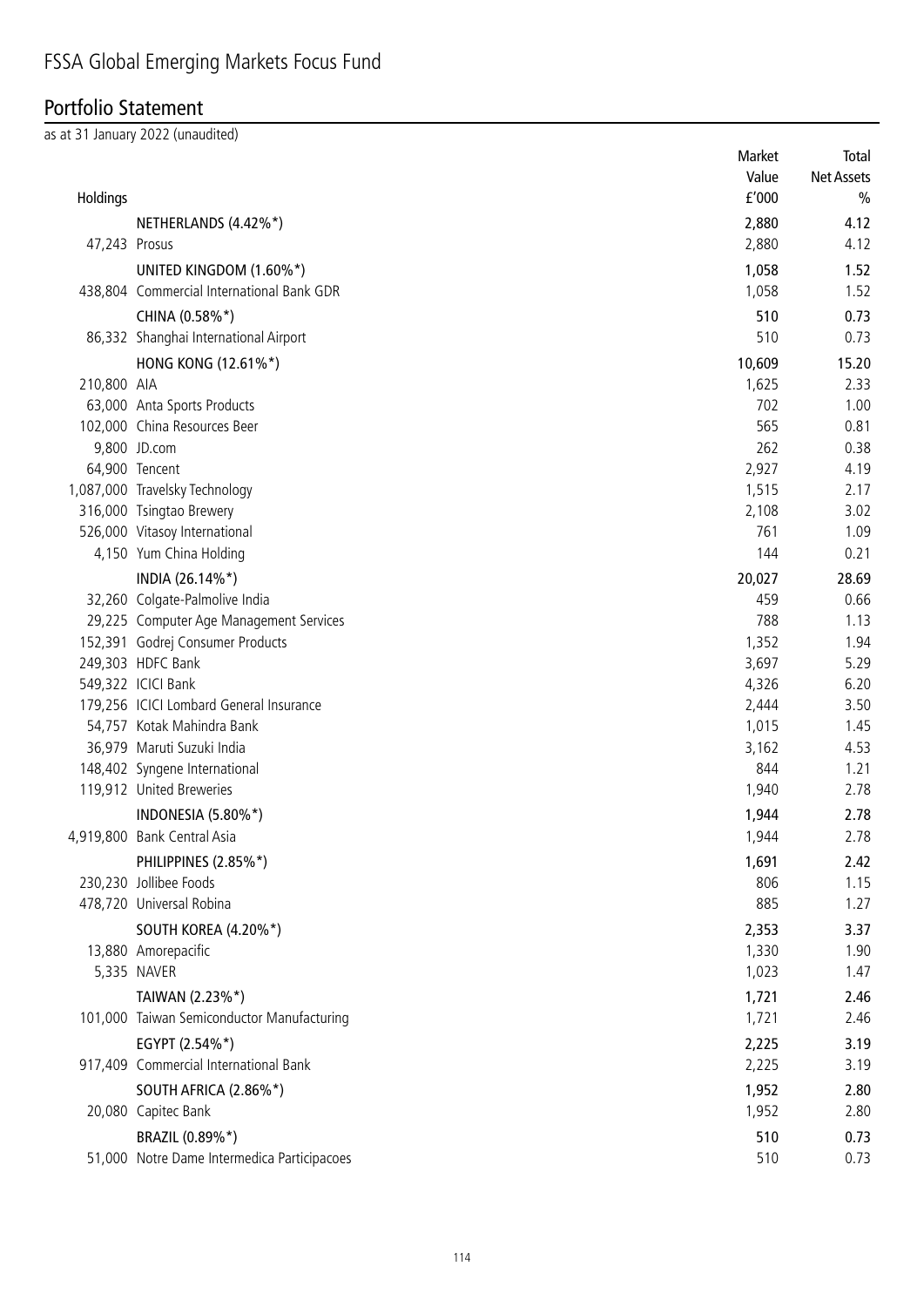## Portfolio Statement (continued)

|                 |                                              |        | , ,               |
|-----------------|----------------------------------------------|--------|-------------------|
|                 | as at 31 January 2022 (unaudited)            |        |                   |
|                 |                                              | Market | Total             |
|                 |                                              | Value  | <b>Net Assets</b> |
| Holdings        |                                              | f'000  | $\frac{0}{0}$     |
|                 | MEXICO (11.19%*)                             | 7,003  | 10.03             |
| 2,045,500 Alsea |                                              | 3,125  | 4.48              |
|                 | 133,260 Grupo Aeroportuario del Sureste      | 2,009  | 2.88              |
|                 | 178,200 Qualitas Controladora                | 713    | 1.02              |
|                 | 457,600 Walmart de Mexico                    | 1,156  | 1.65              |
|                 | UNITED STATES (19.84%*)                      | 15,038 | 21.54             |
|                 | 20,945 Credicorp                             | 2,236  | 3.20              |
|                 | 330,557 Despegar.com                         | 2,922  | 4.19              |
|                 | 9,408 HDFC Bank ADR                          | 481    | 0.69              |
|                 | 35,411 Huazhu ADR                            | 1,043  | 1.49              |
|                 | 70,948 JD.com ADR                            | 3,960  | 5.67              |
|                 | 1,746 Mercadolibre                           | 1,472  | 2.11              |
|                 | 4,348 Taiwan Semiconductor Manufacturing ADS | 397    | 0.57              |
|                 | 70,406 Yum China                             | 2,527  | 3.62              |
|                 | Portfolio of investments                     | 69,521 | 99.58             |
|                 | Net other assets                             | 295    | 0.42              |
|                 | Total net assets                             | 69,816 | 100.00            |

All investments held are listed, unless otherwise stated.

For the purposes of the portfolio holdings analysis, securities are shown based on their country of listing.

\* Comparative figures shown in brackets relate to 31 July 2021.

Stocks shown as ADRs, ADSs and GDRs represent American Depositary Receipts, American Depositary Shares and Global Depositary Receipts, respectively.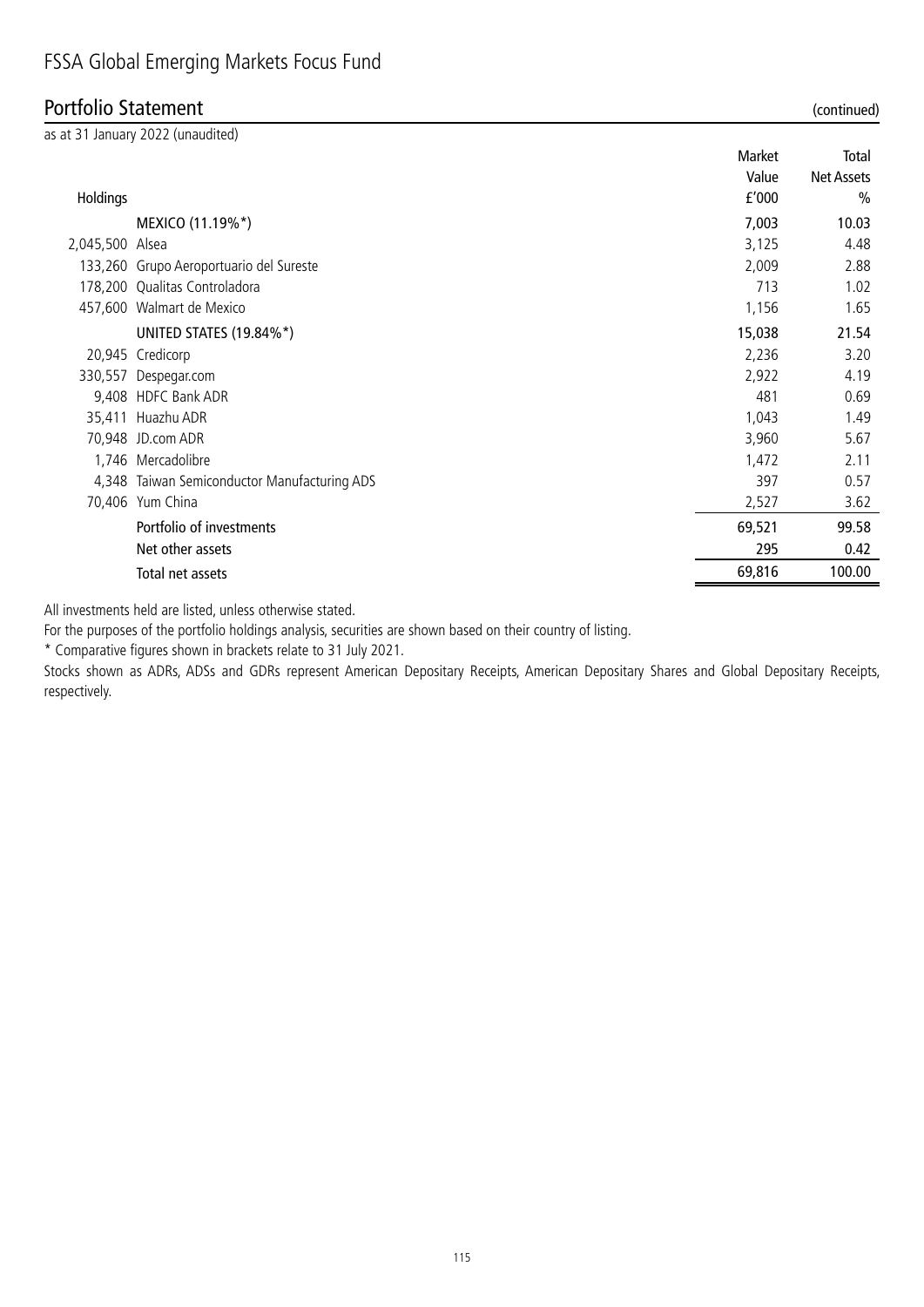## Comparative Table

for the period ended 31 January 2022 (unaudited)

#### Net Asset Value and Operating Charges Figure

|                                              | Interim         | Final        | Final        | Final        |
|----------------------------------------------|-----------------|--------------|--------------|--------------|
|                                              | 31 January 2022 | 31 July 2021 | 31 July 2020 | 31 July 2019 |
| Share class B Accumulation                   |                 |              |              |              |
| Closing net asset value (£'000)              | 3,079           | 2,233        | 1,275        | 3,103        |
| Closing number of shares                     | 2,420,323       | 1,863,323    | 1,268,601    | 2,669,951    |
| Closing net asset value per share (p)        | 127.23          | 119.83       | 100.50       | 116.20       |
| Operating charges                            | 1.06%           | 1.10%        | 1.10%        | 1.10%        |
| Direct transaction costs                     | 0.09%           | 0.19%        | 0.25%        | 0.68%        |
| Prices                                       |                 |              |              |              |
| Highest share price                          | 131.94          | 131.16       | 119.55       | 118.61       |
| Lowest share price                           | 120.12          | 100.39       | 82.13        | 89.06        |
|                                              | Interim         | Final        | Final        | Final        |
|                                              | 31 January 2022 | 31 July 2021 | 31 July 2020 | 31 July 2019 |
| Share class B Accumulation (EUR share class) |                 |              |              |              |
| Closing net asset value ( $\epsilon$ '000)   | 99              | 126          | 159          | 643          |
| Closing number of shares                     | 73,463          | 101,788      | 161,537      | 571,029      |
| Closing net asset value per share (c)        | 134.16          | 123.82       | 98.30        | 112.61       |
| Operating charges                            | 1.10%           | 1.10%        | 1.09%        | 1.09%        |
| Direct transaction costs                     | 0.09%           | 0.19%        | 0.25%        | 0.68%        |
| Prices                                       |                 |              |              |              |
| Highest share price                          | 137.73          | 131.74       | 123.51       | 115.64       |
| Lowest share price                           | 123.45          | 97.90        | 79.63        | 89.57        |
|                                              | Interim         | Final        | Final        | Final        |
|                                              | 31 January 2022 | 31 July 2021 | 31 July 2020 | 31 July 2019 |
| <b>Share class E Accumulation</b>            |                 |              |              |              |
| Closing net asset value (£'000)              | 66,654          | 65,303       | 60,461       | 35,197       |
| Closing number of shares                     | 51,986,136      | 54,131,839   | 59,879,594   | 30,206,948   |
| Closing net asset value per share (p)        | 128.22          | 120.64       | 100.97       | 116.52       |
| Operating charges                            | 0.88%           | 0.90%        | 0.90%        | 0.92%        |
| Direct transaction costs                     | 0.09%           | 0.19%        | 0.25%        | 0.72%        |
| Prices                                       |                 |              |              |              |
| Highest share price                          | 132.90          | 131.90       | 120.00       | 118.92       |
| Lowest share price                           | 120.95          | 100.87       | 82.46        | 89.16        |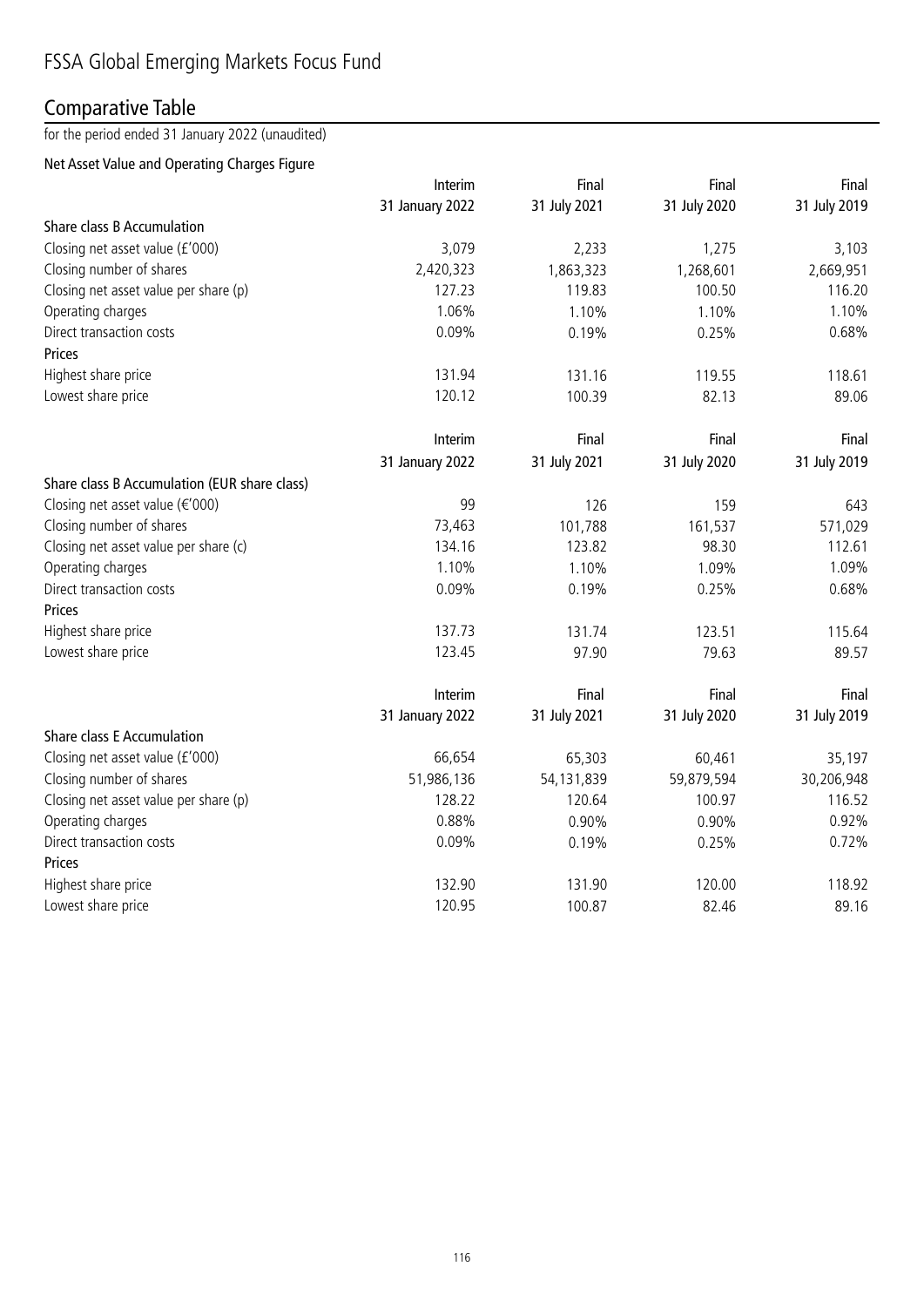## Statement of Total Return

for the period ended 31 January 2022 (unaudited)

|                                                                              | 31 January 2022 |       | 31 January 2021 |        |
|------------------------------------------------------------------------------|-----------------|-------|-----------------|--------|
|                                                                              | f'000           | f'000 | f'000           | f'000  |
| Income                                                                       |                 |       |                 |        |
| Net capital gains                                                            |                 | 4,611 |                 | 14,324 |
| Revenue                                                                      | 244             |       | 231             |        |
| Expenses                                                                     | (306)           |       | (327)           |        |
| Interest payable and similar charges                                         |                 |       |                 |        |
| Net expense before taxation for the period                                   | (62)            |       | (96)            |        |
| Taxation                                                                     | (131)           |       | (519)           |        |
| Net expense after taxation for the period                                    |                 | (193) |                 | (615)  |
| Total return before distributions                                            |                 | 4,418 |                 | 13,709 |
| <b>Distributions</b>                                                         |                 |       |                 |        |
| Change in net assets attributable to shareholders from investment activities |                 | 4,418 |                 | 13,709 |

## Statement of Change in Net Assets Attributable to Shareholders

for the period ended 31 January 2022 (unaudited)

|                                                                              | 31 January 2022 |          | 31 January 2021 |        |
|------------------------------------------------------------------------------|-----------------|----------|-----------------|--------|
|                                                                              | f'000           | f'000    | f'000           | f'000  |
| Opening net assets attributable to shareholders                              |                 | 67,643   |                 | 61,879 |
| Amounts receivable on creation of shares                                     | 6,228           |          | 6.928           |        |
| Amounts payable on cancellation of shares                                    | (8, 497)        |          | (2,784)         |        |
|                                                                              |                 | (2, 269) |                 | 4,144  |
| Dilution adjustment                                                          |                 | 24       |                 |        |
| Change in net assets attributable to shareholders from investment activities |                 | 4,418    |                 | 13,709 |
| Closing net assets attributable to shareholders                              |                 | 69,816   |                 | 79,736 |

Comparative information is provided for the Statement of Change in Net Assets Attributable to Shareholders. As this information is for the prior interim period, the net assets at the end of that period do not correspond to the net assets at the start of the current period.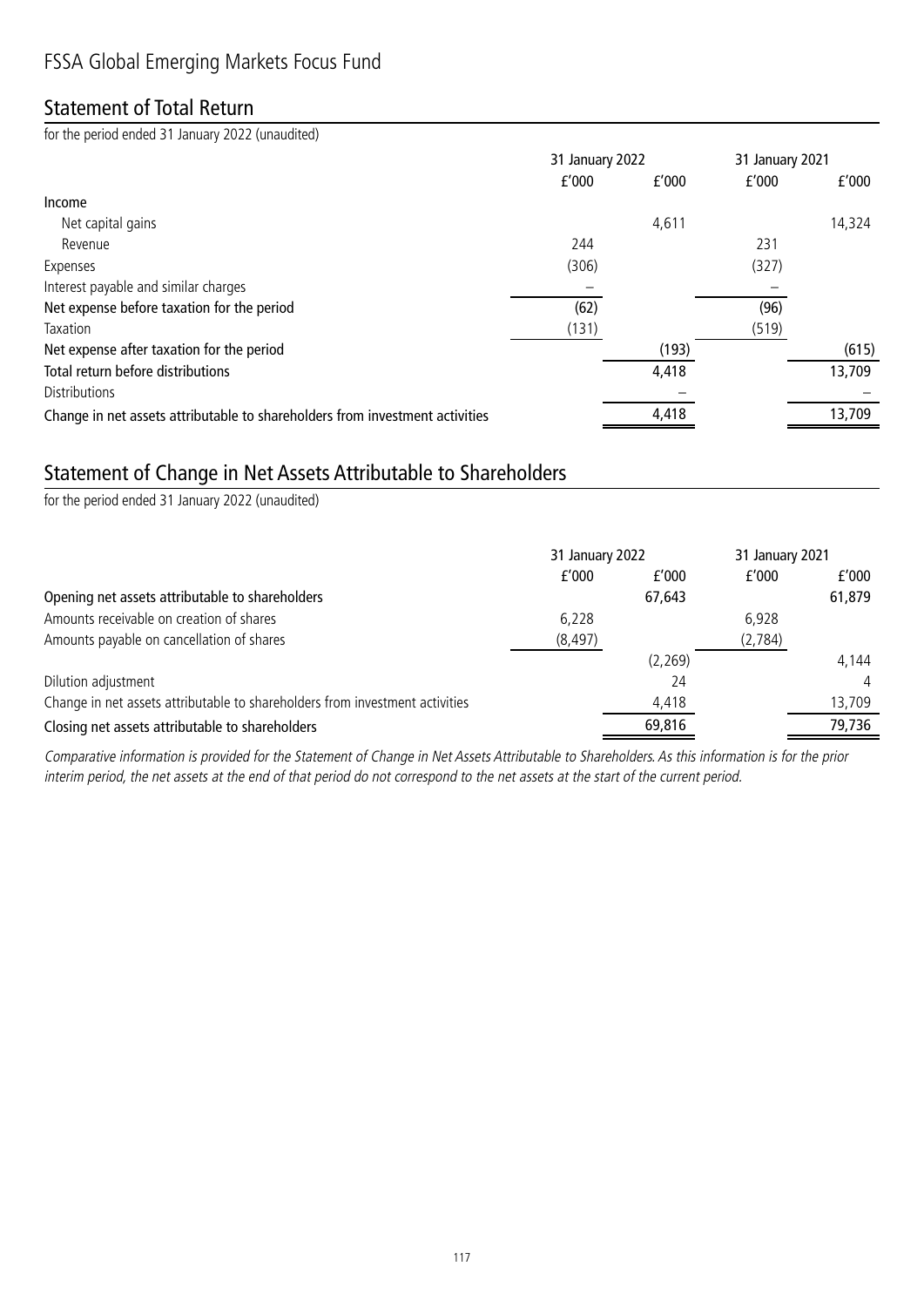## Balance Sheet

as at 31 January 2022 (unaudited) 31 January 2022 31 July 2021 £'000 £'000 Assets Fixed assets  $Investments$  and the contract of the contract of the contract of the contract of the contract of the contract of the contract of the contract of the contract of the contract of the contract of the contract of the contract of the Current assets Debtors 1,837 1,159 Cash and bank balances and the state of the cash and bank balances and the cash and bank balances and the cash of the cash of the cash of the cash of the cash of the cash of the cash of the cash of the cash of the cash of Total assets 73,759 68,905 Liabilities Creditors Other creditors (3,943) (1,262) Total liabilities (3,943) (1,262) Net assets attributable to shareholders and the set of the set of the set of the set of the set of the set of the set of the set of the set of the set of the set of the set of the set of the set of the set of the set of th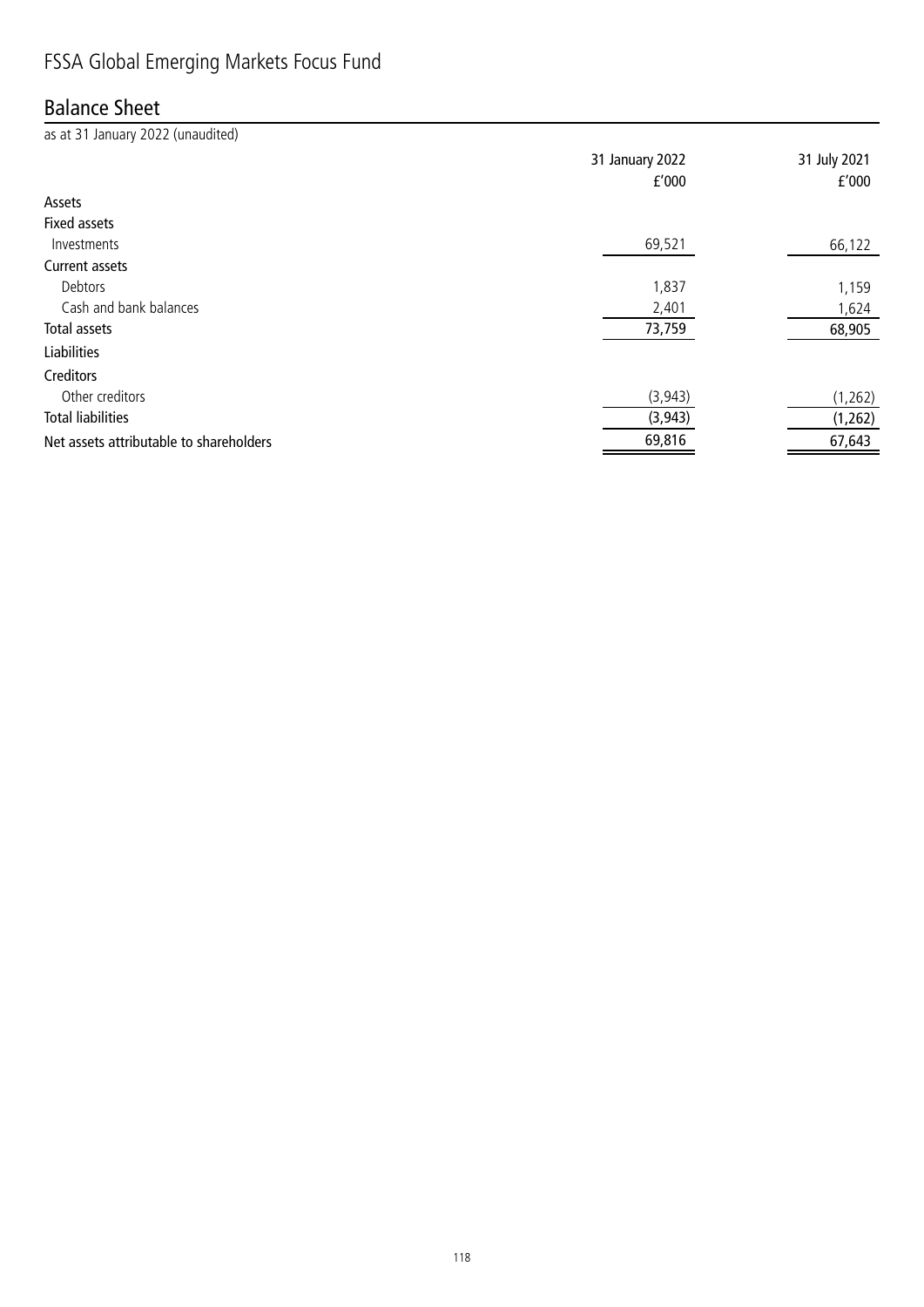#### Distribution Tables

for the period ended 31 January 2022 (unaudited)

#### Distribution in pence and cents per share

Group 1 Interim – Shares purchased prior to 1 August 2021

Group 2 Interim – Shares purchased between 1 August 2021 and 31 January 2022

#### Share class B Accumulation

|         |         |              | Distribution | Distribution |
|---------|---------|--------------|--------------|--------------|
|         | Net     |              | payable      | paid         |
|         | revenue | Equalisation | 31/03/2022   | 31/03/2021   |
| Group 1 | (p)     | (p)          | (p)          | (p)          |
| Interim |         |              |              | —            |
| Group 2 | (p)     | (p)          | (p)          | (p)          |
| Interim |         |              |              |              |
|         |         |              |              |              |

This share class is in deficit and therefore not making a distribution.

#### Share class B Accumulation (EUR share class)

|         |         |              | Distribution | Distribution    |
|---------|---------|--------------|--------------|-----------------|
|         | Net     |              | payable      | paid            |
|         | revenue | Equalisation | 31/03/2022   | 31/03/2021      |
| Group 1 | (C)     | (c)          |              | (c)             |
| Interim |         |              |              | $\qquad \qquad$ |
| Group 2 | (C)     | (c)          | (C)          | (c)             |
| Interim |         |              |              |                 |

This share class is in deficit and therefore not making a distribution.

#### Share class E Accumulation

|         |         |              | Distribution | Distribution |
|---------|---------|--------------|--------------|--------------|
|         | Net     |              | payable      | paid         |
|         | revenue | Equalisation | 31/03/2022   | 31/03/2021   |
| Group 1 | (p)     | (p)          | (p)          | (p)          |
| Interim |         |              |              | —            |
| Group 2 | (p)     | (p)          | (p)          | (p)          |
| Interim |         |              |              |              |

This share class is in deficit and therefore not making a distribution.

#### Corporate tax for all share classes (unaudited)

A shareholder liable to corporation tax receives this distribution, excluding equalisation, as follows:

Interim – 100.00% of the dividend is received as franked investment income.

Interim – 0.00% of the dividend is received as an annual payment (non-foreign element) received after the deduction of income tax at the lower rate and is liable to corporation tax. The tax deemed to be deducted is treated as income tax.

Interim – 0.00% of the dividend is received as an annual payment (foreign element) received after the deduction of income tax at the lower rate and is liable to corporation tax. It is treated as foreign income in the hands of the corporate investor and is liable to corporation tax. The associated deemed tax is treated as foreign tax in the hands of the investor, who may be able to claim double tax relief. Investors cannot reclaim any of this deemed tax on the foreign element from HM Revenue & Customs.

Shareholders should consult their professional advisers for any advice regarding their tax position.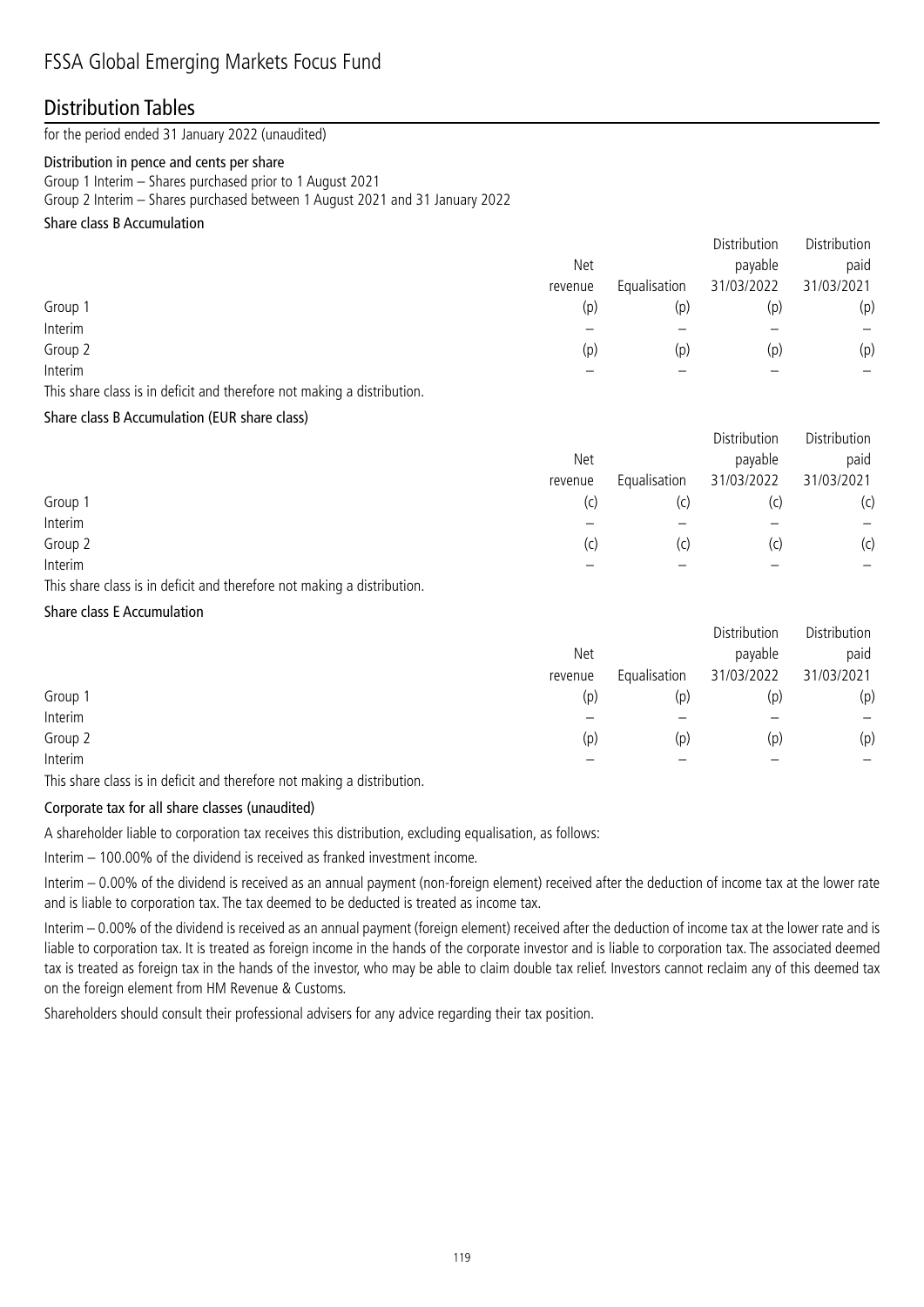## Authorised Fund Manager's Report

for the period ended 31 January 2022 (unaudited)

#### Investment Objective and Policy

The Fund aims to achieve capital growth over the long-term (at least five years).

The Fund invests in equity or equity-related securities of companies that are incorporated or listed in Emerging Markets, or those of companies listed on developed market exchanges where a majority of their activities take place in Emerging Market countries.

The investment policy of the Fund may be achieved by investing up to 10% of its Net Asset Value in other collective investment schemes, including in collective investment schemes managed by the ACD or its associates, and/or other Funds of the Company.

Emerging Markets are defined as countries which are not classified as developed markets by MSCI or FTSE, or which are categorised by the World Bank as middle or low-income, or which are not members of the Organisation for Economic Co-operation and Development.

Where the Manager is unable to identify investment opportunities at appropriate valuations from time to time, the Fund may hold cash and Near Cash Assets in different currencies.

The Fund may use derivatives for efficient portfolio management purposes only.

#### Risks and reward profile

|                            | • Lower Risk                  |  |  |                            |  | Higher Risk $\rightarrow$ |
|----------------------------|-------------------------------|--|--|----------------------------|--|---------------------------|
|                            | Potentially Lower Rewards<br> |  |  | Potentially Higher Rewards |  |                           |
| Share class A Accumulation |                               |  |  |                            |  |                           |
| Share class B Accumulation |                               |  |  |                            |  |                           |

- The synthetic risk reward indicator (the SRRI) rating is not a measure of the risk of you losing your investment, but describes how much the value of the Fund went up and down in the past;
- The SRRI rating is based on historical data, which may not be a reliable indication of the future risks and rewards of the Fund;
- The Manager cannot guarantee that the rating of the Fund will remain the same; it may change over time;
- Even the lowest rating of 1 does not mean a risk-free investment;
- On a scale of 1 (less risky) to 7 (riskier), this Fund has a rating of 5 due to its past performance (or representative data) and the nature of its investments. Shares with a rating of 5 might have higher risks, but also higher returns;
- Risk is taken in order to make a higher potential return; the more risk a Fund takes, the higher the potential return, but the greater the risk of loss; and
- The value of the Fund and its return is not guaranteed and may fall as well as rise. You may get back less than you originally invested.
- The Fund might also experience the following risks:

Emerging Market risk: Emerging Markets tend to be more sensitive to economic and political conditions than developed markets. Other factors include greater liquidity risk, restrictions on investment or transfer of assets, failed/delayed settlement and difficulties valuing securities.

Currency risk: The Fund invests in assets that are denominated in other currencies; changes in exchange rates will affect the value of the Fund and could create losses. Currency control decisions made by governments could affect the value of the Fund's investments and could cause the Fund to defer or suspend redemptions of its shares.

Smaller companies risk: Investments in smaller companies may be riskier and more difficult to buy and sell than investments in larger companies.

For further information on risks, please refer to the Risk Factors section in the Company's Prospectus.

#### Performance

The Fund rose by 1.5% in sterling terms over the 6 months and has provided cumulative returns of -1.8% and 8.1% over three and five years respectively to 31 January 2022 (net of fees and tax for the B GBP Accumulation share class).

Quiñenco performed well, boosted by its container-shipping business. Peruvian Alicorp rose on news of their divestments. Indian tech-company, Tata Consultancy Services, delivered positive results led by revenue growth and new client wins.

Guaranty Trust Holding declined due to difficult economic conditions. Gold miner Newcrest Mining's performance suffered due to COVID-related disruptions at one of their key mines. Mexican convenience-store operator, Fomento Economico Mexicano SAB de CV, was weak due to a combination of turbulent economic conditions and supply-chain disruption.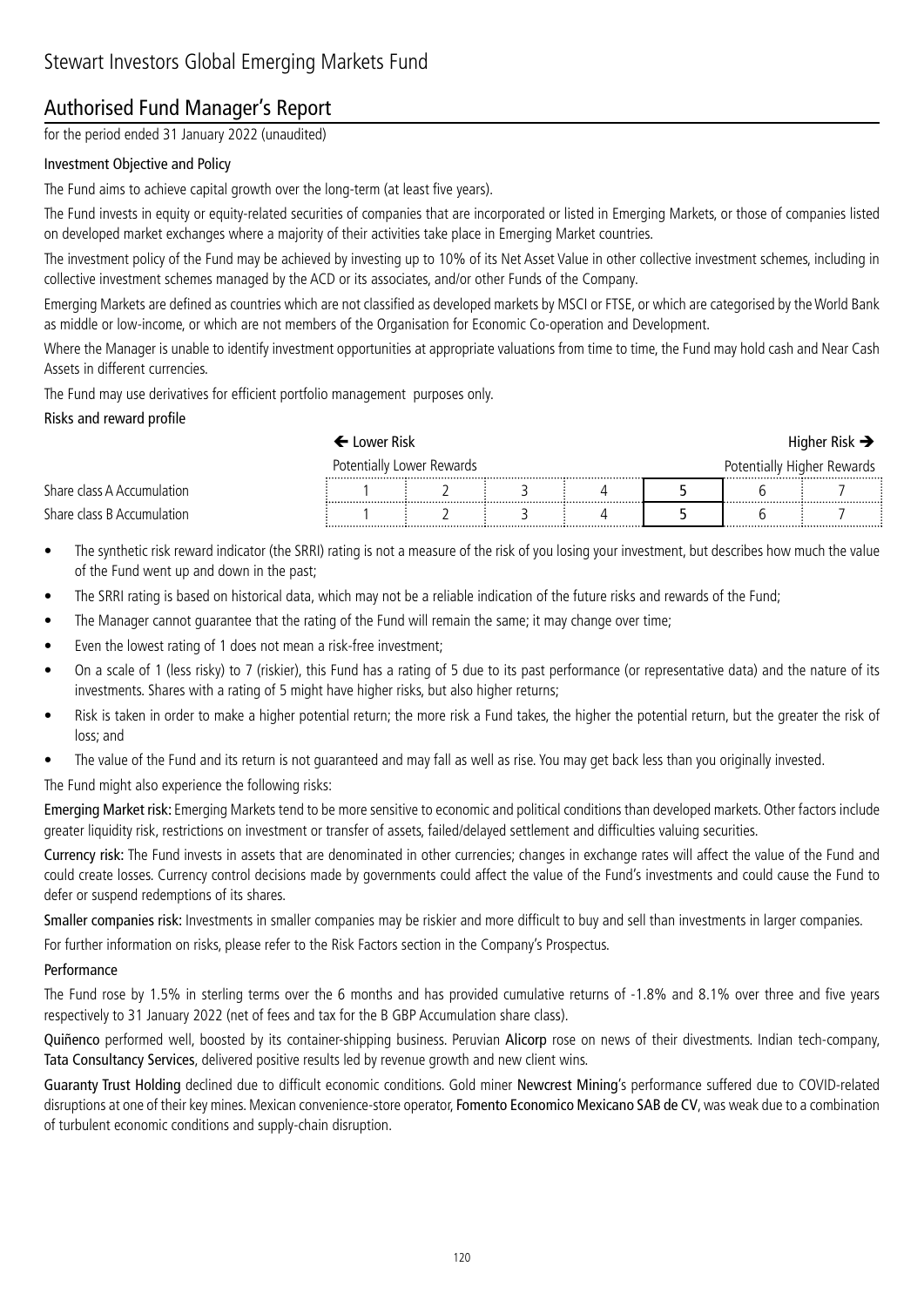## Authorised Fund Manager's Report (continued)

for the period ended 31 January 2022 (unaudited)

#### Portfolio Changes

The Fund purchased Largan Precision, a specialised manufacturer of camera lenses for smartphones. The Fund purchased Anadolu Efes, a Turkishlisted business earning the majority of its profits overseas. The Fund also purchased Yifeng Pharmacy Chain, a leading pharmacy chain in China.

The Fund sold Tech Mahindra but continues to own the company through its parent, Mahindra & Mahindra. The Fund sold Tiger Brands in favour of other attractively valued franchises. The Fund also sold Migros, a well-managed Turkish supermarket which is a wholly domestic business. The Manager decided to sell given the challenges the country is facing.

#### **Outlook**

The balance sheets of many emerging market countries are weak – two decades of easy money followed by a pandemic is a potent combination. The Manager remains firmly committed to their investment philosophy. They continue to focus on companies that generate attractive long-term returns through high-return business models generating lots of cash flow, with robust balance sheets, run by competent and honest stewards.

| Cumulative performance as at 31 January 2022 |       |      |       |       |      |      |        |
|----------------------------------------------|-------|------|-------|-------|------|------|--------|
| Time                                         |       |      |       |       |      | 10   | Since  |
| period                                       | mths  | mths |       | vrs   | vrs  | vrs  | launch |
| Fund return %                                | U.4   | כ. ו |       | (1.8) | 8.   | 66.  | 676.6  |
| Benchmark return %                           | (2.0) | 1.1) | (5.0) | 20.8  | 39.7 | 76.8 | 482.4  |
|                                              |       |      |       |       |      |      |        |

Discrete performance as at 31 January 2022

| Time               | 12 mths to | 12 mths to | 12 mths to | 12 mths to | 12 mths to |
|--------------------|------------|------------|------------|------------|------------|
| period             | 31/01/22   | 31/01/21   | 31/01/20   | 31/01/19   | 31/01/18   |
| Fund return %      |            |            |            | (2.6)      | 13.0       |
| Benchmark return % | (5.0)      | 22.8       | 3.6        | (7.3)      | 24.8       |

Benchmark: MSCI Emerging Markets Index.

IA Sector: Specialist.

Performance is based on share class B Accumulation (GBP), as this is considered to be the Fund's primary share class.

Performance data is calculated on a net basis by deducting fees incurred at Fund level (e.g. the management fee and other Fund expenses), save that it does not take account of initial charges or switching fees (if any). Income reinvested is included on a net of tax basis.

Past performance should not be used as a guide to future performance, which is not guaranteed.

Please note that the Stewart Investors Global Emerging Markets Fund share class A Accumulation launched on 30 December 1992. For historic performance of this share class, please see the factsheets by visiting www.firstsentierinvestors.com

#### Ten largest holdings

|                                | 31 January 2022 |                                  | 31 July 2021 |
|--------------------------------|-----------------|----------------------------------|--------------|
| Stock name                     | % of Fund       | Stock name                       | % of Fund    |
| Quinenco                       | 6.41            | Fomento Economico Mexicano ADR   | 6.05         |
| Fomento Economico Mexicano ADR | 4.38            | Unilever                         | 5.40         |
| Housing Development Finance    | 4.38            | Ouinenco                         | 4.26         |
| Unilever                       | 4.02            | <b>Tata Consultancy Services</b> | 4.17         |
| Tata Consultancy Services      | 4.01            | Housing Development Finance      | 4.01         |
| Uni-President Enterprises      | 3.20            | Uni-President Enterprises        | 3.25         |
| Alicorp                        | 2.93            | Cia Cervecerias Unidas           | 2.82         |
| Newcrest Mining                | 2.66            | Mondi                            | 2.77         |
| Mondi                          | 2.61            | Newcrest Mining                  | 2.73         |
| Cia Cervecerias Unidas         | 2.32            | <b>Guaranty Trust Bank</b>       | 2.67         |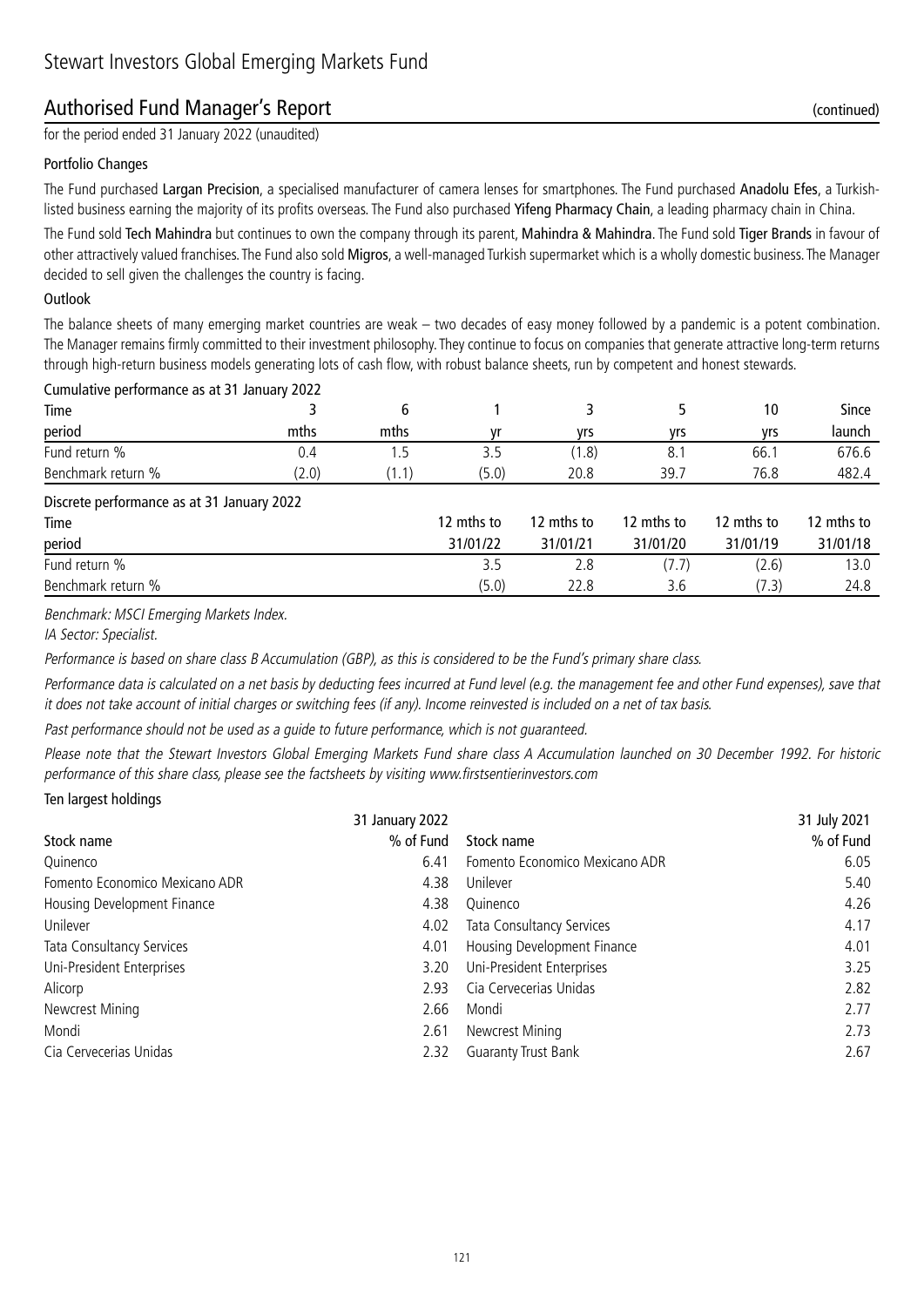#### Portfolio Statement

|                       | as at 31 January 2022 (unaudited)                                 | Market     | Total             |
|-----------------------|-------------------------------------------------------------------|------------|-------------------|
| Holdings or           |                                                                   | Value      | <b>Net Assets</b> |
| <b>Nominal Values</b> |                                                                   | £'000      | $\%$              |
|                       |                                                                   | 916        |                   |
| 26,632 Erste          | AUSTRIA (1.62%*)                                                  | 916        | 1.66<br>1.66      |
|                       |                                                                   |            |                   |
|                       | FRANCE (1.16%*)                                                   | 616        | 1.11              |
| 5,499 SEB             |                                                                   | 616        | 1.11              |
|                       | GERMANY (1.58%*)                                                  | 1,246      | 2.26              |
|                       | 24,379 HeidelbergCement                                           | 1,246      | 2.26              |
|                       | GREECE (1.71%*)                                                   | 931        | 1.68              |
| 84,444 Jumbo          |                                                                   | 931        | 1.68              |
|                       | SPAIN (1.71%*)                                                    | 841        | 1.52              |
| 178,756 BBVA          |                                                                   | 841        | 1.52              |
|                       | UNITED KINGDOM (9.05%*)                                           | 4,223      | 7.65              |
|                       | 590,627 Integrated Diagnostics                                    | 563        | 1.02              |
| 78,385 Mondi          |                                                                   | 1,442      | 2.61              |
|                       | 58,551 Unilever                                                   | 2,218      | 4.02              |
|                       | AUSTRALIA (2.73%*)                                                | 1,468      | 2.66              |
|                       | 129,750 Newcrest Mining                                           | 1,468      | 2.66              |
|                       | BANGLADESH (1.16%*)                                               | 534        | 0.97              |
|                       | 1,116,817 BRAC Bank                                               | 534        | 0.97              |
|                       | <b>HONG KONG (2.90%*)</b>                                         | 2,034      | 3.68              |
|                       | 448,000 Vinda International                                       | 895        | 1.62              |
|                       | 428,000 Vitasoy International                                     | 619        | 1.12              |
|                       | 89,900 Yifeng Pharmacy Chain                                      | 520        | 0.94              |
|                       | INDIA (24.67%*)                                                   | 13,439     | 24.33             |
| 92,937 Cipla          |                                                                   | 876        | 1.59              |
| 62,226 Cyient         |                                                                   | 586        | 1.06              |
|                       | 96,179 Housing Development Finance                                | 2,419      | 4.38              |
|                       | 18,774 IndiaMart InterMesh                                        | 938        | 1.70              |
| 60,874 Infosys        |                                                                   | 1,056      | 1.91              |
|                       | 61,727 Kotak Mahindra Bank                                        | 1,144      | 2.07              |
|                       | 127,547 Mahindra & Mahindra                                       | 1,125      | 2.04              |
|                       | 3,107 Nestlé India                                                | 574<br>895 | 1.04              |
|                       | 157,253 Syngene International<br>59,270 Tata Consultancy Services | 2,216      | 1.62<br>4.01      |
|                       | 93,238 Tata Consumer Products                                     | 677        | 1.22              |
|                       | 57,688 United Breweries                                           | 933        | 1.69              |
|                       | PAKISTAN (0.63%*)                                                 |            |                   |
|                       |                                                                   |            |                   |
|                       | PHILIPPINES (2.07%*)                                              | 1,170      | 2.12              |
|                       | 877,200 Concepcion Industrial                                     | 260        | 0.47              |
|                       | 421,401 Philippine Seven<br>205,300 Universal Robina              | 530<br>380 | 0.96<br>0.69      |
|                       |                                                                   |            |                   |
|                       | SOUTH KOREA (1.37%*)                                              | 714        | 1.29              |
|                       | 5,758 Samsung Fire & Marine                                       | 714        | 1.29              |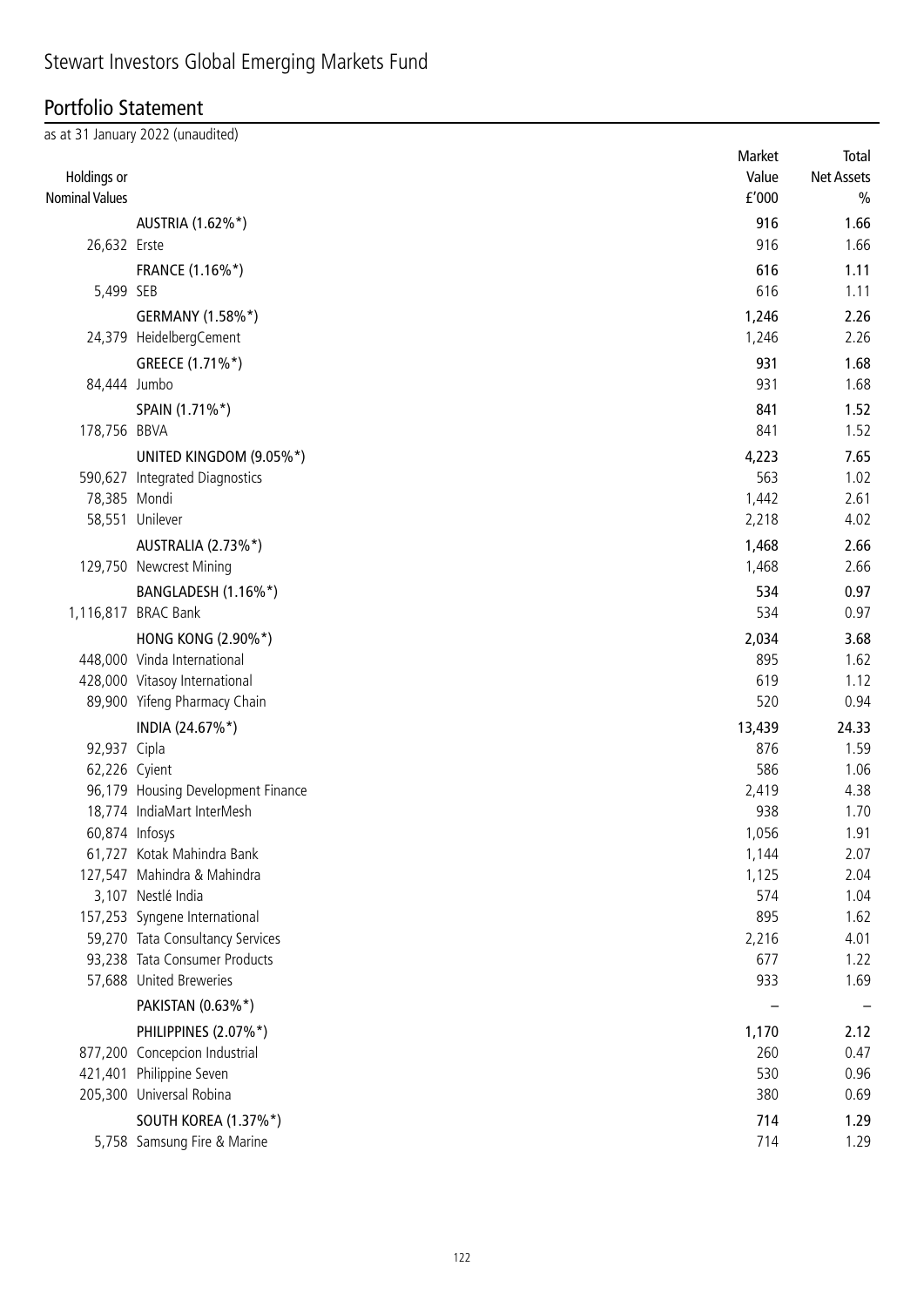# **Portfolio Statement**<br>as at 31 January 2022 (unaudit

| (continued |  |
|------------|--|
|            |  |

| ortfolio Statement |                                                |                 | (continued)                |  |
|--------------------|------------------------------------------------|-----------------|----------------------------|--|
|                    | at 31 January 2022 (unaudited)                 | Market<br>Value | Total<br><b>Net Assets</b> |  |
| Holdings           |                                                | f'000           | %                          |  |
|                    | TAIWAN (7.98%*)                                | 5,331           | 9.65                       |  |
|                    | 128,000 Accton Technology                      | 909             | 1.65                       |  |
|                    | 255,000 Bioteque                               | 786             | 1.42                       |  |
|                    | 16,000 Largan Precision                        | 870             | 1.57                       |  |
|                    | 140,776 President Chain Store                  | 1,000           | 1.81                       |  |
|                    | 975,104 Uni-President Enterprises              | 1,766           | 3.20                       |  |
|                    | THAILAND (1.41%*)                              | 1,186           | 2.15                       |  |
|                    | 355,500 Kasikornbank                           | 1,186           | 2.15                       |  |
|                    | TURKEY (3.55%*)                                | 1,699           | 3.08                       |  |
|                    | 527,135 Anadolu Efes Biracilik ve Malt Sanayii | 850             | 1.54                       |  |
| 975,270 ENKA       |                                                | 849             | 1.54                       |  |
|                    | UAE (1.35%*)                                   |                 |                            |  |
|                    | EGYPT (0.21%*)                                 | 871             | 1.58                       |  |
|                    | 221,695 Orascom Construction                   | 754             | 1.37                       |  |
|                    | 34,270 Orascom Construction USD                | 117             | 0.21                       |  |
|                    | NIGERIA (5.25%*)                               | 1,620           | 2.93                       |  |
|                    | 16,290 Airtel Africa**                         | 25              | 0.04                       |  |
|                    | 28,164,927 Guaranty Trust Bank**               | 851             | 1.54                       |  |
|                    | 2,007,180 Nigerian Breweries**                 | 109             | 0.20                       |  |
|                    | 7,749 SEPLAT Petroleum Development GBP         | 5               | 0.01                       |  |
|                    | 202,168 SEPLAT Petroleum Development NGN**     | 179             | 0.32                       |  |
|                    | 28,396,595 Unilever Nigeria**                  | 451             | 0.82                       |  |
|                    | SOUTH AFRICA (8.03%*)                          | 2,878           | 5.21                       |  |
|                    | 65,339 AngloGold Ashanti                       | 903             | 1.64                       |  |
|                    | 200,729 FirstRand                              | 597             | 1.08                       |  |
| 336,170 Reunert    |                                                | 774             | 1.40                       |  |
|                    | 59,650 Shoprite                                | 604             | 1.09                       |  |
|                    | BRAZIL (1.45%*)                                | 1,040           | 1.88                       |  |
| 297,900 Klabin     |                                                | 1,040           | 1.88                       |  |
|                    | CHILE (7.08%*)                                 | 4,821           | 8.73                       |  |
|                    | 207,590 Cia Cervecerias Unidas                 | 1,282           | 2.32                       |  |
| 1,892,366 Quinenco |                                                | 3,539           | 6.41                       |  |
|                    | MEXICO (7.59%*)                                | 4,356           | 7.89                       |  |
|                    | 9,826 Corporativo Fragua                       | 114             | 0.21                       |  |
| 696,881 Herdez     | 43,154 Fomento Economico Mexicano ADR          | 2,419<br>850    | 4.38<br>1.54               |  |
|                    | 243,200 Qualitas Controladora                  | 973             | 1.76                       |  |
|                    |                                                |                 |                            |  |
| 1,216,799 Alicorp  | PERU (1.91%*)                                  | 1,621<br>1,621  | 2.93<br>2.93               |  |
|                    |                                                |                 |                            |  |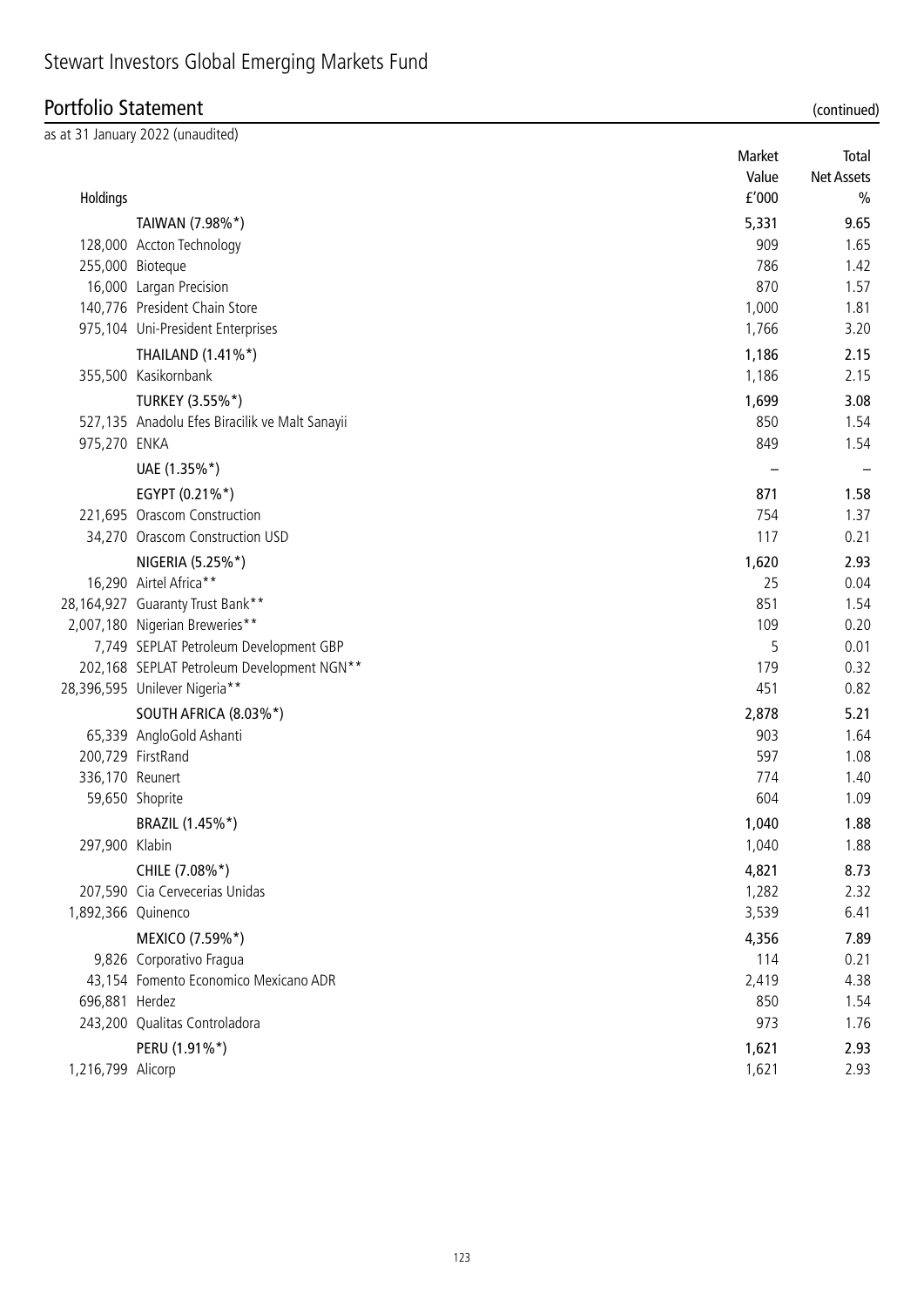## Portfolio Statement (continued)

|          | as at 31 January 2022 (unaudited) |        |                   |
|----------|-----------------------------------|--------|-------------------|
|          |                                   | Market | Total             |
|          |                                   | Value  | <b>Net Assets</b> |
| Holdings |                                   | f'000  | $\%$              |
|          | UNITED STATES (1.22%*)            | 711    | 1.29              |
|          | 80,524 KOC ADR                    | 711    | 1.29              |
|          | Portfolio of investments          | 54,266 | 98.25             |
|          | Net other assets                  | 967    | 1.75              |
|          | Total net assets                  | 55,233 | 100.00            |
|          |                                   |        |                   |

All investments held are listed, unless otherwise stated.

For the purposes of the portfolio holdings analysis, securities are shown based on their country of listing.

\*Comparative figures shown in brackets relate to 31 July 2021.

\*\*Stocks fair valued priced

Stock shown as ADRs represent American Depositary Receipts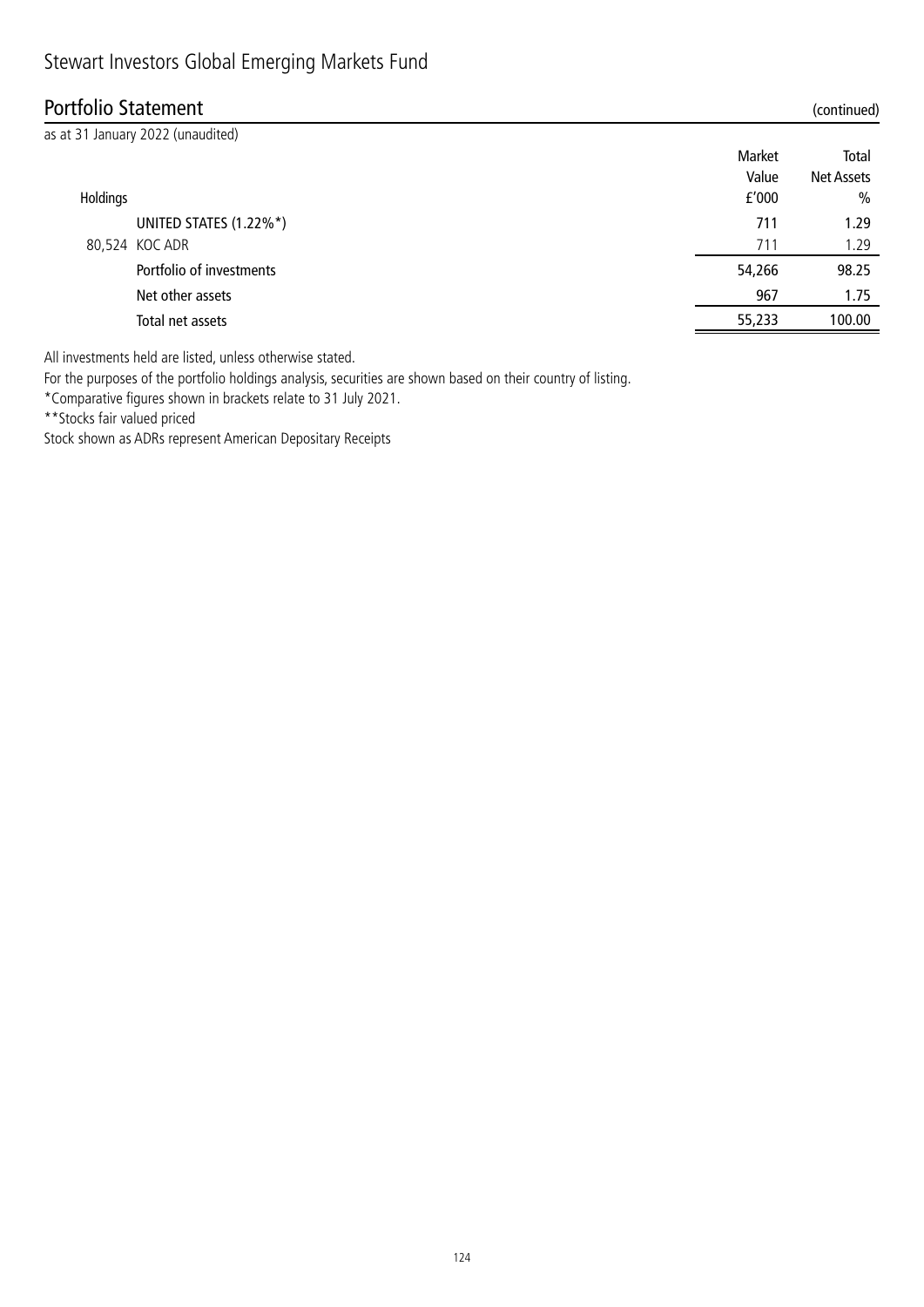## Comparative Table

for the period ended 31 January 2022 (unaudited)

## Net Asset Value and Operating Charges Figure

|                                                                     | Interim                                                                                                                                                                                                                                                                                                                                                                                                  | Final        | Final        | Final        |
|---------------------------------------------------------------------|----------------------------------------------------------------------------------------------------------------------------------------------------------------------------------------------------------------------------------------------------------------------------------------------------------------------------------------------------------------------------------------------------------|--------------|--------------|--------------|
|                                                                     | 31 January 2022                                                                                                                                                                                                                                                                                                                                                                                          | 31 July 2021 | 31 July 2020 | 31 July 2019 |
| Share class A Accumulation                                          |                                                                                                                                                                                                                                                                                                                                                                                                          |              |              |              |
| Closing net asset value (£'000)                                     | 14,729                                                                                                                                                                                                                                                                                                                                                                                                   | 15,604       | 20,257       | 33,684       |
| Closing number of shares                                            | 1,902,069                                                                                                                                                                                                                                                                                                                                                                                                | 2,051,911    | 3,128,391    | 3,995,976    |
| Closing net asset value per share (p)                               | 774.36                                                                                                                                                                                                                                                                                                                                                                                                   | 760.49       | 647.54       | 842.94       |
| Operating charges**                                                 | 1.90%                                                                                                                                                                                                                                                                                                                                                                                                    | 1.90%        | 1.94%        | 1.90%        |
| Direct transaction costs                                            | 0.13%                                                                                                                                                                                                                                                                                                                                                                                                    | 0.29%        | 0.21%        | 0.10%        |
| Prices                                                              |                                                                                                                                                                                                                                                                                                                                                                                                          |              |              |              |
| Highest share price                                                 | 806.68                                                                                                                                                                                                                                                                                                                                                                                                   | 784.02       | 843.17       | 855.13       |
| Lowest share price                                                  | 755.55                                                                                                                                                                                                                                                                                                                                                                                                   | 644.97       | 552.62       | 741.09       |
| ** The ACD's periodic charge was reduced to 1.65% from 1 July 2020. |                                                                                                                                                                                                                                                                                                                                                                                                          |              |              |              |
|                                                                     | Interim                                                                                                                                                                                                                                                                                                                                                                                                  | Final        | Final        | Final        |
|                                                                     | 31 January 2022                                                                                                                                                                                                                                                                                                                                                                                          | 31 July 2021 | 31 July 2020 | 31 July 2019 |
| Share class B Accumulation                                          |                                                                                                                                                                                                                                                                                                                                                                                                          |              |              |              |
| Closing net asset value (£'000)                                     | 40,504                                                                                                                                                                                                                                                                                                                                                                                                   | 40,919       | 137,608      | 440,971      |
| Closing number of shares                                            | 4,484,272                                                                                                                                                                                                                                                                                                                                                                                                | 4,630,404    | 18,422,729   | 45,731,776   |
| Closing net asset value per share (p)                               | 903.25                                                                                                                                                                                                                                                                                                                                                                                                   | 883.70       | 746.94       | 964.26       |
| Operating charges**                                                 | 1.15%                                                                                                                                                                                                                                                                                                                                                                                                    | 1.15%        | 1.10%        | 1.08%        |
| Direct transaction costs                                            | 0.13%                                                                                                                                                                                                                                                                                                                                                                                                    | 0.29%        | 0.21%        | 0.10%        |
| <b>Prices</b>                                                       |                                                                                                                                                                                                                                                                                                                                                                                                          |              |              |              |
| Highest share price                                                 | 939.39                                                                                                                                                                                                                                                                                                                                                                                                   | 910.40       | 964.54       | 977.77       |
| Lowest share price                                                  | 880.17                                                                                                                                                                                                                                                                                                                                                                                                   | 744.09       | 635.66       | 842.19       |
| $\mathbf{A} \cap \mathbf{C}$                                        | $\overline{1}$ $\overline{0}$ $\overline{0}$ $\overline{0}$ $\overline{0}$ $\overline{0}$ $\overline{0}$ $\overline{0}$ $\overline{0}$ $\overline{0}$ $\overline{0}$ $\overline{0}$ $\overline{0}$ $\overline{0}$ $\overline{0}$ $\overline{0}$ $\overline{0}$ $\overline{0}$ $\overline{0}$ $\overline{0}$ $\overline{0}$ $\overline{0}$ $\overline{0}$ $\overline{0}$ $\overline{$<br>$1 \cdot 1$ 2020 |              |              |              |

\*\* The ACD's periodic charge was reduced to 0.90% from 1 July 2020.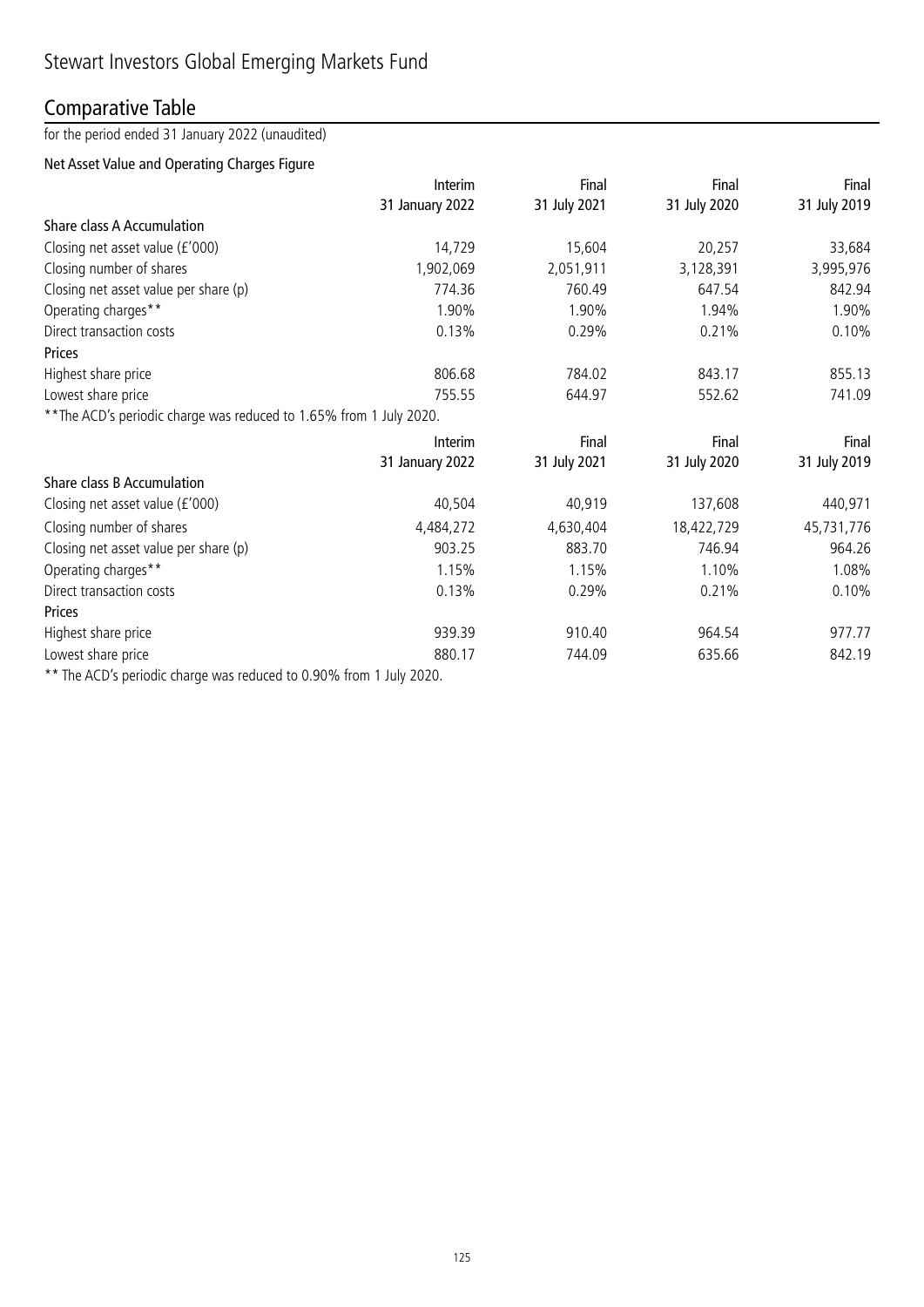## Statement of Total Return

for the period ended 31 January 2022 (unaudited)

|                                                                              | 31 January 2022 |       | 31 January 2021 |        |
|------------------------------------------------------------------------------|-----------------|-------|-----------------|--------|
|                                                                              | f'000           | f'000 | f'000           | f'000  |
| Income                                                                       |                 |       |                 |        |
| Net capital gains                                                            |                 | 646   |                 | 20,895 |
| Revenue                                                                      | 1,216           |       | 1,835           |        |
| Expenses                                                                     | (380)           |       | (863)           |        |
| Interest payable and similar charges                                         |                 |       |                 |        |
| Net revenue before taxation for the period                                   | 835             |       | 972             |        |
| Taxation                                                                     | (272)           |       | (1, 515)        |        |
| Net revenue/(expense) after taxation for the period                          |                 | 563   |                 | (543)  |
| Total return before distributions                                            |                 | 1,209 |                 | 20,352 |
| <b>Distributions</b>                                                         |                 | (680) |                 | (997)  |
| Change in net assets attributable to shareholders from investment activities |                 | 529   |                 | 19,355 |

## Statement of Change in Net Assets Attributable to Shareholders

for the period ended 31 January 2022 (unaudited)

|                                                                              | 31 January 2022 |         | 31 January 2021 |          |
|------------------------------------------------------------------------------|-----------------|---------|-----------------|----------|
|                                                                              | f'000           | f'000   | f'000           | f'000    |
| Opening net assets attributable to shareholders                              |                 | 56,523  |                 | 157,865  |
| Amounts receivable on creation of shares                                     | 685             |         | 10,960          |          |
| Amounts payable on cancellation of shares                                    | (3, 170)        |         | (64, 816)       |          |
|                                                                              |                 | (2,485) |                 | (53,856) |
| Dilution adjustment                                                          |                 |         |                 | 261      |
| Change in net assets attributable to shareholders from investment activities |                 | 529     |                 | 19,355   |
| Retained distribution on accumulation shares                                 |                 | 666     |                 | 734      |
| Closing net assets attributable to shareholders                              |                 | 55,233  |                 | 124,359  |

Comparative information is provided for the Statement of Change in Net Assets Attributable to Shareholders. As this information is for the prior interim period, the net assets at the end of that period do not correspond to the net assets at the start of the current period.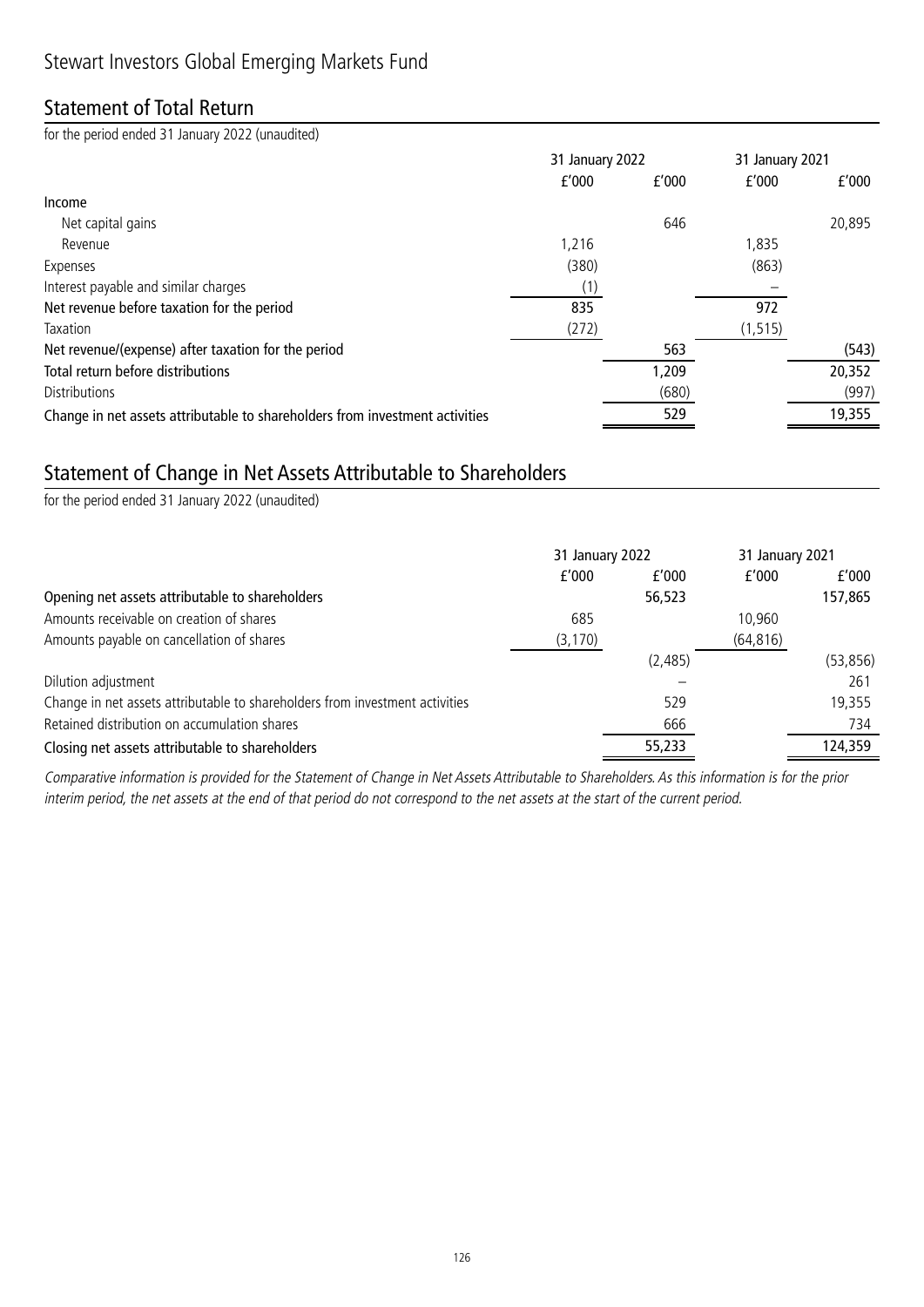## Stewart Investors Global Emerging Markets Fund

## Balance Sheet

as at 31 January 2022 (unaudited) 31 January 2022 31 July 2021 £'000 £'000 Assets Fixed assets Investments 54,266 56,179 Current assets Debtors 243 247 Cash and bank balances and the state of the state of the state of the state of the state of the state of the state of the state of the state of the state of the state of the state of the state of the state of the state of Total assets 56,372 57,588 Liabilities Creditors Other creditors (1,139) (1,065) Total liabilities (1,139) (1,065) Net assets attributable to shareholders and the state of the state of the state of the state of the state of the state of the state of the state of the state of the state of the state of the state of the state of the state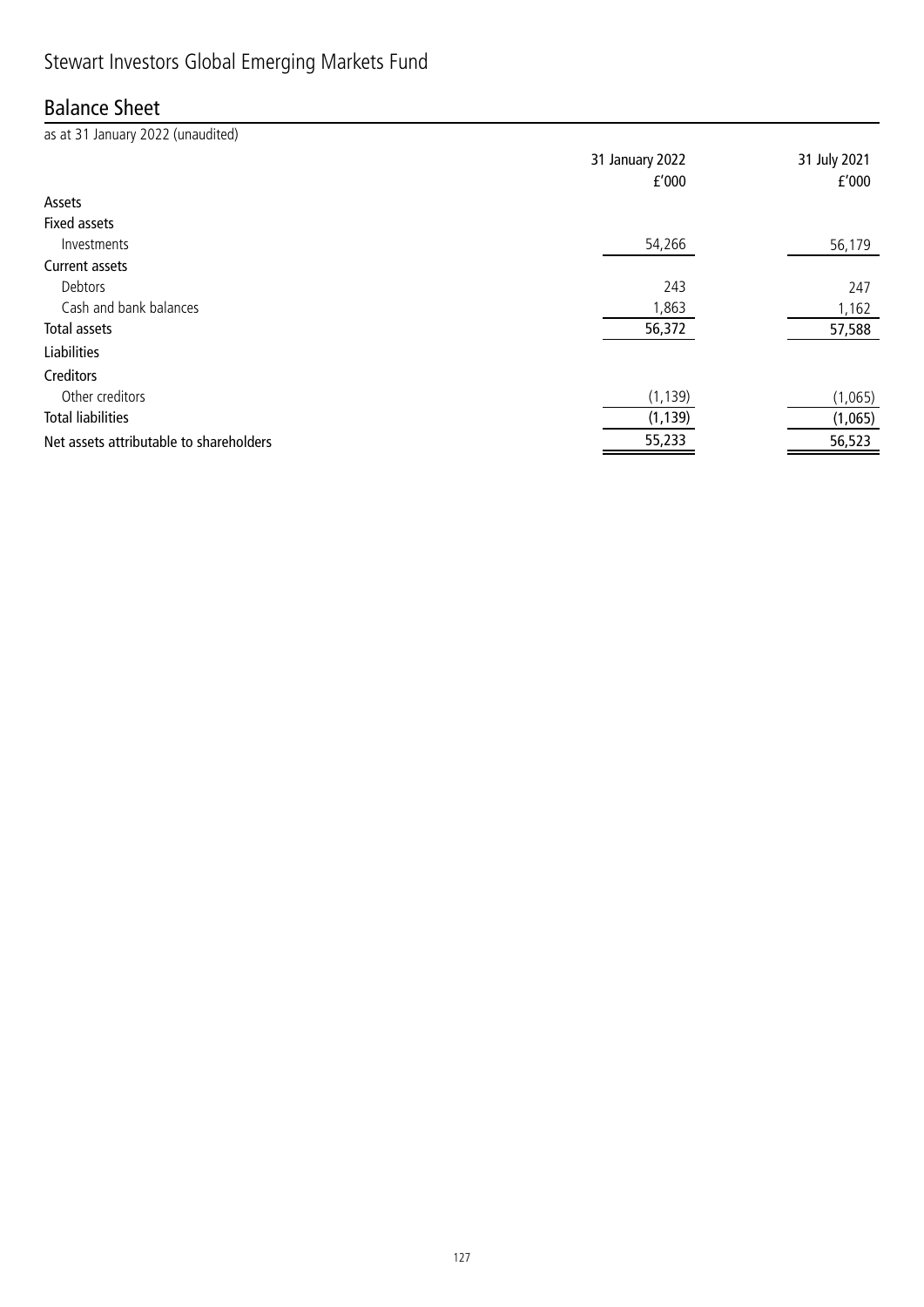### Distribution Tables

for the period ended 31 January 2022 (unaudited)

#### Distribution in pence per share

Group 1 Interim – Shares purchased prior to 1 August 2021 Group 2 Interim – Shares purchased between 1 August 2021 and 31 January 2022

#### Share class A Accumulation

|         |         |                          | Distribution | Distribution |
|---------|---------|--------------------------|--------------|--------------|
|         | Net     |                          | payable      | paid         |
|         | revenue | Equalisation             | 31/03/2022   | 31/03/2021   |
| Group 1 | (p)     | (p)                      | (p)          | (p)          |
| Interim | 7.1773  | $\overline{\phantom{m}}$ | 7.1773       | .9891        |
| Group 2 | (p)     | (p)                      | (p)          | (p)          |
| Interim | 2.4669  | 4.7104                   | 7.1773       | 1.9891       |
|         |         |                          |              |              |

#### Share class B Accumulation

|         |         |                   | Distribution | Distribution |
|---------|---------|-------------------|--------------|--------------|
|         | Net     |                   | payable      | paid         |
|         | revenue | Equalisation      | 31/03/2022   | 31/03/2021   |
| Group 1 | (p)     | (p)               | (p)          | (p)          |
| Interim | 1.7966  | $\qquad \qquad -$ | 11.7966      | 5.5397       |
| Group 2 | (p)     | (p)               | (p)          | (p)          |
| Interim | 3.0517  | 8.7449            | 11.7966      | 5.5397       |

#### Corporate tax for all share classes (unaudited)

A shareholder liable to corporation tax receives this distribution, excluding equalisation, as follows:

Interim – 100.00% of the dividend is received as franked investment income.

Interim – 0.00% of the dividend is received as an annual payment (non-foreign element) received after the deduction of income tax at the lower rate and is liable to corporation tax. The tax deemed to be deducted is treated as income tax.

Interim – 0.00% of the dividend is received as an annual payment (foreign element) received after the deduction of income tax at the lower rate and is liable to corporation tax. It is treated as foreign income in the hands of the corporate investor and is liable to corporation tax. The associated deemed tax is treated as foreign tax in the hands of the investor, who may be able to claim double tax relief. Investors cannot reclaim any of this deemed tax on the foreign element from HM Revenue & Customs.

Shareholders should consult their professional advisers for any advice regarding their tax position.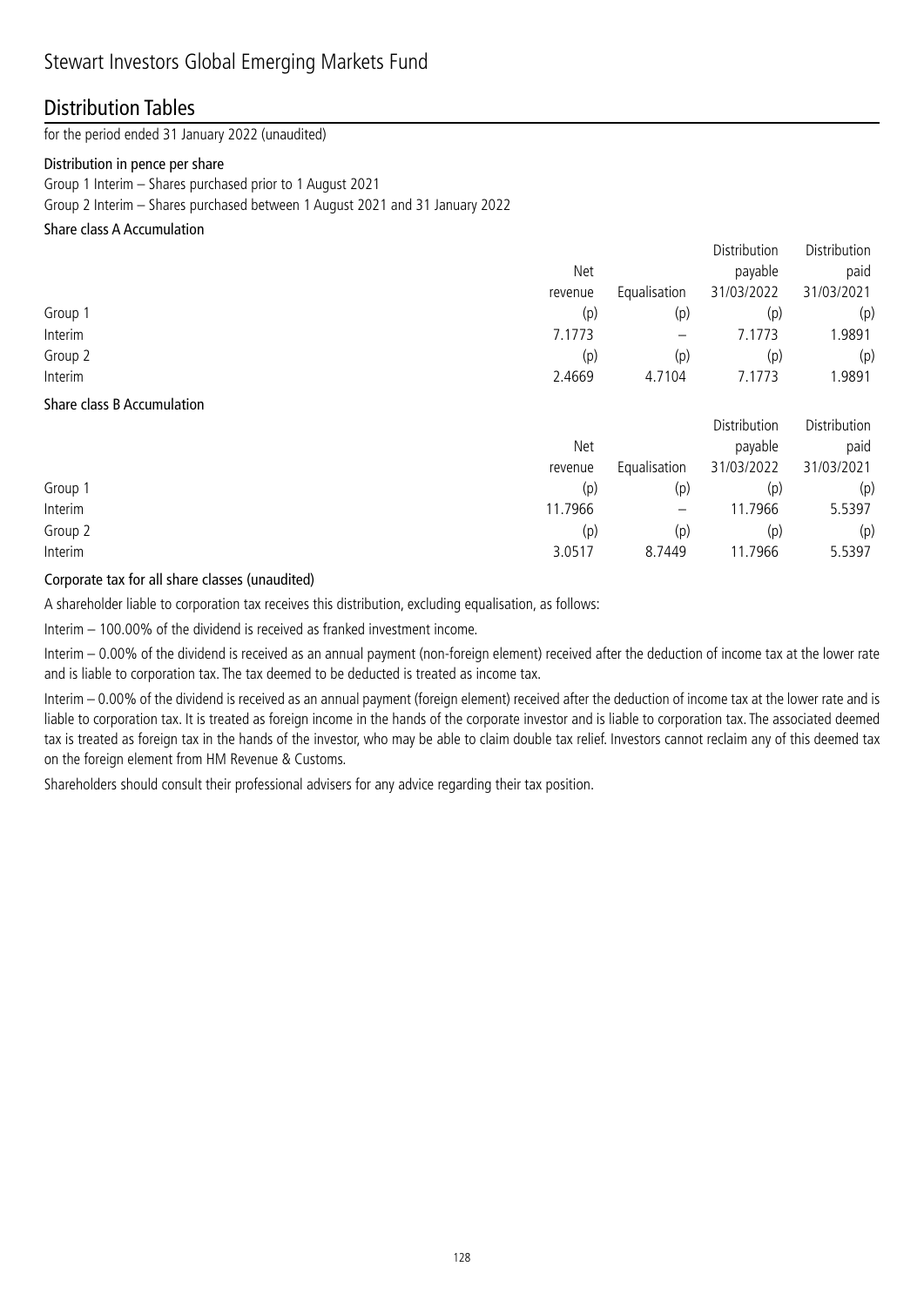## Authorised Fund Manager's Report

for the period ended 31 January 2022 (unaudited)

#### Investment Objective and Policy

The Fund aims to achieve capital growth over the long term (at least five years).

The Fund invests in equity or equity-related securities of large and mid-capitalisation companies that are incorporated or listed in Emerging Markets, or those of companies listed on developed market exchanges where a majority of their activities take place in Emerging Market countries.

The word "Leaders" in the name of the Fund refers to the focus on large and mid-capitalisation companies. Large and mid-capitalisation companies are currently defined for the purposes of this policy as companies with a minimum market capitalisation of US\$1 billion and a minimum free float of US\$500 million at the time of the Fund's first investment. The Manager will only establish an initial position in a company when it is at or above these threshold levels but, if market movements drive the company below the thresholds, the Manager is not forced to sell and is able to increase the holding in the company if, in the Manager's opinion, this presents an opportunity to add to the position.

The investment policy of the Fund may be achieved by investing up to 10% of its Net Asset Value in other collective investment schemes, including in collective investment schemes managed by the ACD or its associates, and/or other Funds of the Company.

Emerging Markets are defined as countries which are not classified as developed markets by MSCI or FTSE, or which are categorised by the World Bank as middle or low-income, or which are not members of the Organisation for Economic Co-operation and Development.

Where the Manager is unable to identify investment opportunities at appropriate valuations from time to time, the Fund may hold cash and Near Cash Assets in different currencies.

The Fund may use derivatives for efficient portfolio management purposes only.

#### Risks and reward profile

## $\leftarrow$  Lower Risk  $\rightarrow$

| Potentially Lower Rewards  |  |  |  |  | Potentially Higher Rewards |  |
|----------------------------|--|--|--|--|----------------------------|--|
| Share class A Accumulation |  |  |  |  |                            |  |
| Share class B Accumulation |  |  |  |  |                            |  |
| Share class B Income       |  |  |  |  |                            |  |

- The synthetic risk reward indicator (the SRRI) rating is not a measure of the risk of you losing your investment, but describes how much the value of the Fund went up and down in the past;
- The SRRI rating is based on historical data, which may not be a reliable indication of the future risks and rewards of the Fund;
- The Manager cannot guarantee that the rating of the Fund will remain the same; it may change over time;
- Even the lowest rating of 1 does not mean a risk-free investment;
- On a scale of 1 (less risky) to 7 (riskier), this Fund has a rating of 5 due to its past performance and the nature of its investments. Shares with a rating of 5 might have higher risks, but also higher returns;
- Risk is taken in order to make a higher potential return; the more risk a Fund takes, the higher the potential return, but the greater the risk of loss; and
- The value of the Fund and its return is not guaranteed and may fall as well as rise. You may get back significantly less than you originally invested.

The Fund might also experience the following risks:

Emerging Market risk: Emerging Markets tend to be more sensitive to economic and political conditions than developed markets. Other factors include greater liquidity risk, restrictions on investment or transfer of assets, failed/delayed settlement and difficulties valuing securities.

Currency risk: The Fund invests in assets which are denominated in other currencies; changes in exchange rates will affect the value of the Fund and could create losses. Currency control decisions made by governments could affect the value of the Fund's investments and could cause the Fund to defer or suspend redemptions of its shares.

Smaller companies risk: Investments in smaller companies may be riskier and more difficult to buy and sell than investments in larger companies.

For further information on risks, please refer to the Risk Factors section in the Company's Prospectus.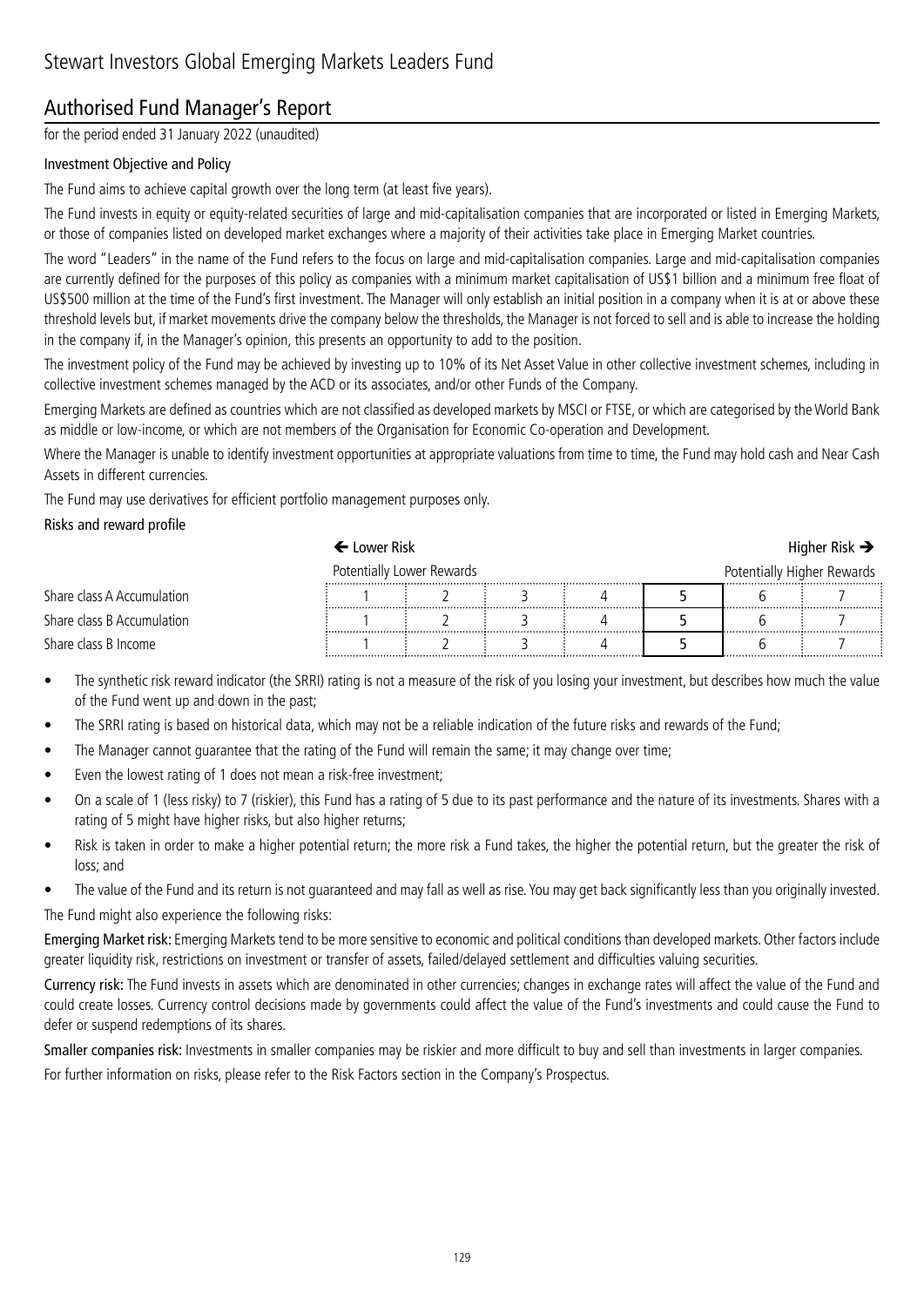## Authorised Fund Manager's Report (continued)

for the period ended 31 January 2022 (unaudited)

#### Performance

The Fund rose by 0.4% in sterling terms over the 6 months and has provided cumulative returns of -1.4% and 6.6% over three and five years respectively to 31 January 2022 (net of fees and tax for the B GBP Accumulation share class).

Indian tech-company, Tata Consultancy Services, delivered positive results led by revenue growth and new client wins. Thailand's Kasikorn Bank rose on news of lower provisions, leading to increased profitability. Tata Power also performed well, aided by strong cash-flow generation and their continued expansion into renewables.

Korean Samsung C&T was a detractor, despite the company's improving fundamentals. Diversified cement company, Heidelberg Cement India, was weak on no company specific news. Gold miner Newcrest Mining's performance was also weak due to some COVID related disruptions at one of their key mines.

#### Portfolio Changes

The Fund bought personal-care company Natura & Co Holdings, which had fallen to an acceptable valuation. The Fund also purchased Largan Precision, a specialised manufacturer of camera lenses for smartphones. Additionally, the Fund purchased Shanghai M&G Stationery, a manufacturer of stationery controlled by family stewards.

The Fund sold Indian-pharmaceutical companies Cipla and Dr. Reddy's Laboratories, both on valuation grounds coupled with the complex nature of their franchises. The Fund also sold Polish group, Bank Pekao, again on valuation grounds and the Manager's preference for other emerging market banks.

#### **Outlook**

The balance sheets of many emerging market countries are weak – two decades of easy money followed by a pandemic is a potent combination. The Manager remains firmly committed to their investment philosophy. They continue to focus on companies that generate attractive long-term returns through high-return business models generating lots of cash flow, with robust balance sheets, run by competent and honest stewards.

| Cumulative performance as at 31 January 2022 |       |       |            |            |            |            |            |  |  |
|----------------------------------------------|-------|-------|------------|------------|------------|------------|------------|--|--|
| Time                                         |       | 6     |            | 3          |            | 10         | Since      |  |  |
| period                                       | mths  | mths  | vr         | yrs        | yrs        | yrs        | launch     |  |  |
| Fund return %                                | (1.2) | 0.4   | 5.0        | (1.4)      | 6.6        | 66.2       | 514.8      |  |  |
| Benchmark return %                           | (2.0) | (1.1) | (5.0)      | 20.8       | 39.7       | 76.8       | 465.9      |  |  |
| Discrete performance as at 31 January 2022   |       |       |            |            |            |            |            |  |  |
| Time                                         |       |       | 12 mths to | 12 mths to | 12 mths to | 12 mths to | 12 mths to |  |  |
| period                                       |       |       | 31/01/22   | 31/01/21   | 31/01/20   | 31/01/19   | 31/01/18   |  |  |
| Fund return %                                |       |       | 5.0        | 1.5        | (7.4)      | (4.5)      | 13.2       |  |  |
| Benchmark return %                           |       |       | (5.0)      | 22.8       | 3.6        | (7.3)      | 24.8       |  |  |

Benchmark: MSCI Emerging Markets Index.

IA Sector: Specialist.

Performance is based on share class B Accumulation (GBP), as this is considered to be the Fund's primary share class.

Performance data is calculated on a net basis by deducting fees incurred at Fund level (e.g. the management fee and other Fund expenses), save that it does not take account of initial charges or switching fees (if any). Income reinvested is included on a net of tax basis.

Past performance should not be used as a guide to future performance, which is not guaranteed.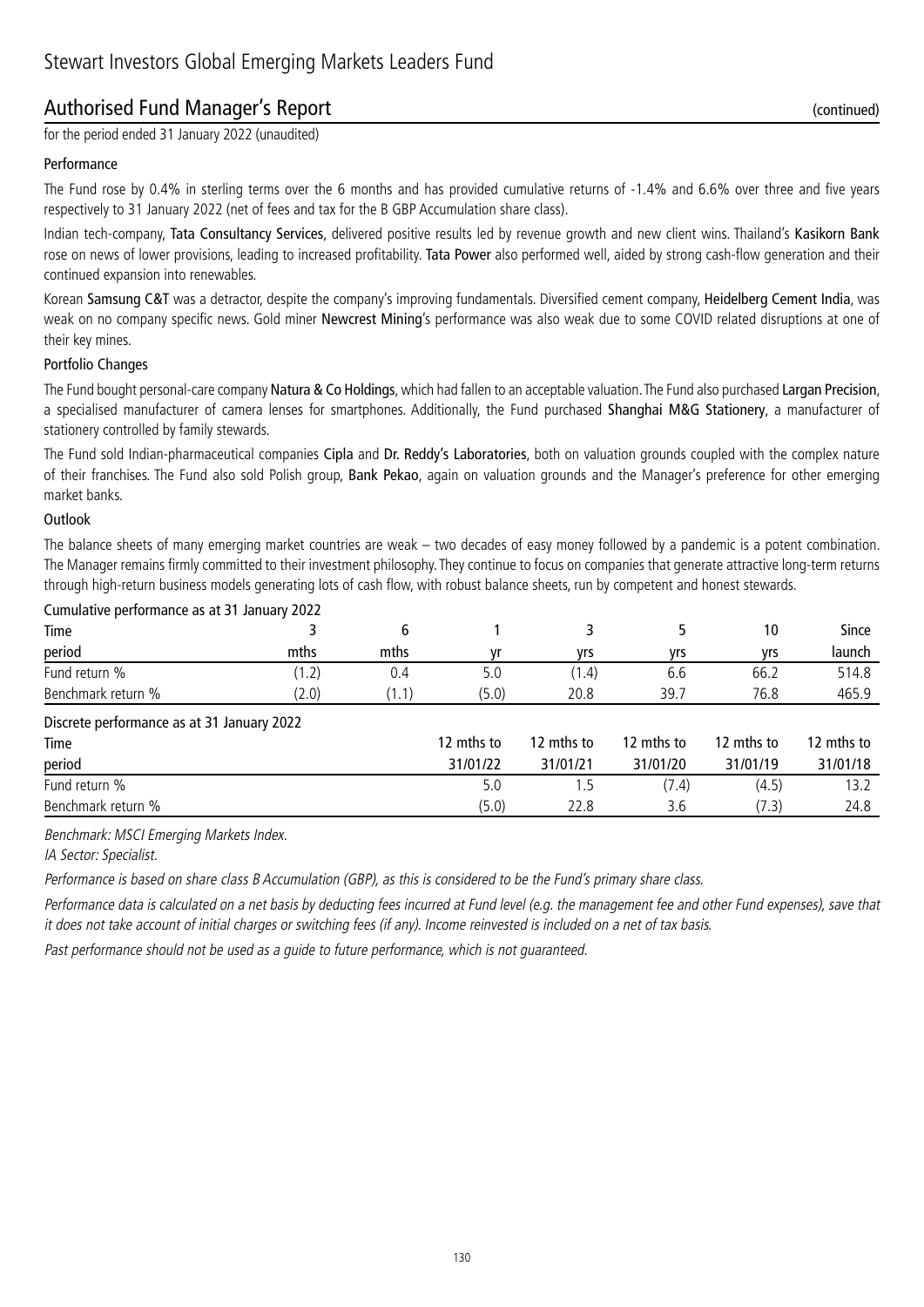## Authorised Fund Manager's Report (continued)

for the period ended 31 January 2022 (unaudited)

#### Ten largest holdings

|                                | 31 January 2022 |                                | 31 July 2021 |
|--------------------------------|-----------------|--------------------------------|--------------|
| Stock name                     | % of Fund       | Stock name                     | % of Fund    |
| Unilever                       | 4.32            | Unilever                       | 4.66         |
| Fomento Economico Mexicano ADR | 4.21            | Tata Consultancy Services      | 4.53         |
| Tata Consultancy Services      | 4.19            | Fomento Economico Mexicano ADR | 4.09         |
| Samsung C&T                    | 3.63            | Uni-President Enterprises      | 3.94         |
| LafargeHolcim                  | 3.55            | Samsung C&T                    | 3.50         |
| Uni-President Enterprises      | 3.48            | Housing Development Finance    | 3.18         |
| Housing Development Finance    | 3.30            | BBVA                           | 3.02         |
| Klabin                         | 3.11            | Newcrest Mining                | 2.77         |
| KOC ADR                        | 2.95            | Klabin                         | 2.73         |
| Kasikornbank                   | 2.75            | KOC ADR                        | 2.68         |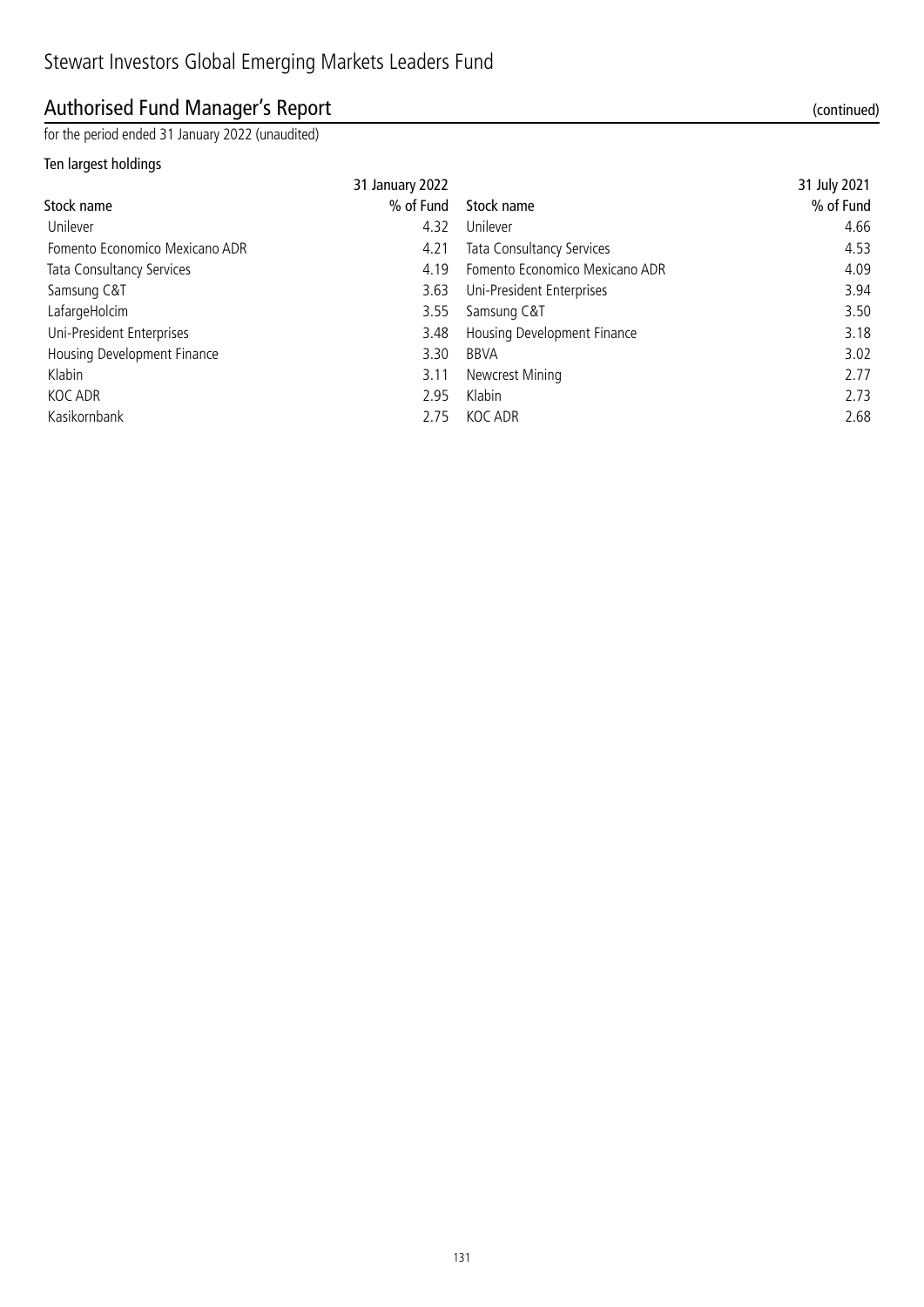## Stewart Investors Global Emerging Markets Leaders Fund

#### Portfolio Statement

as at 31 January 2022 (unaudited) Market Total Value Net Assets Holdings £'000 % AUSTRIA (0.72%\*) 6.91 160,308 Erste 0.91 CZECH REPUBLIC (1.23%\*) 9,478 1.56 288,526 Komercni Banka 9,478 1.56 FRANCE (0.58%\*) 5,651 0.93 50,431 SEB 5,651 0.93 GERMANY (1.08%\*) 2.62 311,854 HeidelbergCement 15,936 2.62 NETHERLANDS (1.46%\*) 8,387 1.38 129,113 Heineken 8,387 1.38 POLAND (1.10%\*) – – SPAIN (3.02%\*) 2.69 3,481,158 BBVA 16,381 2.69 SWITZERLAND (3.61%\*) 5.01 542,524 LafargeHolcim 21,607 3.55 4,241 SGS 8,912 1.46 UNITED KINGDOM (6.51%\*) 40,107 6.58 749,528 Mondi 13,784 2.26 694,989 Unilever 26,323 4.32 AUSTRALIA (2.77%\*) 12,949 2.13 1,144,794 Newcrest Mining 2.13 CHINA (0.00%\*) 6.598 0.92 873,396 Shanghai M&G Stationery 6.92 HONG KONG (1.49%\*) 1.30 2,254,000 Vitasoy International 3,262 0.54 3,691,500 Yue Yuen Industrial 4,637 0.76 INDIA (28.54%\*) 154,483 25.37 275,036 Colgate-Palmolive India 3,910 0.64 245,461 Godrej Consumer Products 2,177 0.36 799,244 Housing Development Finance 20,101 3.30 896,702 Infosys 15,562 2.56 872,293 Kotak Mahindra Bank 16,170 2.65 1,375,163 Mahindra & Mahindra 12,130 1.99 499,112 Marico 2,413 0.40 49,096 Nestlé India 9,066 1.49 682,101 Tata Consultancy Services 25,500 4.19 1,026,389 Tata Consumer Products 7,450 1.22 704,208 Tata Power 1,731 0.28 398,290 Tata Steel 0.71 917,094 Tech Mahindra 13,566 2.23

1,459,585 Wipro 8,343 1.37  $JAPAN$  (1.27%\*) 1.30 276,400 Unicharm 2001 1.30 PHILIPPINES (1.51%\*) 8,380 1.38

4,530,430 Universal Robina 8,380 1.38

744,579 United Breweries 12,048 1.98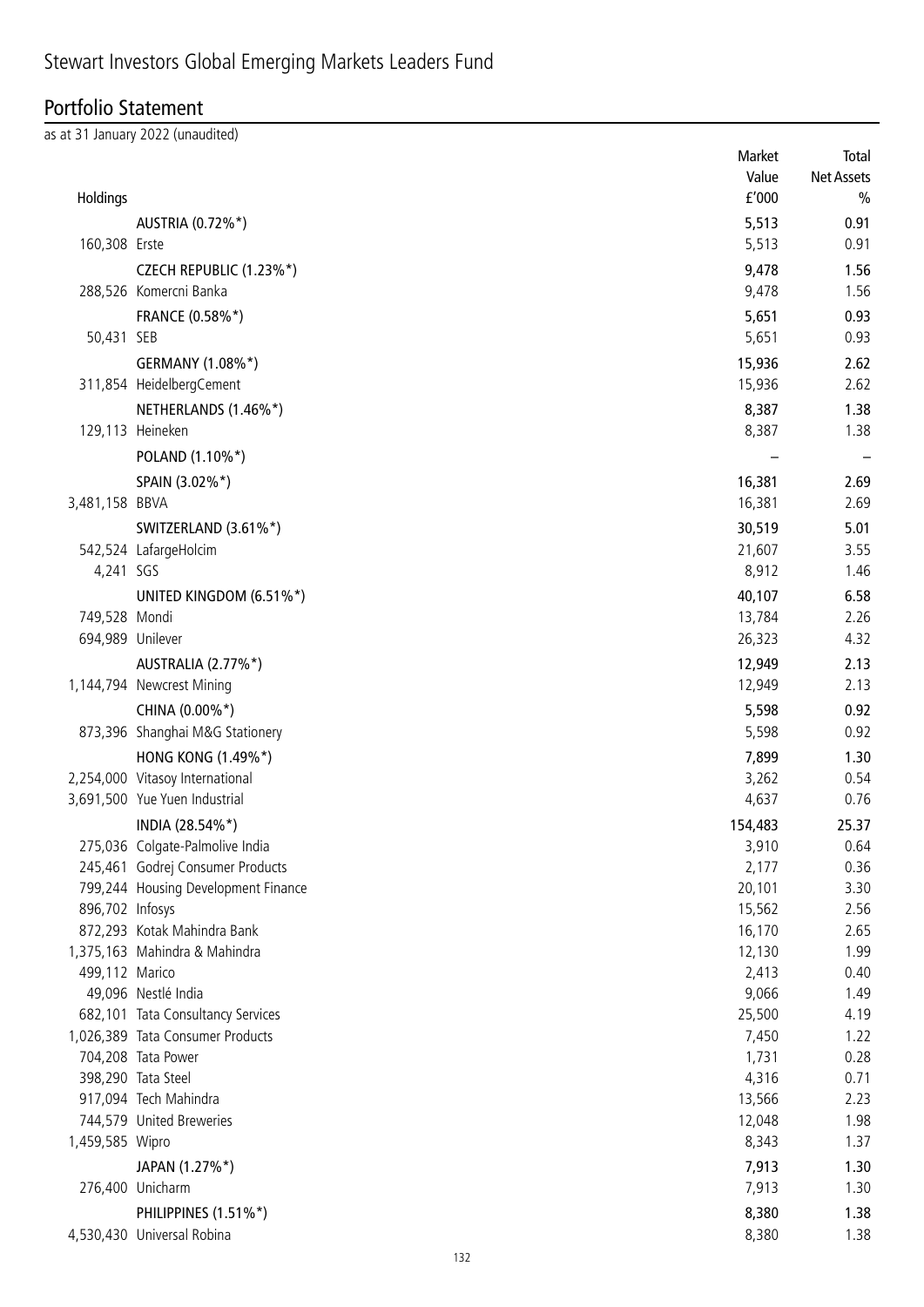## Stewart Investors Global Emerging Markets Leaders Fund

## Portfolio Statement (continued)

|                        | as at 31 January 2022 (unaudited)          |         |                   |
|------------------------|--------------------------------------------|---------|-------------------|
|                        |                                            | Market  | Total             |
|                        |                                            | Value   | <b>Net Assets</b> |
| Holdings               |                                            | f'000   | $\frac{0}{0}$     |
|                        | SOUTH KOREA (5.76%*)                       | 35,184  | 5.78              |
|                        | 334,082 Samsung C&T                        | 22,102  | 3.63              |
|                        | 105,531 Samsung Fire & Marine Insurance    | 13,082  | 2.15              |
|                        | TAIWAN (6.10%*)                            | 42,974  | 7.05              |
|                        | 174,000 Largan Precision                   | 9,466   | 1.55              |
|                        | 1,734,000 President Chain Store            | 12,314  | 2.02              |
|                        | 11,699,338 Uni-President Enterprises       | 21,194  | 3.48              |
|                        | THAILAND (1.90%*)                          | 16,753  | 2.75              |
|                        | 5,022,600 Kasikornbank                     | 16,753  | 2.75              |
|                        | TURKEY (0.60%*)                            | 2,716   | 0.45              |
| 1,505,969 KOC          |                                            | 2,716   | 0.45              |
|                        | NIGERIA (3.11%*)                           | 10,475  | 1.72              |
|                        | 38,183 Airtel Africa**                     | 56      | 0.01              |
|                        | 196,092,690 Guaranty Trust Bank**          | 5,798   | 0.95              |
|                        | 64,710,225 Nigerian Breweries**            | 3,453   | 0.57              |
|                        | 612,186 SEPLAT Petroleum Development GBP   | 594     | 0.10              |
|                        | 660,959 SEPLAT Petroleum Development NGN** | 574     | 0.09              |
|                        | SOUTH AFRICA (8.90%*)                      | 39,276  | 6.45              |
|                        | 1,000,798 AngloGold Ashanti                | 13,829  | 2.27              |
| 1,019,756 AVI          |                                            | 3,744   | 0.61              |
| 1,875,481 FirstRand    |                                            | 5,576   | 0.92              |
| 649,710 Shoprite       |                                            | 6,574   | 1.08              |
| 399,481 Spar           |                                            | 3,246   | 0.53              |
|                        | 714,587 Tiger Brands                       | 6,307   | 1.04              |
|                        | BRAZIL (2.73%*)                            | 28,908  | 4.75              |
| 5,419,400 Klabin       |                                            | 18,926  | 3.11              |
| 3,132,800 Natura       |                                            | 9,982   | 1.64              |
|                        | CHILE (5.26%*)                             | 35,415  | 5.81              |
|                        | 42,113,575 Aguas Andinas                   | 7,593   | 1.25              |
|                        | 60,915 Banco de Credito e Inversiones      | 1,674   | 0.27              |
|                        | 2,159,060 Cia Cervecerias Unidas           | 13,331  | 2.19              |
| 159,093,363 Enel Chile |                                            | 4,591   | 0.75              |
|                        | 3,093,540 S.A.C.I. Falabella               | 8,226   | 1.35              |
|                        | MEXICO (5.52%*)                            | 35,657  | 5.85              |
|                        | 457,490 Fomento Economico Mexicano ADR     | 25,649  | 4.21              |
|                        | 9,341,447 Kimberly-Clark de Mexico         | 10,008  | 1.64              |
|                        | UNITED STATES (2.68%*)                     | 17,958  | 2.95              |
| 2,033,155 KOC ADR      |                                            | 17,958  | 2.95              |
|                        | Portfolio of investments                   | 594,510 | 97.64             |
|                        | Net other assets                           | 14,392  | 2.36              |
|                        | Total net assets                           | 608,902 | 100.00            |

All investments held are listed, unless otherwise stated.

For the purposes of the portfolio holdings analysis, securities are shown based on their country of listing.

\* Comparative figures shown in brackets relate to 31 July 2021.

\*\* Stocks fair value priced.

Stocks shown as ADRs represent American Depositary Receipts.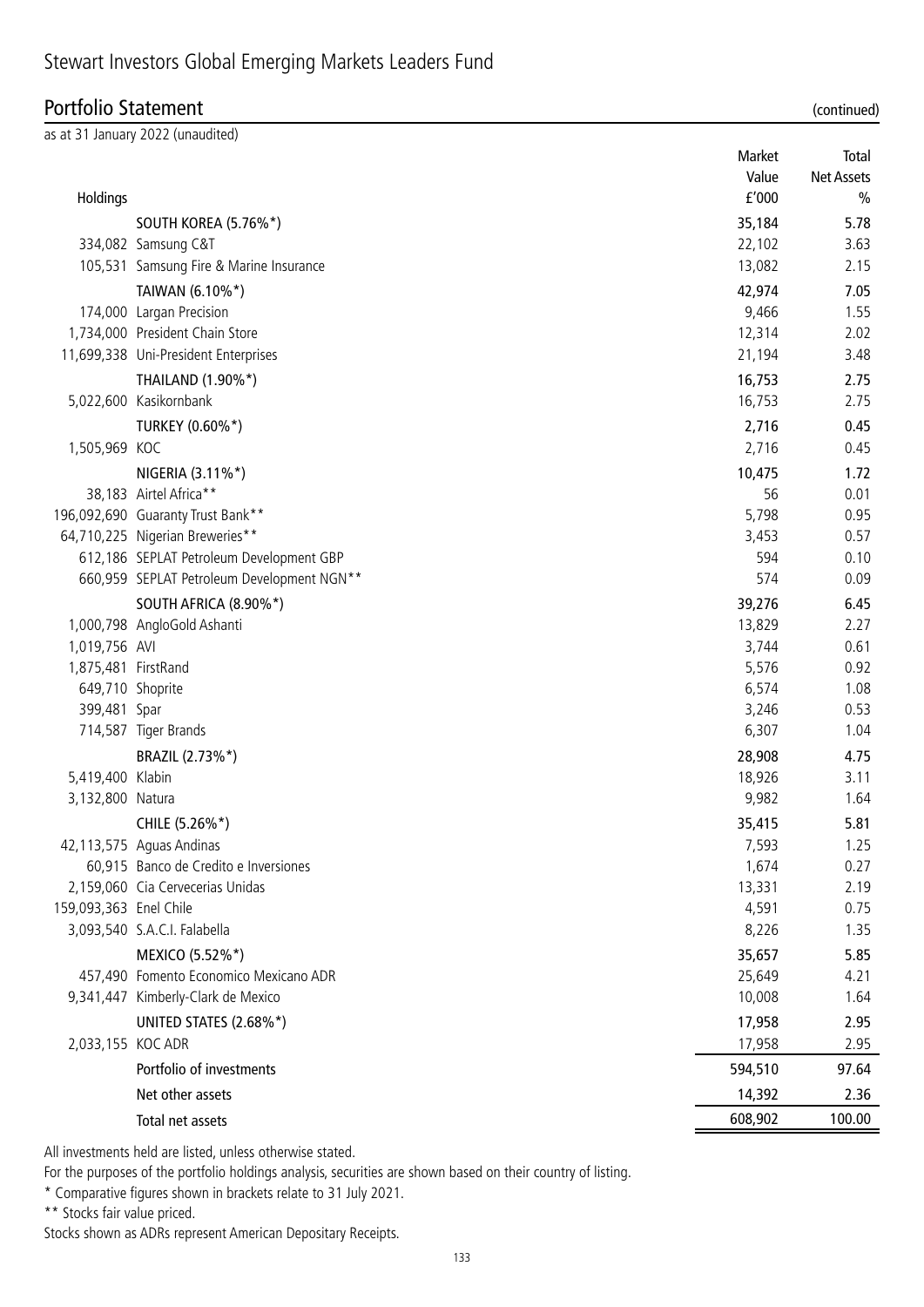## Comparative Table

for the period ended 31 January 2022 (unaudited)

#### Net Asset Value and Operating Charges Figure

|                                                                               | Interim         | Final        | Final        | Final        |
|-------------------------------------------------------------------------------|-----------------|--------------|--------------|--------------|
|                                                                               | 31 January 2022 | 31 July 2021 | 31 July 2020 | 31 July 2019 |
| Share class A Accumulation                                                    |                 |              |              |              |
| Closing net asset value (£'000)                                               | 207,546         | 215,295      | 224,103      | 424,194      |
| Closing number of shares                                                      | 37,595,645      | 39,150,328   | 48,371,283   | 72,687,277   |
| Closing net asset value per share (p)                                         | 552.05          | 549.92       | 463.30       | 583.59       |
| Operating charges**                                                           | 1.53%           | 1.54%        | 1.56%        | 1.56%        |
| Direct transaction costs                                                      | 0.13%           | 0.13%        | 0.30%        | 0.12%        |
| <b>Prices</b>                                                                 |                 |              |              |              |
| Highest share price                                                           | 584.65          | 562.35       | 583.97       | 605.99       |
| Lowest share price                                                            | 545.89          | 457.74       | 397.84       | 518.57       |
| $\star\star$ The ACD's particular showns used used to 1.450/ from 1.1.1. 2020 |                 |              |              |              |

The ACD's periodic charge was reduced to 1.45% from 1 July 2020.

|                                       | Interim         | Final        | Final        | Final        |
|---------------------------------------|-----------------|--------------|--------------|--------------|
|                                       | 31 January 2022 | 31 July 2021 | 31 July 2020 | 31 July 2019 |
| Share class B Accumulation            |                 |              |              |              |
| Closing net asset value (£'000)       | 396,296         | 431,409      | 672,243      | 1,414,550    |
| Closing number of shares              | 64,239,825      | 70,428,464   | 131,113,544  | 220,488,801  |
| Closing net asset value per share (p) | 616.90          | 612.55       | 512.72       | 641.55       |
| Operating charges**                   | 0.89%           | 0.89%        | $0.90\%$     | 0.90%        |
| Direct transaction costs              | 0.13%           | 0.13%        | 0.30%        | 0.12%        |
| Prices                                |                 |              |              |              |
| Highest share price                   | 652.42          | 625.85       | 641.99       | 661.90       |
| Lowest share price                    | 609.36          | 506.86       | 439.32       | 567.07       |
|                                       |                 |              |              |              |

\*\* The ACD's periodic charge was reduced to 0.80% from 1 July 2020.

|                                       | Interim         | Final        | Final        | Final        |
|---------------------------------------|-----------------|--------------|--------------|--------------|
|                                       | 31 January 2022 | 31 July 2021 | 31 July 2020 | 31 July 2019 |
| Share class B Income                  |                 |              |              |              |
| Closing net asset value (£'000)       | 5,060           | 5,329        | 6,508        | 10,749       |
| Closing number of shares              | 4,837,945       | 5,090,077    | 7,344,106    | 9,566,445    |
| Closing net asset value per share (p) | 104.59          | 104.70       | 88.61        | 112.36       |
| Operating charges**                   | 0.99%           | 1.02%        | 0.92%        | 0.97%        |
| Direct transaction costs              | 0.13%           | 0.13%        | 0.30%        | 0.12%        |
| Prices                                |                 |              |              |              |
| Highest share price                   | 111.49          | 107.56       | 112.44       | 117.88       |
| Lowest share price                    | 104.12          | 87.59        | 76.66        | 100.97       |

\*\* The ACD's periodic charge was reduced to 0.80% from 1 July 2020.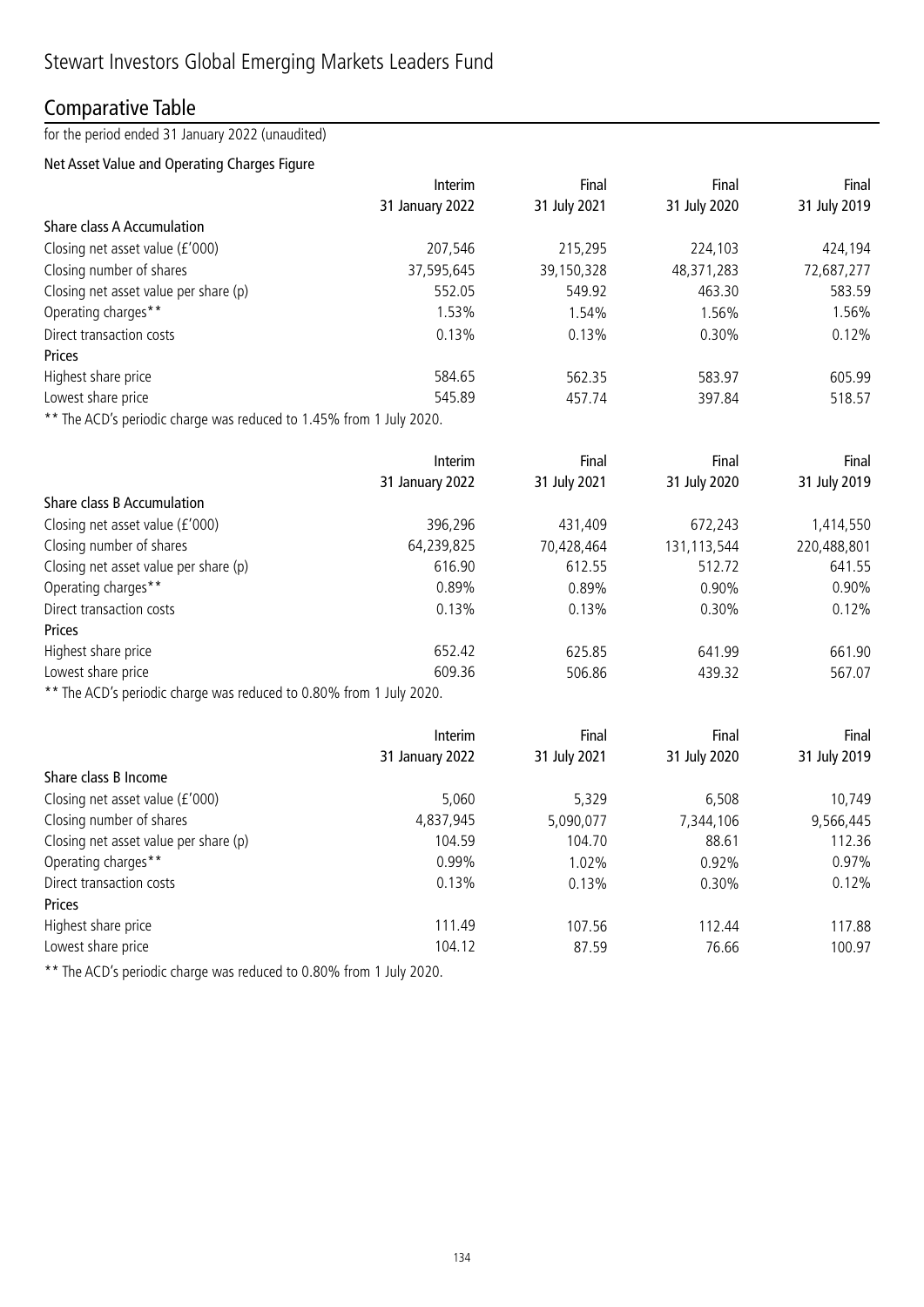## Statement of Total Return

for the period ended 31 January 2022 (unaudited)

|                                                                              | 31 January 2022 |          | 31 January 2021 |         |
|------------------------------------------------------------------------------|-----------------|----------|-----------------|---------|
|                                                                              | f'000           | f'000    | f'000           | f'000   |
| Income                                                                       |                 |          |                 |         |
| Net capital gains                                                            |                 | 2,565    |                 | 106,696 |
| Revenue                                                                      | 9,174           |          | 9,339           |         |
| Expenses                                                                     | (3, 581)        |          | (4, 501)        |         |
| Interest payable and similar charges                                         |                 |          |                 |         |
| Net revenue before taxation for the period                                   | 5,593           |          | 4,838           |         |
| Taxation                                                                     | (3, 116)        |          | (4, 773)        |         |
| Net revenue after taxation for the period                                    |                 | 2,477    |                 | 65      |
| Total return before distributions                                            |                 | 5,042    |                 | 106,761 |
| <b>Distributions</b>                                                         |                 | (4, 450) |                 | (3,984) |
| Change in net assets attributable to shareholders from investment activities |                 | 592      |                 | 102,777 |

### Statement of Change in Net Assets Attributable to Shareholders

for the period ended 31 January 2022 (unaudited)

|                                                                              | 31 January 2022 |           | 31 January 2021 |            |
|------------------------------------------------------------------------------|-----------------|-----------|-----------------|------------|
|                                                                              | f'000           | f'000     | f'000           | f'000      |
| Opening net assets attributable to shareholders                              |                 | 652,033   |                 | 902,854    |
| Amounts receivable on creation of shares                                     | 1.810           |           | (685)           |            |
| Amounts payable on cancellation of shares                                    | (49, 792)       |           | (232, 766)      |            |
|                                                                              |                 | (47, 982) |                 | (233, 451) |
| Dilution adjustment                                                          |                 |           |                 | 357        |
| Change in net assets attributable to shareholders from investment activities |                 | 592       |                 | 102,777    |
| Retained distribution on accumulation shares                                 |                 | 4,238     |                 | 3,129      |
| Closing net assets attributable to shareholders                              |                 | 608,902   |                 | 775,666    |

Comparative information is provided for the Statement of Change in Net Assets Attributable to Shareholders. As this information is for the prior interim period, the net assets at the end of that period do not correspond to the net assets at the start of the current period.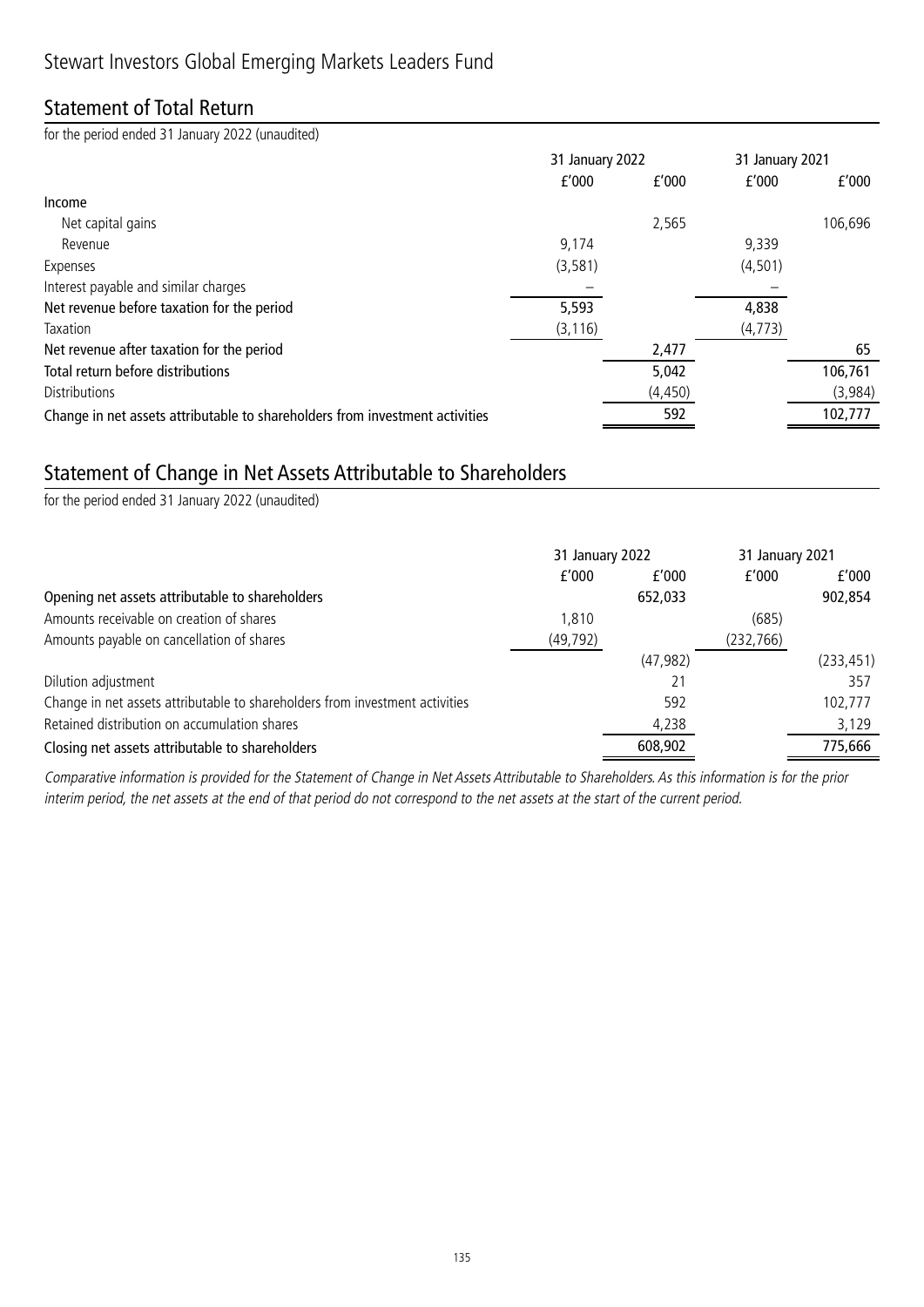## Stewart Investors Global Emerging Markets Leaders Fund

## Balance Sheet

as at 31 January 2022 (unaudited) 31 January 2022 31 July 2021 £'000 £'000 Assets Fixed assets Investments 594,510 635,379 Current assets Debtors 1,731 4,043 Cash and bank balances 47,015 Total assets 618,114 686,437 Liabilities Creditors Distribution payable (39) (28) Other creditors (34,376) (34,376) (34,376) Total liabilities (9,212) (34,404) Net assets attributable to shareholders and the set of the set of the set of the set of the set of the set of the set of the set of the set of the set of the set of the set of the set of the set of the set of the set of th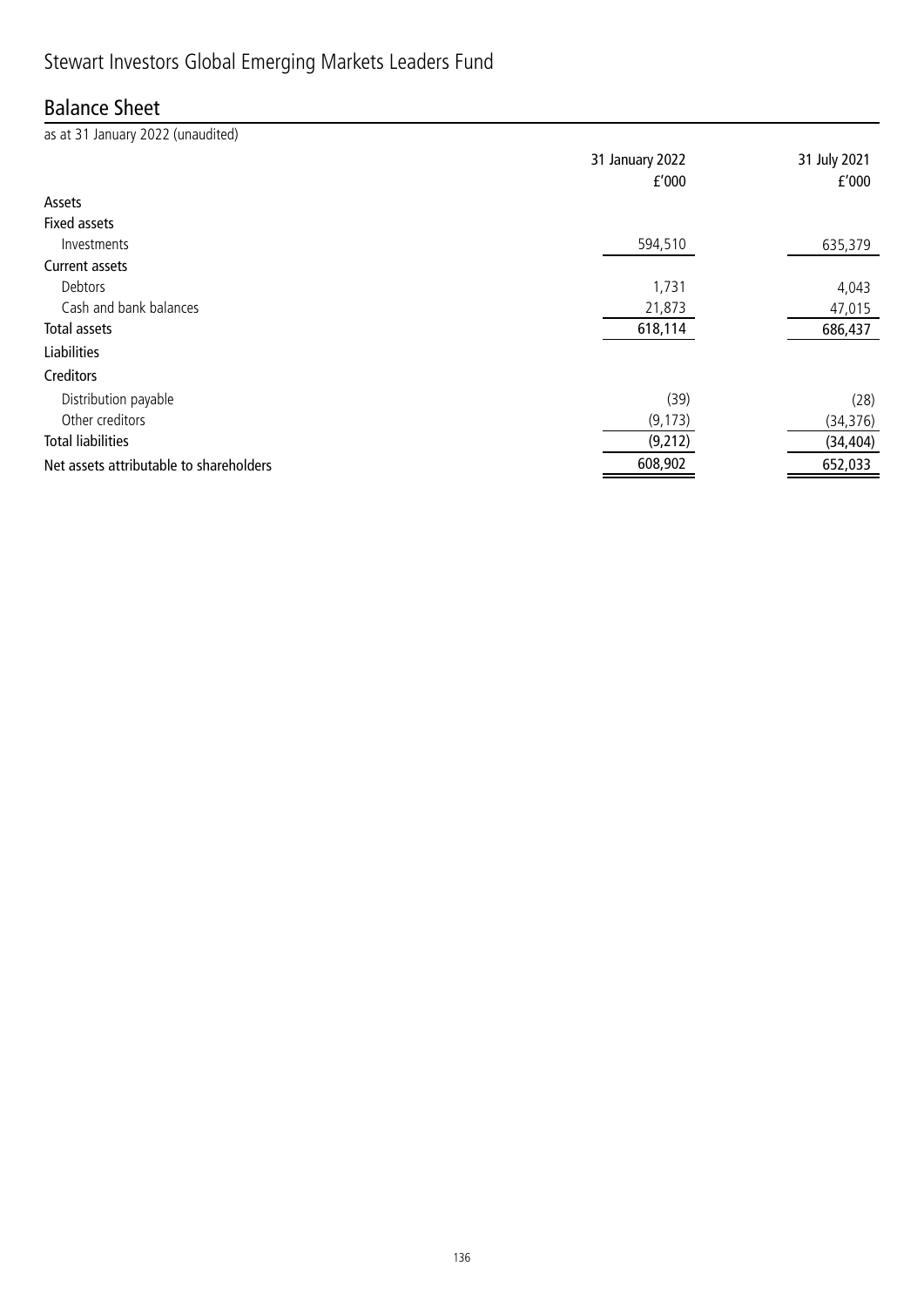#### Distribution Tables

for the period ended 31 January 2022 (unaudited)

#### Distribution in pence per share

Group 1 Interim – Shares purchased prior to 1 August 2021

Group 2 Interim – Shares purchased between 1 August 2021 and 31 January 2022

#### Share class A Accumulation

|         |            |              | Distribution | Distribution |
|---------|------------|--------------|--------------|--------------|
|         | <b>Net</b> |              | payable      | paid         |
|         | revenue    | Equalisation | 31/03/2022   | 31/03/2021   |
| Group 1 | (p)        | (p)          | (p)          | (p)          |
| Interim | 2.6880     |              | 2.6880       | 0.9539       |
| Group 2 | (p)        | (p)          | (p)          | (p)          |
| Interim | 0.9463     | 1.7417       | 2.6880       | 0.9539       |
|         |            |              |              |              |

#### Share class B Accumulation

|         | Net     |              | Distribution<br>payable | Distribution<br>paid |
|---------|---------|--------------|-------------------------|----------------------|
|         | revenue | Equalisation | 31/03/2022              | 31/03/2021           |
| Group 1 | (p)     | (p)          | (p)                     | (p)                  |
| Interim | 5.0242  | —            | 5.0242                  | 2.8896               |
| Group 2 | (p)     | (p)          | (p)                     | (p)                  |
| Interim | 2.4303  | 2.5939       | 5.0242                  | 2.8896               |

#### Share class B Income

|                          | payable | paid                       |
|--------------------------|---------|----------------------------|
|                          |         |                            |
|                          |         | 31/03/2021                 |
| (p)                      | (p)     | (p)                        |
| $\overline{\phantom{m}}$ | 0.8074  | 0.4577                     |
| (p)                      | (p)     | (p)                        |
|                          | 0.8074  | 0.4577                     |
|                          | 0.3844  | 31/03/2022<br>Equalisation |

#### Corporate tax for all share classes (unaudited)

A shareholder liable to corporation tax receives this distribution, excluding equalisation, as follows:

Interim – 100.00% of the dividend is received as franked investment income.

Interim – 0.00% of the dividend is received as an annual payment (non-foreign element) received after the deduction of income tax at the lower rate and is liable to corporation tax. The tax deemed to be deducted is treated as income tax.

Interim – 0.00% of the dividend is received as an annual payment (foreign element) received after the deduction of income tax at the lower rate and is liable to corporation tax. It is treated as foreign income in the hands of the corporate investor and is liable to corporation tax. The associated deemed tax is treated as foreign tax in the hands of the investor, who may be able to claim double tax relief. Investors cannot reclaim any of this deemed tax on the foreign element from HM Revenue & Customs.

Shareholders should consult their professional advisers for any advice regarding their tax position.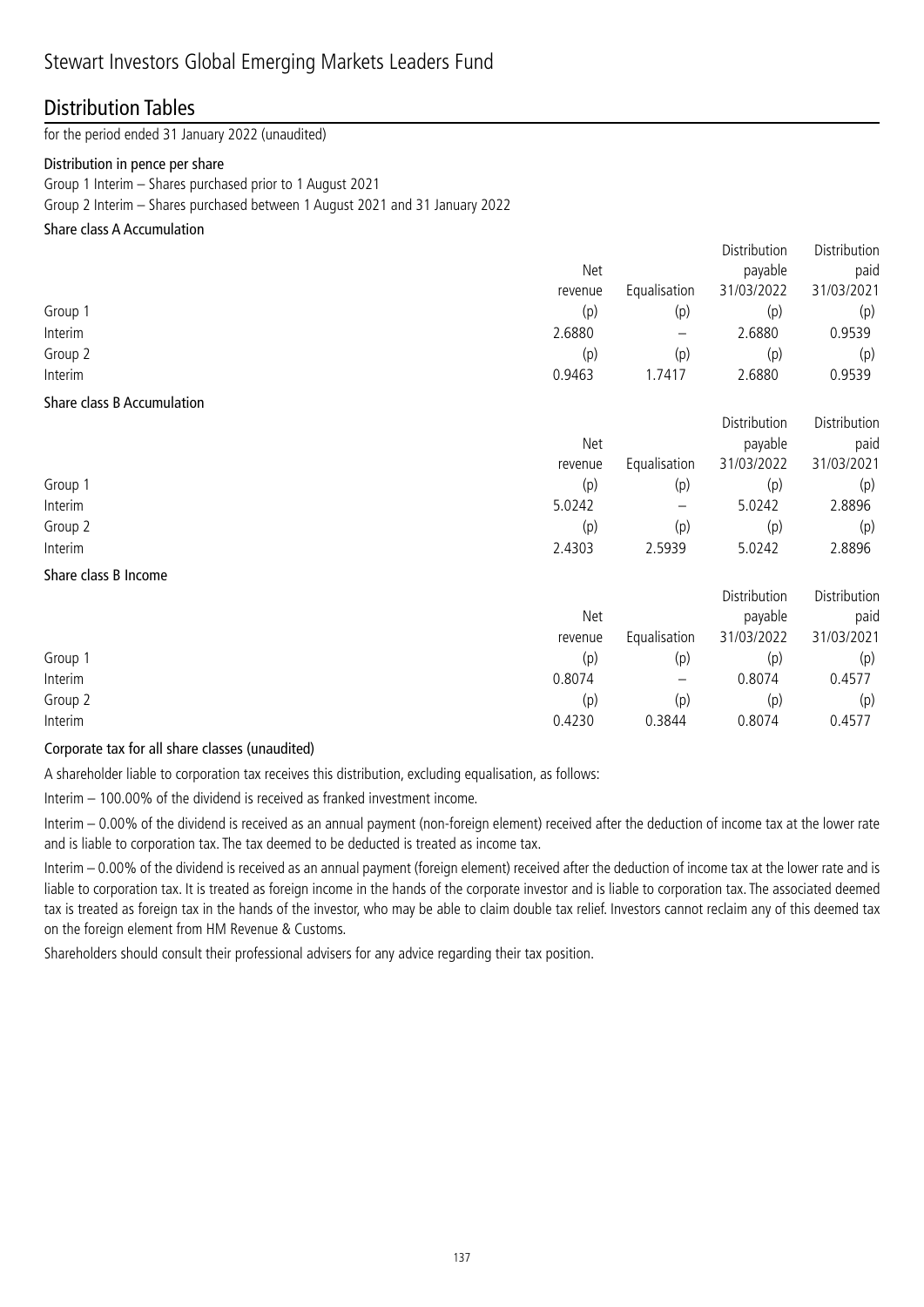## Authorised Fund Manager's Report

for the period ended 31 January 2022 (unaudited)

#### Investment Objective and Policy

The Fund aims to achieve capital growth over the long term (at least 5 years).

The Fund invests in a diversified portfolio of equity or equity-related securities of companies that are incorporated or listed, or where a majority of their economic activities take place in Emerging Markets and which are listed, traded or dealt in on Regulated Markets worldwide.

The Fund invests in quality companies which are positioned to benefit from, and contribute to, sustainable development.

The Manager assesses quality by understanding:

- i. the quality of management which includes integrity, attitude to environmental and social impacts, corporate governance, long-term performance, attitude to risk and alignment with minority shareholders. The Manager has a preference for stable, long-term (often multiple generational) stewards leading the company;
- ii. the quality of the franchise which includes the social usefulness of the products or services, their environmental impacts and efficiency, and responsible business practices; and
- iii. the quality of the financials which includes financial performance over the economic cycle, cash flows and debt, with a preference for net cash balance sheets (i.e. companies whose cash resources exceed their debt).

The investment policy of the Fund may be achieved by investing up to 10% of its Net Asset Value in other collective investment schemes, including in collective investment schemes managed by the ACD or its associates, and/or other Funds of the Company.

Emerging Markets are defined as countries which are not classified as developed markets by MSCI or FTSE, or which are categorised by the World Bank as middle or low-income, or which are not members of the Organisation for Economic Co-operation and Development.

Where the Manager is unable to identify investment opportunities at appropriate valuations from time to time, the Fund may hold cash and Near Cash Assets in different currencies.

The Fund may use derivatives for efficient portfolio management purposes only.

#### Risks and reward profile

|                                              | $\leftarrow$ Lower Risk |  |  |                            |  | Higher Risk $\rightarrow$ |
|----------------------------------------------|-------------------------|--|--|----------------------------|--|---------------------------|
| Potentially Lower Rewards                    |                         |  |  | Potentially Higher Rewards |  |                           |
| Share class A Accumulation                   |                         |  |  |                            |  |                           |
| Share class B Accumulation                   |                         |  |  |                            |  |                           |
| Share class A Accumulation (EUR share class) |                         |  |  |                            |  |                           |
| Share class B Accumulation (EUR share class) |                         |  |  |                            |  |                           |

- The synthetic risk reward indicator (the SRRI) rating is not a measure of the risk of you losing your investment, but describes how much the value of the Fund went up and down in the past;
- The SRRI rating is based on historical data, which may not be a reliable indication of the future risks and rewards of the Fund;
- The Manager cannot guarantee that the rating of the Fund will remain the same; it may change over time;
- Even the lowest rating of 1 does not mean a risk-free investment;
- On a scale of 1 (less risky) to 7 (riskier), this Fund has a rating of 5 due to its past performance and the nature of its investments. Shares with a rating of 5 might have higher risks, but also higher returns;
- Risk is taken in order to make a higher potential return; the more risk a Fund takes, the higher the potential return, but the greater the risk of loss; and
- The value of the Fund and its return is not quaranteed and may fall as well as rise. You may get back less than you originally invested.

The Fund might also experience the following risks:

Emerging Market risk: Emerging Markets tend to be more sensitive to economic and political conditions than developed markets. Other factors include greater liquidity risk, restrictions on investment or transfer of assets, failed/delayed settlement and difficulties valuing securities.

Currency risk: The Fund invests in assets which are denominated in other currencies; changes in exchange rates will affect the value of the Fund and could create losses. Currency control decisions made by governments could affect the value of the Fund's investments and could cause the Fund to defer or suspend redemptions of its shares.

Smaller companies risk: Investments in smaller companies may be riskier and more difficult to buy and sell than investments in larger companies.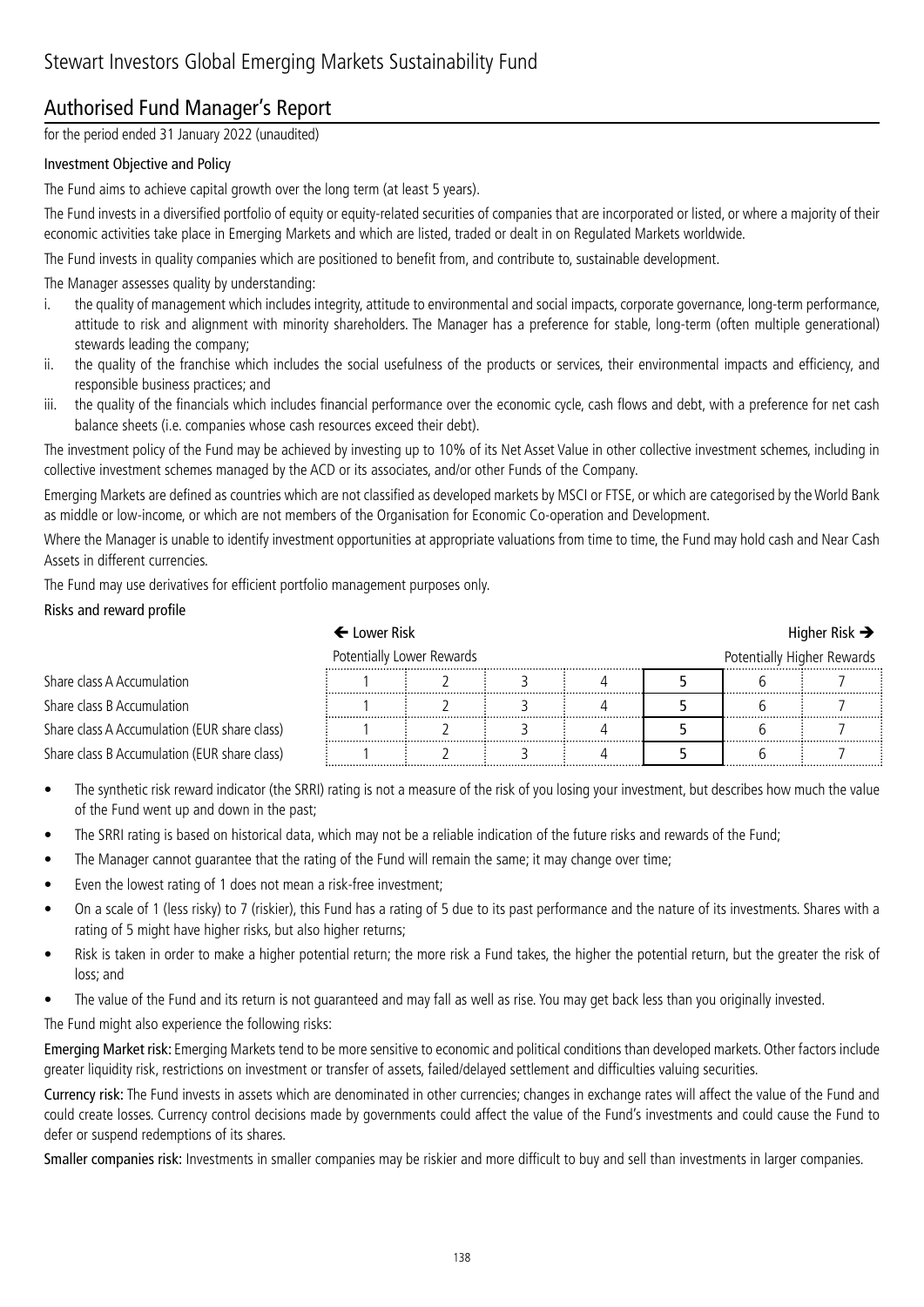## Authorised Fund Manager's Report (continued)

for the period ended 31 January 2022 (unaudited)

China market risk: Although China has seen rapid economic and structural development, investing there may still involve increased risks of political and governmental intervention, potentially limitations on the allocation of the Fund's capital, and legal, regulatory, economic and other risks including greater liquidity risk, restrictions on investment or transfer of assets, failed/delayed settlement and difficulties valuing securities.

For further information on risks, please refer to the Risk Factors section in the Company's Prospectus.

#### Performance

The Fund decreased by 6.0% in sterling terms over the 6 months and has provided cumulative returns of 19.5% and 37.1% over three and five years respectively to 31 January 2022 (net of fees and tax for the B GBP Accumulation share class).

Information technology companies Tata Consultancy Services, Taiwan Semiconductor Manufacturing, and Tech Mahindra delivered positive results on demand for outsourced IT infrastructure and semiconductor chips.

Brazilian home and personal care company, Natura & Co Holdings, declined due to perceptions of macroeconomic risk in Brazil. Chinese e-commerce company, Alibaba Group Holding, declined as the market reacted to increased regulation in China.

Leading Korean search-engine provider, Naver, struggled in the face of increased regulation.

#### Portfolio Changes

The Fund purchased Tube Investments of India, which makes bicycles, steel tubes and metal products and stands to gain from the bicycle industry's strong sustainability tailwinds. The Fund bought Quálitas Controladora, a Mexican automobile insurance company with a conservative culture, focused on steady, profitable growth. The Fund also purchased vertically integrated business WEG, which is involved in the manufacture of renewable energy solutions.

The Fund sold Samsung Electronics, primarily due to the cyclicality of the company's earnings. The Fund sold Avast as the merger with US-listed NortonLifeLock means the combined entity will not be suitable for the emerging markets portfolio. The Fund also sold Unilever as the balance sheet had deteriorated and it has struggled to evolve a modern product portfolio.

#### **Outlook**

As we hopefully recover from the pandemic, through 2022 and beyond, the Manager is optimistic about the opportunities for long-term returns through owning high-quality companies in emerging markets. The Manager's focus remains on finding well-run, cash-generative companies which are reasonably valued and meet the Fund's sustainability criteria.

| Curriculus performance as at 31 January 2022 |       |       |            |            |            |            |            |
|----------------------------------------------|-------|-------|------------|------------|------------|------------|------------|
| Time                                         |       | 6     |            | 3.         |            | 10         | Since      |
| period                                       | mths  | mths  | vr         | yrs        | yrs        | yrs        | launch     |
| Fund return %                                | (6.4) | (6.0) | (4.5)      | 19.5       | 37.1       | 129.7      | 307.4      |
| Benchmark return %                           | (2.0) | (1.1) | (5.0)      | 20.8       | 39.7       | 76.8       | 192.5      |
| Discrete performance as at 31 January 2022   |       |       |            |            |            |            |            |
| Time                                         |       |       | 12 mths to | 12 mths to | 12 mths to | 12 mths to | 12 mths to |
| period                                       |       |       | 31/01/22   | 31/01/21   | 31/01/20   | 31/01/19   | 31/01/18   |
| Fund return %                                |       |       | (4.5)      | 18.0       | 6.0        | (1.8)      | 16.8       |
| Benchmark return %                           |       |       | (5.0)      | 22.8       | 3.6        | (7.3)      | 24.8       |

#### Cumulative performance as at 31 January 2022

Benchmark: MSCI Emerging Markets Index.

IA Sector: Specialist.

Performance is based on share class B Accumulation (GBP), as this is considered to be the Fund's primary share class.

Performance data is calculated on a net basis by deducting fees incurred at Fund level (e.g. the management fee and other Fund expenses), save that it does not take account of initial charges or switching fees (if any). Income reinvested is included on a net of tax basis.

Past performance should not be used as a guide to future performance, which is not guaranteed.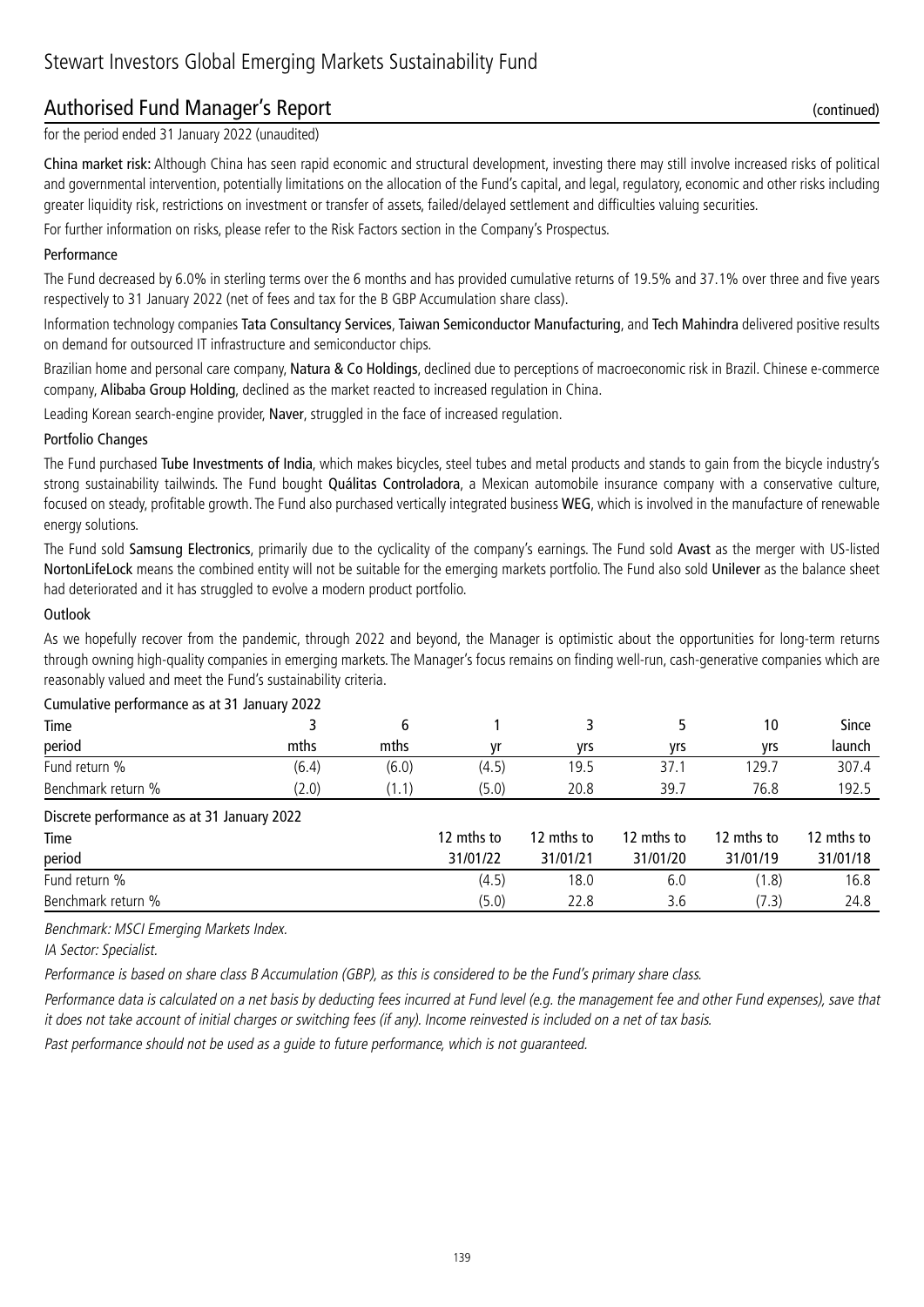## Authorised Fund Manager's Report (continued)

for the period ended 31 January 2022 (unaudited)

#### Ten largest holdings

|                                    | 31 January 2022 |                                    | 31 July 2021 |
|------------------------------------|-----------------|------------------------------------|--------------|
| Stock name                         | % of Fund       | Stock name                         | % of Fund    |
| <b>Tata Consultancy Services</b>   | 5.11            | Tata Consultancy Services          | 4.80         |
| Housing Development Finance        | 5.06            | Taiwan Semiconductor Manufacturing | 4.79         |
| Unicharm                           | 4.64            | Housing Development Finance        | 4.33         |
| Taiwan Semiconductor Manufacturing | 4.09            | Unicharm                           | 4.24         |
| Mahindra & Mahindra                | 3.77            | Marico                             | 3.88         |
| Marico                             | 3.37            | Alibaba                            | 3.51         |
| Tech Mahindra                      | 3.18            | Samsung Electronics                | 3.40         |
| Hoya                               | 2.83            | Avast                              | 3.06         |
| Natura                             | 2.82            | Unilever                           | 2.76         |
| Infosys                            | 2.70            | Vitasoy International              | 2.72         |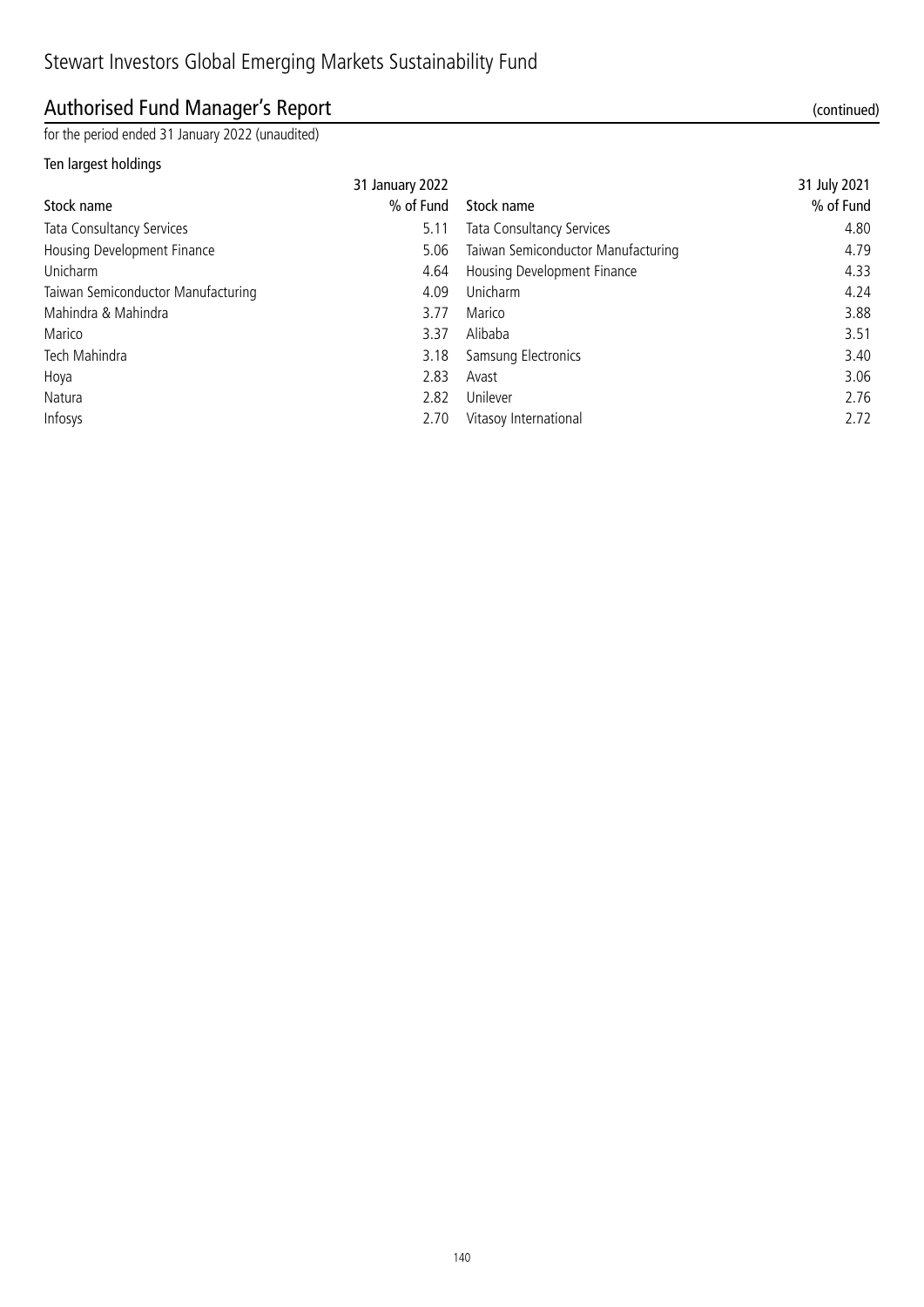## Stewart Investors Global Emerging Markets Sustainability Fund

## Portfolio Statement

as at 31 January 2022 (unaudited)

|                   |                                          | Market  | Total             |
|-------------------|------------------------------------------|---------|-------------------|
|                   |                                          | Value   | <b>Net Assets</b> |
| Holdings          |                                          | f'000   | $\frac{0}{0}$     |
|                   | UNITED KINGDOM (8.35%*)                  | 13,703  | 2.78              |
| 6,552,981         | Integrated Diagnostics                   | 6,252   | 1.27              |
|                   | 2,819,568 Network International          | 7,407   | 1.50              |
|                   | 45,357 Seplat Energy GBP                 | 44      | 0.01              |
|                   | BANGLADESH (1.03%*)                      | 3,632   | 0.74              |
|                   | 7,591,338 BRAC Bank                      | 3,632   | 0.74              |
|                   | CHINA (6.25%*)                           | 38,413  | 7.77              |
|                   | 445,299 Amoy Diagnostics                 | 2,986   | 0.60              |
|                   | 1,635,155 Estun Automation               | 4,383   | 0.89              |
|                   |                                          | 3,085   | 0.62              |
|                   | 273,107 Foshan Haitian Flavouring & Food |         |                   |
| 542,483 Glodon    |                                          | 3,907   | 0.79              |
|                   | 466,974 Guangzhou Kingmed Diagnostics    | 4,249   | 0.86              |
|                   | 1,918,625 Hangzhou Robam Appliances      | 7,740   | 1.57              |
|                   | 1,632,478 Hualan Biological Engineering  | 4,821   | 0.98              |
|                   | 487,822 Shenzhen Inovance Technology     | 3,426   | 0.69              |
|                   | 660,411 Yifeng Pharmacy Chain            | 3,816   | 0.77              |
|                   | HONG KONG (10.49%*)                      | 43,165  | 8.74              |
|                   | 3,928,000 AK Medical                     | 2,050   | 0.42              |
| 1,181,700 Alibaba |                                          | 12,877  | 2.61              |
|                   | 671,000 Techtronic Industries            | 8,203   | 1.66              |
|                   | 4,165,000 Vinda International            | 8,321   | 1.68              |
|                   | 8,094,000 Vitasoy International          | 11,714  | 2.37              |
|                   | INDIA (29.97%*)                          | 181,391 | 36.72             |
|                   | 1,606,440 Dabur India                    | 8,616   | 1.75              |
|                   | 301,921 Dr Lal PathLabs                  | 8,939   | 1.81              |
|                   | 876,229 Godrej Consumer Products         | 7,772   | 1.57              |
|                   | 992,703 Housing Development Finance      | 24,967  | 5.06              |
|                   | 78,471 IndiaMart InterMesh               | 3,921   | 0.79              |
|                   | 131,802 Info Edge                        | 6,461   | 1.31              |
| 769,523 Infosys   |                                          | 13,354  | 2.70              |
|                   | 682,089 Kotak Mahindra Bank              | 12,644  | 2.56              |
|                   | 2,111,467 Mahindra & Mahindra            | 18,625  | 3.77              |
|                   | 819,218 Mahindra Logistics               | 4,754   | 0.96              |
| 3,445,958 Marico  |                                          | 16,659  | 3.37              |
|                   | 946,299 Syngene International            | 5,383   | 1.09              |
|                   | 675,701 Tata Consultancy Services        | 25,261  | 5.11              |
|                   | 1,061,832 Tech Mahindra                  | 15,707  | 3.18              |
|                   | 492,728 Tube Investments of India        | 8,328   | 1.69              |
|                   | INDONESIA (0.99%*)                       | 8,857   | 1.79              |
|                   | 22,414,000 Bank Central Asia             | 8,857   | 1.79              |
|                   |                                          |         |                   |
|                   | JAPAN (6.73%*)                           | 45,563  | 9.22              |
| 146,300 Hoya      |                                          | 13,959  | 2.83              |
|                   | 634,100 Nippon Paint                     | 3,728   | 0.75              |
| 343,100 Pigeon    |                                          | 4,963   | 1.00              |
|                   | 800,300 Unicharm                         | 22,913  | 4.64              |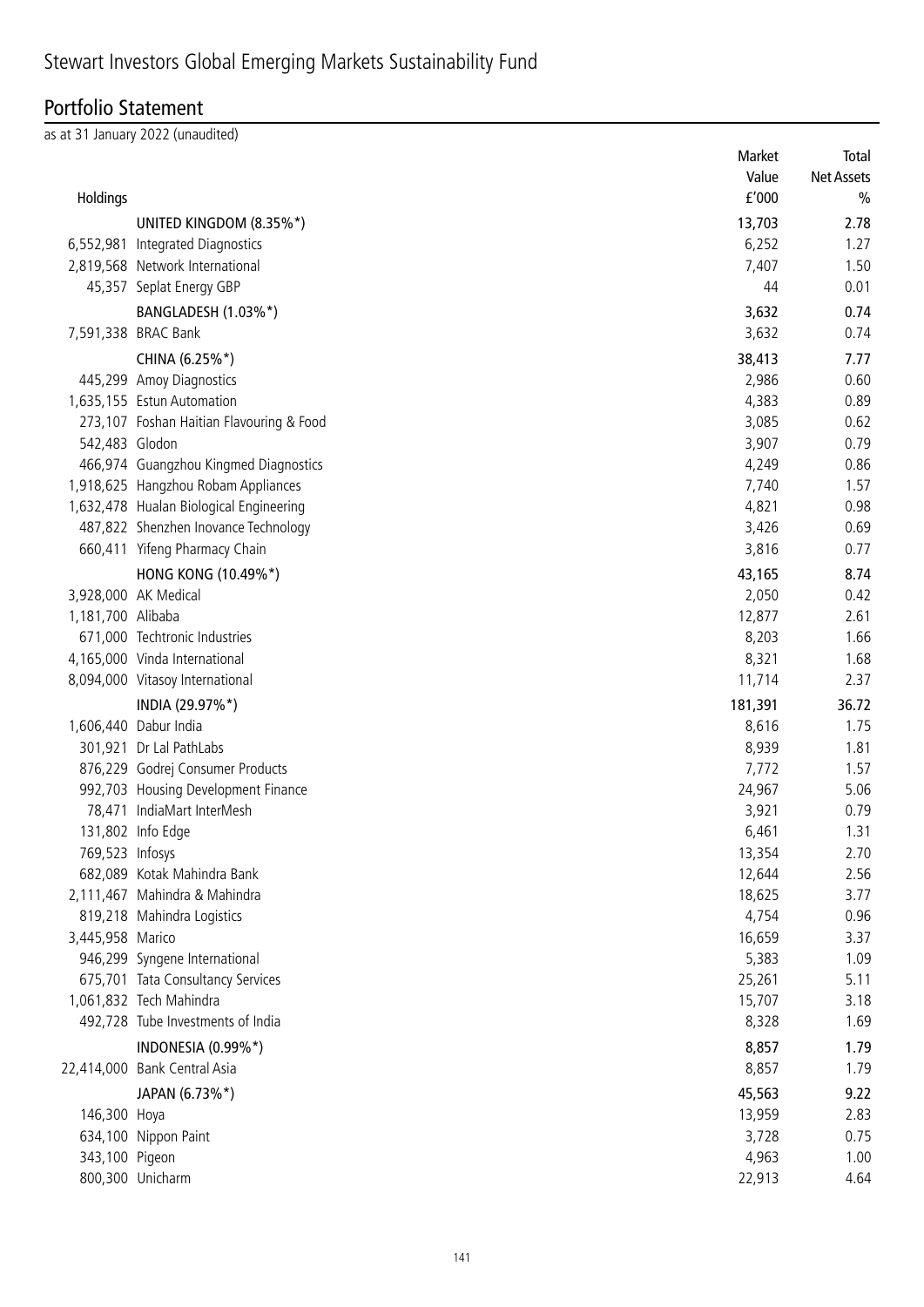| Portfolio Statement |                                              |                          | (continued)                                 |
|---------------------|----------------------------------------------|--------------------------|---------------------------------------------|
|                     | as at 31 January 2022 (unaudited)            |                          |                                             |
| Holdings            |                                              | Market<br>Value<br>f'000 | Total<br><b>Net Assets</b><br>$\frac{0}{0}$ |
|                     | PHILIPPINES (0.71%*)                         | 3,469                    | 0.70                                        |
|                     | 2,758,750 Philippine Seven                   | 3,469                    | 0.70                                        |
|                     | <b>SOUTH KOREA (7.26%*)</b>                  | 18,682                   | 3.78                                        |
|                     | 594,874 Koh Young Technology                 | 7,503                    | 1.52                                        |
| 58,326 NAVER        |                                              | 11,179                   | 2.26                                        |
|                     | TAIWAN (10.77%*)                             | 50,868                   | 10.30                                       |
|                     | 925,310 Advantech                            | 9,435                    | 1.91                                        |
|                     | 249,000 MediaTek                             | 7,173                    | 1.45                                        |
| 53,000 Silergy      |                                              | 5,148                    | 1.04                                        |
|                     | 1,184,000 Taiwan Semiconductor Manufacturing | 20,179                   | 4.09                                        |
|                     | 237,252 Voltronic Power Technology           | 8,933                    | 1.81                                        |
|                     | THAILAND (0.62%*)                            |                          |                                             |
|                     | NIGERIA (1.04%*)                             | 582                      | 0.12                                        |
|                     | 34,651 Airtel Africa**                       | 53                       | 0.01                                        |
|                     | 593,329 Seplat Energy**                      | 529                      | 0.11                                        |
|                     | SOUTH AFRICA (1.79%*)                        | 5,531                    | 1.12                                        |
| 389,021 Clicks      |                                              | 5,531                    | 1.12                                        |
|                     | ARGENTINA (1.14%*)                           | 5,865                    | 1.19                                        |
|                     | 6,959 Mercadolibre                           | 5,865                    | 1.19                                        |
|                     | BRAZIL (4.55%*)                              | 39,699                   | 8.04                                        |
| 4,371,200 Natura    |                                              | 13,928                   | 2.82                                        |
|                     | 3,029,900 Raia Drogasil                      | 9,850                    | 1.99                                        |
| 2,403,300 Totvs     |                                              | 9,807                    | 1.99                                        |
| 1,354,800 Weg       |                                              | 6,114                    | 1.24                                        |
|                     | MEXICO (0.00%*)                              | 6,424                    | 1.30                                        |
|                     | 1,605,000 Qualitas Controladora              | 6,424                    | 1.30                                        |
|                     | UNITED STATES (4.19%*)                       | 20,615                   | 4.17                                        |
|                     | 28,802 EPAM Systems                          | 10,221                   | 2.07                                        |
|                     | USD 13,945,700 US Treasury 0% 17/03/2022     | 10,394                   | 2.10                                        |
|                     | Portfolio of investments                     | 486,459                  | 98.48                                       |
|                     | Net other assets                             | 7,513                    | 1.52                                        |
|                     | Total net assets                             | 493,972                  | 100.00                                      |

All investments held are listed, unless otherwise stated.

For the purposes of the portfolio holdings analysis, securities are shown based on their country of listing.

\* Comparative figures shown in brackets relate to 31 July 2021.

\*\* Stocks fair value priced.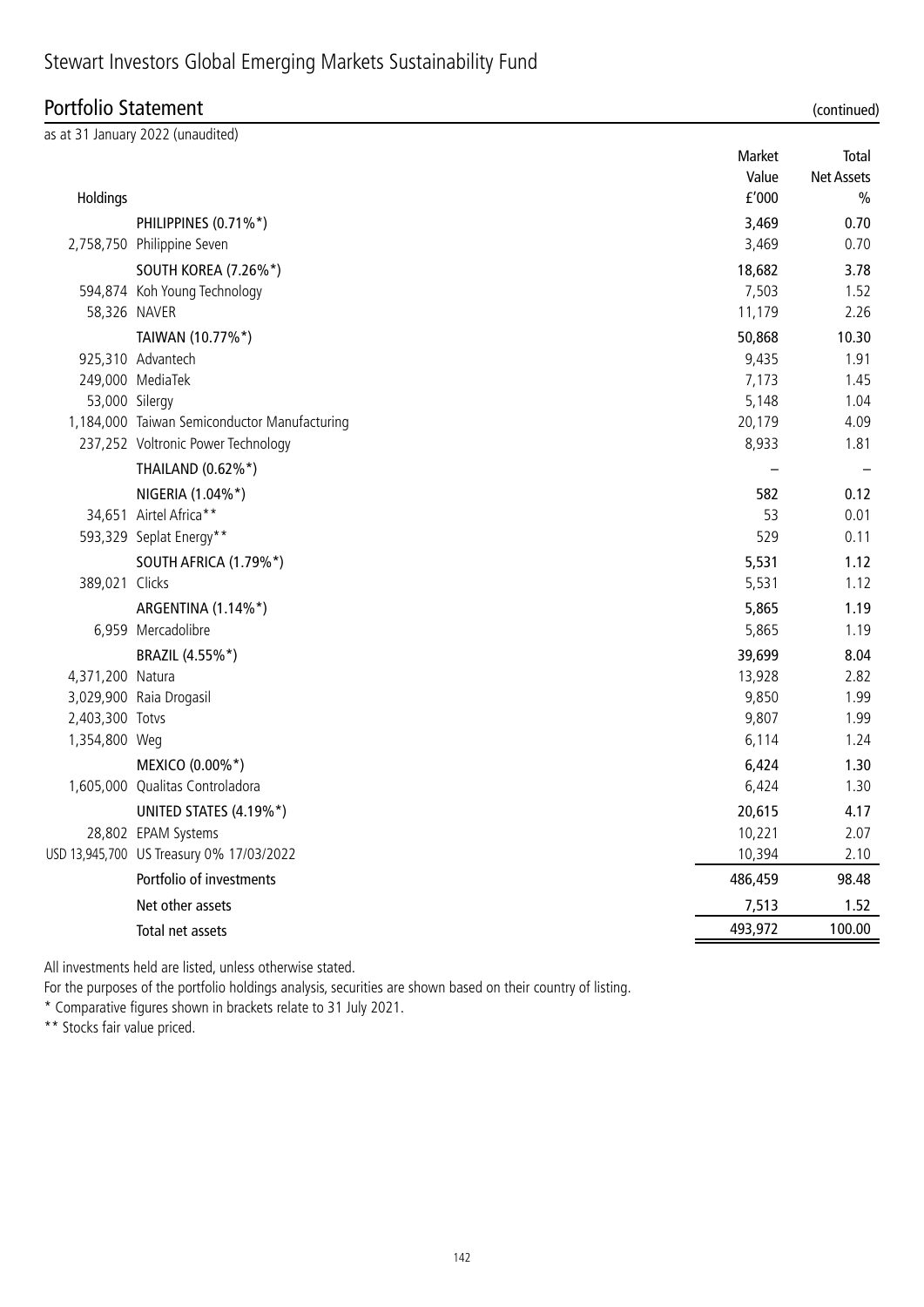## Comparative Table

for the period ended 31 January 2022 (unaudited)

### Net Asset Value and Operating Charges Figure

|                                                                                            | Interim                    | Final                 | Final                 | Final               |
|--------------------------------------------------------------------------------------------|----------------------------|-----------------------|-----------------------|---------------------|
|                                                                                            | 31 January 2022            | 31 July 2021          | 31 July 2020          | 31 July 2019        |
| Share class A Accumulation                                                                 |                            |                       |                       |                     |
| Closing net asset value (£'000)                                                            | 5,333                      | 6,200                 | 7,255                 | 7,341               |
| Closing number of shares                                                                   | 1,424,014                  | 1,558,035             | 2,118,234             | 2,078,336           |
| Closing net asset value per share (p)                                                      | 374.49                     | 397.95                | 342.51                | 353.23              |
| Operating charges**                                                                        | 1.75%                      | 1.66%                 | 1.78%                 | 1.76%               |
| Direct transaction costs                                                                   | 0.18%                      | 0.15%                 | 0.19%                 | 0.15%               |
| Prices                                                                                     |                            |                       |                       |                     |
| Highest share price                                                                        | 421.76                     | 411.26                | 353.85                | 356.99              |
| Lowest share price                                                                         | 367.87                     | 340.88                | 284.91                | 294.34              |
| ** The ACD's periodic charge was reduced to 1.50% from 1 July 2020.                        |                            |                       |                       |                     |
|                                                                                            | Interim                    | Final                 | Final                 | Final               |
|                                                                                            | 31 January 2022            | 31 July 2021          | 31 July 2020          | 31 July 2019        |
| Share class B Accumulation                                                                 |                            |                       |                       |                     |
| Closing net asset value (£'000)                                                            | 483,511                    | 494,105               | 336,585               | 404,851             |
| Closing number of shares                                                                   | 118,001,655                | 113,954,300           | 90,833,545            | 106,786,674         |
| Closing net asset value per share (p)                                                      | 409.75                     | 433.60                | 370.55                | 379.12              |
| Operating charges**                                                                        | 0.93%                      | 0.94%                 | 0.98%                 | 0.98%               |
| Direct transaction costs                                                                   | 0.18%                      | 0.15%                 | 0.19%                 | 0.15%               |
| <b>Prices</b>                                                                              |                            |                       |                       |                     |
| Highest share price                                                                        | 459.94                     | 447.06                | 380.06                | 383.11              |
| Lowest share price                                                                         | 402.46                     | 368.83                | 307.42                | 313.95              |
| ** The ACD's periodic charge was reduced to 0.85% from 1 July 2020.                        |                            |                       |                       |                     |
|                                                                                            |                            |                       |                       |                     |
|                                                                                            | Interim<br>31 January 2022 | Final<br>31 July 2021 | Final<br>31 July 2020 | Final               |
|                                                                                            |                            |                       |                       | 31 July 2019        |
| Share class A Accumulation (EUR share class)<br>Closing net asset value ( $\epsilon$ '000) |                            |                       |                       |                     |
| Closing number of shares                                                                   | 6,138<br>1,425,943         | 6,788                 | 6,738                 | 8,101               |
| Closing net asset value per share (c)                                                      | 430.47                     | 1,514,860<br>448.06   | 1,844,046<br>365.38   | 2,169,213<br>373.43 |
| Operating charges**                                                                        | 1.73%                      | 1.74%                 |                       | 1.74%               |
| Direct transaction costs                                                                   | 0.18%                      | 0.15%                 | 1.79%<br>0.19%        | 0.15%               |
|                                                                                            |                            |                       |                       |                     |
| Prices                                                                                     | 478.38                     | 462.08                | 398.19                |                     |
| Highest share price<br>Lowest share price                                                  | 423.79                     | 363.57                | 296.18                | 377.11<br>322.91    |
| ** The ACD's periodic charge was reduced to 1.50% from 1 July 2020.                        |                            |                       |                       |                     |
|                                                                                            |                            |                       |                       |                     |
|                                                                                            | Interim                    | Final                 |                       |                     |
|                                                                                            | 31 January 2022            | 31 July 2021          |                       |                     |
| Share class B Accumulation (EUR share class)                                               |                            |                       |                       |                     |
| Closing net asset value ( $\epsilon$ '000)                                                 |                            | 1                     |                       |                     |
| Closing number of shares                                                                   |                            | 1,000                 |                       |                     |
| Closing net asset value per share (c)                                                      |                            | 121.21                |                       |                     |
| Operating charges                                                                          |                            | 1.10%                 |                       |                     |
| Direct transaction costs                                                                   |                            | 0.17%                 |                       |                     |
| Prices                                                                                     |                            |                       |                       |                     |
| Highest share price                                                                        | 127.70                     | 124.99                |                       |                     |
| Lowest share price                                                                         | 122.49                     | 99.38                 |                       |                     |

This share class was launched on 28 August 2020 and was fully redeemed on 23 September 2021.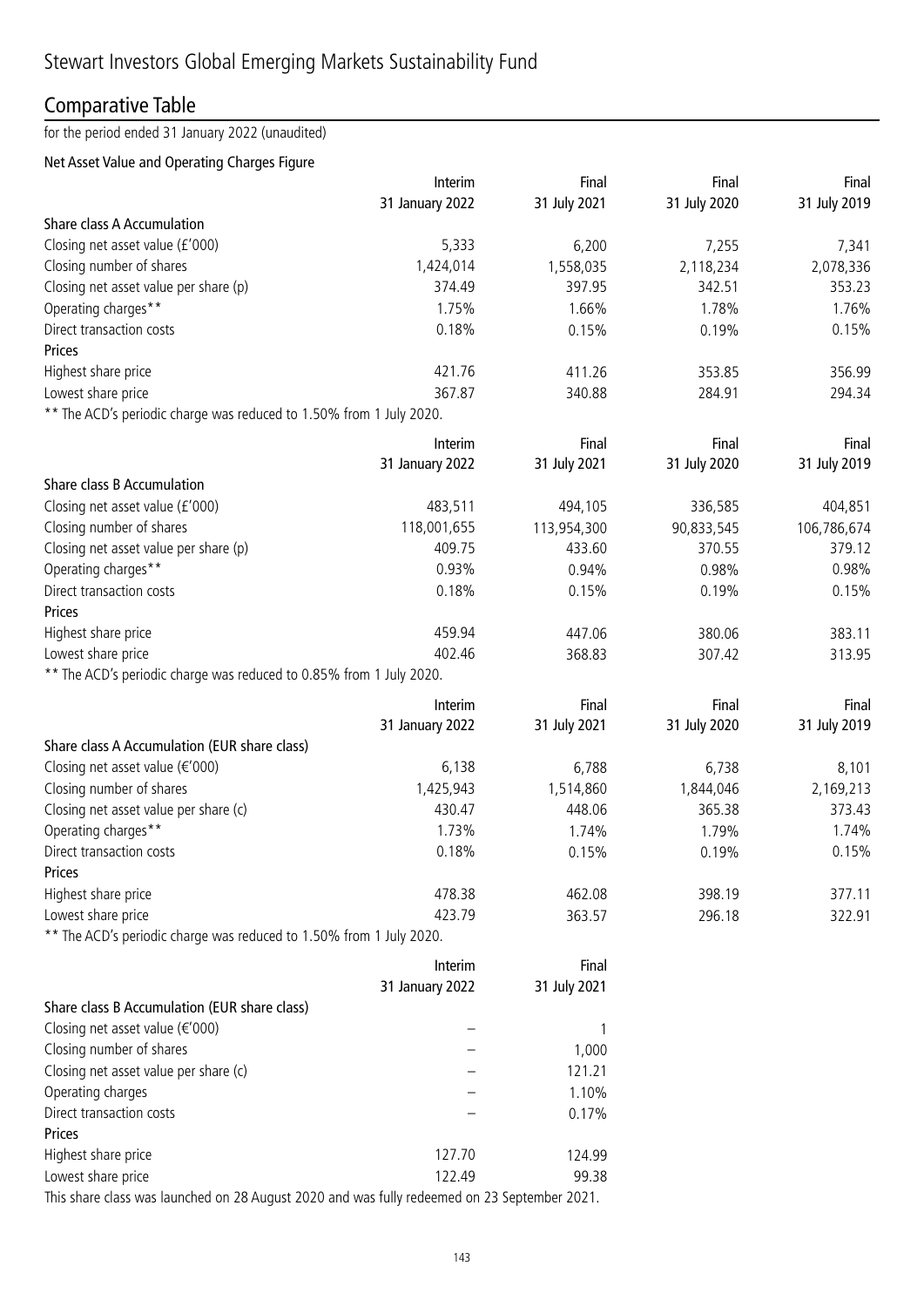## Statement of Total Return

for the period ended 31 January 2022 (unaudited)

|                                                                              | 31 January 2022 |           | 31 January 2021 |          |
|------------------------------------------------------------------------------|-----------------|-----------|-----------------|----------|
|                                                                              | f'000           | f'000     | f'000           | f'000    |
| Income                                                                       |                 |           |                 |          |
| Net capital (losses)/gains                                                   |                 | (27, 489) |                 | 55,804   |
| Revenue                                                                      | 1,906           |           | 3,174           |          |
| Expenses                                                                     | (2,486)         |           | (1, 954)        |          |
| Interest payable and similar charges                                         |                 |           |                 |          |
| Net (expense)/revenue before taxation for the period                         | (580)           |           | 1,219           |          |
| Taxation                                                                     | (768)           |           | (3,611)         |          |
| Net expense after taxation for the period                                    |                 | (1, 348)  |                 | (2, 392) |
| Total return before distributions                                            |                 | (28, 837) |                 | 53,412   |
| Distributions                                                                |                 |           |                 | (884)    |
| Change in net assets attributable to shareholders from investment activities |                 | (28, 837) |                 | 52,528   |

### Statement of Change in Net Assets Attributable to Shareholders

for the period ended 31 January 2022 (unaudited)

|                                                                              | 31 January 2022 |           | 31 January 2021 |         |
|------------------------------------------------------------------------------|-----------------|-----------|-----------------|---------|
|                                                                              | f'000           | f'000     | f'000           | f'000   |
| Opening net assets attributable to shareholders                              |                 | 506,095   |                 | 349,910 |
| Amounts receivable on creation of shares                                     | 31,631          |           | 56,972          |         |
| Amounts payable on cancellation of shares                                    | (14, 933)       |           | (10, 106)       |         |
|                                                                              |                 | 16,698    |                 | 46,866  |
| Dilution adjustment                                                          |                 | 16        |                 | 86      |
| Change in net assets attributable to shareholders from investment activities |                 | (28, 837) |                 | 52,528  |
| Retained distribution on accumulation shares                                 |                 |           |                 | 944     |
| Closing net assets attributable to shareholders                              |                 | 493,972   |                 | 450,334 |

Comparative information is provided for the Statement of Change in Net Assets Attributable to Shareholders. As this information is for the prior interim period, the net assets at the end of that period do not correspond to the net assets at the start of the current period.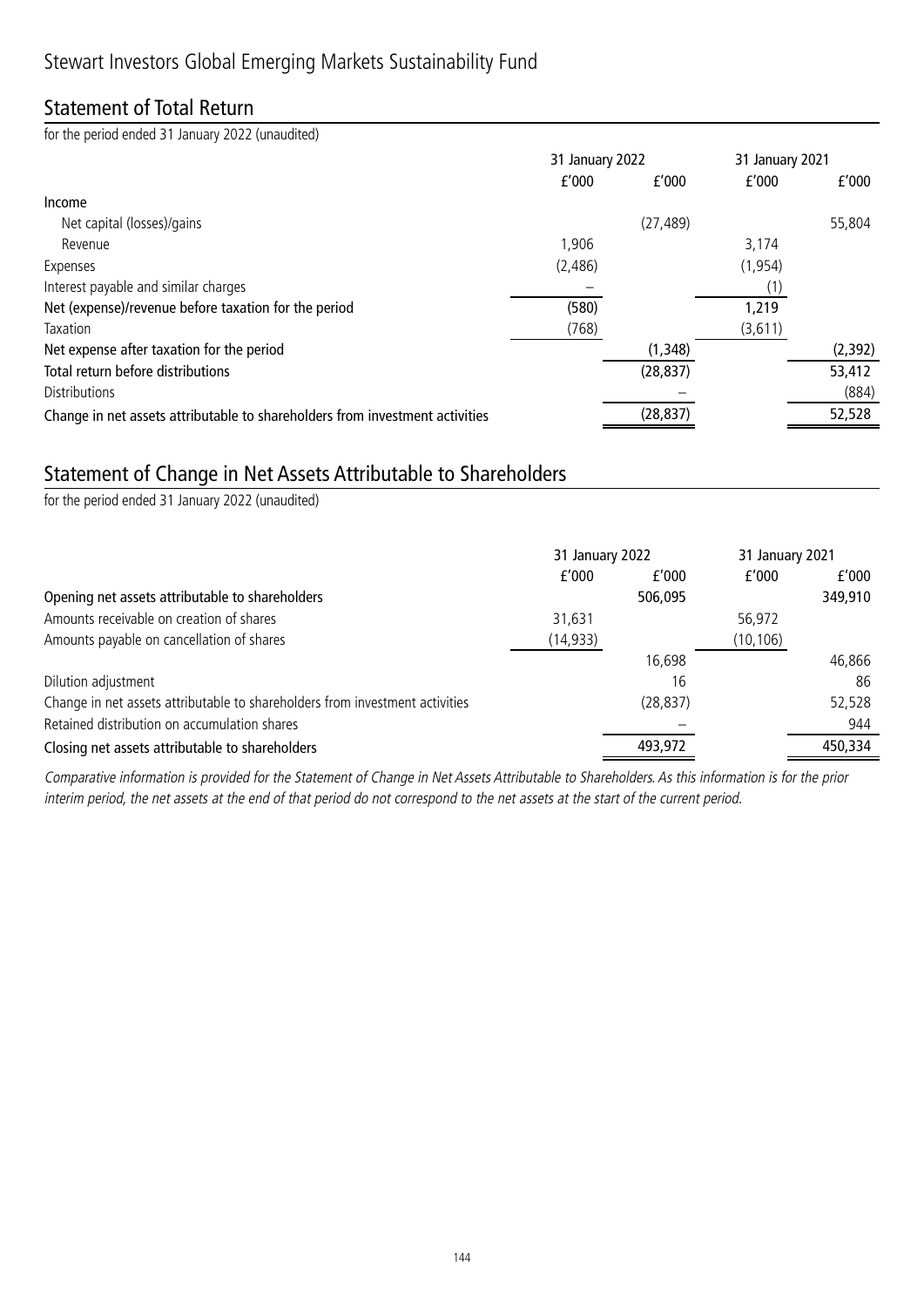## Balance Sheet

as at 31 January 2022 (unaudited) 31 January 2022 31 July 2021 £'000 £'000 Assets Fixed assets Investments 486,459 485,248 Current assets Debtors 1,028 13,180 Cash and bank balances 20,681 Total assets 500,814 519,109 Liabilities Creditors Other creditors (6,842) (13,014) Total liabilities (6,842) (13,014) Net assets attributable to shareholders and the state of the state of the 493,972 506,095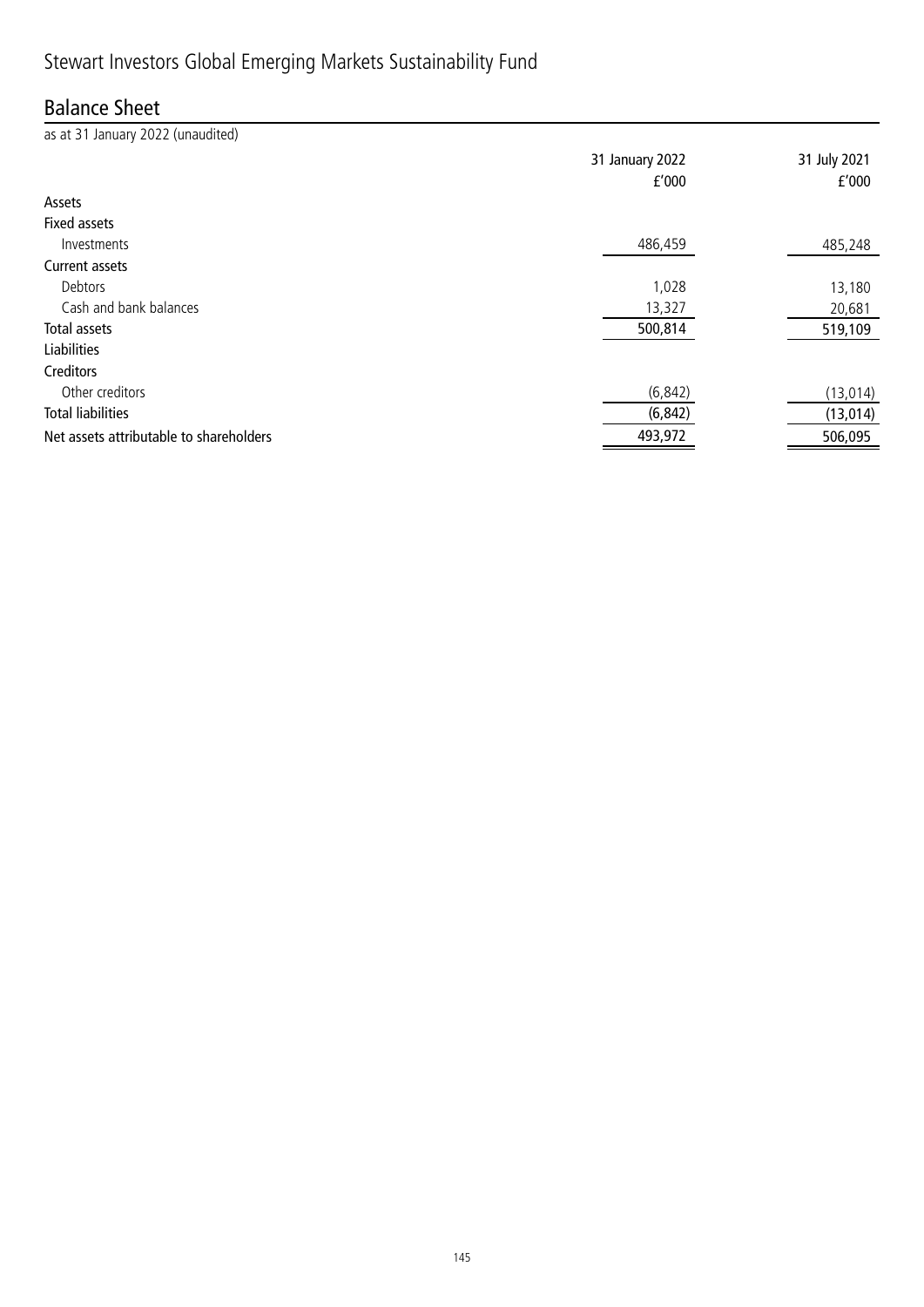### Distribution Tables

for the period ended 31 January 2022 (unaudited)

#### Distribution in pence and cents per share

Group 1 Interim – Shares purchased prior to 1 August 2021

Group 2 Interim – Shares purchased between 1 August 2021 and 31 January 2022

#### Share class A Accumulation

|         |         |              | Distribution | Distribution |
|---------|---------|--------------|--------------|--------------|
|         | Net     |              | payable      | paid         |
|         | revenue | Equalisation | 31/03/2022   | 31/03/2021   |
| Group 1 | (p)     | (p)          | (p)          | (p)          |
| Interim |         |              |              | —            |
| Group 2 | (p)     | (p)          | (p)          | (p)          |
| Interim |         |              |              |              |
|         |         |              |              |              |

This share class is in deficit and therefore not making a distribution.

Share class B Accumulation

|         |         |              | Distribution             | Distribution |
|---------|---------|--------------|--------------------------|--------------|
|         | Net     |              | payable                  | paid         |
|         | revenue | Equalisation | 31/03/2022               | 31/03/2021   |
| Group 1 | (p)     | (p)          | (p)                      | (p)          |
| Interim |         |              |                          | 0.9179       |
| Group 2 | (p)     | (p)          | (p)                      | (p)          |
| Interim |         |              | $\overline{\phantom{m}}$ | 0.9179       |

This share class is in deficit and therefore not making a distribution.

Share class A Accumulation (EUR share class)

|         |         |              | <b>DISLINGUOTE</b> | <b>DISLINGUOIL</b> |
|---------|---------|--------------|--------------------|--------------------|
|         | Net     |              | payable            | paid               |
|         | revenue | Equalisation | 31/03/2022         | 31/03/2021         |
| Group 1 | (C)     | (C)          | (C)                | (c)                |
| Interim |         |              |                    | $\qquad \qquad -$  |
| Group 2 | (c)     | (c)          | (c)                | (c)                |
| Interim |         |              |                    |                    |
|         |         |              |                    |                    |

Distribution Distribution

This share class is in deficit and therefore not making a distribution.

Share class B Accumulation (EUR share class)

|         |         |              | Distribution             | Distribution |
|---------|---------|--------------|--------------------------|--------------|
|         | Net     |              | payable                  | paid         |
|         | revenue | Equalisation | 31/03/2022               | 31/03/2021   |
| Group 1 | (C)     | (c)          | (C)                      | (c)          |
| Interim |         |              |                          | 0.1310       |
| Group 2 | (c)     | (c)          | (C)                      | (c)          |
| Interim |         |              | $\overline{\phantom{0}}$ | 0.1310       |

This share class was fully redeemed on 23 September 2021.

#### Corporate tax for all share classes (unaudited)

A shareholder liable to corporation tax receives this distribution, excluding equalisation, as follows:

Interim – 100.00% of the dividend is received as franked investment income.

Interim – 0.00% of the dividend is received as an annual payment (non-foreign element) received after the deduction of income tax at the lower rate and is liable to corporation tax. The tax deemed to be deducted is treated as income tax.

Interim – 0.00% of the dividend is received as an annual payment (foreign element) received after the deduction of income tax at the lower rate and is liable to corporation tax. It is treated as foreign income in the hands of the corporate investor and is liable to corporation tax. The associated deemed tax is treated as foreign tax in the hands of the investor, who may be able to claim double tax relief. Investors cannot reclaim any of this deemed tax on the foreign element from HM Revenue & Customs.

Shareholders should consult their professional advisers for any advice regarding their tax position.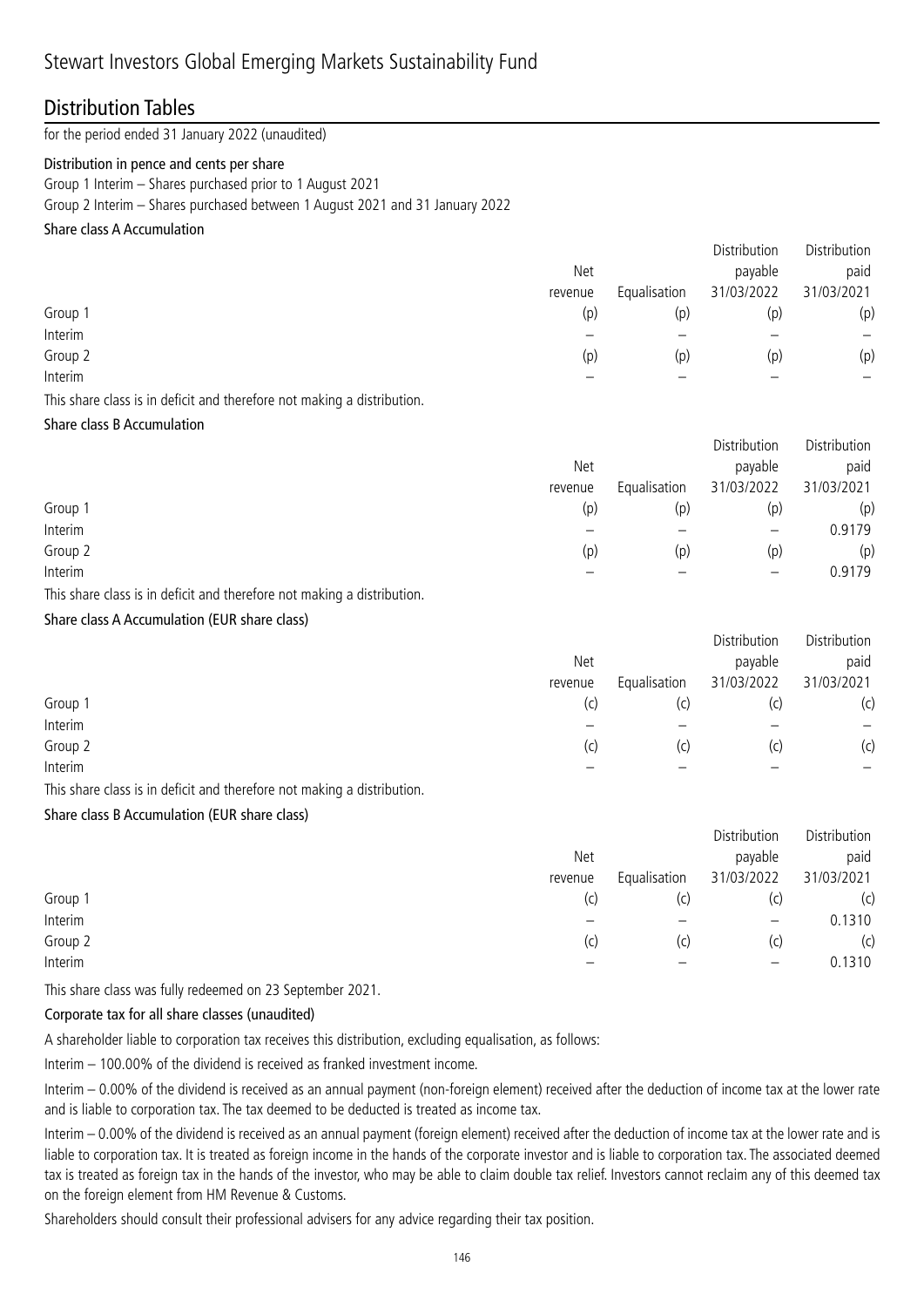## Authorised Fund Manager's Report

for the period ended 31 January 2022 (unaudited)

### Investment Objective and Policy

The Fund aims to achieve capital growth over the long term (at least five years).

The Fund invests in a diversified portfolio of equity or equity-related securities of large and mid-capitalisation companies which are listed, traded or dealt in on any of the Regulated Markets worldwide.

The word "Leaders" in the name of the Fund refers to the focus on large and mid- capitalisation companies. Large and mid-capitalisation companies are currently defined for the purposes of this policy as companies with a minimum market capitalisation of US\$1 billion and a minimum free float of US\$500 million at the time of the Fund's first investment. This represents a minimum threshold; the Manager generally targets companies with substantially higher market capitalisations. The Manager will only establish an initial position in a company when it is above these threshold levels but, if market movements drive the company below the thresholds, the Manager is not forced to sell and is able to increase the holding in the company if, in the Manager's opinion, this presents an opportunity to add to the position.

The Fund is not managed to a benchmark and may have exposure to developed or Emerging Markets whilst maintaining its geographical diversity.

The Fund invests in quality companies which are positioned to benefit from, and contribute to, sustainable development.

The Manager assesses quality by understanding:

- i. the quality of management which includes integrity, attitude to environmental and social impacts, corporate governance, long-term performance, attitude to risk and alignment with minority shareholders. The Manager has a preference for stable, long-term (often multiple generational) stewards leading the company;
- ii. the quality of the franchise which includes the social usefulness of the products or services, their environmental impacts and efficiency, and responsible business practices; and
- iii. the quality of the financials which includes financial performance over the economic cycle, cash flows and debt, with a preference for net cash balance sheets (i.e. companies whose cash resources exceed their debt).

The investment policy of the Fund may be achieved by investing up to 10% of its Net Asset Value in other collective investment schemes, including in collective investment schemes managed by the ACD or its associates, and/or other Funds of the Company.

Emerging Markets are defined as countries which are not classified as developed markets by MSCI or FTSE, or which are categorised by the World Bank as middle or low-income, or which are not members of the Organisation for Economic Co-operation and Development.

Where the Manager is unable to identify investment opportunities at appropriate valuations from time to time, the Fund may hold cash and Near Cash Assets in different currencies.

The Fund may use derivatives for efficient portfolio management purposes only.

#### Risks and reward profile

|                                              | $\leftarrow$ Lower Risk |                           |  |  |  |                            | Higher Risk $\rightarrow$ |  |
|----------------------------------------------|-------------------------|---------------------------|--|--|--|----------------------------|---------------------------|--|
|                                              |                         | Potentially Lower Rewards |  |  |  | Potentially Higher Rewards |                           |  |
| Share class A Accumulation                   |                         |                           |  |  |  |                            |                           |  |
| Share class B Accumulation                   |                         |                           |  |  |  |                            |                           |  |
| Share class A Accumulation (EUR share class) |                         |                           |  |  |  |                            |                           |  |
| Share class B Accumulation (EUR share class) |                         |                           |  |  |  |                            |                           |  |

- The synthetic risk reward indicator (the SRRI) rating is not a measure of the risk of you losing your investment, but describes how much the value of the Fund went up and down in the past;
- The SRRI rating is based on historical data, which may not be a reliable indication of the future risks and rewards of the Fund;
- The Manager cannot guarantee that the rating of the Fund will remain the same; it may change over time;
- Even the lowest rating of 1 does not mean a risk-free investment;
- On a scale of 1 (less risky) to 7 (riskier), this Fund has a rating of 5 due to its past performance (or representative data) and the nature of its investments. Shares with a rating of 5 might have higher risks, but also higher returns;
- Risk is taken in order to make a higher potential return; the more risk a Fund takes, the higher the potential return, but the greater the risk of loss; and
- The value of the Fund and its return is not guaranteed and may fall as well as rise. You may get back less than you originally invested.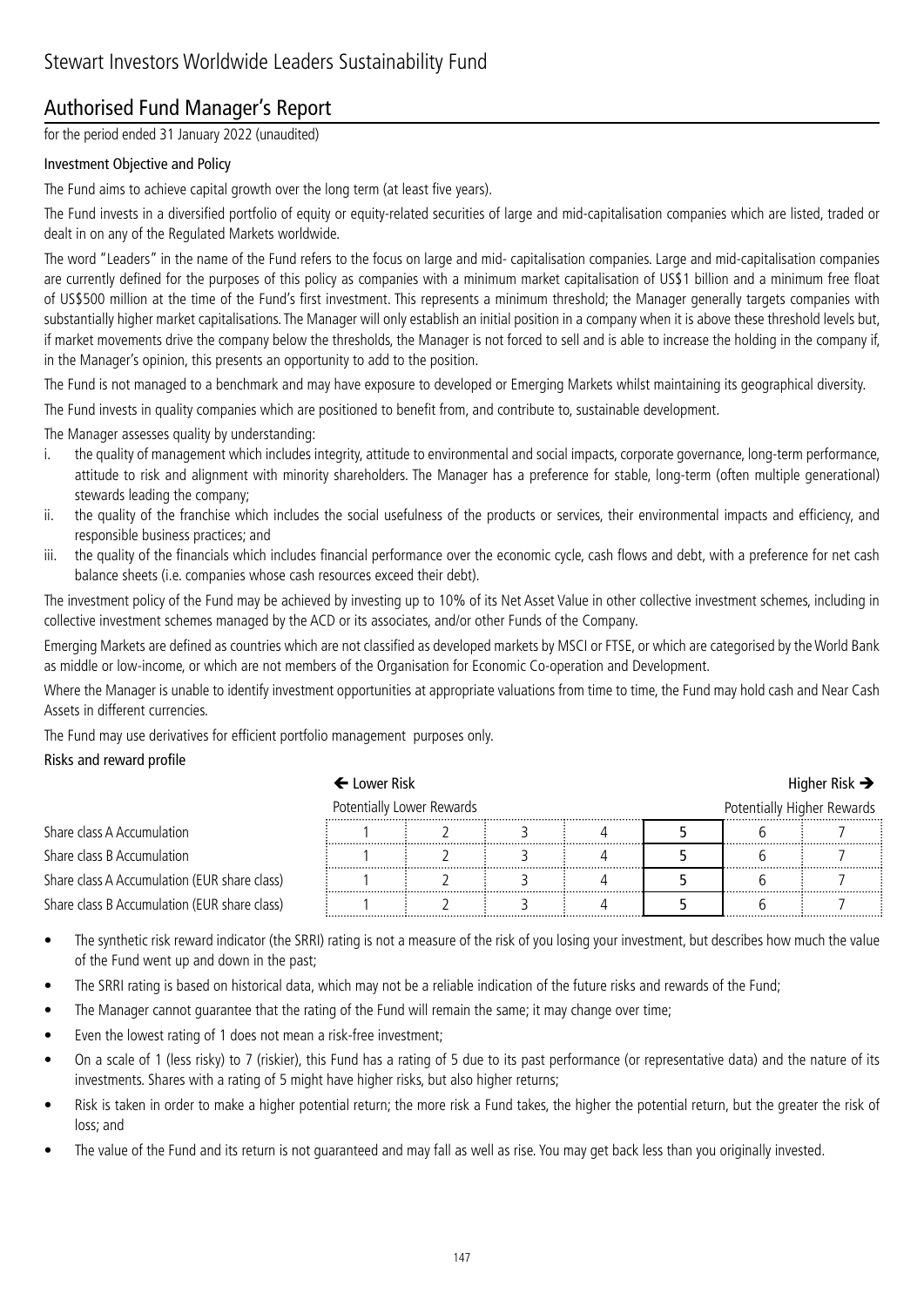## Authorised Fund Manager's Report (continued)

for the period ended 31 January 2022 (unaudited)

The Fund might also experience the following risks:

Emerging Market risk: Emerging Markets tend to be more sensitive to economic and political conditions than developed markets. Other factors include greater liquidity risk, restrictions on investment or transfer of assets, failed/delayed settlement and difficulties valuing securities.

Currency risk: The Fund invests in assets which are denominated in other currencies; changes in exchange rates will affect the value of the Fund and could create losses. Currency control decisions made by governments could affect the value of the Fund's investments and could cause the Fund to defer or suspend redemptions of its shares.

Concentration risk: The Fund invests in a relatively small number of companies which may be riskier than a Fund that invests in a large number of companies.

Smaller companies risk: Investments in smaller companies may be riskier and more difficult to buy and sell than investments in larger companies.

For further information on risks, please refer to the Risk Factors section in the Company's Prospectus.

#### Performance

The Fund decreased by 1.6% in sterling terms over the 6 months and has provided cumulative returns of 36.8% and 52.3% over three and five years respectively to 31 January 2022 (net of fees and tax for the B GBP Accumulation share class).

US-listed information technology company, Arista Networks, performed well on strong demand. Indian automotive and farm equipment group Mahindra & Mahindra gained as it delivered strong sales and earnings growth, and US-listed Fortinet was a strong performer, continuing the company's multi-year journey of taking market share in cybersecurity.

Natura & Co Holdings, declined due to perceptions of macroeconomic risk in Brazil. Philips suffered, following a product recall for its ventilator devices and the subsequent provisioning for remediation. Danish healthcare company Coloplast also suffered from market rotation away from the healthcare sector.

#### Portfolio Changes

The Fund purchased Natura & Co Holdings, a Brazilian home and personal-care company which the Manager has long admired for its leadership on sustainability issues. The Fund purchased a leading Japanese online platform which sells maintenance, repair and operations products and has a growing footprint across the Asia Pacific region. The Fund also purchased a US-listed supplier of process control and yield management solutions for the semiconductor and nanoelectronics industries.

The Fund sold Microsoft on concerns over potential future regulatory risks. The Fund sold Alcon on concerns over growth potential. The Fund also sold Nestlé on concerns over the level of future growth the investment offered, in tandem with high valuations.

#### **Outlook**

The Manager remains firmly committed to their investment philosophy. They continue to focus on high-quality companies that contribute to, and benefit from, a more sustainable future.

| Cumulative performance as at 31 January 2022 |       |       |            |            |            |            |            |
|----------------------------------------------|-------|-------|------------|------------|------------|------------|------------|
| Time                                         |       | 6     |            | 3          |            | 10         | Since      |
| period                                       | mths  | mths  | vr         | yrs        | yrs        | yrs        | launch     |
| Fund return %                                | (7.3) | (1.6) | 8.3        | 36.8       | 52.3       | 195.7      | 567.5      |
| Benchmark return %                           | (1.4) | 3.3   | 15.9       | 50.7       | 70.0       | 236.8      | 381.1      |
| Discrete performance as at 31 January 2022   |       |       |            |            |            |            |            |
| Time                                         |       |       | 12 mths to | 12 mths to | 12 mths to | 12 mths to | 12 mths to |
| period                                       |       |       | 31/01/22   | 31/01/21   | 31/01/20   | 31/01/19   | 31/01/18   |
| Fund return %                                |       |       | 8.3        | 16.0       | 9.0        | 1.4        | 9.8        |
| Benchmark return %                           |       |       | 15.9       | 12.3       | 15.8       | 0.0        | 12.8       |

Benchmark: MSCI AC World Index.

IA Sector: Global.

Performance is based on share class B Accumulation (GBP), as this is considered to be the Fund's primary share class.

Performance data is calculated on a net basis by deducting fees incurred at Fund level (e.g. the management fee and other Fund expenses), save that it does not take account of initial charges or switching fees (if any). Income reinvested is included on a net of tax basis.

Past performance should not be used as a guide to future performance, which is not guaranteed.

Please note that the Stewart Investors Worldwide Leaders Sustainability Fund share class A Accumulation launched on 30 July 1999. For historic performance of this share class, please see the factsheets by visiting www.firstsentierinvestors.com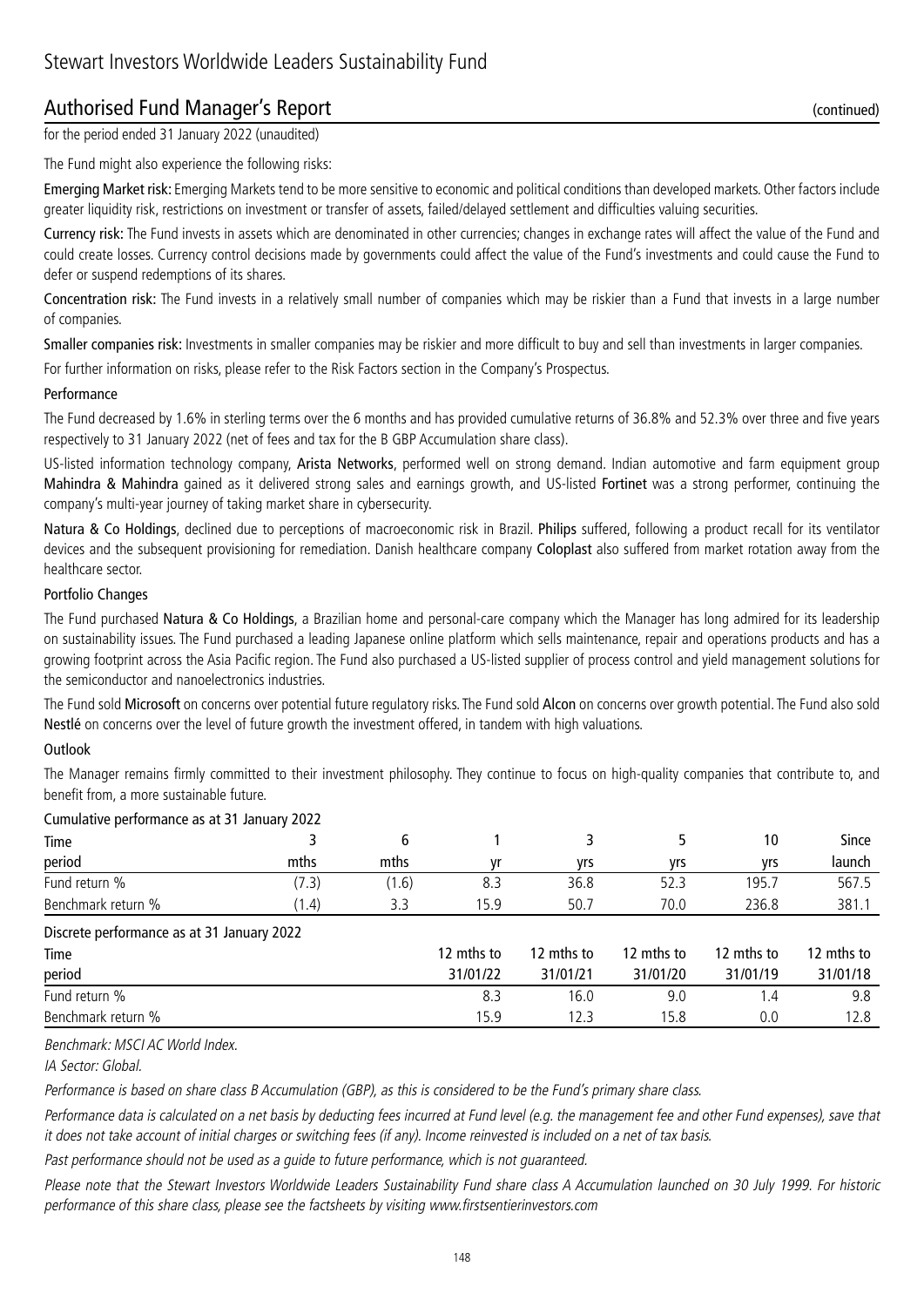## Authorised Fund Manager's Report (continued)

for the period ended 31 January 2022 (unaudited)

### Ten largest holdings

|                             | 31 January 2022 |                                  | 31 July 2021 |
|-----------------------------|-----------------|----------------------------------|--------------|
| Stock name                  | % of Fund       | Stock name                       | % of Fund    |
| Fortinet                    | 5.90            | Fortinet                         | 6.80         |
| Mahindra & Mahindra         | 5.08            | <b>BioMerieux</b>                | 4.19         |
| <b>BioMerieux</b>           | 5.04            | Hoya                             | 4.07         |
| Costco Wholesale            | 4.78            | <b>Tata Consultancy Services</b> | 3.93         |
| Deutsche Post (Regd.)       | 4.64            | Mahindra & Mahindra              | 3.77         |
| Tata Consultancy Services   | 4.17            | ANSYS                            | 3.62         |
| ANSYS                       | 3.56            | Halma                            | 3.60         |
| Unicharm                    | 3.50            | Costco Wholesale                 | 3.48         |
| Housing Development Finance | 3.45            | Coloplast 'B'                    | 3.38         |
| Synopsys                    | 3.36            | Synopsys                         | 3.38         |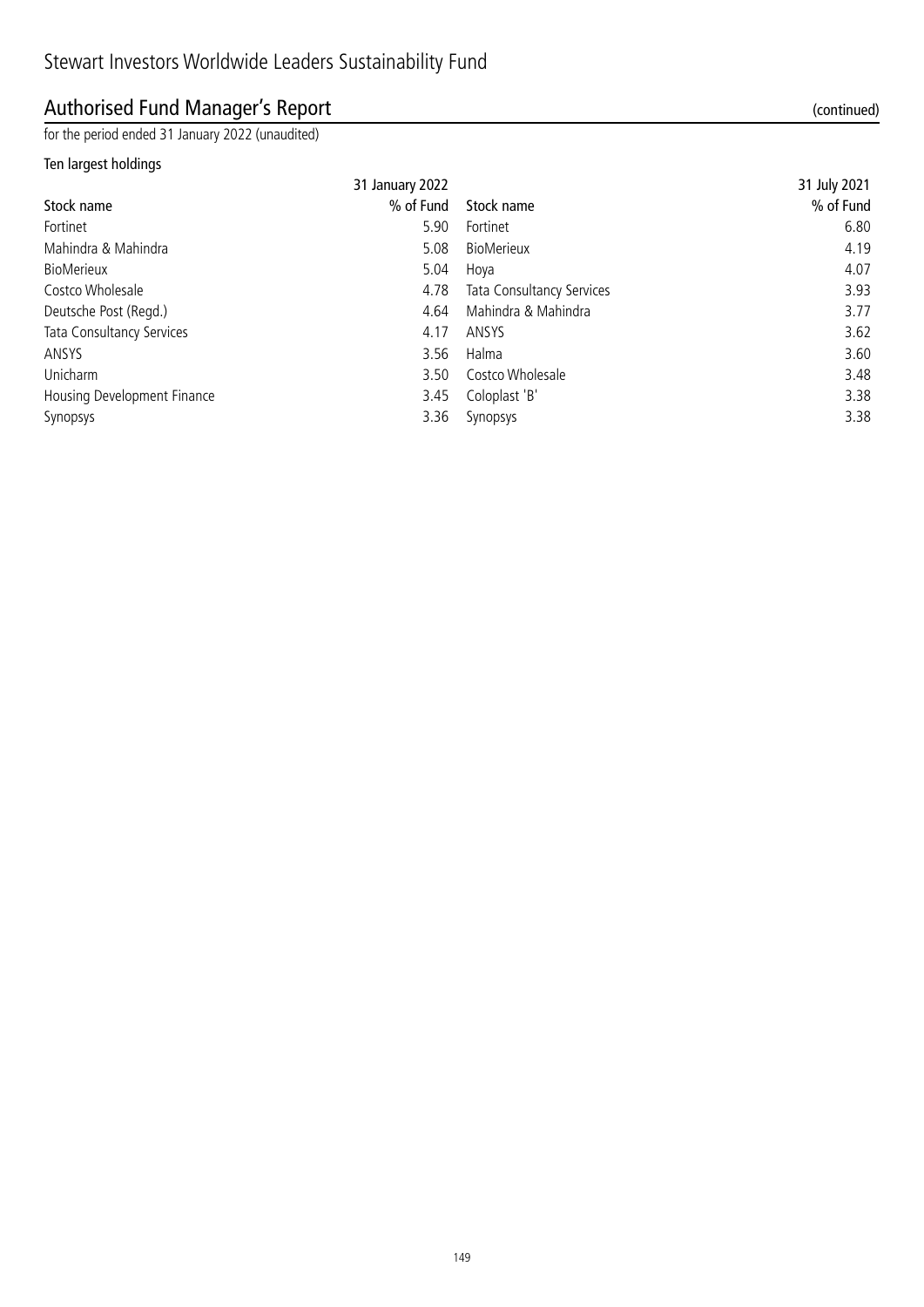## Portfolio Statement

as at 31 January 2022 (unaudited)

|                |                                    | Market | Total             |
|----------------|------------------------------------|--------|-------------------|
|                |                                    | Value  | <b>Net Assets</b> |
| Holdings       |                                    | f'000  | $\frac{0}{0}$     |
|                | DENMARK (3.38%*)                   | 1,275  | 2.88              |
|                | 11,843 Coloplast 'B'               | 1,275  | 2.88              |
|                | FRANCE (4.19%*)                    | 2,227  | 5.04              |
|                | 25,640 BioMerieux                  | 2,227  | 5.04              |
|                | GERMANY (6.32%*)                   | 4,015  | 9.08              |
|                | 46,662 Deutsche Post (Regd.)       | 2,054  | 4.64              |
|                | 45,363 Infineon Technologies       | 1,365  | 3.09              |
|                | 7,968 Knorr-Bremse                 | 596    | 1.35              |
|                | NETHERLANDS (2.74%*)               | 982    | 2.22              |
|                | 39,982 Koninklijke Philips         | 982    | 2.22              |
|                | SWITZERLAND (5.03%*)               | 331    | 0.75              |
|                | 1,798 Schindler (Regd.)            | 331    | 0.75              |
|                | UNITED KINGDOM (3.60%*)            | 1,476  | 3.34              |
| 59,132 Halma   |                                    | 1,476  | 3.34              |
|                | AUSTRALIA (3.20%*)                 | 1,237  | 2.80              |
| 9,048 CSL      |                                    | 1,237  | 2.80              |
|                | HONG KONG (1.02%*)                 | 410    | 0.93              |
|                | 33,500 Techtronic Industries       | 410    | 0.93              |
|                | INDIA (12.77%*)                    | 6,884  | 15.58             |
|                | 60,549 Housing Development Finance | 1,523  | 3.45              |
|                | 68,546 Kotak Mahindra Bank         | 1,271  | 2.88              |
|                | 254,652 Mahindra & Mahindra        | 2,246  | 5.08              |
|                | 49,312 Tata Consultancy Services   | 1,844  | 4.17              |
|                | JAPAN (7.41%*)                     | 3,041  | 6.88              |
| 11,100 Hoya    |                                    | 1,059  | 2.39              |
|                | 36,300 MonotaRo                    | 436    | 0.99              |
|                | 54,000 Unicharm                    | 1,546  | 3.50              |
|                | TAIWAN (1.55%*)                    |        |                   |
|                | BRAZIL (0.00%*)                    | 681    | 1.54              |
| 213,600 Natura |                                    | 681    | 1.54              |
|                | CANADA (3.04%*)                    | 1,015  | 2.30              |
|                | 803 Constellation Software         | 1,015  | 2.30              |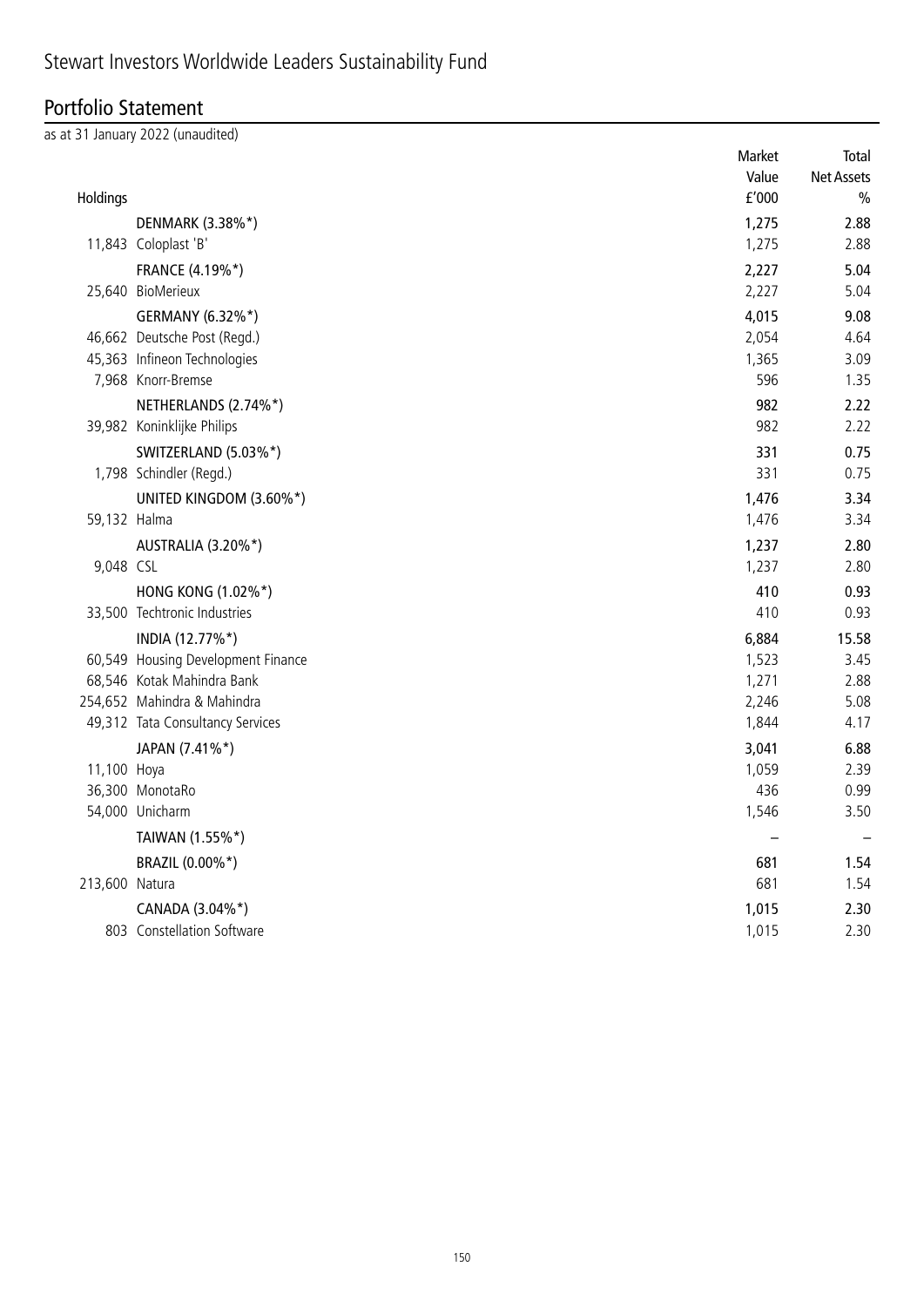## Stewart Investors Worldwide Leaders Sustainability Fund

### Portfolio Statement (continued)

|             | as at 31 January 2022 (unaudited)            |        |                   |
|-------------|----------------------------------------------|--------|-------------------|
|             |                                              | Market | Total             |
|             |                                              | Value  | <b>Net Assets</b> |
| Holdings    |                                              | f'000  | $\frac{0}{0}$     |
|             | UNITED STATES (44.04%*)                      | 18,225 | 41.23             |
|             | 559 Adobe Systems                            | 223    | 0.50              |
|             | 6,219 ANSYS                                  | 1,574  | 3.56              |
|             | 11,798 Arista Networks                       | 1,093  | 2.47              |
|             | 11,441 Cognex                                | 566    | 1.28              |
|             | 6,950 Copart                                 | 669    | 1.51              |
|             | 5,619 Costco Wholesale                       | 2,114  | 4.78              |
|             | 14,239 Edwards Lifesciences                  | 1,159  | 2.62              |
|             | 7,809 Expeditors International of Washington | 666    | 1.51              |
|             | 20,696 Fastenal                              | 874    | 1.98              |
|             | 11,777 Fortinet                              | 2,606  | 5.90              |
| 4,075 Graco |                                              | 220    | 0.50              |
|             | 1,565 Illumina                               | 406    | 0.92              |
|             | 9,641 Jack Henry & Associates                | 1,205  | 2.73              |
| 1,404 KLA   |                                              | 407    | 0.92              |
|             | 1,253 Masimo                                 | 205    | 0.46              |
|             | 2,979 Old Dominion Freight Line              | 670    | 1.52              |
|             | 315 Shopify                                  | 226    | 0.51              |
|             | 6,411 Synopsys                               | 1,483  | 3.36              |
|             | 3,380 Texas Instruments                      | 452    | 1.02              |
|             | 2,168 Veeva Systems                          | 382    | 0.86              |
|             | 4,870 Watsco                                 | 1,025  | 2.32              |
|             | Portfolio of investments                     | 41,799 | 94.57             |
|             | Net other assets                             | 2,398  | 5.43              |
|             | Total net assets                             | 44,197 | 100.00            |

All investments held are listed, unless otherwise stated.

For the purposes of the portfolio holdings analysis, securities are shown based on their country of listing.

\* Comparative figures shown in brackets relate to 31 July 2021.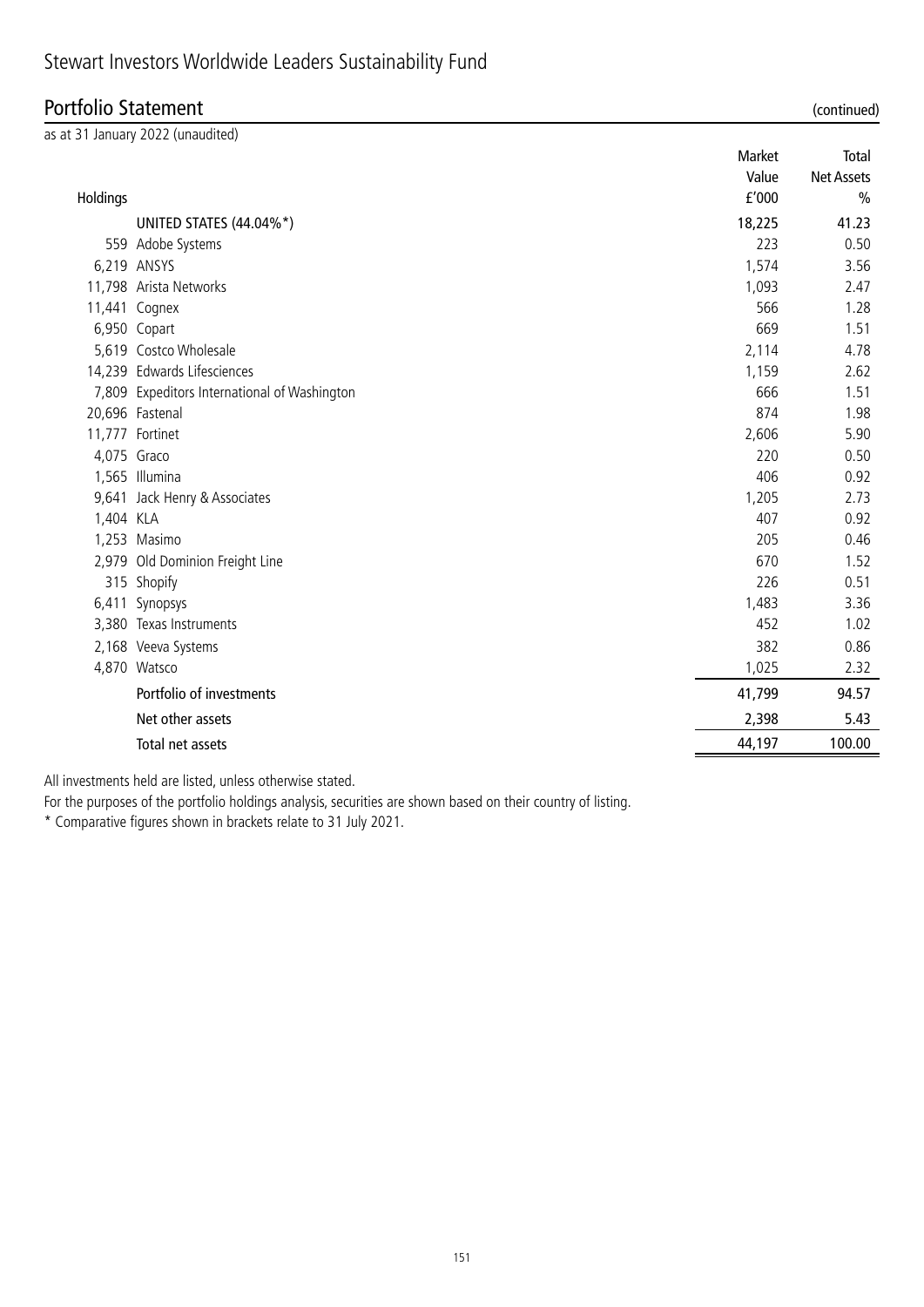### Comparative Table

for the period ended 31 January 2022 (unaudited)

### Net Asset Value and Operating Charges Figure

| Interim         | Final        | Final        | Final        |
|-----------------|--------------|--------------|--------------|
| 31 January 2022 | 31 July 2021 | 31 July 2020 | 31 July 2019 |
|                 |              |              |              |
| 9,699           | 9,331        | 9.701        | 11,551       |
| 1,660,264       | 1,580,632    | 2,001,566    | 2,440,243    |
| 584.21          | 590.32       | 484.65       | 473.35       |
| 1.45%           | 1.45%        | 1.72%        | 1.75%        |
| $0.06\%$        | 0.07%        | 0.12%        | $0.07\%$     |
|                 |              |              |              |
| 660.43          | 592.76       | 496.03       | 480.55       |
| 563.39          | 482.94       | 391.99       | 417.66       |
|                 |              |              |              |

\*\* The ACD's periodic charge was reduced to 1.20% from 1 July 2020.

|                                       | <b>Interim</b>  | Final        | Final        | Final        |  |
|---------------------------------------|-----------------|--------------|--------------|--------------|--|
|                                       | 31 January 2022 | 31 July 2021 | 31 July 2020 | 31 July 2019 |  |
| Share class B Accumulation            |                 |              |              |              |  |
| Closing net asset value (£'000)       | 33,918          | 35,940       | 23,402       | 25,418       |  |
| Closing number of shares              | 4,955,226       | 5,216,204    | 4,168,323    | 4,670,030    |  |
| Closing net asset value per share (p) | 684.48          | 689.02       | 561.44       | 544.27       |  |
| Operating charges**                   | 0.70%           | 0.70%        | 0.97%        | 1.00%        |  |
| Direct transaction costs              | $0.06\%$        | 0.07%        | 0.12%        | 0.07%        |  |
| Prices                                |                 |              |              |              |  |
| Highest share price                   | 772.62          | 691.79       | 574.55       | 552.54       |  |
| Lowest share price                    | 660.04          | 559.60       | 452.85       | 477.37       |  |

\*\* The ACD's periodic charge was reduced to 0.45% from 1 July 2020.

|                                              | Interim         | Final        | Final        | Final        |
|----------------------------------------------|-----------------|--------------|--------------|--------------|
|                                              | 31 January 2022 | 31 July 2021 | 31 July 2020 | 31 July 2019 |
| Share class A Accumulation (EUR share class) |                 |              |              |              |
| Closing net asset value ( $\epsilon$ '000)   | 694             | 4            | 6            | 138          |
| Closing number of shares                     | 307,659         | 1,703        | 3,296        | 82,370       |
| Closing net asset value per share (c)        | 225.52          | 223.24       | 173.52       | 168.05       |
| Operating charges**                          | 1.45%           | 1.45%        | 1.79%        | 1.75%        |
| Direct transaction costs                     | $0.06\%$        | 0.07%        | 0.12%        | 0.07%        |
| Prices                                       |                 |              |              |              |
| Highest share price                          | 253.78          | 223.51       | 183.70       | 171.29       |
| Lowest share price                           | 218.50          | 172.51       | 139.43       | 152.62       |

\*\* The ACD's periodic charge was reduced to 1.20% from 1 July 2020.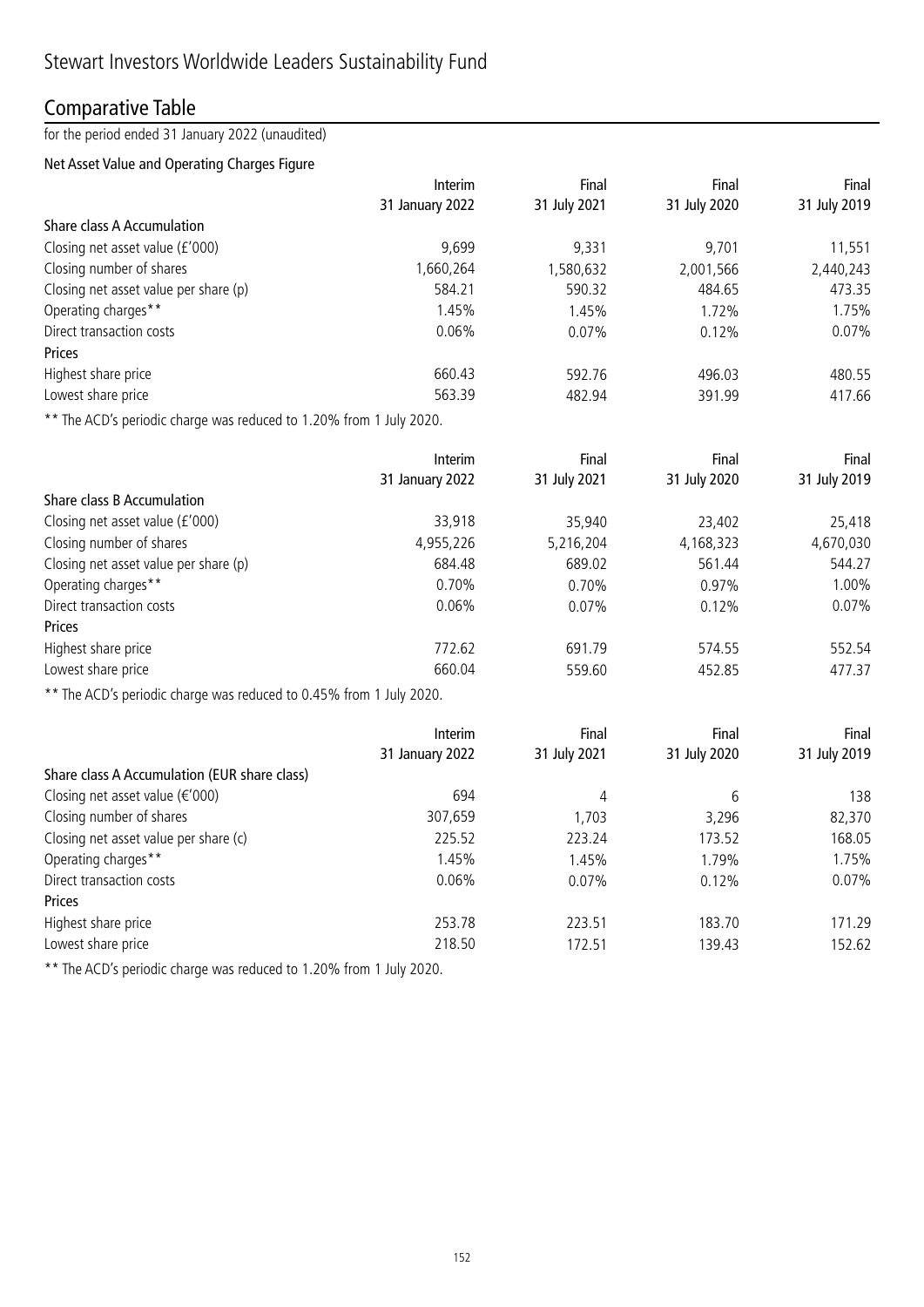## Comparative Table (continued)

for the period ended 31 January 2022 (unaudited)

### Net Asset Value and Operating Charges Figure

|                                              | Interim         | Final        |
|----------------------------------------------|-----------------|--------------|
|                                              | 31 January 2022 | 31 July 2021 |
| Share class B Accumulation (EUR share class) |                 |              |
| Closing net asset value $(\epsilon' 000)$    |                 |              |
| Closing number of shares                     |                 | 1,000        |
| Closing net asset value per share (c)        |                 | 127.13       |
| Operating charges                            |                 | $0.70\%$     |
| Direct transaction costs                     |                 | 0.07%        |
| <b>Prices</b>                                |                 |              |
| Highest share price                          | 136.59          | 127.27       |
| Lowest share price                           | 127.61          | 98.12        |

This share class was launched on 28 August 2020 and was fully redeemed on 23 September 2021.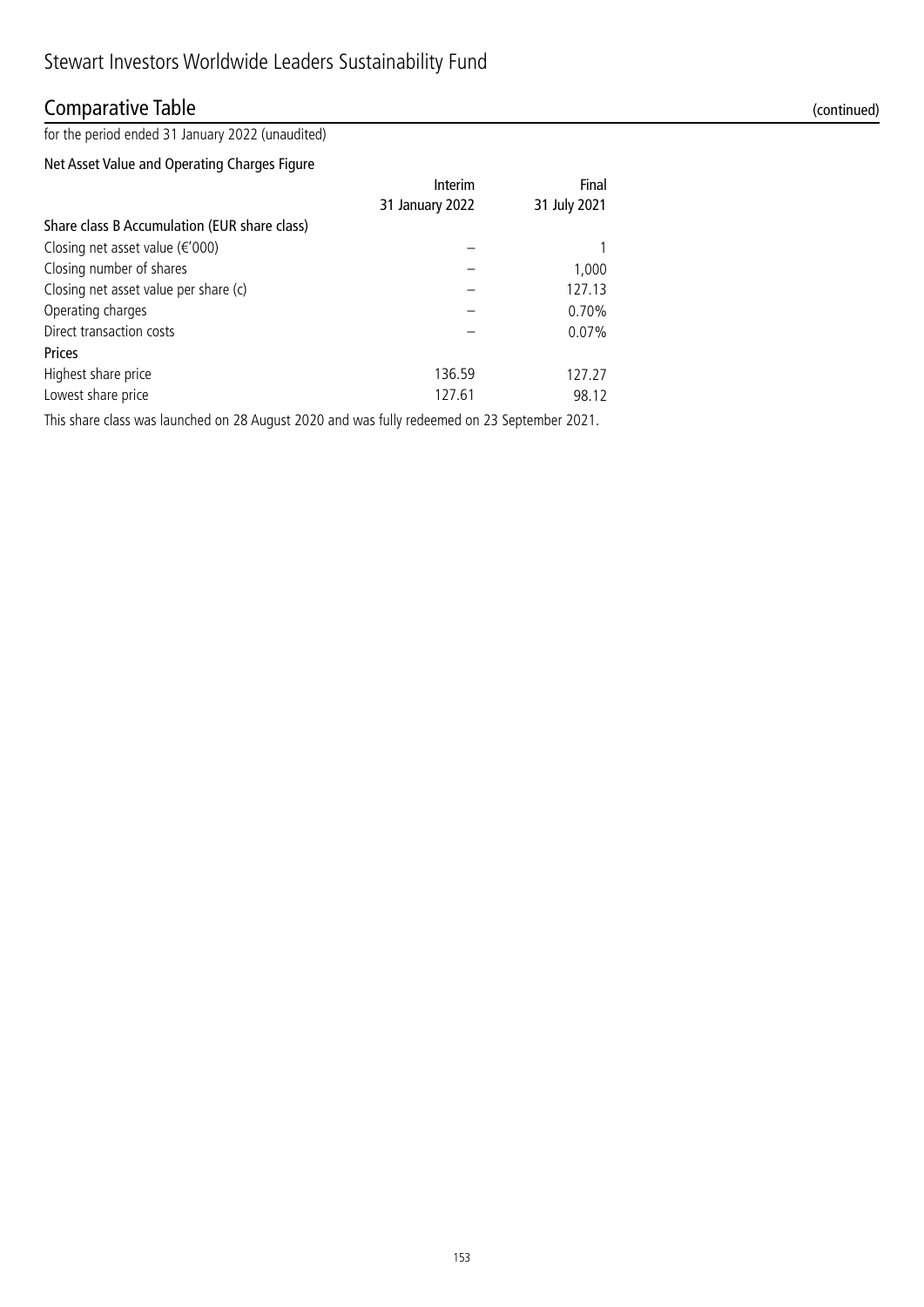### Statement of Total Return

for the period ended 31 January 2022 (unaudited)

|                                                                              | 31 January 2022 |       | 31 January 2021 |       |
|------------------------------------------------------------------------------|-----------------|-------|-----------------|-------|
|                                                                              | f'000           | f'000 | f'000           | f'000 |
| Income                                                                       |                 |       |                 |       |
| Net capital (losses)/gains                                                   |                 | (82)  |                 | 3,308 |
| Revenue                                                                      | 101             |       | 165             |       |
| Expenses                                                                     | (209)           |       | (162)           |       |
| Interest payable and similar charges                                         |                 |       | (2)             |       |
| Net (expense)/revenue before taxation for the period                         | (108)           |       |                 |       |
| Taxation                                                                     | (104)           |       | (186)           |       |
| Net expense after taxation for the period                                    |                 | (212) |                 | (185) |
| Total return before distributions                                            |                 | (294) |                 | 3,123 |
| <b>Distributions</b>                                                         |                 |       |                 | (12)  |
| Change in net assets attributable to shareholders from investment activities |                 | (294) |                 | 3,111 |

## Statement of Change in Net Assets Attributable to Shareholders

for the period ended 31 January 2022 (unaudited)

|                                                                              | 31 January 2022 |        | 31 January 2021 |        |
|------------------------------------------------------------------------------|-----------------|--------|-----------------|--------|
|                                                                              | f'000           | f'000  | f'000           | f'000  |
| Opening net assets attributable to shareholders                              |                 | 45,276 |                 | 33,109 |
| Amounts receivable on creation of shares                                     | 12.539          |        | 3,525           |        |
| Amounts payable on cancellation of shares                                    | (13, 347)       |        | (1, 404)        |        |
|                                                                              |                 | (808)  |                 | 2.121  |
| Dilution adjustment                                                          |                 | 23     |                 |        |
| Change in net assets attributable to shareholders from investment activities |                 | (294)  |                 | 3,111  |
| Retained distribution on accumulation shares                                 |                 |        |                 | 13     |
| Closing net assets attributable to shareholders                              |                 | 44,197 |                 | 38,354 |

Comparative information is provided for the Statement of Change in Net Assets Attributable to Shareholders. As this information is for the prior interim period, the net assets at the end of that period do not correspond to the net assets at the start of the current period.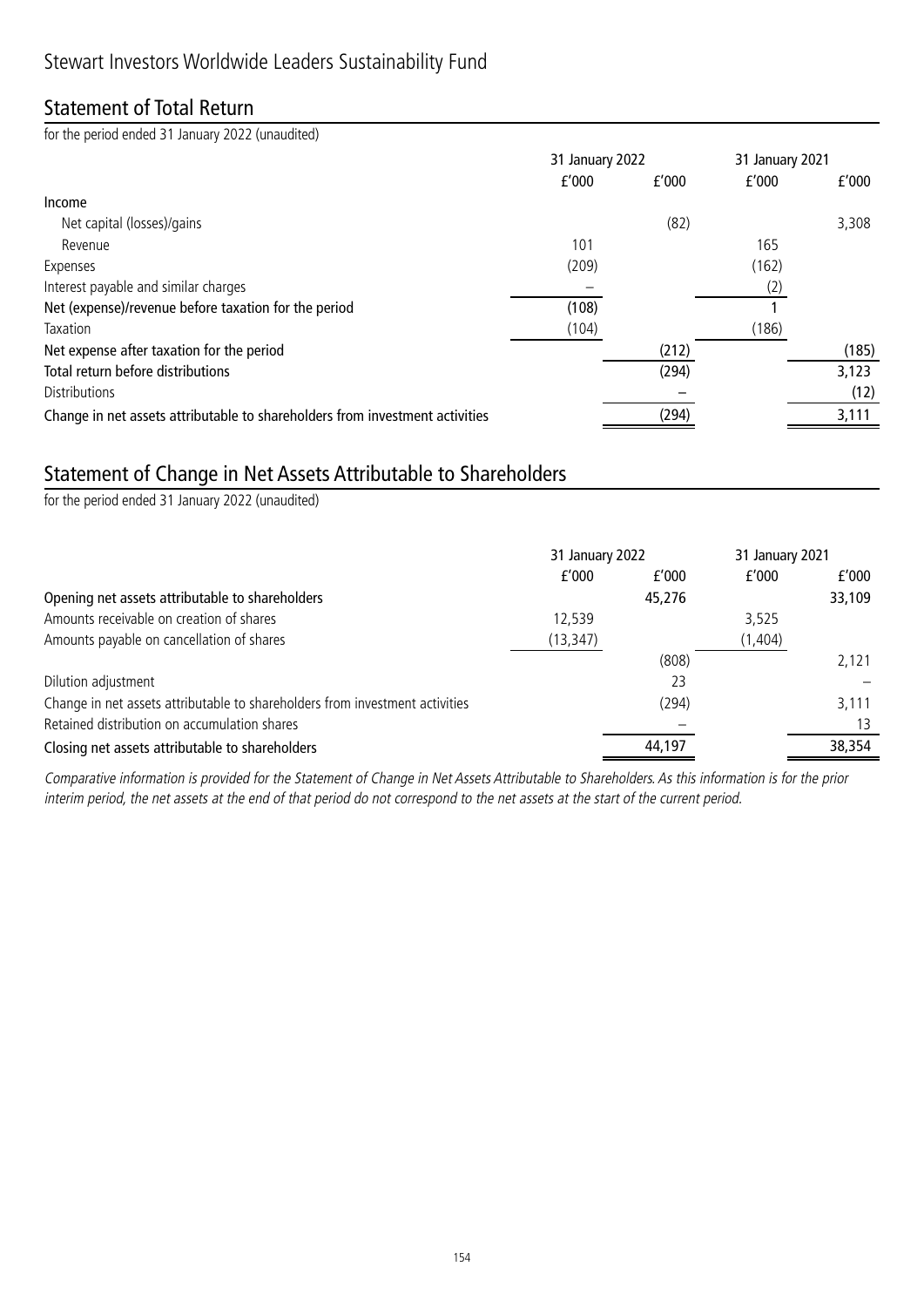## Stewart Investors Worldwide Leaders Sustainability Fund

## Balance Sheet

as at 31 January 2022 (unaudited) 31 January 2022 31 July 2021 £'000 £'000 Assets Fixed assets  $I$ nvestments  $41,799$  and  $44,500$ Current assets Debtors 884 803 Cash and bank balances 2,493 2,348 Total assets 45,176 47,651 Liabilities Creditors Other creditors (979) (2,375) Total liabilities (979) (2,375) Net assets attributable to shareholders and the state of the state of the 44,197 45,276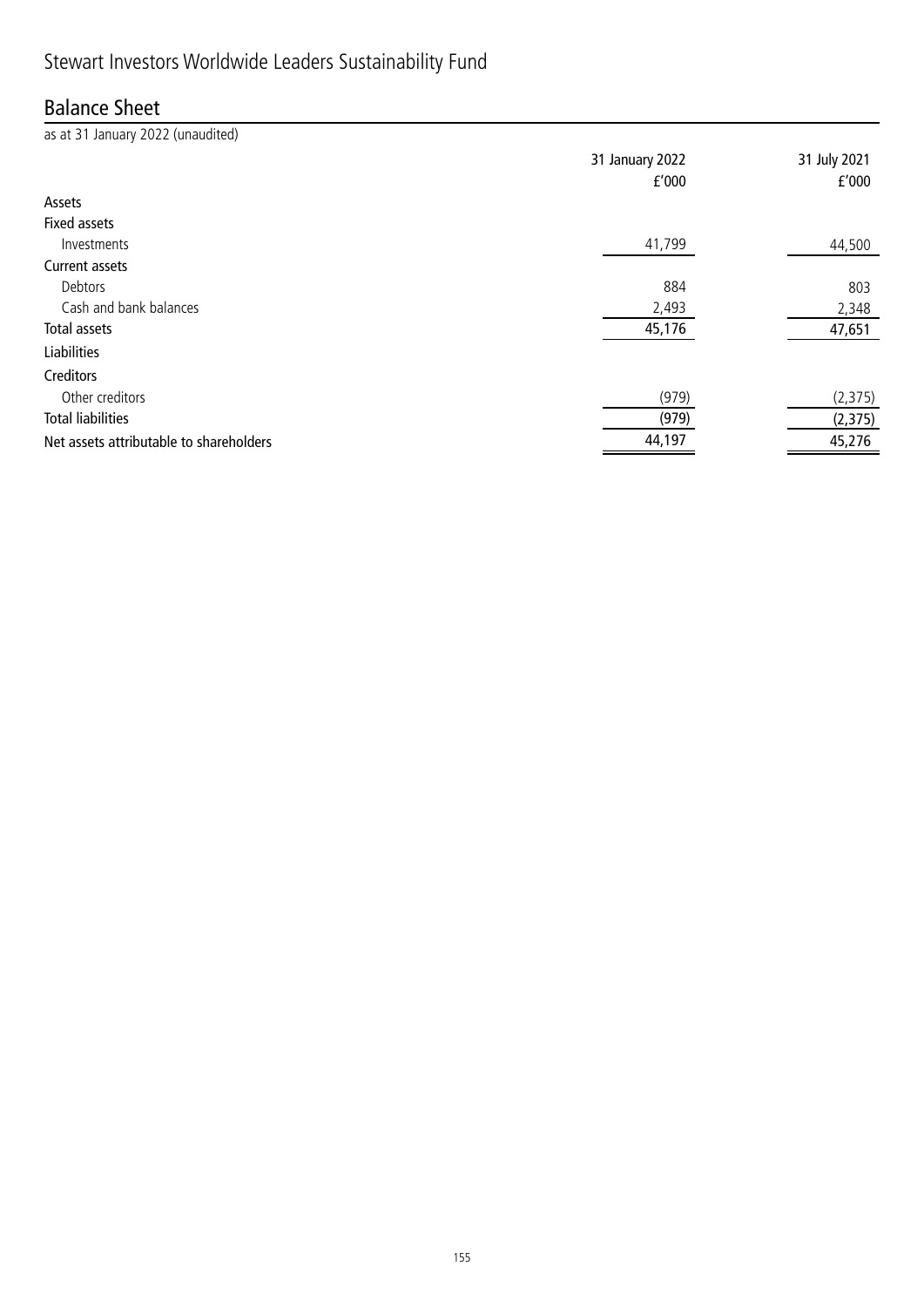### Distribution Tables

for the period ended 31 January 2022 (unaudited)

### Distribution in pence and cents per share

Group 1 Interim – Shares purchased prior to 1 August 2021

Group 2 Interim – Shares purchased between 1 August 2021 and 31 January 2022

### Share class A Accumulation

|         |         |              | Distribution | Distribution    |
|---------|---------|--------------|--------------|-----------------|
|         | Net     |              | payable      | paid            |
|         | revenue | Equalisation | 31/03/2022   | 31/03/2021      |
| Group 1 | (p)     | (p)          | (p)          | (p)             |
| Interim |         |              |              | $\qquad \qquad$ |
| Group 2 | (p)     | (p)          | (p)          | (p)             |
| Interim |         |              |              |                 |
|         |         |              |              |                 |

This share class is in deficit and therefore not making a distribution.

### Share class B Accumulation

|         | Net     |              | Distribution<br>payable | Distribution<br>paid |
|---------|---------|--------------|-------------------------|----------------------|
|         | revenue | Equalisation | 31/03/2022              | 31/03/2021           |
| Group 1 | (p)     | (p)          | (p)                     | (p)                  |
| Interim |         |              | $\qquad \qquad -$       | 0.2658               |
| Group 2 | (p)     | (p)          | (p)                     | (p)                  |
| Interim |         |              | –                       | 0.2658               |

This share class is in deficit and therefore not making a distribution.

### Share class A Accumulation (EUR share class)

|         | Net<br>revenue | Equalisation | Distribution<br>payable<br>31/03/2022 | Distribution<br>paid<br>31/03/2021 |
|---------|----------------|--------------|---------------------------------------|------------------------------------|
| Group 1 | (C)            | (c)          | (C)                                   | (c)                                |
| Interim |                |              |                                       |                                    |
| Group 2 | (C)            | (c)          | (C)                                   | (c)                                |
| Interim |                |              |                                       |                                    |
|         |                |              |                                       |                                    |

This share class is in deficit and therefore not making a distribution.

### Share class B Accumulation (EUR share class)

|         |         |              | Distribution | Distribution |
|---------|---------|--------------|--------------|--------------|
|         | Net     |              | payable      | paid         |
|         | revenue | Equalisation | 31/03/2022   | 31/03/2021   |
| Group 1 | (c)     | (C)          |              | (c)          |
| Interim |         |              |              |              |
| Group 2 | (c)     | (C)          | (C)          | (c)          |
| Interim |         |              |              |              |

This share class was fully redeemed on 23 September 2021.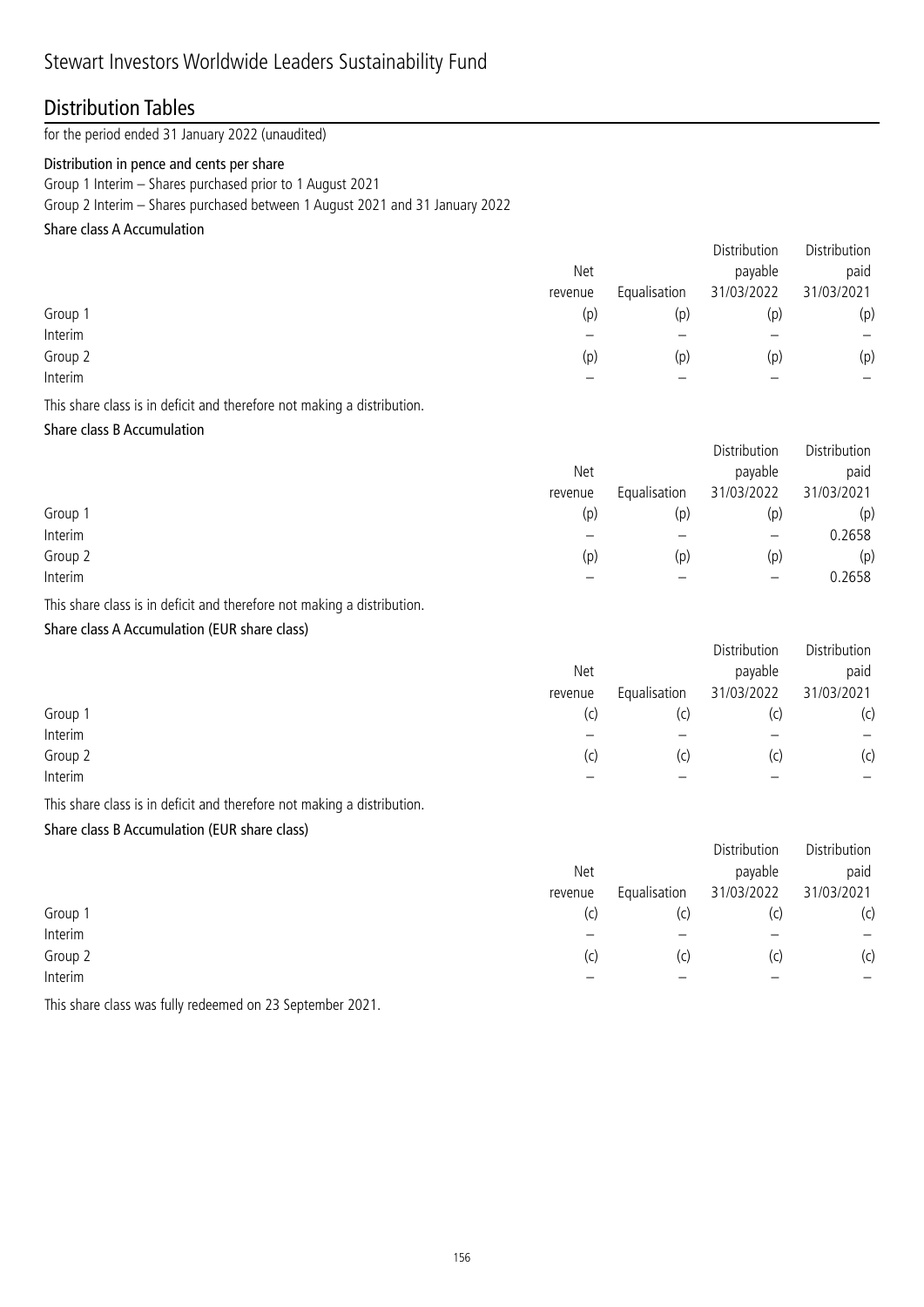### Distribution Tables (continued)

### Corporate tax for all share classes (unaudited)

A shareholder liable to corporation tax receives this distribution, excluding equalisation, as follows:

Interim – 100.00% of the dividend is received as franked investment income.

Interim – 0.00% of the dividend is received as an annual payment (non-foreign element) received after the deduction of income tax at the lower rate and is liable to corporation tax. The tax deemed to be deducted is treated as income tax.

Interim – 0.00% of the dividend is received as an annual payment (foreign element) received after the deduction of income tax at the lower rate and is liable to corporation tax. It is treated as foreign income in the hands of the corporate investor and is liable to corporation tax. The associated deemed tax is treated as foreign tax in the hands of the investor, who may be able to claim double tax relief. Investors cannot reclaim any of this deemed tax on the foreign element from HM Revenue & Customs.

Shareholders should consult their professional advisers for any advice regarding their tax position.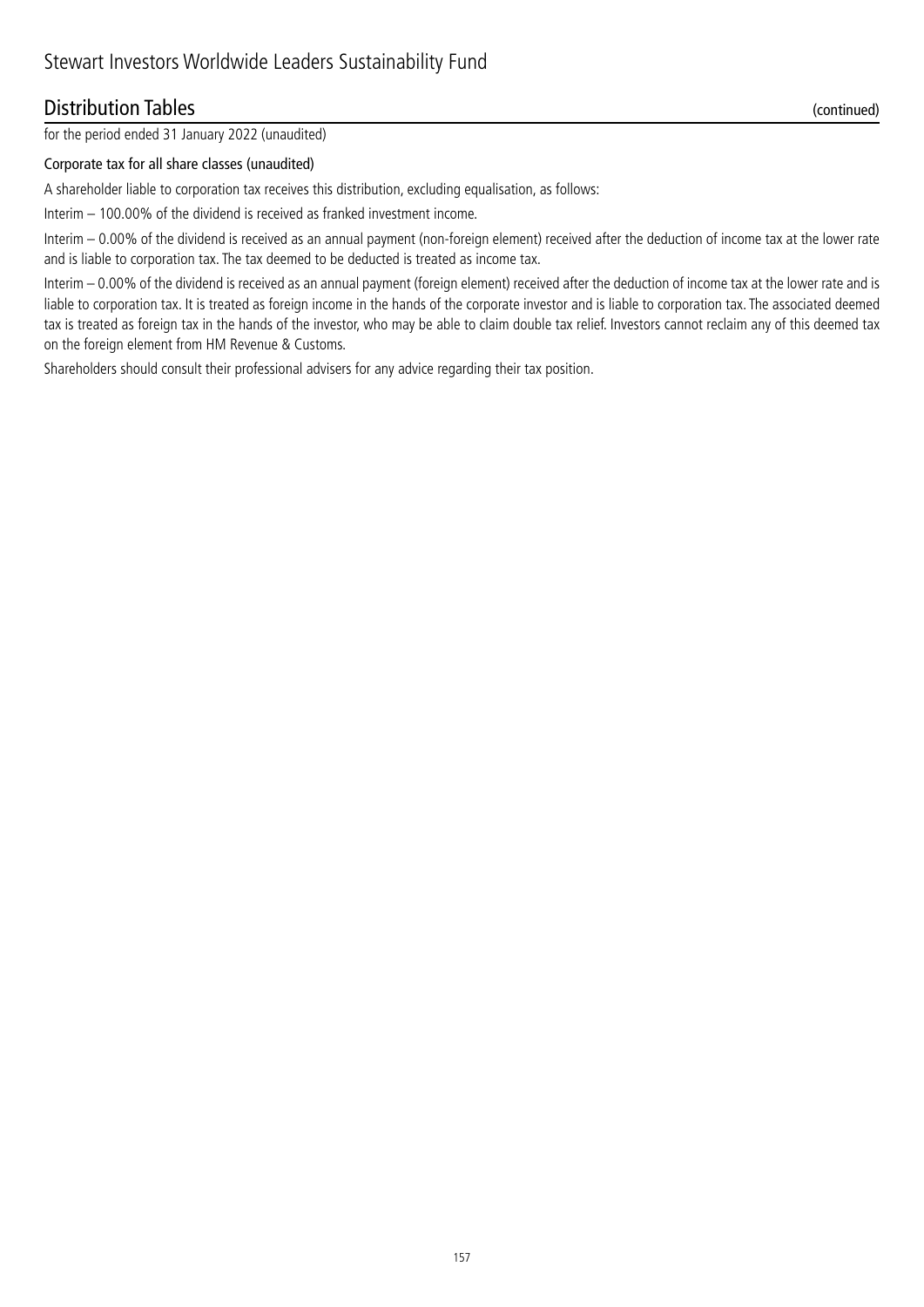## Authorised Fund Manager's Report

for the period ended 31 January 2022 (unaudited)

### Investment Objective and Policy

The Fund aims to achieve capital growth over the long term (at least five years).

The Fund invests in a diversified portfolio of equity or equity-related securities which are listed, traded or dealt in on any of the Regulated Markets worldwide.

The Fund is not managed to a benchmark and may have exposure to developed markets or Emerging Markets whilst maintaining its geographical diversity.

The Fund invests in quality companies which are positioned to benefit from, and contribute to, sustainable development.

The Manager assesses quality by understanding:

- i. the quality of management which includes integrity, attitude to environmental and social impacts, corporate governance, long-term performance, attitude to risk and alignment with minority shareholders. The Manager has a preference for stable, long-term (often multiple generational) stewards leading the company;
- ii. the quality of the franchise which includes the social usefulness of the products or services, their environmental impacts and efficiency, and responsible business practices; and
- iii. the quality of the financials which includes financial performance over the economic cycle, cash flows and debt, with a preference for net cash balance sheets (i.e. companies whose cash resources exceed their debt).

The investment policy of the Fund may be achieved by investing up to 10% of its Net Asset Value in other collective investment schemes, including in collective investment schemes managed by the ACD or its associates, and/or other Funds of the Company.

Emerging Markets are defined as countries which are not classified as developed markets by MSCI or FTSE, or which are categorised by the World Bank as middle or low-income, or which are not members of the Organisation for Economic Co-operation and Development.

Where the Manager is unable to identify investment opportunities at appropriate valuations from time to time, the Fund may hold cash and Near Cash Assets in different currencies.

The Fund may use derivatives for efficient portfolio management purposes only.

#### Risks and reward profile

| ← Lower Risk                                 |                           |  |  |  | Higher Risk $\rightarrow$  |  |  |
|----------------------------------------------|---------------------------|--|--|--|----------------------------|--|--|
|                                              | Potentially Lower Rewards |  |  |  | Potentially Higher Rewards |  |  |
| Share class A Accumulation                   |                           |  |  |  |                            |  |  |
| Share class A Income                         |                           |  |  |  |                            |  |  |
| Share class B Accumulation                   |                           |  |  |  |                            |  |  |
| Share class B Income                         |                           |  |  |  |                            |  |  |
| Share class A Accumulation (EUR share class) |                           |  |  |  |                            |  |  |
| Share class A Accumulation (USD share class) |                           |  |  |  |                            |  |  |
| Share class B Accumulation (USD share class) |                           |  |  |  |                            |  |  |
| Share class B Accumulation (EUR share class) |                           |  |  |  |                            |  |  |

- The synthetic risk reward indicator (the SRRI) rating is not a measure of the risk of you losing your investment, but describes how much the value of the Fund went up and down in the past;
- The SRRI rating is based on historical data, which may not be a reliable indication of the future risks and rewards of the Fund;
- The Manager cannot guarantee that the rating of the Fund will remain the same; it may change over time;
- Even the lowest rating of 1 does not mean a risk-free investment;
- On a scale of 1 (less risky) to 7 (riskier), this Fund has a rating of 5 due to its past performance and the nature of its investments. Shares with a rating of 5 might have higher risks, but also higher returns;
- Risk is taken in order to make a higher potential return; the more risk a Fund takes, the higher the potential return, but the greater the risk of loss; and
- The value of the Fund and its return is not guaranteed and may fall as well as rise. You may get back significantly less than you originally invested.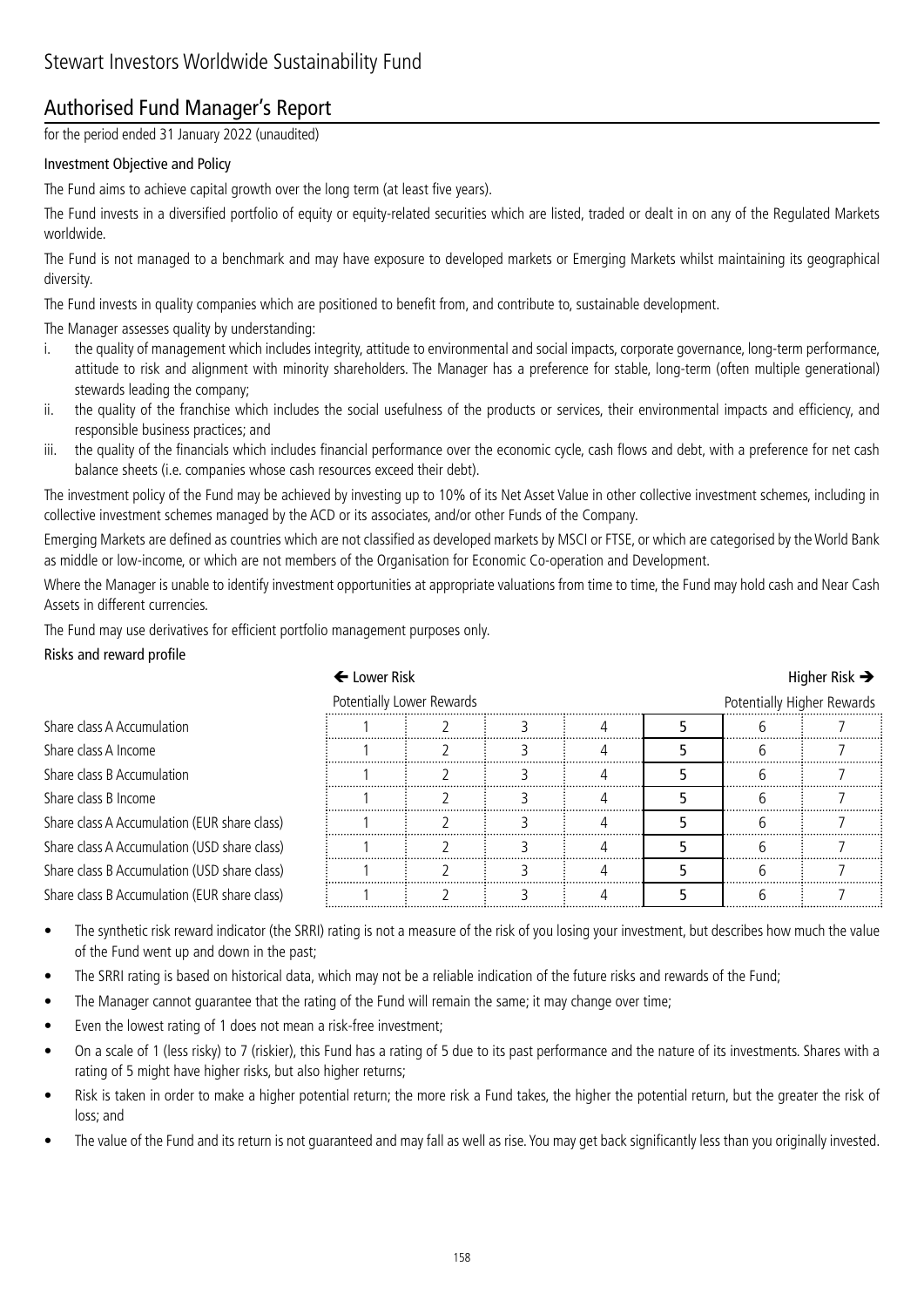## Authorised Fund Manager's Report (continued)

for the period ended 31 January 2022 (unaudited)

The Fund might also experience the following risks:

Emerging Market risk: Emerging Markets tend to be more sensitive to economic and political conditions than developed markets. Other factors include greater liquidity risk, restrictions on investment or transfer of assets, failed/delayed settlement and difficulties valuing securities.

Currency risk: The Fund invests in assets which are denominated in other currencies; changes in exchange rates will affect the value of the Fund and could create losses. Currency control decisions made by governments could affect the value of the Fund's investments and could cause the Fund to defer or suspend redemptions of its shares.

Smaller companies risk: Investments in smaller companies may be riskier and more difficult to buy and sell than investments in larger companies.

For further information on risks, please refer to the Risk Factors section in the Company's Prospectus.

#### Performance

The Fund decreased by 7.6% in sterling terms over the 6 months and has provided cumulative returns of 38.2% and 56.8% over three and five years respectively to 31 January 2022 (net of fees and tax for the B GBP Accumulation share class).

Information technology companies, Arista Networks, Fortinet and Tokyo Electron continued to perform well on strong demand.

Natura & Co Holdings, declined due to weak demand from a recession in its home market of Brazil. Italian-listed maker of diagnostic testing equipment, DiaSorin, suffered due to lower COVID test sales, and US-listed Illumina declined over concerns around the company's acquisition of GRAIL.

#### Portfolio Changes

The Fund purchased German-listed Nemetschek, an engineering and construction software-design company which should play a part in the shift towards a circular economy. The Fund also purchased Natura & Co Holdings, a home and personal-care company admired for its leadership on sustainability issues, and Veeva Systems, which is a US cloud-computing company focussed on pharmaceutical and life sciences industry applications.

The Fund sold Godrej Consumer on valuation concerns, as market expectations rose to extreme levels. The Fund also sold Taiwan Semiconductor Manufacturing on the belief it may struggle with future growth due to the cyclicality of the semiconductor industry, and Alcon on concerns over management's stewardship of the balance sheet and valuation.

#### **Outlook**

The Manager remains mindful that asset values will be challenged by the unwinding of assistance from central banks and government actions, and the inconsistent health of the real economy. That said, they are positive about the prospects for sustainable, quality companies as the Fund enters 2022, where a delicate balance remains between bond yields, interest rates and the fragility of real and consistent economic growth.

| Time                                       |        | 6     |            |            |            | 10         | Since      |
|--------------------------------------------|--------|-------|------------|------------|------------|------------|------------|
| period                                     | mths   | mths  | ۷r         | yrs        | yrs        | yrs        | launch     |
| Fund return %                              | (12.1) | (7.6) | 0.7        | 38.2       | 56.8       | n/a        | 186.1      |
| Benchmark return %                         | (1.4)  | 3.3   | 15.9       | 50.7       | 70.0       | n/a        | 210.1      |
| Discrete performance as at 31 January 2022 |        |       |            |            |            |            |            |
| Time                                       |        |       | 12 mths to | 12 mths to | 12 mths to | 12 mths to | 12 mths to |
| period                                     |        |       | 31/01/22   | 31/01/21   | 31/01/20   | 31/01/19   | 31/01/18   |
| Fund return %                              |        |       | 0.7        | 20.8       | 13.6       | (0.1)      | 13.7       |
| Benchmark return %                         |        |       | 15.9       | 12.3       | 15.8       | 0.0        | 12.8       |

#### Cumulative performance as at 31 January 2022

Benchmark: MSCI AC World Index.

IA Sector: Global.

Performance is based on share class B Accumulation (GBP), as this is considered to be the Fund's primary share class.

Performance data is calculated on a net basis by deducting fees incurred at Fund level (e.g. the management fee and other Fund expenses), save that it does not take account of initial charges or switching fees (if any). Income reinvested is included on a net of tax basis.

Past performance should not be used as a guide to future performance, which is not guaranteed.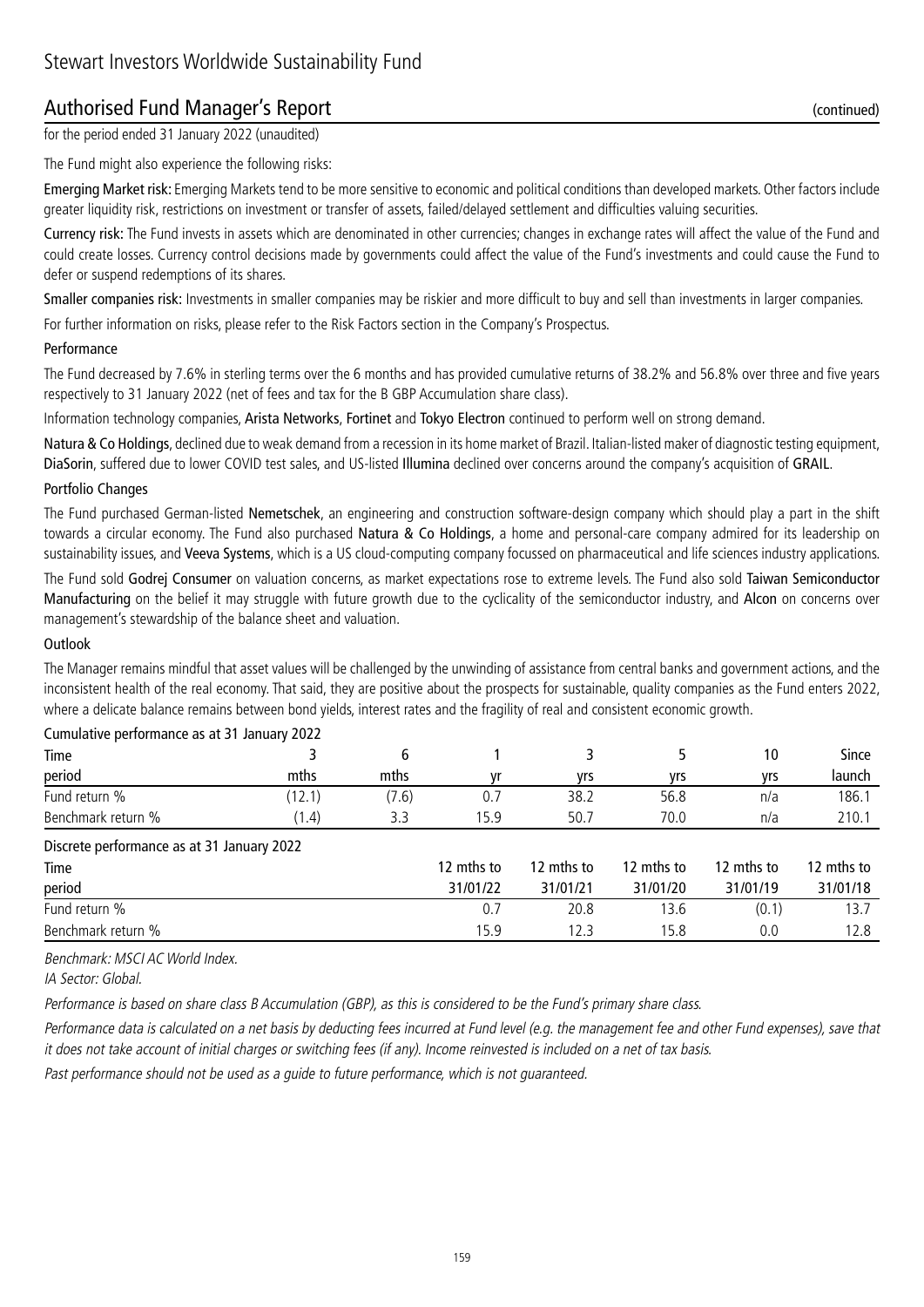## Authorised Fund Manager's Report (continued)

for the period ended 31 January 2022 (unaudited)

### Ten largest holdings

|                               | 31 January 2022 |                         | 31 July 2021 |
|-------------------------------|-----------------|-------------------------|--------------|
| Stock name                    | % of Fund       | Stock name              | % of Fund    |
| Fortinet                      | 4.98            | Fortinet                | 6.20         |
| Jack Henry & Associates       | 3.99            | Halma                   | 3.88         |
| Infineon Technologies         | 3.96            | Coloplast 'B'           | 3.38         |
| Halma                         | 3.88            | Jack Henry & Associates | 3.38         |
| Arista Networks               | 3.26            | Arista Networks         | 3.32         |
| <b>CSL</b>                    | 3.24            | ANSYS                   | 3.06         |
| BioMerieux                    | 3.06            | Hoya                    | 2.93         |
| Coloplast 'B'                 | 3.03            | Infineon Technologies   | 2.89         |
| ANSYS                         | 2.81            | DiaSorin                | 2.71         |
| <b>Constellation Software</b> | 2.80            | <b>BioMerieux</b>       | 2.62         |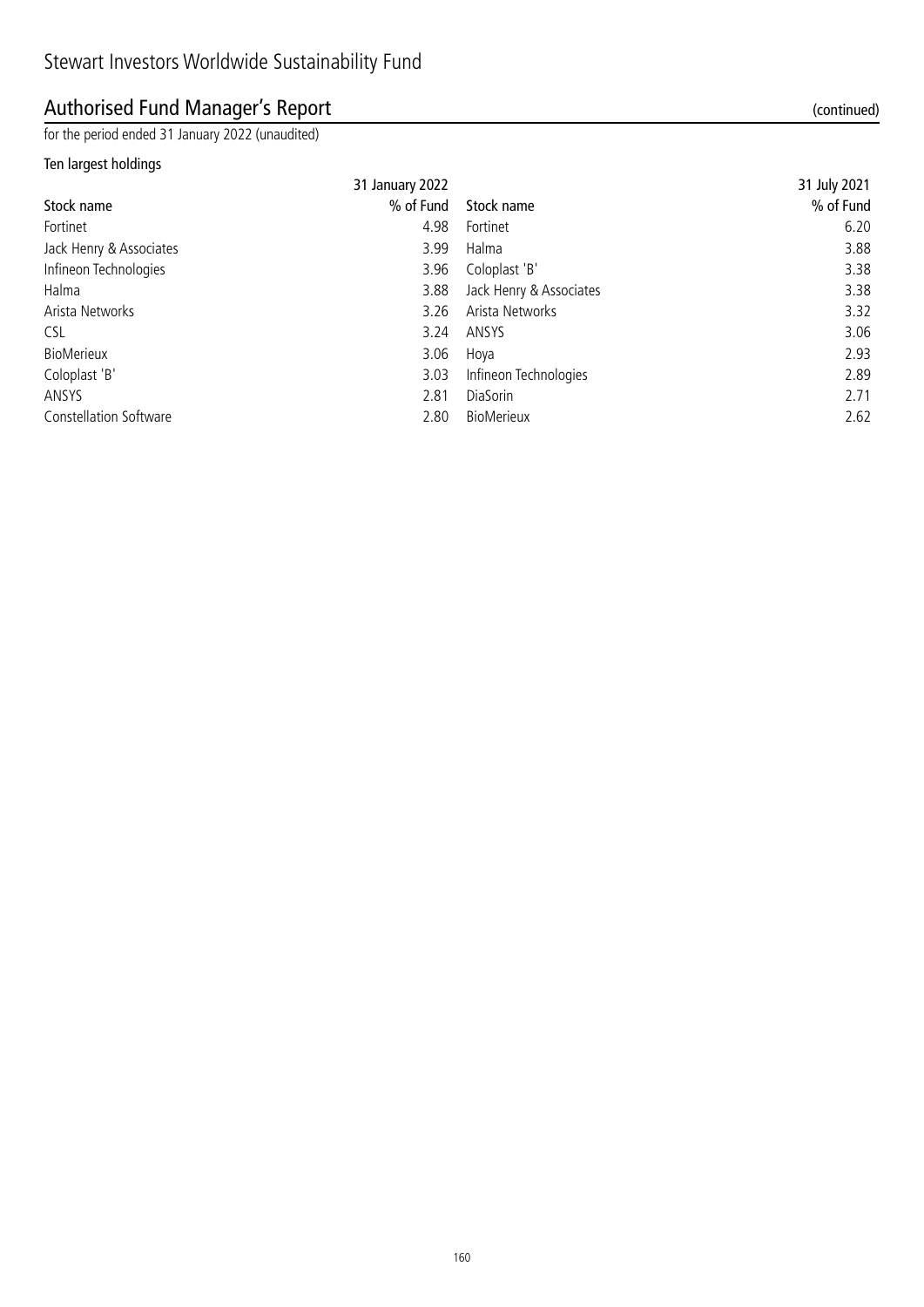## Portfolio Statement

as at 31 January 2022 (unaudited)

|                  |                                                                                               | Market | Total             |
|------------------|-----------------------------------------------------------------------------------------------|--------|-------------------|
|                  |                                                                                               | Value  | <b>Net Assets</b> |
| Holdings         |                                                                                               | f'000  | $\frac{0}{0}$     |
|                  | DENMARK (4.50%*)                                                                              | 34,335 | 4.24              |
|                  | 165,817 Chr. Hansen                                                                           | 9,817  | 1.21              |
|                  | 227,668 Coloplast 'B'                                                                         | 24,518 | 3.03              |
|                  | FRANCE (2.62%*)                                                                               | 24,806 | 3.06              |
|                  | 285,604 BioMerieux                                                                            | 24,806 | 3.06              |
|                  | GERMANY (6.05%*)                                                                              | 58,977 | 7.27              |
|                  | 1,067,740 Infineon Technologies                                                               | 32,139 | 3.96              |
|                  | 172,921 Nemetschek                                                                            | 11,639 | 1.44              |
|                  | 13,395 Rational                                                                               | 8,224  | 1.01              |
|                  | 17,560 Sartorius                                                                              | 6,975  | 0.86              |
|                  |                                                                                               |        |                   |
|                  | ITALY (3.75%*)                                                                                | 31,638 | 3.90              |
|                  | 79,103 DiaSorin                                                                               | 9,048  | 1.11              |
|                  | 132,484 DiaSorin increased voting rights**<br>65,005 DiaSorin without increased voting rights | 15,154 | 1.87              |
|                  |                                                                                               | 7,436  | 0.92              |
|                  | NETHERLANDS (6.28%*)                                                                          | 47,098 | 5.81              |
| 11,347 Adyen     |                                                                                               | 16,955 | 2.09              |
| 250,267 Alfen    |                                                                                               | 13,759 | 1.70              |
|                  | 667,309 Koninklijke Philips                                                                   | 16,384 | 2.02              |
|                  | NORWAY (1.63%*)                                                                               | 11,521 | 1.42              |
|                  | 311,526 Tomra Systems Asa                                                                     | 11,521 | 1.42              |
|                  | SWEDEN (1.55%*)                                                                               | 13,468 | 1.66              |
|                  | 310,373 Atlas Copco                                                                           | 13,468 | 1.66              |
|                  | SWITZERLAND (3.98%*)                                                                          | 20,015 | 2.47              |
| 55,856 Tecan     |                                                                                               | 20,015 | 2.47              |
|                  | UNITED KINGDOM (9.56%*)                                                                       | 75,498 | 9.31              |
| 448,051 Diploma  |                                                                                               | 12,330 | 1.52              |
| 1,260,657 Halma  |                                                                                               | 31,466 | 3.88              |
| 561,598 Spectris |                                                                                               | 18,903 | 2.33              |
|                  | 96,561 Spirax-Sarco Engineering                                                               | 12,799 | 1.58              |
|                  | AUSTRALIA (3.16%*)                                                                            | 38,906 | 4.80              |
|                  | 125,518 Cochlear                                                                              | 12,681 | 1.56              |
| 191,812 CSL      |                                                                                               | 26,225 | 3.24              |
|                  | HONG KONG (1.92%*)                                                                            | 14,243 | 1.76              |
|                  | 9,842,000 Vitasoy International                                                               | 14,243 | 1.76              |
|                  |                                                                                               |        |                   |
|                  | INDIA (7.68%*)                                                                                | 39,615 | 4.89              |
|                  | 436,904 Housing Development Finance                                                           | 10,988 | 1.36              |
|                  | 870,061 Kotak Mahindra Bank                                                                   | 16,128 | 1.99              |
| 2,585,403 Marico |                                                                                               | 12,499 | 1.54              |
|                  | JAPAN (10.47%*)                                                                               | 77,139 | 9.52              |
| 209,100 AIN      |                                                                                               | 7,940  | 0.98              |
| 97,400 Fanuc     |                                                                                               | 14,148 | 1.75              |
| 119,500 Hoya     |                                                                                               | 11,402 | 1.41              |
|                  | 1,154,400 MonotaRo                                                                            | 13,874 | 1.71              |
|                  | 41,000 Tokyo Electron                                                                         | 14,515 | 1.79              |
|                  | 533,000 Unicharm                                                                              | 15,260 | 1.88              |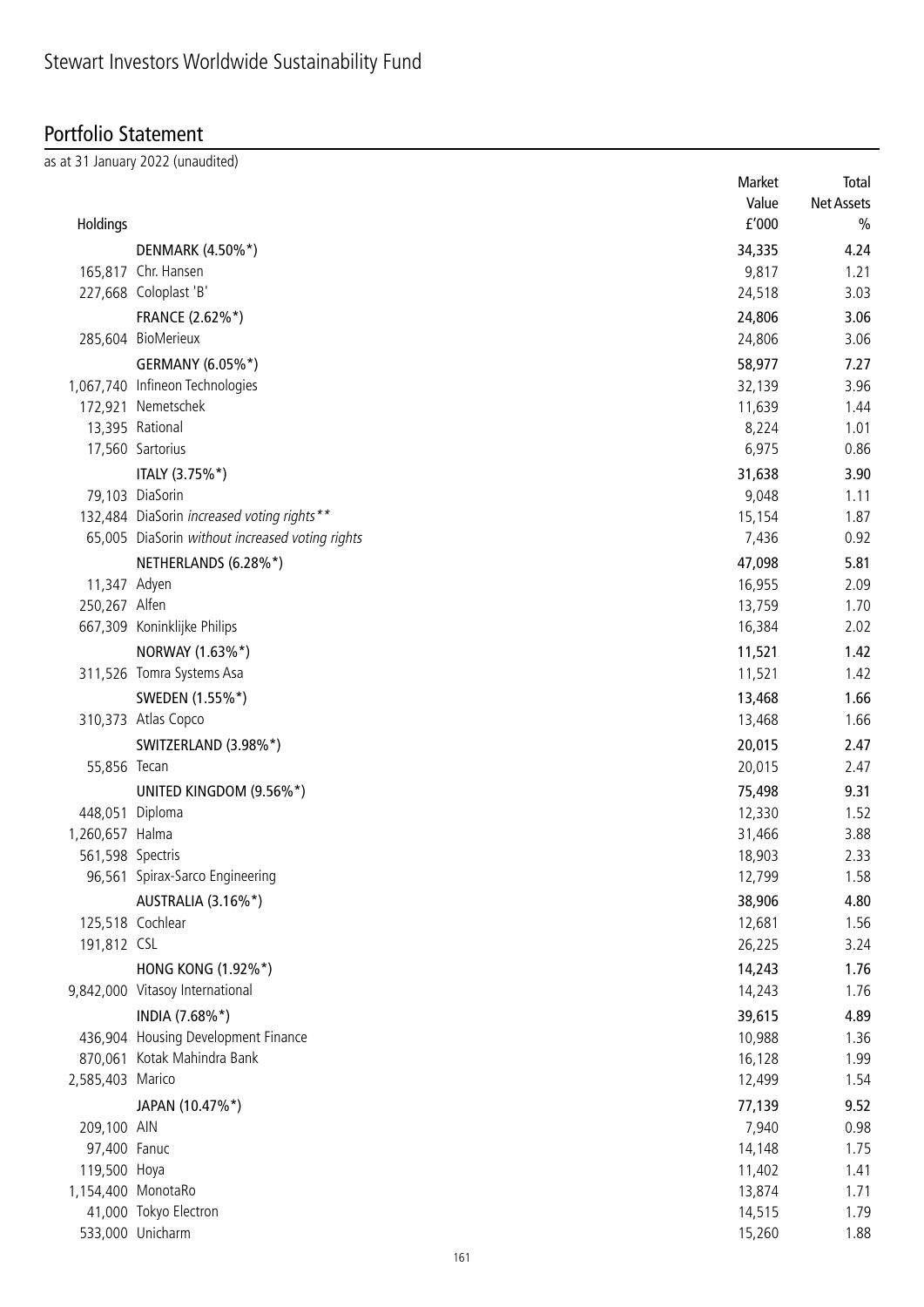### Portfolio Statement (continued)

|                  | as at 31 January 2022 (unaudited)  |         |                   |
|------------------|------------------------------------|---------|-------------------|
|                  |                                    | Market  | Total             |
|                  |                                    | Value   | <b>Net Assets</b> |
| Holdings         |                                    | f'000   | $\frac{0}{0}$     |
|                  | NEW ZEALAND (1.53%*)               | 10,631  | 1.31              |
|                  | 783,996 Fisher & Paykel Healthcare | 10,631  | 1.31              |
|                  | TAIWAN (1.82%*)                    |         |                   |
|                  | BRAZIL (0.73%*)                    | 21,082  | 2.60              |
| 3,447,800 Natura |                                    | 10,986  | 1.35              |
| 2,237,100 WEG    |                                    | 10,096  | 1.25              |
|                  | CANADA (2.59%*)                    | 22,735  | 2.80              |
|                  | 17,989 Constellation Software      | 22,735  | 2.80              |
|                  | UNITED STATES (28.95%*)            | 240,026 | 29.61             |
|                  | 263,208 A.O.Smith                  | 14,990  | 1.85              |
| 89,891 ANSYS     |                                    | 22,752  | 2.81              |
|                  | 285,062 Arista Networks            | 26,404  | 3.26              |
| 291,593 Cognex   |                                    | 14,438  | 1.78              |
| 182,352 Fortinet |                                    | 40,358  | 4.98              |
|                  | 70,162 Illumina                    | 18,221  | 2.25              |
|                  | 259,229 Jack Henry & Associates    | 32,396  | 3.99              |
|                  | 44,268 Masimo                      | 7,255   | 0.89              |
|                  | 51,617 Nordson                     | 8,937   | 1.10              |
|                  | 56,967 Synopsys                    | 13,174  | 1.63              |
|                  | 105,167 Texas Instruments          | 14,069  | 1.74              |
|                  | 36,434 Veeva Systems               | 6,419   | 0.79              |
|                  | 54,321 Zebra Technologies 'A'      | 20,613  | 2.54              |
|                  | Portfolio of investments           | 781,733 | 96.43             |
|                  | Net other assets                   | 28,943  | 3.57              |
|                  | Total net assets                   | 810,676 | 100.00            |

All investments held are listed, unless otherwise stated.

For the purposes of the portfolio holdings analysis, securities are shown based on their country of listing.

\* Comparative figures shown in brackets relate to 31 July 2021.

\*\* Delisted.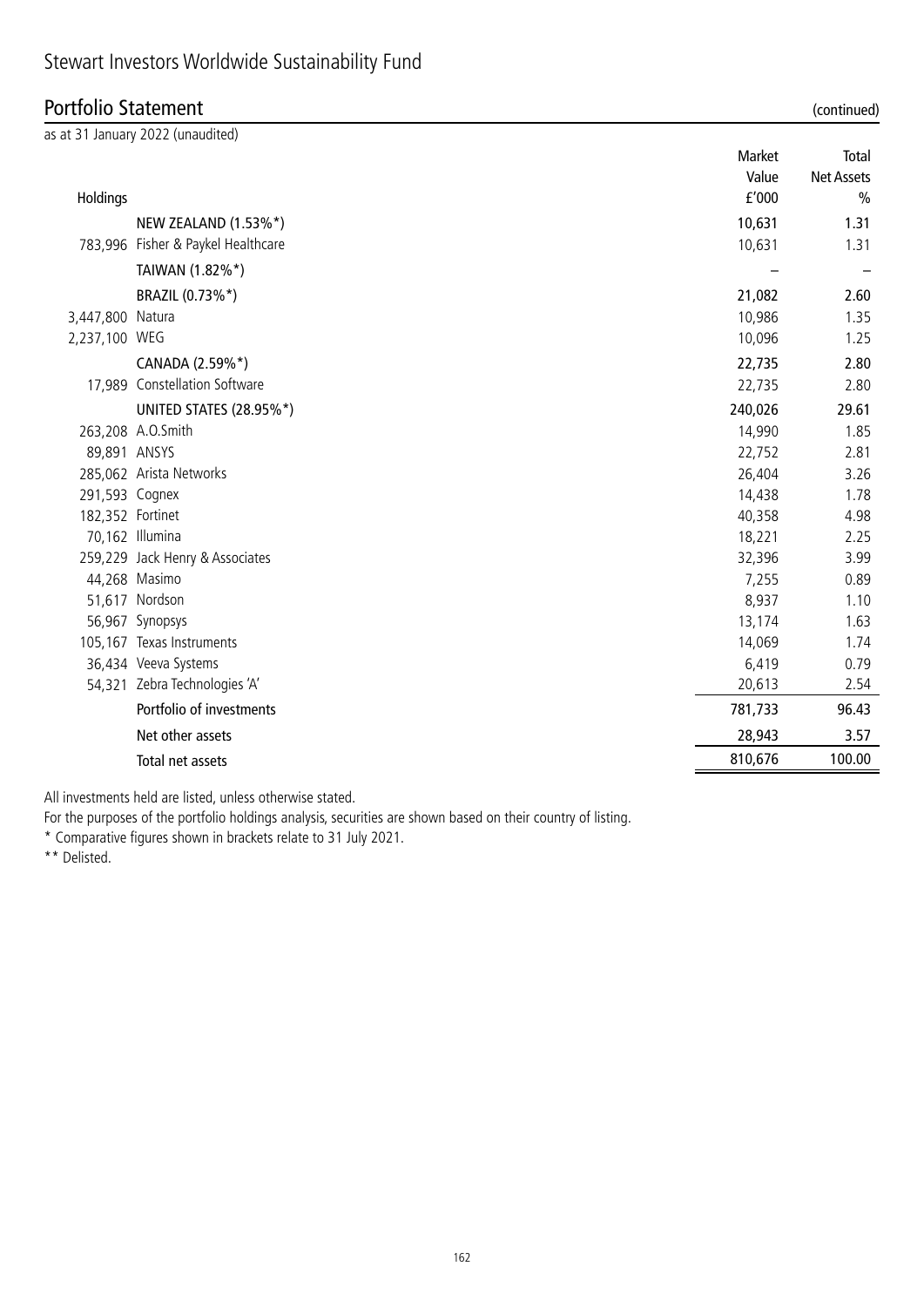## Comparative Table

for the period ended 31 January 2022 (unaudited)

### Net Asset Value and Operating Charges Figure

|                                                                     | Interim         | Final        | Final        | Final        |
|---------------------------------------------------------------------|-----------------|--------------|--------------|--------------|
|                                                                     | 31 January 2022 | 31 July 2021 | 31 July 2020 | 31 July 2019 |
| <b>Share class A Accumulation</b>                                   |                 |              |              |              |
| Closing net asset value (£'000)                                     | 15,850          | 13,551       | 10,651       | 5,770        |
| Closing number of shares                                            | 5,881,019       | 4,684,040    | 4,550,377    | 2,587,997    |
| Closing net asset value per share (p)                               | 269.51          | 289.30       | 234.07       | 222.95       |
| Operating charges**                                                 | 1.45%           | 1.40%        | 1.72%        | 1.72%        |
| Direct transaction costs                                            | 0.08%           | 0.09%        | 0.10%        | 0.09%        |
| Prices                                                              |                 |              |              |              |
| Highest share price                                                 | 318.36          | 289.38       | 240.58       | 225.46       |
| Lowest share price                                                  | 259.74          | 231.67       | 186.21       | 191.08       |
| ** The ACD's periodic charge was reduced to 1.25% from 1 July 2020. |                 |              |              |              |
|                                                                     | Interim         | Final        | Final        | Final        |
|                                                                     | 31 January 2022 | 31 July 2021 | 31 July 2020 | 31 July 2019 |
| Share class A Income                                                |                 |              |              |              |
| Closing net asset value (£'000)                                     | 4,787           | 2,813        | 1,940        | 1,940        |
| Closing number of shares                                            | 1,834,219       | 1,004,816    | 857,618      | 901,710      |
| Closing net asset value per share (p)                               | 260.97          | 279.91       | 226.24       | 215.14       |
| Operating charges**                                                 | 1.30%           | 1.32%        | 1.54%        | 1.59%        |
| Direct transaction costs                                            | 0.08%           | 0.09%        | 0.10%        | 0.09%        |
| Prices                                                              |                 |              |              |              |
| Highest share price                                                 | 308.14          | 279.99       | 232.53       | 217.61       |
| Lowest share price                                                  | 251.50          | 223.97       | 179.89       | 184.21       |
| ** The ACD's periodic charge was reduced to 1.25% from 1 July 2020. |                 |              |              |              |
|                                                                     |                 |              |              |              |
|                                                                     | Interim         | Final        | Final        | Final        |
|                                                                     | 31 January 2022 | 31 July 2021 | 31 July 2020 | 31 July 2019 |
| Share class B Accumulation                                          |                 |              |              |              |
| Closing net asset value (£'000)                                     | 584,083         | 604,019      | 354,216      | 247,857      |
| Closing number of shares                                            | 201,041,122     | 194,468,824  | 142,013,401  | 105,178,030  |
| Closing net asset value per share (p)                               | 290.53          | 310.60       | 249.42       | 235.66       |
| Operating charges**                                                 | 0.66%           | 0.66%        | 0.90%        | 0.91%        |
| Direct transaction costs                                            | 0.08%           | 0.09%        | 0.10%        | 0.09%        |
| Prices                                                              |                 |              |              |              |
| Highest share price                                                 | 342.51          | 310.65       | 256.31       | 238.28       |
| Lowest share price                                                  | 279.97          | 247.07       | 197.84       | 200.66       |
| ** The ACD's periodic charge was reduced to 0.60% from 1 July 2020. |                 |              |              |              |
|                                                                     | Interim         | Final        | Final        | Final        |
|                                                                     | 31 January 2022 | 31 July 2021 | 31 July 2020 | 31 July 2019 |
| Share class B Income                                                |                 |              |              |              |
| Closing net asset value (£'000)                                     | 131,113         | 136,270      | 86,987       | 109,934      |
| Closing number of shares                                            | 51,330,957      | 49,903,308   | 39,607,680   | 52,980,904   |
| Closing net asset value per share (p)                               | 255.43          | 273.07       | 219.62       | 207.50       |
| Operating charges**                                                 | 0.67%           | 0.68%        | 0.90%        | 0.90%        |
| Direct transaction costs                                            | 0.08%           | 0.09%        | 0.10%        | 0.09%        |
| Prices                                                              |                 |              |              |              |
| Highest share price                                                 | 301.12          | 273.39       | 225.69       | 211.15       |
| Lowest share price                                                  | 246.13          | 217.55       | 174.22       | 177.85       |
| ** The ACD's periodic charge was reduced to 0.60% from 1 July 2020. |                 |              |              |              |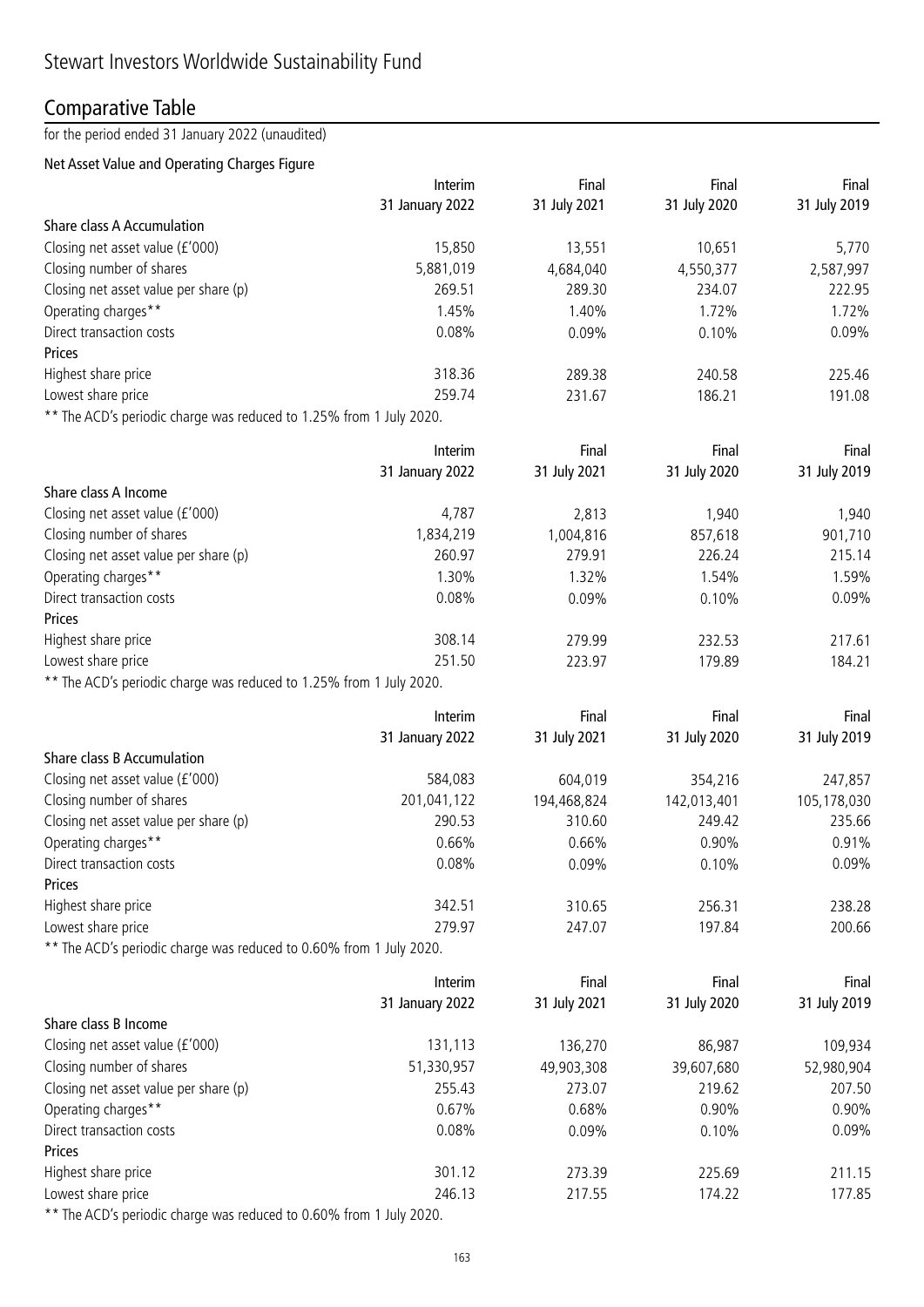### Comparative Table (continued)

for the period ended 31 January 2022 (unaudited)

### Net Asset Value and Operating Charges Figure

|                                                                     | Interim         | Final        | Final        | Final        |
|---------------------------------------------------------------------|-----------------|--------------|--------------|--------------|
|                                                                     | 31 January 2022 | 31 July 2021 | 31 July 2020 | 31 July 2019 |
| Share class A Accumulation (EUR share class)                        |                 |              |              |              |
| Closing net asset value ( $\epsilon$ '000)                          | 1,569           | 1,685        | 6,437        | 1,397        |
| Closing number of shares                                            | 657,445         | 671,611      | 3,351,328    | 771,962      |
| Closing net asset value per share (c)                               | 238.64          | 250.82       | 192.07       | 180.99       |
| Operating charges**                                                 | 1.35%           | 1.38%        | 1.55%        | 1.59%        |
| Direct transaction costs                                            | 0.08%           | 0.09%        | 0.10%        | 0.09%        |
| Prices                                                              |                 |              |              |              |
| Highest share price                                                 | 279.07          | 250.26       | 203.12       | 184.85       |
| Lowest share price                                                  | 231.01          | 190.51       | 151.60       | 160.61       |
| ** The ACD's periodic charge was reduced to 1.25% from 1 July 2020. |                 |              |              |              |
|                                                                     | Interim         | Final        | Final        | Final        |
|                                                                     | 31 January 2022 | 31 July 2021 | 31 July 2020 | 31 July 2019 |
| Share class A Accumulation (USD share class)                        |                 |              |              |              |
| Closing net asset value (\$'000)                                    | 1,260           | 1,533        | 1,367        | 1,698        |
| Closing number of shares                                            | 707,794         | 774,493      | 904,839      | 1,266,416    |
| Closing net asset value per share (c)                               | 177.98          | 197.89       | 151.07       | 134.04       |
| Operating charges**                                                 | 1.35%           | 1.36%        | 1.56%        | 1.60%        |
| Direct transaction costs                                            | 0.08%           | 0.09%        | 0.10%        | 0.09%        |
| Prices                                                              |                 |              |              |              |
| Highest share price                                                 | 212.40          | 198.18       | 152.03       | 138.90       |
| Lowest share price                                                  | 171.18          | 149.03       | 111.25       | 121.74       |
| ** The ACD's periodic charge was reduced to 1.25% from 1 July 2020. |                 |              |              |              |
|                                                                     | Interim         | Final        | Final        | Final        |
|                                                                     | 31 January 2022 | 31 July 2021 | 31 July 2020 | 31 July 2019 |
| Share class B Accumulation (USD share class)                        |                 |              |              |              |
| Closing net asset value (\$'000)                                    | 94,081          | 99,375       | 59,462       | 46,234       |
| Closing number of shares                                            | 51,299,948      | 48,913,444   | 38,616,147   | 34,074,568   |
| Closing net asset value per share (c)                               | 183.39          | 203.16       | 153.98       | 135.68       |
| Operating charges**                                                 | 0.64%           | 0.64%        | 0.88%        | 0.89%        |
| Direct transaction costs                                            | 0.08%           | 0.09%        | 0.10%        | 0.09%        |
| Prices                                                              |                 |              |              |              |
| Highest share price                                                 | 218.23          | 203.47       | 154.96       | 140.47       |
| Lowest share price                                                  | 176.37          | 152.03       | 113.12       | 122.52       |
| ** The ACD's periodic charge was reduced to 0.60% from 1 July 2020. |                 |              |              |              |
|                                                                     | Interim         | Final        |              |              |
|                                                                     | 31 January 2022 | 31 July 2021 |              |              |
| Share class B Accumulation (EUR share class)                        |                 |              |              |              |
| Closing net asset value ( $\epsilon$ '000)                          | 2,956           | 5,386        |              |              |
| Closing number of shares                                            | 2,362,090       | 4,108,392    |              |              |
| Closing net asset value per share (c)                               | 125.15          | 131.11       |              |              |
| Operating charges                                                   | 0.68%           | 0.69%        |              |              |
| Direct transaction costs                                            | 0.08%           | 0.10%        |              |              |

Prices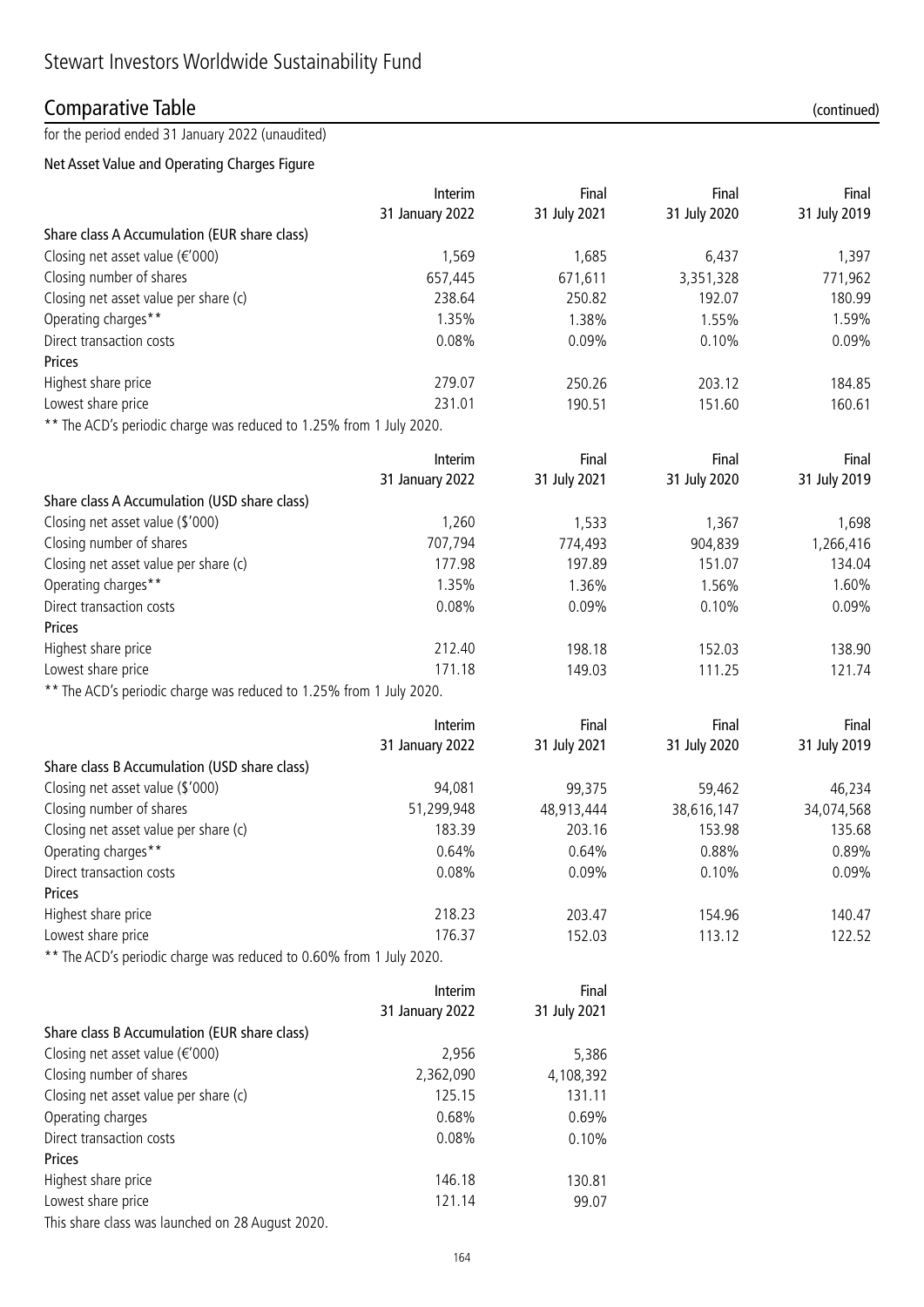## Statement of Total Return

for the period ended 31 January 2022 (unaudited)

|                                                                              |         | 31 January 2022 |          | 31 January 2021 |
|------------------------------------------------------------------------------|---------|-----------------|----------|-----------------|
|                                                                              | f'000   | f'000           | f'000    | f'000           |
| Income                                                                       |         |                 |          |                 |
| Net capital (losses)/gains                                                   |         | (54, 374)       |          | 68,695          |
| Revenue                                                                      | 2,632   |                 | 2,353    |                 |
| Expenses                                                                     | (2,962) |                 | (1,993)  |                 |
| Interest payable and similar charges                                         | (3)     |                 | (8)      |                 |
| Net (expense)/revenue before taxation for the period                         | (333)   |                 | 352      |                 |
| Taxation                                                                     | (542)   |                 | (1, 151) |                 |
| Net expense after taxation for the period                                    |         | (875)           |          | (799)           |
| Total return before distributions                                            |         | (55, 249)       |          | 67,896          |
| <b>Distributions</b>                                                         |         |                 |          | (223)           |
| Change in net assets attributable to shareholders from investment activities |         | (55, 249)       |          | 67,673          |

## Statement of Change in Net Assets Attributable to Shareholders

for the period ended 31 January 2022 (unaudited)

|                                                                              | 31 January 2022 |           | 31 January 2021 |         |
|------------------------------------------------------------------------------|-----------------|-----------|-----------------|---------|
|                                                                              | f'000           | f'000     | f'000           | f'000   |
| Opening net assets attributable to shareholders                              |                 | 835,261   |                 | 505,939 |
| Amounts receivable on creation of shares                                     | 126,578         |           | 121,808         |         |
| Amounts payable on cancellation of shares                                    | (95, 957)       |           | (48, 356)       |         |
|                                                                              |                 | 30,621    |                 | 73,452  |
| Dilution adjustment                                                          |                 | 43        |                 |         |
| Change in net assets attributable to shareholders from investment activities |                 | (55, 249) |                 | 67,673  |
| Retained distribution on accumulation shares                                 |                 |           |                 | 240     |
| Closing net assets attributable to shareholders                              |                 | 810,676   |                 | 647,311 |

Comparative information is provided for the Statement of Change in Net Assets Attributable to Shareholders. As this information is for the prior interim period, the net assets at the end of that period do not correspond to the net assets at the start of the current period.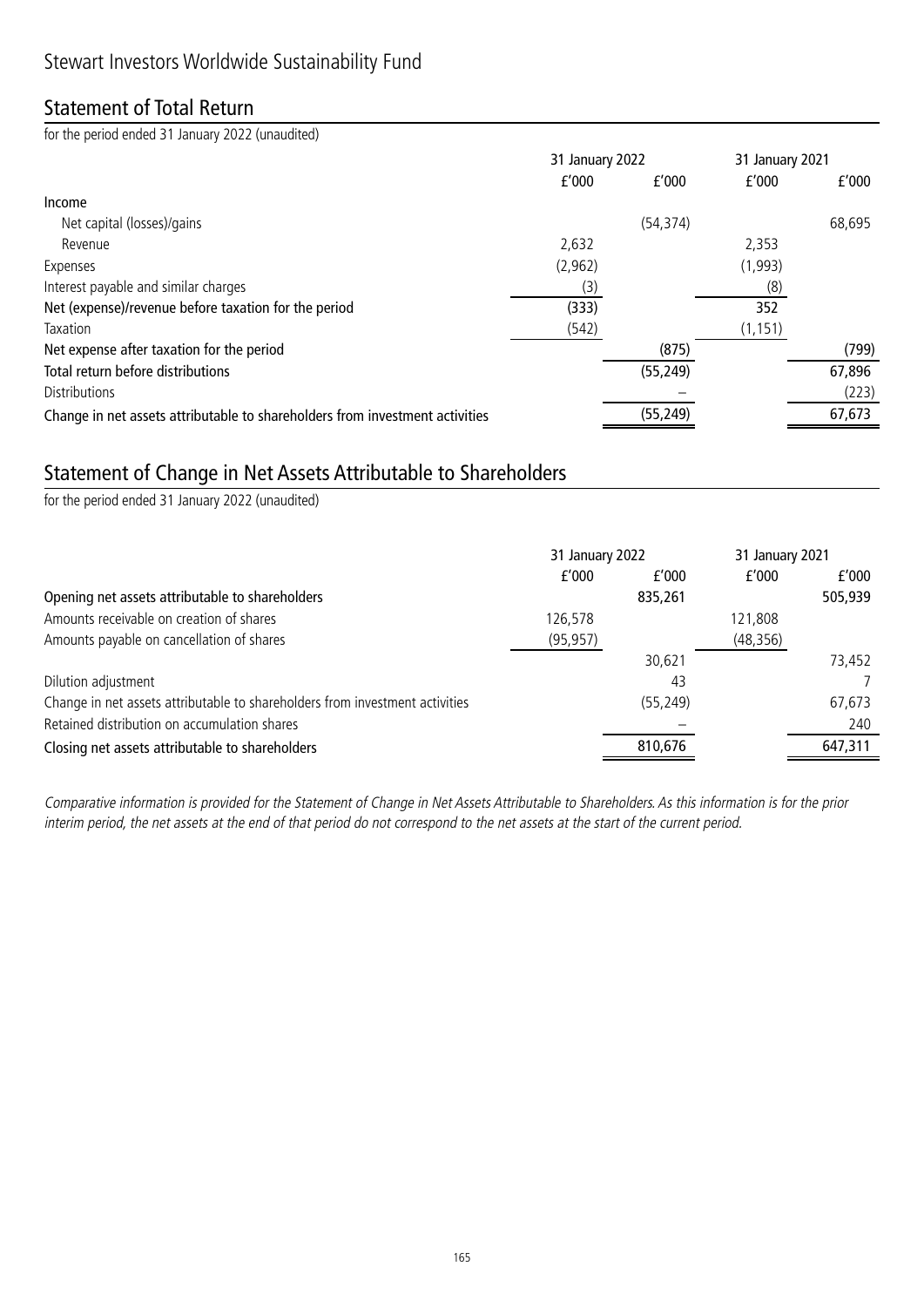# Stewart Investors Worldwide Sustainability Fund

### Balance Sheet

| as at 31 January 2022 (unaudited)       |                 |              |
|-----------------------------------------|-----------------|--------------|
|                                         | 31 January 2022 | 31 July 2021 |
|                                         | f'000           | f'000        |
| Assets                                  |                 |              |
| <b>Fixed assets</b>                     |                 |              |
| Investments                             | 781,733         | 824,950      |
| Current assets                          |                 |              |
| Debtors                                 | 13,398          | 2,599        |
| Cash and bank balances                  | 16,910          | 16,229       |
| Total assets                            | 812,041         | 843,778      |
| <b>Liabilities</b>                      |                 |              |
| Creditors                               |                 |              |
| Distribution payable                    |                 | (138)        |
| Other creditors                         | (1, 365)        | (8, 379)     |
| <b>Total liabilities</b>                | (1, 365)        | (8, 517)     |
| Net assets attributable to shareholders | 810,676         | 835,261      |

<u> 1989 - Johann Barbara, martxa amerikan personal (</u>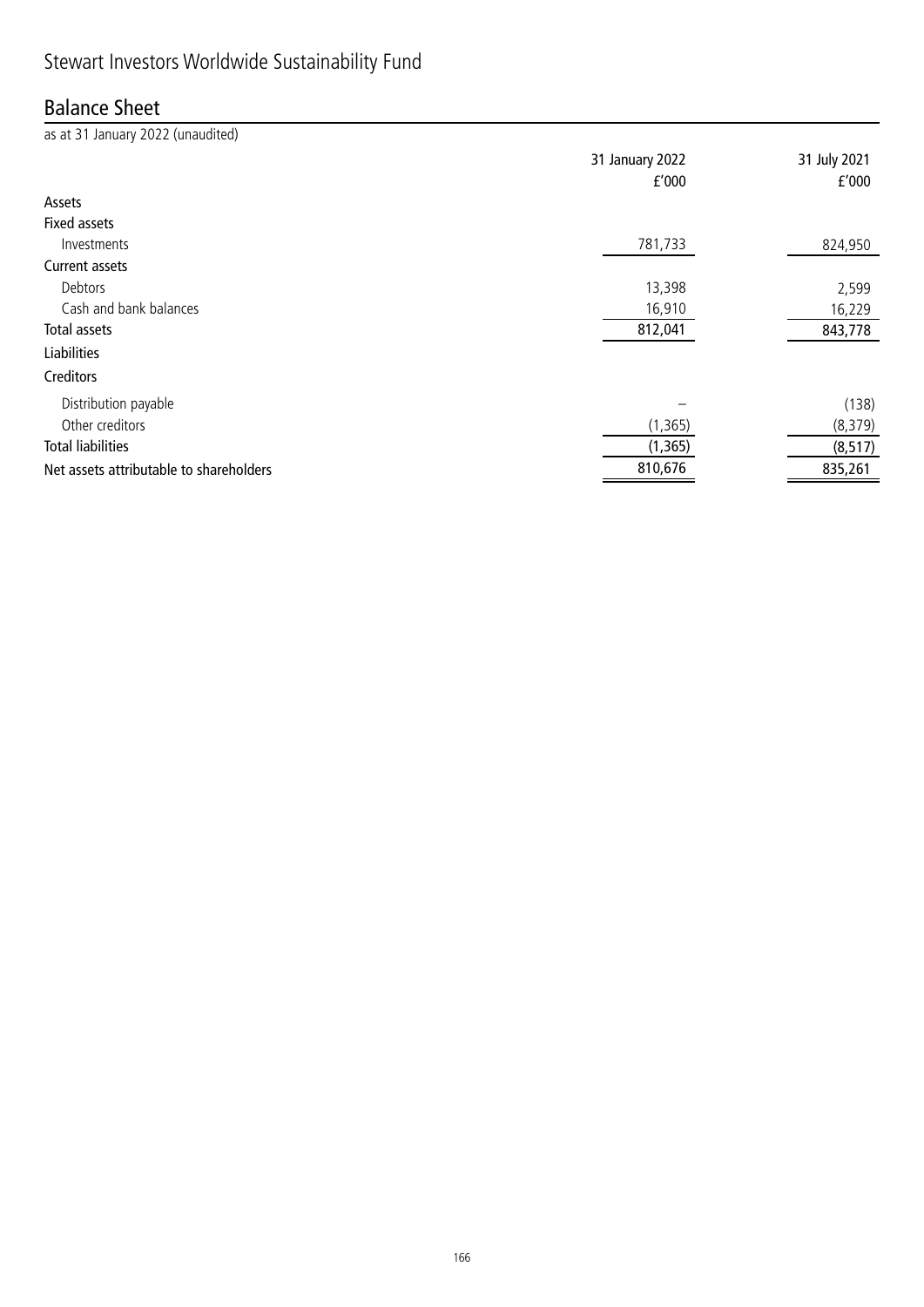### Distribution Tables

for the period ended 31 January 2022 (unaudited)

#### Distribution in pence and cents per share

Group 1 Interim – Shares purchased prior to 1 August 2021

Group 2 Interim – Shares purchased between 1 August 2021 and 31 January 2022

### Share class A Accumulation

|         |         |              | Distribution | Distribution             |
|---------|---------|--------------|--------------|--------------------------|
|         | Net     |              | payable      | paid                     |
|         | revenue | Equalisation | 31/03/2022   | 31/03/2021               |
| Group 1 | (p)     | (p)          | (p)          | (p)                      |
| Interim |         |              |              | $\overline{\phantom{0}}$ |
| Group 2 | (p)     | (p)          | (p)          | (p)                      |
| Interim |         |              |              | –                        |
|         |         |              |              |                          |

This share class is in deficit and therefore not making a distribution.

#### Share class A Income

|         |            |              | Distribution | Distribution             |
|---------|------------|--------------|--------------|--------------------------|
|         | <b>Net</b> |              | payable      | paid                     |
|         | revenue    | Equalisation | 31/03/2022   | 31/03/2021               |
| Group 1 | (p)        | (p)          | (p)          | (p)                      |
| Interim |            |              |              | $\overline{\phantom{0}}$ |
| Group 2 | (p)        | (p)          | (p)          | (p)                      |
| Interim |            |              |              | -                        |

This share class is in deficit and therefore not making a distribution.

### Share class B Accumulation

|         |         |              | Distribution | Distribution |
|---------|---------|--------------|--------------|--------------|
|         | Net     |              | payable      | paid         |
|         | revenue | Equalisation | 31/03/2022   | 31/03/2021   |
| Group 1 | (p)     | (p)          | (p)          | (p)          |
| Interim |         |              |              | 0.1267       |
| Group 2 | (p)     | (p)          | (p)          | (p)          |
| Interim |         |              |              | 0.1267       |
|         |         |              |              |              |

This share class is in deficit and therefore not making a distribution.

Share class B Income

|         |         |              | Distribution      | Distribution |
|---------|---------|--------------|-------------------|--------------|
|         | Net     |              | payable           | paid         |
|         | revenue | Equalisation | 31/03/2022        | 31/03/2021   |
| Group 1 | (p)     | (p)          | (p)               | (p)          |
| Interim |         |              | $\qquad \qquad -$ | 0.0870       |
| Group 2 | (p)     | (p)          | (p)               | (p)          |
| Interim |         |              | $\qquad \qquad$   | 0.0870       |
|         |         |              |                   |              |

This share class is in deficit and therefore not making a distribution.

### Share class A Accumulation (EUR share class)

|         |         |              | _          | _________  |
|---------|---------|--------------|------------|------------|
|         | Net     |              | payable    | paid       |
|         | revenue | Equalisation | 31/03/2022 | 31/03/2021 |
| Group 1 | (c)     | (C)          | (c         | (c)        |
| Interim |         |              |            |            |
| Group 2 | (C)     | (c)          | (C)        | (c)        |
| Interim |         |              |            |            |
|         |         |              |            |            |

Distribution Distribution

This share class is in deficit and therefore not making a distribution.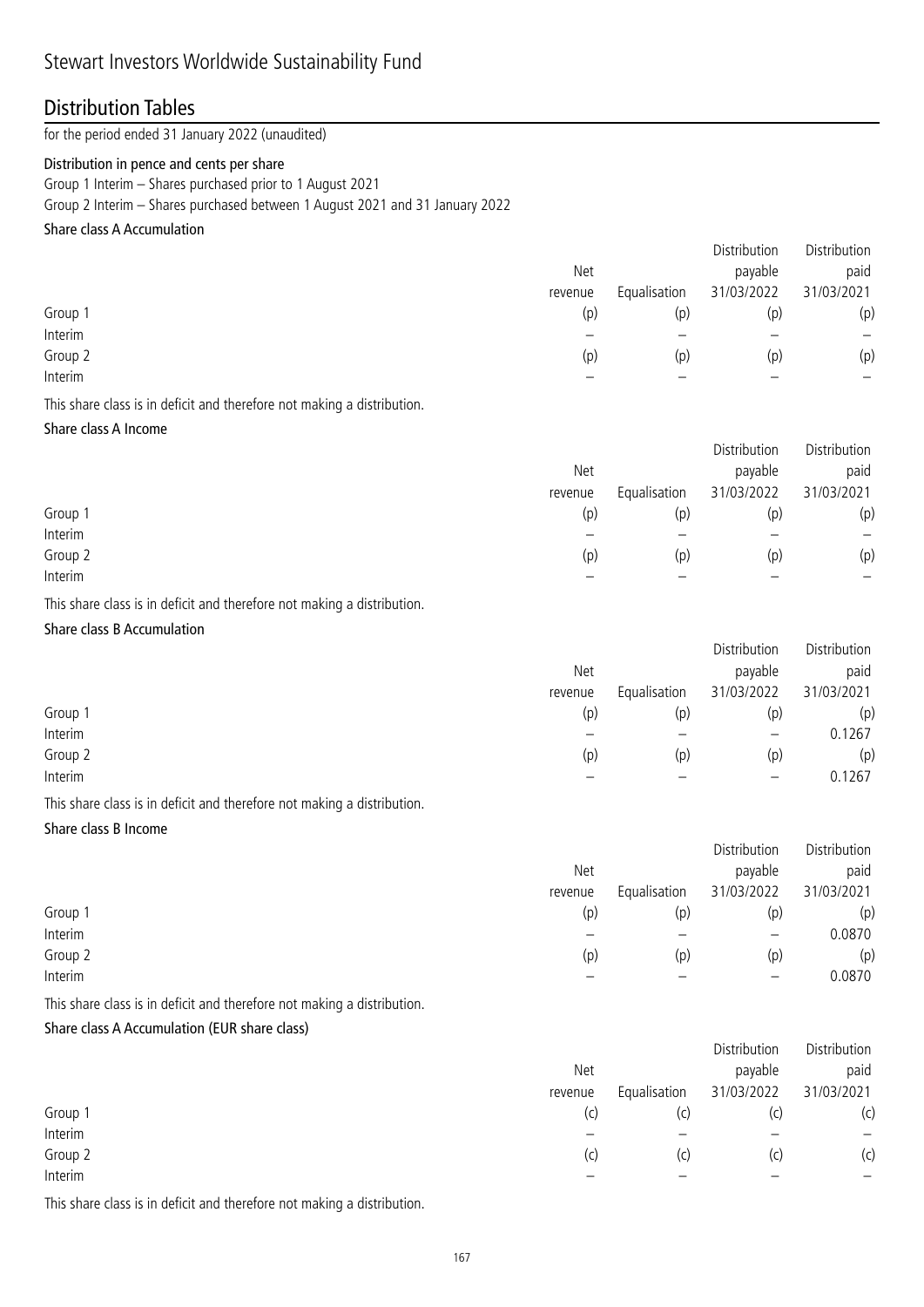### Distribution Tables (continued)

### for the period ended 31 January 2022 (unaudited)

#### Share class A Accumulation (USD share class)

|         |            |              | Distribution | Distribution |
|---------|------------|--------------|--------------|--------------|
|         | <b>Net</b> |              | payable      | paid         |
|         | revenue    | Equalisation | 31/03/2022   | 31/03/2021   |
| Group 1 | (c)        | (C)          | (c)          | (c)          |
| Interim |            |              |              |              |
| Group 2 | (c)        | (C)          | (c)          | (c)          |
| Interim |            |              |              |              |

This share class is in deficit and therefore not making a distribution.

### Share class B Accumulation (USD share class)

|         |         |              | Distribution             | Distribution |
|---------|---------|--------------|--------------------------|--------------|
|         | Net     |              | payable                  | paid         |
|         | revenue | Equalisation | 31/03/2022               | 31/03/2021   |
| Group 1 | (c)     | (C)          |                          | (c)          |
| Interim |         |              | $\overline{\phantom{m}}$ | 0.0997       |
| Group 2 | (C)     | (c)          | (C)                      | (c)          |
| Interim |         |              |                          | 0.0997       |

This share class is in deficit and therefore not making a distribution.

### Share class B Accumulation (EUR share class)

|         |            |              | Distribution | Distribution |
|---------|------------|--------------|--------------|--------------|
|         | <b>Net</b> |              | payable      | paid         |
|         | revenue    | Equalisation | 31/03/2022   | 31/03/2021   |
| Group 1 | (c)        | (c)          | (C)          | (c)          |
| Interim |            |              |              |              |
| Group 2 | (C)        | (c)          | (C)          | (c)          |
| Interim |            |              |              |              |

This share class is in deficit and therefore not making a distribution.

### Corporate tax for all share classes (unaudited)

A shareholder liable to corporation tax receives this distribution, excluding equalisation, as follows:

Interim – 100.00% of the dividend is received as franked investment income.

Interim – 0.00% of the dividend is received as an annual payment (non-foreign element) received after the deduction of income tax at the lower rate and is liable to corporation tax. The tax deemed to be deducted is treated as income tax.

Interim – 0.00% of the dividend is received as an annual payment (foreign element) received after the deduction of income tax at the lower rate and is liable to corporation tax. It is treated as foreign income in the hands of the corporate investor and is liable to corporation tax. The associated deemed tax is treated as foreign tax in the hands of the investor, who may be able to claim double tax relief. Investors cannot reclaim any of this deemed tax on the foreign element from HM Revenue & Customs.

Shareholders should consult their professional advisers for any advice regarding their tax position.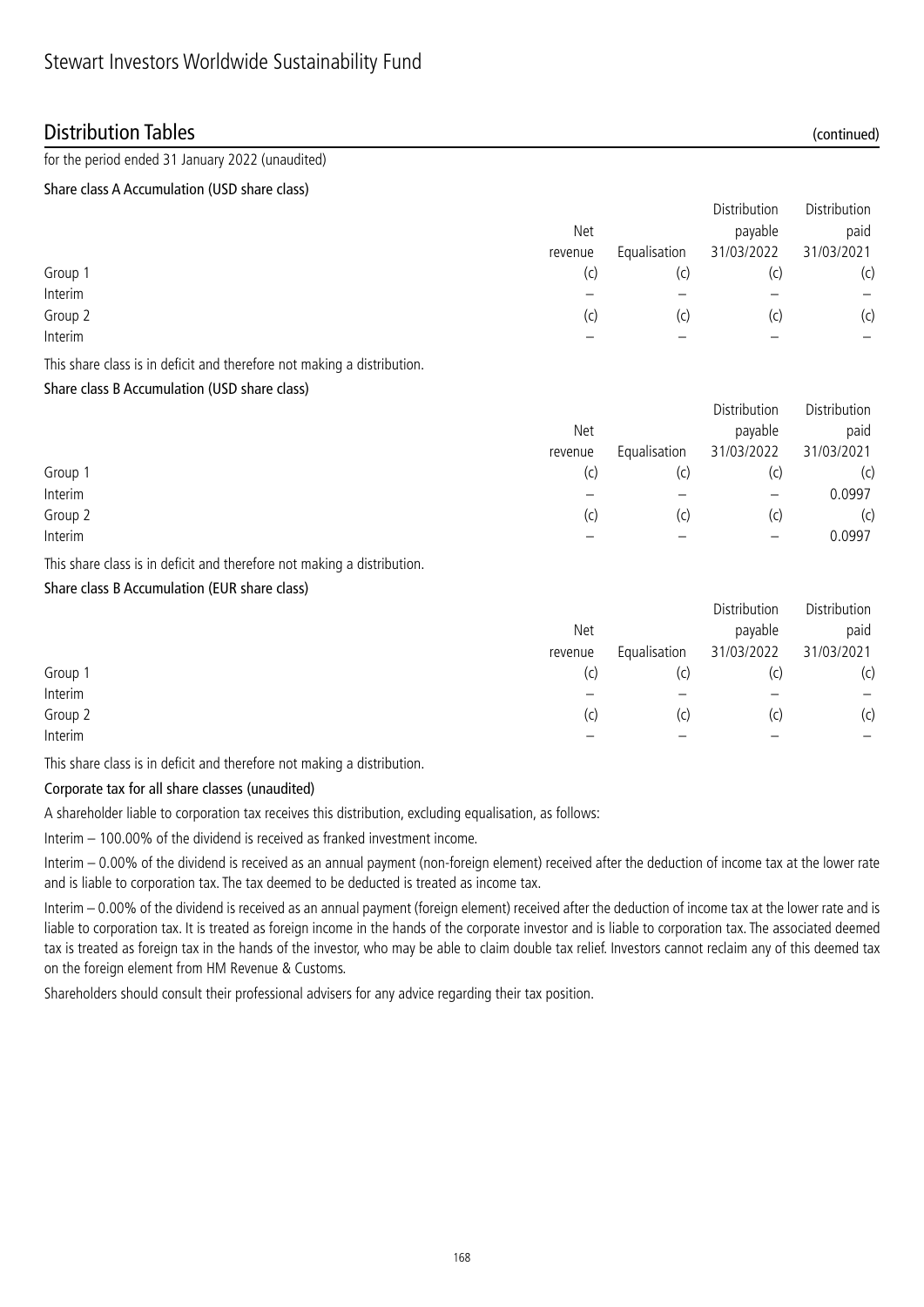## Authorised Fund Manager's Report

for the period ended 31 January 2022 (unaudited)

### Investment Objective and Policy

The Fund aims to achieve an investment return consistent from income and capital growth over the medium to long term (at least three years).

The Fund invests in a diversified portfolio of equity securities issued by companies in the infrastructure sector that are listed, traded or dealt in on Regulated Markets worldwide. The infrastructure sector includes, but is not limited to, utilities (e.g. water and electricity), highways and railways, airports, marine ports and oil and gas storage and transportation.

The investment policy of the Fund may be achieved by investing up to 10% of its Net Asset Value in other collective investment schemes, including in collective investment schemes managed by the ACD or its associates, and/or other Funds of the Company.

Where the Manager is unable to identify investment opportunities at appropriate valuations from time to time, the Fund may hold cash and Near Cash Assets in different currencies.

The Fund may use derivatives for efficient portfolio management purposes only.

#### Risks and reward profile

|                                                     | ← Lower Risk |                           |  |  |  |                            | Higher Risk $\rightarrow$ |  |
|-----------------------------------------------------|--------------|---------------------------|--|--|--|----------------------------|---------------------------|--|
|                                                     |              | Potentially Lower Rewards |  |  |  | Potentially Higher Rewards |                           |  |
| Share class A Accumulation                          |              |                           |  |  |  |                            |                           |  |
| Share class A Income                                |              |                           |  |  |  |                            |                           |  |
| Share class B Accumulation                          |              |                           |  |  |  |                            |                           |  |
| Share class B Income                                |              |                           |  |  |  |                            |                           |  |
| Share class B Hedged Accumulation                   |              |                           |  |  |  |                            |                           |  |
| Share class B Hedged Income                         |              |                           |  |  |  |                            |                           |  |
| Share class A Income (EUR share class)              |              |                           |  |  |  |                            |                           |  |
| Share class B Income (EUR share class)              |              |                           |  |  |  |                            |                           |  |
| Share class B Hedged Accumulation (EUR share class) |              |                           |  |  |  |                            |                           |  |
| Share class B Accumulation (USD share class)        |              |                           |  |  |  |                            |                           |  |

- The synthetic risk reward indicator (the SRRI) rating is not a measure of the risk of you losing your investment, but describes how much the value of the Fund went up and down in the past;
- The SRRI rating is based on historical data, which may not be a reliable indication of the future risks and rewards of the Fund;
- The Manager cannot guarantee that the rating of the Fund will remain the same; it may change over time;
- Even the lowest rating of 1 does not mean a risk-free investment;
- On a scale of 1 (less risky) to 7 (riskier), B Accumulation (USD) share class has a rating of 6 due to its past performance and the nature of its investments. Shares with a rating of 6 might have higher risks, but also higher returns; on a scale of 1 (less risky) to 7 (riskier), the remaining share classes have a rating of 5 due to its past performance and the nature of their investments. Shares with a rating of 5 might have higher risks, but also higher returns;
- Risk is taken in order to make a higher potential return; the more risk a Fund takes, the higher the potential return, but the greater the risk of loss; and
- The value of the Fund and its return is not guaranteed and may fall as well as rise. You may get back less than you originally invested.
- The Fund might also experience the following risks:

Single-sector risk: Investing in a single economic sector may be riskier than investing in a number of different sectors. Investing in a larger number of sectors helps to spread risk.

Currency risk: The Fund invests in assets which are denominated in other currencies; changes in exchange rates will affect the value of the Fund and could create losses. Currency control decisions made by governments could affect the value of the Fund's investments and could cause the Fund to defer or suspend redemptions of its shares.

Listed infrastructure risk: The infrastructure sector and the value of the Fund is particularly affected by factors, such as natural disasters, operational disruption and national and local environmental laws.

Emerging Market risk: Emerging Markets tend to be more sensitive to economic and political conditions than developed markets. Other factors include greater liquidity risk, restrictions on investment or transfer of assets, failed/delayed settlement and difficulties valuing securities.

Currency hedged share class risk: Hedging transactions are designed to reduce currency risk for investors. There is no guarantee that the hedging will be totally successful or that it can eliminate currency risk entirely.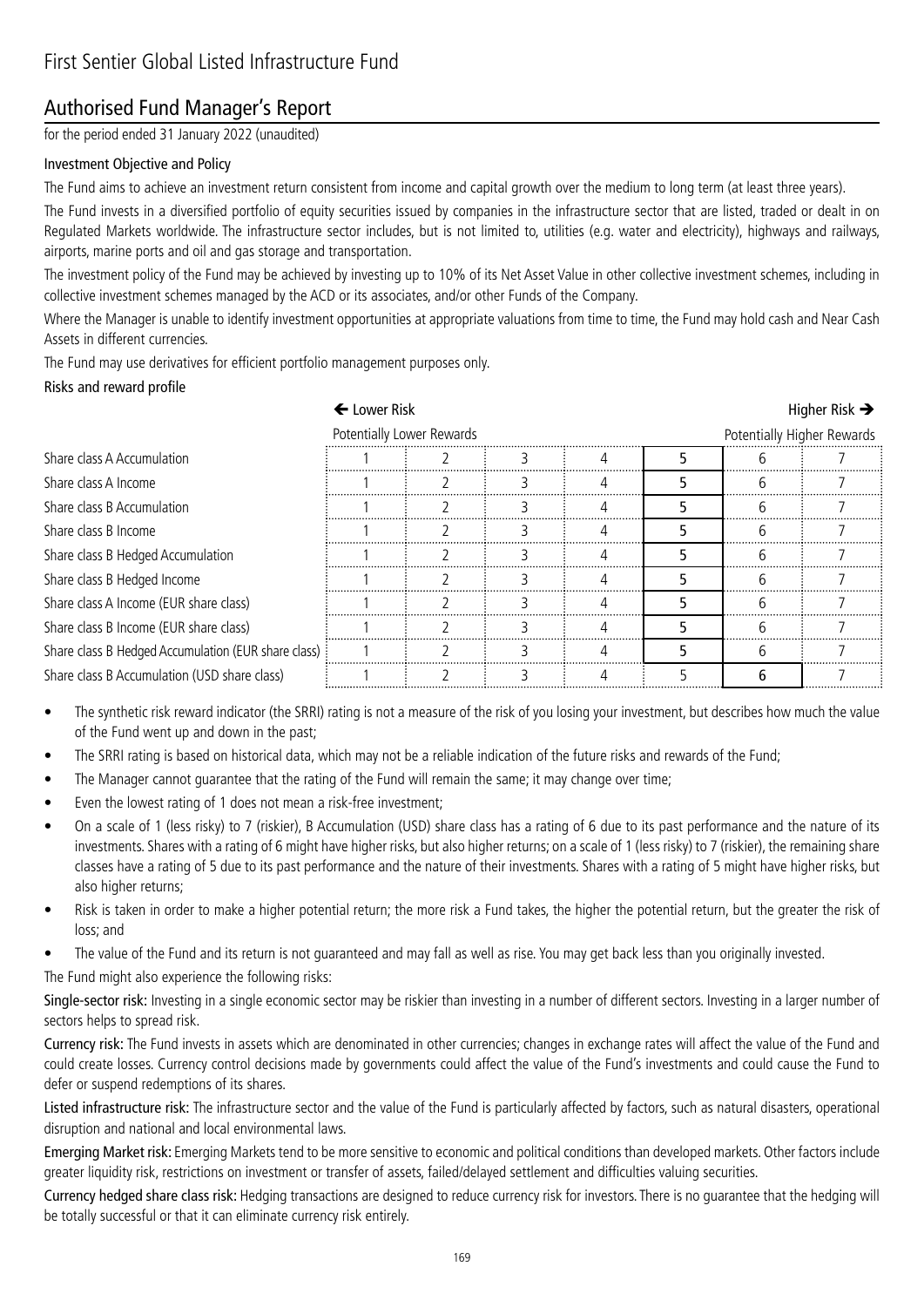## Authorised Fund Manager's Report (continued)

for the period ended 31 January 2022 (unaudited)

Smaller companies risk: Investments in smaller companies may be riskier and more difficult to buy and sell than investments in larger companies. For further information on risks, please refer to the Risk Factors section in the Company's Prospectus.

#### Performance

The First Sentier Global Listed Infrastructure Fund rose by 2.9% in sterling terms over the six months. It has provided cumulative returns of 20.0% and 34.3% over three and five years respectively to 31 January 2022 (net of fees and tax for the B GBP Accumulation share class).

Liquefied natural gas exporter Cheniere Energy was buoyed by strong energy markets. NextEra Energy rose as robust demand for renewables development underpinned healthy earnings results. Dominion Energy gained as investors identified value following a period of underperformance versus the broader market.

China Gas underperformed on concerns that the slowdown in China's property sector may reduce demand for new gas connections. Transurban was affected by the rising interest rate outlook. Rubis lagged owing to a lack of investor appetite for its specialist energy supply and storage operations.

#### Portfolio Changes

Sempra Energy was added to the portfolio after a period of share price underperformance moved it higher in our investment process. A position was initiated in Entergy. The company is set to benefit from increased load growth and improving operational efficiencies. The Fund also added Canadian National Railway, which has scope to benefit from a strengthening US economy.

Duke Energy was sold after greater mispricing became evident in other US utilities. Essential Utilities and Exelon were also divested after robust share price gains moved both stocks to lower positions within the Fund's investment process.

#### **Outlook**

The outlook for the asset class is positive. We are optimistic about the substantial infrastructure investment opportunities associated with the decarbonisation of the world's energy needs. In the transport infrastructure space, there remains further scope for traffic, haulage and passenger recovery as vaccine and booster rollouts continue.

#### Cumulative performance as at 31 January 2022

| Time               |                          |      |                       |      |      | 10    | Since  |
|--------------------|--------------------------|------|-----------------------|------|------|-------|--------|
| period             | mths                     | mths |                       | vrs  | vrs  | vrs   | launch |
| Fund return %      | $\overline{\phantom{a}}$ | ۷.Y  | $\sim$ $\sim$<br>Z.C  | 20.0 | 34.3 | 169.6 | 233.6  |
| Benchmark return % |                          | 0.4  | $\sim$ $\sim$<br>16.Z | 21.U | 40.0 | 168.9 | .76.1  |

#### Discrete performance as at 31 January 2022

| Time               | 12 mths to | 12 mths to | 12 mths to | 12 mths to | 12 mths to |
|--------------------|------------|------------|------------|------------|------------|
| period             | 31/01/22   | 31/01/21   | 31/01/20   | 31/01/19   | 31/01/18   |
| Fund return %      | 12.0       | (10.7)     | 20.0       |            |            |
| Benchmark return % | 16.2       | (11.6)     | 18.3       |            |            |

Benchmark: FTSE Global Core Infrastructure 50/50 Index.

IA Sector: Infrastructure\*.

Performance is based on share class B Accumulation (GBP), as this is considered to be the Fund's primary share class.

Performance data is calculated on a net basis by deducting fees incurred at Fund level (e.g. the management fee and other Fund expenses), save that it does not take account of initial charges or switching fees (if any). Income reinvested is included on a net of tax basis.

Past performance should not be used as a guide to future performance, which is not guaranteed.

\*The sector changed from IA Global on 13/09/2021.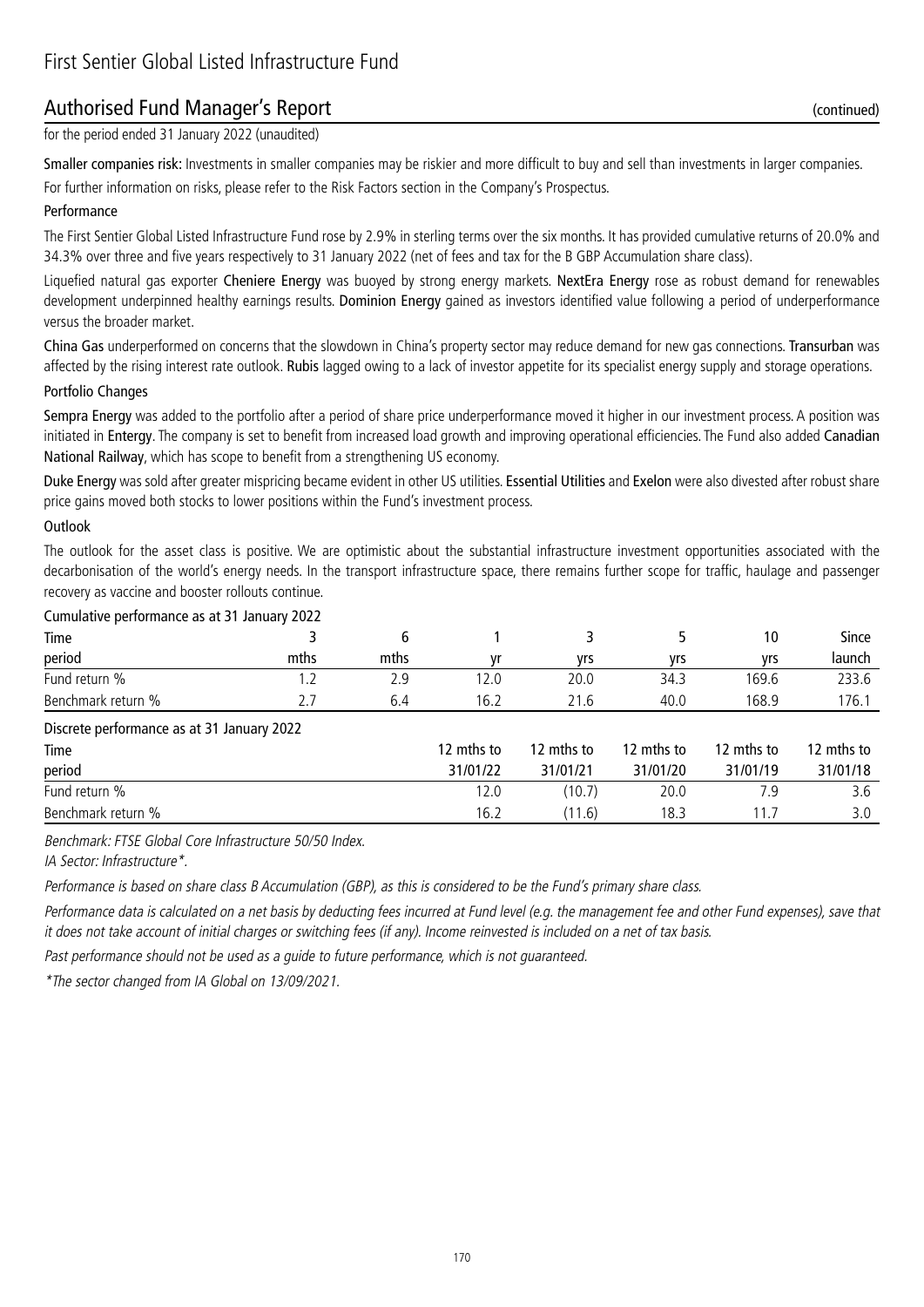## Authorised Fund Manager's Report (continued)

for the period ended 31 January 2022 (unaudited)

### Ten largest holdings

|                           | 31 January 2022 |                           | 31 July 2021 |
|---------------------------|-----------------|---------------------------|--------------|
| Stock name                | % of Fund       | Stock name                | % of Fund    |
| Transurban                | 6.32            | American Tower            | 6.58         |
| <b>Dominion Resources</b> | 5.35            | NextEra Energy            | 5.59         |
| NextEra Energy            | 5.14            | Transurban                | 5.36         |
| American Tower            | 4.58            | <b>Dominion Resources</b> | 4.70         |
| Sempra Energy             | 3.80            | <b>SBA Communications</b> | 3.60         |
| Aena                      | 3.77            | Aena                      | 3.57         |
| Xcel Energy               | 3.30            | Eversource Energy         | 3.10         |
| <b>SBA Communications</b> | 3.28            | SSE                       | 2.96         |
| Cheniere Energy           | 2.66            | Xcel Energy               | 2.95         |
| FirstEnergy               | 2.64            | Pembina Pipeline          | 2.81         |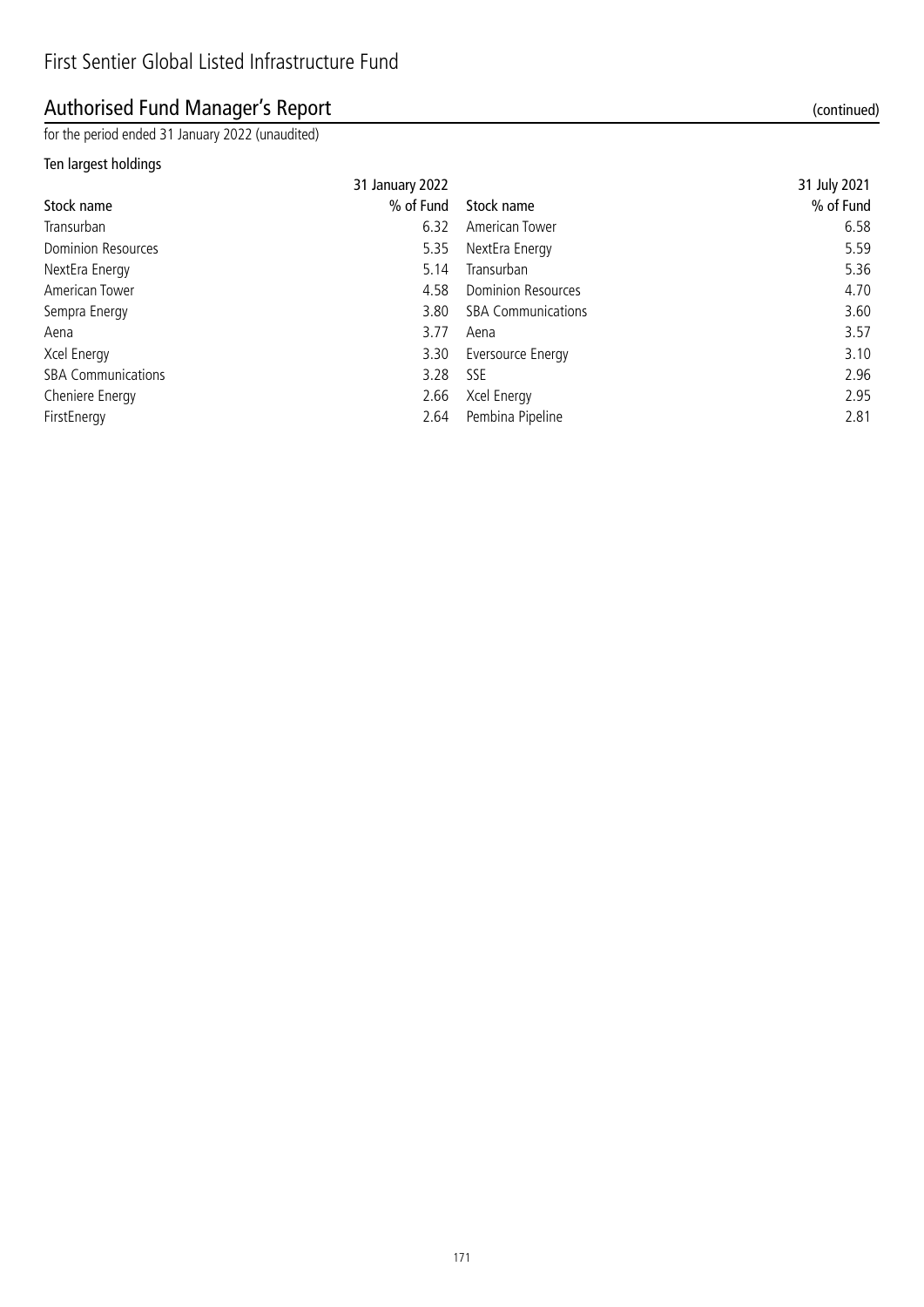## Portfolio Statement

as at 31 January 2022 (unaudited)

|                       |                                                    | Market           | Total             |
|-----------------------|----------------------------------------------------|------------------|-------------------|
|                       |                                                    | Value            | <b>Net Assets</b> |
| Holdings              |                                                    | f'000            | $\frac{0}{0}$     |
|                       | <b>FRANCE (5.54%*)</b>                             | 85,953           | 5.56              |
| 906,947 Getlink       |                                                    | 10,571           | 0.69              |
| 1,562,817 Rubis       |                                                    | 37,423           | 2.42              |
| 470,009 Vinci         |                                                    | 37,959           | 2.45              |
|                       | ITALY (4.41%*)                                     | 34,945           | 2.26              |
| 333,293 Atlantia      |                                                    | 4,568            | 0.30              |
| 2,882,771 Hera        |                                                    | 8,849            | 0.57              |
|                       | 2,700,865 Infrastrutture Wireless Italiane         | 21,528           | 1.39              |
|                       | SPAIN (3.57%*)                                     | 73,533           | 4.75              |
| 488,381 Aena          |                                                    | 58,393           | 3.77              |
| 1,784,395 Iberdrola   |                                                    | 15,140           | 0.98              |
|                       |                                                    |                  |                   |
|                       | SWITZERLAND (1.78%*)                               | 23,809           | 1.54              |
|                       | 174,745 Flughafen Zuerich                          | 23,809           | 1.54              |
|                       | UNITED KINGDOM (4.76%*)                            | 43,542           | 2.81              |
|                       | 713,215 Severn Trent                               | 20,484           | 1.32              |
| 1,457,047 SSE         |                                                    | 23,058           | 1.49              |
|                       | AUSTRALIA (7.29%*)                                 | 145,742          | 9.42              |
|                       | 5,867,198 Atlas Arteria                            | 20,027           | 1.29              |
| 15,115,840 Aurizon    |                                                    | 27,942           | 1.81              |
| 14,954,511 Transurban |                                                    | 97,773           | 6.32              |
|                       | HONG KONG (7.00%*)                                 | 93,534           | 6.05              |
| 15,109,800 China Gas  |                                                    | 19,123           | 1.24              |
| 2,649,000 CLP         |                                                    | 19,725           | 1.28              |
|                       | 20,988,000 Guangdong Investment                    | 22,188           | 1.43              |
|                       | 41,818,000 Jiangsu Expressway                      | 32,498           | 2.10              |
|                       | JAPAN (1.15%*)                                     | 11,127           | 0.72              |
|                       | 359,400 West Japan Railway                         | 11,127           | 0.72              |
|                       | BRAZIL (1.18%*)                                    | 25,597           | 1.65              |
| 14,027,200 CCR        |                                                    | 25,597           | 1.65              |
|                       | CANADA (5.43%*)                                    | 92,672           | 5.99              |
|                       | 366,200 Canadian National Railway                  | 33,158           | 2.14              |
| 1,032,304 Emera       |                                                    | 36,306           | 2.35              |
|                       | 983,100 Pembina Pipeline                           | 23,208           | 1.50              |
|                       | MEXICO (2.66%*)                                    | 39,596           | 2.56              |
|                       | 1,205,103 Grupo Aeroportuario del Sureste          | 18,170           | 1.17              |
|                       | 3,937,498 Promotora y Operadora de Infraestructura | 21,426           | 1.39              |
|                       |                                                    |                  |                   |
|                       | <b>UNITED STATES (55.01%*)</b>                     | 858,915          | 55.51             |
|                       | 602,770 Alliant Energy                             | 26,889           | 1.74              |
|                       | 378,186 American Tower**                           | 70,845           | 4.58              |
| 329,468 Avista        | 487,292 Atmos Energy                               | 38,939           | 2.52<br>0.70      |
|                       | 1,510,471 CenterPoint Energy                       | 10,918<br>31,917 | 2.06              |
|                       | 492,644 Cheniere Energy                            | 41,093           | 2.66              |
| 1,446,484 CSX         |                                                    | 36,894           | 2.38              |
|                       |                                                    | 82,804           |                   |
|                       | 1,377,310 Dominion Energy                          |                  | 5.35              |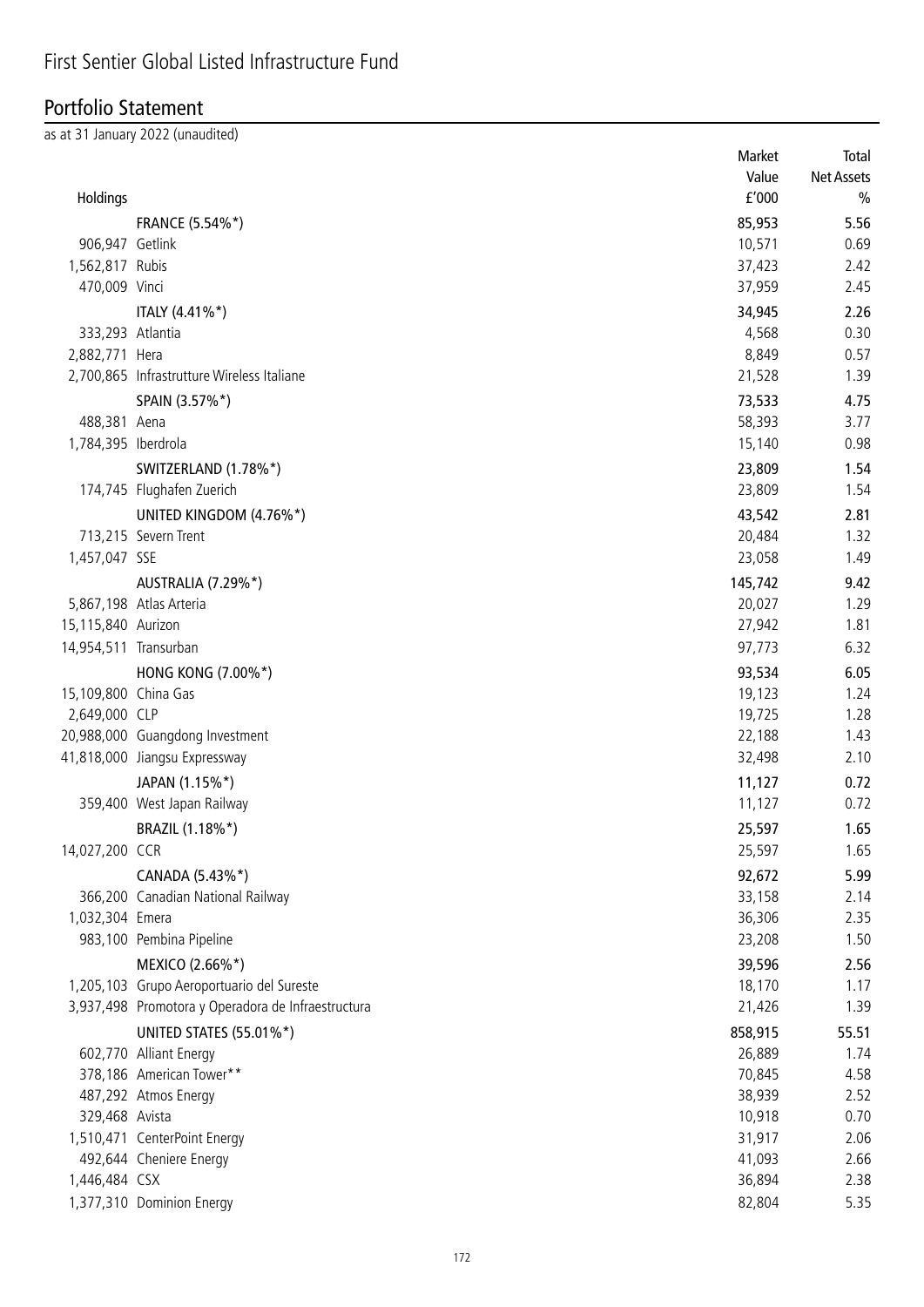### Portfolio Statement (continued)

|                 | as at 31 January 2022 (unaudited)                            |         |               |
|-----------------|--------------------------------------------------------------|---------|---------------|
|                 |                                                              | Market  | Total         |
|                 |                                                              | Value   | Net Assets    |
| Holdings        |                                                              | f'000   | $\frac{0}{0}$ |
|                 | 563,396 DT Mindstream                                        | 21,714  | 1.40          |
| 479,722 Entergy |                                                              | 39,986  | 2.58          |
|                 | 1,620,544 Enterprise Products Partners                       | 28,566  | 1.85          |
| 587,321 Evergy  |                                                              | 28,437  | 1.84          |
|                 | 529,657 Eversource Energy                                    | 35,329  | 2.28          |
|                 | 1,306,744 FirstEnergy                                        | 40,859  | 2.64          |
|                 | 1,364,632 NextEra Energy                                     | 79,478  | 5.14          |
|                 | 188,526 Norfolk Southern                                     | 38,200  | 2.47          |
|                 | 584,809 Pinnacle West Capital                                | 30,338  | 1.96          |
|                 | 158,713 Republic Services                                    | 15,098  | 0.98          |
|                 | 209,315 SBA Communications**                                 | 50,725  | 3.28          |
|                 | 571,578 Sempra Energy                                        | 58,855  | 3.80          |
|                 | 982,856 Xcel Energy                                          | 51,031  | 3.30          |
|                 | DERIVATIVES (0.02%*)                                         | (1,026) | (0.07)        |
|                 | <b>Forward Currency Contracts</b>                            |         |               |
|                 | <b>Australian Dollar</b>                                     |         |               |
|                 | Bought AUD 1,868,312 for GBP 987,750 Settlement 15/02/2022   | (7)     |               |
|                 | Bought AUD 2,996 for EUR 1,897 Settlement 15/02/2022         |         |               |
|                 | Sold AUD 16,501,053 for GBP 8,719,155 Settlement 15/02/2022  | 53      |               |
|                 | Canadian Dollar                                              |         |               |
|                 | Bought CAD 585,329 for GBP 343,549 Settlement 15/02/2022     |         |               |
|                 | Bought CAD 510 for EUR 358 Settlement 15/02/2022             |         |               |
|                 | Sold CAD 8,896,187 for GBP 5,181,431 Settlement 15/02/2022   | (33)    |               |
|                 | Euro                                                         |         |               |
|                 | Bought EUR 2,045,430 for GBP 1,710,583 Settlement 15/02/2022 | (1)     |               |
|                 | Bought EUR 135,407 for USD 154,884 Settlement 15/02/2022     | (3)     |               |
|                 | Bought EUR 24,333 for AUD 38,468 Settlement 15/02/2022       |         |               |
|                 | Bought EUR 14,876 for HKD 132,504 Settlement 15/02/2022      |         |               |
|                 | Bought EUR 14,723 for CAD 21,125 Settlement 15/02/2022       |         |               |
|                 | Bought EUR 6,566 for MXN 153,224 Settlement 15/02/2022       |         |               |
|                 | Bought EUR 4,510 for CHF 4,704 Settlement 15/02/2022         |         |               |
|                 | Bought EUR 1,865 for JPY 242,564 Settlement 15/02/2022       |         |               |
|                 | Sold EUR 14,311,468 for GBP 11,962,090 Settlement 15/02/2022 |         |               |
|                 | Hong Kong Dollar                                             |         |               |
|                 | Bought HKD 2,688,295 for GBP 254,848 Settlement 15/02/2022   | 2       |               |
|                 | Sold HKD 55,773,162 for GBP 5,235,319 Settlement 15/02/2022  | (96)    | (0.01)        |
|                 | Japanese Yen                                                 |         |               |
|                 | Bought JPY 7,195,286 for GBP 46,482 Settlement 15/02/2022    |         |               |
|                 | Bought JPY 10,114 for EUR 78 Settlement 15/02/2022           |         |               |
|                 | Sold JPY 100,888,927 for GBP 648,267 Settlement 15/02/2022   | (4)     |               |
|                 | <b>Mexican Peso</b>                                          |         |               |
|                 | Bought MXN 7,296,881 for GBP 260,878 Settlement 15/02/2022   | 2       |               |
|                 | Bought MXN 11,853 for EUR 508 Settlement 15/02/2022          |         |               |
|                 | Sold MXN 64,488,002 for GBP 2,310,757 Settlement 15/02/2022  | (13)    |               |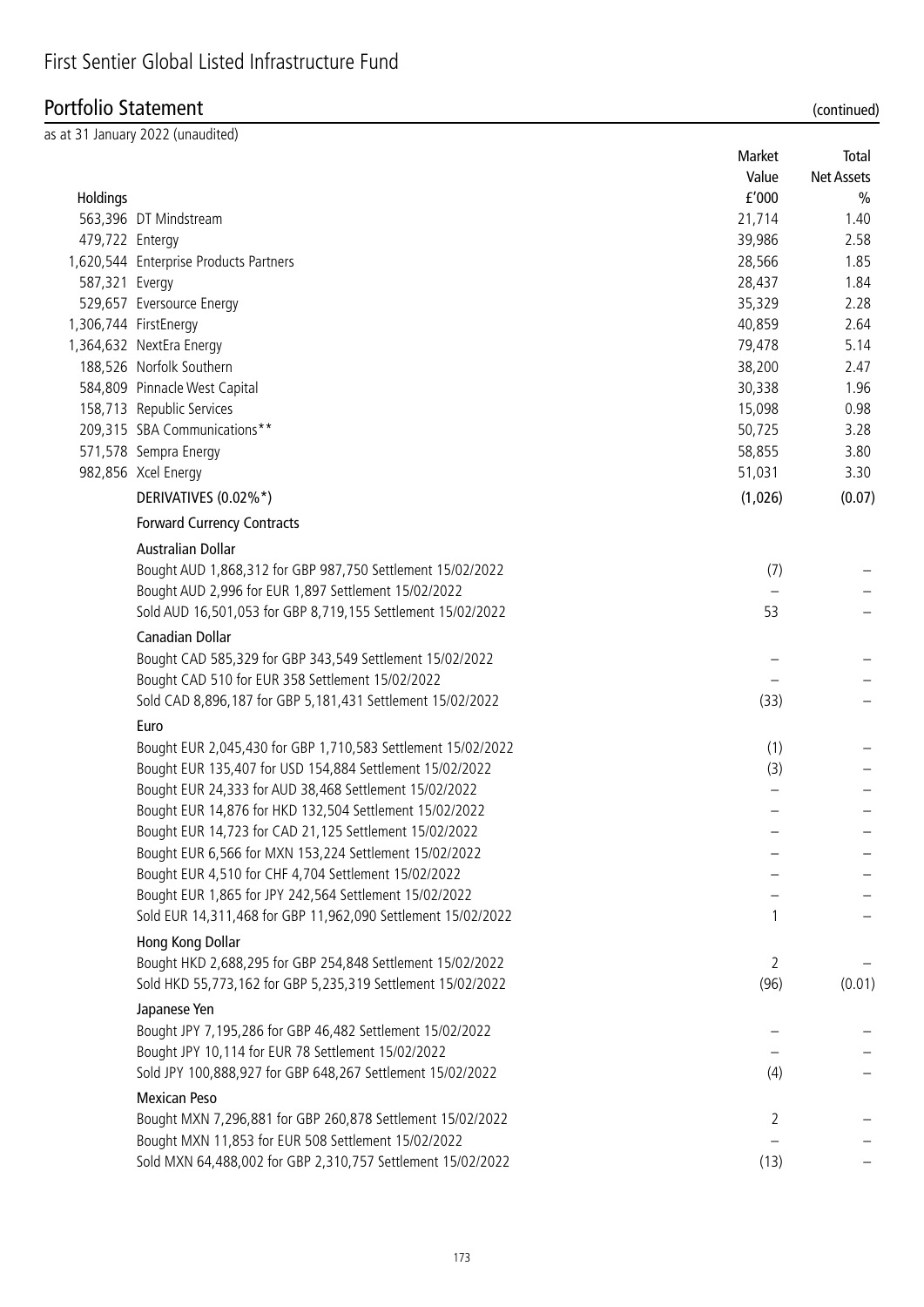### Portfolio Statement (continued)

|          | as at 31 January 2022 (unaudited)                            |           |            |
|----------|--------------------------------------------------------------|-----------|------------|
|          |                                                              | Market    | Total      |
|          |                                                              | Value     | Net Assets |
| Holdings |                                                              | f'000     | $\%$       |
|          | Swiss Franc                                                  |           |            |
|          | Bought CHF 423,059 for GBP 341,542 Settlement 15/02/2022     | (3)       |            |
|          | Bought CHF 841 for EUR 812 Settlement 15/02/2022             |           |            |
|          | Sold CHF 1,979,822 for GBP 1,587,260 Settlement 15/02/2022   | 2         |            |
|          | <b>US Dollar</b>                                             |           |            |
|          | Bought USD 4,404,611 for GBP 3,253,203 Settlement 15/02/2022 | 30        |            |
|          | Bought USD 3,684 for EUR 3,264 Settlement 15/02/2022         |           |            |
|          | Sold USD 65,210,586 for GBP 47,652,600 Settlement 15/02/2022 | (956)     | (0.06)     |
|          | Portfolio of investments^                                    | 1,527,939 | 98.75      |
|          | Net other assets                                             | 19,393    | 1.25       |
|          | Total net assets                                             | 1.547.332 | 100.00     |
|          |                                                              |           |            |

All investments held are listed, unless otherwise stated.

For the purposes of the portfolio holdings analysis, securities are shown based on their country of listing.

\* Comparative figures shown in brackets relate to 31 July 2021.

\*\* Real estate investment trust (REIT).

 $\wedge$  Including derivative liabilities.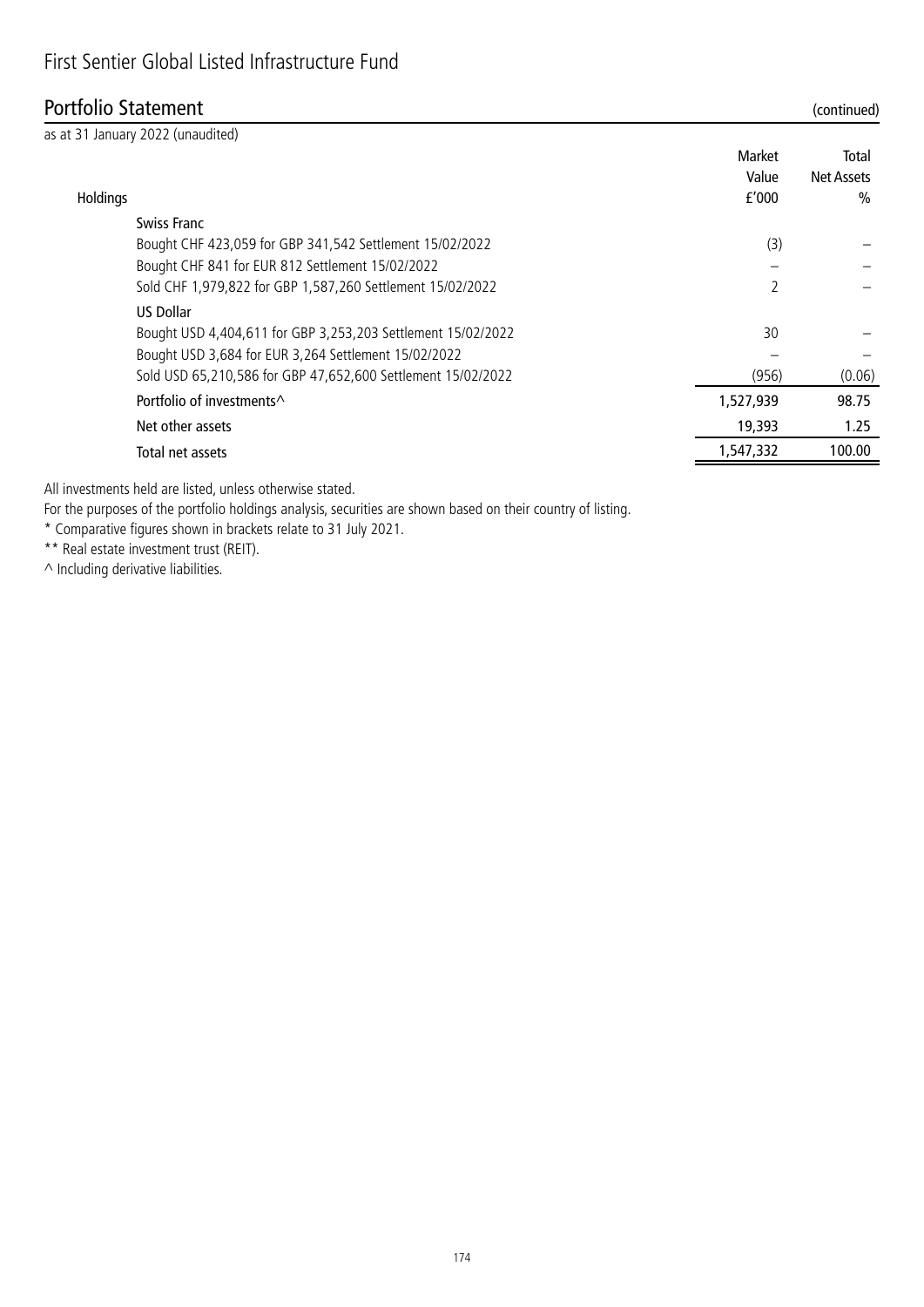## Comparative Table

for the period ended 31 January 2022 (unaudited)

### Net Asset Value and Operating Charges Figure

|                                       | Interim         | Final        | Final        | Final        |
|---------------------------------------|-----------------|--------------|--------------|--------------|
|                                       | 31 January 2022 | 31 July 2021 | 31 July 2020 | 31 July 2019 |
| Share class A Accumulation            |                 |              |              |              |
| Closing net asset value (£'000)       | 93,670          | 98,604       | 115,927      | 144,558      |
| Closing number of shares              | 30,736,358      | 33,478,666   | 42,967,660   | 47,561,926   |
| Closing net asset value per share (p) | 304.75          | 294.53       | 269.80       | 303.94       |
| Operating charges                     | 1.57%           | 1.58%        | 1.57%        | 1.57%        |
| Direct transaction costs              | 0.06%           | 0.08%        | 0.12%        | 0.09%        |
| Prices                                |                 |              |              |              |
| Highest share price                   | 312.52          | 299.35       | 316.33       | 306.61       |
| Lowest share price                    | 293.47          | 263.41       | 232.78       | 240.57       |
|                                       | Interim         | Final        | Final        | Final        |
|                                       | 31 January 2022 | 31 July 2021 | 31 July 2020 | 31 July 2019 |
| Share class A Income                  |                 |              |              |              |
| Closing net asset value (£'000)       | 35,532          | 34,976       | 26,047       | 30,894       |
| Closing number of shares              | 18,070,252      | 18,199,034   | 14,400,428   | 14,744,525   |
| Closing net asset value per share (p) | 196.63          | 192.19       | 180.88       | 209.53       |
| Operating charges                     | 1.56%           | 1.62%        | 1.56%        | 1.60%        |
| Direct transaction costs              | 0.06%           | 0.08%        | 0.12%        | 0.09%        |
| Prices                                |                 |              |              |              |
| Highest share price                   | 203.94          | 198.53       | 215.52       | 215.04       |
| Lowest share price                    | 191.50          | 175.07       | 158.60       | 171.21       |
|                                       | Interim         | Final        | Final        | Final        |
|                                       | 31 January 2022 | 31 July 2021 | 31 July 2020 | 31 July 2019 |
| Share class B Accumulation            |                 |              |              |              |
| Closing net asset value (£'000)       | 814,797         | 834,186      | 926,740      | 985,069      |
| Closing number of shares              | 241,847,647     | 257,191,168  | 314,351,544  | 298,927,730  |
| Closing net asset value per share (p) | 336.90          | 324.34       | 294.81       | 329.53       |
| Operating charges                     | 0.80%           | 0.80%        | 0.79%        | 0.79%        |
| Direct transaction costs              | 0.06%           | 0.08%        | 0.12%        | 0.09%        |
| Prices                                |                 |              |              |              |
| Highest share price                   | 345.26          | 329.33       | 344.45       | 332.43       |
| Lowest share price                    | 323.55          | 288.03       | 253.66       | 259.21       |
|                                       | Interim         | Final        | Final        | Final        |
|                                       | 31 January 2022 | 31 July 2021 | 31 July 2020 | 31 July 2019 |
| Share class B Income                  |                 |              |              |              |
| Closing net asset value (£'000)       | 505,466         | 618,949      | 521,545      | 601,314      |
| Closing number of shares              | 230,956,709     | 290,461,819  | 262,200,061  | 262,987,230  |
| Closing net asset value per share (p) | 218.86          | 213.09       | 198.91       | 228.65       |
| Operating charges                     | 0.80%           | 0.80%        | 0.80%        | 0.79%        |
| Direct transaction costs              | 0.06%           | 0.08%        | 0.12%        | 0.09%        |
| Prices                                |                 |              |              |              |
| Highest share price                   | 226.84          | 219.93       | 236.18       | 234.64       |
| Lowest share price                    | 212.56          | 193.50       | 173.93       | 185.62       |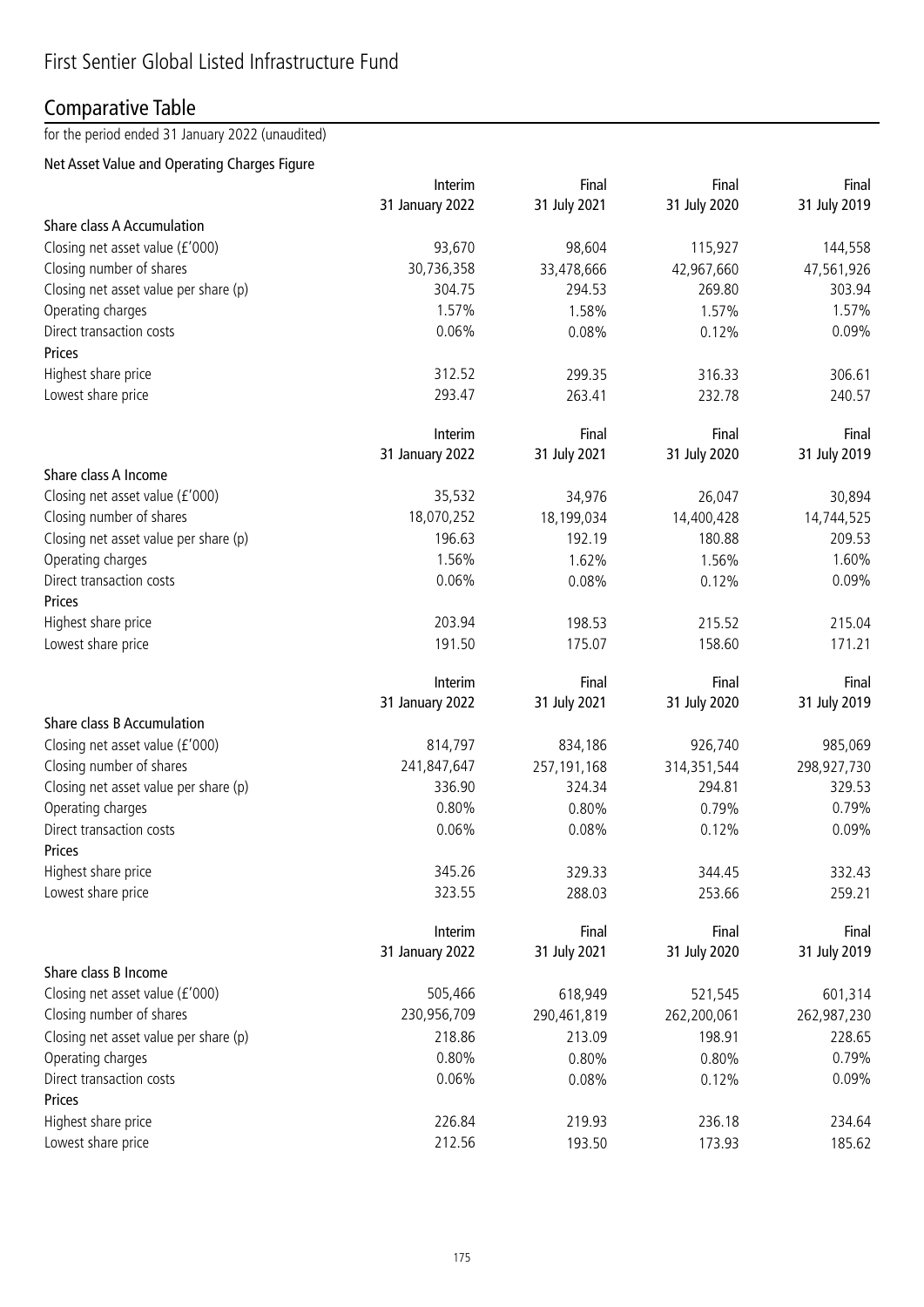## Comparative Table (continued)

for the period ended 31 January 2022 (unaudited)

Net Asset Value and Operating Charges Figure

|                                                  | Interim         | Final        | Final        | Final        |
|--------------------------------------------------|-----------------|--------------|--------------|--------------|
|                                                  | 31 January 2022 | 31 July 2021 | 31 July 2020 | 31 July 2019 |
| Share class B Hedged Accumulation                |                 |              |              |              |
| Closing net asset value (£'000)                  | 34,563          | 46,720       | 59,263       | 63,989       |
| Closing number of shares                         | 21,499,735      | 29,573,287   | 43,099,661   | 43,168,611   |
| Closing net asset value per share (p)            | 160.76          | 157.98       | 137.50       | 148.23       |
| Operating charges                                | 0.94%           | 0.92%        | 0.90%        | 0.90%        |
| Direct transaction costs                         | 0.06%           | 0.08%        | 0.12%        | 0.09%        |
| Prices                                           |                 |              |              |              |
| Highest share price                              | 165.22          | 161.44       | 163.42       | 150.75       |
| Lowest share price                               | 154.18          | 132.80       | 110.73       | 124.28       |
|                                                  | Interim         | Final        | Final        | Final        |
|                                                  | 31 January 2022 | 31 July 2021 | 31 July 2020 | 31 July 2019 |
| Share class B Hedged Income                      |                 |              |              |              |
| Closing net asset value (£'000)                  | 47,300          | 52,051       | 46,642       | 37,048       |
| Closing number of shares                         | 28, 187, 245    | 31,196,566   | 31,243,863   | 22,379,015   |
| Closing net asset value per share (p)            | 167.81          | 166.85       | 149.28       | 165.55       |
| Operating charges                                | 0.89%           | 0.89%        | 0.88%        | 0.94%        |
| Direct transaction costs                         | 0.06%           | 0.08%        | 0.12%        | 0.09%        |
| Prices                                           |                 |              |              |              |
| Highest share price                              | 174.44          | 173.32       | 180.33       | 171.23       |
| Lowest share price                               | 162.81          | 144.12       | 122.18       | 143.28       |
|                                                  | Interim         | Final        | Final        | Final        |
|                                                  | 31 January 2022 | 31 July 2021 | 31 July 2020 | 31 July 2019 |
| Share class A Income (EUR share class)           |                 |              |              |              |
| Closing net asset value (€'000)                  | 13,972          | 15,137       | 24,974       | 24,777       |
| Closing number of shares                         | 7,837,595       | 8,865,153    | 16,404,736   | 14,176,223   |
| Closing net asset value per share (c)            | 178.27          | 170.74       | 152.24       | 174.78       |
| Operating charges                                | 1.62%           | 1.66%        | 1.58%        | 1.60%        |
| Direct transaction costs                         | 0.06%           | 0.08%        | 0.12%        | 0.09%        |
| Prices                                           |                 |              |              |              |
| Highest share price                              | 184.76          | 175.68       | 196.67       | 179.68       |
| Lowest share price                               | 168.29          | 148.04       | 129.95       | 146.89       |
|                                                  | Interim         | Final        |              |              |
|                                                  | 31 January 2022 | 31 July 2021 |              |              |
| Share class B Income (EUR share class)           |                 |              |              |              |
| Closing net asset value ( $\epsilon$ '000)       | 63              | 59           |              |              |
| Closing number of shares                         | 52,800          | 52,000       |              |              |
| Closing net asset value per share (p)            | 119.24          | 113.85       |              |              |
| Operating charges                                | 1.00%           | 1.00%        |              |              |
| Direct transaction costs                         | 0.06%           | 0.08%        |              |              |
| Prices                                           |                 |              |              |              |
| Highest share price                              | 123.53          | 117.02       |              |              |
| Lowest share price                               | 112.33          | 97.85        |              |              |
| This share class was launched on 28 August 2020. |                 |              |              |              |

176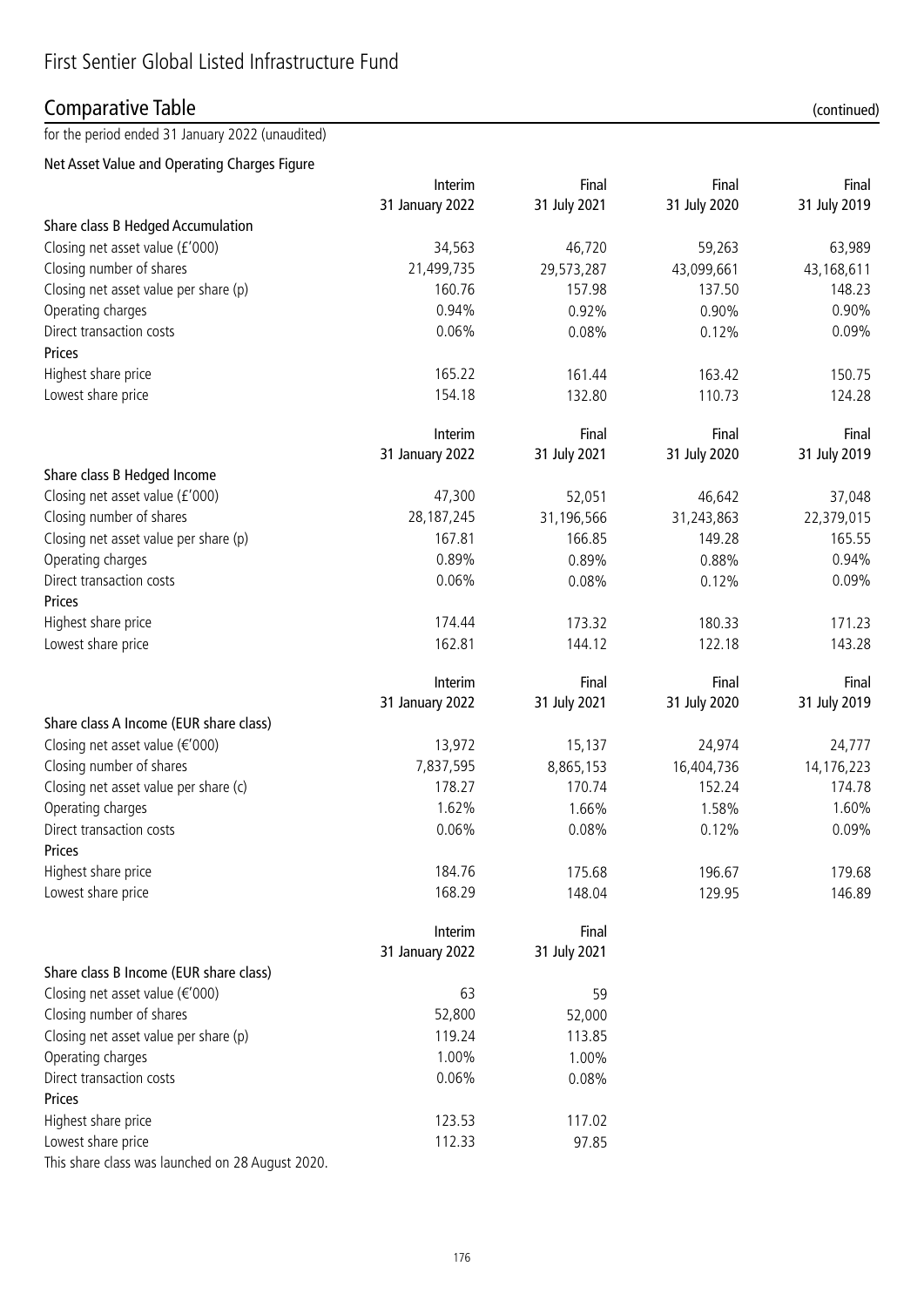## Comparative Table (continued)

for the period ended 31 January 2022 (unaudited)

Net Asset Value and Operating Charges Figure

|                                                     | Interim<br>31 January 2022 | Final<br>31 July 2021 | Final<br>31 July 2020 | Final<br>31 July 2019 |
|-----------------------------------------------------|----------------------------|-----------------------|-----------------------|-----------------------|
|                                                     |                            |                       |                       |                       |
| Share class B Hedged Accumulation (EUR share class) |                            |                       |                       |                       |
| Closing net asset value $(\epsilon' 000)$           | 245                        | 428                   | 509                   | 439                   |
| Closing number of shares                            | 192,509                    | 340,468               | 461,688               | 399,949               |
| Closing net asset value per share (c)               | 127.17                     | 125.72                | 110.21                | 109.79                |
| Operating charges                                   | 1.08%                      | 1.08%                 | 0.89%                 | 1.08%                 |
| Direct transaction costs                            | 0.06%                      | 0.08%                 | 0.12%                 | $0.09\%$              |
| <b>Prices</b>                                       |                            |                       |                       |                       |
| Highest share price                                 | 130.78                     | 128.59                | 120.45                | 111.83                |
| Lowest share price                                  | 122.13                     | 106.39                | 82.07                 | 92.75                 |
|                                                     |                            |                       |                       |                       |

### Net Asset Value and Operating Charges Figure

|                                              | Interim<br>31 January 2022 | Final<br>31 July 2021 | Final<br>31 July 2020 | Final<br>31 July 2019 |
|----------------------------------------------|----------------------------|-----------------------|-----------------------|-----------------------|
|                                              |                            |                       |                       |                       |
| Share class B Accumulation (USD share class) |                            |                       |                       |                       |
| Closing net asset value (\$'000)             | 5,465                      | 5,753                 | 9,412                 | 24,468                |
| Closing number of shares                     | 2,552,490                  | 2,693,722             | 5,134,863             | 12,802,923            |
| Closing net asset value per share (c)        | 214.10                     | 213.59                | 183.29                | 191.11                |
| Operating charges                            | 0.79%                      | 0.83%                 | 0.80%                 | 0.81%                 |
| Direct transaction costs                     | 0.06%                      | 0.08%                 | 0.12%                 | 0.09%                 |
| Prices                                       |                            |                       |                       |                       |
| Highest share price                          | 221.11                     | 220.16                | 211.94                | 195.19                |
| Lowest share price                           | 205.42                     | 176.42                | 140.89                | 159.15                |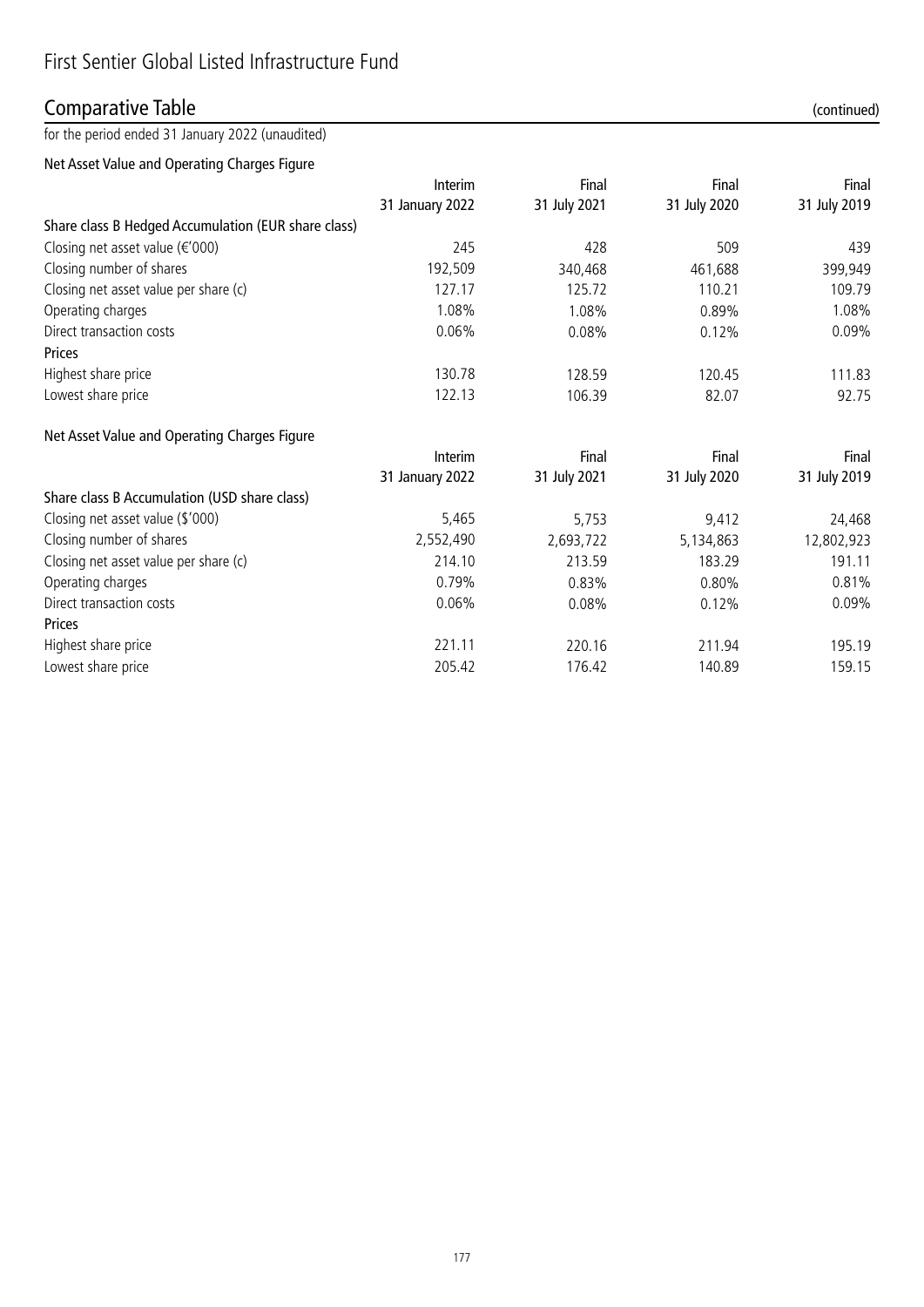### Statement of Total Return

for the period ended 31 January 2022 (unaudited)

|                                                                              | 31 January 2022 |           | 31 January 2021 |           |
|------------------------------------------------------------------------------|-----------------|-----------|-----------------|-----------|
|                                                                              | f'000           | f'000     | f'000           | f'000     |
| Income                                                                       |                 |           |                 |           |
| Net capital gains/(losses)                                                   |                 | 49,893    |                 | (516)     |
| Revenue                                                                      | 21,162          |           | 21,306          |           |
| Expenses                                                                     | (7,092)         |           | (7,648)         |           |
| Interest payable and similar charges                                         | (9)             |           | (6)             |           |
| Net revenue before taxation for the period                                   | 14,061          |           | 13,652          |           |
| Taxation                                                                     | (2, 594)        |           | (2,783)         |           |
| Net revenue after taxation for the period                                    |                 | 11,467    |                 | 10,869    |
| Total return before distribution                                             |                 | 61,360    |                 | 10,353    |
| Distributions                                                                |                 | (18, 315) |                 | (17, 647) |
| Change in net assets attributable to shareholders from investment activities |                 | 43,045    |                 | (7, 294)  |

# Statement of Change in Net Assets Attributable to Shareholders

for the period ended 31 January 2022 (unaudited)

|                                                                              | 31 January 2022 |            | 31 January 2021 |           |
|------------------------------------------------------------------------------|-----------------|------------|-----------------|-----------|
|                                                                              | f'000           | f'000      | f'000           | f'000     |
| Opening net assets attributable to shareholders                              |                 | 1,702,950  |                 | 1,726,295 |
| Amounts receivable on creation of shares                                     | 58,334          |            | 178,512         |           |
| Amounts payable on cancellation of shares                                    | (267, 785)      |            | (258, 461)      |           |
|                                                                              |                 | (209, 451) |                 | (79, 949) |
| Dilution adjustment                                                          |                 | 125        |                 | 20        |
| Change in net assets attributable to shareholders from investment activities |                 | 43.045     |                 | (7, 294)  |
| Retained distribution on accumulation shares                                 |                 | 10,663     |                 | 10,083    |
| Closing net assets attributable to shareholders                              |                 | 1,547,332  |                 | 1,649,155 |

Comparative information is provided for the Statement of Change in Net Assets Attributable to Shareholders. As this information is for the prior interim period, the net assets at the end of that period do not correspond to the net assets at the start of the current period.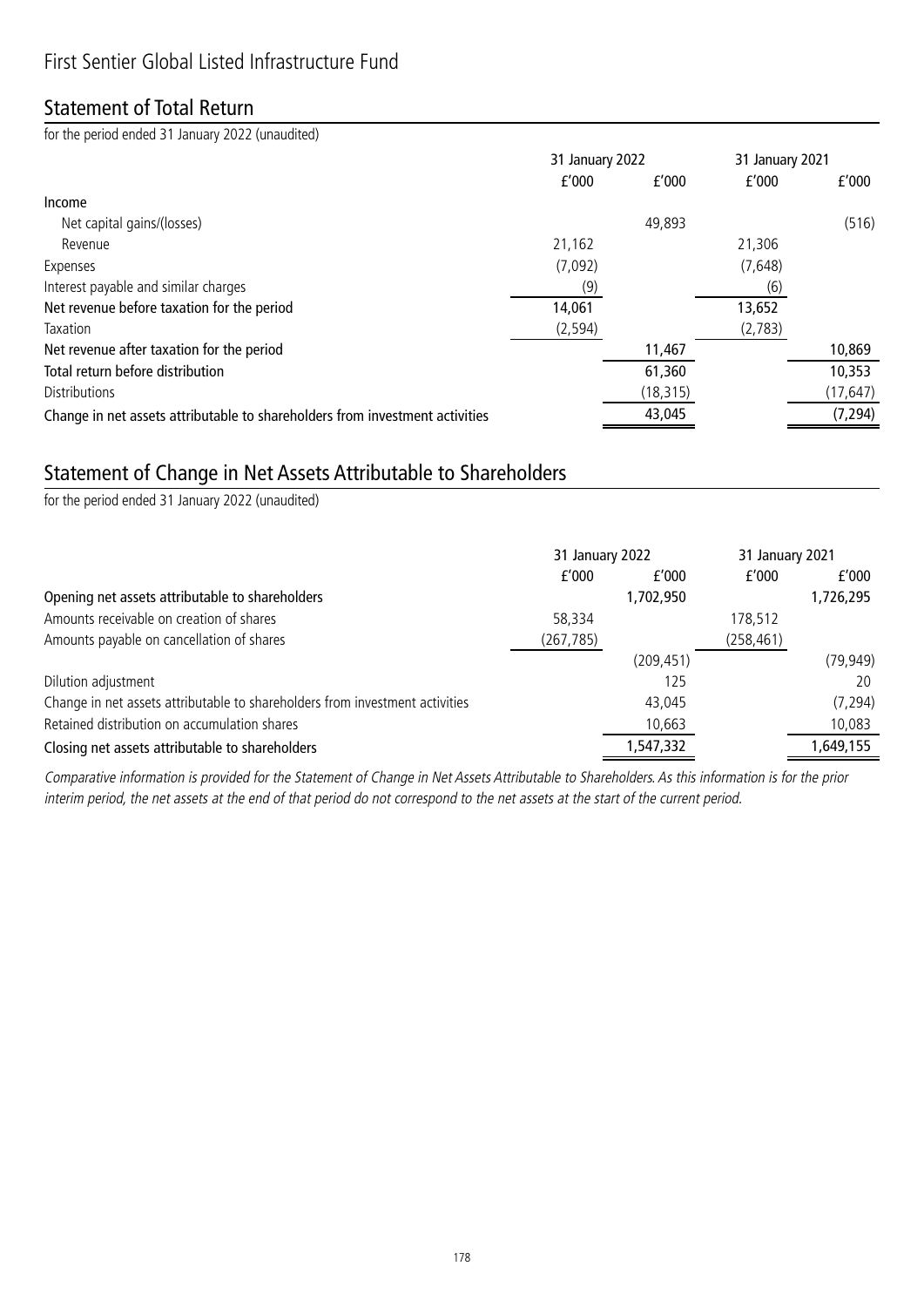# First Sentier Global Listed Infrastructure Fund

### Balance Sheet

| as at 31 January 2022 (unaudited)       |                          |                       |
|-----------------------------------------|--------------------------|-----------------------|
|                                         | 31 January 2022<br>f'000 | 31 July 2021<br>f'000 |
| Assets                                  |                          |                       |
| <b>Fixed assets</b>                     |                          |                       |
| Investments                             | 1,529,055                | 1,699,625             |
| Current assets                          |                          |                       |
| Debtors                                 | 3,218                    | 12,271                |
| Cash and bank balances                  | 28,334                   | 21,527                |
| Total assets                            | 1,560,607                | 1,733,423             |
| <b>Liabilities</b>                      |                          |                       |
| Investment liabilities                  | (1, 116)                 | (45)                  |
| Creditors                               |                          |                       |
| Distribution payable                    | (6, 835)                 | (11, 831)             |
| Other creditors                         | (5, 324)                 | (18, 597)             |
| <b>Total liabilities</b>                | (13, 275)                | (30, 473)             |
| Net assets attributable to shareholders | 1,547,332                | 1,702,950             |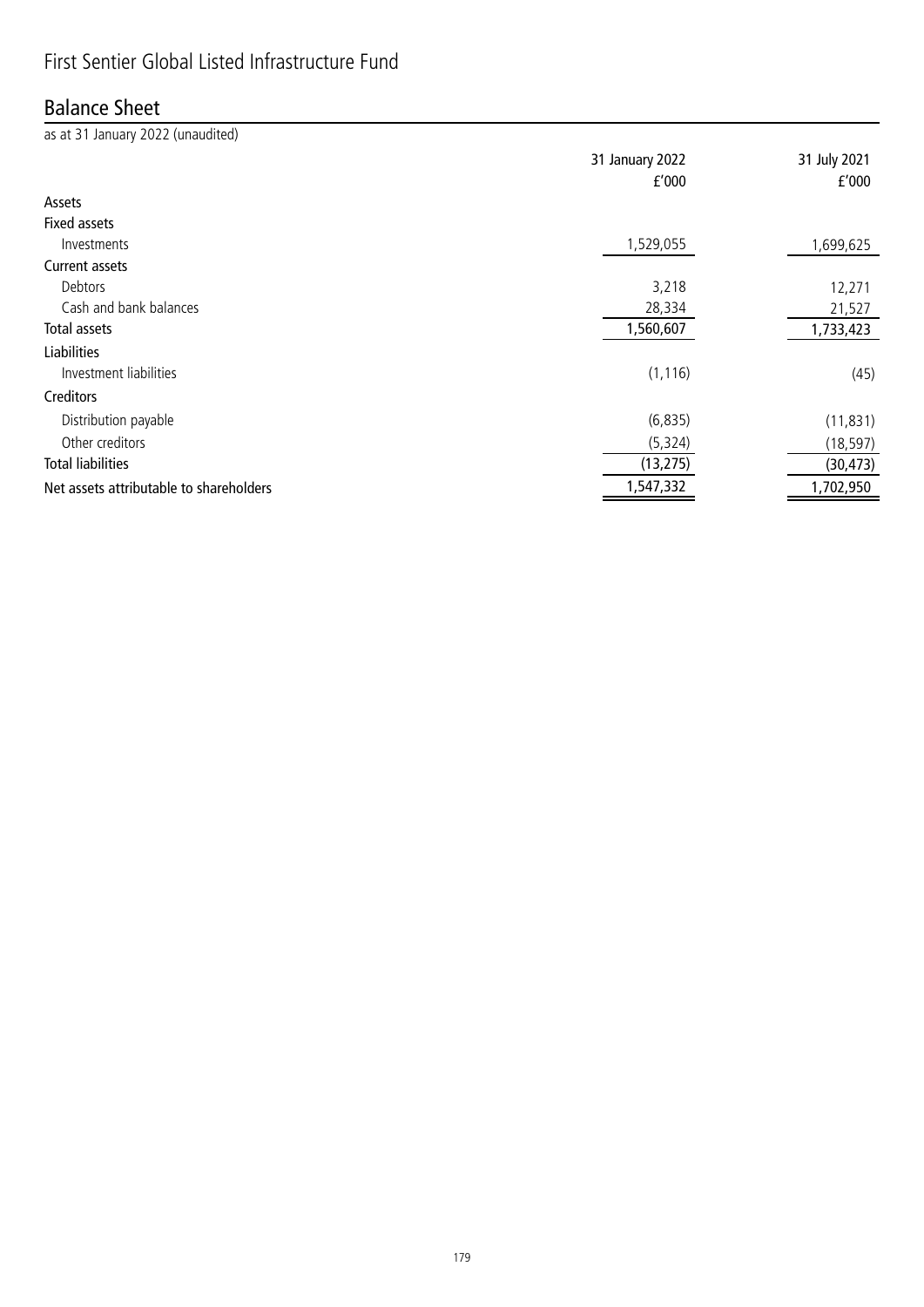### First Sentier Global Listed Infrastructure Fund

## Distribution Tables

for the period ended 31 January 2022 (unaudited)

#### Distribution in pence and cents per share

Group 1 Interim – Shares purchased prior to 1 August 2021

Group 2 Interim – Shares purchased between 1 August 2021 and 31 January 2022

### Share class A Accumulation

|                      |         |                          | Distribution | Distribution |
|----------------------|---------|--------------------------|--------------|--------------|
|                      | Net     |                          | payable      | paid         |
|                      | revenue | Equalisation             | 31/03/2022   | 31/03/2021   |
| Group 1              | (p)     | (p)                      | (p)          | (p)          |
| Interim              | 3.4359  | $\overline{\phantom{m}}$ | 3.4359       | 2.8076       |
| Group 2              | (p)     | (p)                      | (p)          | (p)          |
| Interim              | 1.7881  | 1.6478                   | 3.4359       | 2.8076       |
| Share class A Income |         |                          |              |              |
|                      |         |                          | Distribution | Distribution |

|         | Net     |                   | payable    | paid       |
|---------|---------|-------------------|------------|------------|
|         | revenue | Equalisation      | 31/03/2022 | 31/03/2021 |
| Group 1 | (p)     | (p)               | (p)        | (p)        |
| Interim | 2.2422  | $\qquad \qquad -$ | 2.2422     | 1.8821     |
| Group 2 | (p)     | (p)               | (p)        | (p)        |
| Interim | 0.3458  | .8964             | 2.2422     | 1.8821     |

#### Share class B Accumulation

|         | <b>Net</b> |              | payable    | paid       |
|---------|------------|--------------|------------|------------|
|         | revenue    | Equalisation | 31/03/2022 | 31/03/2021 |
| Group 1 | (p)        | (p)          | (p)        | (p)        |
| Interim | 3.7914     | -            | 3.7914     | 3.0747     |
| Group 2 | (p)        | (p)          | (p)        | (p)        |
| Interim | 1.9203     | .8711        | 3.7914     | 3.0747     |

Distribution Distribution

Distribution Distribution

### Share class B Income

|         |         |                          | Distribution | Distribution |
|---------|---------|--------------------------|--------------|--------------|
|         | Net     |                          | payable      | paid         |
|         | revenue | Equalisation             | 31/03/2022   | 31/03/2021   |
| Group 1 | (p)     | (p)                      | (p)          | (p)          |
| Interim | 2.4928  | $\overline{\phantom{m}}$ | 2.4928       | 2.0744       |
| Group 2 | (p)     | (p)                      | (p)          | (p)          |
| Interim | 1.0426  | 1.4502                   | 2.4928       | 2.0744       |

### Share class B Hedged Accumulation

|         | Net     |                          | payable    | paid       |
|---------|---------|--------------------------|------------|------------|
|         | revenue | Equalisation             | 31/03/2022 | 31/03/2021 |
| Group 1 | (p)     | (p)                      | (p)        | (p)        |
| Interim | 1.8100  | $\overline{\phantom{m}}$ | .8100      | l.4557     |
| Group 2 | (p)     | (p)                      | (p)        | (p)        |
| Interim | 0.9313  | 0.8787                   | .8100      | l.4557     |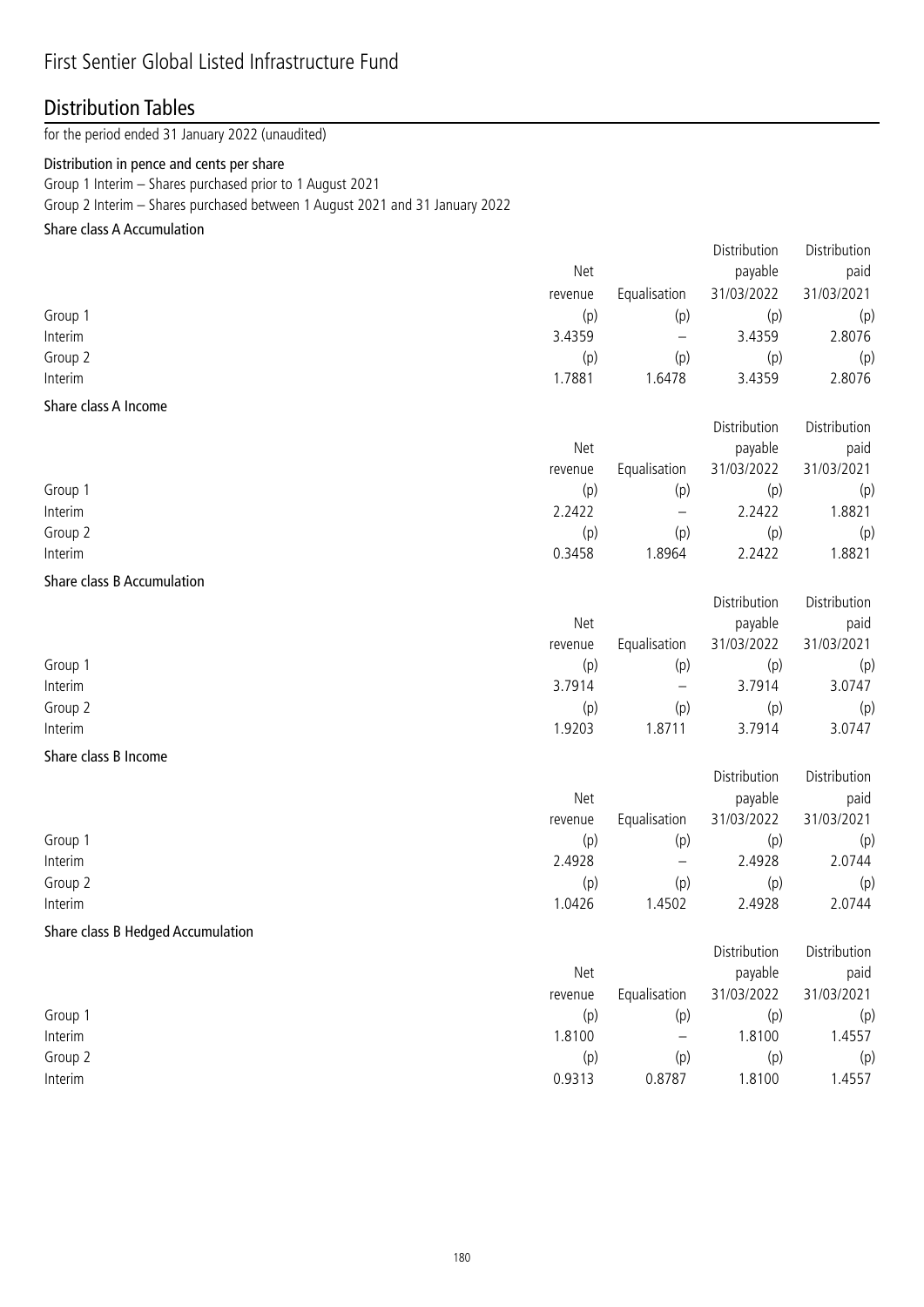# First Sentier Global Listed Infrastructure Fund

## Distribution Tables (continued)

for the period ended 31 January 2022 (unaudited)

### Share class B Hedged Income

|                                                     |         |                          | Distribution | Distribution |
|-----------------------------------------------------|---------|--------------------------|--------------|--------------|
|                                                     | Net     |                          | payable      | paid         |
|                                                     | revenue | Equalisation             | 31/03/2022   | 31/03/2021   |
| Group 1                                             | (p)     | (p)                      | (p)          | (p)          |
| Interim                                             | 1.9111  | $\overline{\phantom{0}}$ | 1.9111       | 1.5797       |
| Group 2                                             | (p)     | (p)                      | (p)          | (p)          |
| Interim                                             | 1.2943  | 0.6168                   | 1.9111       | 1.5797       |
| Share class A Income (EUR share class)              |         |                          |              |              |
|                                                     |         |                          | Distribution | Distribution |
|                                                     | Net     |                          | payable      | paid         |
|                                                     | revenue | Equalisation             | 31/03/2022   | 31/03/2021   |
| Group 1                                             | (c)     | (c)                      | (c)          | (c)          |
| Interim                                             | 2.0332  | $\overline{\phantom{0}}$ | 2.0332       | 1.6142       |
| Group 2                                             | (c)     | (c)                      | (c)          | (c)          |
| Interim                                             | 1.4430  | 0.5902                   | 2.0332       | 1.6142       |
| Share class B Income (EUR share class)              |         |                          |              |              |
|                                                     |         |                          | Distribution | Distribution |
|                                                     | Net     |                          | payable      | paid         |
|                                                     | revenue | Equalisation             | 31/03/2022   | 31/03/2021   |
| Group 1                                             | (c)     | (c)                      | (c)          | (c)          |
| Interim                                             | 1.3578  | —                        | 1.3578       | 0.8950       |
| Group 2                                             | (c)     | (c)                      | (c)          | (c)          |
| Interim                                             | 0.9476  | 0.4102                   | 1.3578       | 0.8950       |
| Share class B Hedged Accumulation (EUR share class) |         |                          |              |              |
|                                                     |         |                          | Distribution | Distribution |
|                                                     | Net     |                          | payable      | paid         |
|                                                     | revenue | Equalisation             | 31/03/2022   | 31/03/2021   |
| Group 1                                             | (c)     | (c)                      | (c)          | (c)          |
| Interim                                             | 1.4400  |                          | 1.4400       | 1.1731       |

### Share class B Accumulation (USD share class)

|         |         |                   | Distribution | Distribution |
|---------|---------|-------------------|--------------|--------------|
|         | Net     |                   | payable      | paid         |
|         | revenue | Equalisation      | 31/03/2022   | 31/03/2021   |
| Group 1 | (c)     | (c)               |              | (c)          |
| Interim | 2.4095  | $\qquad \qquad -$ | 2.4095       | 2.0044       |
| Group 2 | (C)     | (c)               | (C           | (c)          |
| Interim | 1.4813  | 0.9282            | 2.4095       | 2.0044       |

Group 2 (c) (c) (c) (c) Interim 1.4400 – 1.4400 1.1731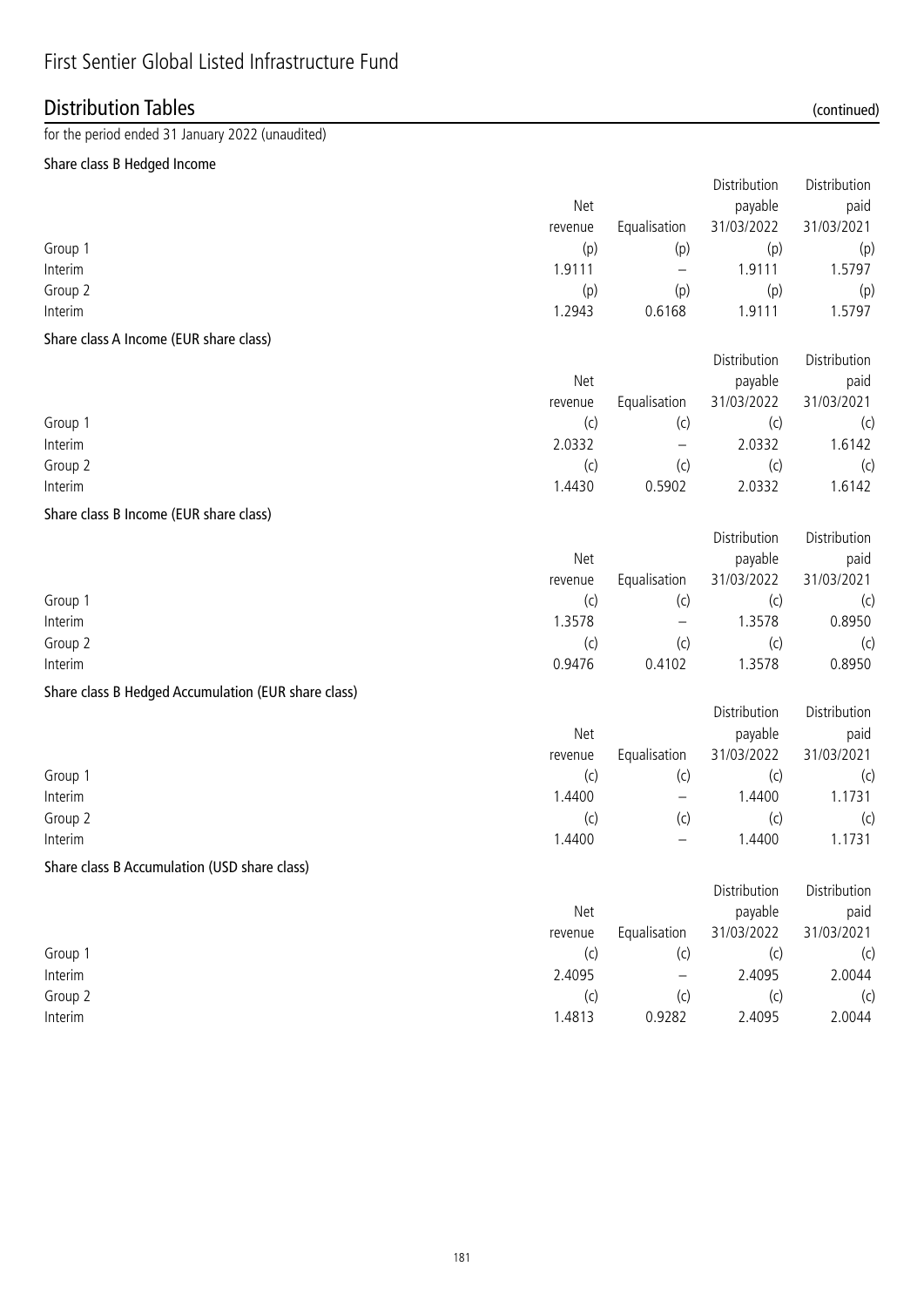### Distribution Tables (continued)

for the period ended 31 January 2022 (unaudited)

#### Corporate tax for all share classes (unaudited)

A shareholder liable to corporation tax receives this distribution, excluding equalisation, as follows:

Interim – 100.00% of the dividend is received as franked investment income.

Interim – 0.00% of the dividend is received as an annual payment (non-foreign element) received after the deduction of income tax at the lower rate and is liable to corporation tax. The tax deemed to be deducted is treated as income tax.

Interim – 0.00% of the dividend is received as an annual payment (foreign element) received after the deduction of income tax at the lower rate and is liable to corporation tax. It is treated as foreign income in the hands of the corporate investor and is liable to corporation tax. The associated deemed tax is treated as foreign tax in the hands of the investor, who may be able to claim double tax relief. Investors cannot reclaim any of this deemed tax on the foreign element from HM Revenue & Customs.

Shareholders should consult their professional advisers for any advice regarding their tax position.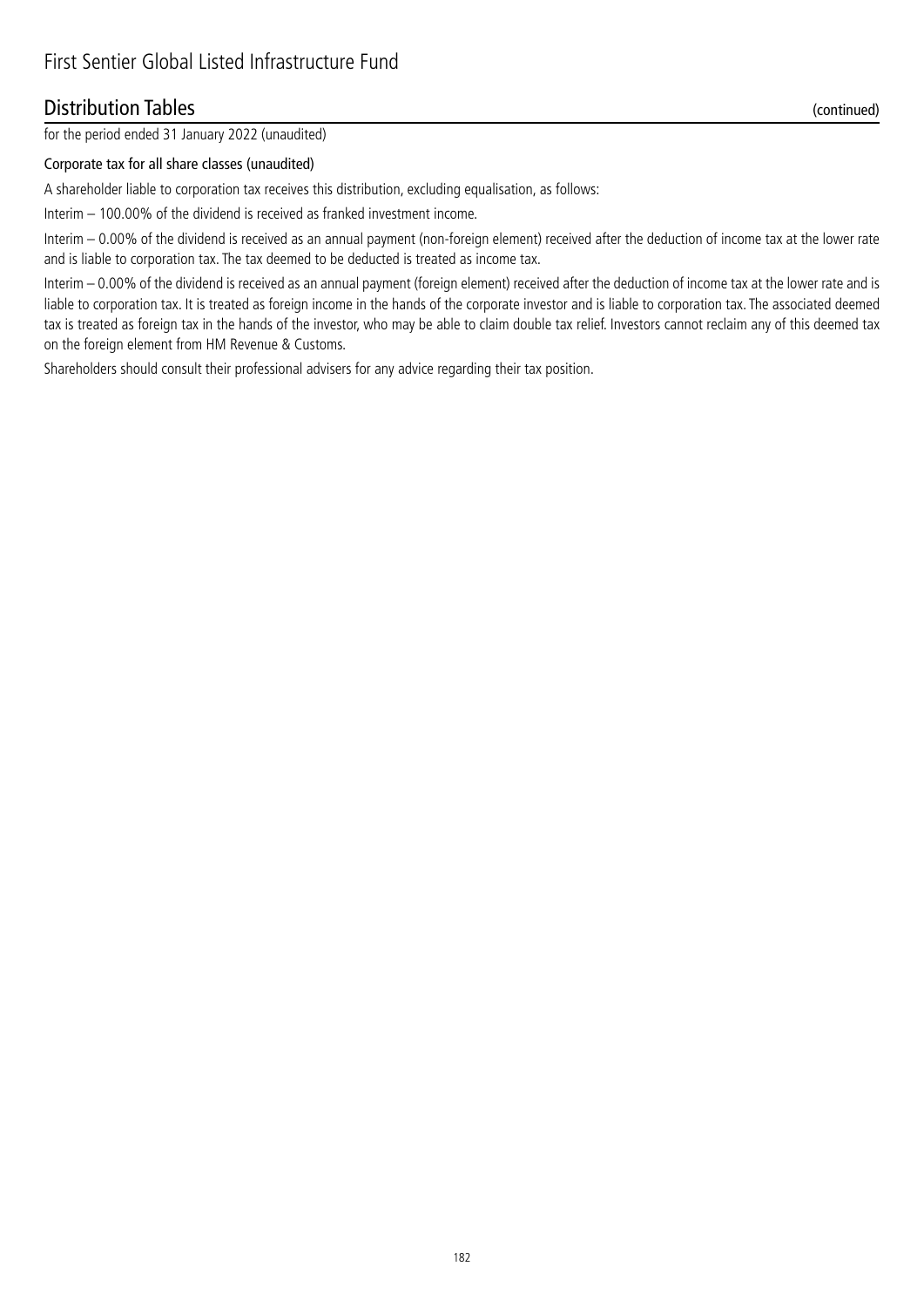## Authorised Fund Manager's Report

for the period ended 31 January 2022 (unaudited)

### Investment Objective and Policy

The Fund aims to achieve capital growth over the long term (at least five years).

The Fund invests in equity or equity-related securities of companies that are incorporated or listed, or where a majority of their activities take place, in Latin America and which are listed, traded or dealt in on Regulated Markets worldwide.

The investment policy of the Fund may be achieved by investing up to 10% of its Net Asset Value in other collective investment schemes, including in collective investment schemes managed by the ACD or its associates, and/or other Funds of the Company.

Where the Manager is unable to identify investment opportunities at appropriate valuations from time to time, the Fund may hold cash and Near Cash Assets in different currencies.

The Fund may use derivatives for efficient portfolio management purposes only.

#### Risks and reward profile

|                                              | $\leftarrow$ Lower Risk   |  |  |  |                            |  | Higher Risk $\rightarrow$ |
|----------------------------------------------|---------------------------|--|--|--|----------------------------|--|---------------------------|
|                                              | Potentially Lower Rewards |  |  |  | Potentially Higher Rewards |  |                           |
| Share class A Accumulation                   |                           |  |  |  |                            |  |                           |
| Share class B Accumulation                   |                           |  |  |  |                            |  |                           |
| Share class A Accumulation (EUR share class) |                           |  |  |  |                            |  |                           |
| Share class B Accumulation (EUR share class) |                           |  |  |  |                            |  | .                         |

- The synthetic risk reward indicator (the SRRI) rating is not a measure of the risk of you losing your investment, but describes how much the value of the Fund went up and down in the past;
- The SRRI rating is based on historical data, which may not be a reliable indication of the future risks and rewards of the Fund;
- The Manager cannot guarantee that the rating of the Fund will remain the same; it may change over time;
- Even the lowest rating of 1 does not mean a risk-free investment;
- On a scale of 1 (less risky) to 7 (riskier), this Fund has a rating of 6 due to its past performance and the nature of its investments. Shares with a rating of 6 might have higher risks, but also higher returns;
- Risk is taken in order to make a higher potential return; the more risk a Fund takes, the higher the potential return, but the greater the risk of loss; and
- The value of the Fund and its return is not guaranteed and may fall as well as rise. You may get back significantly less than you originally invested. The Fund might also experience the following risks:

Emerging Market risk: Emerging Markets tend to be more sensitive to economic and political conditions than developed markets. Other factors include greater liquidity risk, restrictions on investment or transfer of assets, failed/delayed settlement and difficulties valuing securities.

Currency risk: The Fund invests in assets which are denominated in other currencies; changes in exchange rates will affect the value of the Fund and could create losses. Currency control decisions made by governments could affect the value of the Fund's investments and could cause the Fund to defer or suspend redemptions of its shares.

Single country/specific region risk: Investing in a single country or specific region may be riskier than investing in a number of different countries or regions. Investing in a larger number of countries or regions helps spread risk.

Smaller companies risk: Investments in smaller companies may be riskier and more difficult to buy and sell than investments in larger companies.

Concentration risk: The Fund invests in a relatively small number of companies which may be riskier than a Fund that invests in a large number of companies.

For further information on risks, please refer to the Risk Factors section in the Company's Prospectus.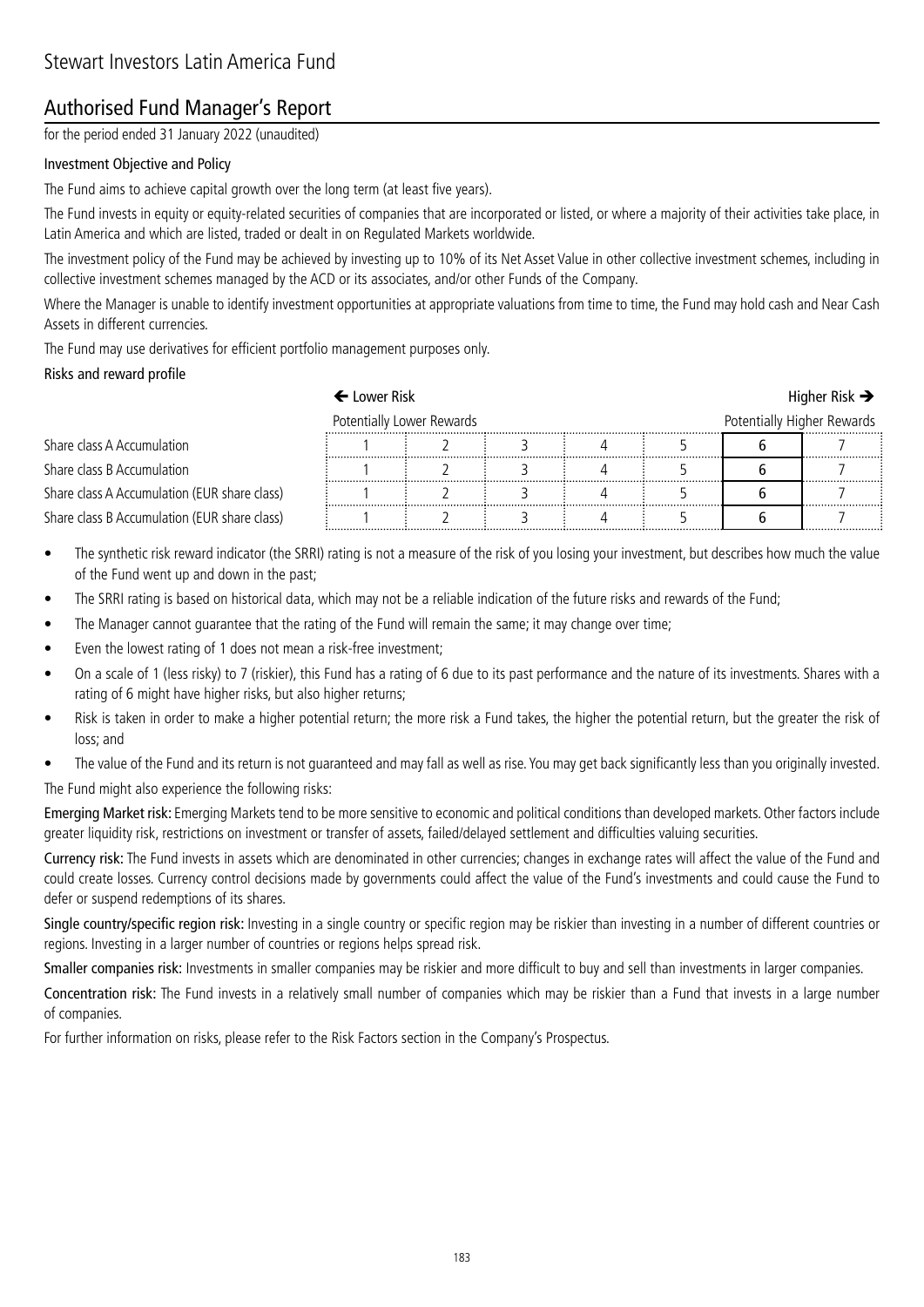## Authorised Fund Manager's Report (continued)

for the period ended 31 January 2022 (unaudited)

#### Performance

The Fund performance was flat in sterling terms over the 6 months and has provided cumulative returns of -16.6% and -1.9% over three and five years respectively to 31 January 2022 (net of fees and tax for the B GBP Accumulation share class).

Quiñenco was a standout performer led by particularly strong returns from their shipping assets. Peruvian Alicorp was also a key contributor on news of their divestments. Colombia's largest food company Grupo Nutresa was strong due to an announced takeover bid by Nugil.

Brazilian home and personal care company, Natura & Co Holdings, declined due to weak results. Chilean drinks company Cia Cervecerias Unidas was weak despite delivering decent results. Mexican convenience store operator Fomento Economico Mexicano SAB de CV also disappointed, announcing further acquisitions during the period.

#### Portfolio Changes

The Fund bought Dimed, a family-owned Brazilian pharmacy retailer, with a dominant market share in the south of the country and an impressive track record.

The Fund sold Mexican Grupo LALA given the Manager's high conviction in other portfolio holdings. The Fund also sold electric utility Enel Chile on concerns over debt levels, and BBVA Banco Continental of Peru in light of increased political uncertainty in the country.

#### Outlook

The balance sheets of many Latin American countries are weak – two decades of easy money followed by a pandemic is a potent combination. The manager remains firmly committed to their investment philosophy. They continue to focus on companies that generate attractive long-term returns through high-return business models generating lots of cash flow, with robust balance sheets, run by competent and honest stewards.

As notified to investors, following careful consideration, we have made the decision (subject to approval of the Financial Conduct Authority) to close the Stewart Investors Latin America Fund. Our intention would be to move to close the Fund prior to the end of July 2022. The ACD made the decision to terminate the Stewart Investors Latin America Fund following the announcement by First Sentier Investors of the closure and wind-down of part of the investment team dedicated to the Latin America strategy.

| Cumulative performance as at 31 January 2022 |      |               |     |        |            |        |        |  |
|----------------------------------------------|------|---------------|-----|--------|------------|--------|--------|--|
| Time                                         |      |               |     |        |            | 10     | Since  |  |
| period                                       | mths | mths          | ۷r  | vrs    | <b>Vrs</b> | vrs    | launch |  |
| Fund return %                                | b.U  | 0.0           |     | (16.6) | 1.9)       | 26.4   | 153.8  |  |
| Benchmark return %                           | 2.8  | $2.1^{\circ}$ | 8.3 | 14.8)  | 0.         | (10.0) | 49. .  |  |

Discrete performance as at 31 January 2022

| Time               | 12 mths to | 12 mths to | 12 mths to | 12 mths to | 12 mths to |
|--------------------|------------|------------|------------|------------|------------|
| period             | 31/01/22   | 31/01/21   | 31/01/20   | 31/01/19   | 31/01/18   |
| Fund return %      |            | 13.8)      | (5.0)      | 3.8        | 13.3       |
| Benchmark return % | 8.3        | (18.2)     |            | 2.6        | 15.1       |

Benchmark: MSCI EM Latin America Index.

IA Sector: Latin America\*.

The performance ranking of Funds within the IA Specialist sector is not viewed as a fair comparison given the diverse nature of the funds within the sector. Performance statistics are therefore noted versus the benchmark rather than the IA sector. The Specialist sector constituents are defined by the IA as funds that have an investment universe which is not accommodated by the other IA mainstream sectors.

Performance is based on share class B Accumulation (GBP), as this is considered to be the Fund's primary share class.

Performance data is calculated on a net basis by deducting fees incurred at Fund level (e.g. the management fee and other Fund expenses), save that it does not take account of initial charges or switching fees (if any). Income reinvested is included on a net of tax basis.

Past performance should not be used as a guide to future performance, which is not guaranteed.

\*The sector changed from IA Specialist on 13/09/2021.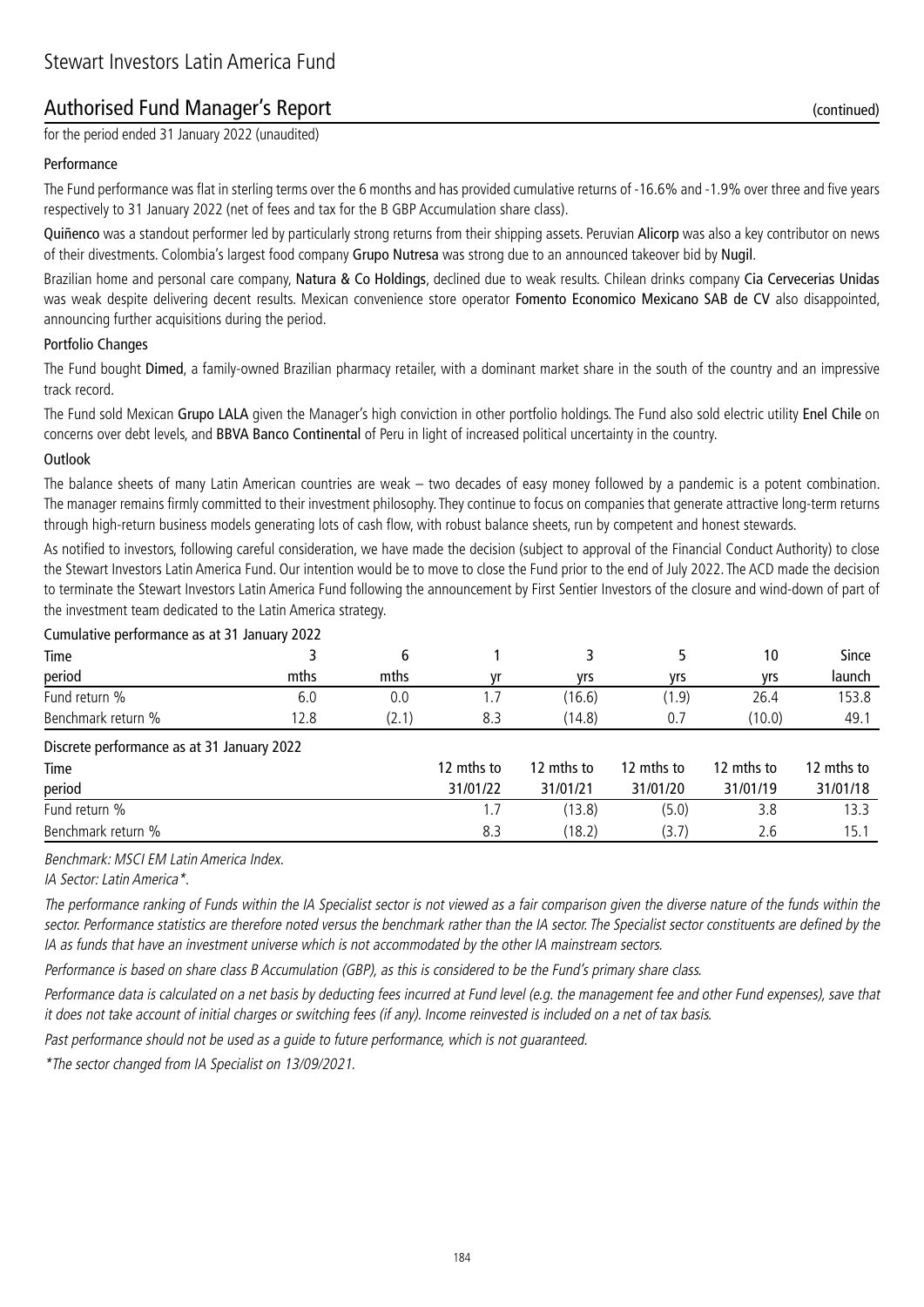# Authorised Fund Manager's Report (continued)

for the period ended 31 January 2022 (unaudited)

### Ten largest holdings

|                                  | 31 January 2022 |                                  | 31 July 2021 |
|----------------------------------|-----------------|----------------------------------|--------------|
| Stock name                       | % of Fund       | Stock name                       | % of Fund    |
| Quinenco                         | 8.64            | Fomento Economico Mexicano ADR   | 9.24         |
| Fomento Economico Mexicano ADR   | 7.66            | Cia Cervecerias Unidas ADR       | 7.32         |
| Cia Cervecerias Unidas ADR       | 5.95            | Ouinenco                         | 7.15         |
| Inversiones Aquas Metropolitanas | 4.67            | Herdez                           | 4.54         |
| Klabin                           | 4.41            | Klabin                           | 4.32         |
| Alicorp                          | 4.10            | Inversiones Aguas Metropolitanas | 4.27         |
| Herdez                           | 3.90            | <b>BBVA</b>                      | 3.86         |
| Banco Bradesco                   | 3.39            | Kimberly-Clark de Mexico         | 3.08         |
| Qualitas Controladora            | 3.27            | Alicorp                          | 2.95         |
| Porto Seguro                     | 3.20            | Porto Seguro                     | 2.85         |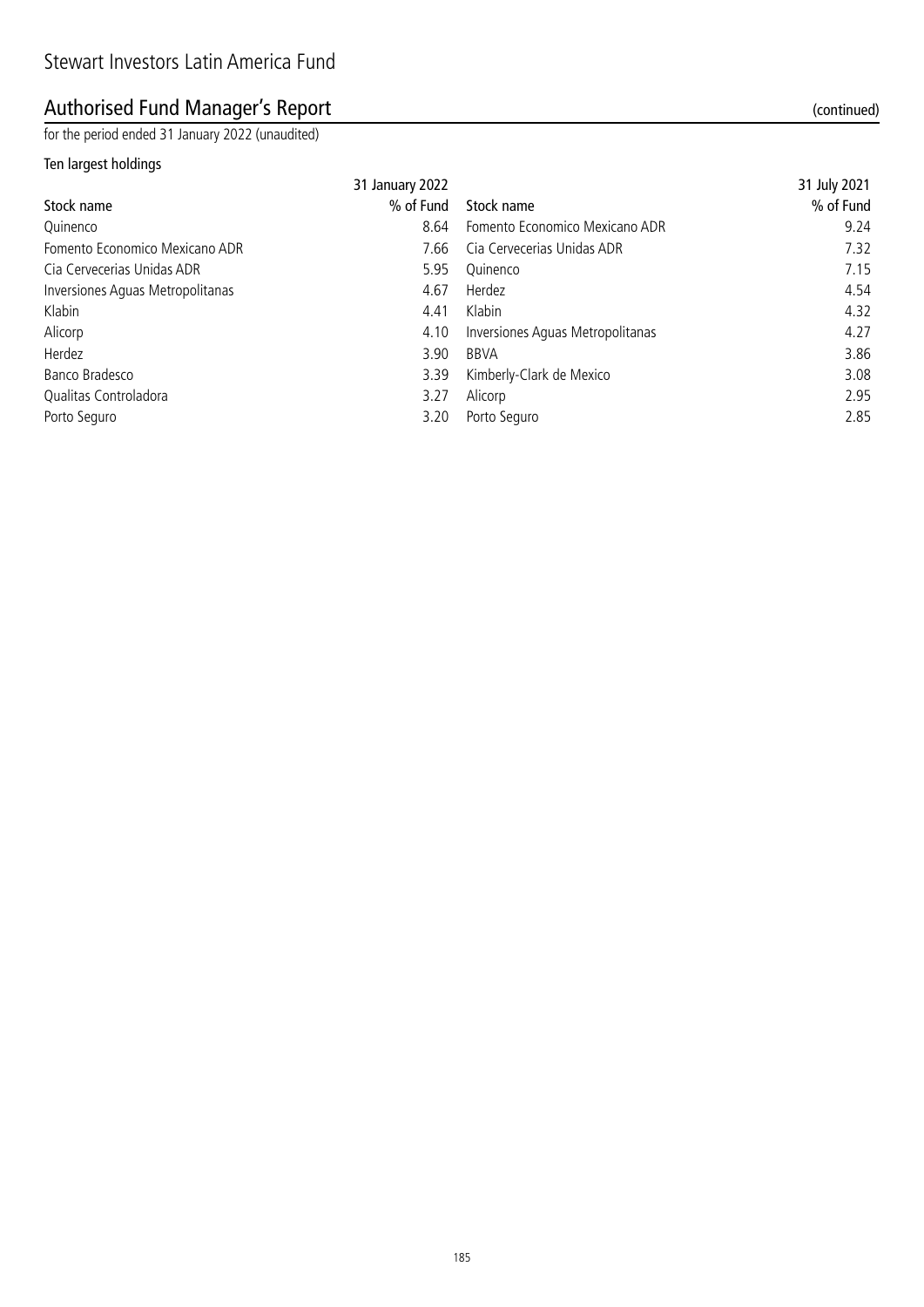### Portfolio Statement

|                       | as at 31 January 2022 (unaudited)                     |               |                   |
|-----------------------|-------------------------------------------------------|---------------|-------------------|
|                       |                                                       | Market        | Total             |
| Holdings or           |                                                       | Value         | <b>Net Assets</b> |
| <b>Nominal Values</b> |                                                       | f'000         | $\frac{0}{0}$     |
|                       | BRAZIL (23.00%*)                                      | 16,658        | 29.36             |
|                       | 728,259 Banco Bradesco                                | 1,922         | 3.39              |
|                       | 358,300 Dimed Dist Medicam                            | 687           | 1.21              |
|                       | 100,330 EZTEC Empreendimentos e Participacoes         | 301           | 0.53              |
|                       | 237,400 Instituto Hermes                              | 763           | 1.35              |
|                       | 790,125 Itausa - Investimentos Itau pref.             | 1,129         | 1.99              |
| 716,600 Klabin        |                                                       | 2,503         | 4.41              |
|                       | 379,687 M Dias Branco                                 | 1,233         | 2.17              |
| 495,803 Natura        |                                                       | 1,580         | 2.78              |
|                       | 928,900 OdontoPrev                                    | 1,627         | 2.87              |
|                       | 651,704 Porto Seguro                                  | 1,814         | 3.20              |
|                       | 424,400 Raia Drogasil                                 | 1,380         | 2.43              |
| 182,732 WEG           |                                                       | 825           | 1.45              |
|                       | 100,254 Wilson Sons BDR                               | 850           | 1.50              |
|                       | 1,766 XP Inc                                          | 44            | 0.08              |
|                       | CHILE (20.41%*)                                       | 11,905        | 20.98             |
|                       | 703,942 Administradora de Fondos de Pensiones Habitat | 326           | 0.57              |
|                       | 35,093 Banco de Credito e Inversiones                 | 965           | 1.70              |
|                       | 922,414 Embotelladora Andina                          | 1,248         | 2.20              |
|                       | 6,091,755 Inversiones Aguas Metropolitanas            | 2,650         | 4.67              |
| 2,622,637 Quinenco    |                                                       | 4,905         | 8.64              |
|                       | 509,056 S.A.C.I. Falabella                            | 1,354         | 2.39              |
|                       | 8,981,803 Sociedad Matriz SAAM                        | 457           | 0.81              |
|                       | COLOMBIA (3.18%*)                                     | 2,143         | 3.78              |
|                       | 51,064 Banco Davivienda pref.                         | 319           | 0.56              |
|                       | 33,036 Grupo Bolivar                                  | 544           | 0.96              |
| 201,516 Nutresa       |                                                       | 1,280         | 2.26              |
|                       | COSTA RICA (1.06%*)                                   | 630           | 1.11              |
|                       | 775,978 Florida Ice & Farm                            | 630           | 1.11              |
|                       |                                                       |               |                   |
| 6,696,584 Consorcio   | MEXICO (27.59%*)                                      | 13,405<br>984 | 23.63<br>1.73     |
|                       | 89,685 Corporativo Fragua                             | 1,039         | 1.83              |
|                       | 77,473 Fomento Economico Mexicano ADR                 | 4,344         | 7.66              |
| 1,812,949 Herdez      |                                                       | 2,210         | 3.90              |
|                       | 1,492,715 Kimberly-Clark de Mexico                    | 1,599         | 2.82              |
|                       | 318,021 Moctezuma                                     | 730           | 1.29              |
|                       | 464,301 Qualitas Controladora                         | 1,858         | 3.27              |
|                       | 151,248 Regional                                      | 641           | 1.13              |
|                       |                                                       |               |                   |
|                       | PERU (4.75%*)                                         | 2,853         | 5.03              |
| 1,746,791 Alicorp     |                                                       | 2,327         | 4.10              |
|                       | 541,970 Cementos Pacasmayo                            | 526           | 0.93              |
|                       | UNITED STATES (10.62%*)                               | 5,001         | 8.81              |
|                       | 94,261 Banco Latinoamericano de Comercio Exterior     | 1,159         | 2.04              |
|                       | 271,548 Cia Cervecerias Unidas ADR                    | 3,374         | 5.95              |
|                       | 8,786 PriceSmart                                      | 468           | 0.82              |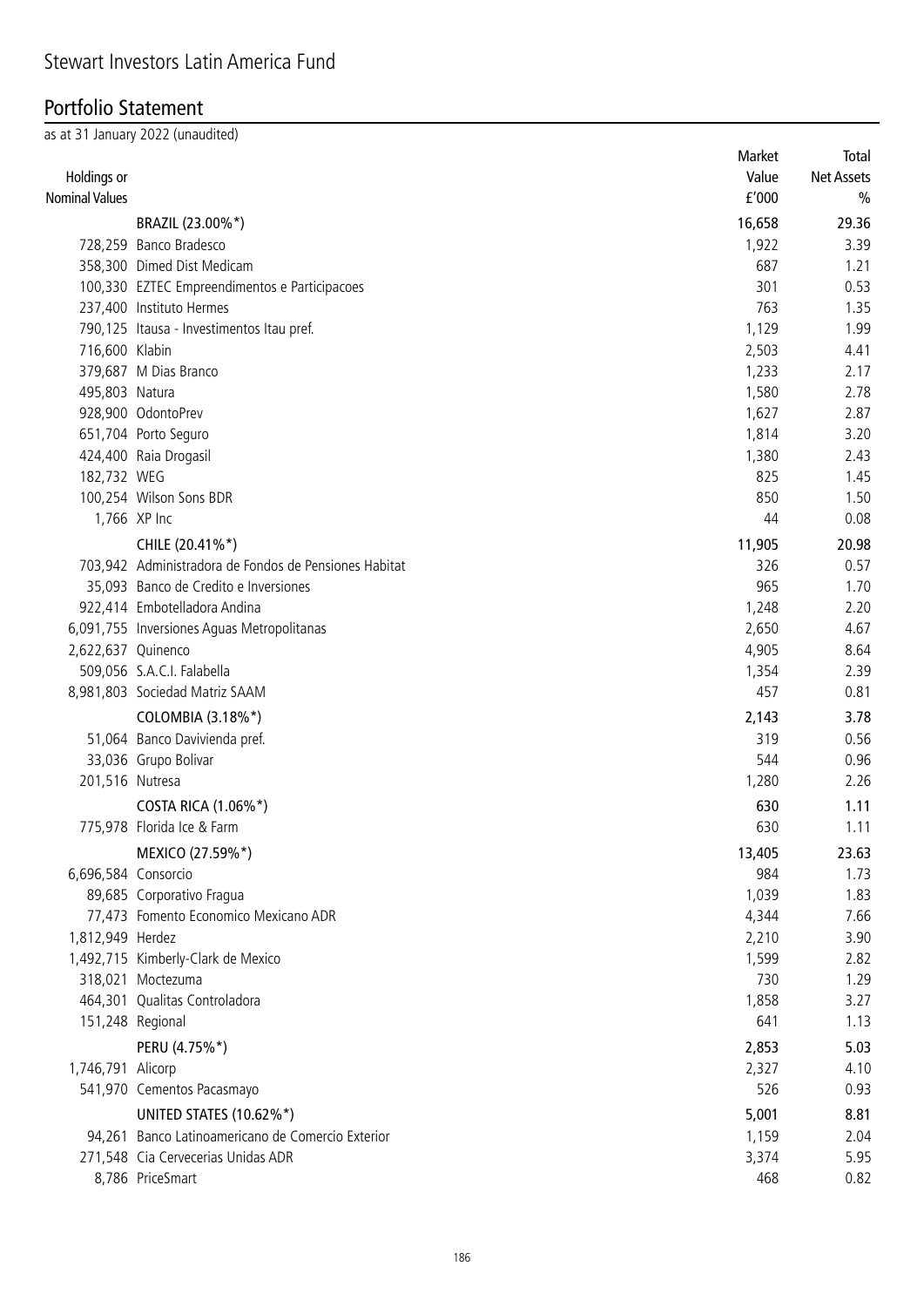### Portfolio Statement (continued)

| as at 31 January 2022 (unaudited) |        |                   |
|-----------------------------------|--------|-------------------|
|                                   | Market | Total             |
| Holdings or                       | Value  | <b>Net Assets</b> |
| <b>Nominal Values</b>             | f'000  | $\frac{0}{0}$     |
| SPAIN (3.86%*)                    | 750    | 1.32              |
| BBVA<br>159,277                   | 750    | 1.32              |
| Portfolio of investments          | 53,345 | 94.02             |
| Net other assets                  | 3,392  | 5.98              |
| Total net assets                  | 56,737 | 100.00            |
|                                   |        |                   |

All investments held are listed, unless otherwise stated.

For the purposes of the portfolio holdings analysis, securities are shown based on their country of listing.

\* Comparative figures shown in brackets relate to 31 July 2021.

Stocks shown as ADRs and BDRs represent American Depositary Receipts and Brazilian Depositary Receipts, respectively.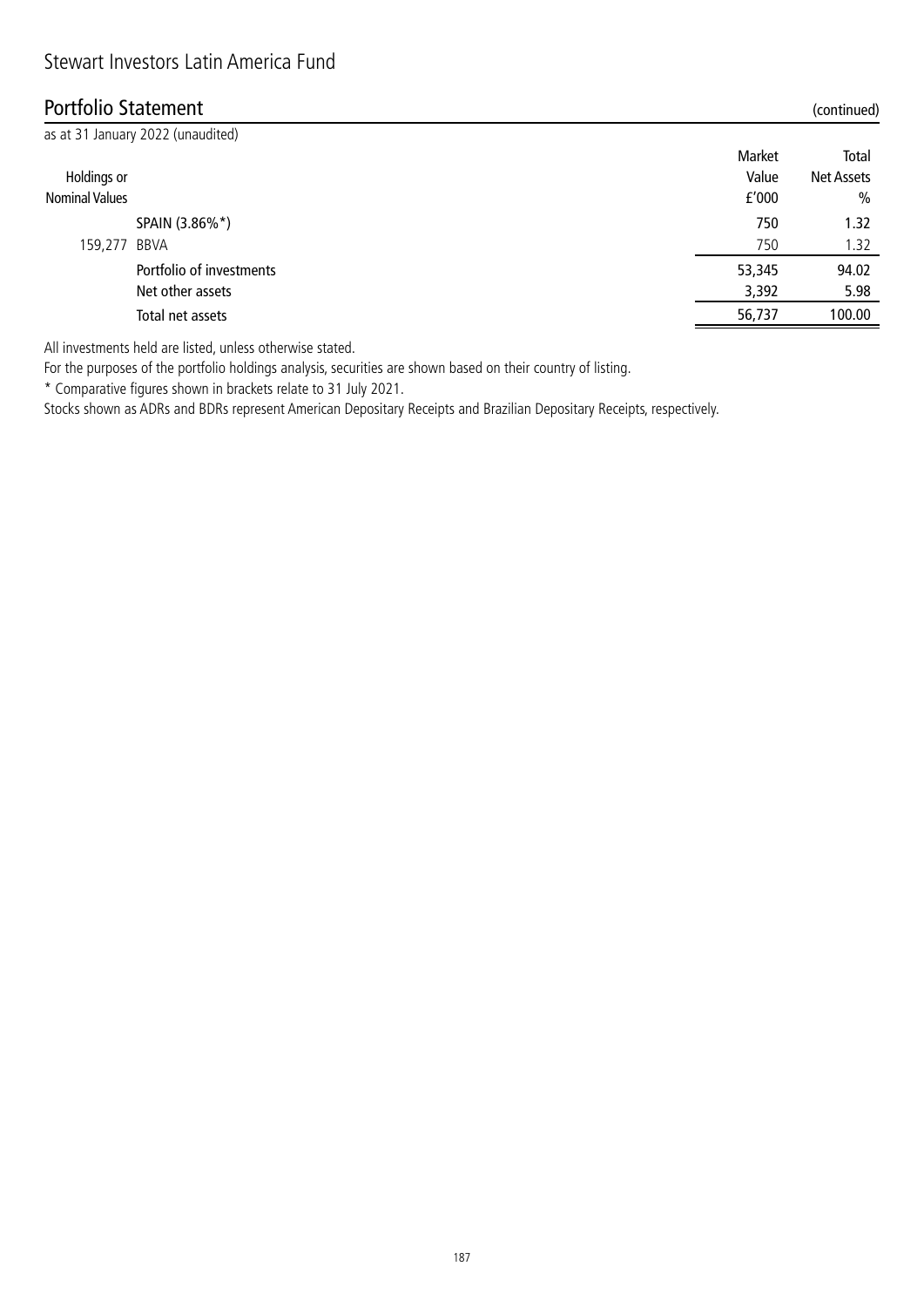# Comparative Table

for the period ended 31 January 2022 (unaudited)

### Net Asset Value and Operating Charges Figure

|                                                                     | Interim         | Final        | Final        | Final        |
|---------------------------------------------------------------------|-----------------|--------------|--------------|--------------|
|                                                                     | 31 January 2022 | 31 July 2021 | 31 July 2020 | 31 July 2019 |
| Share class A Accumulation                                          |                 |              |              |              |
| Closing net asset value (£'000)                                     | 5,761           | 5,986        | 6,819        | 11,788       |
| Closing number of shares                                            | 2,485,427       | 2,641,006    | 3,297,444    | 4,028,487    |
| Closing net asset value per share (p)                               | 231.77          | 226.66       | 206.80       | 292.62       |
| Operating charges**                                                 | 1.90%           | 1.90%        | 1.97%        | 1.96%        |
| Direct transaction costs                                            | 0.07%           | 0.16%        | 0.05%        | 0.07%        |
| Prices                                                              |                 |              |              |              |
| Highest share price                                                 | 235.22          | 238.07       | 294.63       | 297.21       |
| Lowest share price                                                  | 211.05          | 189.81       | 174.21       | 238.74       |
| ** The ACD's periodic charge was reduced to 1.65% from 1 July 2020. |                 |              |              |              |
|                                                                     | Interim         | Final        | Final        | Final        |
|                                                                     | 31 January 2022 | 31 July 2021 | 31 July 2020 | 31 July 2019 |
| Share class B Accumulation                                          |                 |              |              |              |
| Closing net asset value (£'000)                                     | 16,534          | 15,560       | 93,143       | 143,315      |
| Closing number of shares                                            | 6,426,295       | 6,207,879    | 41,024,465   | 45,002,912   |
| Closing net asset value per share (p)                               | 257.28          | 250.65       | 227.04       | 318.46       |
| Operating charges**                                                 | 1.15%           | 1.12%        | 1.11%        | 1.09%        |
| Direct transaction costs                                            | 0.07%           | 0.16%        | 0.05%        | 0.07%        |
| Prices                                                              |                 |              |              |              |
| Highest share price                                                 | 260.29          | 263.16       | 320.66       | 323.43       |
| Lowest share price                                                  | 234.08          | 208.86       | 190.67       | 257.83       |
| ** The ACD's periodic charge was reduced to 0.90% from 1 July 2020. |                 |              |              |              |
|                                                                     |                 |              |              |              |
|                                                                     | Interim         | Final        | Final        | Final        |
|                                                                     | 31 January 2022 | 31 July 2021 | 31 July 2020 | 31 July 2019 |
| Share class A Accumulation (EUR share class)                        |                 |              |              |              |
| Closing net asset value ( $\epsilon$ '000)                          | 1,033           | 1,125        | 1,470        | 2,447        |
| Closing number of shares                                            | 393,513         | 447,347      | 676,658      | 804,135      |
| Closing net asset value per share (c)                               | 262.62          | 251.57       | 217.29       | 304.37       |
| Operating charges**                                                 | 1.90%           | 1.90%        | 1.89%        | 1.90%        |
| Direct transaction costs                                            | 0.07%           | 0.16%        | 0.05%        | 0.07%        |
| Prices                                                              |                 |              |              |              |
| Highest share price                                                 | 261.68          | 261.93       | 305.68       | 310.57       |
| Lowest share price                                                  | 235.35          | 199.31       | 186.35       | 253.04       |
| ** The ACD's periodic charge was reduced to 1.65% from 1 July 2020. |                 |              |              |              |
|                                                                     | Interim         | Final        | Final        | Final        |
|                                                                     | 31 January 2022 | 31 July 2021 | 31 July 2020 | 31 July 2019 |
| Share class B Accumulation (EUR share class)                        |                 |              |              |              |
| Closing net asset value ( $\epsilon$ '000)                          | 40,189          | 40,102       | 18,984       | 72,766       |
| Closing number of shares                                            | 29,309,470      | 30,652,461   | 16,930,149   | 46,701,683   |
| Closing net asset value per share (c)                               | 137.12          | 130.83       | 112.13       | 155.81       |
| Operating charges**                                                 | 1.12%           | 1.15%        | 1.09%        | 1.09%        |
| Direct transaction costs                                            |                 |              | 0.05%        | 0.07%        |
|                                                                     | 0.07%           | 0.16%        |              |              |
| Prices                                                              |                 |              |              |              |
| Highest share price                                                 | 136.62          | 136.12       | 156.49       | 158.61       |
| Lowest share price                                                  | 122.77          | 103.06       | 95.88        | 128.61       |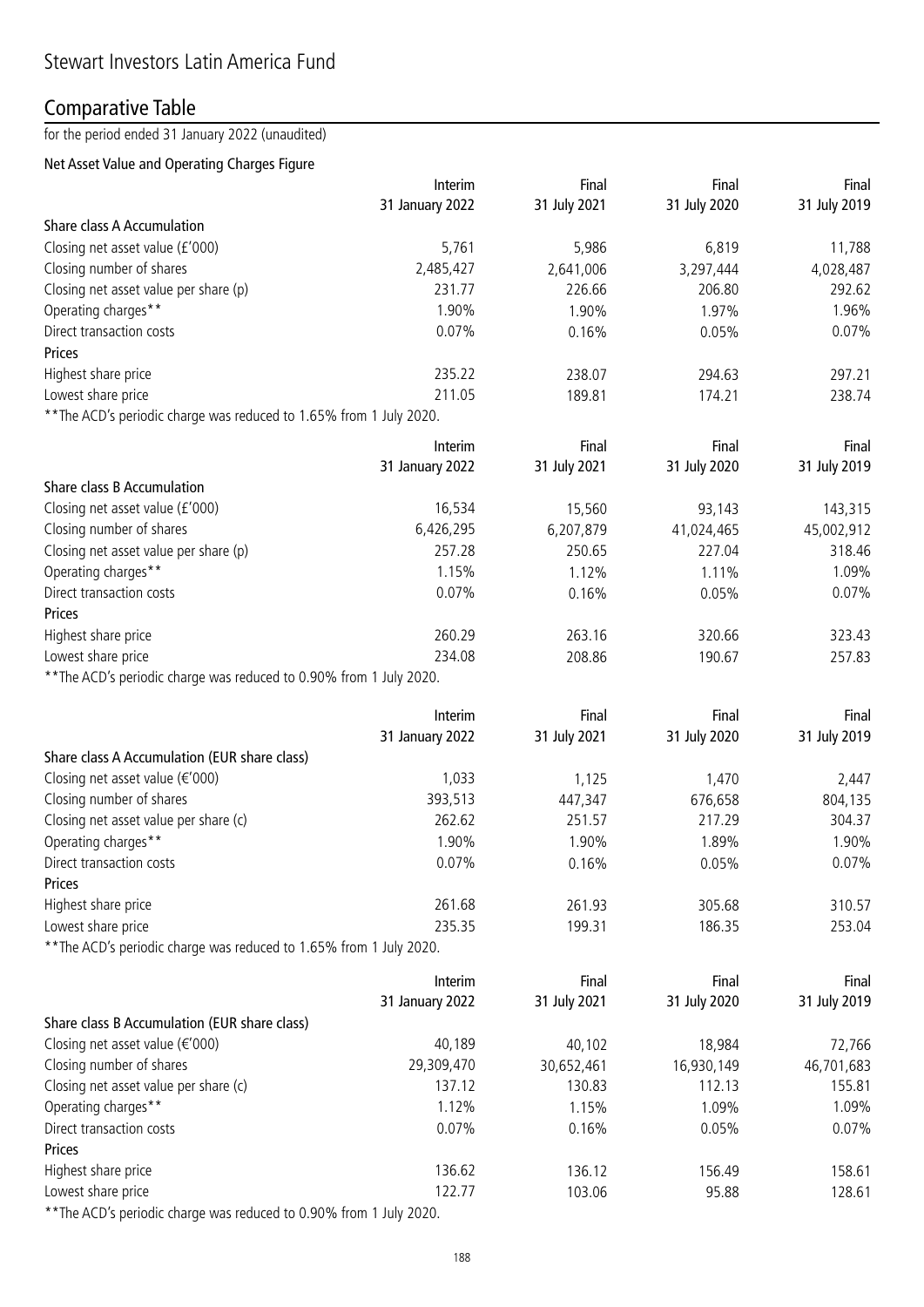### Statement of Total Return

for the period ended 31 January 2022 (unaudited)

|                                                                              |       | 31 January 2022 |       | 31 January 2021 |
|------------------------------------------------------------------------------|-------|-----------------|-------|-----------------|
|                                                                              | f'000 | f'000           | f'000 | f'000           |
| Income                                                                       |       |                 |       |                 |
| Net capital gains                                                            |       | 398             |       | 8,302           |
| Revenue                                                                      | 1,724 |                 | 1,735 |                 |
| Expenses                                                                     | (324) |                 | (694) |                 |
| Interest payable and similar charges                                         |       |                 |       |                 |
| Net revenue before taxation for the period                                   | 1,400 |                 | 1,041 |                 |
| Taxation                                                                     | (292) |                 | (52)  |                 |
| Net revenue after taxation for the period                                    |       | 1,108           |       | 989             |
| Total return before distributions                                            |       | 1,506           |       | 9,291           |
| <b>Distributions</b>                                                         |       | (1, 108)        |       | (990)           |
| Change in net assets attributable to shareholders from investment activities |       | 398             |       | 8,301           |

## Statement of Change in Net Assets Attributable to Shareholders

for the period ended 31 January 2022 (unaudited)

|                                                                              | 31 January 2022 |         | 31 January 2021 |         |
|------------------------------------------------------------------------------|-----------------|---------|-----------------|---------|
|                                                                              | f'000           | f'000   | f'000           | f'000   |
| Opening net assets attributable to shareholders                              |                 | 56,708  |                 | 118,390 |
| Amounts receivable on creation of shares                                     | 3,168           |         | 6,817           |         |
| Amounts payable on cancellation of shares                                    | (4,676)         |         | (10, 135)       |         |
|                                                                              |                 | (1,508) |                 | (3,318) |
| Dilution adjustment                                                          |                 | 17      |                 | 19      |
| Change in net assets attributable to shareholders from investment activities |                 | 398     |                 | 8.301   |
| Retained distribution on accumulation shares                                 |                 | 1,122   |                 | 972     |
| Closing net assets attributable to shareholders                              |                 | 56,737  |                 | 124,364 |

Comparative information is provided for the Statement of Change in Net Assets Attributable to Shareholders. As this information is for the prior interim period, the net assets at the end of that period do not correspond to the net assets at the start of the current period.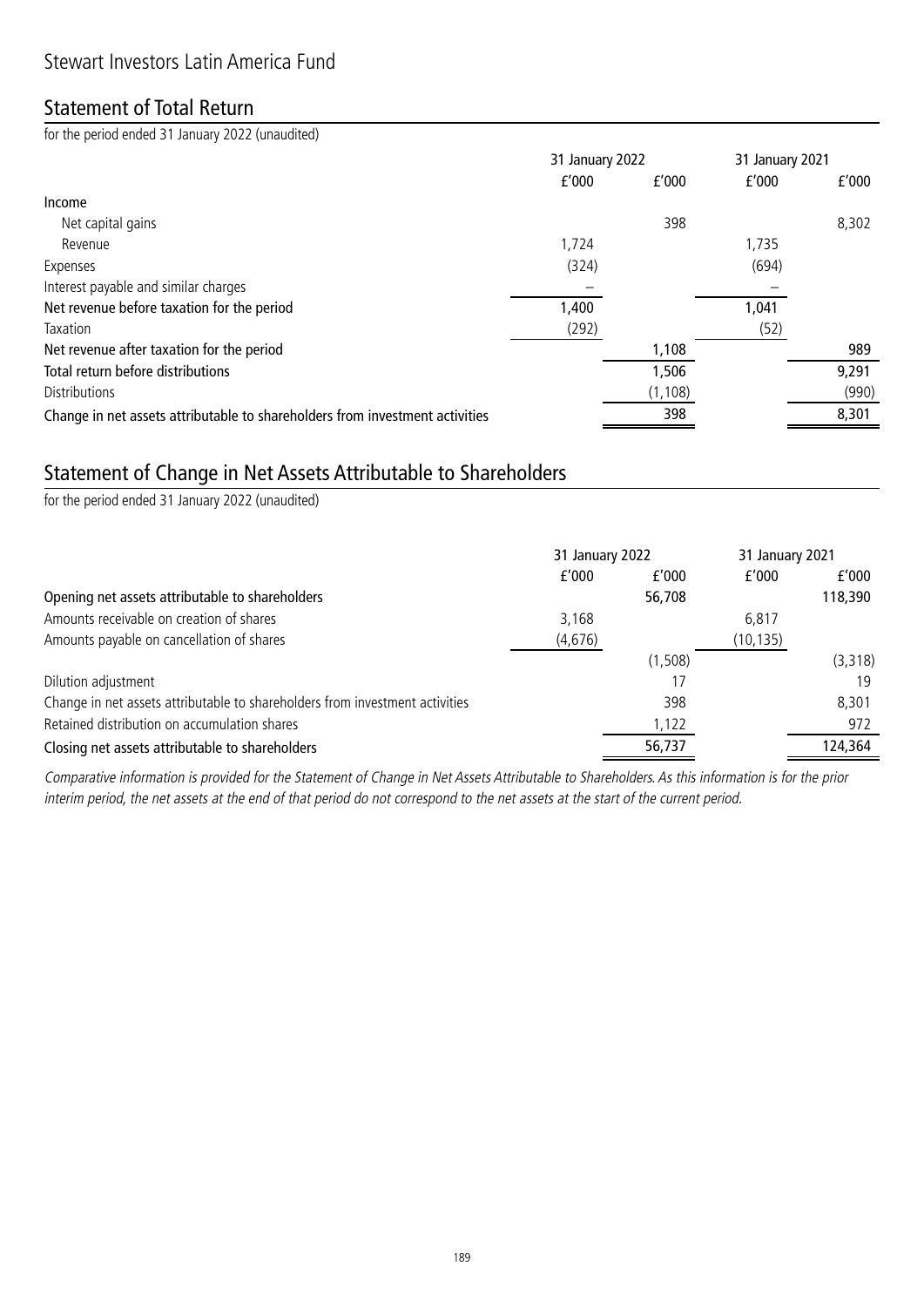## Stewart Investors Latin America Fund

# Balance Sheet

| as at 31 January 2022 (unaudited)       |                 |              |
|-----------------------------------------|-----------------|--------------|
|                                         | 31 January 2022 | 31 July 2021 |
|                                         | f'000           | f'000        |
| Assets                                  |                 |              |
| <b>Fixed assets</b>                     |                 |              |
| Investments                             | 53,345          | 53,571       |
| Current assets                          |                 |              |
| Debtors                                 | 451             | 105          |
| Cash and bank balances                  | 3,224           | 3,278        |
| Total assets                            | 57,020          | 56,954       |
| Liabilities                             |                 |              |
| Creditors                               |                 |              |
| Other creditors                         | (283)           | (246)        |
| <b>Total liabilities</b>                | (283)           | (246)        |
| Net assets attributable to shareholders | 56,737          | 56,708       |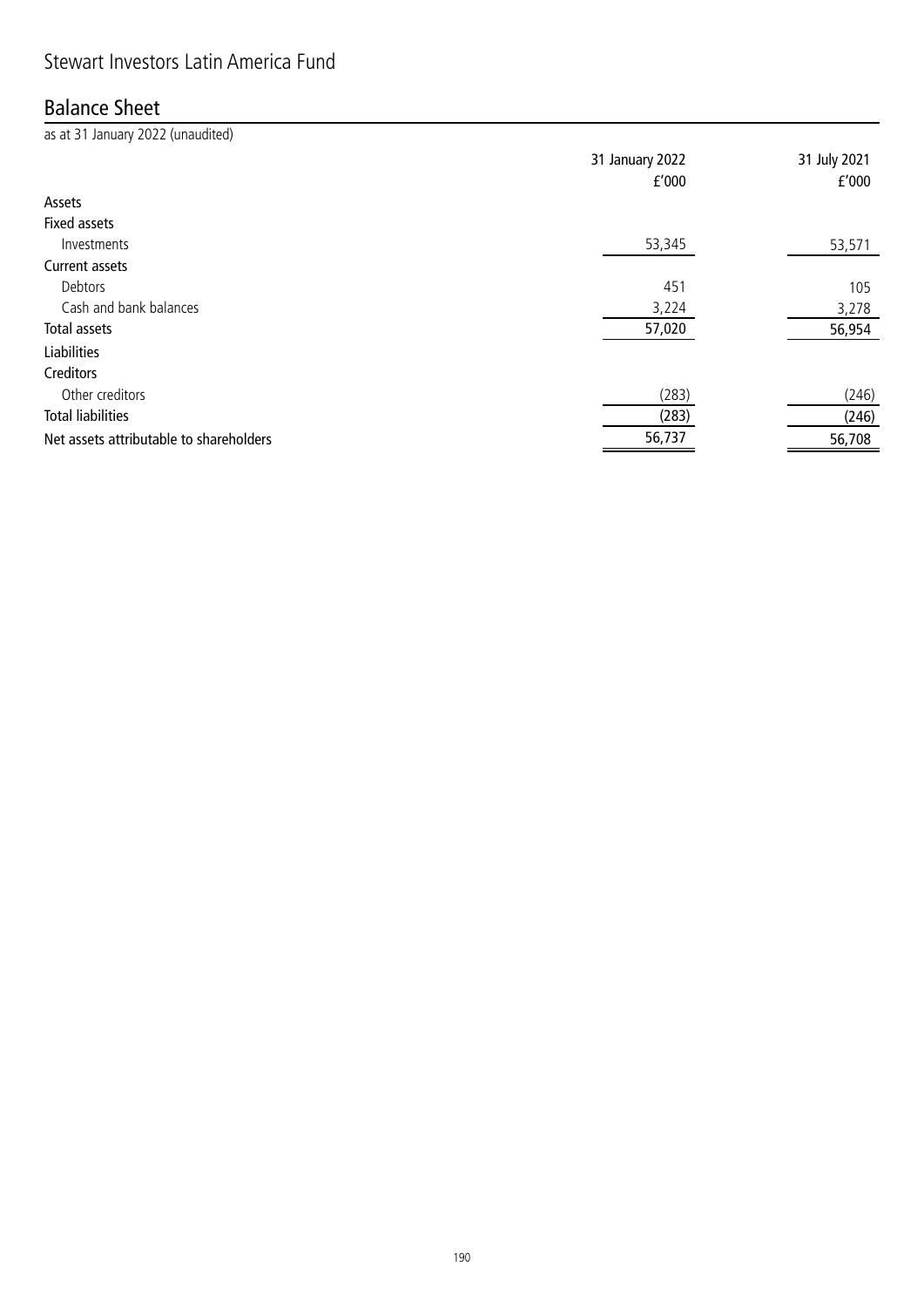### Stewart Investors Latin America Fund

### Distribution Tables

for the period ended 31 January 2022 (unaudited)

#### Distribution in pence and cents per share

Group 1 Interim – Shares purchased prior to 1 August 2021

Group 2 Interim – Shares purchased between 1 August 2021 and 31 January 2022

#### Share class A Accumulation

|                           | Net     |              | Distribution<br>payable | Distribution<br>paid |
|---------------------------|---------|--------------|-------------------------|----------------------|
|                           | revenue | Equalisation | 31/03/2022              | 31/03/2021           |
| Group 1                   | (p)     | (p)          | (p)                     | (p)                  |
| Interim                   | 3.8098  | —            | 3.8098                  | 0.8993               |
| Group 2                   | (p)     | (p)          | (p)                     | (p)                  |
| Interim                   | 1.8857  | 1.9241       | 3.8098                  | 0.8993               |
| $\sim$<br>$\cdots$<br>. . |         |              |                         |                      |

#### Share class B Accumulation

|         |         |                          | <b>DISLINGUIOU</b> | <b>DISTINGUILL</b> |
|---------|---------|--------------------------|--------------------|--------------------|
|         | Net     |                          | payable            | paid               |
|         | revenue | Equalisation             | 31/03/2022         | 31/03/2021         |
| Group 1 | (p)     | (p)                      | (p)                | (p)                |
| Interim | 5.1574  | $\overline{\phantom{m}}$ | 5.1574             | 1.9758             |
| Group 2 | (p)     | (p)                      | (p)                | (p)                |
| Interim | 1.5482  | 3.6092                   | 5.1574             | 1.9758             |

Distribution Distribution

#### Share class A Accumulation (EUR share class)

|         |         |                          | Distribution | Distribution |
|---------|---------|--------------------------|--------------|--------------|
|         | Net     |                          | payable      | paid         |
|         | revenue | Equalisation             | 31/03/2022   | 31/03/2021   |
| Group 1 | (C)     | (c)                      |              | (c)          |
| Interim | 4.3378  | $\overline{\phantom{m}}$ | 4.3378       | 1.0325       |
| Group 2 | (c)     | (c)                      | (C)          | (c)          |
| Interim | 2.1715  | 2.1663                   | 4.3378       | 1.0325       |

#### Share class B Accumulation (EUR share class)

|         |                          | Distribution | Distribution |
|---------|--------------------------|--------------|--------------|
| Net     |                          | payable      | paid         |
| revenue | Equalisation             | 31/03/2022   | 31/03/2021   |
| (C)     | (c)                      |              | (c)          |
| 2.7851  | $\overline{\phantom{m}}$ | 2.7851       | 0.9860       |
| (C)     | (C)                      | (C)          | (c)          |
| 1.5923  | .1928                    | 2.7851       | 0.9860       |
|         |                          |              |              |

#### Corporate tax for all share classes (unaudited)

A shareholder liable to corporation tax receives this distribution, excluding equalisation, as follows:

Interim – 100.00% of the dividend is received as franked investment income.

Interim – 0.00% of the dividend is received as an annual payment (non-foreign element) received after the deduction of income tax at the lower rate and is liable to corporation tax. The tax deemed to be deducted is treated as income tax.

Interim – 0.00% of the dividend is received as an annual payment (foreign element) received after the deduction of income tax at the lower rate and is liable to corporation tax. It is treated as foreign income in the hands of the corporate investor and is liable to corporation tax. The associated deemed tax is treated as foreign tax in the hands of the investor, who may be able to claim double tax relief. Investors cannot reclaim any of this deemed tax on the foreign element from HM Revenue & Customs.

Shareholders should consult their professional advisers for any advice regarding their tax position.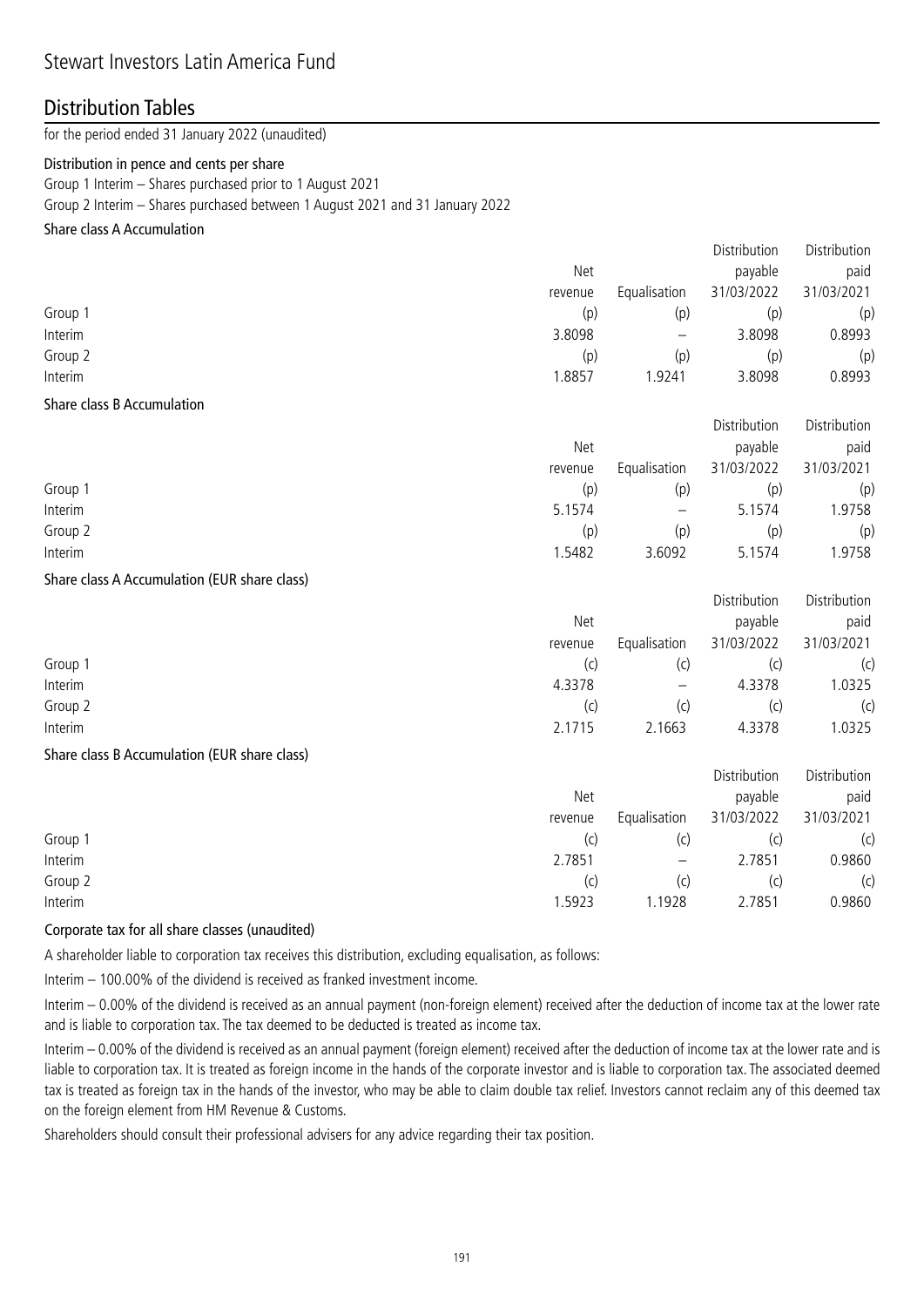## Authorised Fund Manager's Report

for the period ended 31 January 2022 (unaudited)

#### Fund Termination

First Sentier Diversified Growth Fund commenced termination on 16 September 2021. Termination will be completed once all assets and liabilities have been realised which is expected to be by 30 July 2023.

### Risks and reward profile

As the Fund is in the course of being terminated, the Risks and reward profile is no longer disclosed.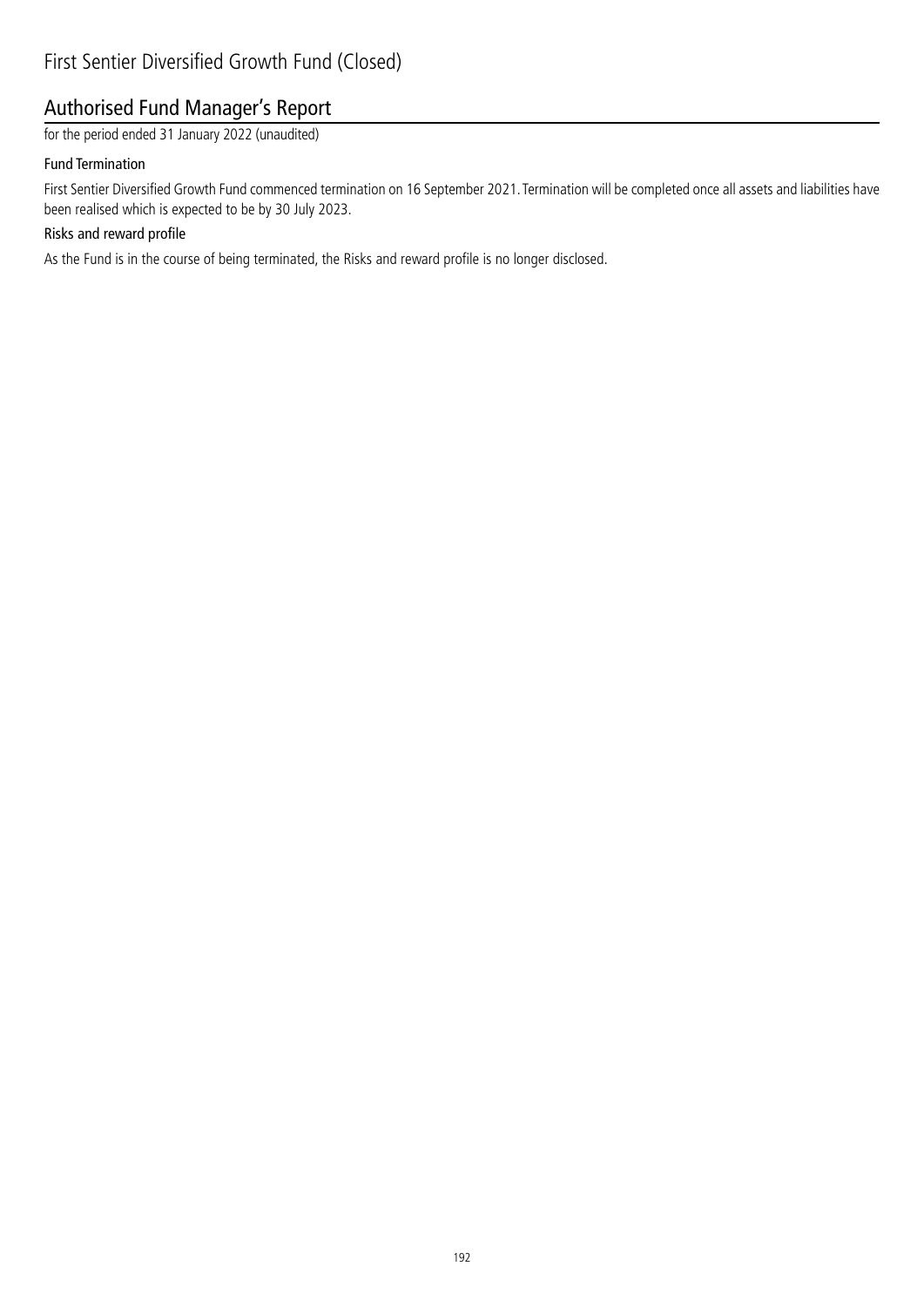# Portfolio Statement

as at 31 January 2022 (unaudited)

There are no holdings to disclose due to the Fund closure.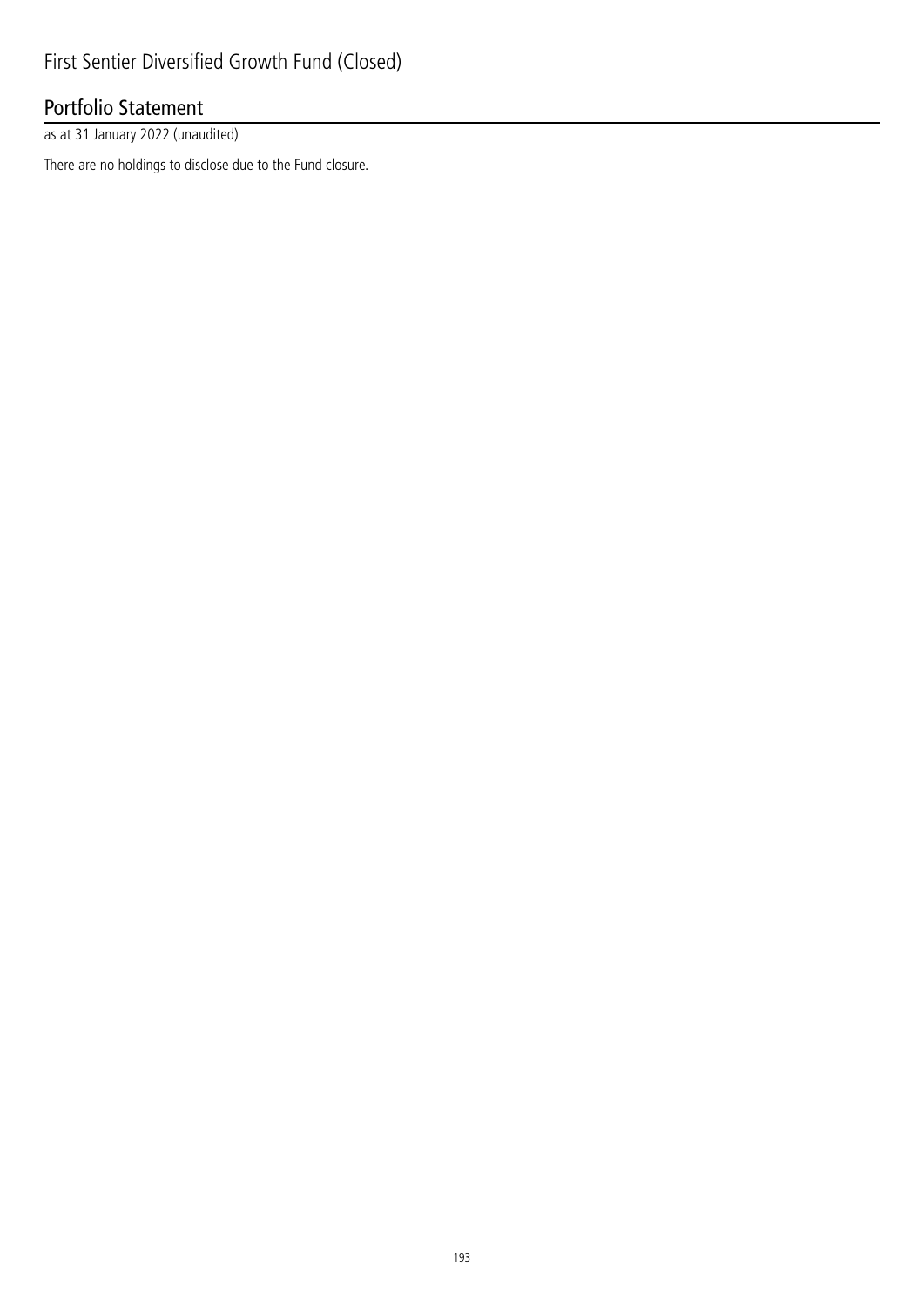## Comparative Table

for the period ended 31 January 2022 (unaudited)

### Net Asset Value and Operating Charges Figure

|                                                          | Interim         | Final        | Final        | Final        |
|----------------------------------------------------------|-----------------|--------------|--------------|--------------|
|                                                          | 31 January 2022 | 31 July 2021 | 31 July 2020 | 31 July 2019 |
| <b>Share class B Accumulation</b>                        |                 |              |              |              |
| Closing net asset value (£'000)                          |                 | 6,248        | 5,955        | 5,916        |
| Closing number of shares                                 |                 | 4,972,016    | 5,040,023    | 5,104,905    |
| Closing net asset value per share (p)                    |                 | 125.67       | 118.16       | 115.89       |
| Operating charges                                        |                 | 0.94%        | 0.96%        | 0.99%        |
| Direct transaction costs                                 |                 | 0.37%        | 0.25%        | 0.30%        |
| Prices                                                   |                 |              |              |              |
| Highest share price                                      | 127.49          | 126.49       | 125.86       | 116.54       |
| Lowest share price                                       | 125.76          | 114.22       | 106.13       | 103.71       |
| The share class was fully redeemed on 16 September 2021. |                 |              |              |              |
|                                                          | Interim         | Final        | Final        | Final        |
|                                                          | 31 January 2022 | 31 July 2021 | 31 July 2020 | 31 July 2019 |
| Share class B Hedged Accumulation (EUR share class)      |                 |              |              |              |
| Closing net asset value (€'000)                          |                 | 8,152        | 7,724        | 7,653        |
| Closing number of shares                                 |                 | 6,933,350    | 6,933,350    | 6,933,350    |
| Closing net asset value per share (c)                    |                 | 117.58       | 111.41       | 110.38       |
| Operating charges                                        |                 | 1.02%        | 1.06%        | 1.07%        |
| Direct transaction costs                                 |                 | 0.37%        | 0.25%        | 0.30%        |
| Prices                                                   |                 |              |              |              |
| Highest share price                                      | 119.03          | 118.36       | 119.09       | 111.00       |
| Lowest share price                                       | 117.60          | 107.17       | 100.56       | 99.52        |
| The share class was fully redeemed on 16 September 2021. |                 |              |              |              |
|                                                          | Interim         | Final        | Final        | Final        |
|                                                          | 31 January 2022 | 31 July 2021 | 31 July 2020 | 31 July 2019 |
| Share class B Hedged Accumulation (USD share class)      |                 |              |              |              |
| Closing net asset value (\$'000)                         |                 | 4,762        | 4,469        | 4,346        |
| Closing number of shares                                 |                 | 3,637,866    | 3,637,866    | 3,637,866    |
| Closing net asset value per share (c)                    |                 | 130.89       | 122.85       | 119.46       |

| Closing net asset value per share (c) |        | 130.89   | 122.85   | 119.46 |
|---------------------------------------|--------|----------|----------|--------|
| Operating charges                     |        | 1.02%    | $0.06\%$ | .07%   |
| Direct transaction costs              |        | $0.37\%$ | 0.25%    | 0.30%  |
| <b>Prices</b>                         |        |          |          |        |
| Highest share price                   | 132.59 | 131.74   | 130.68   | 120.12 |
| Lowest share price                    | 130.98 | 118.89   | 110.31   | 105.82 |
|                                       |        |          |          |        |

The share class was fully redeemed on 16 September 2021.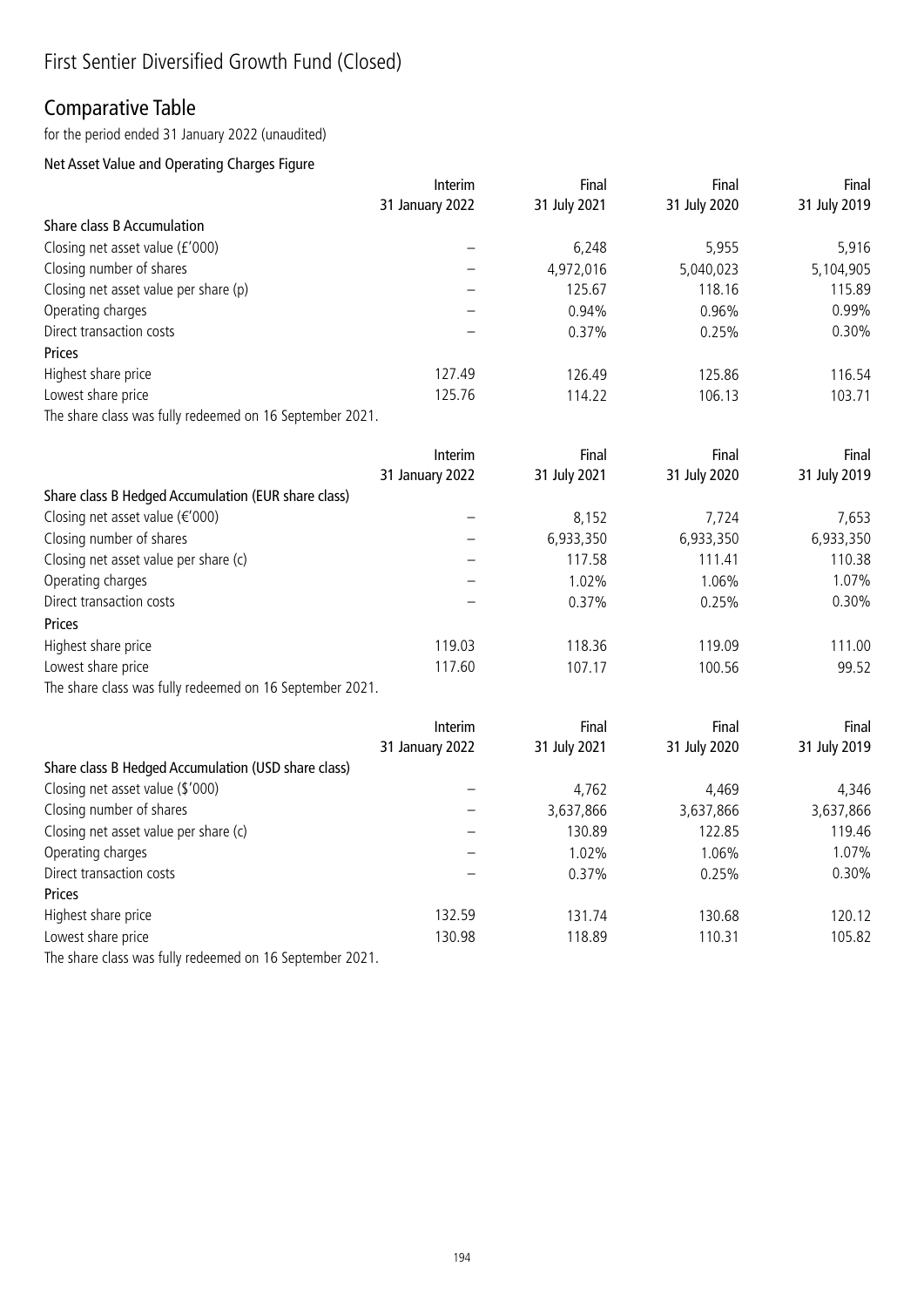## Comparative Table (continued)

for the period ended 31 January 2022 (unaudited)

### Net Asset Value and Operating Charges Figure

|                                                          | Interim         | Final        | Final        | Final        |
|----------------------------------------------------------|-----------------|--------------|--------------|--------------|
|                                                          | 31 January 2022 | 31 July 2021 | 31 July 2020 | 31 July 2019 |
| <b>Share class E Accumulation</b>                        |                 |              |              |              |
| Closing net asset value (£'000)                          |                 | 443          | 2,754        | 2,875        |
| Closing number of shares                                 |                 | 405,621      | 2,689,888    | 2,872,881    |
| Closing net asset value per share (p)                    |                 | 109.20       | 102.38       | 100.07       |
| Operating charges                                        |                 | 0.55%        | 0.53%        | 0.55%        |
| Direct transaction costs                                 |                 | 0.37%        | 0.25%        | 0.30%        |
| Prices                                                   |                 |              |              |              |
| Highest share price                                      | 110.84          | 109.91       | 108.89       | 100.63       |
| Lowest share price                                       | 109.30          | 99.15        | 91.85        | 89.36        |
| The share class was fully redeemed on 16 September 2021. |                 |              |              |              |
|                                                          | <b>Interim</b>  | Final        | Final        | Final        |
|                                                          | 31 January 2022 | 31 July 2021 | 31 July 2020 | 31 July 2019 |
| Share class Z Accumulation                               |                 |              |              |              |
| Closing net asset value (£'000)                          |                 | 203          | 4,806        | 10,544       |
| Closing number of shares                                 |                 | 156,362      | 3,961,070    | 8,905,134    |
| Closing net asset value per share (p)                    |                 | 129.64       | 121.34       | 118.40       |
| Operating charges                                        |                 | 0.34%        | 0.33%        | 0.34%        |
| Direct transaction costs                                 |                 | 0.37%        | 0.25%        | 0.30%        |
| Prices                                                   |                 |              |              |              |

Highest share price 119.07 and the 131.61 131.61 130.48 128.96 119.07

Lowest share price 105.63 129.78 117.64 108.79 108.79 The share class was fully redeemed on 16 September 2021.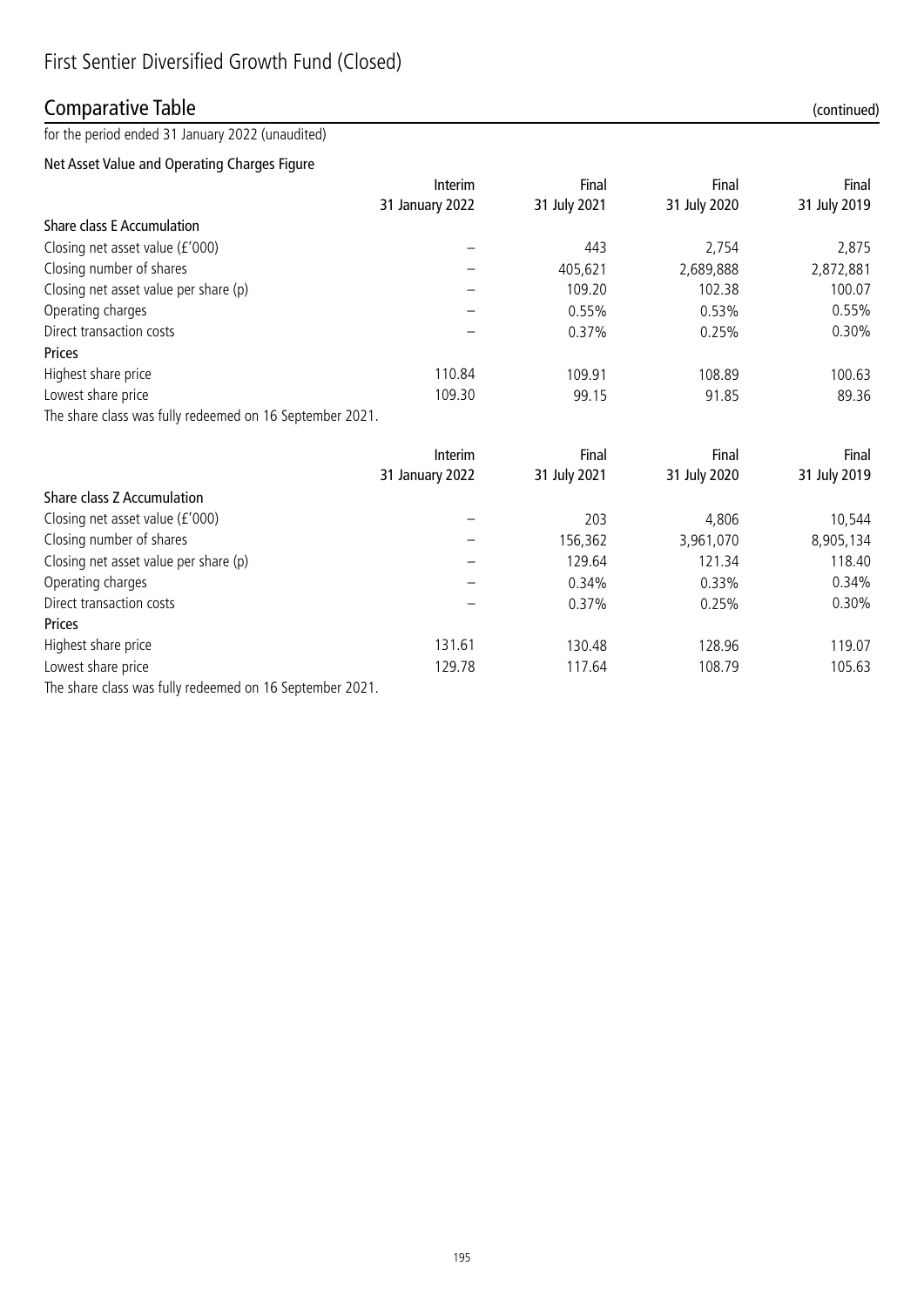# Statement of Total Return

for the period ended 31 January 2022 (unaudited)

|                                                                              | 31 January 2022 |       | 31 January 2021 |       |
|------------------------------------------------------------------------------|-----------------|-------|-----------------|-------|
|                                                                              | f'000           | f'000 | f'000           | f'000 |
| Income                                                                       |                 |       |                 |       |
| Net capital gains/(losses)                                                   |                 | 215   |                 | (177) |
| Revenue                                                                      | 45              |       | 328             |       |
| Expenses                                                                     | (24)            |       | (98)            |       |
| Interest payable and similar charges                                         | (26)            |       | (118)           |       |
| Net (expense)/revenue before taxation for the period                         | (5)             |       | 112             |       |
| Taxation                                                                     | (2)             |       | (21)            |       |
| Net (expense)/revenue after taxation for the period                          |                 |       |                 | 91    |
| Total return before distributions                                            |                 | 208   |                 | (86)  |
| <b>Distributions</b>                                                         |                 |       |                 | (91)  |
| Change in net assets attributable to shareholders from investment activities |                 | 208   |                 | (177) |

## Statement of Change in Net Assets Attributable to Shareholders

for the period ended 31 January 2022 (unaudited)

|                                                                              | 31 January 2022 |           | 31 January 2021 |          |
|------------------------------------------------------------------------------|-----------------|-----------|-----------------|----------|
|                                                                              | f'000           | f'000     | f'000           | f'000    |
| Opening net assets attributable to shareholders                              |                 | 17,271    |                 | 23,880   |
| Amounts receivable on creation of shares                                     |                 |           | 77              |          |
| Amounts payable on cancellation of shares                                    | (17, 508)       |           | (1,654)         |          |
|                                                                              |                 | (17, 508) |                 | (1, 577) |
| Amounts payable to Shareholders at termination                               |                 | 29        |                 |          |
| Change in net assets attributable to shareholders from investment activities |                 | 208       |                 | (177)    |
| Retained distribution on accumulation shares                                 |                 |           |                 | 86       |
| Closing net assets attributable to shareholders                              |                 |           |                 | 22,212   |

Comparative information is provided for the Statement of Change in Net Assets Attributable to Shareholders. As this information is for the prior interim period, the net assets at the end of that period do not correspond to the net assets at the start of the current period.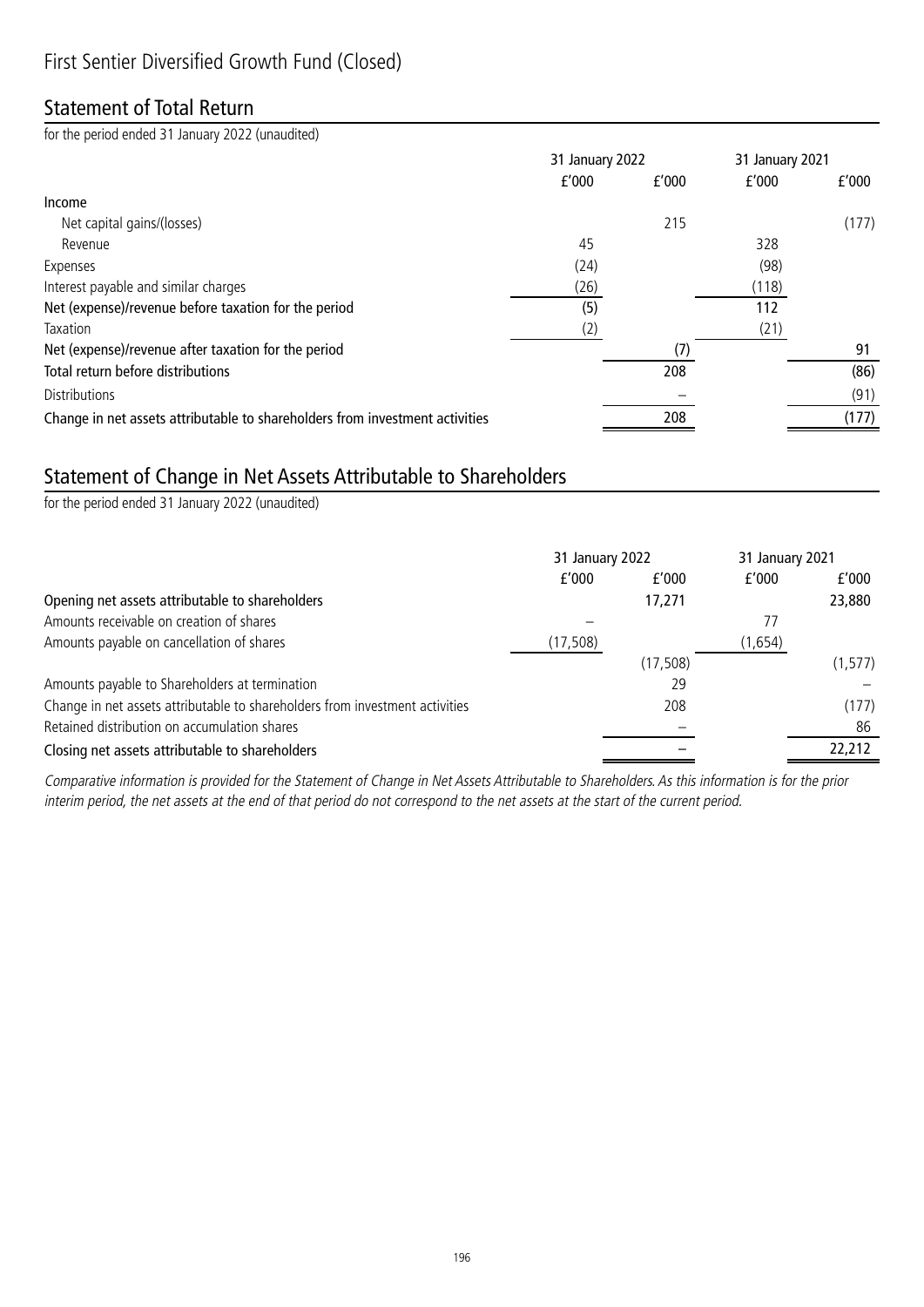# First Sentier Diversified Growth Fund (Closed)

### Balance Sheet

| as at 31 January 2022 (unaudited)                  |                 |              |
|----------------------------------------------------|-----------------|--------------|
|                                                    | 31 January 2022 | 31 July 2021 |
|                                                    | f'000           | f'000        |
| Assets                                             |                 |              |
| <b>Fixed assets</b>                                |                 |              |
| Investments                                        |                 | 15,270       |
| Current assets                                     |                 |              |
| Debtors                                            | 31              | 248          |
| Cash and bank balances                             | 43              | 3,781        |
| Cash equivalents                                   |                 | 100          |
| Total assets                                       | 74              | 19,399       |
| <b>Liabilities</b>                                 |                 |              |
| Investment liabilities                             |                 | (598)        |
| Amounts due to futures clearing houses and brokers |                 | (1, 379)     |
| Creditors                                          |                 |              |
| Bank overdraft                                     | (1)             |              |
| Other creditors                                    | (73)            | (151)        |
| <b>Total liabilities</b>                           | (74)            | (2, 128)     |
| Net assets attributable to shareholders            |                 | 17,271       |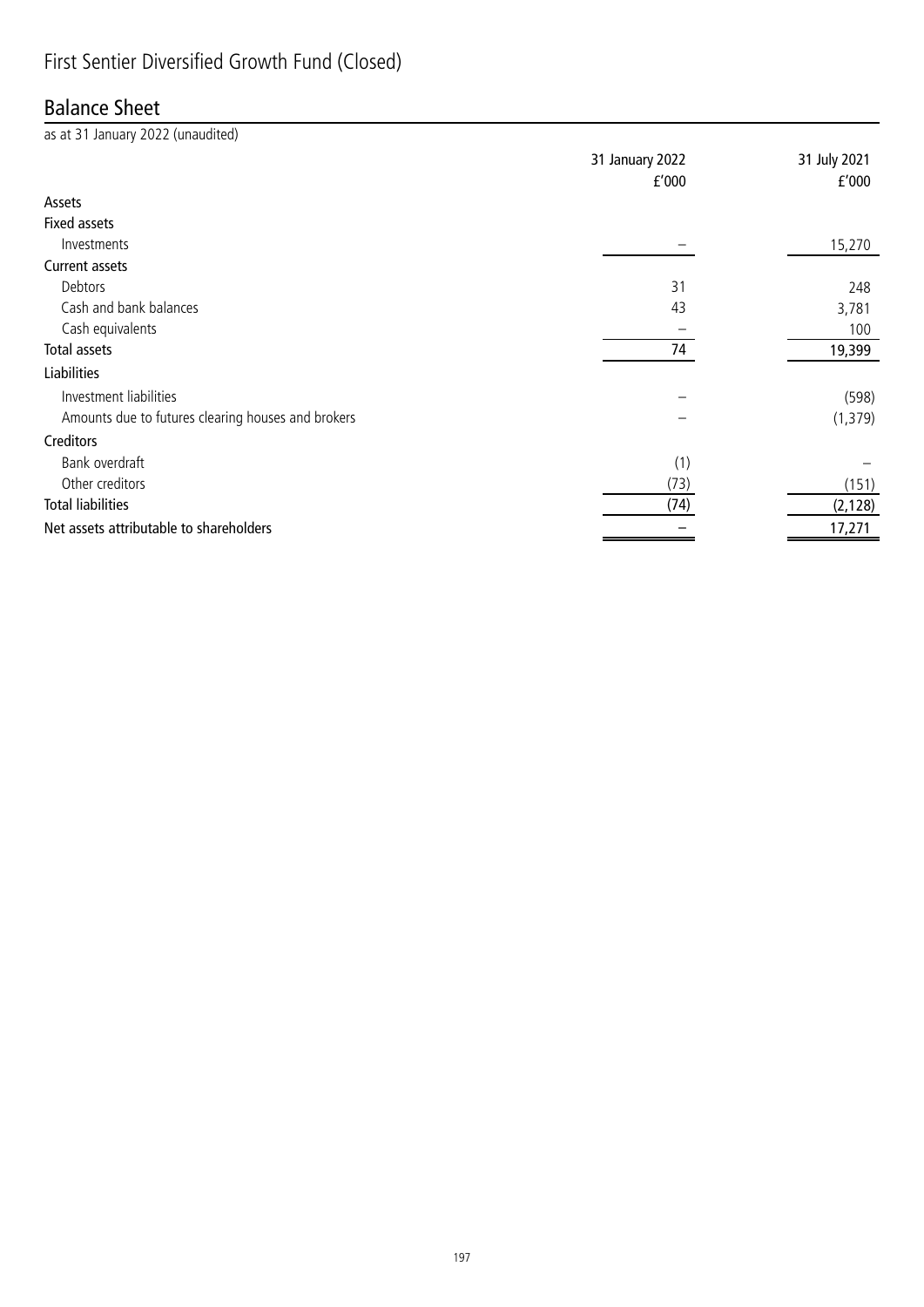# Distribution Tables

for the period ended 31 January 2022 (unaudited)

There are no distributions to disclose due to the Fund closure.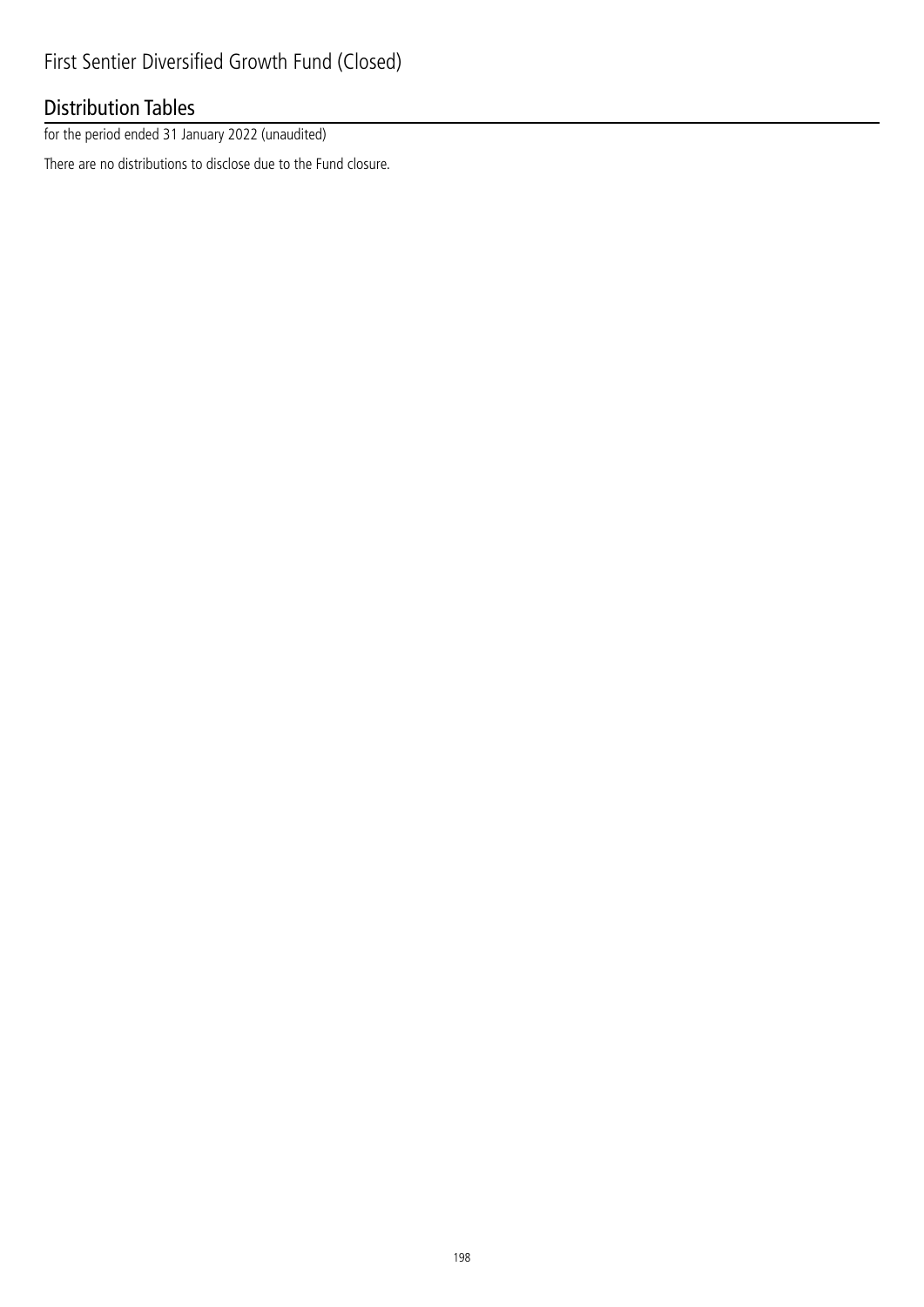## Authorised Fund Manager's Report

for the period ended 31 January 2022 (unaudited)

### Investment Objective and Policy

The Fund aims to achieve an investment return from income and capital growth over the long term (at least five years).

The Fund invests at least 70% of its Net Asset Value in a broad selection of equity or equity-related securities issued by real estate investment trusts or companies that own, develop or manage real property across the Asian Region and which are listed, traded or dealt in on Regulated Markets in the Asian Region.

The investment policy of the Fund may be achieved by investing up to 10% of its Net Asset Value in other collective investment schemes, including in collective investment schemes managed by the ACD or its associates, and/or other Funds of the Company.

Where the Manager is unable to identify investment opportunities at appropriate valuations from time to time, the Fund may hold cash and Near Cash Assets in different currencies.

The Fund may use derivatives for efficient portfolio management purposes only.

#### Risks and reward profile

|                                              | ← Lower Risk              |  |  |                            | Higher Risk $\rightarrow$ |
|----------------------------------------------|---------------------------|--|--|----------------------------|---------------------------|
|                                              | Potentially Lower Rewards |  |  | Potentially Higher Rewards |                           |
| Share class A Accumulation                   |                           |  |  |                            |                           |
| Share class A Income                         |                           |  |  |                            |                           |
| Share class B Accumulation                   |                           |  |  |                            |                           |
| Share class B Income                         |                           |  |  |                            |                           |
| Share class A Accumulation (EUR share class) |                           |  |  |                            |                           |
| Share class A Income (EUR share class)       |                           |  |  |                            |                           |

- The synthetic risk reward indicator (the SRRI) rating is not a measure of the risk of you losing your investment, but describes how much the value of the Fund went up and down in the past;
- The SRRI rating is based on historical data, which may not be a reliable indication of the future risks and rewards of the Fund;
- The Manager cannot guarantee that the rating of the Fund will remain the same; it may change over time;
- Even the lowest rating of 1 does not mean a risk-free investment;
- On a scale of 1 (less risky) to 7 (riskier), this Fund has a rating of 6 due to its past performance and the nature of its investments. Shares with a rating of 6 might have higher risks, but also higher returns;
- Risk is taken in order to make a higher potential return; the more risk a Fund takes, the higher the potential return, but the greater the risk of loss; and
- The value of the Fund and its return is not quaranteed and may fall as well as rise. You may get back significantly less than you originally invested.

The Fund might also experience the following risks:

Emerging Market risk: Emerging Markets tend to be more sensitive to economic and political conditions than developed markets. Other factors include greater liquidity risk, restrictions on investment or transfer of assets, failed/delayed settlement and difficulties valuing securities.

Currency risk: The Fund invests in assets which are denominated in other currencies; changes in exchange rates will affect the value of the Fund and could create losses. Currency control decisions made by governments could affect the value of the Fund's investments and could cause the Fund to defer or suspend redemptions of its shares.

Property securities risk: The Fund invests in the shares of companies that are involved in property (such as real estate investment trusts) rather than in property itself. The value of these investments may fluctuate more than the underlying property assets.

Single-sector risk: Investing in a single economic sector may be riskier than investing in a number of different sectors. Investing in a larger number of sectors helps to spread risk.

Smaller companies risk: Investments in smaller companies may be riskier and more difficult to buy and sell than investments in larger companies.

Concentration risk: The Fund invests in a relatively small number of companies which may be riskier than a Fund that invests in a large number of companies.

Single country/specific region risk: Investing in a single country or specific region may be riskier than investing in a number of different countries or regions. Investing in a larger number of countries or regions helps spread risk.

For further information on risks, please refer to the Risk Factors section in the Company's Prospectus.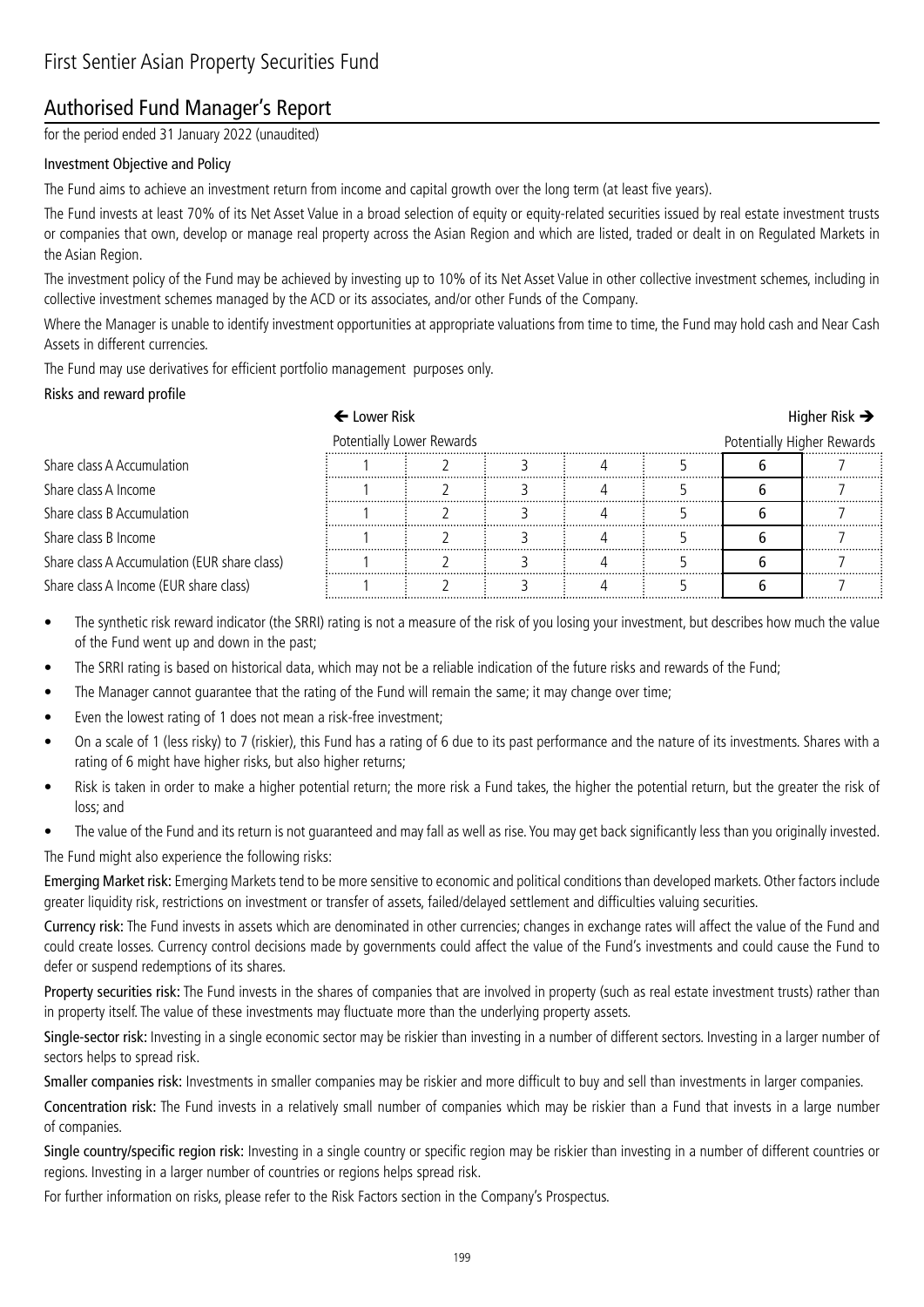### Authorised Fund Manager's Report (continued)

for the period ended 31 January 2022 (unaudited)

#### Performance

The Fund declined by 5.2% in sterling terms over the 6 months and has provided cumulative returns of -3.3% and +8.7% over three and five years respectively to 31 January 2022 (net of fees and tax for the B GBP Accumulation share class).

#### Portfolio Changes

The Fund initiated a position in a Singapore hospitality trust Ascott Residence Real Estate Investment Trust, to increase exposure to the reopening of Singapore's border to international travel. The fund also initiated a position in Australian diversified property company Stockland Trust, as they updated their strategy to increase focus on master-planned communities. We also initiated a position in Japanese logistics company GLP J-Real Estate Investment Trust, taking advantage of a pricing opportunity that did not account for their strong internal and external growth pipeline.

We exited our position in Japanese logistics company SOSiLA Logistics Real Estate Investment Trust, as the share had materially rerated in the prior months, pricing in the potential for growth. Similarly, we exited our position in Growthpoint Properties Real Estate Investment Trust as an opportunity arose to trade into the liquidity of the index rebalancing after considerable outperformance year to date. We exited our position in Hong Kong Logistics Company, ESR Cayman, as the share was materially affected by external political factors which saw the sell-off of the major Hong Kong index, the Hang Seng.

#### **Outlook**

Real estate securities in the Asia Pacific region should be supported by a global economic recovery in late 2021 and early 2022, underpinned by extraordinarily low interest rates and accommodative central banks, globally coordinated fiscal stimulus and the normalisation of economic activity as the world's population is progressively inoculated against Covid-19.

The Fund is particularly constructive on logistical warehouses, data centres and the housing sector, which should continue to benefit from a number of strong structural tailwinds. Meanwhile, overall the Fund has a cautious outlook for central business district office buildings, given the expected secular shifts towards more flexible working arrangements in the future, as well as shopping malls, given the long term structural headwind of online retailing.

| Cumulative performance as at 31 January 2022 |       |       |     |       |     |      |        |
|----------------------------------------------|-------|-------|-----|-------|-----|------|--------|
| Time                                         |       |       |     |       |     | 10   | Since  |
| period                                       | mths  | mths  | ۷r  | vrs   | vrs | vrs  | launch |
| Fund return %                                | (3.8) | (5.2) | 4.2 | (3.3) | 8.  | 88.4 | 106.5  |
| Benchmark return %                           | (4.8) | (4.7) |     | (5.4) | 8.3 | 95.8 | 123.6  |
| $ -$                                         |       |       |     |       |     |      |        |

#### Discrete performance as at 31 January 2022

| Time               | 12 mths to | 12 mths to | 12 mths to | 12 mths to | 12 mths to |
|--------------------|------------|------------|------------|------------|------------|
| period             | 31/01/22   | 31/01/21   | 31/01/20   | 31/01/19   | 31/01/18   |
| Fund return %      |            | (13.7)     |            |            |            |
| Benchmark return % | 2.2        | (13.2)     | ხ.         |            |            |

Benchmark: FTSE EPRA/Nareit Developed Asia Index.

IA Sector: Property Other.

Performance is based on share class B Accumulation (GBP), as this is considered to be the Fund's primary share class.

Performance data is calculated on a net basis by deducting fees incurred at Fund level (e.g. the management fee and other Fund expenses), save that it does not take account of initial charges or switching fees (if any). Income reinvested is included on a net of tax basis.

Past performance should not be used as a guide to future performance, which is not guaranteed.

200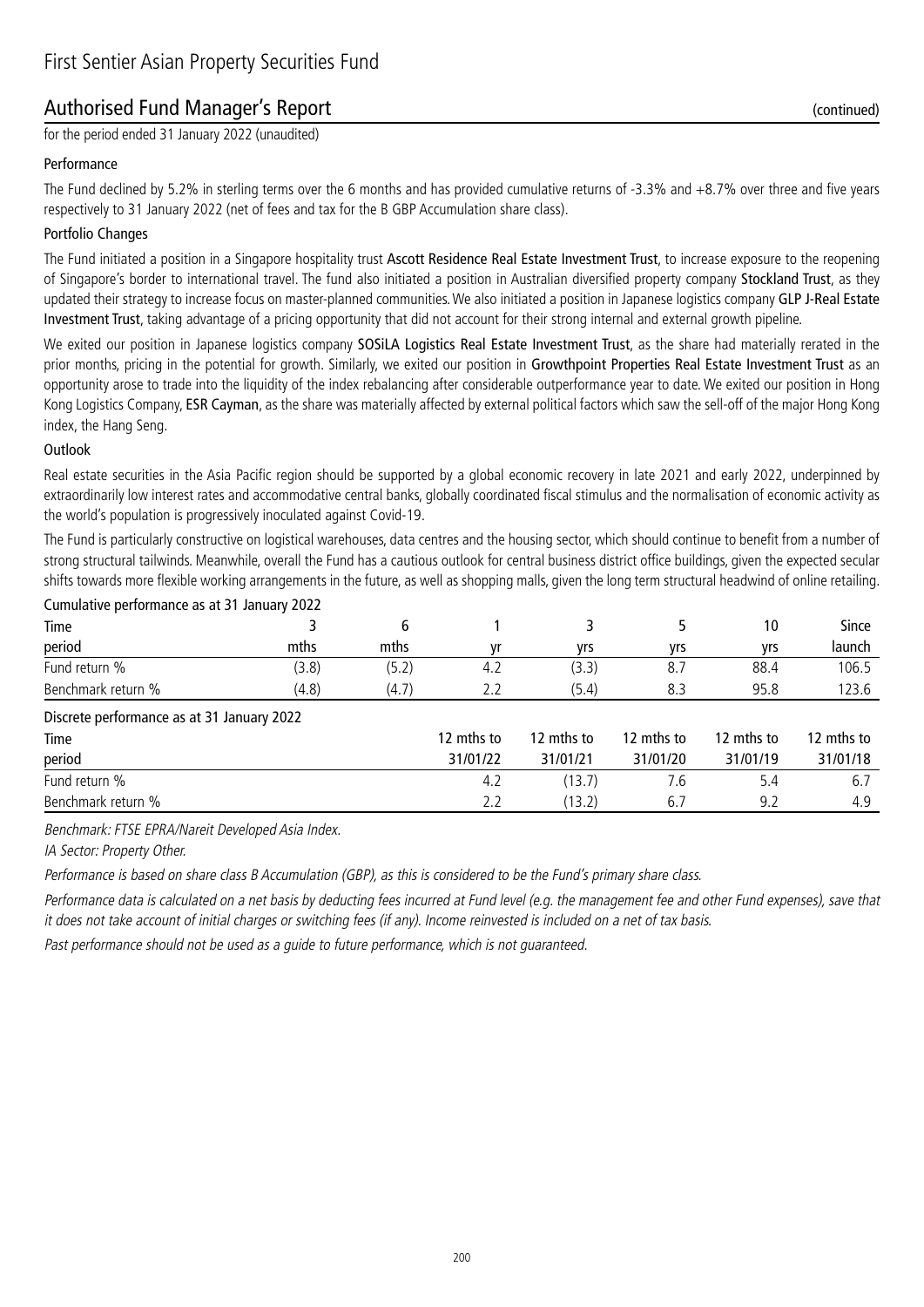# Authorised Fund Manager's Report (continued)

for the period ended 31 January 2022 (unaudited)

### Ten largest holdings

|                                   | 31 January 2022 |                                   | 31 July 2021 |
|-----------------------------------|-----------------|-----------------------------------|--------------|
| Stock name                        | % of Fund       | Stock name                        | % of Fund    |
| Mitsui Fudosan                    | 9.83            | Mitsui Fudosan                    | 9.03         |
| LaSalle Logiport REIT             | 8.61            | LaSalle Logiport REIT             | 8.69         |
| Mitsubishi Estate                 | 7.72            | Mitsubishi Estate                 | 7.87         |
| CK Asset                          | 7.00            | Sun Hung Kai Properties           | 6.89         |
| Sun Hung Kai Properties           | 5.87            | CK Asset                          | 6.19         |
| Global One Real Estate Investment | 4.82            | Japan Excellent                   | 4.73         |
| Japan Excellent                   | 4.82            | Global One Real Estate Investment | 4.59         |
| Ingenia Communities               | 4.32            | Goodman                           | 4.36         |
| Goodman                           | 4.25            | <b>ESR REIT</b>                   | 4.05         |
| ESR REIT                          | 4.23            | <b>ESR Cayman</b>                 | 3.99         |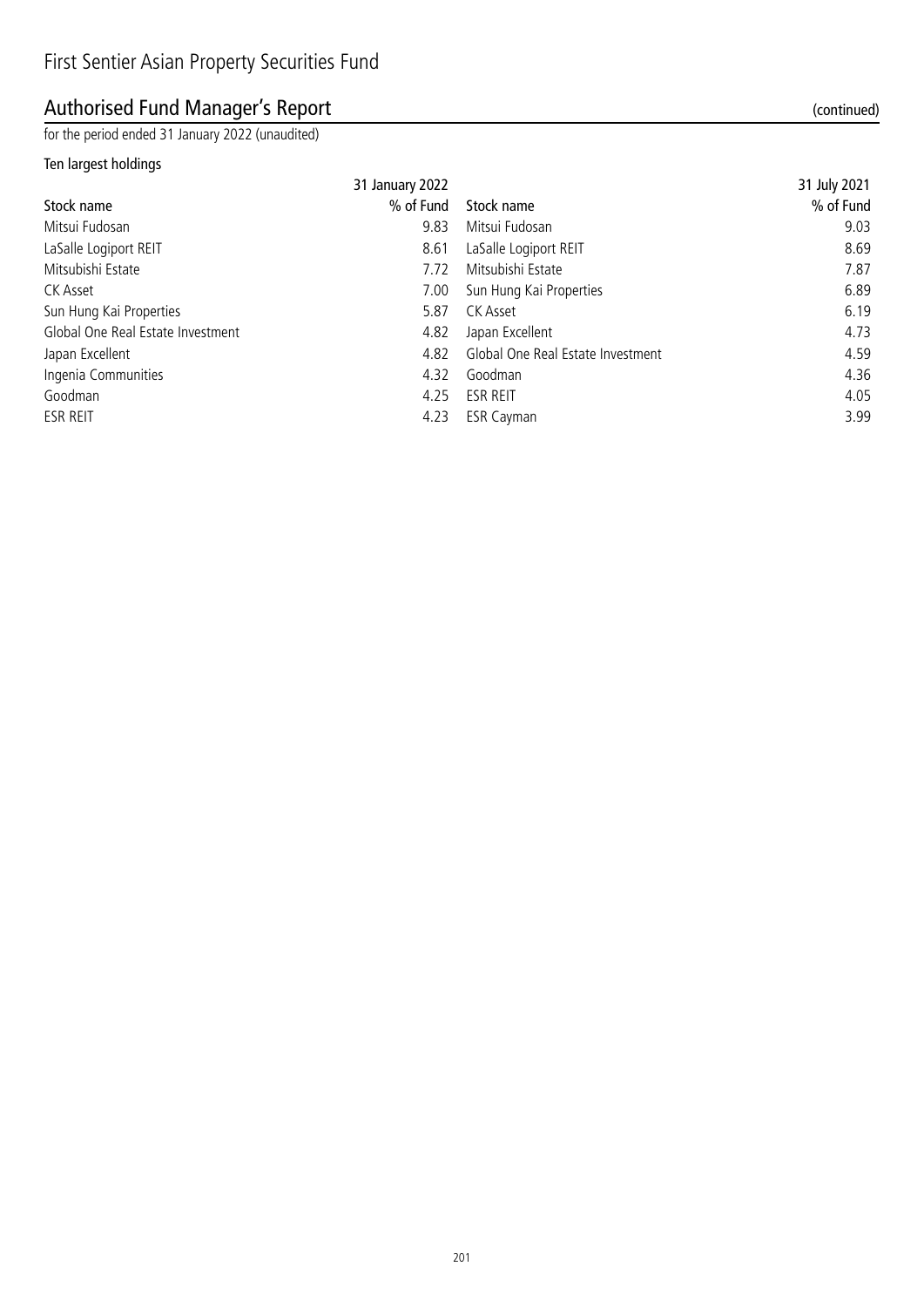## Portfolio Statement

as at 31 January 2022 (unaudited)

|            |                                                       | Market                | Total             |
|------------|-------------------------------------------------------|-----------------------|-------------------|
|            |                                                       | Value                 | <b>Net Assets</b> |
| Holdings   |                                                       | ${\tt f}^{\prime}000$ | $\frac{0}{0}$     |
|            | AUSTRALIA (16.25%*)                                   | 905                   | 16.72             |
|            | 18,897 Goodman**                                      | 230                   | 4.25              |
|            | 80,821 Ingenia Communities**                          | 234                   | 4.32              |
|            | 140,312 National Storage REIT**                       | 181                   | 3.35              |
|            | 54,837 Stockland Trust**                              | 116                   | 2.14              |
|            | 31,621 Sydney Airport                                 | 144                   | 2.66              |
|            | HONG KONG (27.29%*)                                   | 1,235                 | 22.81             |
|            | 76,500 CK Asset                                       | 379                   | 7.00              |
| 18,323 GDS |                                                       | 64                    | 1.18              |
|            | 100,000 Hang Lung Properties                          | 159                   | 2.94              |
|            | 23,538 Link REIT**                                    | 150                   | 2.77              |
|            | 284,000 Shangri-La Asia                               | 165                   | 3.05              |
|            | 35,121 Sun Hung Kai Properties                        | 318                   | 5.87              |
|            | JAPAN (48.67%*)                                       | 2,671                 | 49.33             |
|            | 357 Global One Real Estate Investment**               | 261                   | 4.82              |
|            | 89 GLP J-REIT**                                       | 106                   | 1.96              |
|            | 306 Japan Excellent**                                 | 261                   | 4.82              |
|            | 44 Kenedix Residential Investment**                   | 57                    | 1.05              |
|            | 69 Kenedix Retail**                                   | 120                   | 2.21              |
|            | 393 LaSalle Logiport REIT**                           | 466                   | 8.61              |
|            | 39,001 Mitsubishi Estate***                           | 418                   | 7.72              |
|            | 40 Mitsubishi Estate Logistics REIT Investment**, *** | 117                   | 2.16              |
|            | 33,608 Mitsui Fudosan                                 | 532                   | 9.83              |
|            | 145 Nomura Real Estate Master Fund**                  | 149                   | 2.75              |
|            | 45,400 Tokyu Fudosan                                  | 184                   | 3.40              |
|            | SINGAPORE (7.15%*)                                    | 635                   | 11.73             |
|            | 344,400 Ascott Residence Trust                        | 193                   | 3.56              |
|            | 46,344 Digital Core REIT**                            | 40                    | 0.74              |
|            | 988,618 ESR REIT**                                    | 229                   | 4.23              |
|            | 175,166 Mapletree Commercial Trust**                  | 173                   | 3.20              |
|            | Portfolio of investments                              | 5,446                 | 100.59            |
|            | Net other liabilities                                 | (32)                  | (0.59)            |
|            | Total net assets                                      | 5,414                 | 100.00            |
|            |                                                       |                       |                   |

All investments held are listed, unless otherwise stated.

For the purposes of the portfolio holdings analysis, securities are shown based on their country of listing.

\* Comparative figures shown in brackets relate to 31 July 2021.

\*\* Real estate investment trust (REIT).

\*\*\* Investment is a related party entity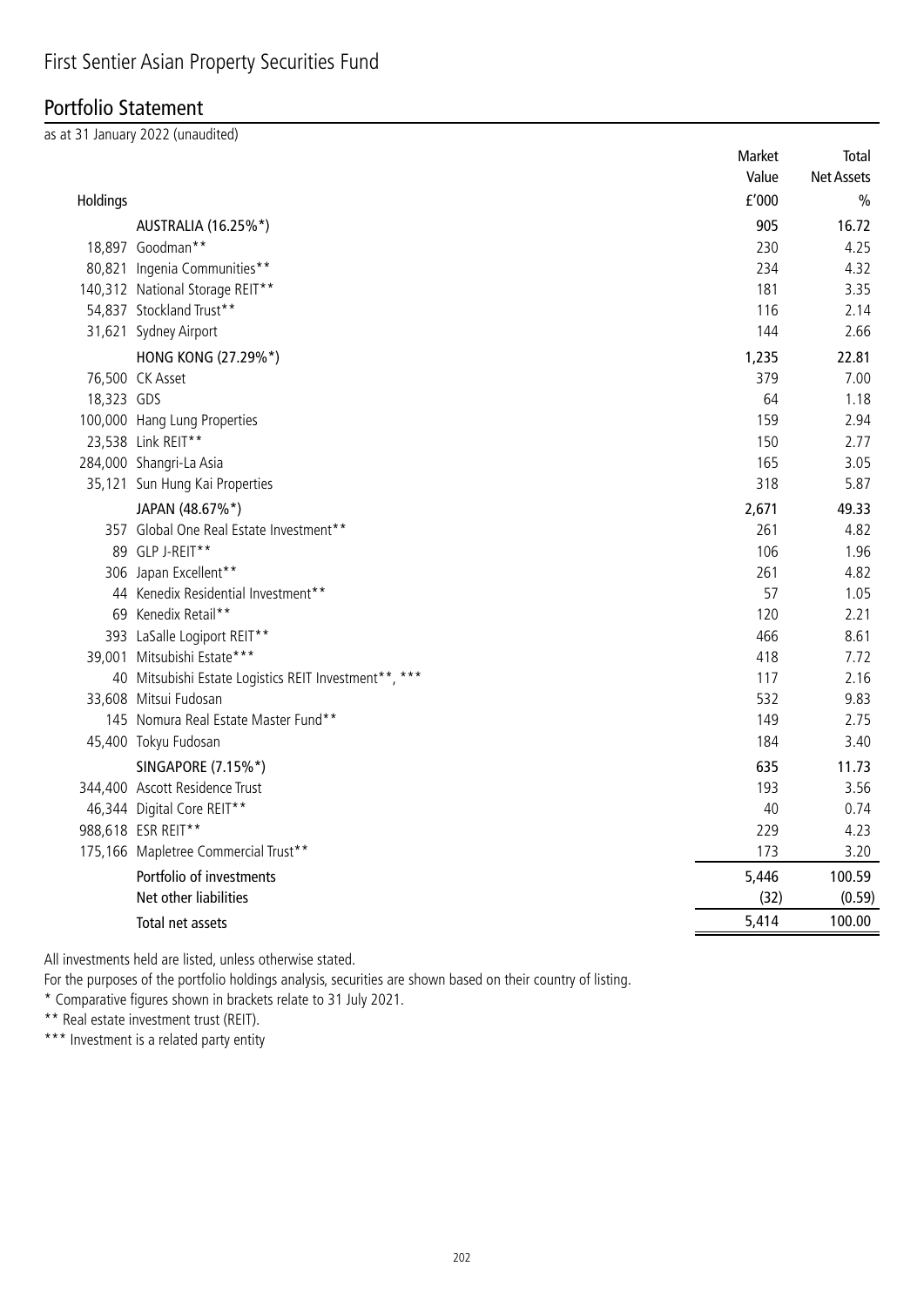## Comparative Table

for the period ended 31 January 2022 (unaudited)

### Net Asset Value and Operating Charges Figure

|                                       | Interim         | Final        | Final        | Final        |
|---------------------------------------|-----------------|--------------|--------------|--------------|
|                                       | 31 January 2022 | 31 July 2021 | 31 July 2020 | 31 July 2019 |
| <b>Share class A Accumulation</b>     |                 |              |              |              |
| Closing net asset value (£'000)       | 781             | 860          | 822          | 1,297        |
| Closing number of shares              | 424,112         | 439,506      | 490,535      | 610,267      |
| Closing net asset value per share (p) | 184.14          | 195.69       | 167.52       | 212.47       |
| Operating charges                     | 1.75%           | 1.85%        | 2.00%        | 2.00%        |
| Direct transaction costs              | 0.07%           | 0.15%        | 0.14%        | 0.09%        |
| Prices                                |                 |              |              |              |
| Highest share price                   | 199.40          | 199.95       | 218.33       | 217.40       |
| Lowest share price                    | 181.96          | 167.37       | 138.02       | 171.38       |
|                                       | Interim         | Final        | Final        | Final        |
|                                       | 31 January 2022 | 31 July 2021 | 31 July 2020 | 31 July 2019 |
| Share class A Income                  |                 |              |              |              |
| Closing net asset value (£'000)       | 75              | 93           | 158          | 243          |
| Closing number of shares              | 63,585          | 72,980       | 140,628      | 164,156      |
| Closing net asset value per share (p) | 118.70          | 127.84       | 112.60       | 147.78       |
| Operating charges                     | 1.75%           | 1.85%        | 2.00%        | 2.30%        |
| Direct transaction costs              | 0.07%           | 0.15%        | 0.14%        | 0.09%        |
| Prices                                |                 |              |              |              |
| Highest share price                   | 130.23          | 132.15       | 151.85       | 153.55       |
| Lowest share price                    | 118.88          | 112.51       | 94.53        | 123.26       |
|                                       |                 |              |              |              |
|                                       | Interim         | Final        | Final        | Final        |
|                                       | 31 January 2022 | 31 July 2021 | 31 July 2020 | 31 July 2019 |
| Share class B Accumulation            |                 |              |              |              |
| Closing net asset value (£'000)       | 3,657           | 4,491        | 7,944        | 11,416       |
| Closing number of shares              | 1,773,586       | 2,056,897    | 4,266,716    | 4,853,894    |
| Closing net asset value per share (p) | 206.22          | 218.32       | 186.22       | 235.19       |
| Operating charges                     | 1.00%           | 1.24%        | 1.57%        | 1.60%        |
| Direct transaction costs              | 0.07%           | 0.15%        | 0.14%        | 0.09%        |
| Prices                                |                 |              |              |              |
| Highest share price                   | 222.63          | 223.00       | 241.95       | 240.66       |
| Lowest share price                    | 203.72          | 186.03       | 153.26       | 189.09       |
|                                       | Interim         | Final        | Final        | Final        |
|                                       | 31 January 2022 | 31 July 2021 | 31 July 2020 | 31 July 2019 |
| Share class B Income                  |                 |              |              |              |
| Closing net asset value (£'000)       | 894             | 995          | 1,535        | 1,951        |
| Closing number of shares              | 673,844         | 699,017      | 1,229,588    | 1,197,919    |
| Closing net asset value per share (p) | 132.68          | 142.35       | 124.85       | 162.89       |
| Operating charges                     | 1.00%           | 1.18%        | 1.44%        | 1.48%        |
| Direct transaction costs              | 0.07%           | 0.15%        | 0.14%        | 0.09%        |
| Prices                                |                 |              |              |              |
| Highest share price                   | 145.11          | 147.09       | 167.59       | 169.05       |
| Lowest share price                    | 132.84          | 124.79       | 104.63       | 134.91       |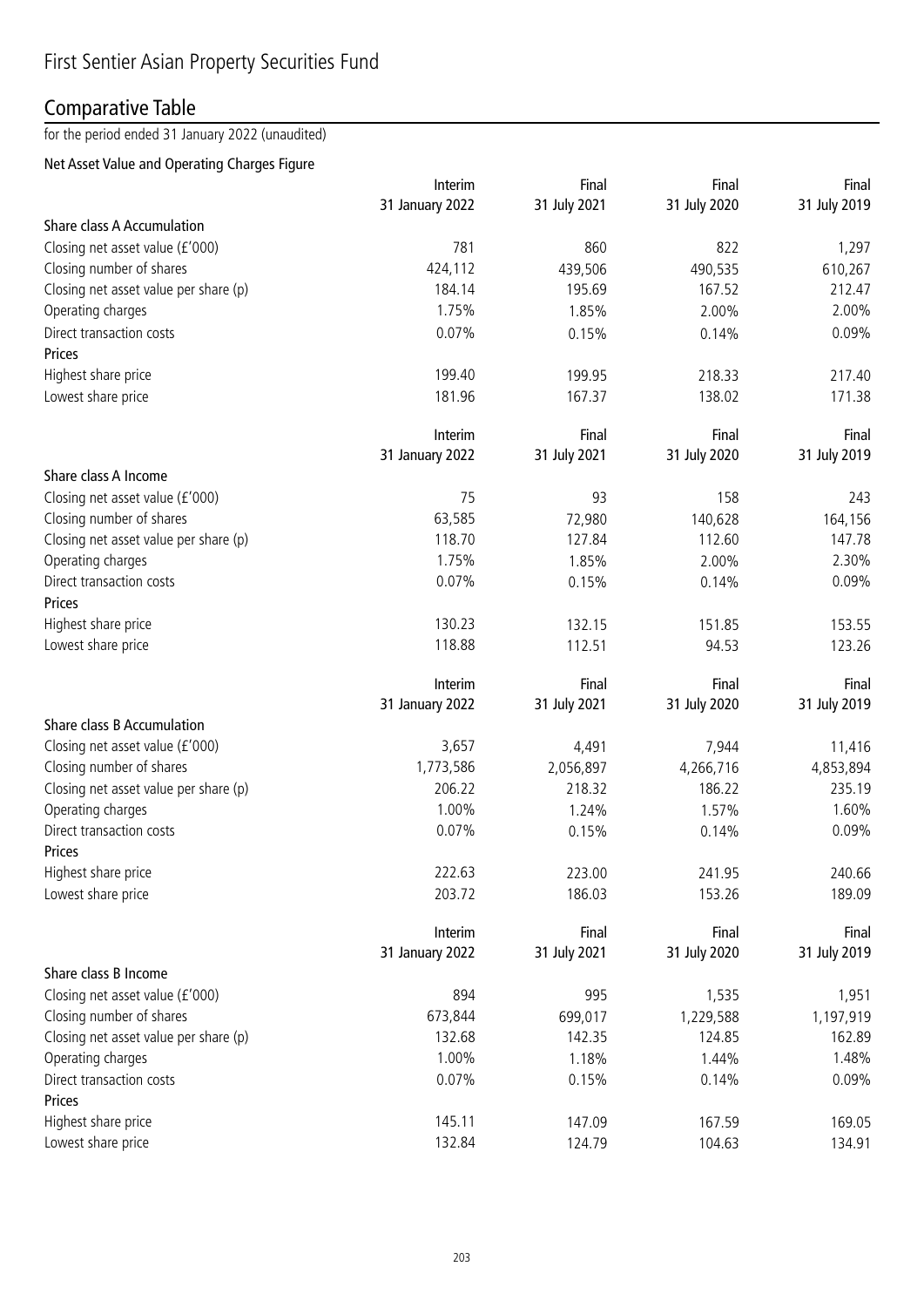## Comparative Table (continued)

for the period ended 31 January 2022 (unaudited)

Net Asset Value and Operating Charges Figure

|                                              | Interim                  | Final        | Final        | Final          |
|----------------------------------------------|--------------------------|--------------|--------------|----------------|
|                                              | 31 January 2022          | 31 July 2021 | 31 July 2020 | 31 July 2019   |
| Share class A Accumulation (EUR share class) |                          |              |              |                |
| Closing net asset value $(\epsilon' 000)$    | 3                        | 3            | 4            | 12             |
| Closing number of shares                     | 2,085                    | 2,247        | 3,648        | 7,727          |
| Closing net asset value per share (c)        | 143.38                   | 149.27       | 120.95       | 151.96         |
| Operating charges                            | 1.75%                    | 1.85%        | 1.98%        | 5.45%          |
| Direct transaction costs                     | 0.07%                    | 0.15%        | 0.14%        | 0.09%          |
| <b>Prices</b>                                |                          |              |              |                |
| Highest share price                          | 151.27                   | 152.16       | 166.43       | 157.53         |
| Lowest share price                           | 142.02                   | 120.69       | 96.38        | 129.58         |
|                                              | Interim                  | Final        | Final        | Final          |
|                                              | 31 January 2022          | 31 July 2021 | 31 July 2020 | 31 July 2019   |
| Share class A Income (EUR share class)       |                          |              |              |                |
| Closing net asset value ( $\epsilon$ '000)   | 4                        | 4            | 12           | 6              |
| Closing number of shares                     | 4,177                    | 4,177        | 14,087       | 4,937          |
| Closing net asset value per share (c)        | 97.53                    | 102.90       | 85.78        | 111.48         |
|                                              | $\overline{\phantom{a}}$ |              |              | $\overline{a}$ |

| Closing number of shares              | 4.177    | 4,177  | 14,087 | 4,937  |
|---------------------------------------|----------|--------|--------|--------|
| Closing net asset value per share (c) | 97.53    | 102.90 | 85.78  | 111.48 |
| Operating charges                     | 1.75%    | 1.85%  | 2.01%  | 4.48%  |
| Direct transaction costs              | $0.07\%$ | 0.15%  | 0.14%  | 0.09%  |
| <b>Prices</b>                         |          |        |        |        |
| Highest share price                   | 104.25   | 106.12 | 120.27 | 117.37 |
| Lowest share price                    | 97.92    | 85.60  | 69.65  | 96.96  |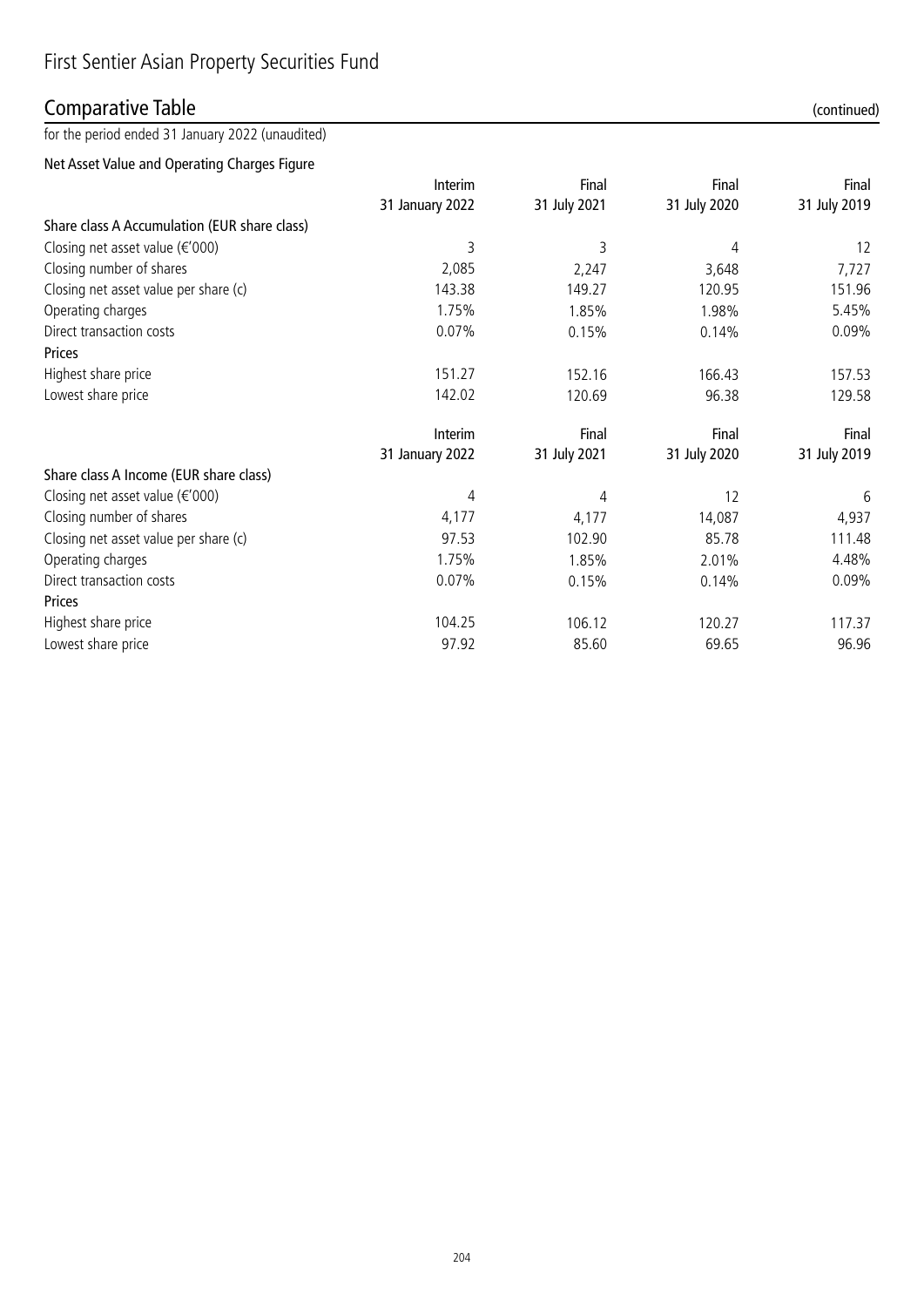### Statement of Total Return

for the period ended 31 January 2022 (unaudited)

|                                                                              | 31 January 2022 |       | 31 January 2021 |       |
|------------------------------------------------------------------------------|-----------------|-------|-----------------|-------|
|                                                                              | f'000           | f'000 | f'000           | f'000 |
| Income                                                                       |                 |       |                 |       |
| Net capital (losses)/gains                                                   |                 | (381) |                 | 469   |
| Revenue                                                                      | 87              |       | 171             |       |
| Expenses                                                                     | (33)            |       | (83)            |       |
| Net revenue before taxation for the period                                   | 54              |       | 88              |       |
| Taxation                                                                     | (5)             |       | (16)            |       |
| Net revenue after taxation for the period                                    |                 | 49    |                 | 72    |
| Total return before distributions                                            |                 | (332) |                 | 541   |
| <b>Distributions</b>                                                         |                 | (76)  |                 | (143) |
| Change in net assets attributable to shareholders from investment activities |                 | (408) |                 | 398   |

## Statement of Change in Net Assets Attributable to Shareholders

for the period ended 31 January 2022 (unaudited)

|                                                                              | 31 January 2022 |       | 31 January 2021 |          |
|------------------------------------------------------------------------------|-----------------|-------|-----------------|----------|
|                                                                              | f'000           | f'000 | f'000           | f'000    |
| Opening net assets attributable to shareholders                              |                 | 6,445 |                 | 10,475   |
| Amounts receivable on creation of shares                                     | 149             |       | 393             |          |
| Amounts payable on cancellation of shares                                    | (831)           |       | (4,830)         |          |
|                                                                              |                 | (682) |                 | (4, 437) |
| Dilution adjustment                                                          |                 |       |                 | 8        |
| Change in net assets attributable to shareholders from investment activities |                 | (408) |                 | 398      |
| Retained distribution on accumulation shares                                 |                 | 59    |                 | 92       |
| Closing net assets attributable to shareholders                              |                 | 5,414 |                 | 6,536    |

Comparative information is provided for the Statement of Change in Net Assets Attributable to Shareholders. As this information is for the prior interim period, the net assets at the end of that period do not correspond to the net assets at the start of the current period.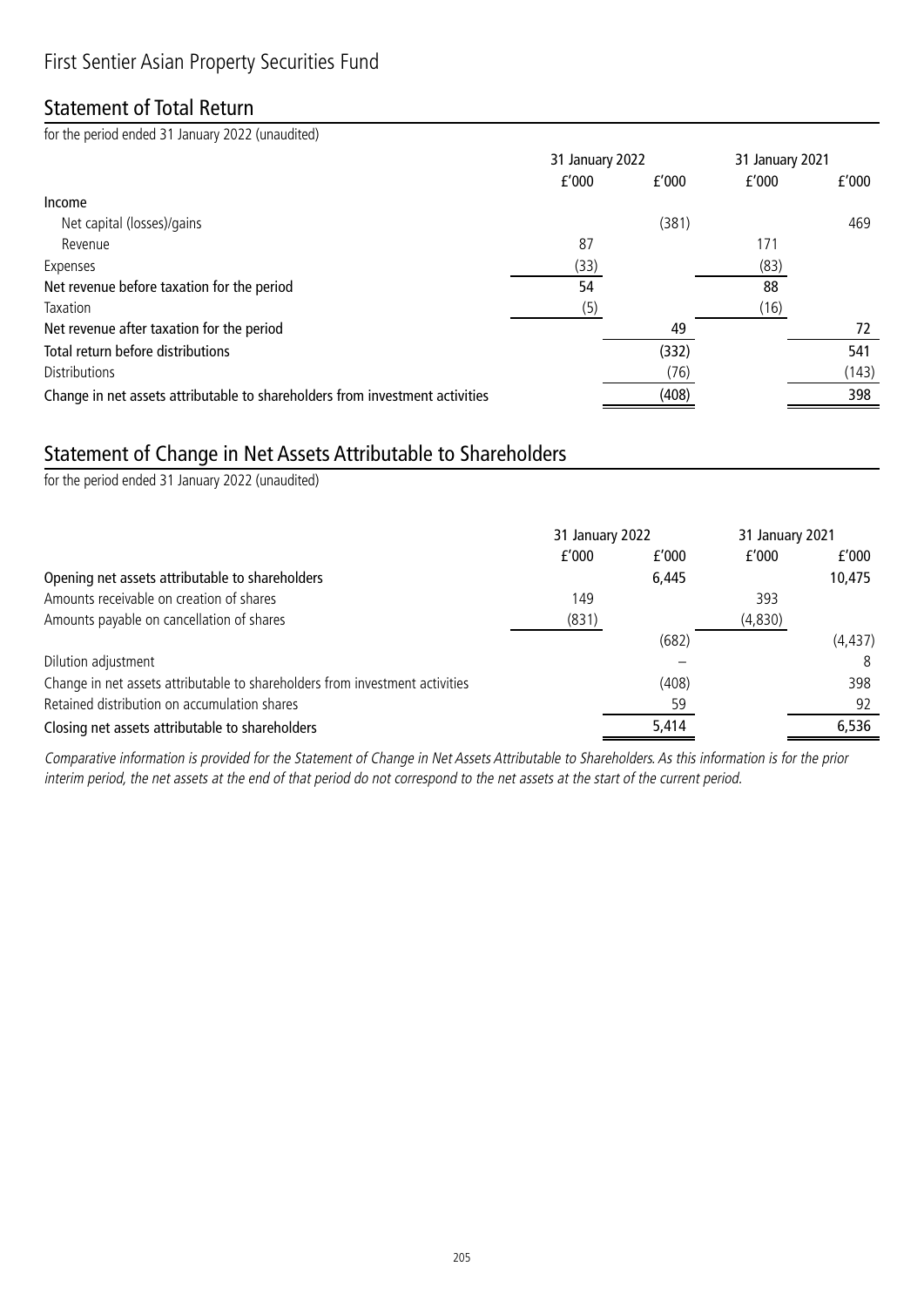# First Sentier Asian Property Securities Fund

### Balance Sheet

| as at 31 January 2022 (unaudited)       |                 |              |
|-----------------------------------------|-----------------|--------------|
|                                         | 31 January 2022 | 31 July 2021 |
|                                         | f'000           | f'000        |
| Assets                                  |                 |              |
| <b>Fixed assets</b>                     |                 |              |
| Investments                             | 5,446           | 6,404        |
| Current assets                          |                 |              |
| Debtors                                 | 31              | 79           |
| Cash and bank balances                  | 59              | 109          |
| <b>Total assets</b>                     | 5,536           | 6,592        |
| <b>Liabilities</b>                      |                 |              |
| Creditors                               |                 |              |
| Distribution payable                    | (13)            | (12)         |
| Other creditors                         | (109)           | (135)        |
| <b>Total liabilities</b>                | (122)           | (147)        |
| Net assets attributable to shareholders | 5,414           | 6,445        |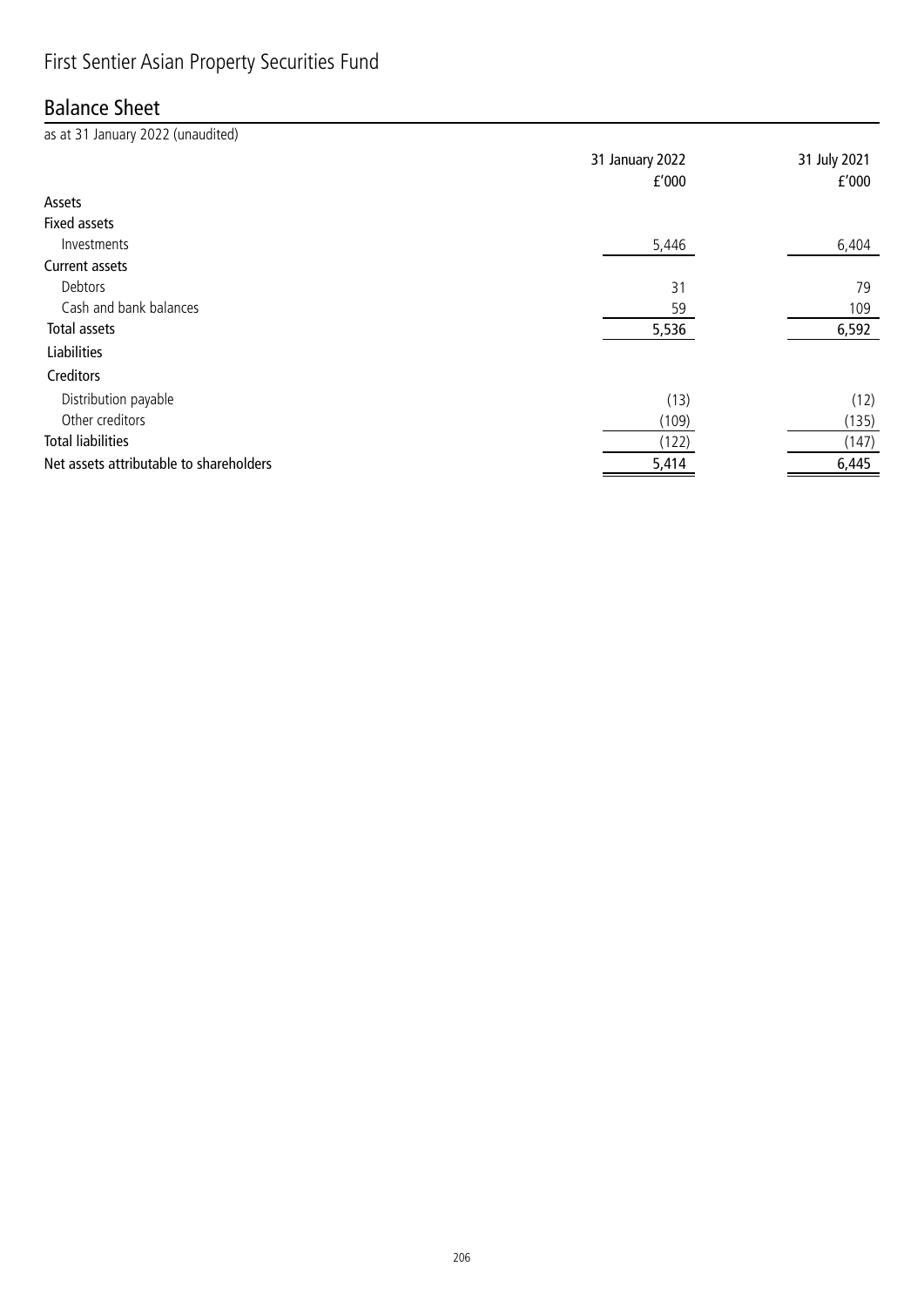# First Sentier Asian Property Securities Fund

### Distribution Tables

for the period ended 31 January 2022 (unaudited)

#### Distribution in pence and cents per share

Group 1 Interim – Shares purchased prior to 1 August 2021

Group 2 Interim – Shares purchased between 1 August 2021 and 31 January 2022

### Share class A Accumulation

|                            |         |              | Distribution | Distribution |
|----------------------------|---------|--------------|--------------|--------------|
|                            | Net     |              | payable      | paid         |
|                            | revenue | Equalisation | 31/03/2022   | 31/03/2021   |
| Group 1                    | (p)     | (p)          | (p)          | (p)          |
| Interim                    | 2.4590  |              | 2.4590       | 2.9897       |
| Group 2                    | (p)     | (p)          | (p)          | (p)          |
| Interim                    | 1.0779  | 1.3811       | 2.4590       | 2.9897       |
| Share class A Income       |         |              |              |              |
|                            |         |              | Distribution | Distribution |
|                            | Net     |              | payable      | paid         |
|                            | revenue | Equalisation | 31/03/2022   | 31/03/2021   |
| Group 1                    | (p)     | (p)          | (p)          | (p)          |
| Interim                    | 1.6078  |              | 1.6078       | 2.0184       |
| Group 2                    | (p)     | (p)          | (p)          | (p)          |
| Interim                    | 1.2533  | 0.3545       | 1.6078       | 2.0184       |
| Share class B Accumulation |         |              |              |              |
|                            |         |              | Distribution | Distribution |

| Net     |                   | payable    | paid       |
|---------|-------------------|------------|------------|
| revenue | Equalisation      | 31/03/2022 | 31/03/2021 |
| (p)     | (p)               | (p)        | (p)        |
| 2.7501  | $\qquad \qquad -$ | 2.7501     | 3.3349     |
| (p)     | (p)               | (p)        | (p)        |
| 1.0120  | .7381             | 2.7501     | 3.3349     |
|         |                   |            |            |

### Share class B Income

|         |            |                   | Distribution | Distribution |
|---------|------------|-------------------|--------------|--------------|
|         | <b>Net</b> |                   | payable      | paid         |
|         | revenue    | Equalisation      | 31/03/2022   | 31/03/2021   |
| Group 1 | (p)        | (p)               | (p)          | (p)          |
| Interim | 1.7909     | $\qquad \qquad -$ | 1.7909       | 2.2366       |
| Group 2 | (p)        | (p)               | (p)          | (p)          |
| Interim | 0.9156     | 0.8753            | .7909        | 2.2366       |

#### Share class A Accumulation (EUR share class)

|         | Net     |                 | payable    | paid       |
|---------|---------|-----------------|------------|------------|
|         | revenue | Equalisation    | 31/03/2022 | 31/03/2021 |
| Group 1 | (C      | (C)             | (c         | (c)        |
| Interim | 1.9151  | $\qquad \qquad$ | 1.9151     | 2.2092     |
| Group 2 | (C)     | (C)             | (c         | (c)        |
| Interim | 1.9151  | $\qquad \qquad$ | 1.9151     | 2.2092     |

Distribution Distribution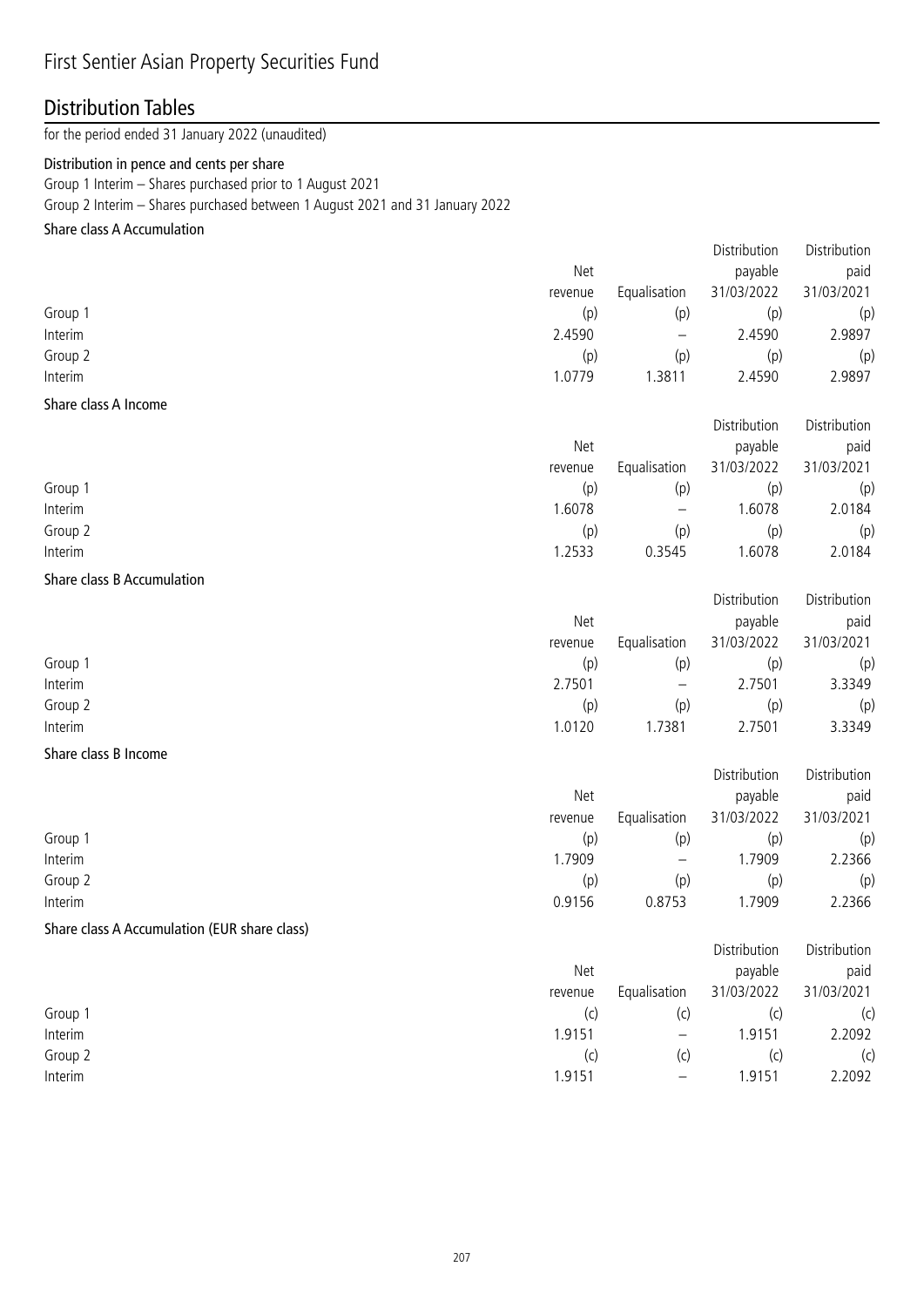### Distribution Tables (continued)

for the period ended 31 January 2022 (unaudited)

#### Share class A Income (EUR share class)

|         |         |                          | <b>DISTINATION</b> | <b>DISTRIBUTION</b> |
|---------|---------|--------------------------|--------------------|---------------------|
|         | Net     |                          | payable            | paid                |
|         | revenue | Equalisation             | 31/03/2022         | 31/03/2021          |
| Group 1 | (c)     | (C)                      | (c                 | (c)                 |
| Interim | 1.3193  | $\overline{\phantom{m}}$ | 1.3193             | 1.5560              |
| Group 2 | (c)     | (C)                      | (c)                | (c)                 |
| Interim | 1.3193  |                          | .3193              | .5560               |
|         |         |                          |                    |                     |

### Corporate tax for all share classes (unaudited)

A shareholder liable to corporation tax receives this distribution, excluding equalisation, as follows:

Interim – 67.43% of the dividend is received as franked investment income.

Interim – 32.57% of the dividend is received as an annual payment (non-foreign element) received after the deduction of income tax at the lower rate and is liable to corporation tax. The tax deemed to be deducted is treated as income tax.

Interim – 30.59% of the dividend is received as an annual payment (foreign element) received after the deduction of income tax at the lower rate and is liable to corporation tax. It is treated as foreign income in the hands of the corporate investor and is liable to corporation tax. The associated deemed tax is treated as foreign tax in the hands of the investor, who may be able to claim double tax relief. Investors cannot reclaim any of this deemed tax on the foreign element from HM Revenue & Customs.

Shareholders should consult their professional advisers for any advice regarding their tax position.

Distribution Distribution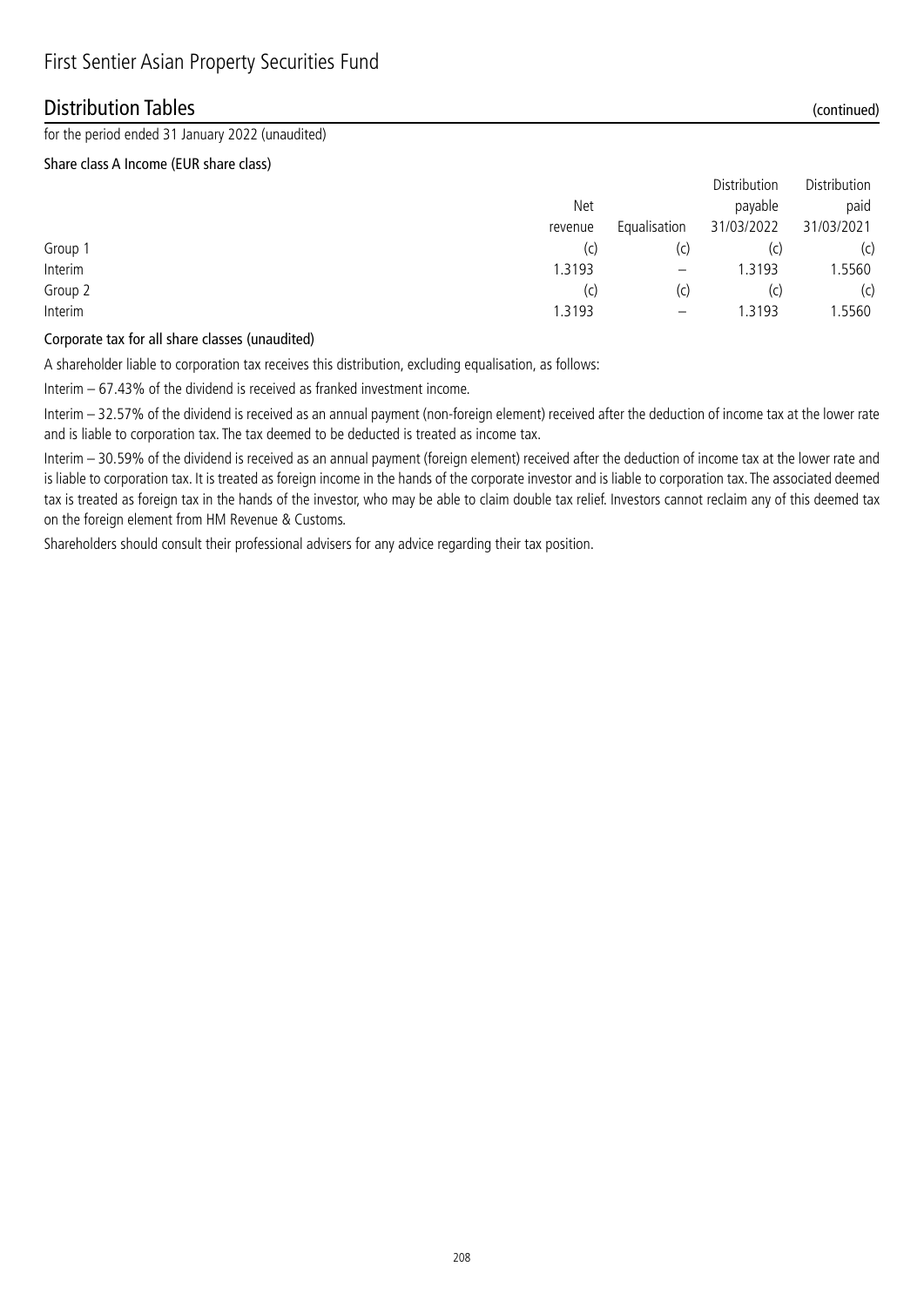## Authorised Fund Manager's Report

for the period ended 31 January 2022 (unaudited)

### Investment Objective and Policy

The Fund aims to achieve an investment return from income and capital growth over the long-term (at least five years).

The Fund invests at least 70% of its Net Asset Value in a broad selection of equity or equity-related securities issued by real estate investment trusts or companies that own, develop or manage real property located worldwide and which are listed, traded or dealt in on Regulated Markets worldwide. The investment policy of the Fund may be achieved by investing up to 10% of its Net Asset Value in other collective investment schemes, including in

collective investment schemes managed by the ACD or its associates, and/or other Funds of the Company. Where the Manager is unable to identify investment opportunities at appropriate valuations from time to time, the Fund may hold cash and Near Cash Assets in different currencies.

The Fund may use derivatives for efficient portfolio management purposes only.

#### Risks and reward profile

| ← Lower Risk                                        |  |                           |  |  |  |   | Higher Risk $\rightarrow$  |  |  |
|-----------------------------------------------------|--|---------------------------|--|--|--|---|----------------------------|--|--|
|                                                     |  | Potentially Lower Rewards |  |  |  |   | Potentially Higher Rewards |  |  |
| Share class A Accumulation                          |  |                           |  |  |  |   |                            |  |  |
| Share class A Income                                |  |                           |  |  |  |   |                            |  |  |
| Share class B Accumulation                          |  |                           |  |  |  |   |                            |  |  |
| Share class B Income                                |  |                           |  |  |  |   |                            |  |  |
| Share class B Hedged Accumulation                   |  |                           |  |  |  | h |                            |  |  |
| Share class A Accumulation (EUR share class)        |  |                           |  |  |  | h |                            |  |  |
| Share class A Income (EUR share class)              |  |                           |  |  |  | 6 |                            |  |  |
| Share class B Accumulation (EUR share class)        |  |                           |  |  |  | 6 |                            |  |  |
| Share class B Income (EUR share class)              |  |                           |  |  |  | հ |                            |  |  |
| Share class B Hedged Accumulation (EUR share class) |  |                           |  |  |  |   |                            |  |  |

- The synthetic risk reward indicator (the SRRI) rating is not a measure of the risk of you losing your investment, but describes how much the value of the Fund went up and down in the past;
- The SRRI rating is based on historical data, which may not be a reliable indication of the future risks and rewards of the Fund;
- The Manager cannot guarantee that the rating of the Fund will remain the same; it may change over time;
- Even the lowest rating of 1 does not mean a risk-free investment;
- On a scale of 1 (less risky) to 7 (riskier), this Fund has a rating of 6 due to its past performance and the nature of its investments. Shares with a rating of 6 might have higher risks, but also higher returns;
- Risk is taken in order to make a higher potential return; the more risk a Fund takes, the higher the potential return, but the greater the risk of loss; and
- The value of the Fund and its return is not quaranteed and may fall as well as rise. You may get back significantly less than you originally invested.

The Fund might also experience the following risks:

Emerging Market risk: Emerging Markets tend to be more sensitive to economic and political conditions than developed markets. Other factors include greater liquidity risk, restrictions on investment or transfer of assets, failed/delayed settlement and difficulties valuing securities.

Single-sector risk: Investing in a single economic sector may be riskier than investing in a number of different sectors. Investing in a larger number of sectors helps to spread risk.

Property securities risk: The Fund invests in the shares of companies that are involved in property (such as real estate investment trusts) rather than in property itself. The value of these investments may fluctuate more than the underlying property assets.

Currency risk: The Fund invests in assets which are denominated in other currencies; changes in exchange rates will affect the value of the Fund and could create losses. Currency control decisions made by governments could affect the value of the Fund's investments and could cause the Fund to defer or suspend redemptions of its shares.

Currency hedged share class risk: Hedging transactions are designed to reduce currency risk for investors. There is no guarantee that the hedging will be totally successful or that it can eliminate currency risk entirely.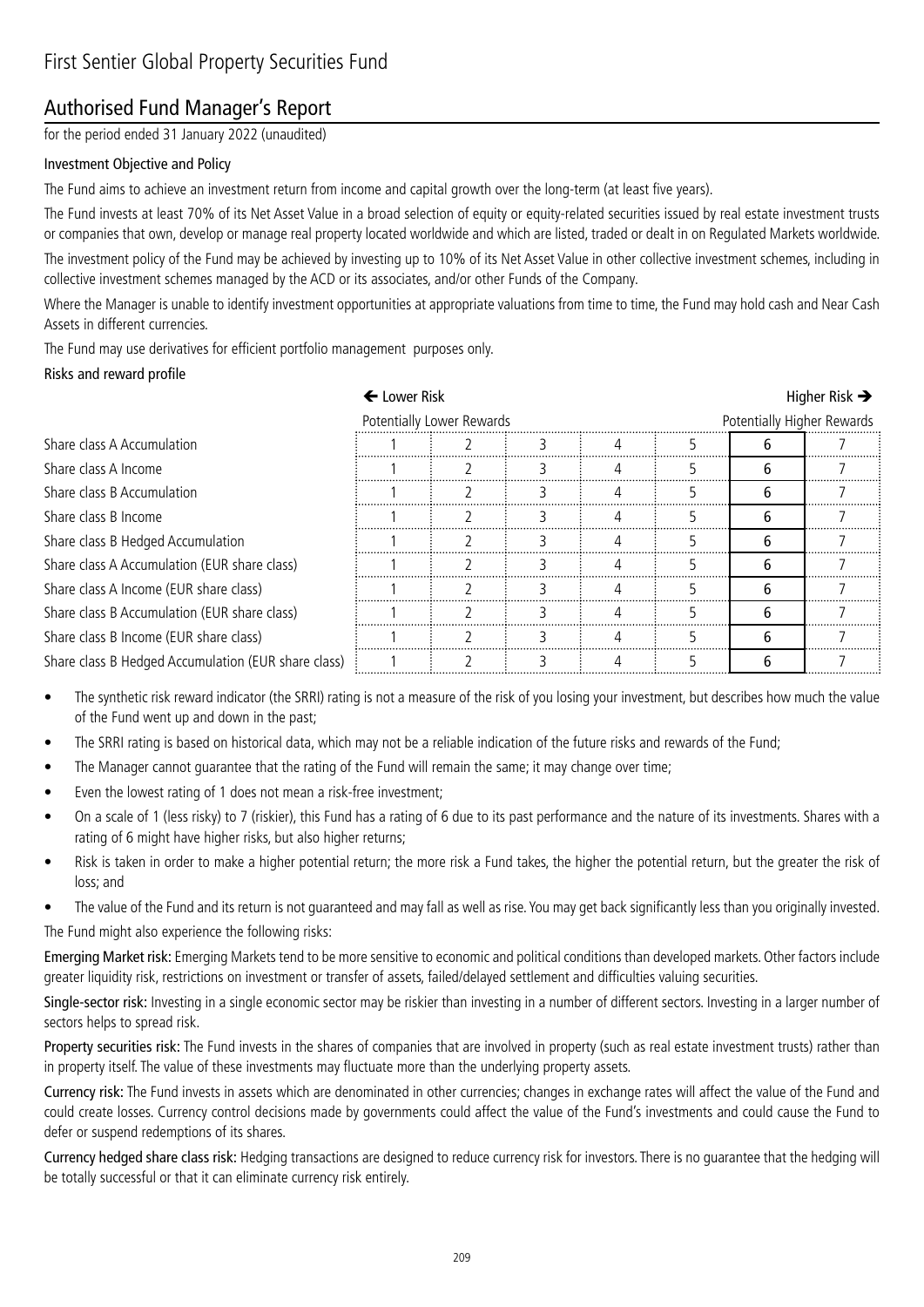### Authorised Fund Manager's Report (continued)

for the period ended 31 January 2022 (unaudited)

Smaller companies risk: Investments in smaller companies may be riskier and more difficult to buy and sell than investments in larger companies.

Concentration risk: The Fund invests in a relatively small number of companies which may be riskier than a Fund that invests in a large number of companies.

Single country/specific region risk: Investing in a single country or specific region may be riskier than investing in a number of different countries or regions. Investing in a larger number of countries or regions helps spread risk.

For further information on risks, please refer to the Risk Factors section in the Company's Prospectus.

#### Performance

The Fund rose by 1.2% in sterling terms over the 6 months and has provided cumulative returns of 31.3% and 39.6% over three and five years respectively to 31 January 2022 (net of fees and tax for the B GBP Accumulation share class).

#### Portfolio Changes

The fund also initiated a position in Digital Realty Real Estate Investment Trust, a US data centre REIT which was better positioned for global growth after the launch of their new Singapore REIT and the acquisition of an African data centre company. We also increased our holding in German residential company Vonovia, on the back of reduced political risk in the country and strong operational synergies from a recent merger.

A position was established in Equity Residential in an effort to reposition US apartment exposure by recycling the capital from the sale of Essex Property Real Estate Investment Trust, another US apartment REIT. Similarly, we exited our position in Apartment Income Real Estate Investment Trust and recycled the capital into Equity Residential to increase the funds exposure to US apartments in coastal markets. The fund also exited its position in US self-storage REIT, Public Storage, due to the view that catalysts driving the investments growth came to fruition.

#### **Outlook**

The outlook for the sector is positive. Real estate securities should be supported by a global economic recovery in 2022, still underpinned by lower interest rates and the normalisation of economic activity as the world learns to live with Covid-19.

The Fund is particularly constructive on residential assets, logistical warehousing and data centres, which should continue to benefit from a number of strong structural tailwinds. Meanwhile, the Fund has a cautious outlook for central business district office buildings, given the expected secular shifts towards more flexible working arrangements in the future, as well as shopping malls, given the long term structural headwind of online retailing.

| Cumulative performance as at 31 January 2022 |       |      |            |            |            |            |              |  |
|----------------------------------------------|-------|------|------------|------------|------------|------------|--------------|--|
| Time                                         |       | 6    |            | 3.         |            | 10         | <b>Since</b> |  |
| period                                       | mths  | mths | ۷r         | vrs        | vrs        | yrs        | launch       |  |
| Fund return %                                | (1.5) | 1.2  | 21.1       | 31.3       | 39.6       | 143.9      | 196.7        |  |
| Benchmark return %                           | 0.1   | 2.7  | 22.6       | 16.6       | 28.0       | 140.9      | 176.1        |  |
| Discrete performance as at 31 January 2022   |       |      |            |            |            |            |              |  |
| Time                                         |       |      | 12 mths to | 12 mths to | 12 mths to | 12 mths to | 12 mths to   |  |
| period                                       |       |      | 31/01/22   | 31/01/21   | 31/01/20   | 31/01/19   | 31/01/18     |  |
| Fund return %                                |       |      | 21.1       | (10.3)     | 20.9       | 9.4        | (2.8)        |  |
| Benchmark return %                           |       |      | 22.6       | (14.1)     | 10.7       | 13.1       | (2.9)        |  |

Benchmark: FTSE EPRA Nareit Developed Index.

IA Sector: Property Other.

Performance is based on share class B Accumulation (GBP), as this is considered to be the Fund's primary share class.

Performance data is calculated on a net basis by deducting fees incurred at Fund level (e.g. the management fee and other Fund expenses), save that it does not take account of initial charges or switching fees (if any). Income reinvested is included on a net of tax basis.

Past performance should not be used as a guide to future performance, which is not guaranteed.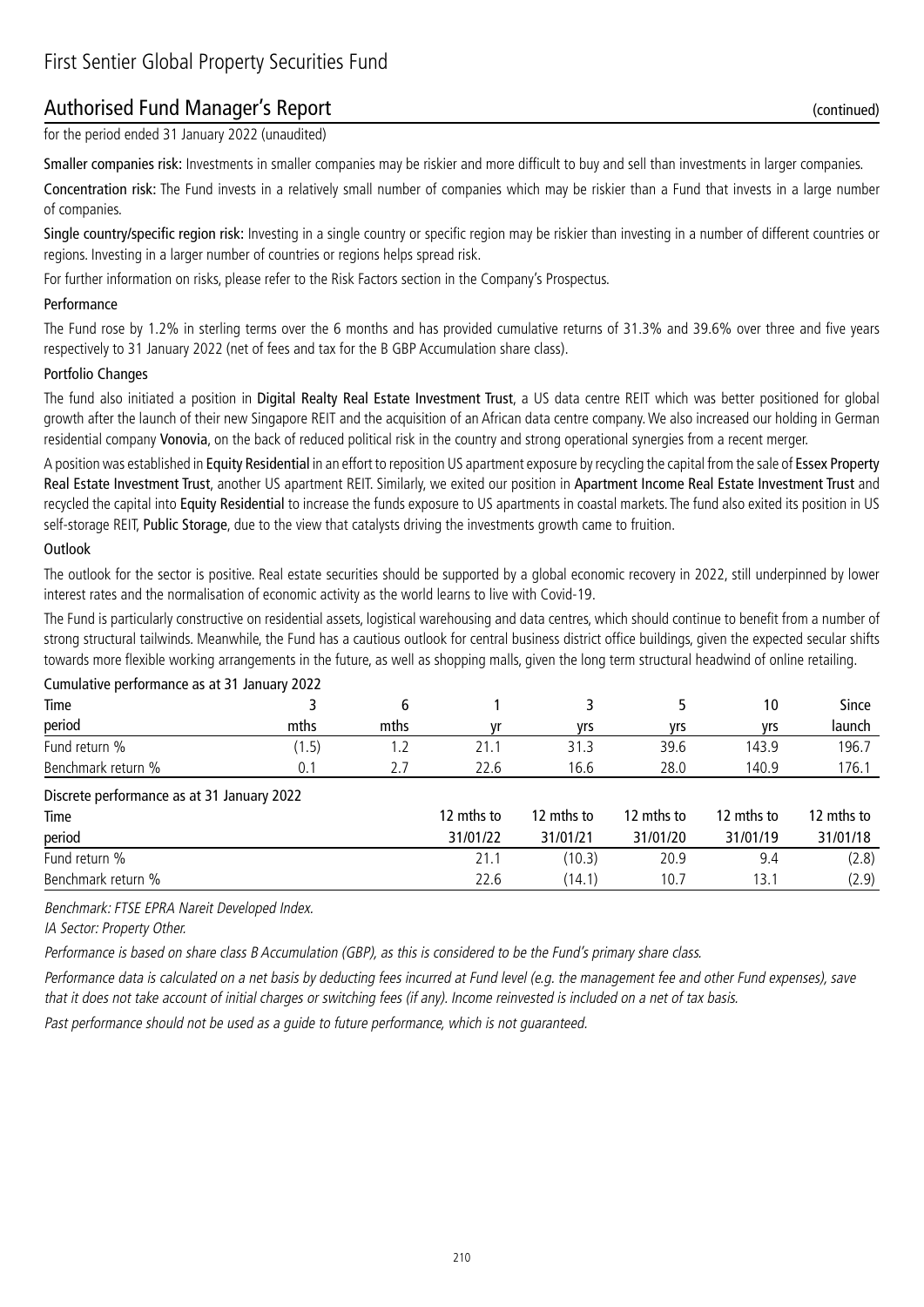# Authorised Fund Manager's Report (continued)

for the period ended 31 January 2022 (unaudited)

### Ten largest holdings

| 31 January 2022 |                             | 31 July 2021 |
|-----------------|-----------------------------|--------------|
| % of Fund       | Stock name                  | % of Fund    |
| 7.85            | Prologis                    | 6.37         |
| 5.65            | American Homes 4 Rent       | 5.48         |
| 5.43            | <b>UDR</b>                  | 5.40         |
| 5.21            | CK Asset                    | 4.56         |
| 5.04            | Sun Communities             | 4.51         |
| 5.02            | <b>Essex Property Trust</b> | 4.19         |
| 4.88            | Ventas                      | 3.87         |
| 4.58            | Segro                       | 3.66         |
| 4.05            | Public Storage              | 3.65         |
| 3.53            | Mitsui Fudosan              | 3.63         |
|                 |                             |              |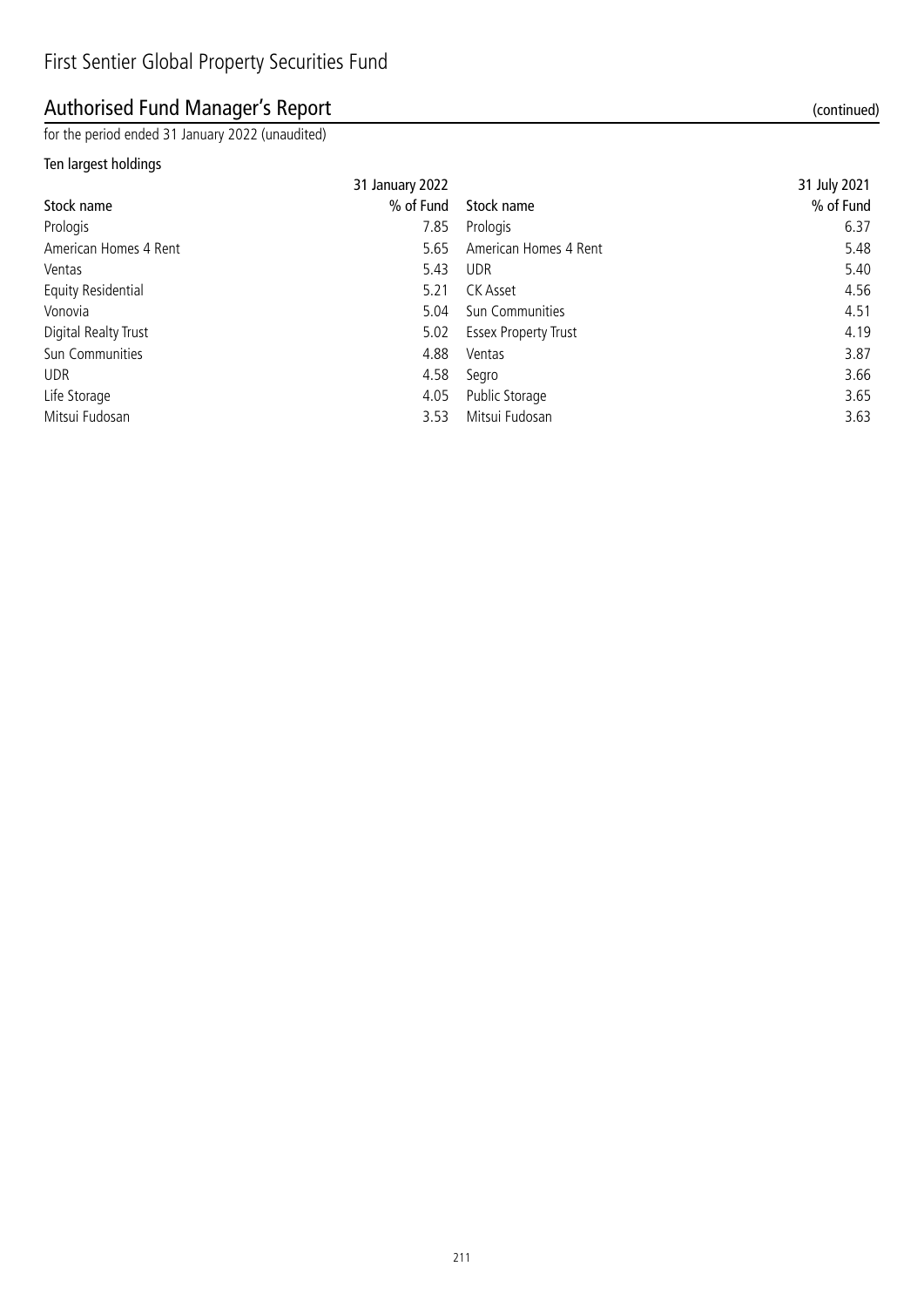# Portfolio Statement

as at 31 January 2022 (unaudited)

|                    |                                        | Market  | Total             |
|--------------------|----------------------------------------|---------|-------------------|
|                    |                                        | Value   | <b>Net Assets</b> |
| Holdings           |                                        | f'000   | $\frac{0}{0}$     |
|                    | BELGIUM (3.19%*)                       | 9,348   | 3.35              |
|                    | 106,372 Shurgard Self Storage          | 4,533   | 1.62              |
|                    | 151,172 Warehouses De Pauw**           | 4,815   | 1.73              |
|                    | FRANCE (1.52%*)                        | 3,525   | 1.26              |
|                    | 35,126 Gecina**                        | 3,525   | 1.26              |
|                    | GERMANY (5.59%*)                       | 17,643  | 6.32              |
|                    | 36,454 LEG Immobilien                  | 3,580   | 1.28              |
| 336,222 Vonovia    |                                        | 14,063  | 5.04              |
|                    | SPAIN (0.76%*)                         | 1,975   | 0.71              |
|                    | 742,036 NH Hotel                       | 1,975   | 0.71              |
|                    |                                        |         |                   |
|                    | SWEDEN (1.78%*)                        | 2,857   | 1.02              |
|                    | 186,510 Wihlborgs Fastigheter**        | 2,857   | 1.02              |
|                    | UNITED KINGDOM (6.74%*)                | 19,685  | 7.05              |
|                    | 1,106,450 British Land**               | 6,088   | 2.18              |
|                    | 1,181,901 Grainger Trust               | 3,541   | 1.27              |
| 677,168 Segro**    |                                        | 8,817   | 3.16              |
|                    | 199,747 Shaftesbury**                  | 1,239   | 0.44              |
|                    | AUSTRALIA (5.70%*)                     | 10,158  | 3.64              |
|                    | 253,412 Goodman**                      | 3,085   | 1.11              |
|                    | 1,258,587 Ingenia Communities**        | 3,642   | 1.30              |
|                    | 1,617,272 Stockland Trust**            | 3,431   | 1.23              |
|                    | HONG KONG (9.55%*)                     | 10,443  | 3.74              |
| 1,582,500 CK Asset |                                        | 7,836   | 2.81              |
| 744,333 GDS        |                                        | 2,607   | 0.93              |
|                    | JAPAN (10.68%*)                        | 25,382  | 9.09              |
|                    | 2,185 GLP J-REIT**                     | 2,608   | 0.93              |
|                    | 6,687 LaSalle Logiport REIT**          | 7,929   | 2.84              |
|                    | 466,400 Mitsubishi Estate***           | 4,997   | 1.79              |
|                    | 621,900 Mitsui Fudosan                 | 9,848   | 3.53              |
|                    | SINGAPORE (0.00%*)                     | 9,341   | 3.34              |
|                    | 5,886,266 Digital Core Reit**          | 5,089   | 1.82              |
|                    | 4,309,600 Mapletree Commercial Trust** | 4,252   | 1.52              |
|                    | UNITED STATES (55.66%*)                | 166,755 | 59.72             |
|                    | 212,816 American Assets Trust**        | 5,704   | 2.05              |
|                    | 541,442 American Homes 4 Rent**        | 15,791  | 5.65              |
|                    | 289,768 DiamondRock Hospitality**      | 2,017   | 0.72              |
|                    | 126,110 Digital Realty Trust**         | 14,023  | 5.02              |
|                    | 164,010 Duke Realty**                  | 7,061   | 2.53              |
|                    | 219,896 Equity Residential**           | 14,541  | 5.21              |
|                    | 392,438 Independence Realty Trust**    | 6,722   | 2.41              |
|                    | 328,205 Inventrust Properties**        | 6,583   | 2.36              |
|                    | 111,265 Kilroy Realty**                | 5,297   | 1.90              |
|                    | 112,481 Life Storage**                 | 11,313  | 4.05              |
|                    | 187,720 Prologis**                     | 21,931  | 7.85              |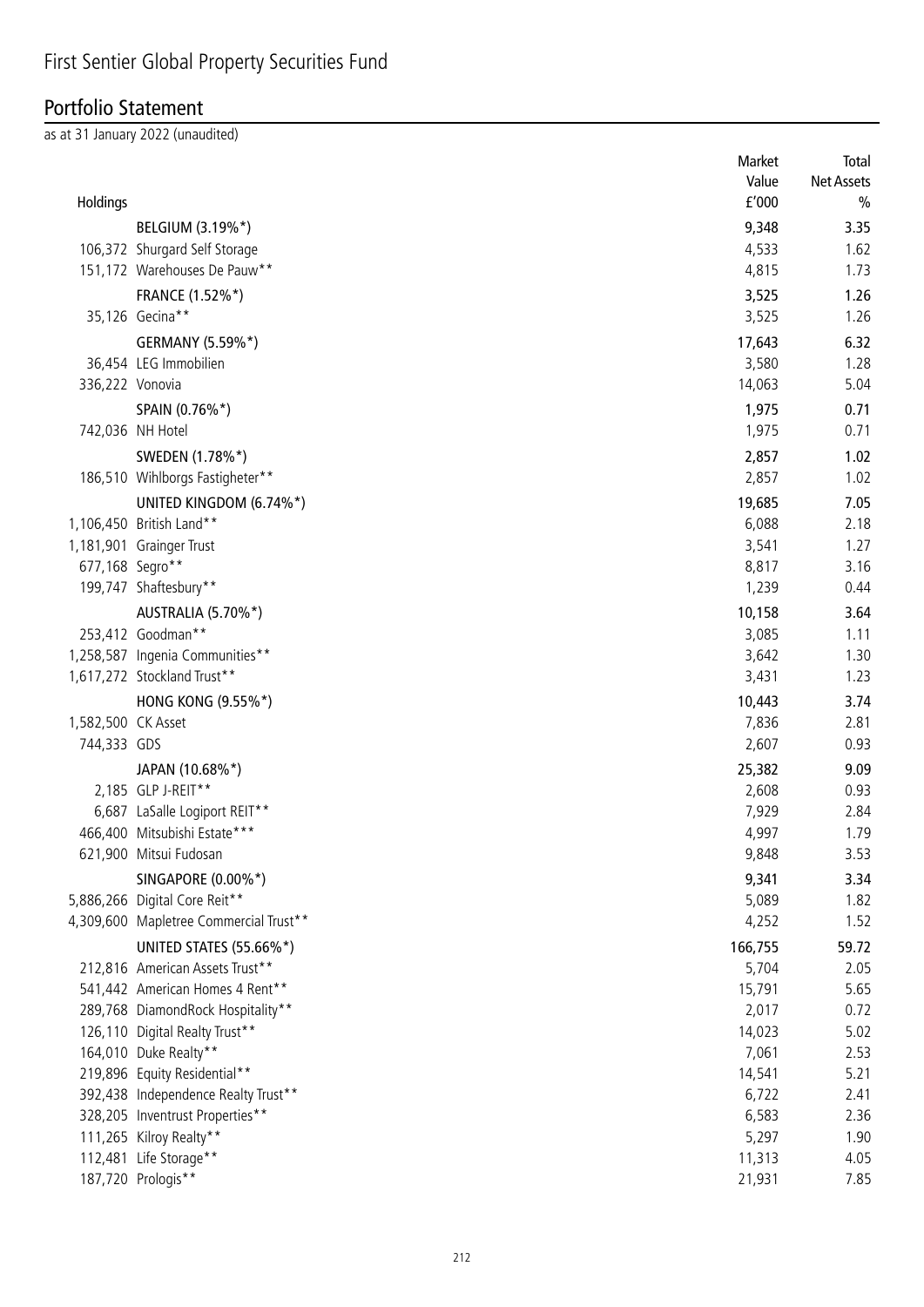### Portfolio Statement (continued)

|               | as at 31 January 2022 (unaudited)                                                                                    | Market | Total             |
|---------------|----------------------------------------------------------------------------------------------------------------------|--------|-------------------|
|               |                                                                                                                      | Value  | <b>Net Assets</b> |
| Holdings      |                                                                                                                      | f'000  | $\frac{0}{0}$     |
|               | 463,770 Retail Opportunity Real Estate Investment Trust**                                                            | 6,402  | 2.29              |
|               | 35,457 Ryman Hospitality**                                                                                           | 2,335  | 0.84              |
|               | 96,810 Sun Communities**                                                                                             | 13,633 | 4.88              |
| 301,729 UDR** |                                                                                                                      | 12,778 | 4.58              |
|               | 384,131 Ventas**                                                                                                     | 15,172 | 5.43              |
|               | 255,661 VICI Properties**                                                                                            | 5,452  | 1.95              |
|               | DERIVATIVES (0.00%*)                                                                                                 | (2)    | 0.00              |
|               | <b>Forward Currency Contracts</b>                                                                                    |        |                   |
|               | <b>Australian Dollar</b>                                                                                             |        |                   |
|               | Bought AUD 458 for EUR 291 Settlement 15/02/2022                                                                     |        |                   |
|               | Sold AUD 51,399 for GBP 27,086 Settlement 15/02/2022                                                                 |        |                   |
|               | <b>Canadian Dollar</b>                                                                                               |        |                   |
|               | Sold CAD 6 for GBP 4 Settlement 15/02/2022                                                                           |        |                   |
|               | <b>EURO</b>                                                                                                          |        |                   |
|               | Bought EUR 3,080 for AUD 4,869 Settlement 15/02/2022                                                                 |        |                   |
|               | Bought EUR 1 for CAD 1 Settlement 15/02/2022                                                                         |        |                   |
|               | Bought EUR 8,792 for GBP 7,345 Settlement 15/02/2022                                                                 |        |                   |
|               | Bought EUR 4,379 for HKD 39,000 Settlement 15/02/2022                                                                |        |                   |
|               | Bought EUR 7,327 for JPY 952,948 Settlement 15/02/2022                                                               |        |                   |
|               | Bought EUR 16 for NOK 165 Settlement 15/02/2022                                                                      |        |                   |
|               | Bought EUR 896 for SEK 9,228 Settlement 15/02/2022                                                                   |        |                   |
|               | Bought EUR 1,303 for SGD 2,007 Settlement 15/02/2022                                                                 |        |                   |
|               | Bought EUR 50,206 for USD 57,428 Settlement 15/02/2022                                                               |        |                   |
|               | Sold EUR 107,566 for GBP 89,859 Settlement 15/02/2022                                                                |        |                   |
|               | Hong Kong Dollar                                                                                                     |        |                   |
|               | Bought HKD 47,978 for GBP 4,578 Settlement 15/02/2022                                                                |        |                   |
|               | Bought HKD 11,151 for EUR 1,275 Settlement 15/02/2022                                                                | ર      |                   |
|               | Sold HKD 14,067,177 for GBP 1,348,406 Settlement 04/02/2022<br>Sold HKD 341,376 for GBP 32,261 Settlement 15/02/2022 |        |                   |
|               |                                                                                                                      |        |                   |
|               | Japanese Yen<br>Bought JPY 18,182 for EUR 140 Settlement 15/02/2022                                                  |        |                   |
|               | Bought JPY 89,908 for GBP 577 Settlement 15/02/2022                                                                  |        |                   |
|               | Sold JPY 10,536,796 for GBP 67,991 Settlement 15/02/2022                                                             |        |                   |
|               |                                                                                                                      |        |                   |
|               | Norwegian Krone<br>Sold NOK 1,710 for GBP 143 Settlement 15/02/2022                                                  |        |                   |
|               | Swedish Krona                                                                                                        |        |                   |
|               | Bought SEK 1,140 for EUR 109 Settlement 15/02/2022                                                                   |        |                   |
|               | Bought SEK 1,937 for GBP 157 Settlement 15/02/2022                                                                   |        |                   |
|               | Sold SEK 90,544 for GBP 7,286 Settlement 15/02/2022                                                                  |        |                   |
|               | Singapore Dollar                                                                                                     |        |                   |
|               | Bought SGD 46 for EUR 31 Settlement 15/02/2022                                                                       |        |                   |
|               | Sold SGD 20,659 for GBP 11,291 Settlement 15/02/2022                                                                 |        |                   |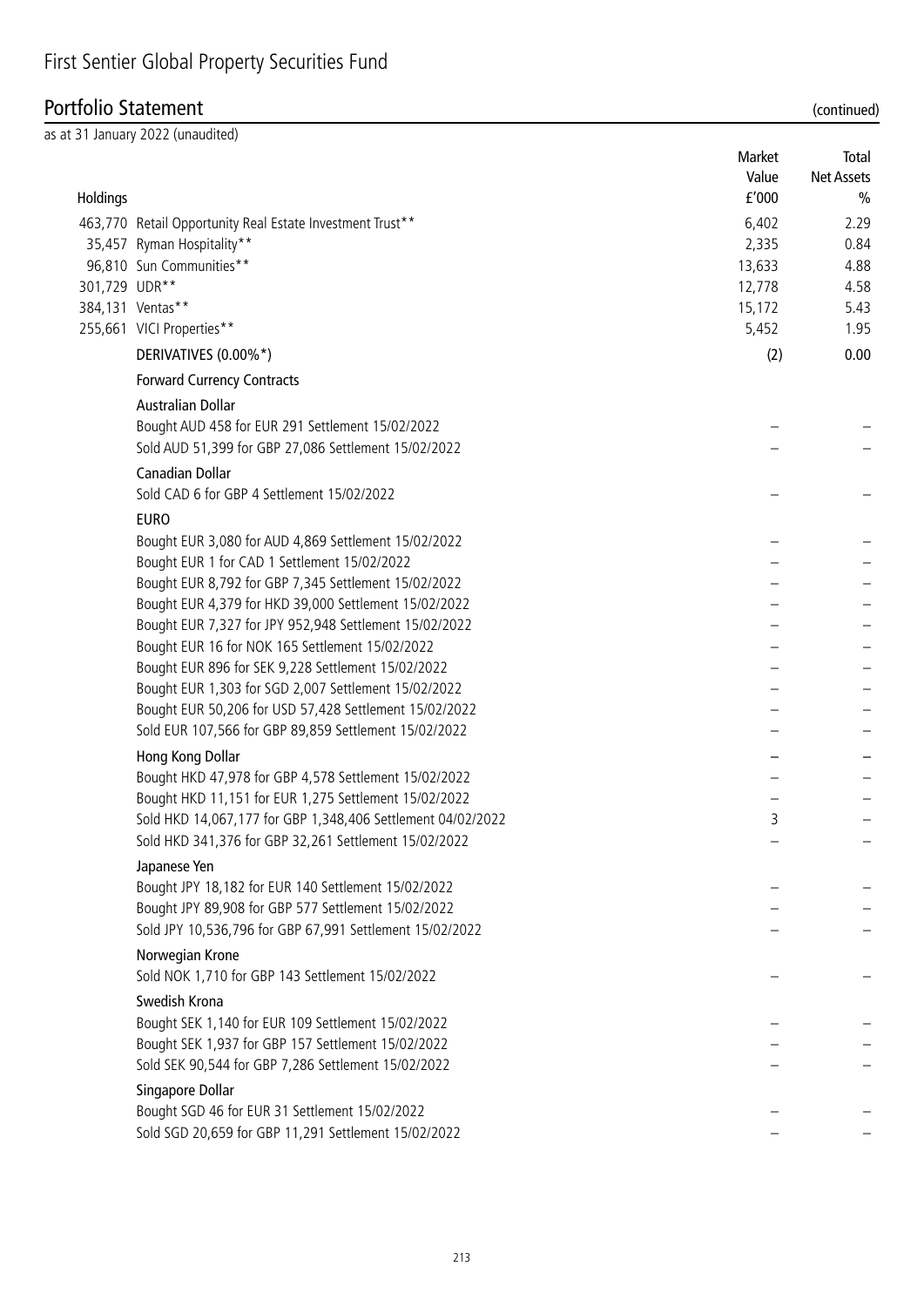## Portfolio Statement (continued)

| as at 31 January 2022 (unaudited)                                                                              |                          |                             |
|----------------------------------------------------------------------------------------------------------------|--------------------------|-----------------------------|
| Holdings                                                                                                       | Market<br>Value<br>f'000 | Total<br>Net Assets<br>$\%$ |
| US Dollar                                                                                                      |                          |                             |
| Bought USD 2,635 for EUR 2,344 Settlement 15/02/2022<br>Sold USD 595,075 for GBP 438,942 Settlement 15/02/2022 | (5)                      |                             |
| Portfolio of investments <sup>^</sup>                                                                          | 277,110                  | 99.24                       |
| Net other assets                                                                                               | 2,130                    | 0.76                        |
| Total net assets                                                                                               | 279,240                  | 100.00                      |
|                                                                                                                |                          |                             |

All investments held are listed, unless otherwise stated.

For the purposes of the portfolio holdings analysis, securities are shown based on their country of listing.

\* Comparative figures shown in brackets relate to 31 July 2021.

\*\* Real Estate Investment Trust (REIT).

\*\*\* Investment is a related party entity.

^ Including derivative liabilities.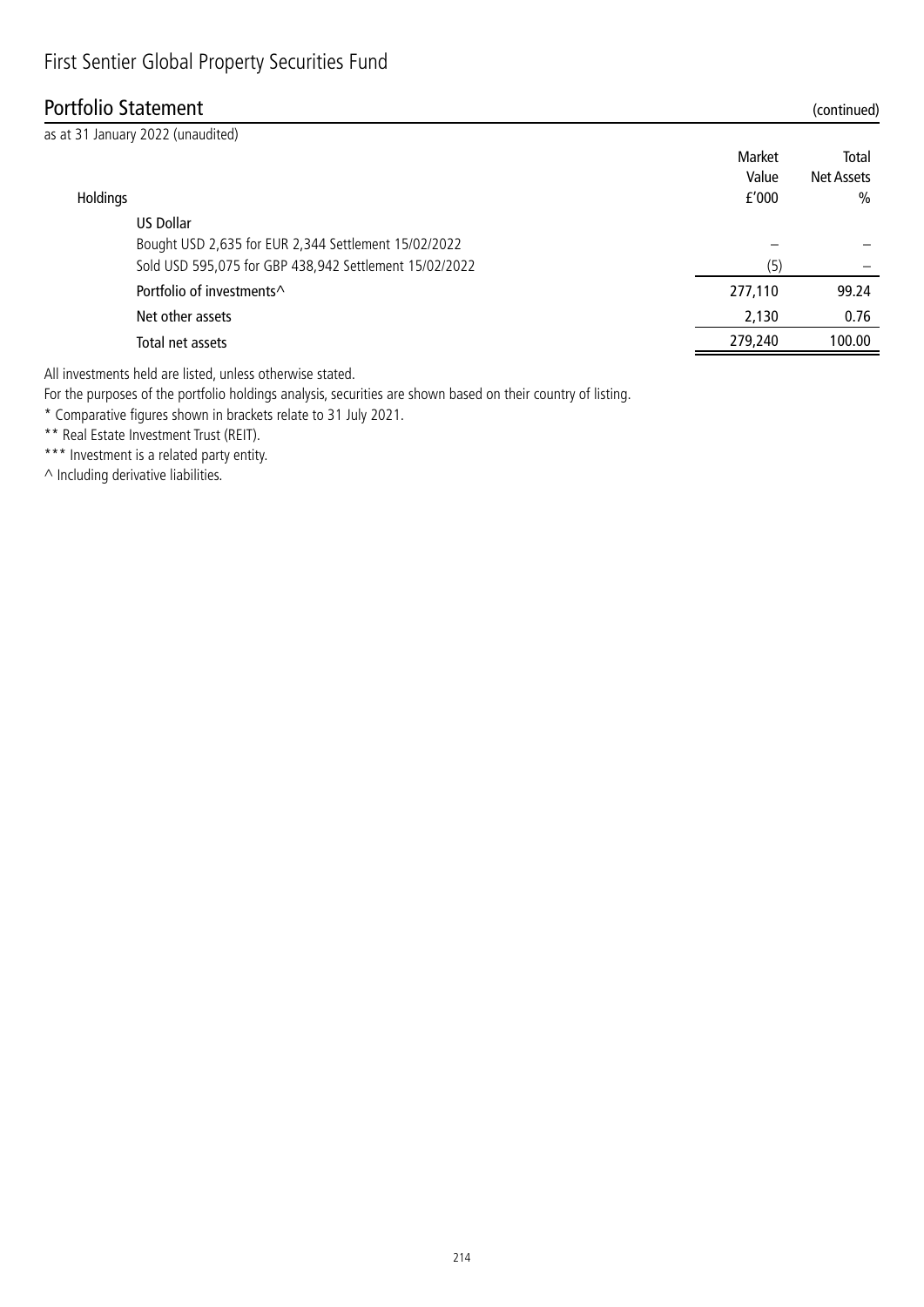## Comparative Table

for the period ended 31 January 2022 (unaudited)

### Net Asset Value and Operating Charges Figure

|                                       | Interim         | Final        | Final        | Final        |
|---------------------------------------|-----------------|--------------|--------------|--------------|
|                                       | 31 January 2022 | 31 July 2021 | 31 July 2020 | 31 July 2019 |
| <b>Share class A Accumulation</b>     |                 |              |              |              |
| Closing net asset value (£'000)       | 21,163          | 18,938       | 20,942       | 26,727       |
| Closing number of shares              | 7,765,865       | 7,037,288    | 9,436,823    | 11,204,744   |
| Closing net asset value per share (p) | 272.52          | 269.11       | 221.92       | 238.54       |
| Operating charges                     | 1.64%           | 1.65%        | 1.61%        | 1.64%        |
| Direct transaction costs              | 0.11%           | 0.12%        | 0.16%        | 0.17%        |
| Prices                                |                 |              |              |              |
| Highest share price                   | 288.37          | 273.73       | 265.85       | 242.39       |
| Lowest share price                    | 262.67          | 209.95       | 182.86       | 194.40       |
|                                       | Interim         | Final        | Final        | Final        |
|                                       | 31 January 2022 | 31 July 2021 | 31 July 2020 | 31 July 2019 |
| Share class A Income                  |                 |              |              |              |
| Closing net asset value (£'000)       | 4,516           | 2,429        | 2,882        | 2,332        |
| Closing number of shares              | 2,453,024       | 1,325,920    | 1,868,581    | 1,378,272    |
| Closing net asset value per share (p) | 184.10          | 183.16       | 154.24       | 169.23       |
| Operating charges                     | 1.66%           | 1.66%        | 1.59%        | 1.61%        |
| Direct transaction costs              | 0.11%           | 0.12%        | 0.16%        | 0.17%        |
| <b>Prices</b>                         |                 |              |              |              |
| Highest share price                   | 196.24          | 188.10       | 186.83       | 173.87       |
| Lowest share price                    | 178.76          | 145.94       | 128.51       | 141.11       |
|                                       |                 |              |              |              |
|                                       | Interim         | Final        | Final        | Final        |
|                                       | 31 January 2022 | 31 July 2021 | 31 July 2020 | 31 July 2019 |
| Share class B Accumulation            |                 |              |              |              |
| Closing net asset value (£'000)       | 202,753         | 202,436      | 160,692      | 185,123      |
| Closing number of shares              | 67,842,470      | 68,867,911   | 66,819,095   | 72,172,995   |
| Closing net asset value per share (p) | 298.86          | 293.95       | 240.49       | 256.50       |
| Operating charges                     | 0.85%           | 0.85%        | 0.84%        | 0.84%        |
| Direct transaction costs              | 0.11%           | 0.12%        | 0.16%        | 0.17%        |
| Prices                                |                 |              |              |              |
| Highest share price                   | 315.89          | 298.95       | 287.08       | 260.63       |
| Lowest share price                    | 287.33          | 227.96       | 197.59       | 208.06       |
|                                       | Interim         | Final        | Final        | Final        |
|                                       | 31 January 2022 | 31 July 2021 | 31 July 2020 | 31 July 2019 |
| Share class B Income                  |                 |              |              |              |
| Closing net asset value (£'000)       | 41,872          | 41,694       | 33,423       | 43,379       |
| Closing number of shares              | 20,162,504      | 20,249,676   | 19,425,896   | 23,130,905   |
| Closing net asset value per share (p) | 207.67          | 205.90       | 172.06       | 187.54       |
| Operating charges                     | 0.89%           | 0.91%        | 0.88%        | 0.88%        |
| Direct transaction costs              | 0.11%           | 0.12%        | 0.16%        | 0.17%        |
| Prices                                |                 |              |              |              |
| Highest share price                   | 221.25          | 211.44       | 207.75       | 192.64       |
| Lowest share price                    | 201.25          | 163.09       | 142.99       | 155.70       |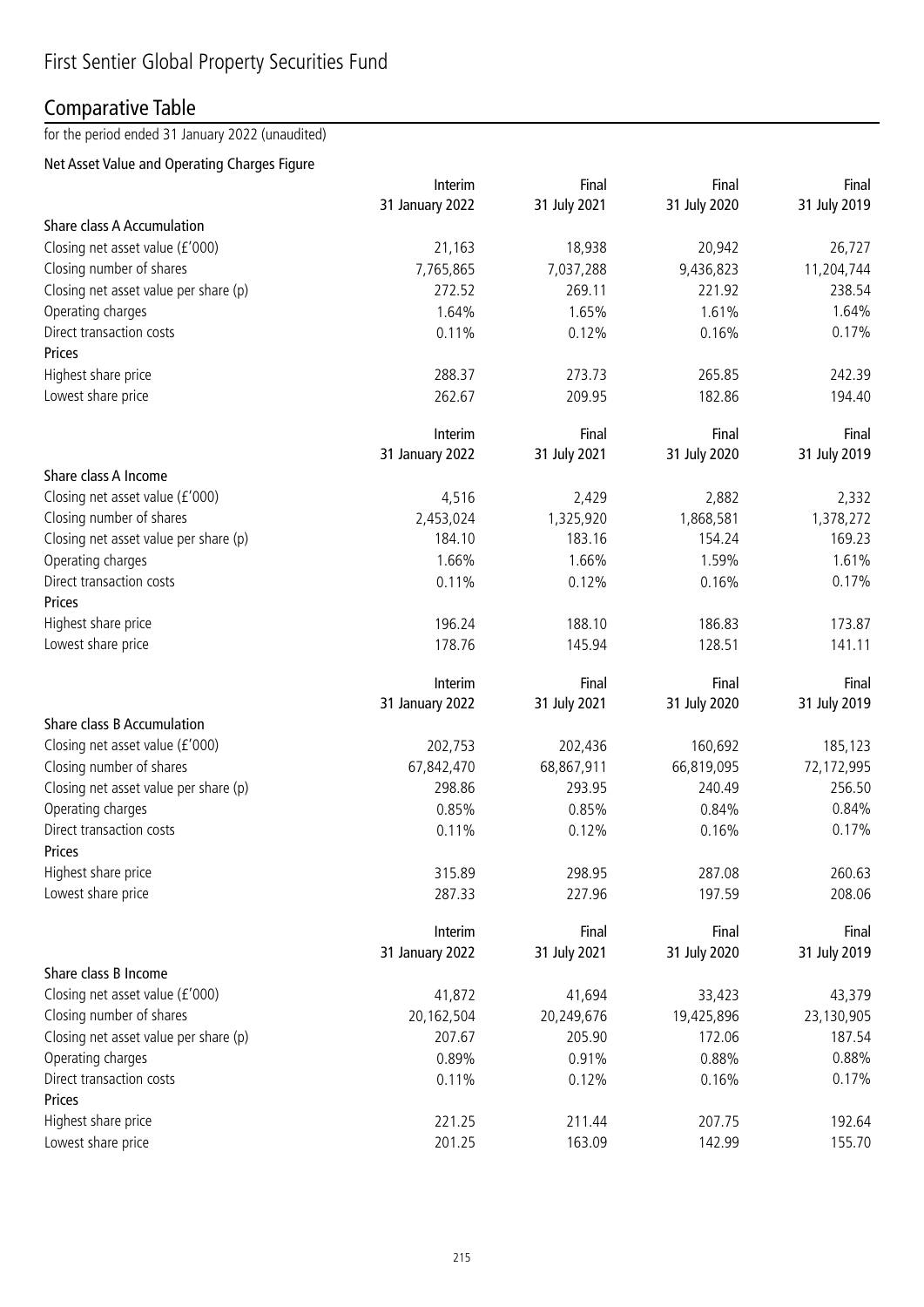## Comparative Table (continued)

for the period ended 31 January 2022 (unaudited)

Net Asset Value and Operating Charges Figure

|                                              | Interim         | Final        | Final        | Final        |
|----------------------------------------------|-----------------|--------------|--------------|--------------|
|                                              | 31 January 2022 | 31 July 2021 | 31 July 2020 | 31 July 2019 |
| Share class B Hedged Accumulation            |                 |              |              |              |
| Closing net asset value (£'000)              | 782             | 342          | 26,637       | 12,075       |
| Closing number of shares                     | 581,512         | 252,747      | 24,854,910   | 10,931,597   |
| Closing net asset value per share (p)        | 134.40          | 135.13       | 107.17       | 110.46       |
| Operating charges                            | 1.08%           | 0.93%        | 0.90%        | 0.96%        |
| Direct transaction costs                     | 0.11%           | 0.12%        | 0.16%        | 0.17%        |
| Prices                                       |                 |              |              |              |
| Highest share price                          | 142.23          | 135.38       | 130.81       | 113.62       |
| Lowest share price                           | 129.81          | 100.20       | 81.42        | 92.64        |
|                                              | Interim         | Final        | Final        | Final        |
|                                              | 31 January 2022 | 31 July 2021 | 31 July 2020 | 31 July 2019 |
| Share class A Accumulation (EUR share class) |                 |              |              |              |
| Closing net asset value ( $\epsilon$ '000)   | 4,536           | 4,404        | 4,228        | 98,569       |
| Closing number of shares                     | 1,739,120       | 1,746,055    | 2,149,060    | 47,070,915   |
| Closing net asset value per share (c)        | 260.81          | 252.20       | 196.75       | 209.40       |
| Operating charges                            | 1.56%           | 1.58%        | 1.55%        | 1.53%        |
| Direct transaction costs                     | 0.11%           | 0.12%        | 0.16%        | 0.17%        |
| Prices                                       |                 |              |              |              |
| Highest share price                          | 274.25          | 253.86       | 255.02       | 213.77       |
| Lowest share price                           | 246.20          | 185.46       | 157.29       | 172.24       |
|                                              | Interim         | Final        | Final        | Final        |
|                                              | 31 January 2022 | 31 July 2021 | 31 July 2020 | 31 July 2019 |
| Share class A Income (EUR share class)       |                 |              |              |              |
| Closing net asset value ( $\epsilon$ '000)   | 2,465           | 232          | 199          | 258          |
| Closing number of shares                     | 1,342,410       | 129,685      | 139,018      | 165,347      |
| Closing net asset value per share (c)        | 183.61          | 179.10       | 142.95       | 155.91       |
| Operating charges                            | 1.70%           | 1.75%        | 1.62%        | 1.61%        |
| Direct transaction costs                     | 0.11%           | 0.12%        | 0.16%        | 0.17%        |
| Prices                                       |                 |              |              |              |
| Highest share price                          | 194.37          | 181.95       | 188.24       | 160.80       |
| Lowest share price                           | 174.77          | 134.69       | 116.37       | 131.24       |
|                                              | Interim         | Final        | Final        | Final        |
|                                              | 31 January 2022 | 31 July 2021 | 31 July 2020 | 31 July 2019 |
| Share class B Accumulation (EUR share class) |                 |              |              |              |
| Closing net asset value (€'000)              | 124             | 91           | 12,912       | 2,249        |
| Closing number of shares                     | 51,944          | 39,459       | 7,246,016    | 1,194,384    |
| Closing net asset value per share (c)        | 238.09          | 229.60       | 178.19       | 188.28       |
| Operating charges                            | 1.00%           | 0.87%        | 0.81%        | 0.84%        |
| Direct transaction costs                     | 0.11%           | 0.12%        | 0.16%        | 0.17%        |
| Prices                                       |                 |              |              |              |
| Highest share price                          | 250.25          | 231.13       | 230.35       | 192.18       |
| Lowest share price                           | 224.34          | 168.26       | 142.08       | 154.31       |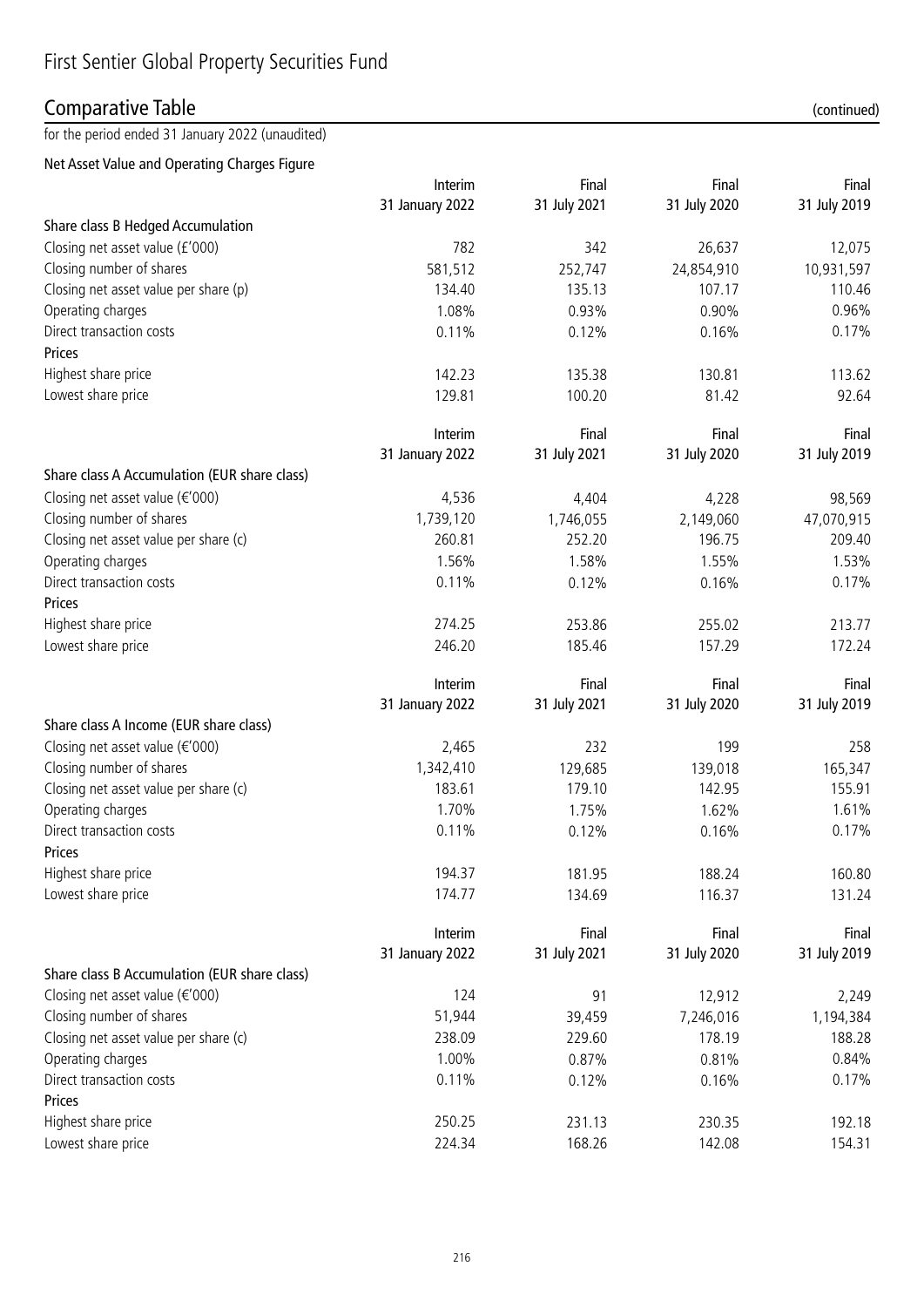## Comparative Table (continued)

for the period ended 31 January 2022 (unaudited)

### Net Asset Value and Operating Charges Figure

|                                           | Interim         | Final        | Final        | Final        |
|-------------------------------------------|-----------------|--------------|--------------|--------------|
|                                           | 31 January 2022 | 31 July 2021 | 31 July 2020 | 31 July 2019 |
| Share class B Income (EUR share class)    |                 |              |              |              |
| Closing net asset value $(\epsilon' 000)$ | 2,554           | 2,217        | 1,391        | 1,113        |
| Closing number of shares                  | 1,773,999       | 1,585,861    | 1,258,590    | 932,918      |
| Closing net asset value per share (c)     | 143.98          | 139.81       | 110.55       | 119.33       |
| Operating charges                         | 0.83%           | 0.86%        | 0.83%        | 1.01%        |
| Direct transaction costs                  | 0.11%           | 0.12%        | 0.16%        | 0.17%        |
| Prices                                    |                 |              |              |              |
| Highest share price                       | 152.50          | 142.07       | 144.49       | 123.08       |
| Lowest share price                        | 136.64          | 104.40       | 89.13        | 100.05       |
|                                           |                 |              |              |              |

|                                                     | <b>Interim</b>  | Final        | Final        | Final        |
|-----------------------------------------------------|-----------------|--------------|--------------|--------------|
|                                                     | 31 January 2022 | 31 July 2021 | 31 July 2020 | 31 July 2019 |
| Share class B Hedged Accumulation (EUR share class) |                 |              |              |              |
| Closing net asset value ( $\epsilon$ '000)          | 81              | 81           | 667          | 457          |
| Closing number of shares                            | 59,360          | 59,360       | 613,386      | 407,581      |
| Closing net asset value per share (c)               | 135.96          | 137.07       | 108.71       | 112.09       |
| Operating charges                                   | 1.08%           | 1.08%        | $0.97\%$     | 1.08%        |
| Direct transaction costs                            | 0.11%           | 0.12%        | 0.16%        | 0.17%        |
| Prices                                              |                 |              |              |              |
| Highest share price                                 | 144.04          | 137.41       | 131.68       | 115.45       |
| Lowest share price                                  | 131.60          | 101.52       | 82.52        | 94.51        |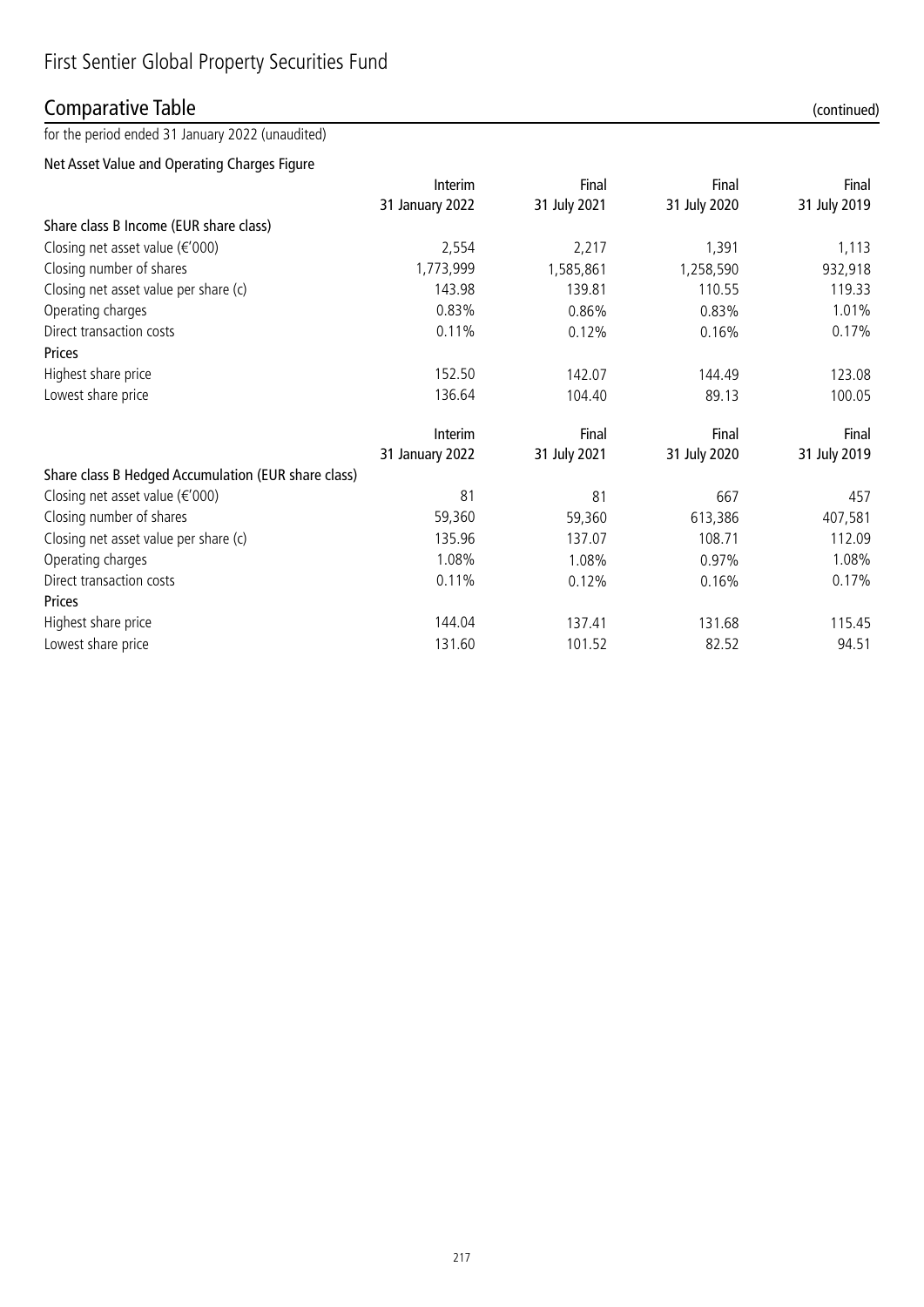## Statement of Total Return

for the period ended 31 January 2022 (unaudited)

|                                                                              | 31 January 2022 |          | 31 January 2021 |          |
|------------------------------------------------------------------------------|-----------------|----------|-----------------|----------|
| Income                                                                       | f'000           | f'000    | f'000           | f'000    |
| Net capital gains                                                            |                 | 3,052    |                 | 1,586    |
| Revenue                                                                      | 2,562           |          | 3,346           |          |
| Expenses                                                                     | (1, 273)        |          | (1, 197)        |          |
| Interest payable and similar charges                                         |                 |          |                 |          |
| Net revenue before taxation for the period                                   | 1,288           |          | 2,148           |          |
| Taxation                                                                     | (337)           |          | (435)           |          |
| Net revenue after taxation for the period                                    |                 | 951      |                 | 1,713    |
| Total return before distribution                                             |                 | 4,003    |                 | 3,299    |
| <b>Distributions</b>                                                         |                 | (2, 109) |                 | (2, 814) |
| Change in net assets attributable to shareholders from investment activities |                 | 1,894    |                 | 485      |

## Statement of Change in Net Assets Attributable to Shareholders

| for the period ended 31 January 2022 (unaudited)                             |                 |         |                 |           |
|------------------------------------------------------------------------------|-----------------|---------|-----------------|-----------|
|                                                                              | 31 January 2022 |         | 31 January 2021 |           |
|                                                                              | f'000           | f'000   | f'000           | f'000     |
| Opening net assets attributable to shareholders                              |                 | 271,830 |                 | 262,053   |
| Amounts receivable on creation of shares                                     | 54,479          |         | 21,351          |           |
| Amounts payable on cancellation of shares                                    | (50, 857)       |         | (61, 725)       |           |
|                                                                              |                 | 3,622   |                 | (40, 374) |
| Dilution adjustment                                                          |                 | 105     |                 | 35        |
| Change in net assets attributable to shareholders from investment activities |                 | 1,894   |                 | 485       |
| Retained distribution on accumulation shares                                 |                 | 1,789   |                 | 2,046     |
| Closing net assets attributable to shareholders                              |                 | 279,240 |                 | 224,245   |

Comparative information is provided for the Statement of Change in Net Assets Attributable to Shareholders. As this information is for the prior interim period, the net assets at the end of that period do not correspond to the net assets at the start of the current period.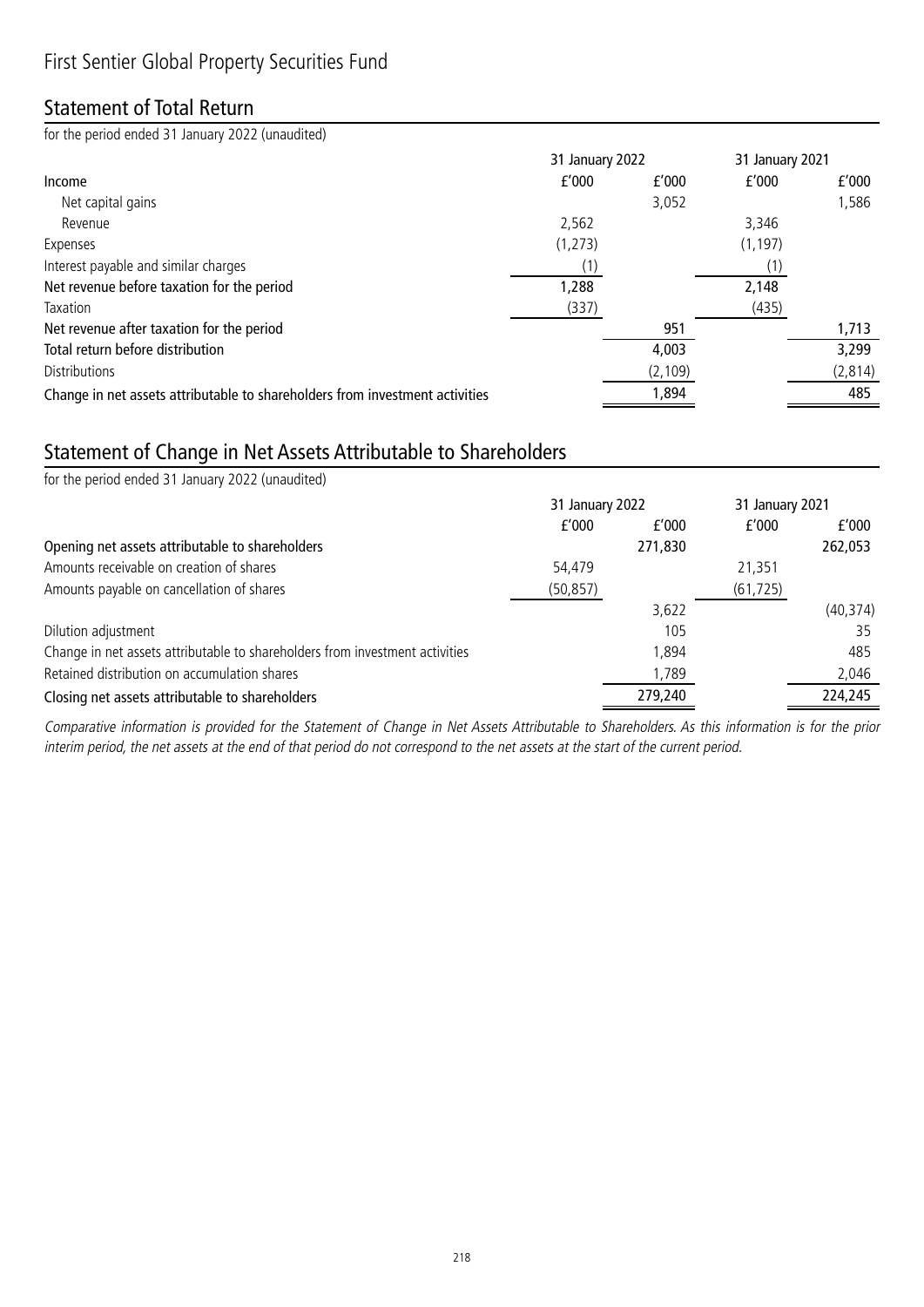## First Sentier Global Property Securities Fund

## Balance Sheet

| as at 31 January 2022 (unaudited)       |                          |                       |
|-----------------------------------------|--------------------------|-----------------------|
|                                         | 31 January 2022<br>f'000 | 31 July 2021<br>f'000 |
| Assets                                  |                          |                       |
| <b>Fixed assets</b>                     |                          |                       |
| Investments                             | 277,115                  | 275,002               |
| Current assets                          |                          |                       |
| Debtors                                 | 6,401                    | 2,911                 |
| Cash and bank balances                  | 4,565                    | 1,691                 |
| Total assets                            | 288,081                  | 279,604               |
| <b>Liabilities</b>                      |                          |                       |
| Investment liabilities                  | (5)                      |                       |
| Provision for liabilities               | (23)                     | (68)                  |
| Creditors                               |                          |                       |
| Distribution payable                    | (394)                    | (449)                 |
| Other creditors                         | (8, 419)                 | (7, 257)              |
| <b>Total liabilities</b>                | (8, 841)                 | (7, 774)              |
| Net assets attributable to shareholders | 279,240                  | 271,830               |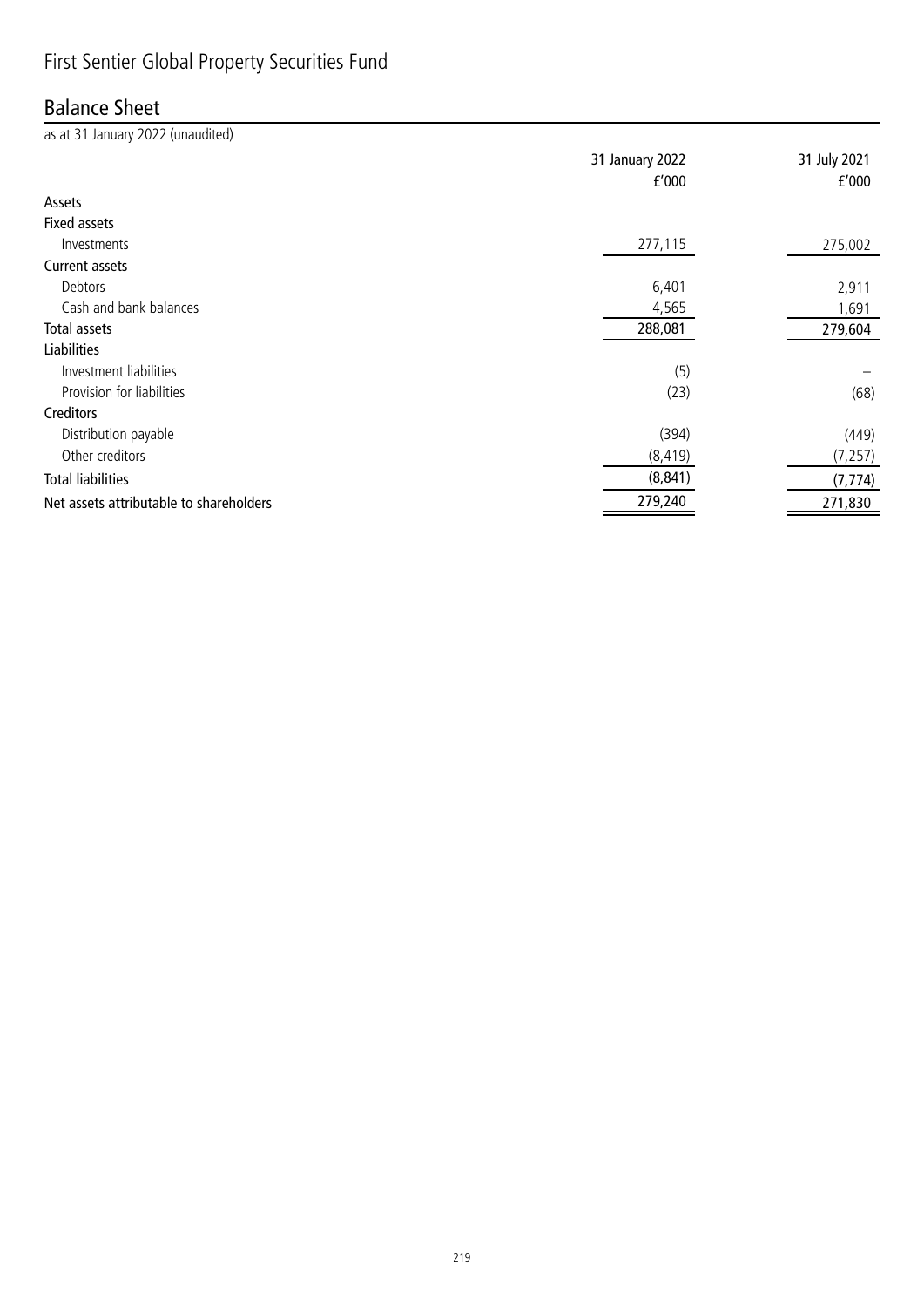## First Sentier Global Property Securities Fund

## Distribution Tables

for the period ended 31 January 2022 (unaudited)

### Distribution in pence and cents per share

Group 1 Interim – Shares purchased prior to 1 August 2021

Group 2 Interim – Shares purchased between 1 August 2021 and 31 January 2022

### Share class A Accumulation

|                                   | Net               |                          | payable      | paid         |
|-----------------------------------|-------------------|--------------------------|--------------|--------------|
|                                   | revenue           | Equalisation             | 31/03/2022   | 31/03/2021   |
| Group 1                           | (p)               | (p)                      | (p)          | (p)          |
| Interim                           | 2.1146            | $\qquad \qquad -$        | 2.1146       | 2.5057       |
| Group 2                           | (p)               | (p)                      | (p)          | (p)          |
| Interim                           | 0.4680            | 1.6466                   | 2.1146       | 2.5057       |
| Share class A Income              |                   |                          |              |              |
|                                   |                   |                          | Distribution | Distribution |
|                                   | Net               |                          | payable      | paid         |
|                                   | revenue           | Equalisation             | 31/03/2022   | 31/03/2021   |
| Group 1                           | (p)               | (p)                      | (p)          | (p)          |
| Interim                           | 1.3468            | $\qquad \qquad -$        | 1.3468       | 1.7488       |
| Group 2                           | (p)               | (p)                      | (p)          | (p)          |
| Interim                           | $\qquad \qquad -$ | 1.3468                   | 1.3468       | 1.7488       |
| Share class B Accumulation        |                   |                          |              |              |
|                                   |                   |                          | Distribution | Distribution |
|                                   | Net               |                          | payable      | paid         |
|                                   | revenue           | Equalisation             | 31/03/2022   | 31/03/2021   |
| Group 1                           | (p)               | (p)                      | (p)          | (p)          |
| Interim                           | 2.3410            | $\qquad \qquad -$        | 2.3410       | 2.6859       |
| Group 2                           | (p)               | (p)                      | (p)          | (p)          |
| Interim                           | 1.0343            | 1.3067                   | 2.3410       | 2.6859       |
| Share class B Income              |                   |                          |              |              |
|                                   |                   |                          | Distribution | Distribution |
|                                   | Net               |                          | payable      | paid         |
|                                   | revenue           | Equalisation             | 31/03/2022   | 31/03/2021   |
| Group 1                           | (p)               | (p)                      | (p)          | (p)          |
| Interim                           | 1.6389            | $\qquad \qquad -$        | 1.6389       | 1.9213       |
| Group 2                           | (p)               | (p)                      | (p)          | (p)          |
| Interim                           | 0.6759            | 0.9630                   | 1.6389       | 1.9213       |
| Share class B Hedged Accumulation |                   |                          |              |              |
|                                   |                   |                          | Distribution | Distribution |
|                                   | Net               |                          | payable      | paid         |
|                                   | revenue           | Equalisation             | 31/03/2022   | 31/03/2021   |
| Group 1                           | (p)               | (p)                      | (p)          | (p)          |
| Interim                           | 1.0209            | $\overline{\phantom{0}}$ | 1.0209       | 2.7238       |
| Group 2                           | (p)               | (p)                      | (p)          | (p)          |
| Interim                           |                   | 1.0209                   | 1.0209       | 2.7238       |
|                                   |                   |                          |              |              |

Distribution

Distribution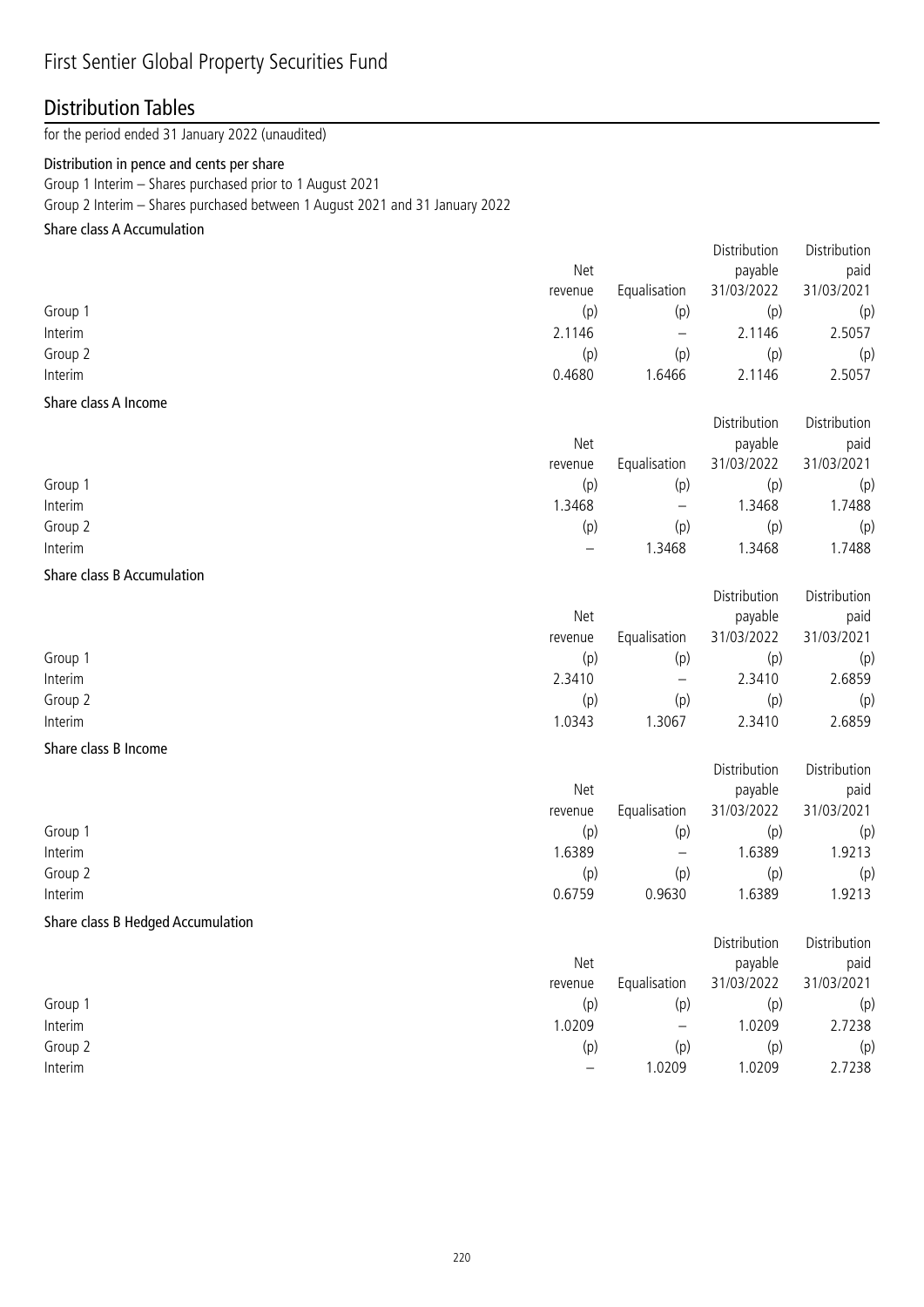## First Sentier Global Property Securities Fund

## Distribution Tables (continued)

## for the period ended 31 January 2022 (unaudited)

### Share class A Accumulation (EUR share class)

|                                                     |                          |                          | Distribution | Distribution |
|-----------------------------------------------------|--------------------------|--------------------------|--------------|--------------|
|                                                     | Net                      |                          | payable      | paid         |
|                                                     | revenue                  | Equalisation             | 31/03/2022   | 31/03/2021   |
| Group 1                                             | (c)                      | (c)                      | (c)          | (c)          |
| Interim                                             | 2.0483                   | $\qquad \qquad -$        | 2.0483       | 2.2563       |
| Group 2                                             | (c)                      | (c)                      | (c)          | (c)          |
| Interim                                             | 0.6000                   | 1.4483                   | 2.0483       | 2.2563       |
| Share class A Income (EUR share class)              |                          |                          |              |              |
|                                                     |                          |                          | Distribution | Distribution |
|                                                     | Net                      |                          | payable      | paid         |
|                                                     | revenue                  | Equalisation             | 31/03/2022   | 31/03/2021   |
| Group 1                                             | (c)                      | (c)                      | (c)          | (c)          |
| Interim                                             | 1.2073                   | $\qquad \qquad -$        | 1.2073       | 1.6674       |
| Group 2                                             | (c)                      | (c)                      | (c)          | (c)          |
| Interim                                             | $\overline{\phantom{0}}$ | 1.2073                   | 1.2073       | 1.6674       |
| Share class B Accumulation (EUR share class)        |                          |                          |              |              |
|                                                     |                          |                          | Distribution | Distribution |
|                                                     | Net                      |                          | payable      | paid         |
|                                                     | revenue                  | Equalisation             | 31/03/2022   | 31/03/2021   |
| Group 1                                             | (c)                      | (c)                      | (c)          | (c)          |
| Interim                                             | 1.8610                   | $\qquad \qquad -$        | 1.8610       | 2.0941       |
| Group 2                                             | (c)                      | (c)                      | (c)          | (c)          |
| Interim                                             | 1.7410                   | 0.1200                   | 1.8610       | 2.0941       |
| Share class B Income (EUR share class)              |                          |                          |              |              |
|                                                     |                          |                          | Distribution | Distribution |
|                                                     | Net                      |                          | payable      | paid         |
|                                                     | revenue                  | Equalisation             | 31/03/2022   | 31/03/2021   |
| Group 1                                             | (c)                      | (c)                      | (c)          | (c)          |
| Interim                                             | 1.1352                   | $\overline{\phantom{m}}$ | 1.1352       | 1.2566       |
| Group 2                                             | (c)                      | (c)                      | (c)          | (c)          |
| Interim                                             | 0.5001                   | 0.6351                   | 1.1352       | 1.2566       |
| Share class B Hedged Accumulation (EUR share class) |                          |                          |              |              |
|                                                     |                          |                          | Distribution | Distribution |
|                                                     | Net                      |                          | payable      | paid         |
|                                                     | revenue                  | Equalisation             | 31/03/2022   | 31/03/2021   |
| Group 1                                             | (c)                      | (c)                      | (c)          | (c)          |
| Interim                                             | 1.0735                   |                          | 1.0735       | 1.2437       |
| Group 2                                             | (c)                      | (c)                      | (c)          | (c)          |
| Interim                                             | 1.0735                   | $\qquad \qquad -$        | 1.0735       | 1.2437       |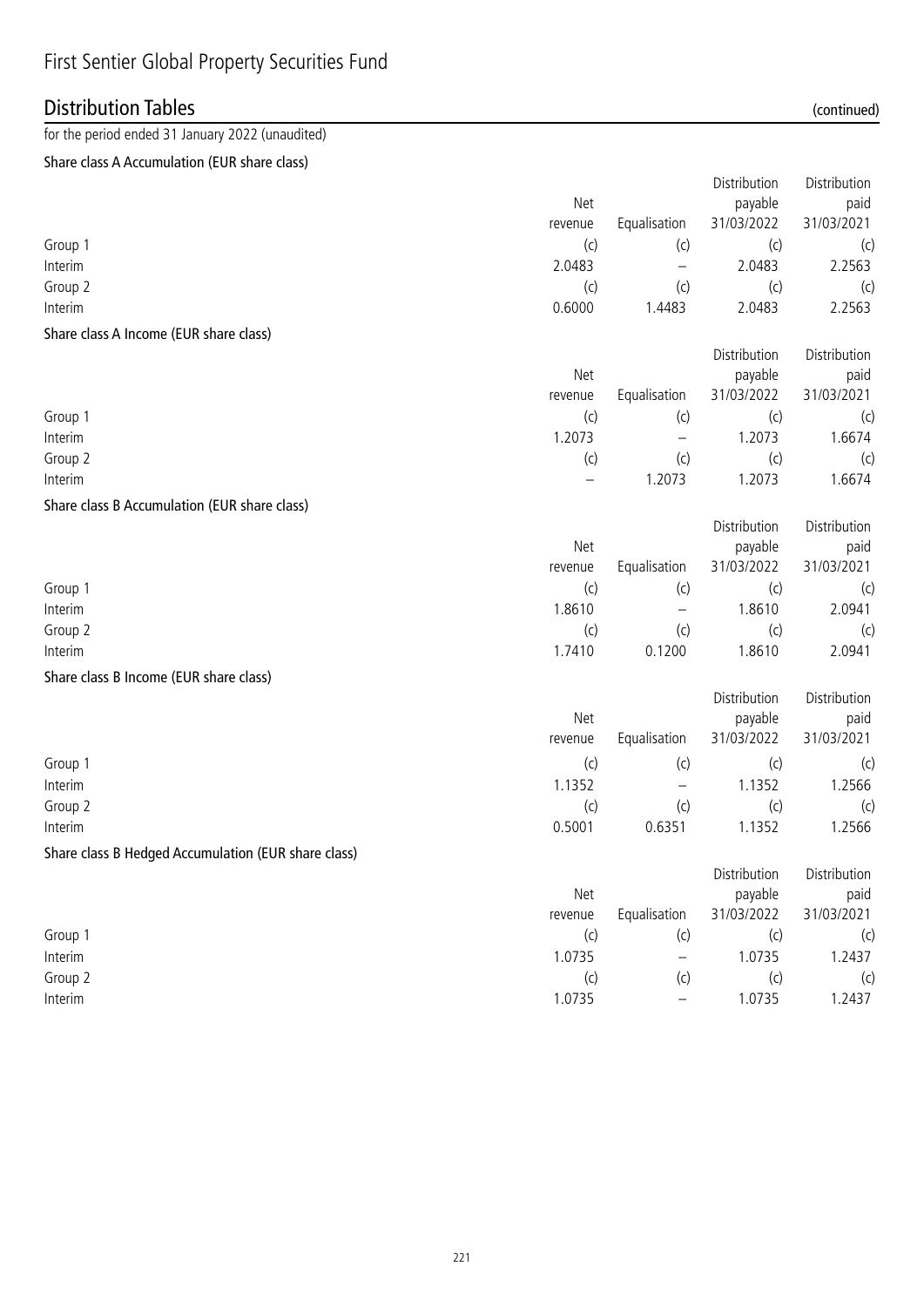### Distribution Tables (continued)

for the period ended 31 January 2022 (unaudited)

### Corporate tax for all share classes (unaudited)

A shareholder liable to corporation tax receives this distribution, excluding equalisation, as follows:

Interim – 27.62% of the dividend is received as franked investment income.

Interim – 72.38% of the dividend is received as an annual payment (non-foreign element) received after the deduction of income tax at the lower rate and is liable to corporation tax. The tax deemed to be deducted is treated as income tax.

Interim – 58.51% of the dividend is received as an annual payment (foreign element) received after the deduction of income tax at the lower rate and is liable to corporation tax. It is treated as foreign income in the hands of the corporate investor and is liable to corporation tax. The associated deemed tax is treated as foreign tax in the hands of the investor, who may be able to claim double tax relief. Investors cannot reclaim any of this deemed tax on the foreign element from HM Revenue & Customs.

Shareholders should consult their professional advisers for any advice regarding their tax position.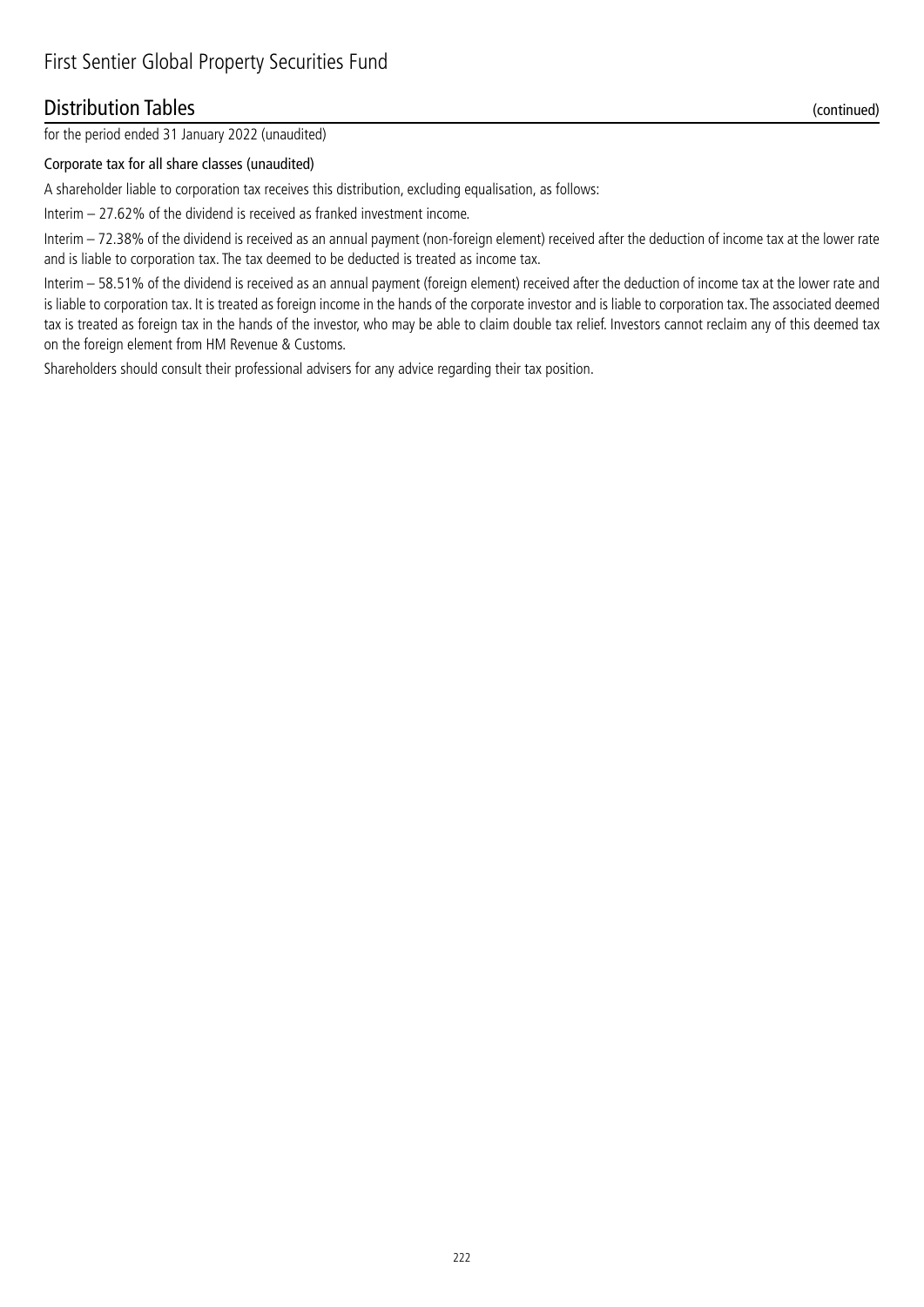# Summary of share transactions

| Period 31 Jul 2021 to 31 Jan 2022                             |                             |                                                    |                                                       |                             |
|---------------------------------------------------------------|-----------------------------|----------------------------------------------------|-------------------------------------------------------|-----------------------------|
| Fund name                                                     | Opening units<br>31.07.2021 | Units issued<br>during the<br><b>Business year</b> | Units cancelled<br>during the<br><b>Business year</b> | Closing units<br>31.01.2022 |
| FSSA All China Fund                                           | 28,820,274                  | 2,630,328                                          | (6,360,653)                                           | 25,089,949                  |
| FSSA Global Emerging Markets Focus Fund                       | 56,096,950                  | 4,944,927                                          | (6, 561, 955)                                         | 54,479,922                  |
| FSSA Greater China Growth Fund                                | 53,990,391                  | 4,565,422                                          | (6, 276, 984)                                         | 52,278,829                  |
| FSSA Japan Focus Fund                                         | 112,749,277                 | 49,390,690                                         | (15,010,843)                                          | 147, 129, 124               |
| Stewart Investors Asia Pacific and Japan Sustainability Fund  | 35,360,660                  | 688,310                                            | (992, 466)                                            | 35,056,504                  |
| Stewart Investors Indian Subcontinent Sustainability Fund     | 114,923,774                 | 12,682,092                                         | (3, 181, 337)                                         | 124,424,529                 |
| Stewart Investors Latin America Fund                          | 39,948,693                  | 2,060,914                                          | (3,394,902)                                           | 38,614,705                  |
| Stewart Investors Asia Pacific Leaders Sustainability Fund    | 1,037,931,002               | 17,051,929                                         | (36, 525, 618)                                        | 1,018,457,313               |
| Stewart Investors Asia Pacific Sustainability Fund            | 79,072,767                  | 12,963,938                                         | (4, 795, 978)                                         | 87,240,727                  |
| Stewart Investors Global Emerging Markets Fund                | 6,682,315                   | 82,109                                             | (378,083)                                             | 6,386,341                   |
| Stewart Investors Global Emerging Markets Leaders Fund        | 114,668,869                 | 512,653                                            | (8,508,107)                                           | 106,673,415                 |
| Stewart Investors Global Emerging Markets Sustainability Fund | 117,028,195                 | 7,195,402                                          | (3,371,985)                                           | 120,851,612                 |
| FSSA Asia All-Cap Fund                                        | 114,777,884                 | 1,366,081                                          | (487, 988)                                            | 115,655,977                 |
| FSSA Asia Focus Fund                                          | 496,245,673                 | 18,341,498                                         | (57, 266, 679)                                        | 457,320,492                 |
| First Sentier Asian Property Securities Fund                  | 3,274,824                   | 90,139                                             | (423, 574)                                            | 2,941,389                   |
| First Sentier Diversified Growth Fund                         | 16,105,215                  | 92                                                 | (16, 105, 307)                                        |                             |
| First Sentier Emerging Markets Bond Fund                      | 22,738,771                  | 186                                                | (22, 738, 957)                                        |                             |
| First Sentier Global Listed Infrastructure Fund               | 672,051,883                 | 24,036,397                                         | (114, 154, 940)                                       | 581,933,340                 |
| First Sentier Global Property Securities Fund                 | 101,293,962                 | 24,786,270                                         | (22, 308, 024)                                        | 103,772,208                 |
| Stewart Investors Worldwide Leaders Sustainability Fund       | 6,799,539                   | 3,240,329                                          | (3, 116, 719)                                         | 6,923,149                   |
| Stewart Investors Worldwide Sustainability Fund               | 304,528,928                 | 46,261,646                                         | (35, 675, 980)                                        | 315,114,594                 |
| FSSA Indian Subcontinent All-Cap Fund                         | 10,059,329                  | 435,312                                            | (365, 116)                                            | 10,129,525                  |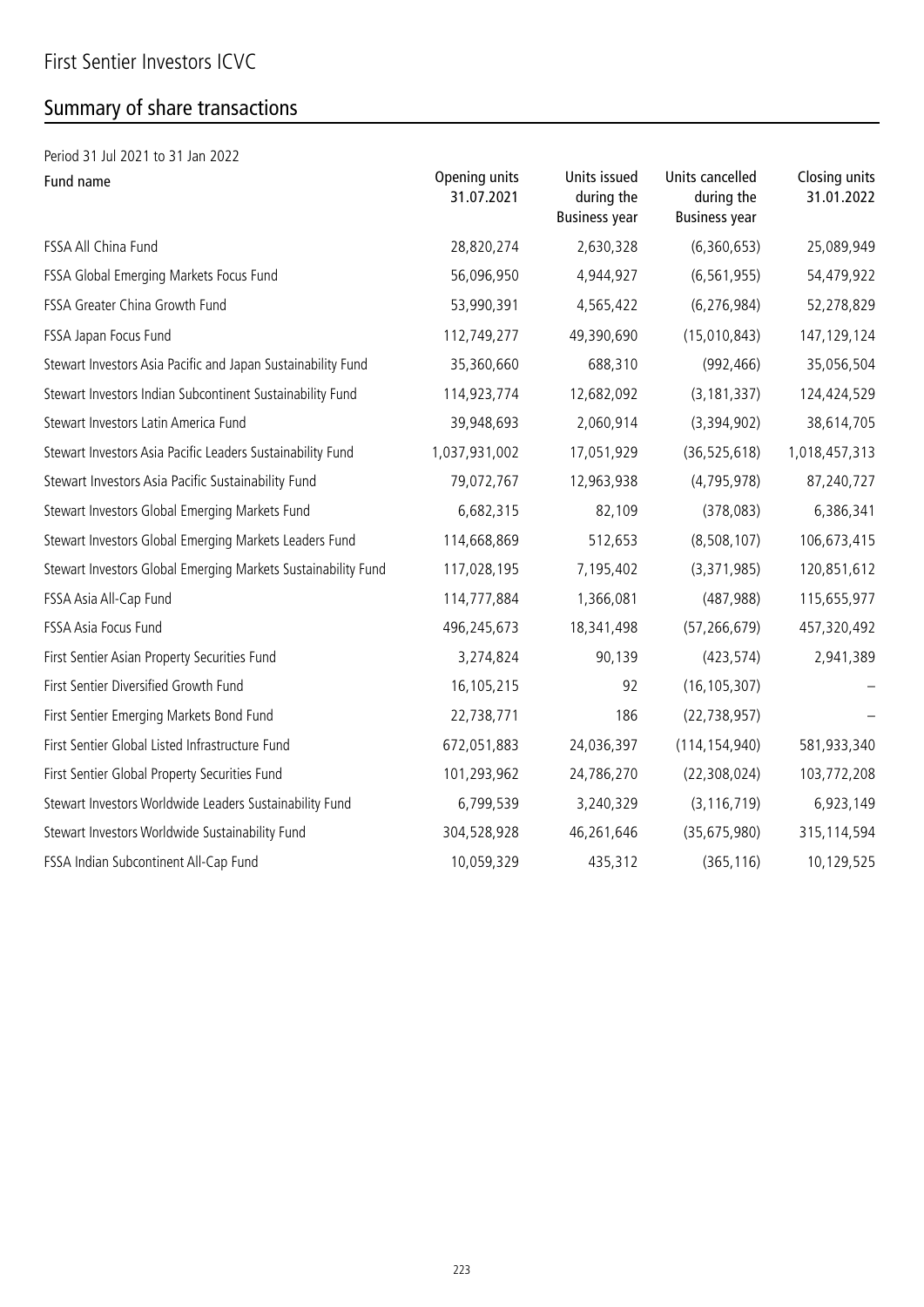### Corporate Directory

### The Company

First Sentier Investors ICVC

Registered office and head office: Finsbury Circus House, 15 Finsbury Circus London EC2M 7EB

Authorised Corporate Director (ACD) First Sentier Investors (UK) Funds Limited

Registered office: Finsbury Circus House, 15 Finsbury Circus London EC2M 7EB

Authorised and regulated by the Financial Conduct Authority.

### Dealing address:

First Sentier Investors (UK) Funds Limited PO Box 404 Darlington DL1 9UZ

Contact details:

Telephone: 0800 587 3388 (UK investors only) or +44 (0) 203 528 4102 Email: fsi@bnymellon.com Website: firstsentierinvestors.com

### Directors of the ACD:

C Turpin (resigned 17 December 2021) A Hilderly V Kubitscheck F Johnson C Wood T Yodaiken G Cotton J Lowe (appointed 9 August 2021)

Investment Manager First Sentier Investors (UK) IM Limited

### Registered office:

23 St Andrew Square Edinburgh EH2 1BB

Authorised and regulated by the Financial Conduct Authority.

### Investment Advisers

First Sentier Investors (Australia) IM Ltd

#### Registered office:

Level 5, Tower Three International Towers 300 Barangaroo Avenue Sydney NSW 2000

First Sentier Investors (Singapore)

Registered office: 38 Beach Road 06-11 South Beach Tower Singapore 189767

Principal place of business: 23 St Andrew Square Edinburgh EH2 1BB

### Head office:

23 St Andrew Square Edinburgh EH2 1BB

### Correspondence address:

First Sentier Investors (UK) Funds Limited PO Box 404 Darlington DL1 9UZ

First Sentier Investors (Hong Kong) Limited

Registered office: Level 25, One Exchange Square Central, Hong Kong

First Sentier Investors (US) LLC

Registered Office: 400 West Market Street Suite 2110 Louisville, Kentucky 40202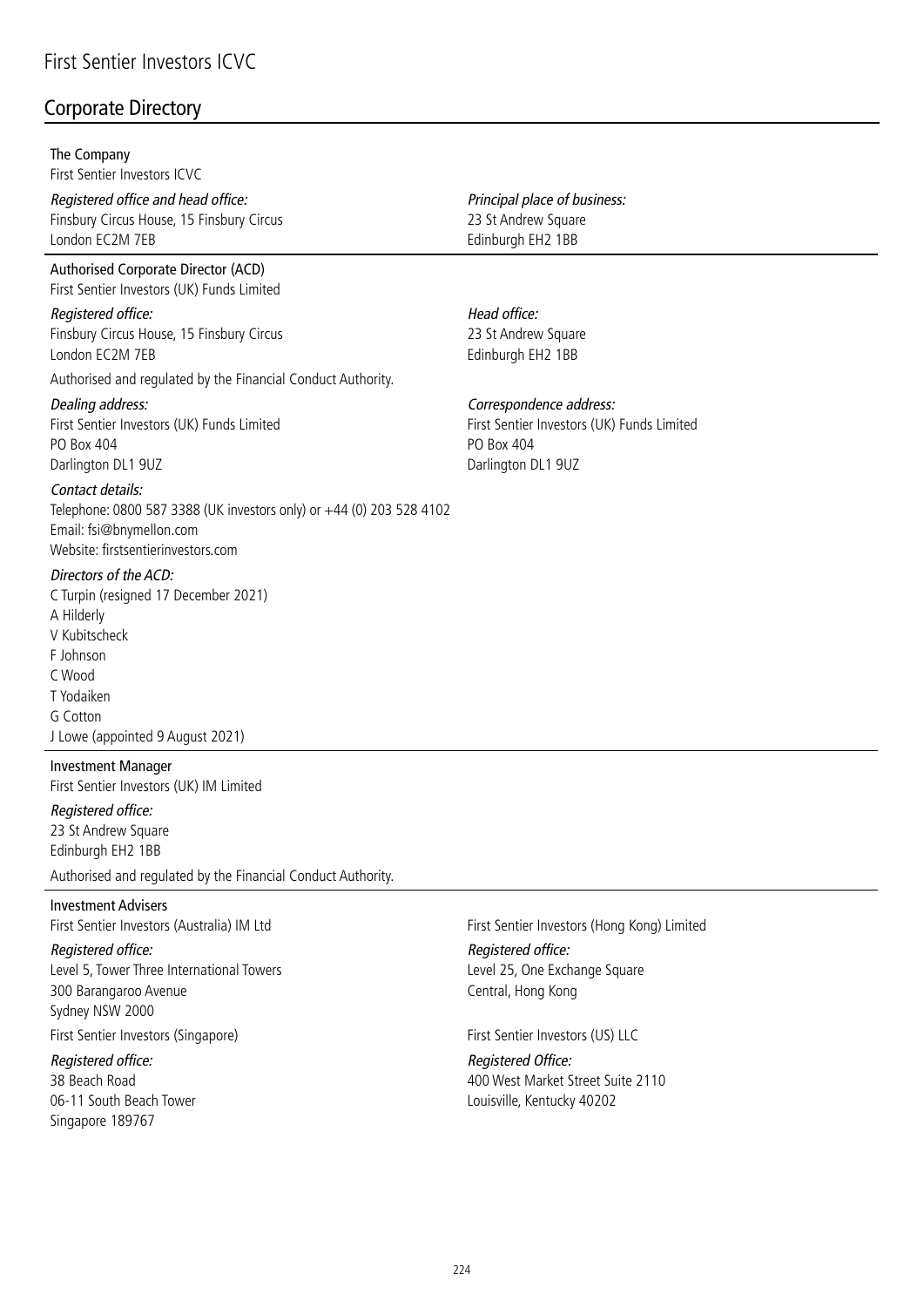## First Sentier Investors ICVC

## Corporate Directory

#### **Depositary**

The Bank of New York Mellon (International) Limited

Registered office and head office:

One Canada Square London E14 5AL

### Custodian

The Bank of New York Mellon (International) Limited

### Registered office and head office: One Canada Square

London E14 5AL

### Fund Administrator and Registrar

The Bank of New York Mellon (International) Limited

| Registered office:<br>One Canada Square<br>London E14 5AL                                                                                                                                                                                                                                                                           | Principal place of business and location of the Register:<br>Capital House<br>2 Festival Square<br>Edinburgh EH3 9SU |
|-------------------------------------------------------------------------------------------------------------------------------------------------------------------------------------------------------------------------------------------------------------------------------------------------------------------------------------|----------------------------------------------------------------------------------------------------------------------|
| Legal Advisers<br>Simmons & Simmons LLP<br>Registered office:<br>Citypoint<br>One Ropemaker Street<br>London EC2Y 9SS                                                                                                                                                                                                               | <b>Auditors</b><br>Deloitte LLP<br>Registered office:<br>110 Queen Street<br>Glasgow G1 3BX                          |
| Issued by First Sentier Investors (UK) Funds Limited.<br>Authorised and regulated by the Financial Conduct Authority and a member of IA.<br>Registered No. 02294743 England and Wales.<br>Registered office Finsbury Circus House, 15 Finsbury Circus, London EC2M 7EB.<br>Entered on the FCA Register, registration number 143359. |                                                                                                                      |
|                                                                                                                                                                                                                                                                                                                                     |                                                                                                                      |

Swiss Representative and Paying Agent BNP Paribas Securities Services Paris, Succursale de Zurich Selnaustrasse 16 CH-8002 Zurich Switzerland